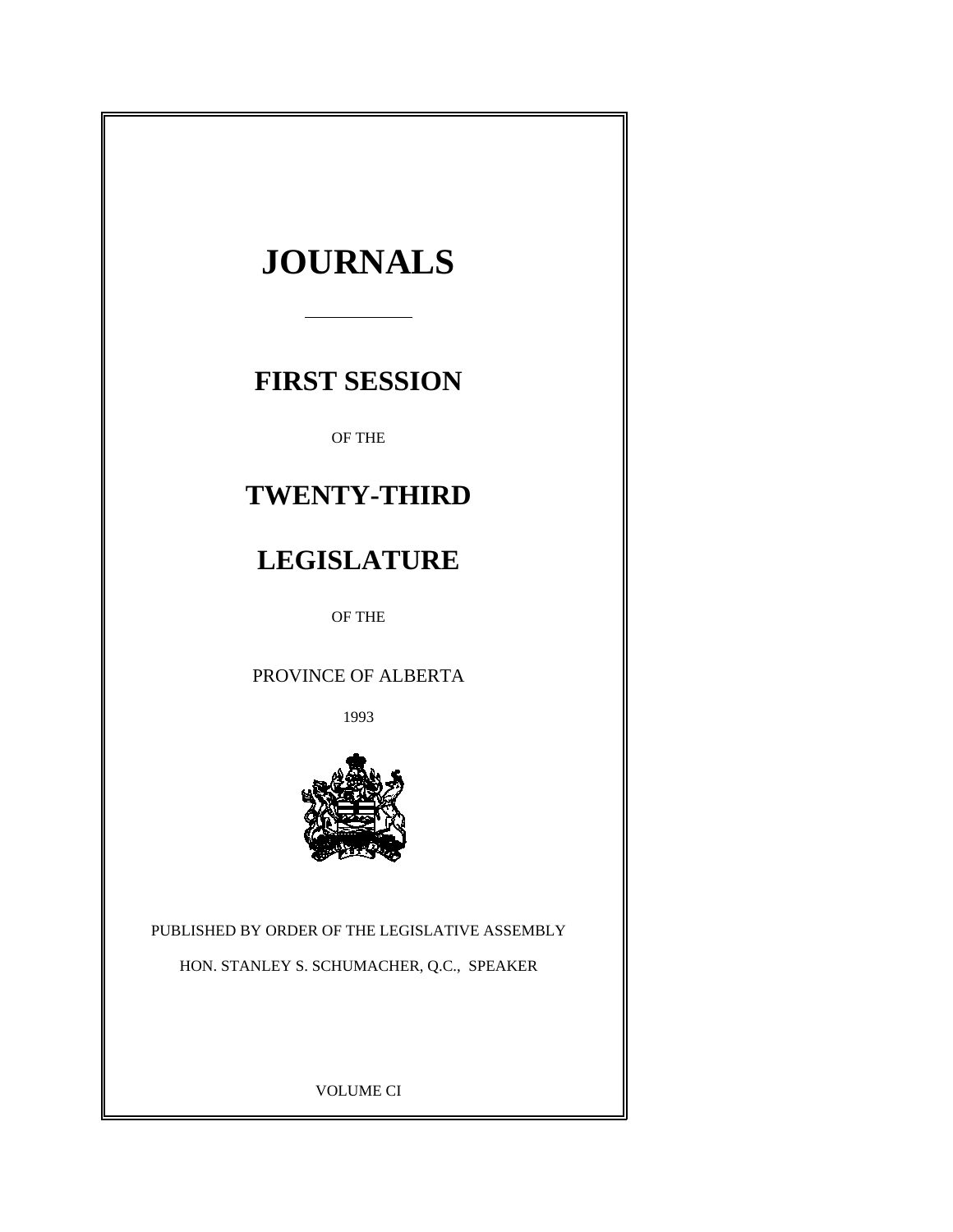## **JOURNALS** OF THE **LEGISLATIVE ASSEMBLY** OF THE **PROVINCE OF ALBERTA** OF THE **TWENTY-THIRD LEGISLATURE**

----------

FROM AUGUST 30, 1993 TO NOVEMBER 9, 1993 (BOTH DATES INCLUSIVE)

IN THE FORTY-SECOND YEAR OF THE REIGN OF OUR MOST SOVEREIGN LADY HER MAJESTY QUEEN ELIZABETH II

> BEING THE FIRST SESSION OF THE TWENTY-THIRD LEGISLATIVE ASSEMBLY OF THE PROVINCE OF ALBERTA

> > ----------

#### SITTINGS

AUGUST 30, 1993 TO NOVEMBER 9, 1993

**1993**

\_\_\_\_\_\_\_\_\_\_

PUBLISHED BY ORDER OF THE LEGISLATIVE ASSEMBLY

\_\_\_\_\_\_\_\_\_\_

HON. STANLEY S. SCHUMACHER, Q.C., SPEAKER

VOLUME CI

Title: 23rd Legislature, 1st Session Journals (1993)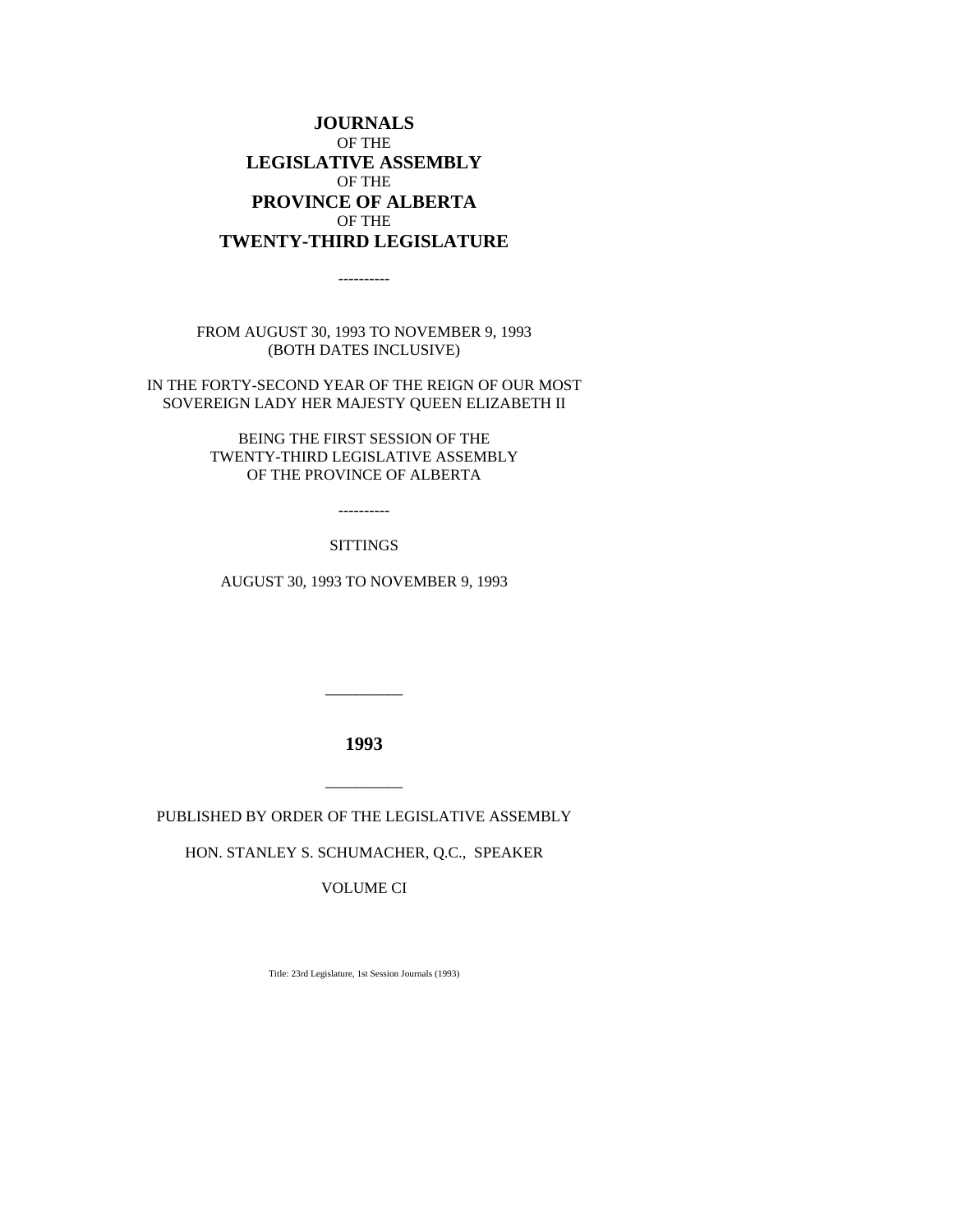# **FALL SITTING**

 $\overline{a}$ 

 $\overline{a}$ 

AUGUST 30, 1993 TO NOVEMBER 9, 1993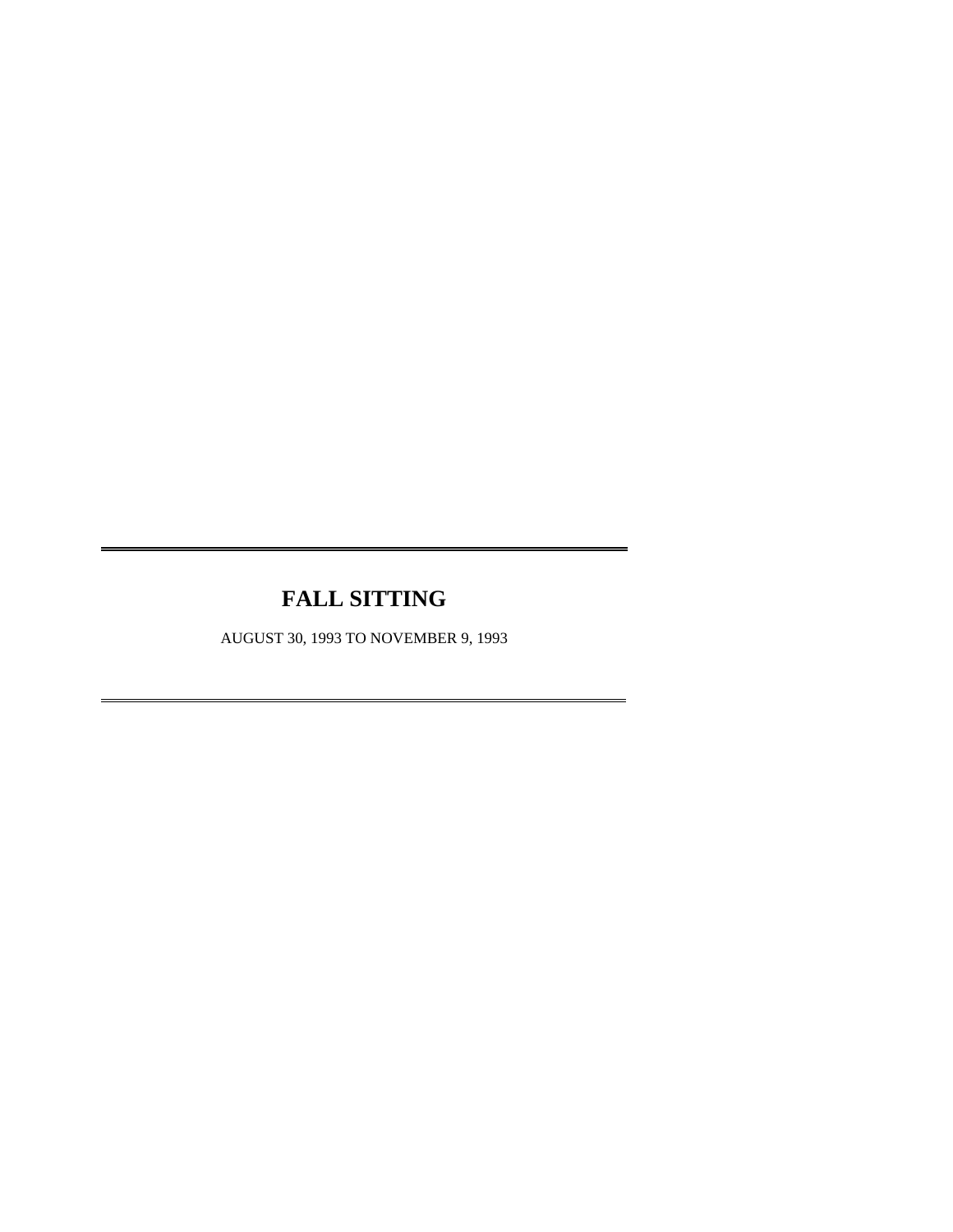## **JOURNALS** OF THE **LEGISLATIVE ASSEMBLY** OF THE **PROVINCE OF ALBERTA**

 $\overline{a}$ 

### FIRST SESSION TWENTY-THIRD LEGISLATURE

## Monday, August 30, 1993

This being the first Day of the First Session of the Twenty-Third Legislative Assembly of the Province of Alberta, for the despatch of business pursuant to a Proclamation of His Honour the Honourable Gordon Towers, Lieutenant Governor, dated the 25th day of August in the year of our Lord one thousand nine hundred and ninety-three;

The Clerk of the Legislative Assembly read the Proclamation as follows:

[GREAT SEAL] CANADA GORDON TOWERS, PROVINCE OF ALBERTA Lieutenant Governor.

ELIZABETH THE SECOND, by the Grace of God, of the United Kingdom, Canada, and Her Other Realms and Territories, QUEEN, Head of the Commonwealth, Defender of the Faith

#### PROCLAMATION

TO OUR FAITHFUL, the MEMBERS elected to serve in the Legislative Assembly of Our Province of Alberta and to each and every one of you, GREETING...

> WHEREAS it is deemed expedient for certain causes and considerations to convene the Legislative Assembly of Our Province of Alberta for the first session of the twenty-third Legislature, WE DO WILL that you and each of you, and all others in this behalf interested, on MONDAY, the thirtieth day of August, A.D. 1993, at the hour of THREE o'clock in the afternoon, at Our City of Edmonton, personally be and appear, for the despatch of business, to treat, act, do and conclude upon those things which, in the Legislature of Our

Neil McCrank, Deputy Attorney General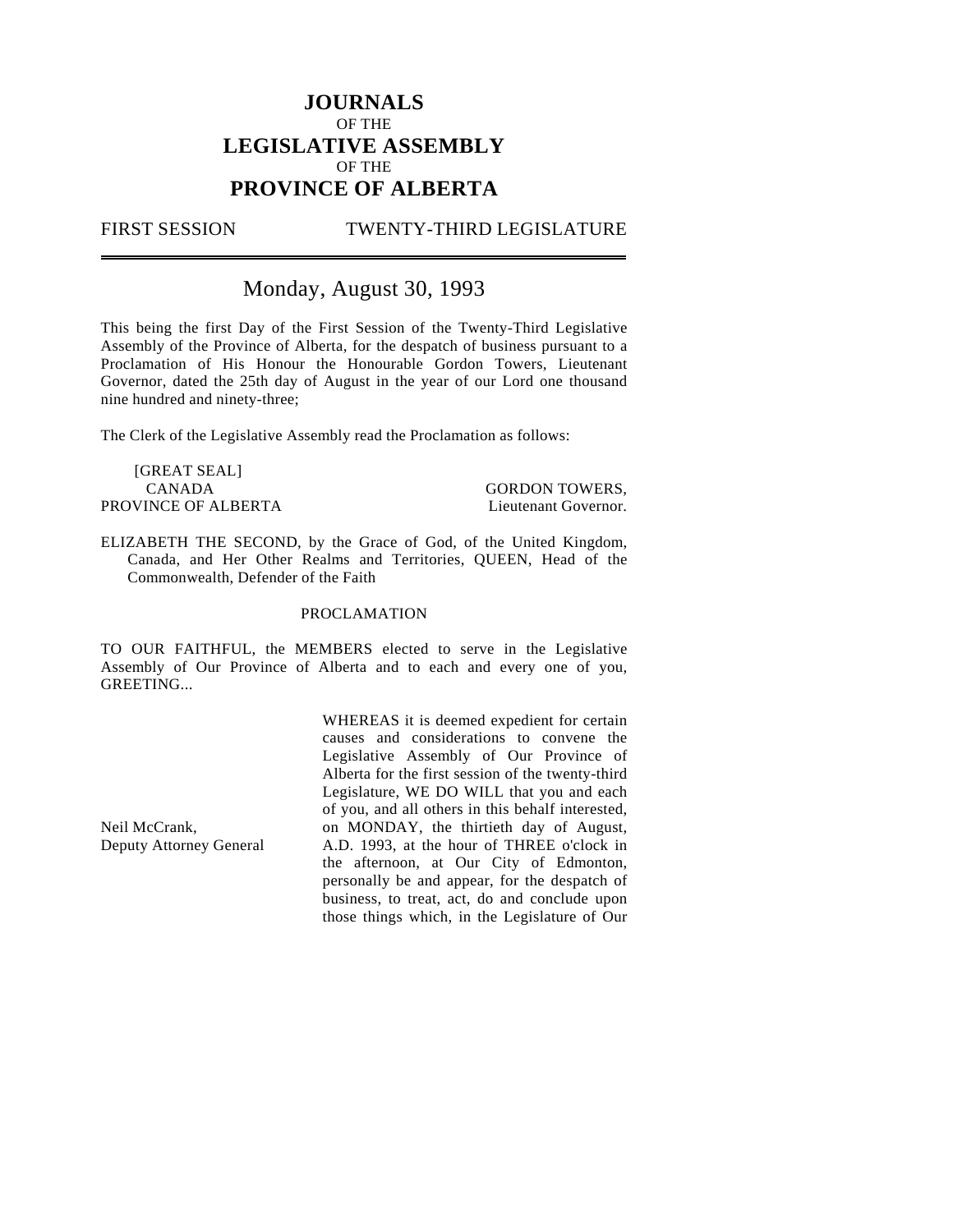Province of Alberta, by the Common Council of Our said Province, may, by the favour of God, be ordained.

#### HEREIN FAIL NOT

IN TESTIMONY WHEREOF We have caused these Our Letters to be made Patent and the Great Seal of Our Province of Alberta to be hereunto affixed.

WITNESS: THE HONOURABLE GORDON TOWERS, Lieutenant Governor of Our Province of Alberta, in Our City of Edmonton in Our Province of Alberta, this 25th day of August in the Year of Our Lord One Thousand Nine Hundred and Ninety-three and in the Forty-second Year of Our Reign.

BY COMMAND: Stephen West, Acting Provincial Secretary.

The Members, having previously been duly sworn in by His Honour the Honourable the Lieutenant Governor and having subscribed to the Roll containing the Oath, took their seats.

His Honour the Honourable the Lieutenant Governor entered the Assembly and took his seat on the Throne.

## **Statement by the Provincial Secretary**

The Provincial Secretary, Hon. Mr. Rostad, then said:

Honourable Members, I am commanded by His Honour the Honourable the Lieutenant Governor to inform you that he does not see fit to declare the causes of summoning of the present Legislature of this Province until a Speaker of the Assembly shall have been chosen according to law. He therefore is pleased to retire from this Assembly, to return at a subsequent hour tomorrow, to declare the causes of the calling of this Legislature.

His Honour the Honourable the Lieutenant Governor then retired from the Assembly.

#### **Election of Speaker**

The Clerk advised the House that nominations were open and the following Members were nominated and allowed their names to stand: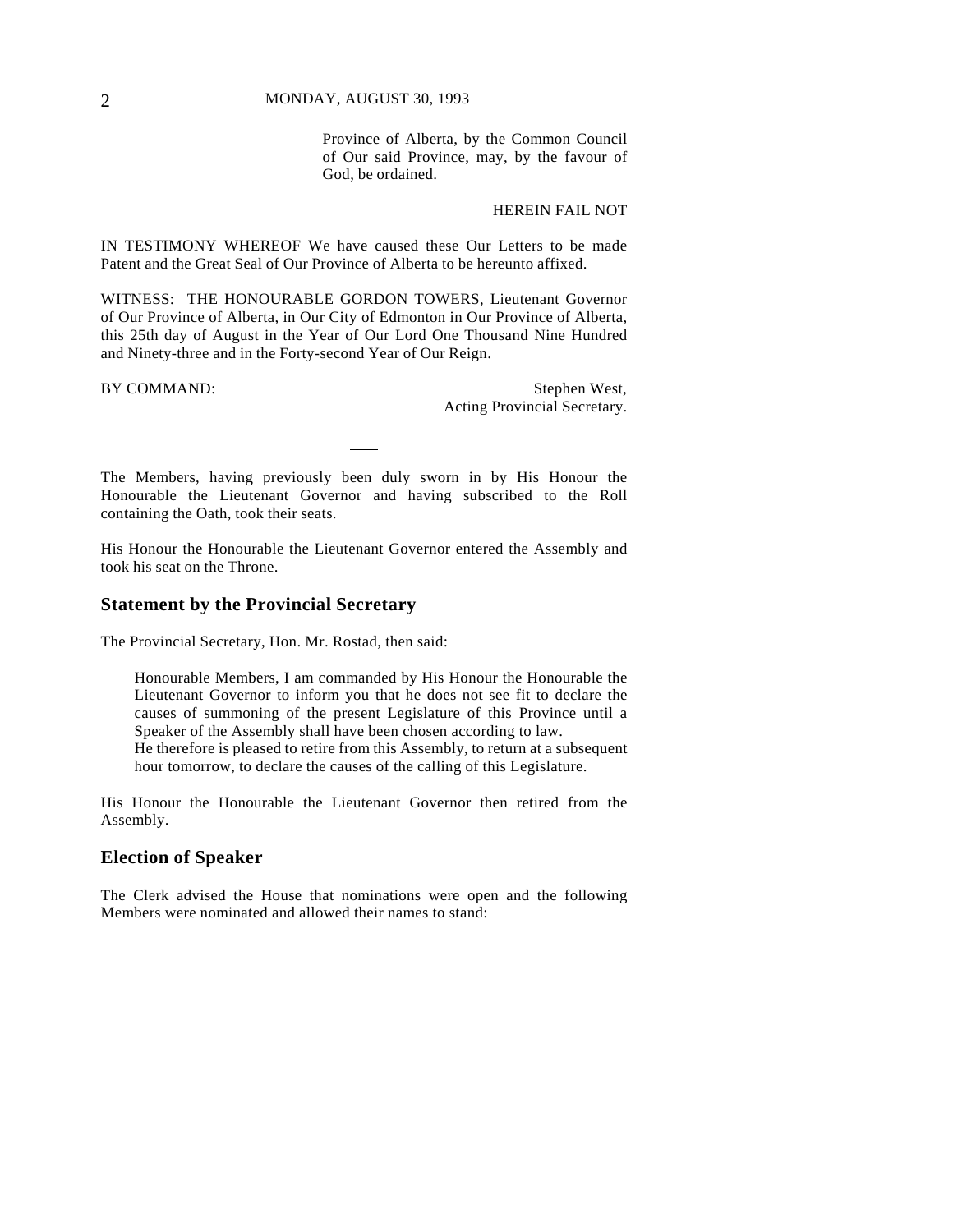Mr. Schumacher, nominated by Hon. Mr. Kowalski

Mrs. Hewes, nominated by Mr. Decore

Receiving no additional nominations, the Clerk declared nominations closed.

Ballots were completed by the Members.

The Clerk, Clerk Assistant, Senior Parliamentary Counsel and Sergeant-at-Arms retired from the Chamber to count the ballots.

The Clerk then announced the following:

The results of the first ballot for the election of the Speaker are as follows. The number of ballots cast, 83; the number of spoiled ballots, zero; the number of eligible votes cast, 83. The number of votes necessary for election, 42. The candidate receiving the majority of votes was Mr. Stan Schumacher.

### **Speaker's Address to the Assembly**

The Speaker donned his robe. The Speaker thanked the Assembly for the honour conferred upon him with the following speech:

I thank all Members of the House for my election as Speaker.

As I take on the responsibility of the Chair, I first wish to publicly acknowledge my predecessor, the former Member for Calgary-Egmont, who served this Assembly and the people of Alberta with distinction. On behalf of the Assembly and all Albertans I say thank you. I'm grateful for your guidance and friendship. To you and your family: may health and happiness be yours.

I thank my constituents in Drumheller for their confidence in me as their Member of the Legislative Assembly. Drumheller is my home, and although I may journey far, home is where my heart remains.

To my best friend and lifelong companion, Virginia: you give me strength and confidence; thank you for your indulgence. To my children, Sandra and David, and my family and special friends: thank you for your patience, understanding, and gifts of love.

I'd like at this time to extend my personal gratitude to the Table officers and staff of the Speaker's office as well as the staff of the Legislative Assembly for their support. From my experience as Deputy Speaker I'm aware of the fact that I'm entirely reliant upon them and their many talents.

As your Speaker I welcome all Members of the 23rd Legislature. Forty-nine of 83 members are new to this Assembly. Elected public office places incredible demands upon both individuals and their families. Each of us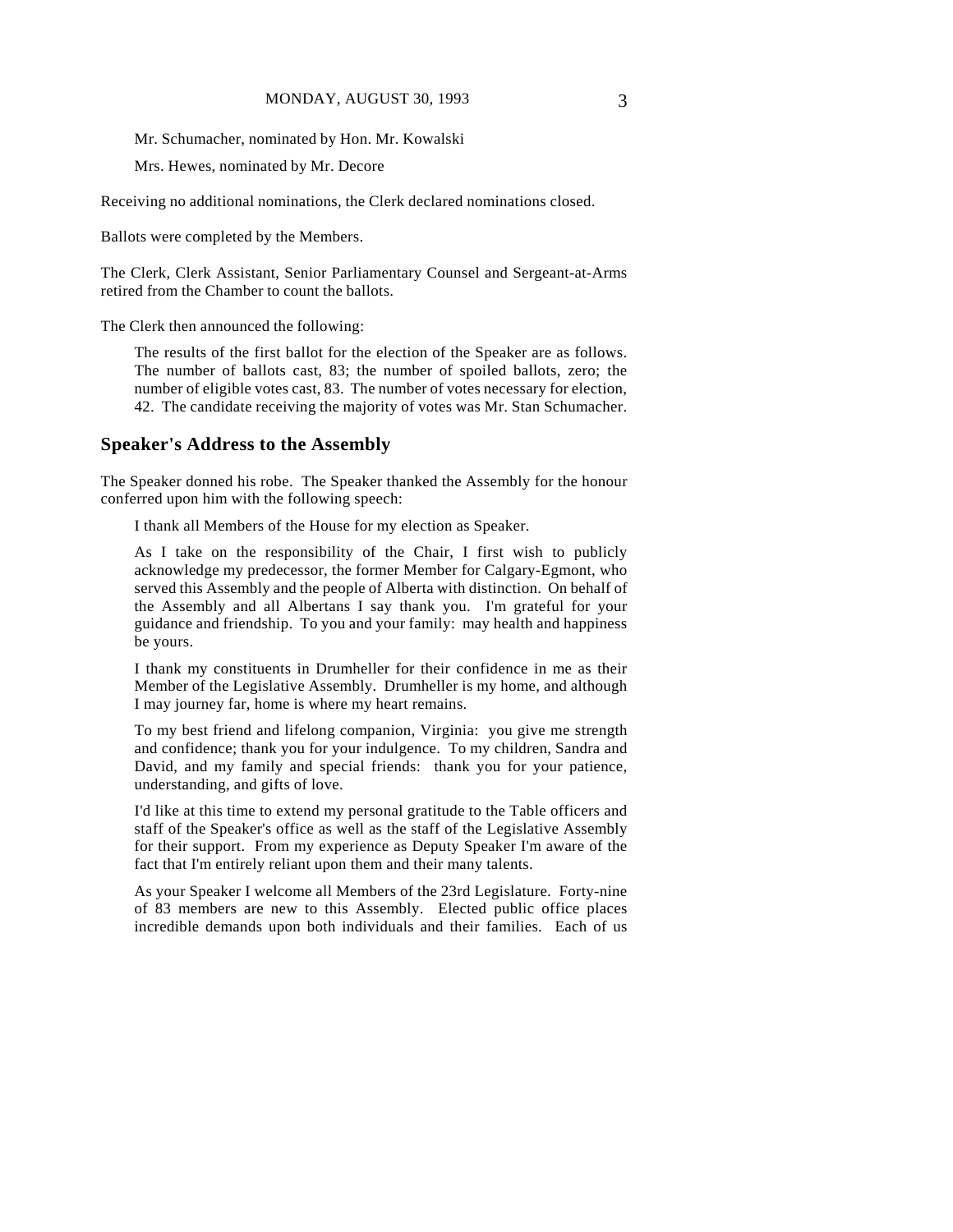represents all our constituents, regardless of their political affiliations, cultural or linguistic backgrounds. You and I have been elected to serve not only our constituents but all the people of this magnificent province. You have pledged yourselves to that service, and in turn I pledge myself to the service of the Assembly of the province of Alberta.

The Speaker then took the Chair and the Sergeant-at-Arms placed the Mace on the Table. The Speaker delivered the Opening Day prayer.

Let us pray. Dear God, author of all wisdom, knowledge and understanding, we ask thy guidance in order that truth and justice may prevail in all our judgments. Amen.

#### **Election of Deputy Speaker and Chairman of Committees**

Mr. Speaker requested and received the unanimous consent of the Assembly to proceed with the election of the Deputy Speaker and Chairman of Committees.

Mr. Speaker advised the House that nominations were open and the following Members were nominated and allowed their names to stand:

Mrs. Hewes, nominated by Mr. Bruseker

Mr. Tannas, nominated by Hon. Mr. Day

Receiving no additional nominations, the Speaker declared nominations closed.

Ballots were completed by the Members.

The Clerk, Clerk Assistant, Senior Parliamentary Counsel and Sergeant-at-Arms retired from the Chamber to count the ballots.

Mr. Speaker then announced the following:

The results of the first ballot for the election of the Deputy Speaker and Chairman of Committees are as follows. The number of ballots cast, 82; the number of spoiled ballots, zero; the number of eligible votes cast, 82. The number of votes necessary for election, 42. The candidate receiving the majority of votes was Mr. Donald Tannas.

### **Election of Deputy Chairman of Committees**

Mr. Speaker requested and received the unanimous consent of the Assembly to proceed with the election of the Deputy Chairman of Committees.

Mr. Speaker advised the House that nominations were open and the following Members were nominated and allowed their names to stand: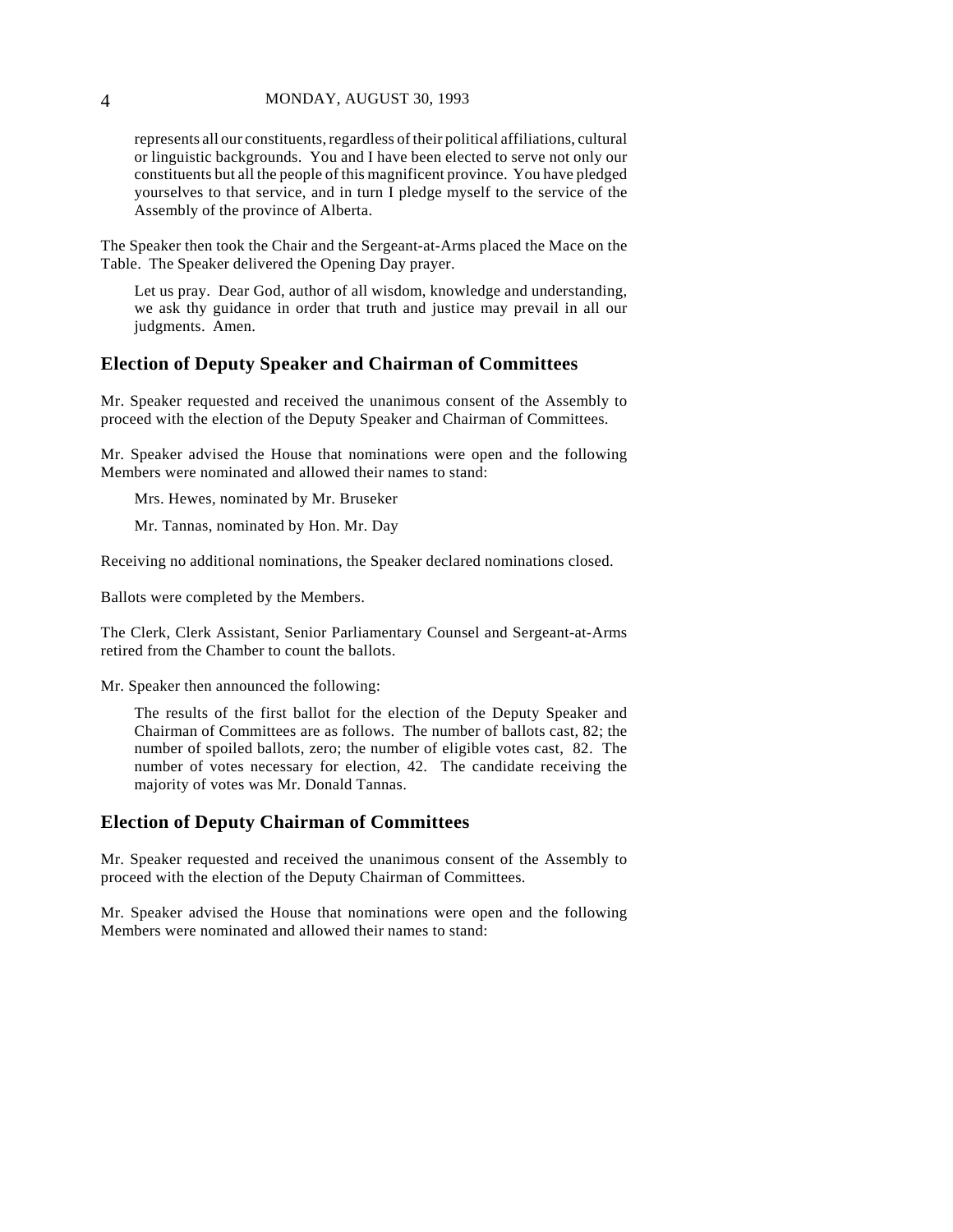Mr. Glen Clegg, nominated by Hon. Mr. Evans

Mrs. Hewes, nominated by Mr. Mitchell

Receiving no additional nominations, the Speaker declared nominations closed.

Ballots were completed by the Members.

The Clerk, Clerk Assistant, Senior Parliamentary Counsel and Sergeant-at-Arms retired from the Chamber to count the ballots.

Mr. Speaker announced the following:

The results of the first ballot for the election of the Deputy Chairman of Committees are as follows. The number of ballots cast, 82; the number of spoiled ballots, zero; the number of eligible votes cast, 82. The number of votes necessary for election, 42. The candidate receiving the majority of votes was Mr. Glen Clegg.

Unanimous consent was granted that all ballots and materials related to the elections be destroyed.

## **Adjournment**

 $\overline{a}$ 

The Assembly adjourned at 4:35 p.m. until Tuesday, August 31, 1993 at 3:00 p.m.

## Tuesday, August 31, 1993

The Speaker took the Chair at 3:00 p.m.

His Honour the Honourable the Lieutenant Governor entered the Assembly and took his seat on the Throne.

#### **Speaker's Address to the Lieutenant Governor**

Then the Speaker said:

May it please Your Honour, the Legislative Assembly have elected me as their Speaker, though I am but little able to fulfil the important duties thus assigned to me.

If in the performance of those duties I should at any time fall into error, I pray that the fault may be imputed to me and not the Assembly, whose servant I am, and who, through me, the better to enable them to discharge their duties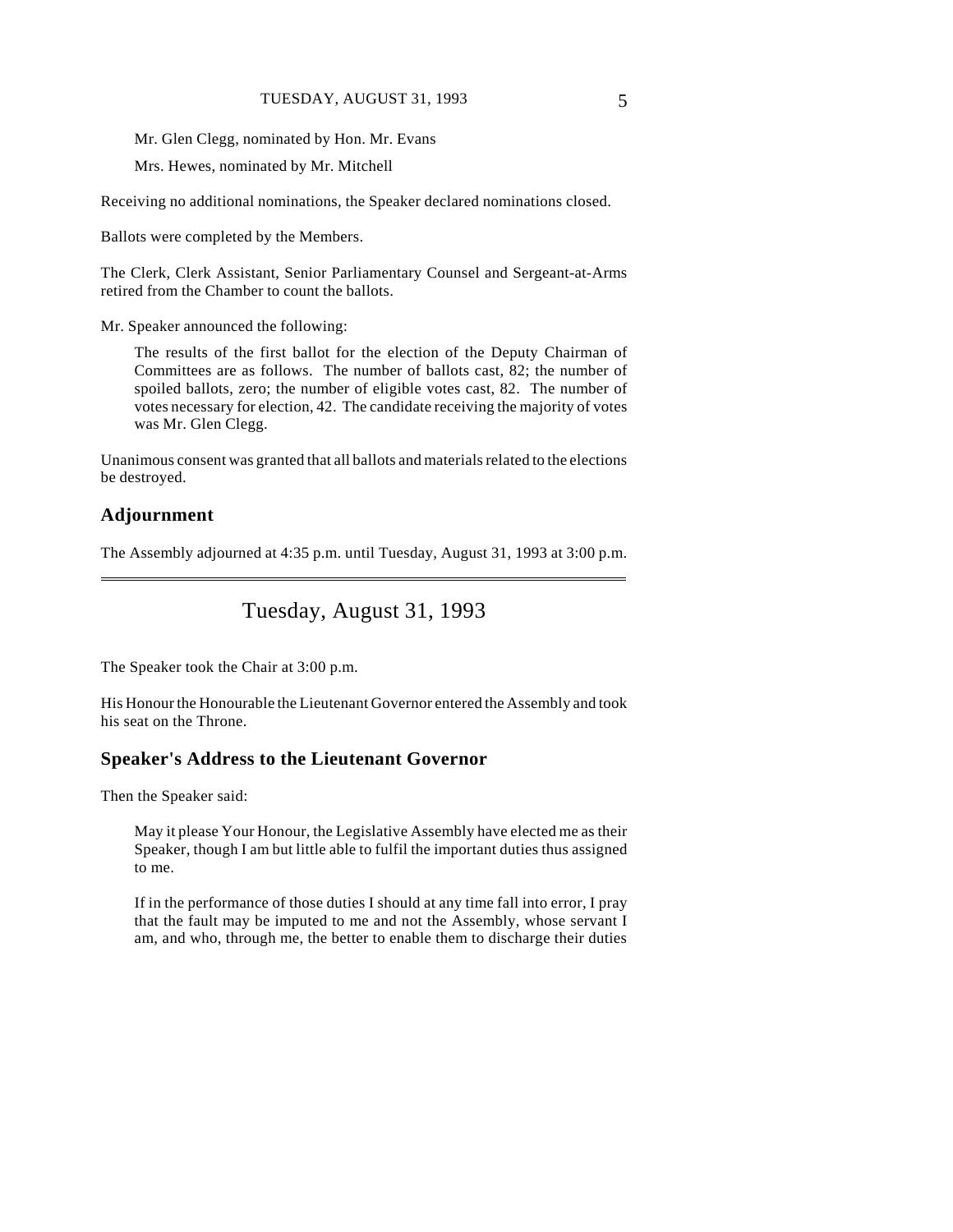to their Queen and Province, hereby claim all their undoubted rights and privileges, especially that they may have freedom of speech in their debates, access to your person at all seasonable times, and that their proceedings may receive from you the most favourable construction.

## **Statement by the Provincial Secretary**

The Provincial Secretary, Hon. Mr. Rostad, then said:

I am commanded by His Honour the Honourable the Lieutenant Governor to declare to you that he freely confides in the duty and attachment of this Assembly to Her Majesty's person and Government, and, not doubting that the proceedings will be conducted with wisdom, temperance, and prudence, he grants and upon all occasions will recognize and allow the Assembly's constitutional privileges.

I am commanded also to assure you that the Assembly shall have ready access to His Honour upon all suitable occasions and that all proceedings as well as your words and actions will constantly receive from him the most favourable construction.

#### **Speech From The Throne**

His Honour the Honourable the Lieutenant Governor then read the following Speech from the Throne:

Mr. Speaker, Members of the Legislative Assembly, and fellow Albertans:

It is my privilege and pleasure to welcome each of you to the first sitting of the 23rd Alberta Legislature.

On June 15, 1993, our fellow Albertans gathered in the schools and the community and church halls of this great Province to exercise a precious and fundamental right: the right to vote in a free and fair election for men and women to represent them in this Assembly.

As we assemble today, we should remember that this and all the other rights and freedoms we have in a parliamentary democracy have been won by the labours and lives of many over the centuries and that there are still millions of people all over the world who cannot enjoy these rights and freedoms.

I congratulate each Member elected to this House. Serving as an elected Member of a Legislature continues a proud and honourable tradition and carries tremendous responsibilities. For when you walked through those doors this afternoon, you entered into the pages of a living history book. Hon. Members,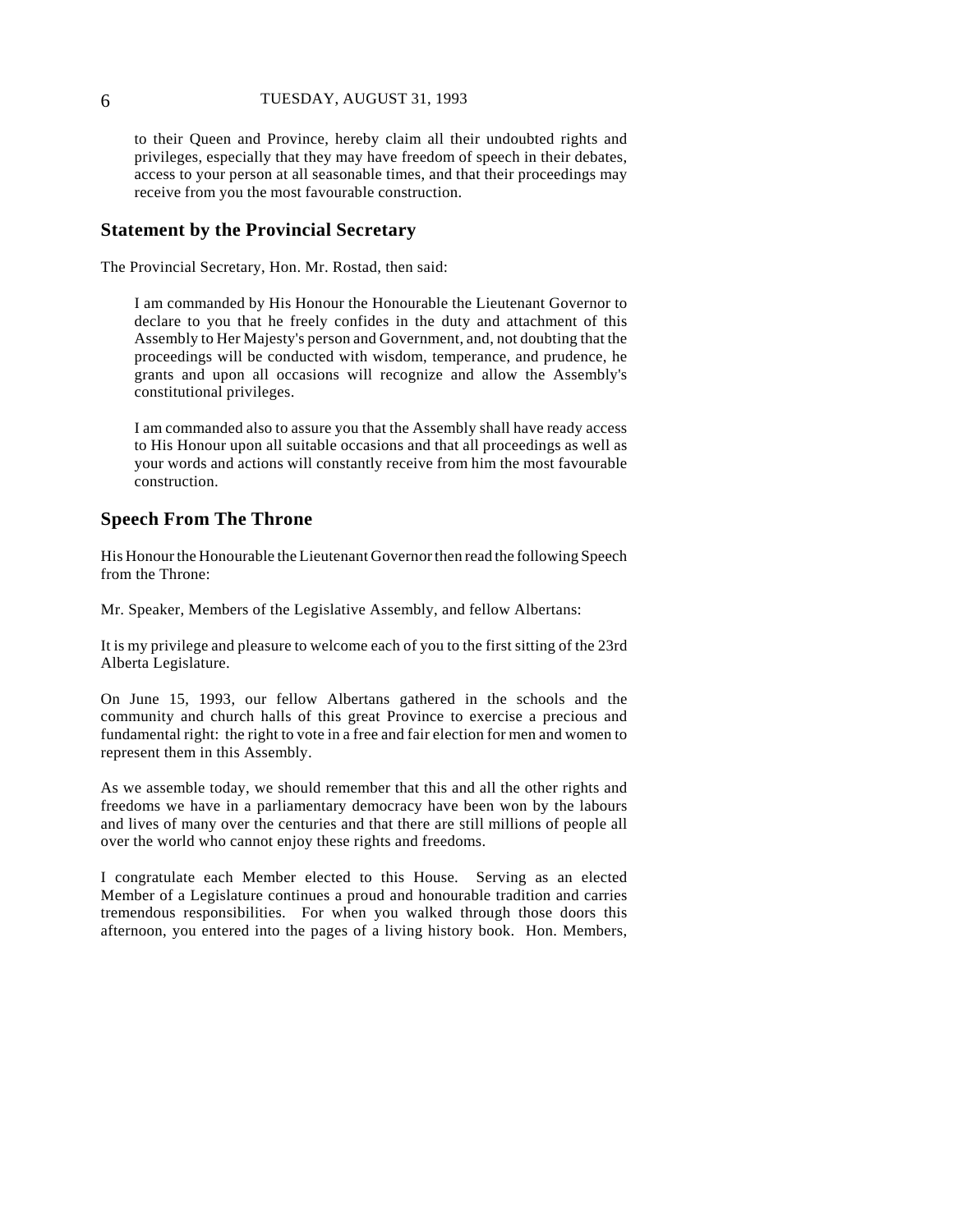this is your chapter to write. The legacy of hope, dreams, and years of work of your predecessors and the people they served now passes to you.

#### **A Change for Albertans**

In 1905 the winds of change were sweeping across the prairie when Alberta's first Legislature took office. In short order our first Premier, Alexander Rutherford, captured the essence of this Province when he declared:

We live . . . in one of the grandest Provinces in the Canadian Confederation. We believe there is a great future before our Province, and that it will be a still grander Province in the very near future . . . We are a hopeful people. We have no pessimists in Alberta. A pessimist could not succeed.

Premier Rutherford was right. In less than a century Albertans took on the daunting challenge of the frontier. They capitalized on our enormous natural advantages  $-$  the land, the resources  $-$  and some of the hardiest settlers and entrepreneurs in history to build all that we enjoy today.

Hon. Members, the great winds of change are sweeping through Alberta again. The election of 1993 produced 49 new MLAs, virtually the greatest number of first-time Members in our history. That means a fresh new perspective and a strong commitment to change.

My Government recognizes that these are extremely challenging times to be an MLA. Widespread discontent among voters has fuelled a cynicism about Governments all over the world. Changing times require a fundamental change in the way government conducts the people's business. Positive change is what this Government stands for, and positive change is what it will deliver.

In Alberta we have recognized that government must be by the people as well as for and of the people. Albertans want open government, and they want a bigger say in the business of government than a periodic trip to the polling booth. That is exactly what this Government has been doing over the last few months, and that is exactly what it will continue to do.

We all know that changing times demand new approaches and new ways of doing things. We know we cannot meet the challenges of today and tomorrow with yesterday's thinking and last week's ideas. Successful businesses know that if they stay the same, they are left behind. In 1993 my Government has caught up to Albertans in their thinking. My Government has a plan, and the heart of that plan is providing open, accessible, responsive, and affordable Government.

As we open this 23rd Legislature, the Government is mindful of the four fundamental commitments it made in the recent election, commitments that the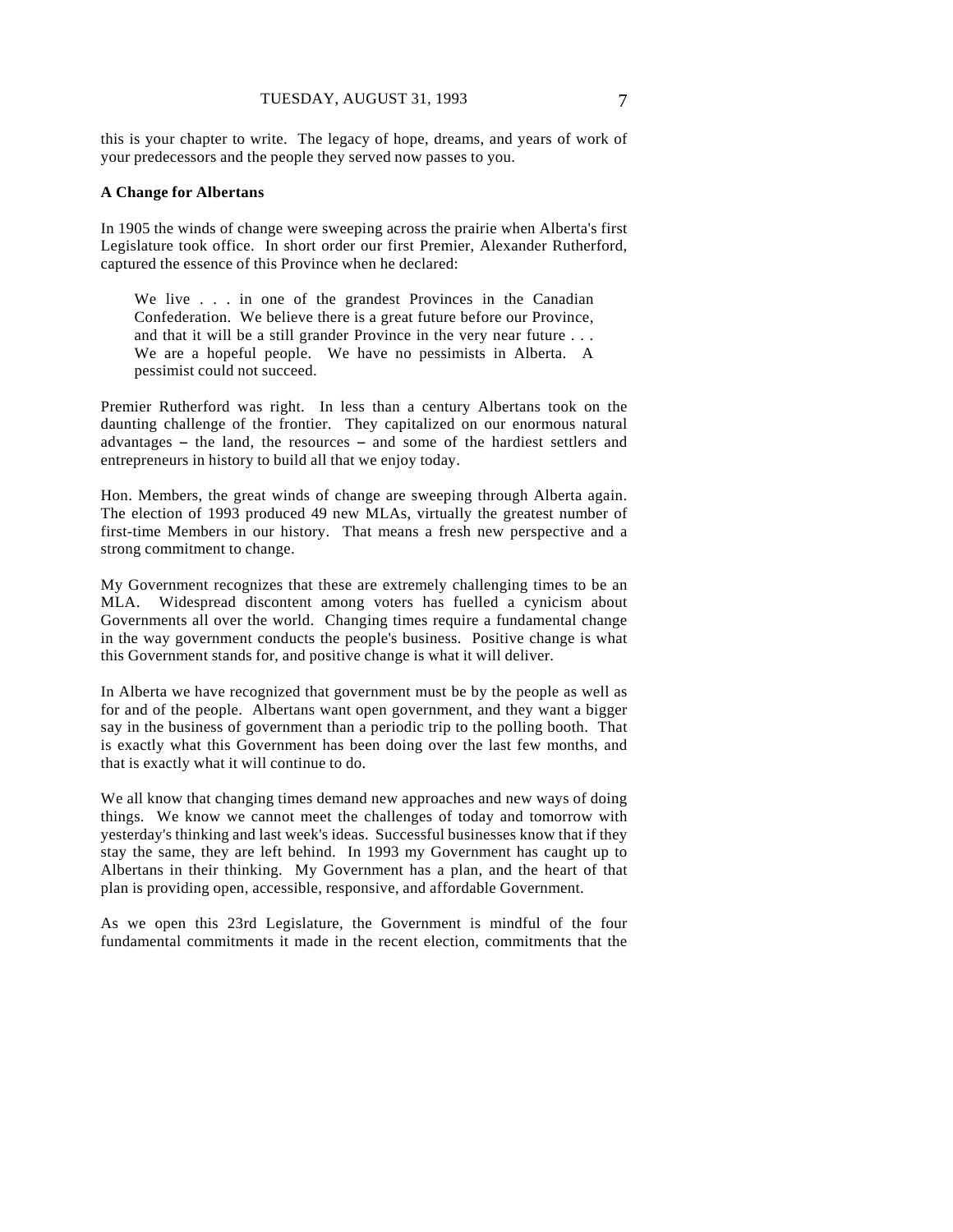#### 8 TUESDAY, AUGUST 31, 1993

people of Alberta endorsed on June 15. My Government's first commitment is to balance our provincial budget within four years and to take the steps necessary to ensure that my Government will live within its means. The second commitment is to create an environment that will allow the private sector to create 110,000 new jobs for Albertans over the next four years. The third commitment is to reorganize, deregulate, and streamline government to reflect Albertans' desire for a government as frugal and creative as they have to be in these times of fiscal challenge. And this Government's fourth commitment is to listen to the people it is privileged to serve, to consult with them, and to be as open, compassionate, and fair as possible in reflecting their wishes, their hopes, and their dreams.

As issues come and go over the next four years, my Government will never forget that its plan and its mandate are based on these four pillars. They will guide the Government through all its deliberations and actions, even as specific concerns change on a daily basis.

This Government is going through change as well. This afternoon we will hear how it is charting Alberta's changing frontier to keep those four promises and, in doing so, meet the new realities of the 1990s and beyond.

#### **Putting Our Financial House in Order**

In 1993 Governments all over the world are facing serious economic challenges. People are demanding the maximum value for not only what they buy but for what they pay in taxes. Whether on a personal, municipal, provincial, or federal level all of us must try to stretch not only every dollar but every penny. Such is the challenge facing my Government.

In the recent election Albertans gave a loud and clear message of support for this Government's commitment to put our financial house in order. Albertans want good Government at a cost they can afford.

This means doing three things:

- balancing the budget within four years,
- paying down the provincial debt in a planned and orderly way, and
- ensuring that the Government will live within its means.

A perceived lack of fiscal responsibility is perhaps the greatest reason for the cynicism that people feel towards governments today, but my Government is changing that perception in this Province, and not because it is expedient or fashionable. This Government is initiating fundamental change in the way it manages the public purse because there is no other choice. It is that simple. Putting our financial house in order is critical to maintaining the strong economy that Albertans need, want, and expect. The Government will do so with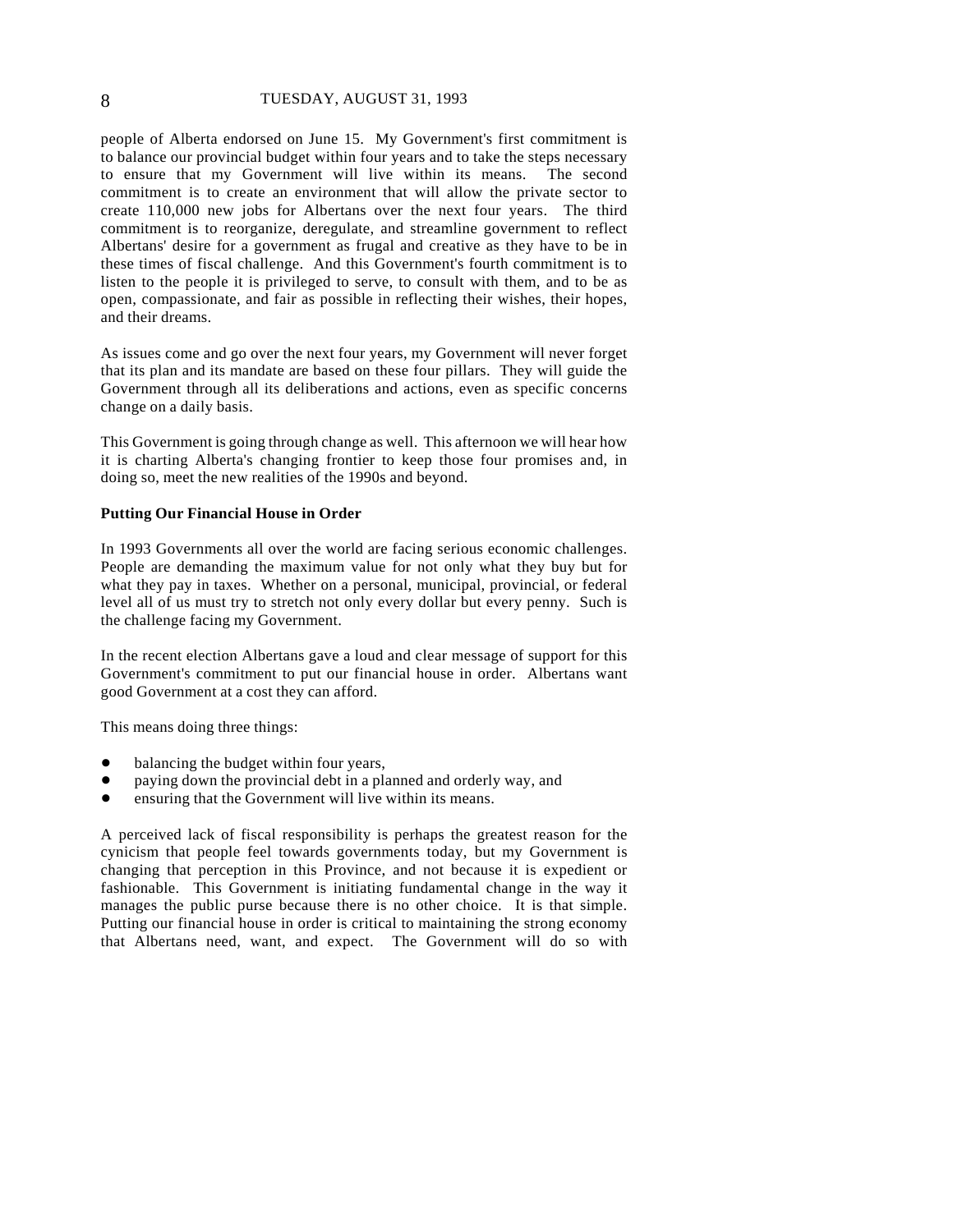innovation, fairness, and compassion to both the public and employees in the public service.

Albertans will be familiar with the financial component of my Government's plan for change. It is reflected in the budget presented in May and will be detailed further in the budget to be tabled in this House very shortly. The provincial budget will be frugal and fair. It will keep the Government on course to do what it promised Albertans it would do and what Albertans elected it to do on June 15. Under this year's financial plan

- this Government will continue the process of eliminating the deficit in a fair and orderly manner, following clear year-by-year ceilings that are backed up by the Deficit Elimination Act to keep it on track,
- the Government will achieve its deficit reduction objective in this fiscal year,
- it will save more than \$130 million by reorganizing and streamlining Government for great efficiency, and
- there will be no tax increases, no new taxes and no sales tax.

This plan continues a number of important changes in the way the Government of Alberta is conducting the people's business. In my Government's first few months in office it started introducing the kind of change Albertans are demanding. Recognizing that Albertans want greater involvement in decisionmaking and a smaller, more efficient Government, my Government brought in a number of major and meaningful changes.

- It opened the books and began providing Albertans with quarterly financial updates.
- It struck a Financial Review Commission and began acting on the resulting recommendations.
- It opened up the decision-making process with a new, streamlined committee system that incorporates public participation at the start of our policy-making.
- It began streamlining and cutting spending in Government by reducing the size of Cabinet, the salaries of ministers, and the size of ministerial staff; consolidating several Government departments; reducing the number of deputy ministers; downsizing the public service through a highly successful voluntary severance program; eliminating the MLA pension plan; reducing the number of Government vehicles; and many other measures.

This Government will stay on course through several other critical initiatives.

It will continue to act on the specific recommendations of the Alberta Financial Review Commission to improve the way it manages, administers, and reports on its finances.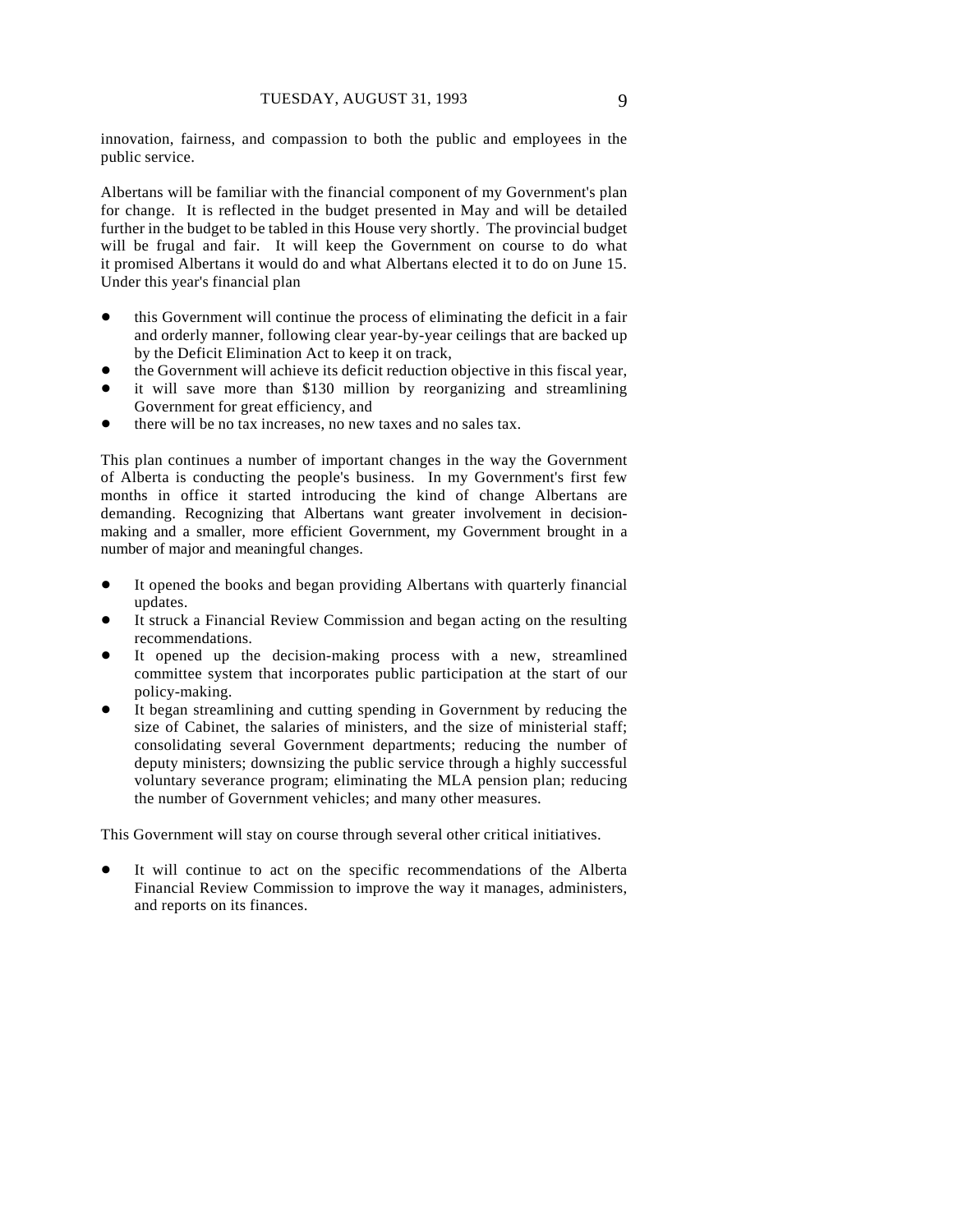- In budgeting and accounting the new approach will focus on performance and results. This includes a review of the role and future of the Alberta Heritage Savings Trust Fund.
- ! Shortly the Government Reorganization Secretariat will present its first review on the future of a number of Government agencies, boards, and commissions.
- ! Each department, agency, and organization receiving Government funds will be called on to develop a three-year business plan.
- The Government will eliminate programs that do not meet priority needs.
- It will continue with the budget roundtables that it started last March in Red Deer.

By putting Alberta's financial house in order through these measures, we do some profoundly important things. We give people more hope. We give them reason to be confident that our Province will enjoy a strong economy, good jobs, and a quality of life that makes us all proud to be Albertans. We hand our children and grandchildren a clear title instead of a huge unpaid bill. And in doing all of these things, we give Government back to ourselves, the people, to whom it belongs.

#### **The Economy and Job-Creation Promoting the Alberta Advantage**

Government is changing the way it does business when it comes to the economy. This Government has made a major shift in its economic development policy. It believes the role of government is to create a climate conducive to investment and job creation and then to invite people from Canada and around the world to do business here.

Unlike some others, my Government will not try to buy prosperity through higher taxes. Instead, it will build on Alberta's existing advantage of low taxes and its free enterprise spirit to develop the most competitive economy in North America. The Government will strengthen the Alberta Advantage and sell it aggressively around the globe.

Of all the challenges facing us, generating new employment is the most important because Albertans need good jobs for themselves and their children. We are looking to the private sector to provide those jobs.

The Government will build on Alberta's strengths: agriculture, energy, forestry, tourism, small business, and our high-technology infrastructure. As well, it will encourage the development of emerging industries such as environmental services and information technologies. This strategy strikes a balance between attracting new business and investment to Alberta and encouraging growth of existing Alberta businesses.

This new approach to economic development is based on consultation and the common sense and experience of Albertans. Through extensive public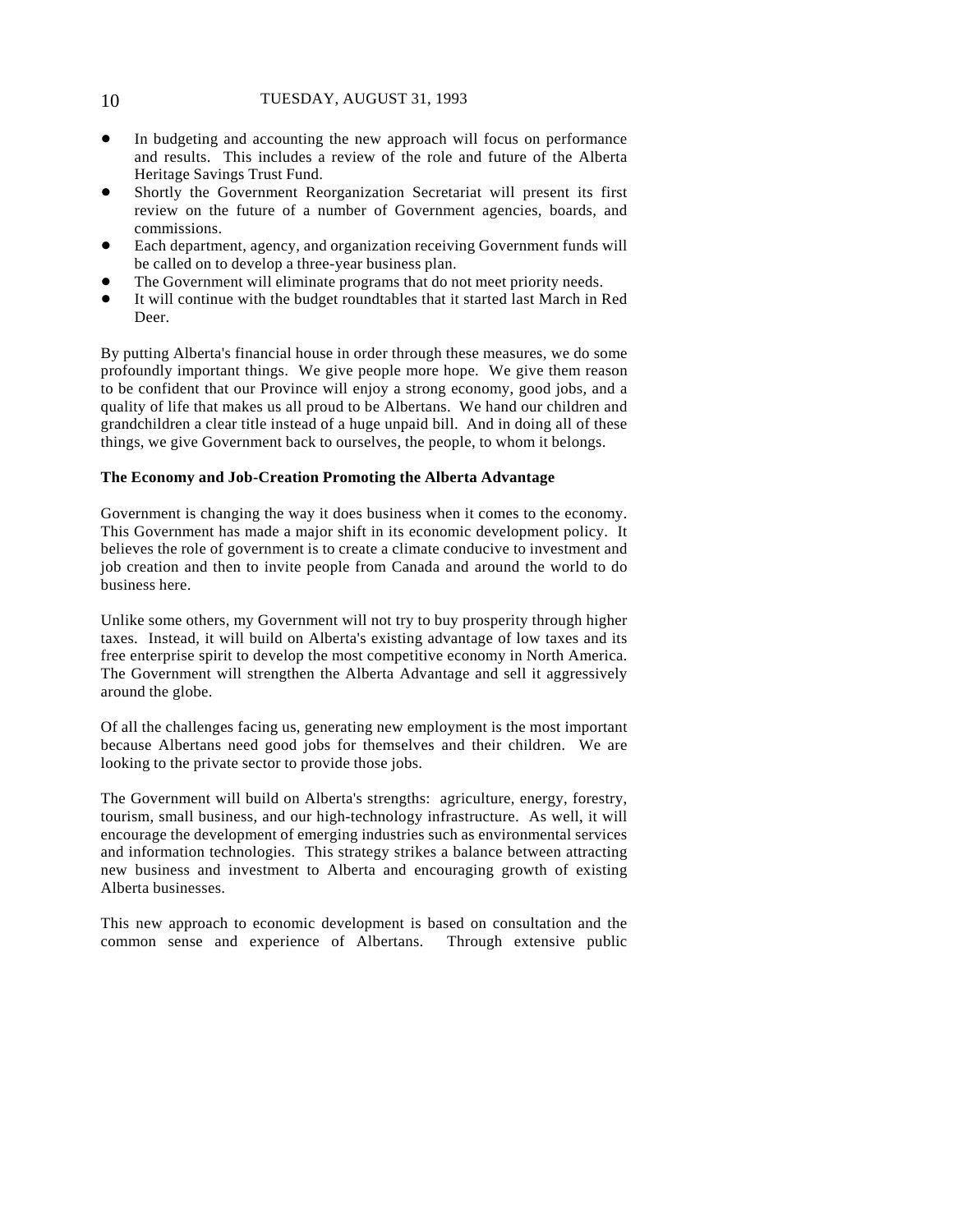consultation processes, including Toward 2000 Together, my Government talked with thousands of Albertans in developing its new economic strategy, which is outlined in the document Seizing Opportunity.

The core of this strategy is tax and regulatory reform. This Government is going to cut the red tape that chokes investment and prevents small business from getting down to work. It is going to ensure Alberta's tax climate remains competitive. The plan for regulatory reform has two phases. Phase one calls for every government department to have a deregulation action plan completed this year. The plans will recommend revisions, reductions, or outright elimination of unnecessary rules and regulations. At the same time Albertans will be asked for their suggestions. Phase two will be a public review of those deregulation plans and suggestions. Following the public review my Government will implement these new deregulation initiatives within the year, and from now on new regulations will include a sunset clause requiring them to be reviewed or terminated after a certain time.

Regulatory reform cannot be done in isolation from other Governments. This Government will continue negotiations with the Federal Government to reduce federal/provincial overlap and duplication. In particular, it will strive to harmonize federal/provincial environmental laws. The Government realizes that economic development and environmental protection must be linked and intends to be a leader for all of Canada in that regard.

On tax reform my Government knows that Alberta now enjoys the lowest tax rates in Canada and is the only province without a sales tax. However, our tax strategy must be focused on competitiveness. My Government will establish a tax reform commission to review all aspects of Alberta's tax system in full consultation with the public. The commission will be asked to answer one question: what can we do to improve Alberta's competitive tax advantage? The commission will report by the end of 1993. Changes will be incorporated into the 1994-95 budget.

There is no point in building the most competitive tax and regulatory climate in Canada unless we tell people about it. Therefore, another key part of the Government's strategy will be to promote the Alberta Advantage aggressively throughout Canada and the world. Already this Government has begun to refocus Alberta's international trade offices on the bread and butter issues of investment, trade, tourism, and immigration. It is placing trade agents in new markets such as India and Siberia and seeks to increase Alberta's exposure in Mexico. Our Premier will make it part of his job to sell Alberta as one of the best places in the world to visit and do business.

My Government will continue to press for greater trade freedom. It has begun negotiations to reduce interprovincial trade barriers. These negotiations should be complete within two years. It has negotiated a continental barley market and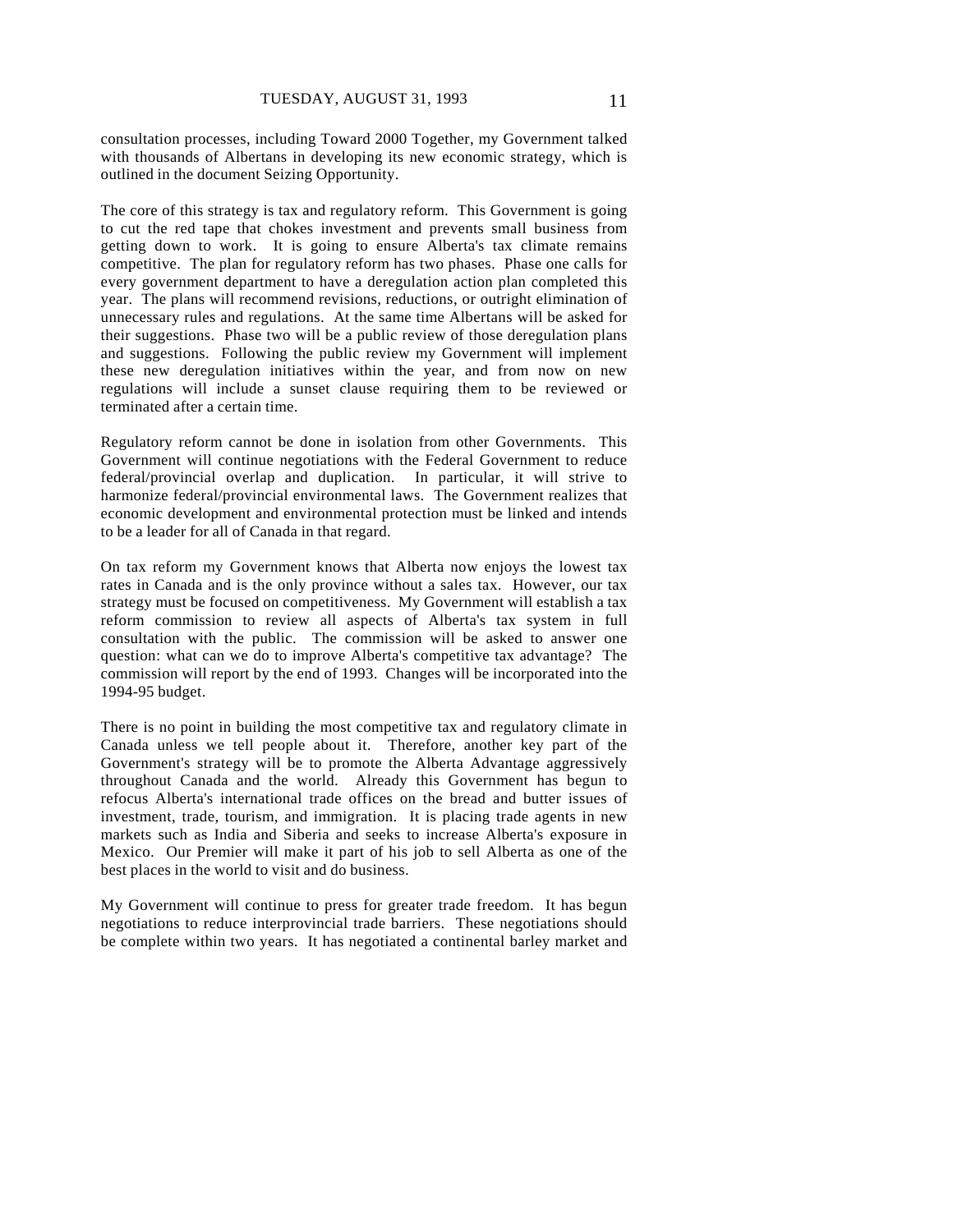#### 12 TUESDAY, AUGUST 31, 1993

will continue to press for changes to the method of payment to encourage valueadded diversification in agriculture.

Other highlights of my Government's strategy include

- as much as possible, getting out of direct business subsidies,
- ! deregulating and simplifying accounting for the petroleum and related industries, and
- introducing bond pilot projects and considering a risk insurance fund for local development.

The Government's approach to economic development represents an important change in the way of doing business in this province. It makes sense in today's global economy. It takes into account the needs of small businesses. It is based on what Albertans have said will work.

#### **Maintaining Our Commitment to People and Public Consultation**

My Government must change the way it does business when it comes to providing health care, education, and social services. These three areas, together with debt servicing, comprise 88 percent of our annual budget. If these areas are allowed to grow as they have in the past, they will consume 100 percent of the province's revenues by 1998, assuming a flat revenue scenario. There would be no money for other essential services such as policing and transportation, no money for agriculture, tourism, labour, and other programs.

Obviously, this must change. Our current system is too expensive, and we all know that more money is not the answer. Albertans pay enough for these programs already. The answer is not to let the quality of Alberta's social programs deteriorate. That would undermine our efforts to stimulate the economy. You build a strong economy with healthy, well-educated, and welltrained people.

The answer is to continue providing quality services while living within our means. To do it, the Government has to be imaginative. It has to look at everything. It has to take risks and try new things. There is a vital need for more efficient and effective ways of providing Albertans with services they truly need. All of our provincial public-sector organizations have to do as my Government has: start at the top with cuts in administration.

Albertans have told their Government to rethink the way it provides education, to continue the restructuring of our health care system, to continue with welfare reforms that focus on putting people to work instead of encouraging chronic dependence, and to think in terms not of doing less but of doing better.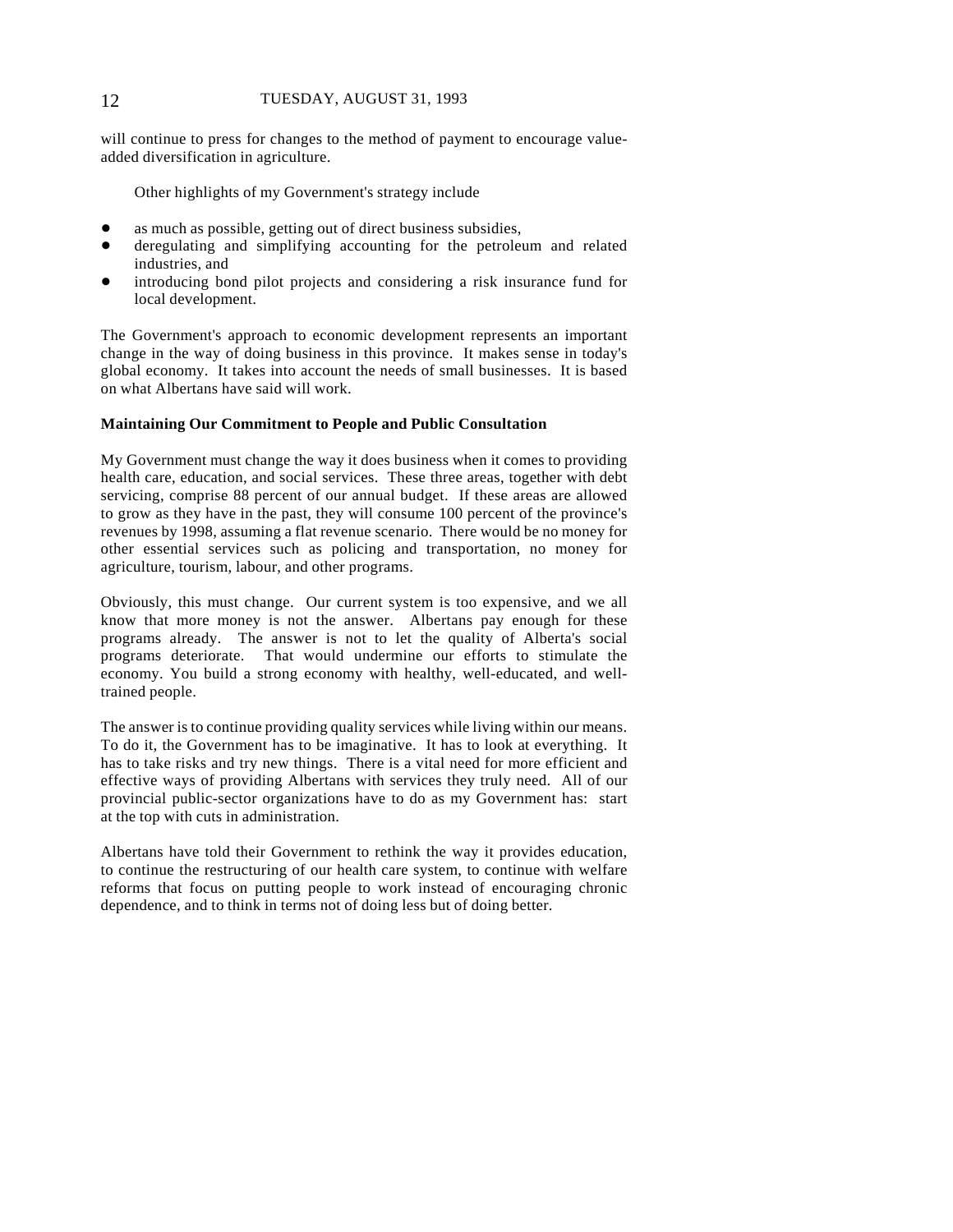Government cannot and should not face these challenges alone. It will work with Albertans. Government must have public support for the fundamental changes required in the way it does business, and the only way to win that support is to involve Albertans in public policy-making from the very start.

This Government will keep its promise to listen, consult, and be open with Albertans at all times.

In recent months, my Government has opened up the decision-making process with a new, streamlined committee system. It has made public consultation an integral part of its policy-making. Since taking office in December, my Government has completed several public consultations, including Toward 2000 Together, Tourism 2000, and Creating Tomorrow. It established the Financial Review Commission in February. It held a budget roundtable in March. This Government's economic strategy, its budget, and all of the changes it has made in the last eight months reflect those consultations.

A few days ago my Government held the first of several roundtable discussions on health care. It will continue holding budget roundtables, and it will hold roundtable discussions on education and post-secondary education to develop new directions and strategies. The resulting recommendations will be part of the implementation of the Government's four-year plan.

The Government's review of the role and future of the Alberta Heritage Savings Trust Fund will be made public. In a few weeks my Government will hold another series of public consultations with seniors on the programs and policies affecting them. The public will be involved in regulatory and taxation reform. Just as our fiscal plan and economic strategy are based on what Albertans have said will work, so must the new approaches to health care, education, and social services be based on what Albertans say. In working with its citizens, my Government will welcome and encourage the participation of Albertans.

My Government's role is not to dictate but to facilitate the discovery of made-in-Alberta solutions. Working together, Albertans will find better, more affordable ways of getting the job done. We must and we will get the job done well.

#### **Our Legislative Profile**

In presenting the legislative agenda, this Government has stayed true to the philosophy that Government should get out of rather than into the lives of Albertans. People in this province know that more government and more laws mean more expense, red tape, and confusion and less freedom.

In bringing in new legislation, my Government will be guided by its commitment to fundamental change. That means it will do things differently. As part of its crusade for innovation, greater efficiency, and smaller government, this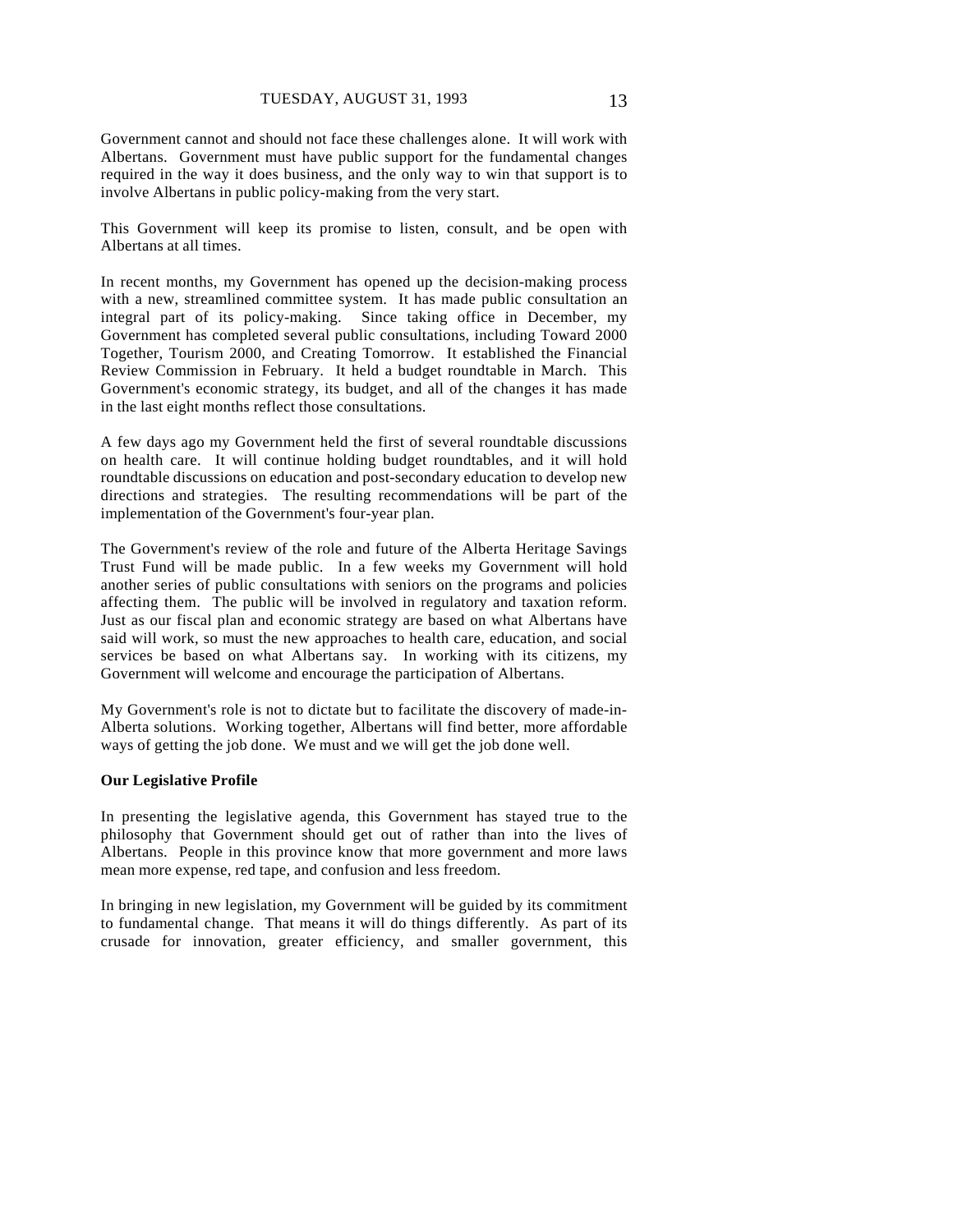Government is presenting Albertans with a legislative program for this session that is more streamlined, concentrated, and to the point than in former years. To this end, it will introduce a minimal number of new Bills.

The legislative priority will be to honour a commitment to do what no other government has done in the history of this Province. My Government will deal with freedom of information and the protection of privacy. Open and responsible government means accessibility, and accessibility demands a free flow of information from government to the people it serves. At the same time, the Bill will safeguard the privacy of individual Albertans by prohibiting public access to details of their personal lives.

My Government will proceed with amendments to the School Act and introduce the Government Organization Act, the Alberta Registries Act, the required appropriation Bills, and a small number of other Bills.

As with all my Government's initiatives, legislation will be prepared and assessed in consultation with Albertans. This commitment to consult Albertans extends to the processes of our Legislature. Having received public consultation through the Parliamentary Reform Committee, the Government will propose constructive changes to Standing Orders to streamline and facilitate the business of this House, including considering shorter but more concentrated weeks in session. As the first step in my Government's plans for meaningful parliamentary reform, it is introducing, for the first time in the history of the Alberta Legislature, elections by secret ballot for the Speaker and Deputy Speaker of the House and Deputy Chairman of the Legislature committees.

The legislative agenda reflects the same approach this Government takes in every aspect of conducting the people's business. My Government has the courage to initiate meaningful change. It will be honest. It will be straightforward. It will be efficient. It will do what is in the best interests of Albertans. This Government takes pride in being a Government for all Albertans, be they from Calgary, Edmonton, our other cities and towns, or our rural communities. It is prepared to do its utmost to retain their confidence.

#### **Reaping the Benefits of Change**

Fellow Albertans, on the eve of a new millennium, our prospects are tremendous, our Province's financial outlook is positive, and we have much to be grateful for in 1993.

In a turbulent, exciting, and sometimes daunting world, Albertans are setting an example for Canadians with humanity, honesty, courage, and fiscal responsibility. Other governments are just beginning to talk about the kind of change that this Government has been delivering for the last eight months. There is no secret or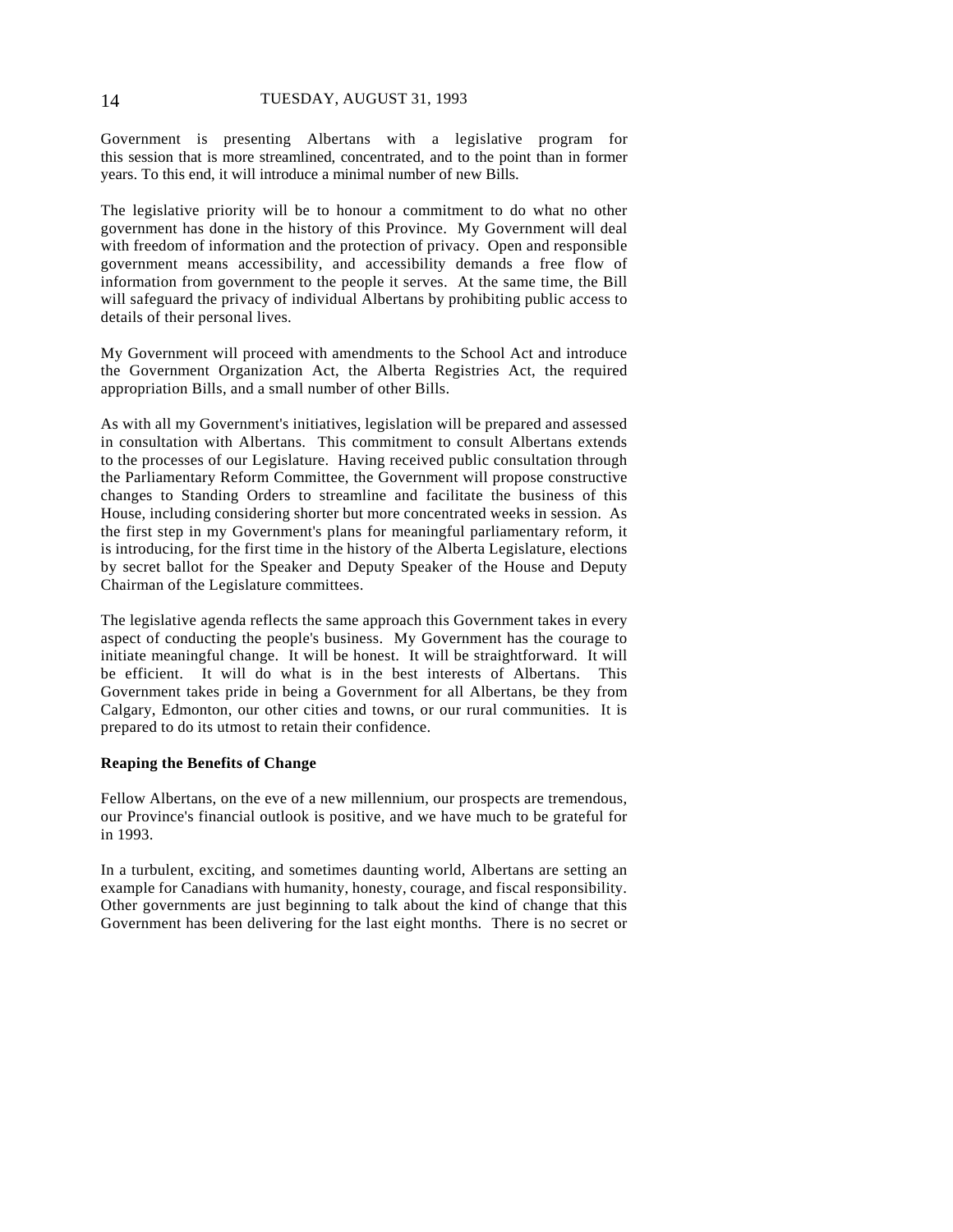magic to these efforts. My Government is a government for the people. It works with Albertans. It reflects the agenda set for the Province.

The Government of Alberta will deliver on each of its four fundamental commitments:

- a balanced budget,
- a climate for meaningful job creation in the private sector,
- a reorganized, deregulated, and streamlined government, and
- open consultation with Albertans.

Those commitments represent the wishes of the people my Government is so privileged to represent.

The Government understands fully that following these plans will be strong medicine for all of us, but it will stand by them, and all that my Government asks is that Albertans stand by these commitments alongside the men and women in this House. Let us not abandon our course, for any feeble attempts to avoid the challenge will be labour lost. This Government is confident that Albertans have the strength and the courage to make the tough decisions, for when it comes to the quality of our lives and our future, there is no place for the kind of selfinterest that has surfaced across this country in the past.

This is our moment to help shape the history of our Province and the future of our children and grandchildren. I call on all of the Members of this House and every Albertan that they represent to help shape it together in the spirit of pioneering and change that has guided and inspired Alberta since 1905.

Our Province was built by people who were willing to struggle against formidable odds. They saw the opportunities that existed, and they saw their place in the future. Our pioneers understood that as time passed, they would have to abandon many of the old ways of doing things and keep doing what worked while looking constantly for new ways of doing things better. For above all, as our first Premier said, Albertans are optimists. As great optimists, we look on change not as threatening and uncertain but as an exciting challenge to improve our society while staying true to all that we hold dear as human beings. This is the real challenge facing Albertans today, for what we must fear is not change but the inability and the unwillingness to change. Now it is our turn to build a better Alberta.

And now I leave you to the business of this session, confident that as elected representatives you will in every way fulfill your responsibilities to Albertans.

I pray that the blessing of God may rest on your deliberations.

God bless Alberta. God bless Canada. God save the Queen.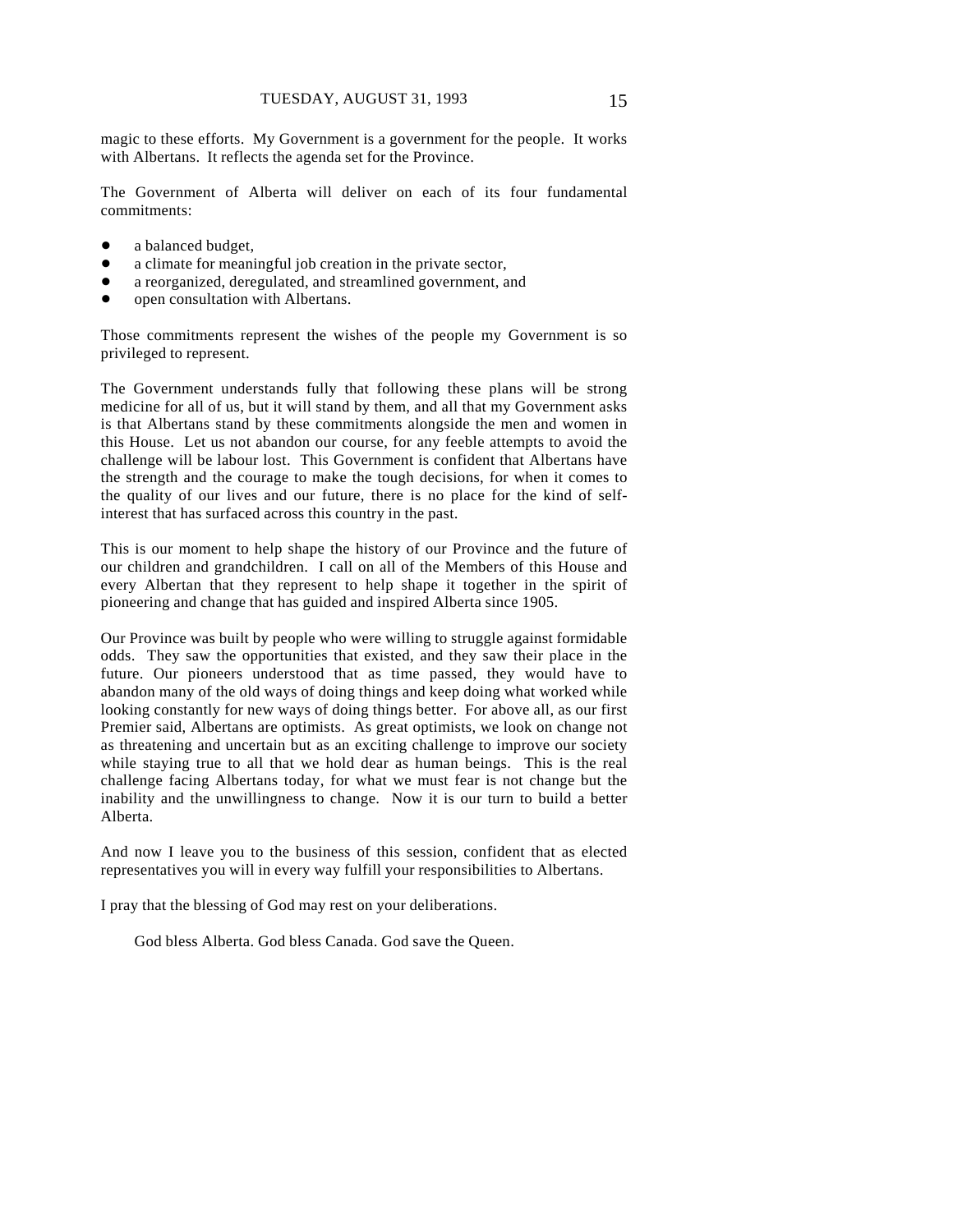#### 16 TUESDAY, AUGUST 31, 1993

His Honour the Honourable the Lieutenant Governor then retired from the Assembly.

## **Government Bills and Orders**

Ordered, That the Honourable Mr. Klein have leave to introduce a Bill entitled "Access to Information and Protection of Privacy Act, 1993".

Hon. Mr. Klein accordingly presented the Bill and the same was received and read a First time.

## **Tabling Documents**

The Speaker informed the Assembly that he had obtained a copy of the Speech of His Honour the Honourable the Lieutenant Governor, which was laid on the Table.

Sessional Paper 600/93

## **Announcement by the Clerk of the Assembly of Members Elected**

Mr. Speaker, I have received from the Chief Electoral Officer of Alberta, pursuant to the Election Act, a report containing the results of the General Election conducted on the fifteenth day of June, 1993, which states that an election was conducted in the following electoral divisions and the said report further shows that the following members were duly elected:

| Athabasca-Wabasca  | Mike Cardinal       |
|--------------------|---------------------|
| Banff-Cochrane     | <b>Brian Evans</b>  |
| Barrhead-Westlock  | Ken Kowalski        |
| Bonnyville         | Leo Vasseur         |
| <b>Bow Valley</b>  | Lyle Oberg          |
| Calgary-Bow        | <b>Bonnie Laing</b> |
| Calgary-Buffalo    | Gary Dickson        |
| Calgary-Cross      | <b>Yvonne Fritz</b> |
| Calgary-Currie     | Jocelyn Burgener    |
| Calgary-East       | Moe Amery           |
| Calgary-Egmont     | Denis Herard        |
| Calgary-Elbow      | Ralph Klein         |
| Calgary-Fish Creek | Heather Forsyth     |
| Calgary-Foothills  | Pat Black           |
| Calgary-Glenmore   | Dianne Mirosh       |
| Calgary-Lougheed   | Jim Dinning         |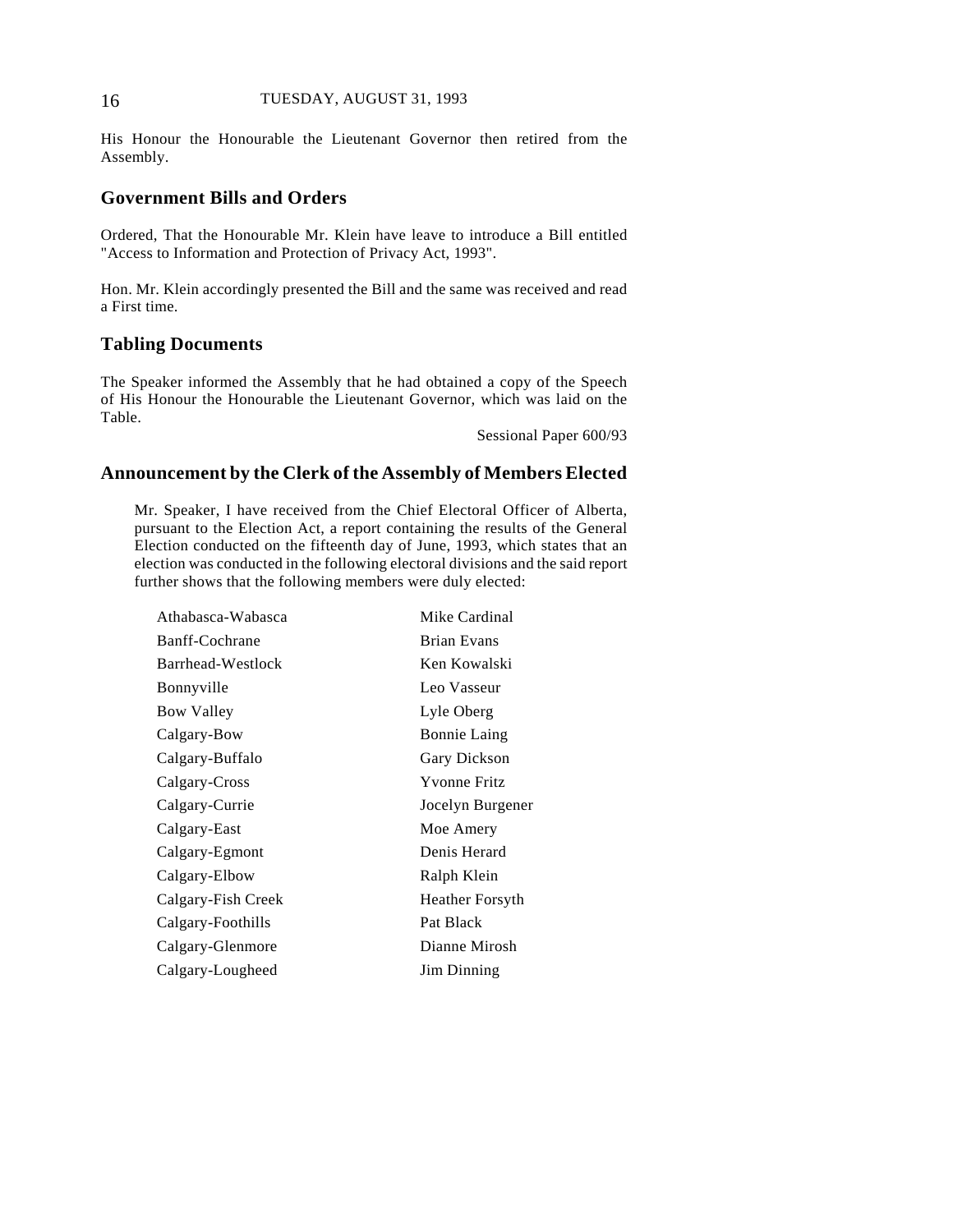Calgary McCall Harry Sohal Calgary-Montrose Hung Pham Calgary-Mountain View Mark Hlady Calgary-North Hill Richard Magnus Calgary-North West Frank Bruseker Calgary-Nose Creek Gary Mar Calgary-Shaw Jon Havelock Calgary-Varsity Murray Smith Calgary-West Danny Dalla-Longa Cardston-Chief Mountain Jack Ady Chinook Shirley McClellan Clover Bar-Fort Saskatchewan Muriel Abdurahman Cypress-Medicine Hat Lorne Taylor Drayton Valley-Calmar Tom Thurber Drumheller Stan Schumacher Dunvegan Glen Clegg Edmonton-Avonmore Gene Zwozdesky Edmonton-Beverly-Belmont Julius Yankowsky Edmonton-Centre Michael Henry Edmonton-Ellerslie Debby Carlson Edmonton-Glengarry Laurence Decore Edmonton-Glenora Howard Sapers Edmonton-Gold Bar Bettie Hewes Edmonton-Highlands-Beverly Alice Hanson Edmonton-Manning Peter Sekulic Edmonton-Mayfield Lance White Edmonton-McClung Grant Mitchell Edmonton-Meadowlark Karen Leibovici Edmonton-Mill Woods Don Massey Edmonton-Norwood Andrew Beniuk Edmonton-Roper Sine Chadi Edmonton-Rutherford Percy Wickman Edmonton-Strathcona Al Zariwny Edmonton-Whitemud Mike Percy Fort McMurray Adam Germain Grande Prairie-Smoky Walter Paszkowski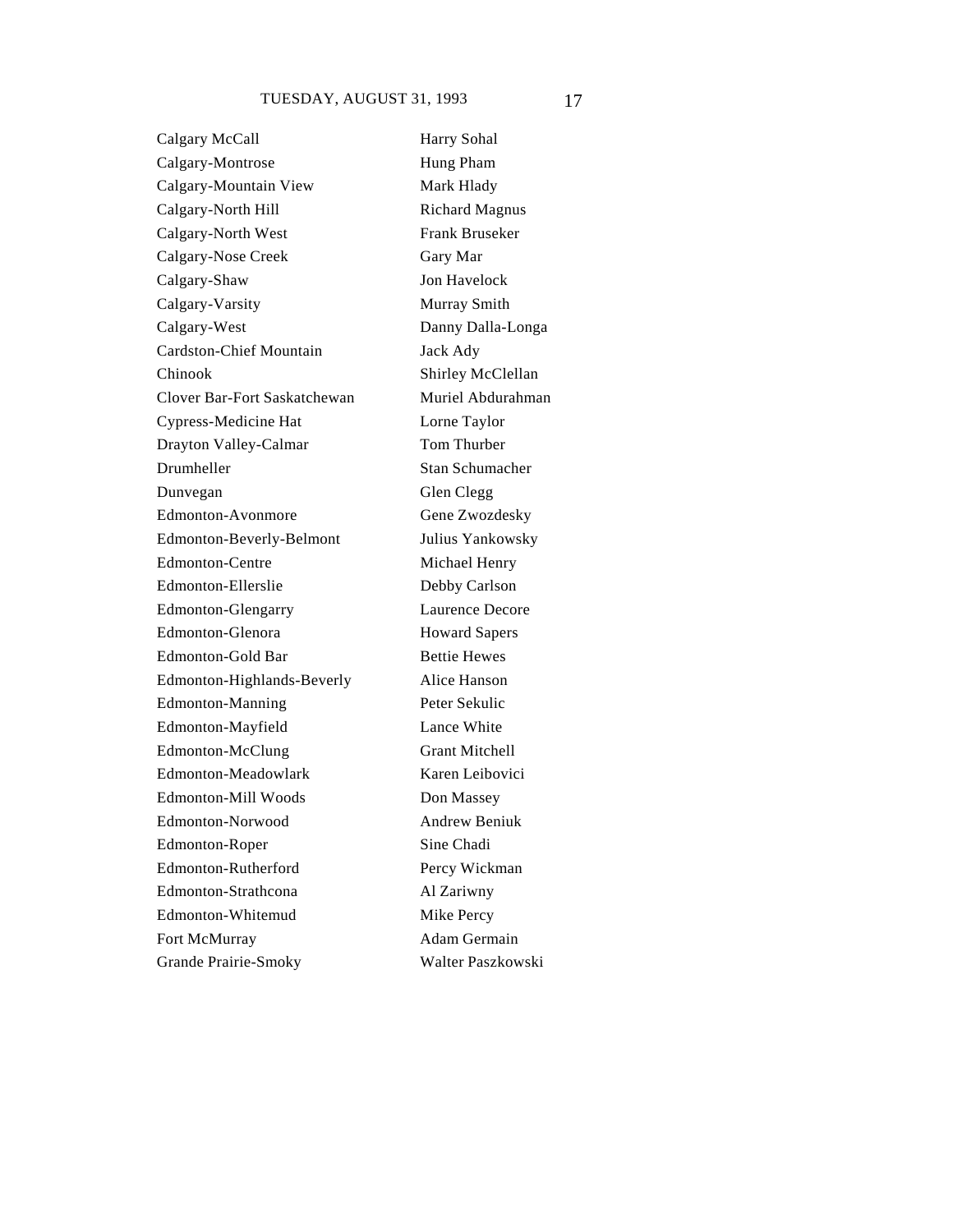Grande Prairie-Wapiti Wayne Jacques Highwood Don Tannas Innisfail-Sylvan Lake Gary Severtson Lac La Biche-St. Paul Paul Langevin Lacombe-Stettler Judy Gordon Leduc Terry Kirkland Lesser Slave Lake Pearl Calahasen Lethbridge-East Ken Nicol Lethbridge-West Clint Dunford Little Bow Barry McFarland Medicine Hat Rob Renner Olds-Didsbury Roy Brassard Peace River Gary Friedel Pincher Creek-Macleod David Coutts Ponoka-Rimbey Halvar Jonson Red Deer-North Stockwell Day Red Deer-South Victor Doerksen Redwater Nick Taylor Rocky Mountain House Ty Lund St. Albert Len Bracko Sherwood Park Bruce Collingwood Spruce Grove-Sturgeon-St. Albert Colleen Soetaert Stony Plain Stan Woloshyn Taber-Warner Ron Hierath Three Hills-Airdrie Carol Haley Vegreville-Viking Ed Stelmach Vermilion-Lloydminster Steve West Wainwright Robert (Butch) Fischer West Yellowhead Duco Van Binsbergen Wetaskiwin-Camrose Ken Rostad Whitecourt-Ste. Anne Peter Trynchy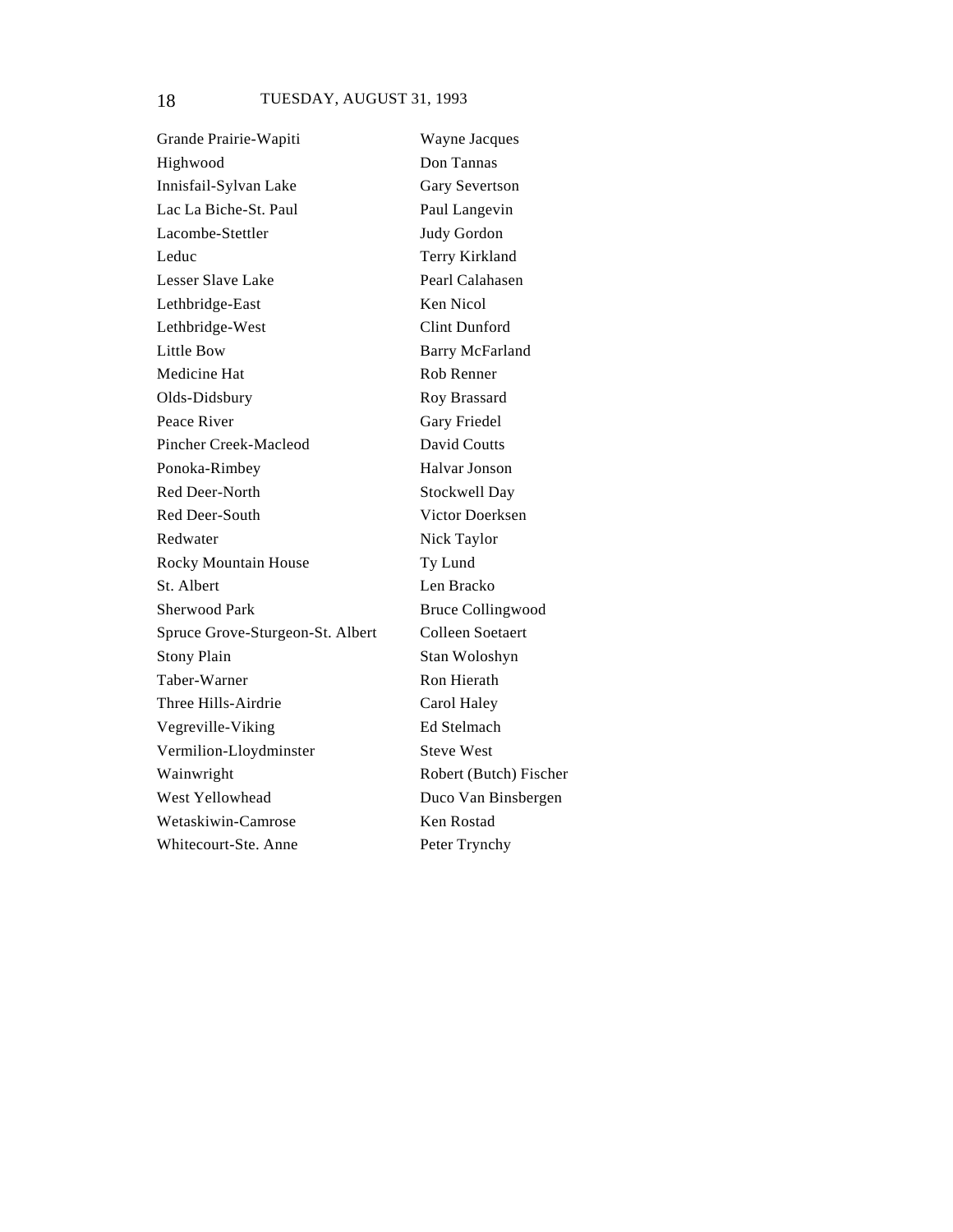## **Government Motions**

Moved by Hon. Mr. Klein:

It was resolved that the Speech of His Honour the Honourable the Lieutenant Governor to this Assembly be taken into consideration tomorrow (Wednesday).

Moved by Hon. Mrs. McClellan:

It was resolved that the Votes and Proceedings of this Assembly be printed, after first having been perused by Mr. Speaker, and that he do appoint the printing thereof, and that no person, but such as he shall appoint, do presume to print the same.

Moved by Hon. Mr. Evans:

It was resolved that the Select Standing Committees for the present Session of the Legislative Assembly be appointed for the following purposes:

- (1) Privileges and Elections, Standing Orders and Printing,
- (2) Public Accounts,
- (3) Private Bills,
- (4) Law and Regulations,
- (5) Public Affairs,
- (6) The Alberta Heritage Savings Trust Fund Act, and
- (7) Legislative Offices,

and, in addition thereto, there be appointed for the duration of the present Legislature, a Special Standing Committee on Members' Services.

Hon. Mr. Kowalski requested and received the unanimous consent of the Assembly to waive Standing Orders 49(1) and (3).

Hon. Mr. Kowalski requested and received the unanimous consent of the Assembly to waive Standing Order 38(1)(a).

Hon. Mr. Kowalski moved that the following Members be appointed to the Assembly's seven Select Standing and one Special Standing Committees: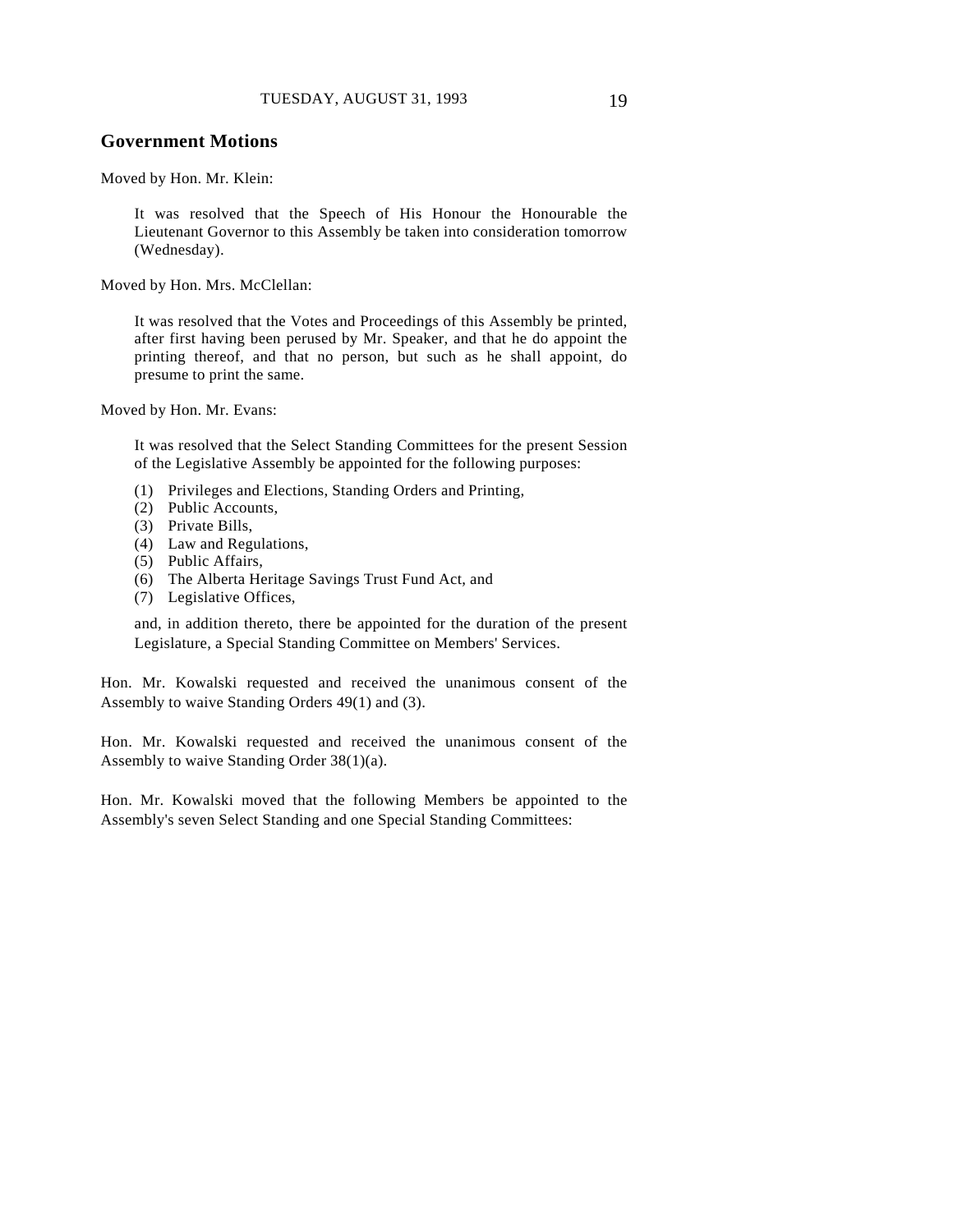## 20 TUESDAY, AUGUST 31, 1993

## ALBERTA HERITAGE SAVINGS TRUST FUND ACT (15 Members)

| Dunford (Chairman)   | Forsyth  | Mitchell |
|----------------------|----------|----------|
| Herard (D. Chairman) | Haley    | Percy    |
| Chadi                | Havelock | Sohal    |
| Dalla-Longa          | Laing    | Stelmach |
| Doerksen             | Massey   | White    |

#### LAW AND REGULATIONS (21 Members)

| Havelock (Chairman)    | Dickson   | Oberg     |
|------------------------|-----------|-----------|
| Doerksen (D. Chairman) | Dunford   | Renner    |
| Amery                  | Fischer   | Sapers    |
| <b>Brassard</b>        | Germain   | Severtson |
| Burgener               | Jacques   | Smith     |
| Collingwood            | Langevin  | Zariwny   |
| Coutts                 | Leibovici | Zwozdesky |

## LEGISLATIVE OFFICES (9 Members)

| Hierath (Chairman)         | <b>Bruseker</b> | Friedel |
|----------------------------|-----------------|---------|
| $Sohal$ (D. Chairman) $\,$ | Dickson         | Fritz   |
| Brassard                   | Doerksen        | Massey  |

## MEMBERS' SERVICES (11 Members)

| Schumacher (Chairman)  | Haley    | Stelmach          |
|------------------------|----------|-------------------|
| Woloshyn (D. Chairman) | Henry    | Taylor (Redwater) |
| <b>Brassard</b>        | Kowalski | Wickman           |
| Bruseker               | Mirosh   |                   |

## PRIVATE BILLS (21 Members)

| Renner (Chairman)       | Hlady     | Sekulic                       |
|-------------------------|-----------|-------------------------------|
| Amery (Deputy Chairman) | Jacques   | Smith                         |
| Beniuk                  | Kirkland  | Soetaert                      |
| Fischer                 | Laing     | Taylor (Cypress-Medicine Hat) |
| Fritz                   | Leibovici | Van Binsbergen                |
| Gordon                  | Oberg     | Wickman                       |
| Herard                  | Pham      | Yankowsky                     |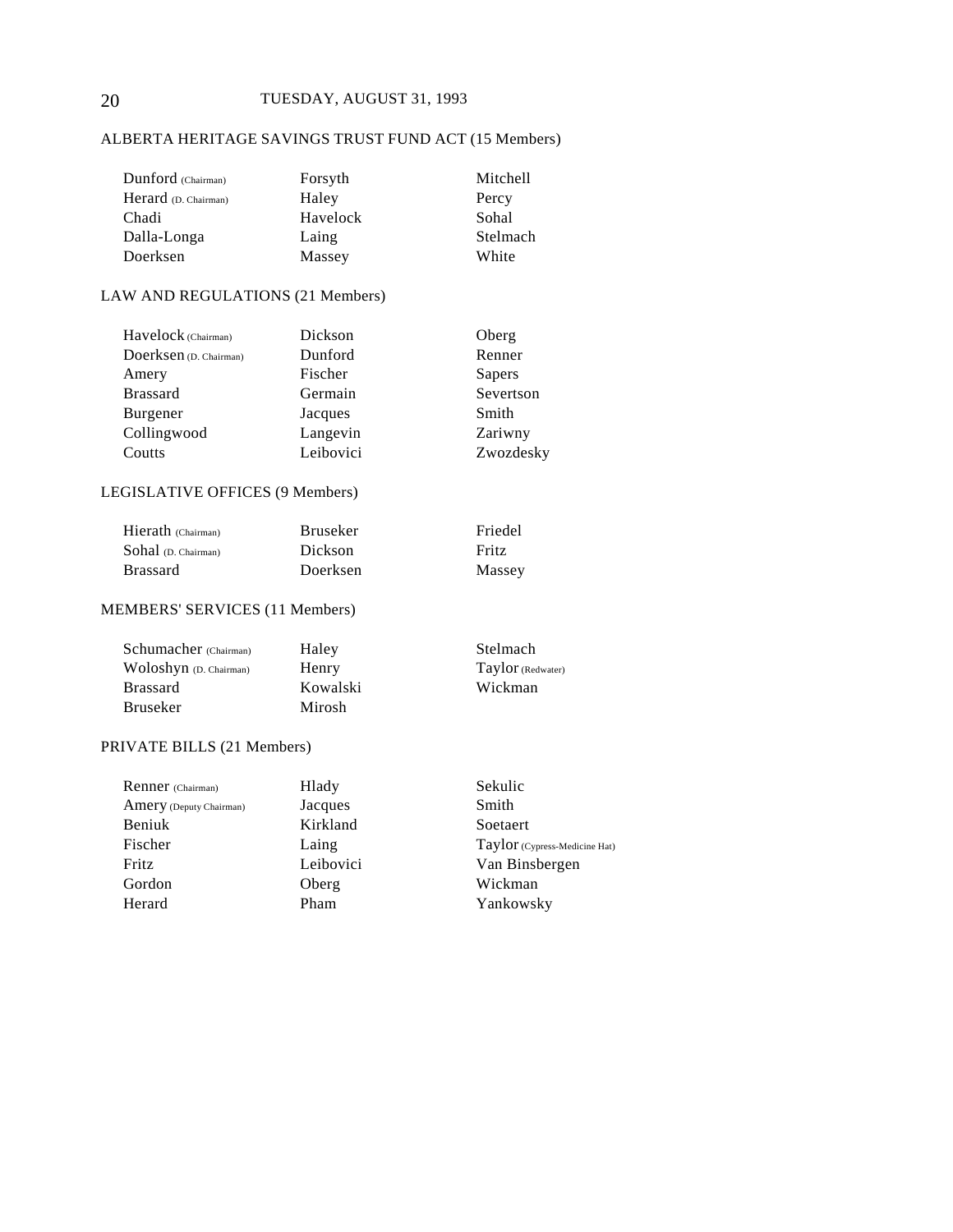### PRIVILEGES AND ELECTIONS, STANDING ORDERS AND PRINTING (21 Members)

| Coutts (Chairman)      | Forsyth  | Langevin                      |
|------------------------|----------|-------------------------------|
| Pham (Deputy Chairman) | Friedel  | Mitchell                      |
| <b>Bracko</b>          | Germain  | Nicol                         |
| Carlson                | Gordon   | Oberg                         |
| Clegg                  | Havelock | Renner                        |
| Collingwood            | Hlady    | Smith                         |
| Dickson                | Jacques  | Taylor (Cypress-Medicine Hat) |

#### PUBLIC ACCOUNTS (21 Members)

| Abdurahman (Chairman)     | Chadi       | McFarland                     |
|---------------------------|-------------|-------------------------------|
| Friedel (Deputy Chairman) | Coutts      | Percy                         |
| Amery                     | Dalla-Longa | Pham                          |
| <b>Bruseker</b>           | Fritz       | Sohal                         |
| Burgener                  | Hanson      | Stelmach                      |
| Calahasen                 | Lund        | Taylor (Cypress-Medicine Hat) |
| Carlson                   | Magnus      | Vasseur                       |

#### PUBLIC AFFAIRS (All Members)

Gordon (Chairman) Forsyth (Deputy Chairman)

The question being put, the motion was agreed to.

Sessional Paper 800/93

Hon. Mr. Dinning gave oral notice of the following motion:

Be it resolved that the Assembly do resolve into Committee of Supply, when called, to consider Interim Supply to be granted to her Majesty.

Hon. Mr. Dinning gave oral notice of the following motion:

Be it resolved that the Messages of His Honour the Honourable the Lieutenant Governor, the 1993-94 Interim Supply, and all matters connected therewith, be referred to the Committee of Supply.

Hon. Mr. Dinning gave oral notice of the following motion:

Be it resolved that pursuant to Standing Order 58(6), the number of days that the Committee of Supply will be called to consider the 1993-94 Interim Supply shall be (2) two days.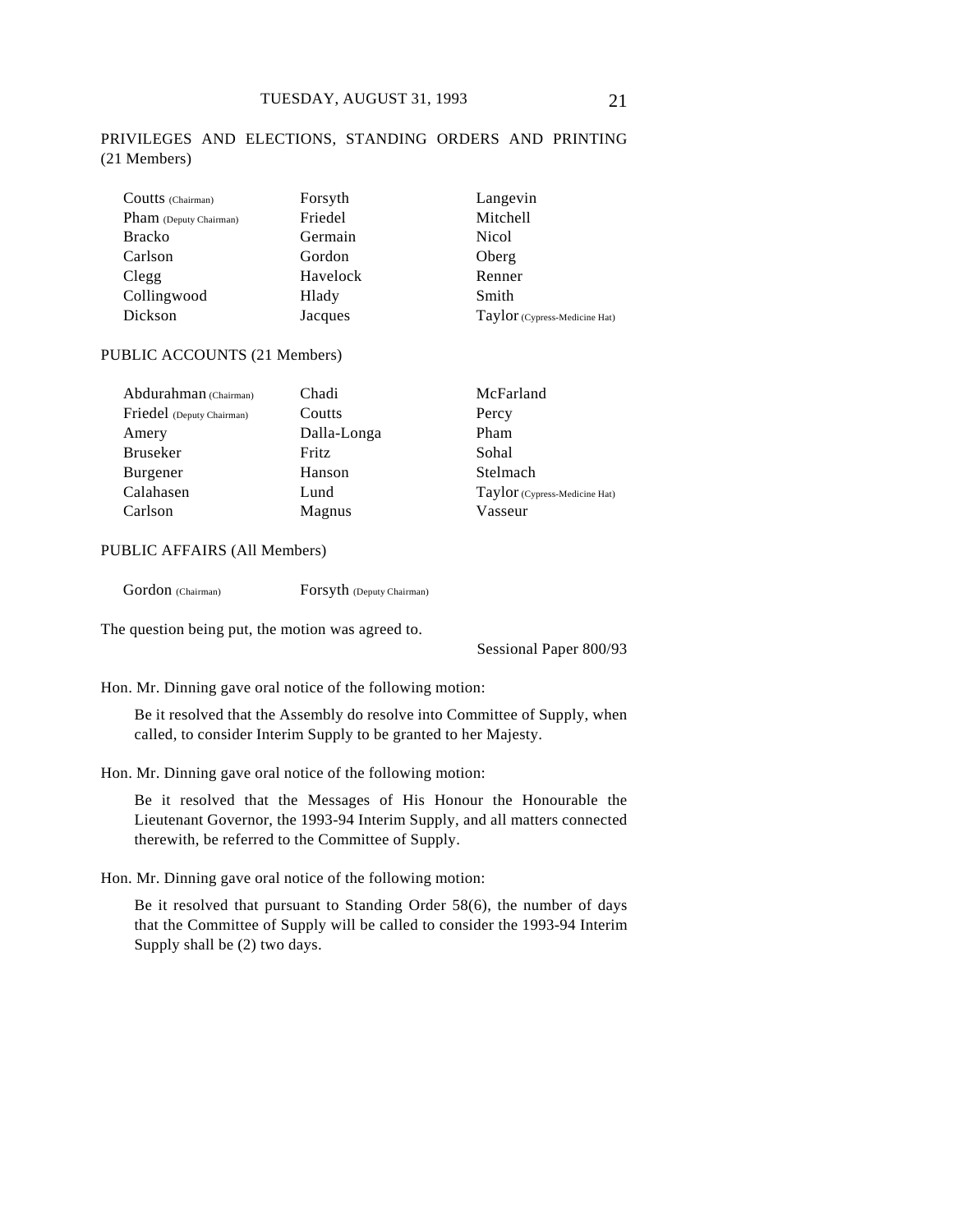## **Adjournment**

On motion by Hon. Mr. Kowalski, Government House Leader, the Assembly adjourned at 3:59 p.m. until Wednesday, September 1, 1993, at 2:30 p.m.

## Wednesday, September 1, 1993

The Speaker took the Chair at 2:30 p.m.

The Speaker offered a prayer and a moment of silence was observed in recognition of the death of Mr. Donald Hugh Sparrow, former Member for Wetaskiwin-Leduc, who passed away on July 10, 1993.

## **ROUTINE**

### **Notices of Motions**

Mrs. Soetaert, Hon. Member for Spruce Grove-Sturgeon-St. Albert, gave oral notice of her intention to move the following motion under Standing Order 40:

Be it resolved that the Legislative Assembly congratulate Cecilia Johnstone in her new position as President of the Canadian Bar Association.

#### **Tabling Returns and Reports**

Hon. Mr. Klein, Premier:

Final Communiqué, 34th Annual Premiers' Conference, Baddeck, Nova Scotia, August 26-27, 1993

Sessional Paper 601/93

Hon. Mrs. McClellan, Minister of Health, pursuant to the Alberta Health Care Insurance Act, cA-24, s31(10):

Health Care Insurance Fund Financial Statements, March 31, 1993

Sessional Paper 71/93

Hon. Mrs. McClellan, Minister of Health, pursuant to the Financial Administration Act, University of Alberta Hospitals Act, cF-9, s2(6):

University Hospitals Board Consolidated Financial Statements, March 31, 1993

Sessional Paper 75/93

 $\overline{a}$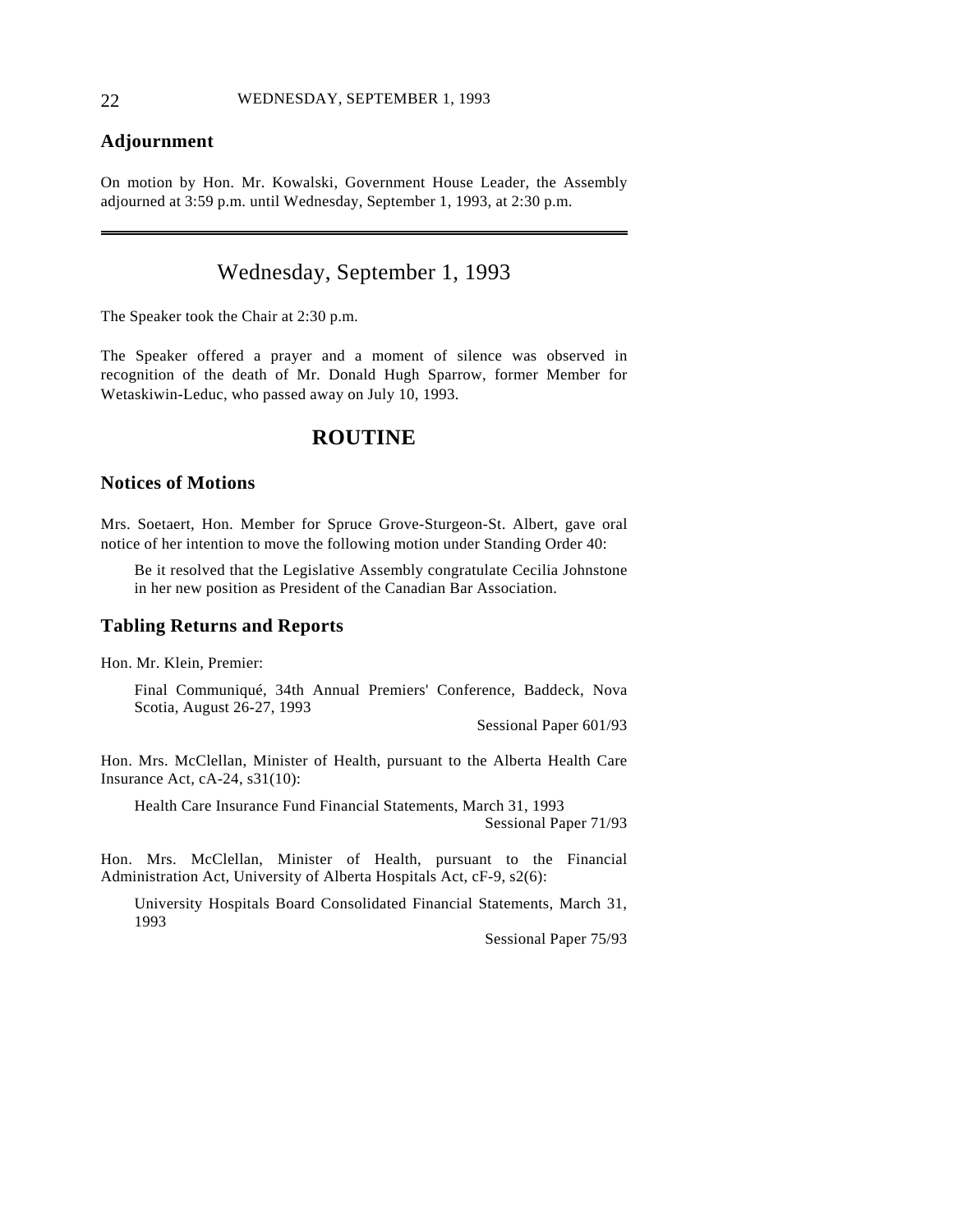Hon. Mrs. McClellan, Minister of Health, pursuant to the Financial Administration Act, Provincial General Hospitals Act, cF-9, sec. 2(6):

Alberta Children's Provincial General Hospital Financial Statements, March 31, 1993

Sessional Paper 74/93

Alberta Hospital Ponoka Financial Statements, March 31, 1993 Sessional Paper 74A/93

Alberta Hospital Edmonton Financial Statements, March 31, 1993 Sessional Paper 74B/93

Glenrose Rehabilitation Hospital Financial Statements, March 31, 1993 Sessional Paper 74C/93

Foothills Provincial General Hospital Financial Statements, March 31, 1993 Sessional Paper 74D/93

Hon. Mr. Schumacher, Speaker of the Legislative Assembly, pursuant to the Election Act, cE-2, s4(3):

Report of the Chief Electoral Officer on the 1993 General Enumeration Sessional Paper 142/93

Report of the Chief Electoral Officer on the General Election of the Twenty-third Legislative Assembly, Tuesday, June 15, 1993

Sessional Paper 142A/93

Hon. Mr. Schumacher, Speaker of the Legislative Assembly, pursuant to the Conflicts of Interest Act, cC-22.1, s23(10), 26(1):

Investigation Into Allegation Involving Hon. Kenneth R. Kowalski, Minister of Public Works, Supply and Services, August 26, 1993, Office of the Ethics Commissioner

Sessional Paper 2/93

## **Ministerial Statements**

Hon. Mr. Evans, Minister of Environmental Protection, announced the implementation of the Alberta Environmental Protection and Enhancement Act, Wednesday, September 1, 1993.

Mr. Decore, Hon. Leader of the Opposition, commented on the statement.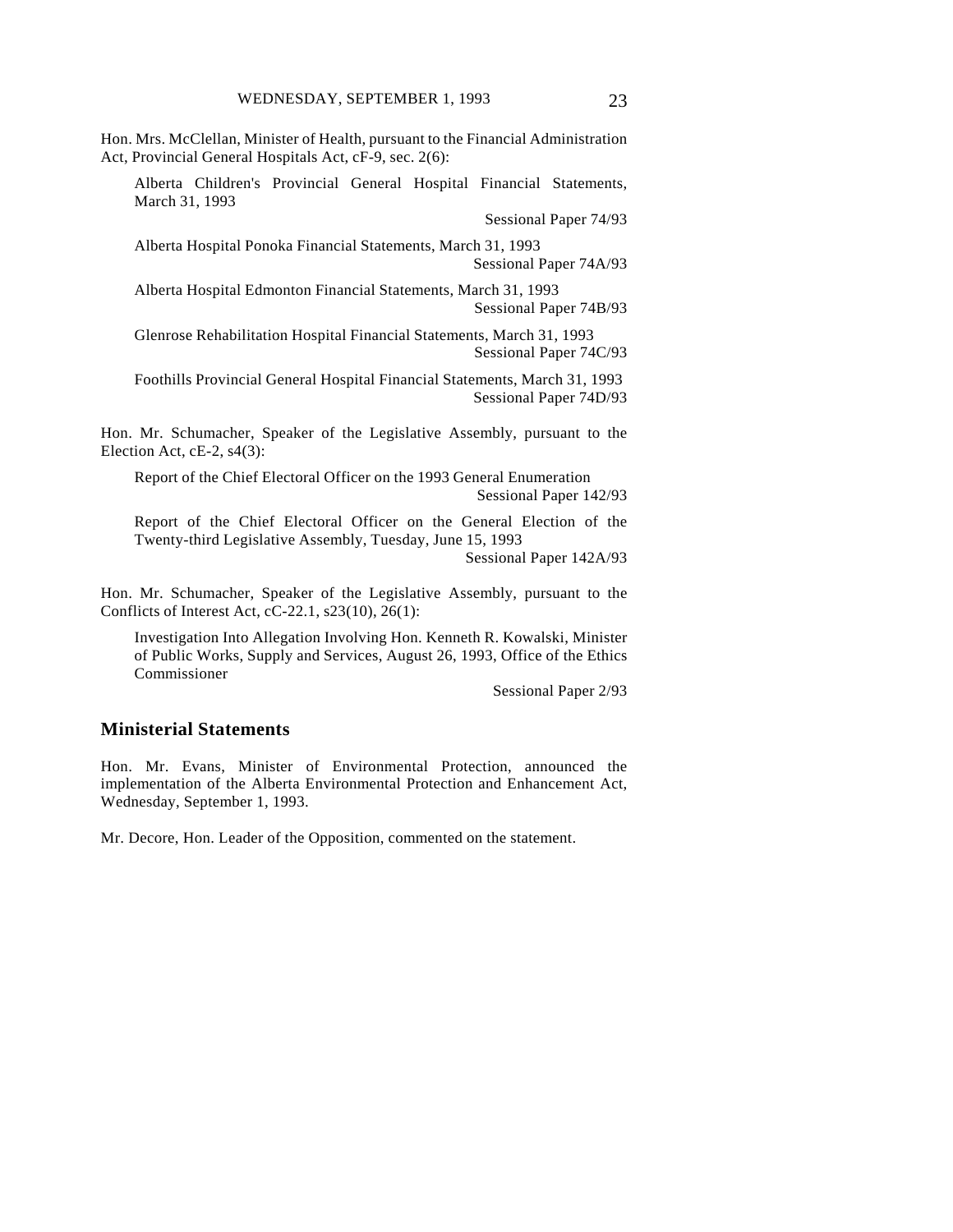#### 24 WEDNESDAY, SEPTEMBER 1, 1993

## **Oral Question Period**

During Oral Question Period, Ms Hanson, Hon. Member for Edmonton-Highlands-Beverly, filed the following:

School fees, St. Francis Xavier High School and Ecole Holy Cross School, 1993-94 school year

Sessional Paper 801/93

### **Motions Under Standing Order 40**

Mrs. Soetaert, Hon. Member for Spruce Grove-Sturgeon-St. Albert, requested and received the unanimous consent of the Assembly for consideration of the following motion:

Be it resolved that the Legislative Assembly congratulate Cecilia Johnstone in her new position as President of the Canadian Bar Association.

A debate followed.

The question being put, the motion was agreed to unanimously

## **ORDERS OF THE DAY**

Hon. Mr. Dinning, Provincial Treasurer, delivered certain Messages from His Honour the Honourable the Lieutenant Governor.

The Speaker read the Messages to the Assembly (the Members standing).

The Provincial Treasurer then tabled a copy of the Interim Supply Estimates:

| General Revenue Fund, 1993-94                                           |                          |
|-------------------------------------------------------------------------|--------------------------|
|                                                                         | Sessional Paper 602/93   |
| Capital Fund, 1993-94                                                   |                          |
|                                                                         | Sessional Paper 603/93   |
| Alberta Heritage Savings Trust Fund, Capital Projects Division, 1993-94 |                          |
|                                                                         | Sessional Paper $604/93$ |

Sessional Paper 604/93

#### **Government Motions**

**1.** Moved by Hon. Mr. Dinning:

Be it resolved that the Assembly do resolve into Committee of Supply, when called, to consider Interim Supply to be granted to her Majesty.

The question being put, the motion was agreed to.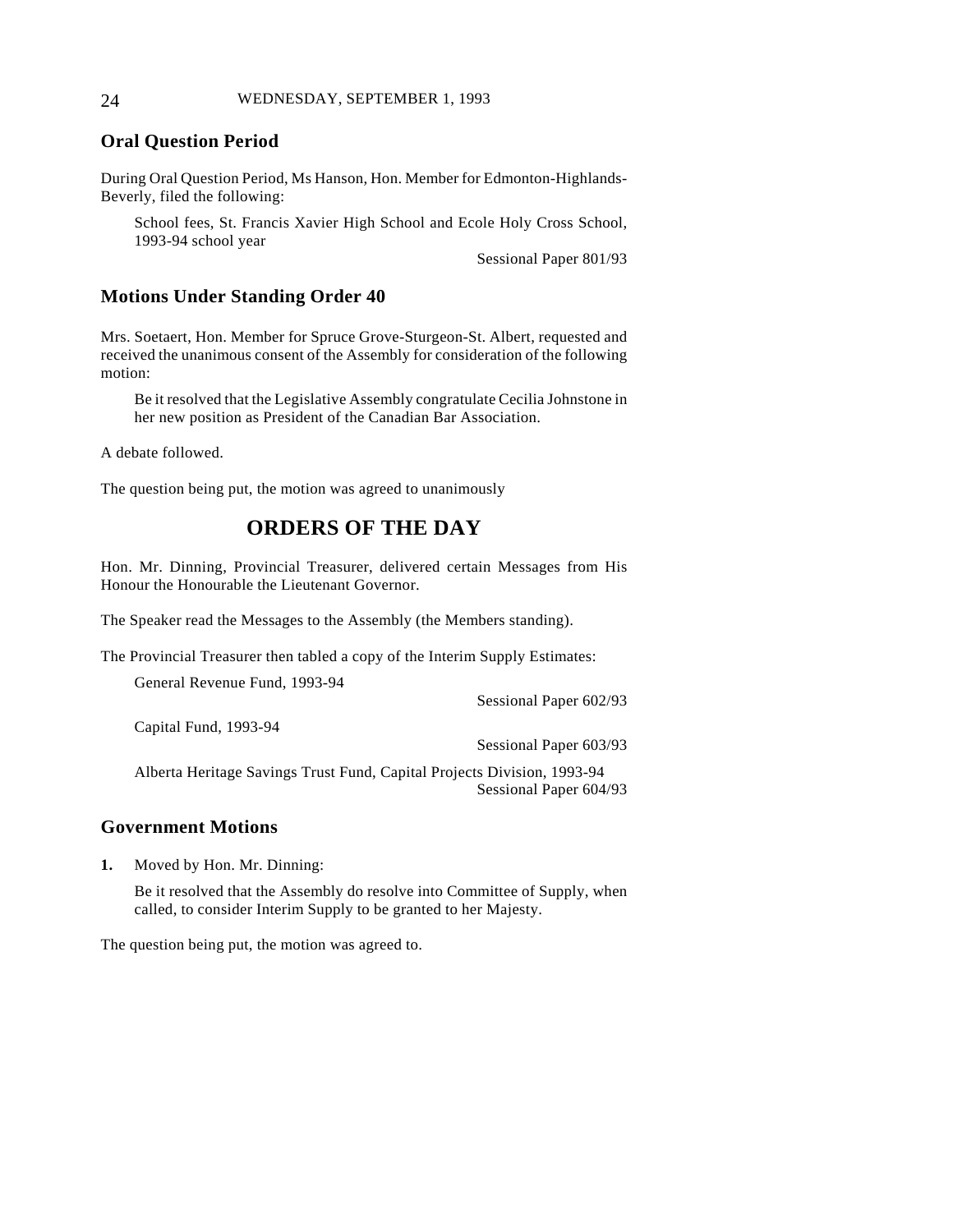**2.** Moved by Hon. Mr. Dinning:

Be it resolved that the Messages of His Honour the Honourable the Lieutenant Governor, the 1993-94 Interim Supply, and all matters connected therewith, be referred to the Committee of Supply.

The question being put, the motion was agreed to.

**3.** Moved by Hon. Mr. Dinning:

Be it resolved that pursuant to Standing Order 58(6), the number of days that the Committee of Supply will be called to consider the 1993-94 Interim Supply shall be (2) two days.

The question being put, the motion was agreed to.

### **Consideration of His Honour the Lieutenant Governor's Speech**

Moved by Mr. Severtson and seconded by Ms Haley:

That an humble address be presented to His Honour the Honourable the Lieutenant Governor as follows:

To His Honour the Honourable Gordon Towers, Lieutenant Governor of the Province of Alberta:

We, Her Majesty's most dutiful and loyal subjects, the Legislative Assembly, now assembled, beg leave to thank Your Honour for the gracious speech Your Honour has been pleased to address to us at the opening of the present session.

A debate followed.

Mr. Woloshyn moved adjournment of the debate (on amendment), which was agreed to.

## **Adjournment**

 $\overline{a}$ 

On motion by Hon. Mr. Day, Deputy Government House Leader, the Assembly adjourned at 5:28 p.m. until Thursday, September 2, 1993, at 2:30 p.m.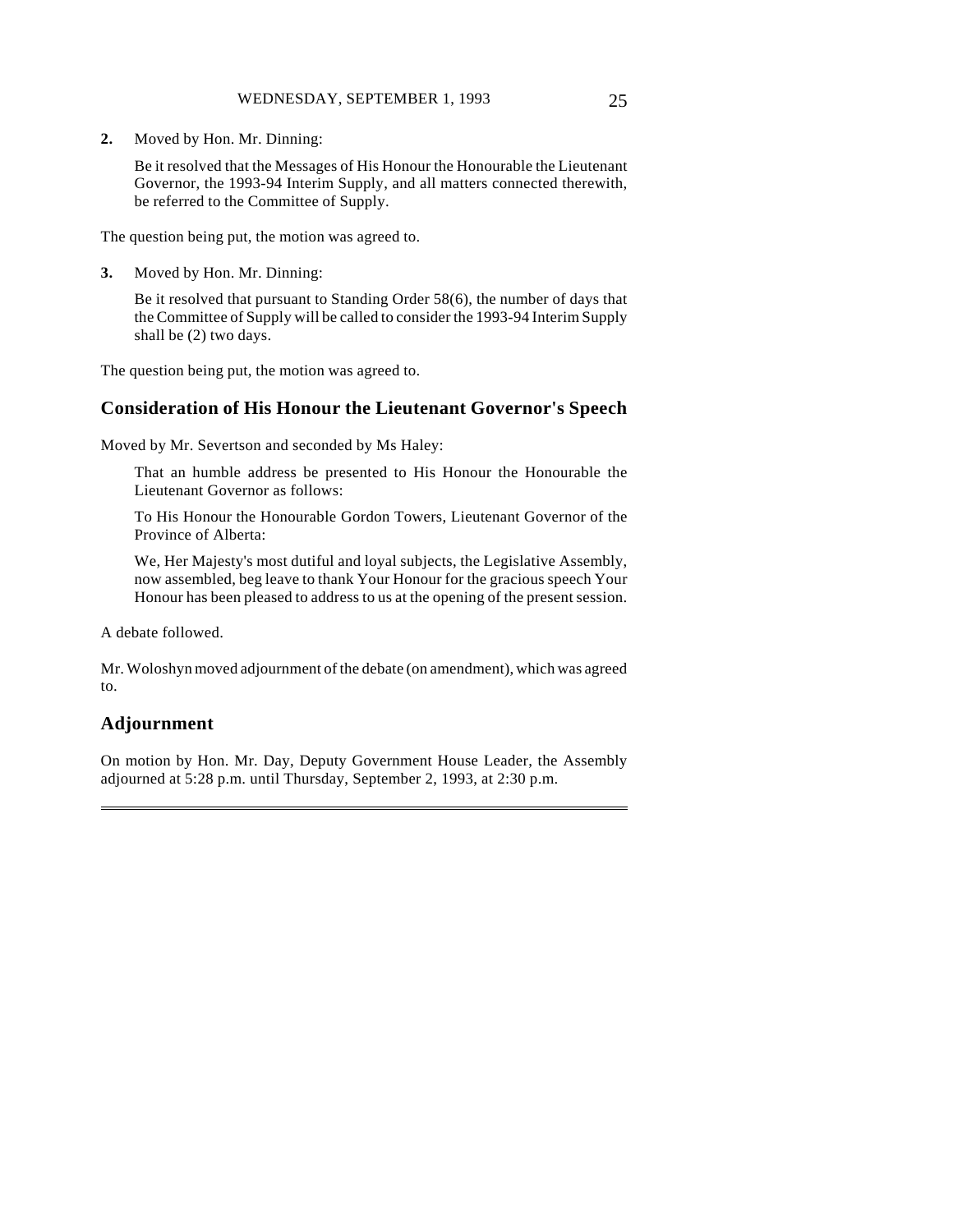## 26 THURSDAY, SEPTEMBER 2, 1993

## Thursday, September 2, 1993

The Speaker took the Chair at 2:30 p.m.

## **ROUTINE**

## **Introduction of Bills (First Reading)**

Notice having been given:

| Bill        | 201 | Freedom of Information and Protection of Personal Privacy Act -<br>Mr. Decore                    |
|-------------|-----|--------------------------------------------------------------------------------------------------|
| Bill        | 202 | Deficit Elimination Amendment Act, 1993 – Dr. Percy                                              |
| Bill        | 203 | Recall Act – Mr. Dickson                                                                         |
| Bill        | 204 | Stray Animals Amendment Act, 1993 - Mr. Brassard                                                 |
| <b>Bill</b> | 205 | Agricultural Resources Conservation Board Act - Dr. Nicol                                        |
| <b>Bill</b> | 206 | Auditor General Amendment Act, 1993 – Dr. Percy                                                  |
| Bill        | 207 | Children's Rights Act – Mrs. Hewes                                                               |
| Bill        | 208 | Child Welfare Amendment Act, 1993 (No. 3) – Mr. Severtson                                        |
| Bill        | 209 | Entrepreneurial Education Commission Act – Mr. Havelock                                          |
| Bill        | 210 | Individual Property Rights Protection Act – Mr. Pham                                             |
| Bill        | 211 | Conservation Easement Act - Mr. Collingwood                                                      |
| Bill        | 212 | Teaching Profession Amendment Act, 1993 – Mr. Severtson                                          |
| Bill        | 213 | Employee Relations Statutes Amendment Act, 1993 - Ms Leibovici                                   |
| Bill        | 214 | Justice Reform Commission Act – Ms Burgener                                                      |
| Bill        | 217 | Office of Treaty Commissioner Act - Mr. N. Taylor                                                |
| Bill        | 218 | Business Corporations Amendment Act, 1993 – Mr. Friedel                                          |
| Bill        | 219 | Members of the Legislative Assembly Salaries, Allowances and<br>Expenses Review Act - Mr. Decore |
| Bill        | 220 | Students Finance Amendment Act, 1993 – Dr. Massey                                                |
| Bill        | 221 | Arts Council Act - Mr. Zwozdesky                                                                 |
| Bill        | 222 | Limitation of Actions Amendment Act, 1993 – Mr. Dickson                                          |
| Bill        | 215 | Ethanol Strategy Act – Mr. Fischer                                                               |

Bill 223 Liquor Control Amendment Act, 1993 – Mr. Fischer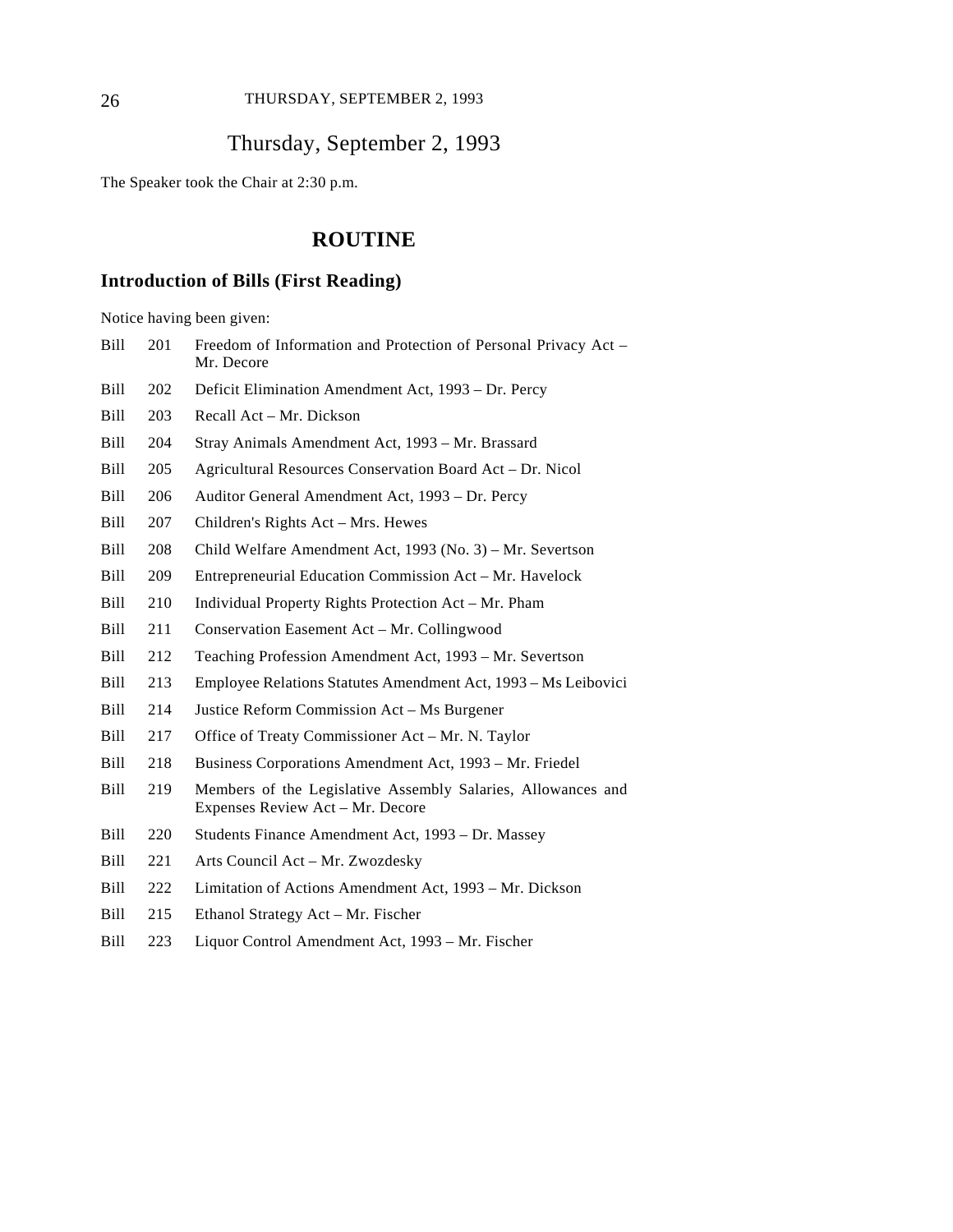- Bill 224 Child Welfare Amendment Act, 1993 (No. 2) Mr. Sekulic
- Bill 225 Alberta Health Care Insurance Amendment Act, 1993 Mr. Mitchell
- Bill 226 An Act to Commit Government to a Three Year Funding Planning Framework – Mr. Wickman
- Bill 227 Interprovincial Lottery Amendment Act, 1993 Mr. Chadi
- Bill 228 Water Transfer Control Act Dr. Nicol
- Bill 229 Children's Advocate Act Ms Hanson
- Bill 230 Planning Amendment Act, 1993 Mrs. Gordon
- Bill 231 Financial Administration Amendment Act, 1993 Dr. Percy
- Bill 232 Ambulance Services Amendment Act, 1993 Mr. Mitchell
- Bill 233 Farm Practices Protection Act Mr. Jacques
- Bill 234 Wildlife Amendment Act, 1993 Mr. Collingwood
- Bill 235 Ombudsman Amendment Act, 1993 Dr. Massey
- Bill 237 Aboriginal Justice Act Mr. N. Taylor
- Bill 238 Environmental Bill of Rights Act Mr. Collingwood
- Bill 239 Non-Smokers Health Act Mr. Sapers
- Bill 240 Conflicts of Interest Amendment Act, 1993 Mr. Dickson
- Bill 242 Service Dogs Act Mr. Coutts
- Bill 243 Alberta Heritage Savings Trust Fund Amendment Act, 1993 Mr. Hlady
- Bill 244 Highway Traffic Amendment Act, 1993 (No. 2) Mr. Hlady
- Bill 245 Small Business Support Act Mr. Havelock

#### **Tabling Returns and Reports**

Hon. Mr. Trynchy, Minister of Transportation and Utilities, pursuant to the Legislative Assembly Act, cL-10.1, s52:

Alberta Transportation and Utilities, Annual Report 1991-92

Sessional Paper 134/93

Hon. Mr. Kowalski, Minister of Economic Development and Tourism:

Alberta Windows, A report on Alberta's Foreign Offices and their potential, May 1993

Sessional Paper 802/93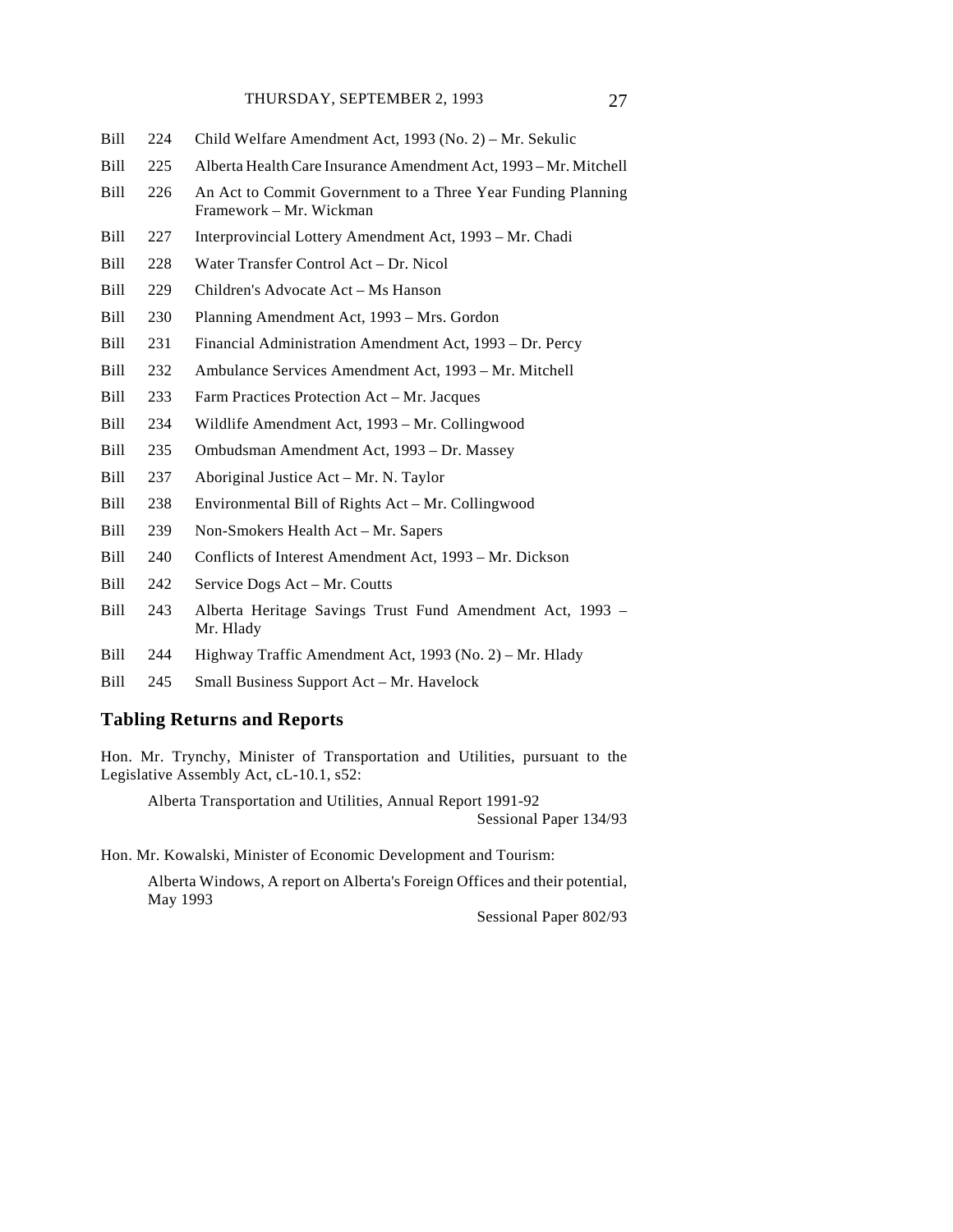Alberta Global Business Plan, Tourism, Trade and Investment, and Technology Development, 1993-94

Sessional Paper 803/93

Hon. Mrs. McClellan, Minister of Health, pursuant to the Financial Administration Act, Cancer Programs Act, cF-9, s2(6):

Alberta Cancer Board, Annual Report 1991-92

Sessional Paper 73/93

Alberta Cancer Board Financial Statements, March 31, 1993 Sessional Paper 73A/93

Hon. Mrs. McClellan, Minister of Health, pursuant to the Health Facilities Review Committee Act, cH-4, s16(2):

Alberta Health Facilities Review Committee, Annual Report 1992 Sessional Paper 76/93

Hon. Mrs. McClellan, Minister of Health, pursuant to the Physical Therapy Profession Act, cP-7.5, s9(4):

College of Physical Therapists of Alberta, Annual Report 1992-93 Sessional Paper 81/93

Hon. Mrs. McClellan, Minister of Health, pursuant to the Registered Dietitians Act, cR-10.1, s6(4):

Alberta Registered Dietitians Association, Annual Report 1992-93 Sessional Paper 83/93

## **Ministerial Statements**

Hon. Dr. West, Minister of Municipal Affairs, announced the phasing out of the existing 204 Alberta Liquor Control Board stores and their replacement by a private sector retail system.

Mr. Decore, Hon. Leader of the Opposition, commented on the statement.

#### **Statement by the Speaker**

The Chair would like to make some observation on Monday's proceedings to elect the Speaker, because a request was made by Members on both sides of the House for some comment.

First, Members should be aware of the limitations on that procedure that was adopted last Monday. When the Speaker is elected, the Assembly does not yet exist as an Assembly. There is just a group of people in a room. The Lieutenant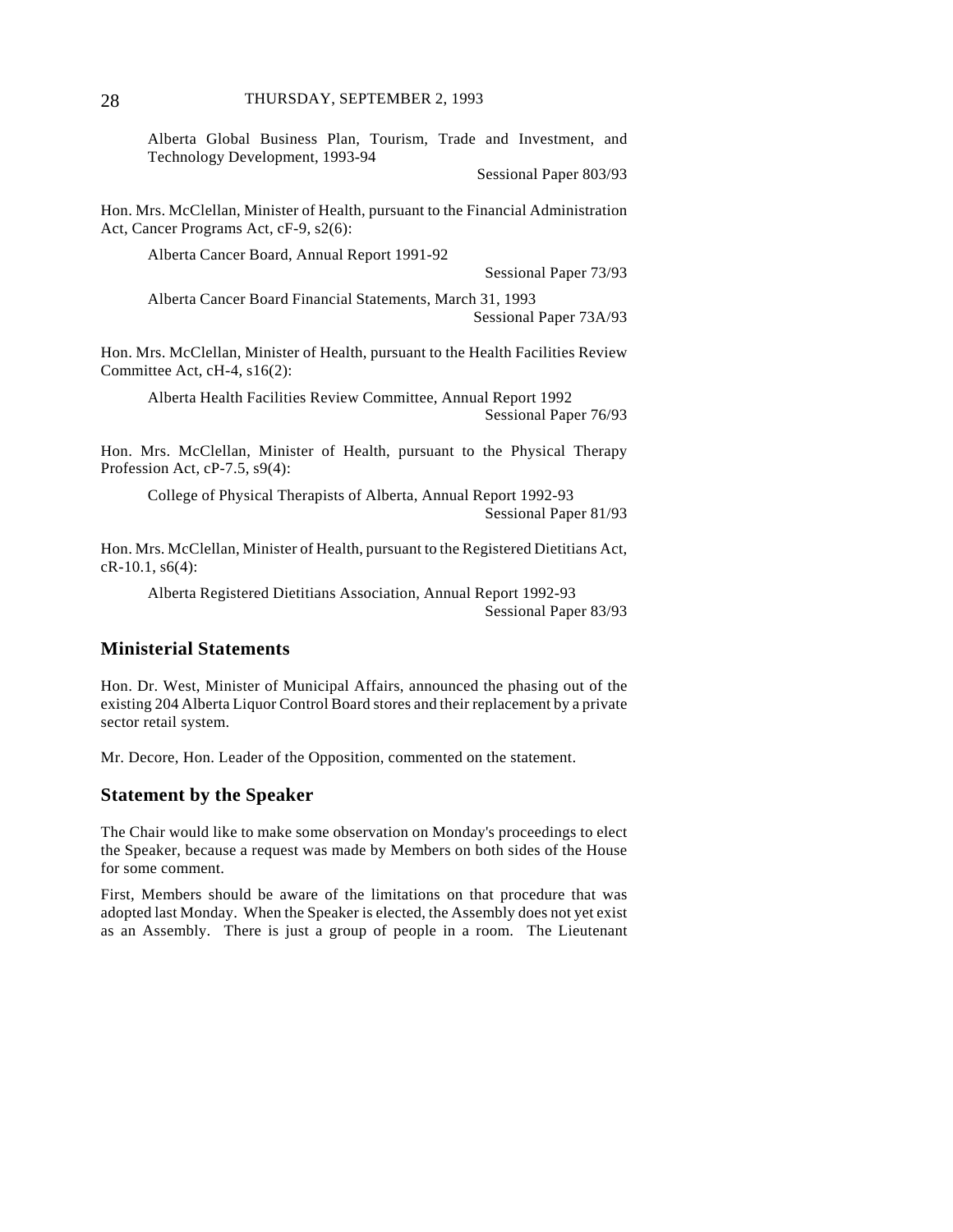Governor has appeared and asked the group of people to elect a Speaker. That is the only business that can be conducted until the Lieutenant Governor reads the causes of summoning the Assembly. Here I should add parenthetically that the election of the Deputy Speaker and the Deputy Chairman of Committees in the Chair's opinion is the election of the Speaker because if the Speaker can't act, there has to be a deputy. The causes of summoning the Assembly is the Speech from the Throne. In this regard, I'd refer Hon. Members to Beauchesne 253 and 256. Until that time, the Assembly is not able to move any motions, including any motion to determine how the Speaker should be elected. The Table officers and the Clerk in particular have no authority whatsoever in this regard, so a point of order or any appeal to them is of no use.

Second, as to the actual procedure used, the only authority which existed at that moment was section 16(1) of the Legislative Assembly Act and the Lieutenant Governor's request that a Speaker be elected. Our Standing Orders are silent on how the election is to be conducted. That being the case, we are required by Standing Order 2 to revert first, and I emphasize first, to the usages and precedents of the Assembly. The precedent which was then available was the manner in which the Deputy Chairman of Committees was elected on Tuesday, January 26, 1993. Nothing else could have been done. It is the Chair's understanding that that form of election had been agreed to by the House leaders of the parties then present in the Assembly: the present Government House Leader, the then Member for Edmonton-Highlands, and the present Member for Edmonton-Gold Bar. Regardless, the people in this room on Monday, August 0, 1993, had no power to change the existing procedure or to adopt a new procedure. Everyone's hands were tied.

Finally, there may be some uncertainty as to the role that Beauchesne plays in the proceedings of this Assembly. Again, Standing Order 1 requires all proceedings to be conducted according to our Standing Orders. Beauchesne is based on the Standing Orders of the Canadian House of Commons, but it is often useful in interpreting our Standing Orders. When our Standing Orders differ from those in Ottawa, Beauchesne is not as useful. When our Standing Orders do not deal with a matter, Standing Order 2 requires us to look at our own usages and precedents. If an answer cannot be found there, Standing Order 2 requires us to look at parliamentary tradition. Beauchesne and Erskine May are very useful as sources of parliamentary tradition.

In Alberta, Standing Orders do not define the process for the election of the Speaker. We must rely on the precedents of the Assembly. In contrast, the Canadian House of Commons Standing Orders were amended in 1985 to specify the process by which a Speaker is elected, and Beauchesne describes those Standing Orders. Since we do not have those particular Standing Orders, Beauchesne is not relevant to our election process.

On Monday reference was made to Beauchesne 150, which states that points of order have been raised during the election process and dealt with by the Chair. This is possible because House of Commons Standing Order 3 specifies who was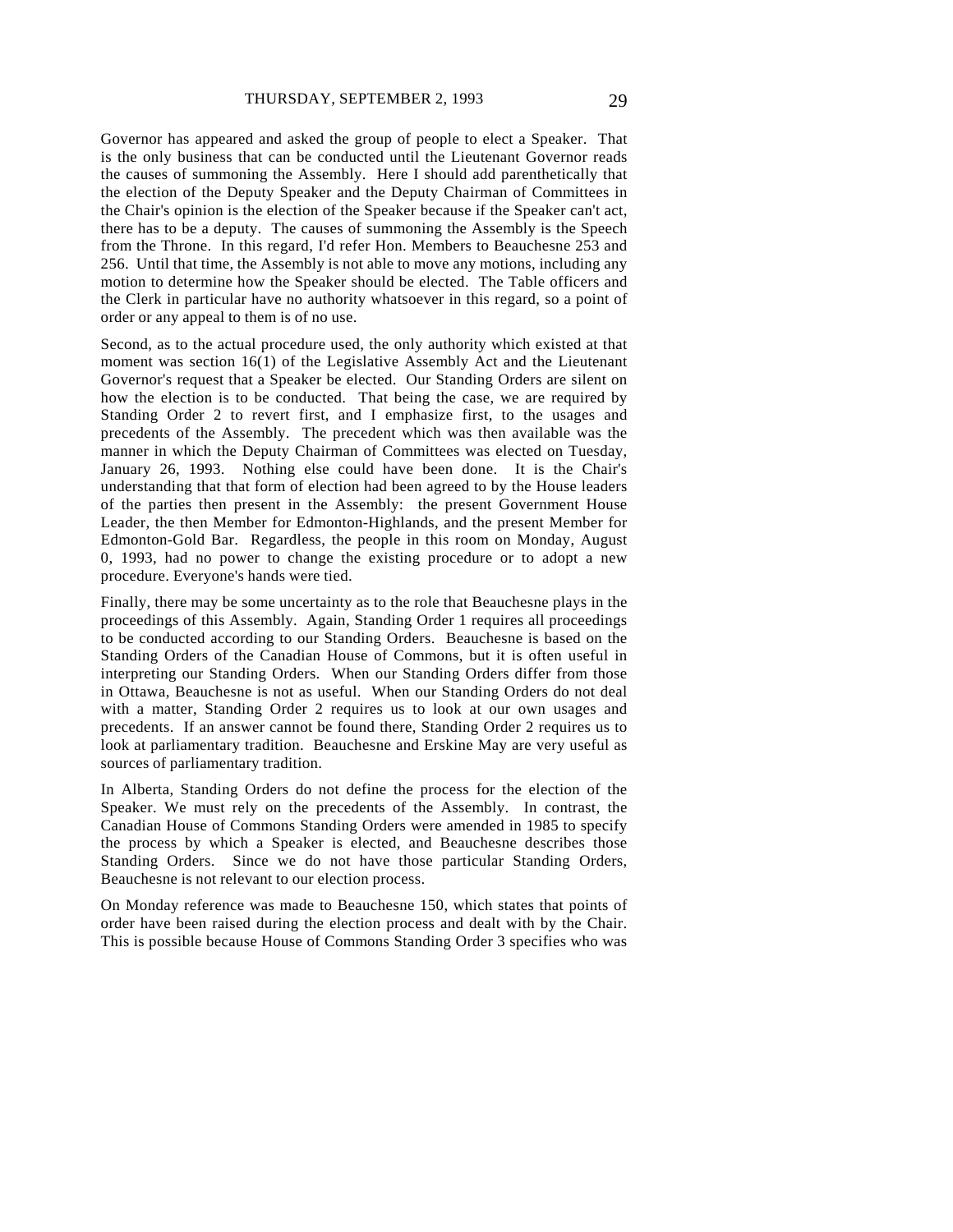### 30 THURSDAY, SEPTEMBER 2, 1993

to take the Chair during the election process and the powers the Chair has to hear points of order. Again, we do not have the benefit of such a Standing Order. It would not have been possible legally or administratively for the Clerk to suddenly adopt the House of Commons Standing Orders as discussed in Beauchesne for that election.

## **ORDERS OF THE DAY**

### **Written Questions**

The following Written Questions were ordered to stand:

Q144, Q145, Q146, Q147, Q148, Q149, Q150, Q151, Q152, Q153, Q154, Q155, Q156, Q157, Q158, Q199.

### **Motions for Returns**

The following Motions for Return were ordered to stand:

M159, M160, M161, M162, M163, M164, M165, M166, M167, M168, M169, M170, M171, M172, M173, M174, M175, M176, M177, M178, M179, M180, M181, M182, M183, M184, M185, M186, M187, M188, M189, M190, M191, M192, M193, M194, M195, M196, M197, M198.

## **Motions Other Than Government Motions**

**201.** Moved by Mr. Severtson:

Be it resolved that the Legislative Assembly include a Member's Statement period in the Tuesday and Thursday Routine Proceedings.

Pursuant to Standing Order 8(3), debate adjourned, Mr. Severtson speaking.

## **Public Bills and Orders Other Than Government Bills and Orders**

Hon. Mr. Evans, Deputy Government House Leader, requested and received the unanimous consent of the Assembly to waive Standing Order 73(1) to proceed with Second Reading of Bill 201, Freedom of Information and Protection of Personal Privacy Act.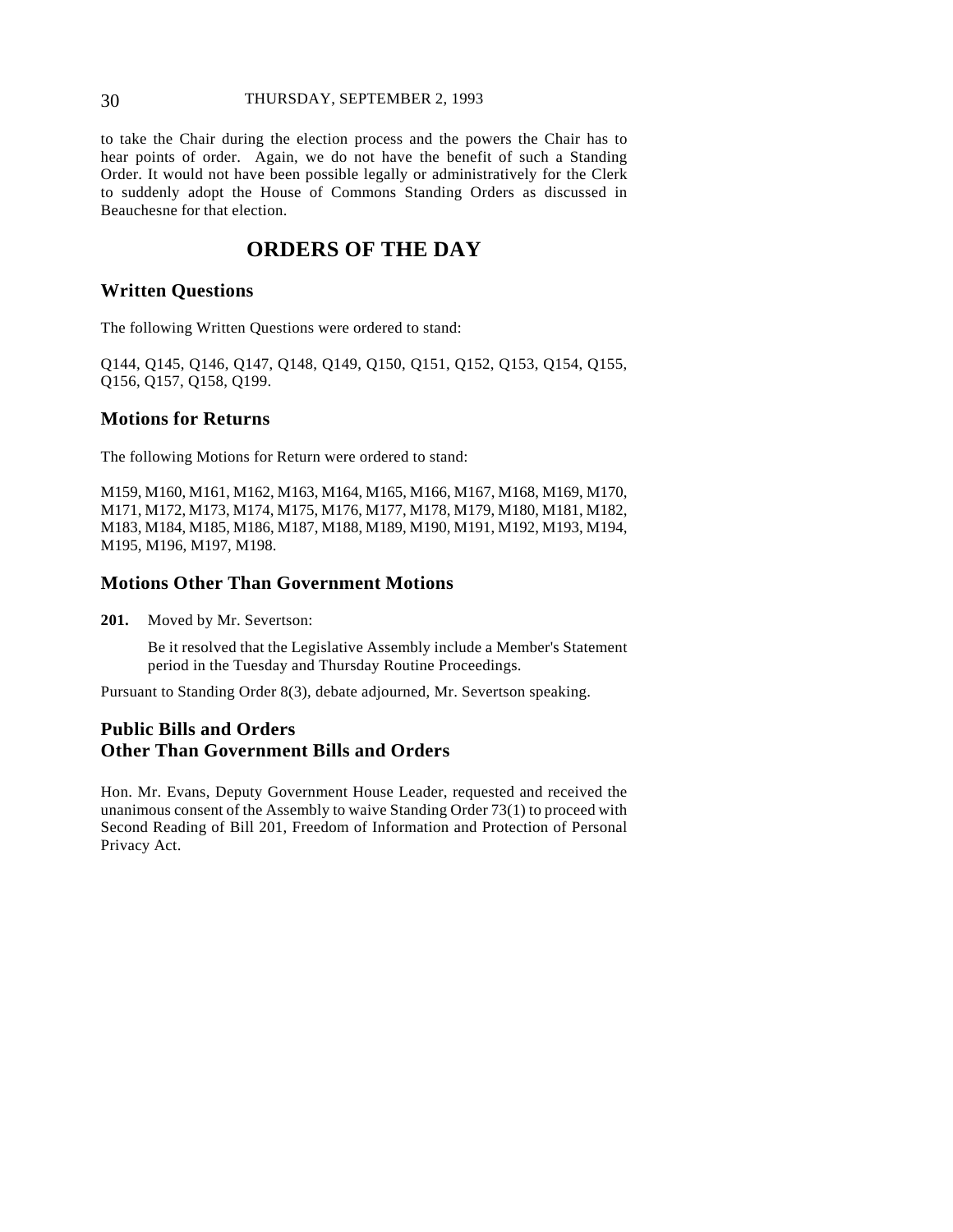### **Second Reading**

On the motion that the following Bill be now read a Second time and referred to Committee of the Whole:

Bill 201 Freedom of Information and Protection of Personal Privacy Act – Mr. Decore

A debate followed.

Mr. Havelock moved adjournment of the debate, which was agreed to. The names being called for were taken follows:

For the motion: 44

| Ady                    | Friedel      | McFarland                       |
|------------------------|--------------|---------------------------------|
| Amery                  | Fritz        | Mirosh                          |
| <b>Black</b>           | Gordon       | Oberg                           |
| <b>Brassard</b>        | Haley        | Renner                          |
| Burgener               | Havelock     | Rostad                          |
| Calahasen              | Herard       | Severtson                       |
| Cardinal               | Hierath      | Smith                           |
| Clegg                  | Hlady        | Sohal                           |
| Coutts                 | Jacques      | Tannas                          |
| Day                    | Jonson       | $Taylor$ (Cypress-Medicine Hat) |
| Doerksen               | Kowalski     | Thurber                         |
| Dunford                | Laing        | Trynchy                         |
| Evans                  | Lund         | West                            |
| Fischer                | Magnus       | Woloshyn                        |
| Forsyth                | Mar          |                                 |
| Against the motion: 30 |              |                                 |
| Abdurahman             | Germain      | Percy                           |
| Beniuk                 | Hanson       | Sapers                          |
| <b>Bracko</b>          | Henry        | Sekulic                         |
| <b>Bruseker</b>        | <b>Hewes</b> | Soetaert                        |
| Carlson                | Kirkland     | Taylor (Redwater)               |
| Chadi                  | Langevin     | Van Binsbergen                  |
| Collingwood            | Leibovici    | Vasseur                         |
| Dalla-Longa            | Massey       | White                           |
| Decore                 | Mitchell     | Zariwny                         |
| Dickson                | Nicol        | Zwozdesky                       |

## **Adjournment**

The Assembly adjourned at 5:40 p.m. until 8:00 p.m.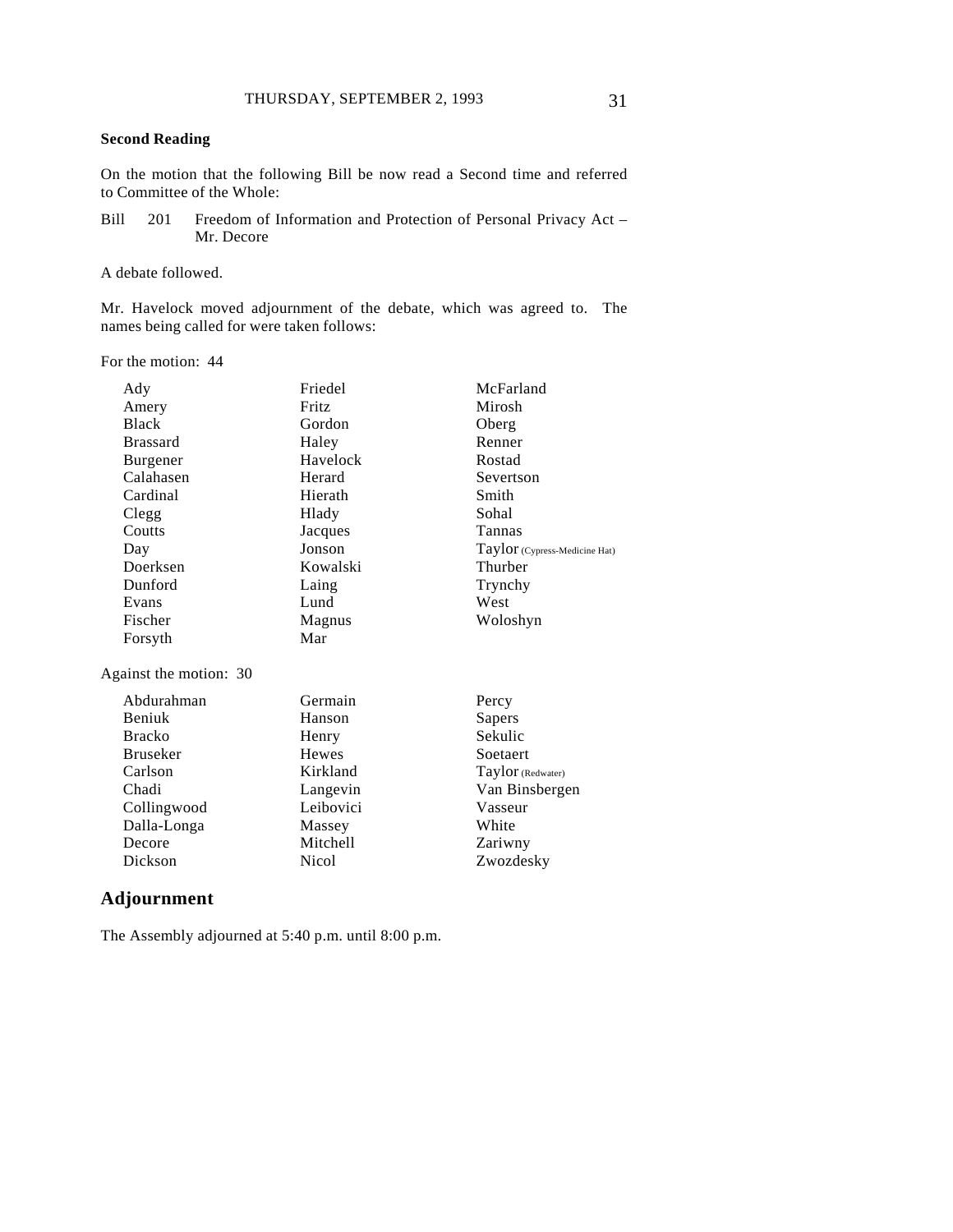#### 32 THURSDAY, SEPTEMBER 2, 1993

#### THURSDAY, SEPTEMBER 2, 1993 – 8:00 P.M.

Hon. Mr. Kowalski, Government House Leader, requested and received the unanimous consent of the Assembly to revert to Notices of Motions.

### **Notices of Motions**

Hon. Mr. Kowalski, Government House Leader, gave oral notice of the following motion:

Be it resolved that when the Assembly adjourns on Friday, September 3, 1993, at 1:00 p.m. it shall stand adjourned until Wednesday, September 8, 1993 at 2:30 p.m.

## **Committee of Supply**

(Assembly in Committee)

According to Order, the Assembly resolved itself into Committee of Supply.

The Deputy Speaker assumed the Chair and Mr. Clegg reported as follows:

Mr. Speaker:

The Committee of Supply has had under consideration certain resolutions relating to the Interim Supply Estimates of the General Revenue Fund, the Capital Fund, and the Alberta Heritage Savings Trust Fund, Capital Projects Division, for the fiscal year ending March 31, 1994, reports progress thereon, and requests leave to sit again.

#### **Adjournment**

 $\overline{a}$ 

On motion by Hon. Mr. Day, Deputy Government House Leader, the Assembly adjourned at 10:00 p.m. until Friday, September 3, 1993, at 10:00 a.m.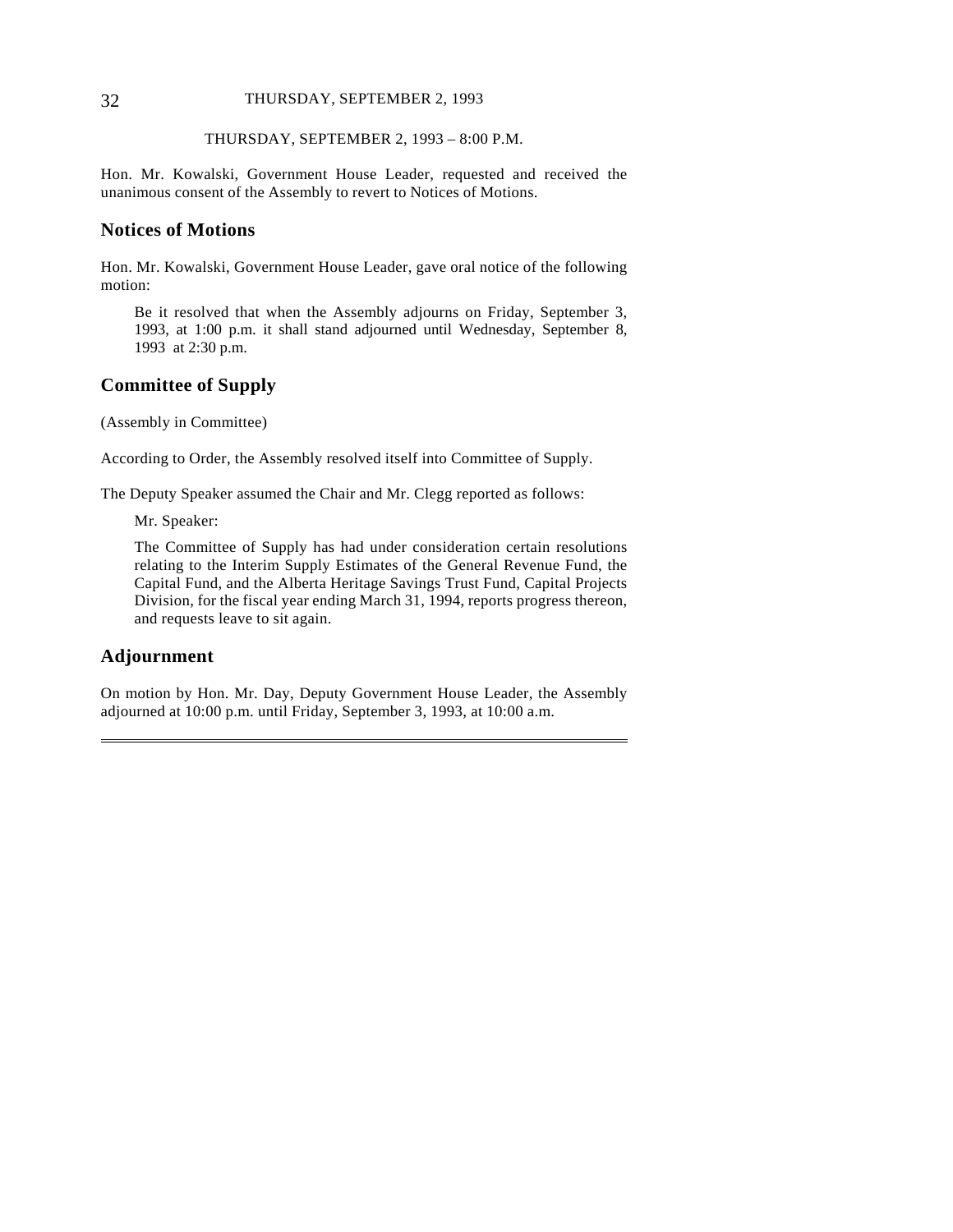## Friday, September 3, 1993

The Speaker took the Chair at 10:00 a.m.

## **ROUTINE**

### **Ministerial Statements**

Hon. Mr. Paszkowski, Minister of Agriculture, Food and Rural Development, reaffirmed the Government's commitment to sell Gainers and invited interested parties to submit proposals for the purchase of Gainers.

Mr. Decore, Hon. Leader of the Opposition, commented on the statement.

Mr. Mitchell, Hon. Opposition House Leader, requested and received the unanimous consent of the Assembly to revert to Notices of Motions.

#### **Notices of Motions**

Mr. Zwozdesky, Hon. Member for Edmonton-Avonmore, gave oral notice of his intention to move the following motion under Standing Order 40:

Be it resolved that the Legislative Assembly of Alberta send congratulations to Alberta singer k.d. Lang on the occasion of her winning "Best Female Video" at last night's MTV awards for the song "Constant Craving."

#### **Motions Under Standing Order 40**

Mr. Zwozdesky, Hon. Member for Edmonton-Avonmore, requested and received the unanimous consent of the Assembly for consideration of the following motion:

Be it resolved that the Legislative Assembly of Alberta send congratulations to Alberta singer k.d. Lang on the occasion of her winning "Best Female Video" at last night's MTV awards for the song "Constant Craving."

A debate followed.

The question being put, the motion was agreed to unanimously.

#### **Statement by the Speaker**

There's one remaining point of order to be dealt with, and that arises from the point made on Wednesday by the Hon. Member for Edmonton-Centre. The Hon. member cited Beauchesne 413 as his authority, and the paragraph reads: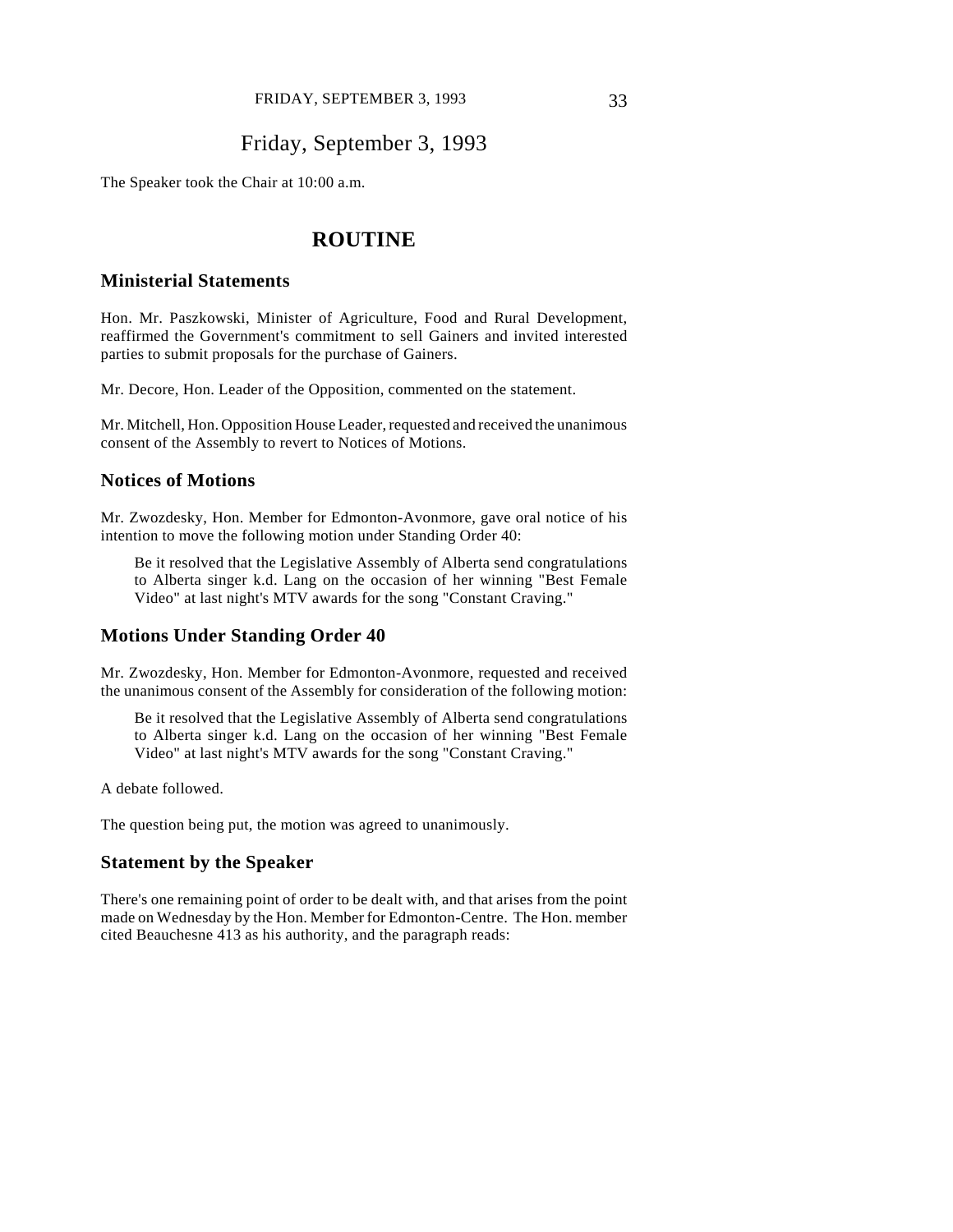Those such as Parliamentary Secretaries who are clothed with the responsibility of answering for the Government ought not to use the time of the Question Period for the privilege of asking questions of the Government.

The point of order was raised with respect to the sequence of events whereby one of the chairmen of a Government standing policy committee asked a question of a Minister. Shortly thereafter another chairman of the Government standing policy committee was asked a question with respect to her committee's area of concern. It was at that time that the point of order was raised.

The Chair appreciates the logic of the Hon. Member's point of order; however, the Chair is unable to rule on the matter at this time. Hon. Members will appreciate that we do not have Parliamentary Secretaries in Alberta. Those offices exist in the House of Commons, and in fact the Standing Orders of the House of Commons officially recognizes their role in Parliament. The Chair therefore finds it necessary to determine the role of these standing policy committees and their chairmen. In order to determine whether they are in the words of Beauchesne "clothed with the responsibility of answering for the Government . . ." For the moment, it is difficult to conceive that committees dealing with a number of agencies or departments would be answerable as a Parliamentary Secretary might.

In Alberta we have Acting Ministers who are answerable on behalf of ministers, if they should be absent, rather than Parliamentary Secretaries. The Chair will rule on the point of order after making that determination, but in the meantime invites the Government House Leader or other Members of the Assembly to speak on that either today or later next week. I'm certainly not requiring it to be done today. People may wish to consider this matter further, and the Chair will give the opportunity for those further points next week, if that's satisfactory.

# **ORDERS OF THE DAY**

## **Government Motions**

**11.** Moved by Hon. Mr. Kowalski:

Be it resolved that when the Assembly adjourns on Friday, September 3, 1993, at 1:00 p.m. it shall stand adjourned until Wednesday, September 8, 1993, at 2:30 p.m.

The question being put, the motion was agreed to.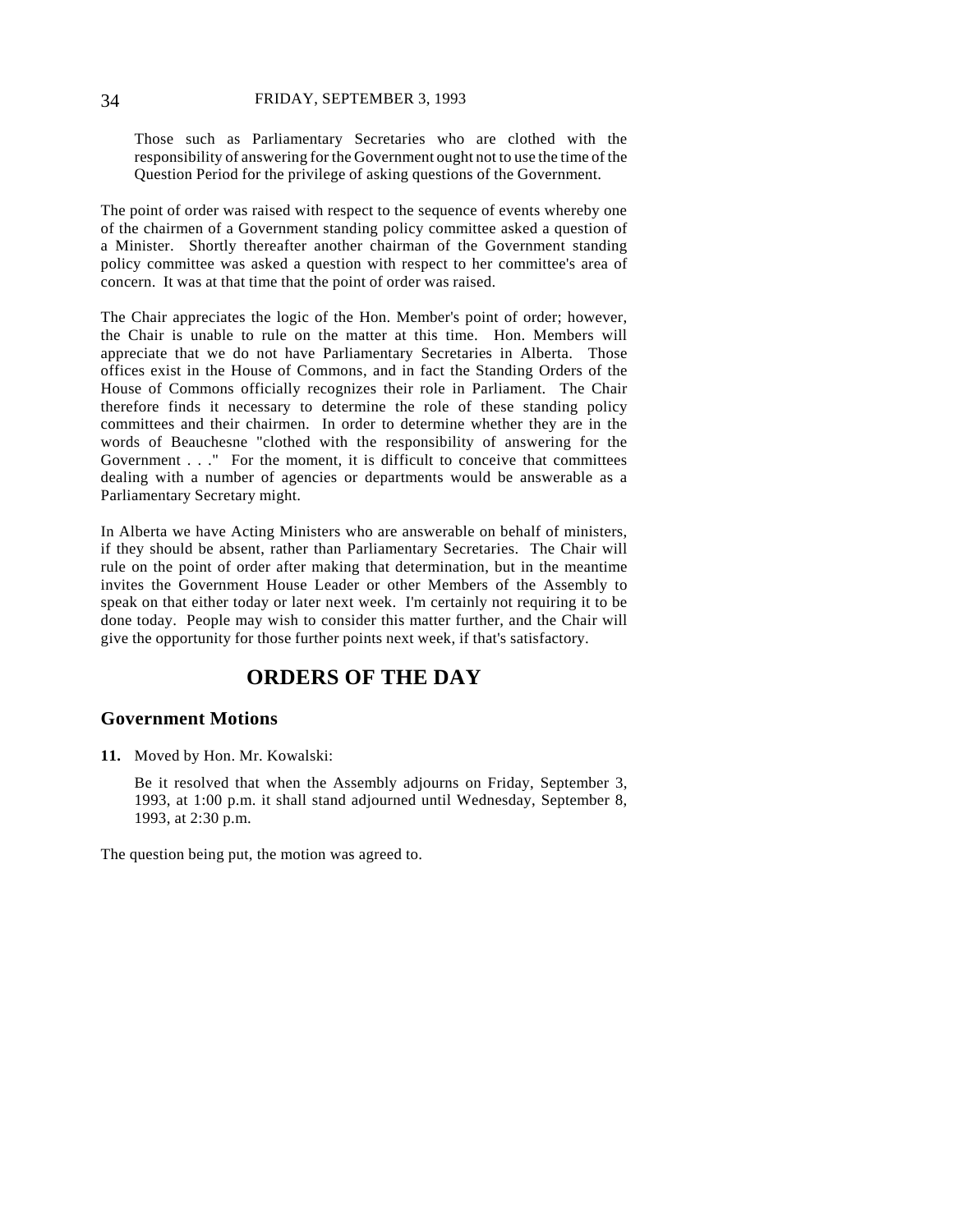## **Committee of Supply**

#### (Assembly in Committee)

According to Order, the Assembly resolved itself into Committee of Supply.

Pursuant to Standing Order 59(2), at 12:45 p.m., the Chairman put the question that the Committee approve each one of the resolutions relating to the interim supply estimates of the General Revenue Fund, the Capital Fund, and the Alberta Heritage Savings Trust Fund, Capital Projects Division, for the fiscal year ending March 31, 1994, which was agreed to. The names being called for were taken as follows:

For the motion: 44

| Ady             | Fritz     | McFarland                     |
|-----------------|-----------|-------------------------------|
| Amery           | Gordon    | Paszkowski                    |
| <b>Black</b>    | Haley     | Pham                          |
| <b>Burgener</b> | Havelock  | Renner                        |
| Calahasen       | Herard    | Severtson                     |
| Cardinal        | Hierath   | Smith                         |
| Coutts          | Hlady     | Sohal                         |
| Day             | Jacques   | Stelmach                      |
| Dinning         | Jonson    | <b>Tannas</b>                 |
| Doerksen        | Kowalski  | Taylor (Cypress-Medicine Hat) |
| Dunford         | Laing     | Thurber                       |
| Evans           | Lund      | Trynchy                       |
| Fischer         | Magnus    | West                          |
| Forsyth         | Mar       | Woloshyn                      |
| Friedel         | McClellan |                               |

Against the motion: 21

| Abdurahman      | Dickson   | Percy          |
|-----------------|-----------|----------------|
| <b>Bracko</b>   | Hewes     | Sapers         |
| <b>Bruseker</b> | Kirkland  | Sekulic        |
| Carlson         | Langevin  | Van Binsbergen |
| Chadi           | Leibovici | White          |
| Collingwood     | Massey    | Wickman        |
| Dalla-Longa     | Mitchell  | Zwozdesky      |

The Deputy Speaker assumed the Chair and Mr. Clegg reported as follows:

Mr. Speaker:

The Committee of Supply has had under consideration certain resolutions, reports as follows: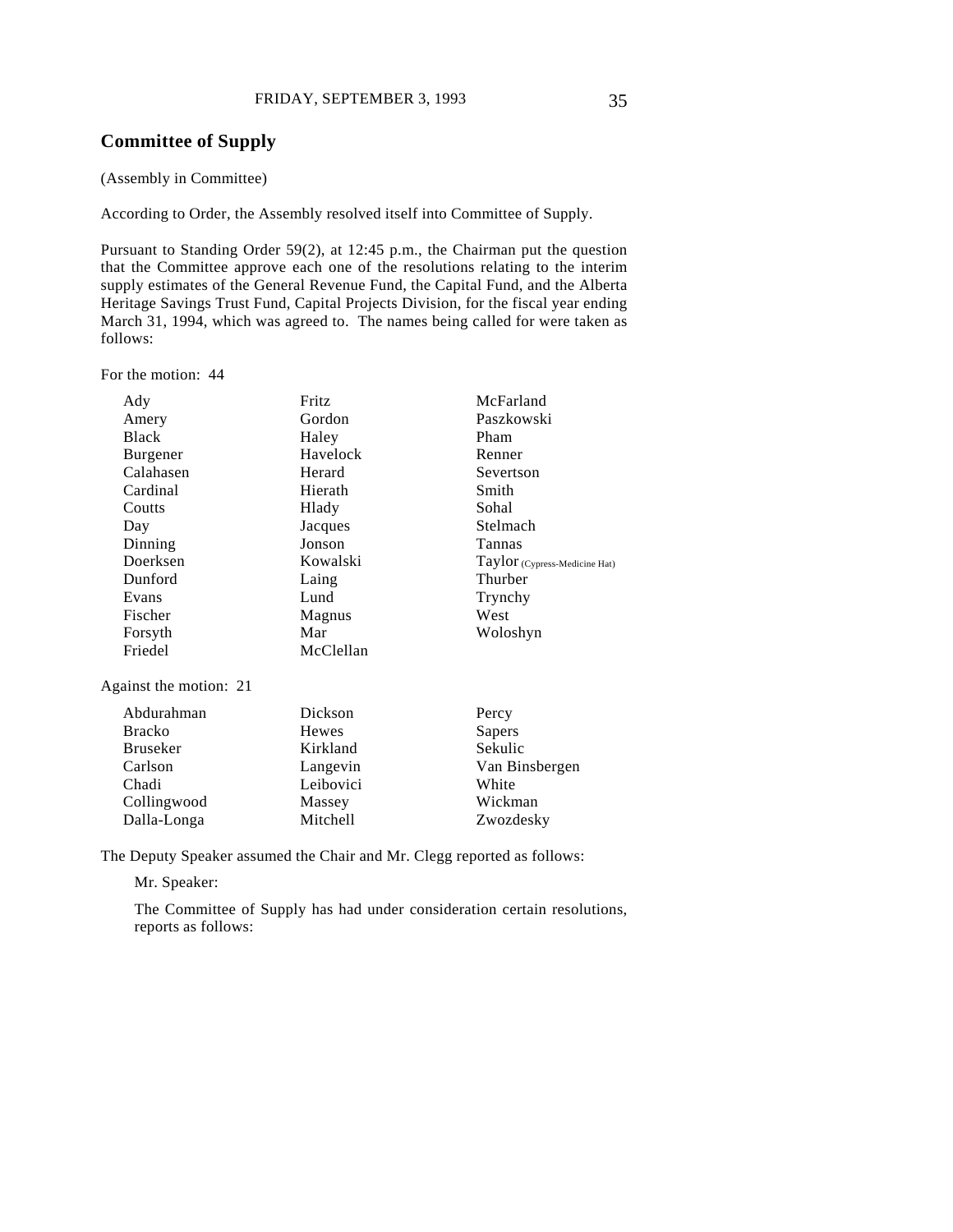#### 36 WEDNESDAY, SEPTEMBER 8, 1993

All resolutions relating to the interim supply estimates of the General Revenue Fund, the Capital Fund, and the Alberta Heritage Savings Trust Fund, Capital Projects Division, for the fiscal year ending March 31, 1994.

Mr. Speaker, I wish to table a list of those resolutions voted upon by the Committee of Supply pursuant to Standing Orders.

Sessional Paper 605/93

The question being put, the report was agreed to.

Unanimous consent was requested and received for the Assembly to revert to "Introduction of Bills."

#### **Introduction of Bills (First Reading)**

Upon recommendation of His Honour the Honourable the Lieutenant Governor, and notice having been given:

| Bill | Appropriation (Interim Supply) Act, 1993 – Hon. Mr. Dinning |  |  |
|------|-------------------------------------------------------------|--|--|
|      |                                                             |  |  |

- Bill 3 Appropriation (Alberta Capital Fund) Interim Supply Act, 1993 Hon. Mr. Dinning
- Bill 4 Appropriation (Alberta Heritage Savings Trust Fund, Capital Projects Division) Interim Supply Act, 1993 – Hon. Mr. Dinning

## **Adjournment**

 $\overline{a}$ 

Pursuant to Government Motion No. 11, the Assembly adjourned at 1:00 p.m. until Wednesday, September 8, 1993, at 2:30 p.m.

# Wednesday, September 8, 1993

The Speaker took the Chair at 2:30 p.m.

# **ROUTINE**

## **Ministerial Statements**

Hon. Mr. Ady, Minister of Advanced Education and Career Development, announced that today, September 8, 1993, is International Literacy Day.

Mr. Decore, Hon. Leader of the Opposition, commented on the statement.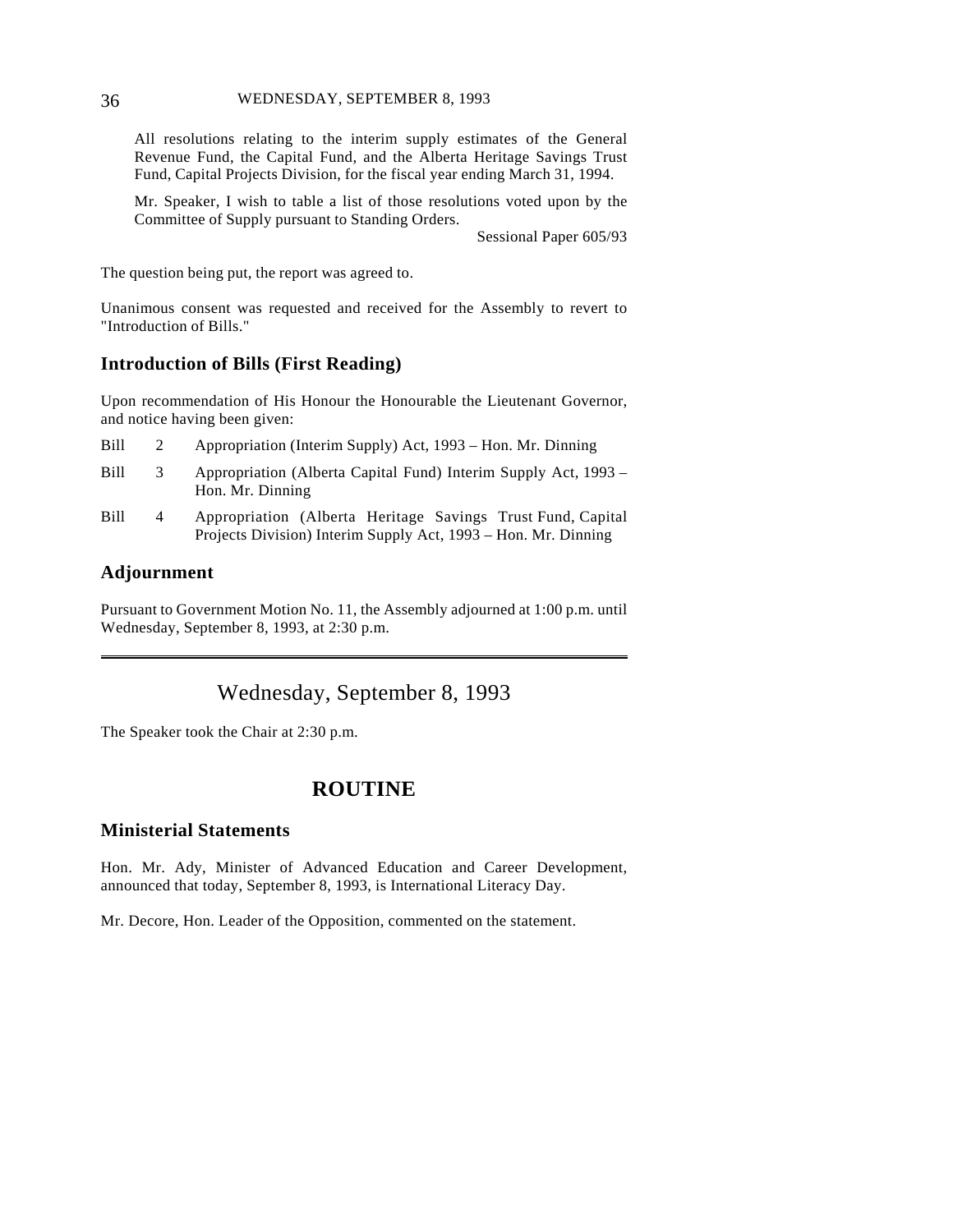## **Temporary Recess**

Following Oral Question Period, on motion by Hon. Mr. Kowalski, Government House Leader, the Assembly adjourned at 3:30 p.m. until 4:00 p.m.

WEDNESDAY, SEPTEMBER 8, 1993 – 4:00 P.M.

The Speaker resumed the Chair.

## **Budget Address**

Hon. Mr. Dinning, Provincial Treasurer, delivered certain Messages from His Honour the Honourable the Lieutenant Governor.

The Speaker read the Messages to the Assembly (the Members standing).

The Provincial Treasurer then tabled a copy of the Estimates of Expenditure.

| Government Estimates, 1993-94                                                                                       |                        |
|---------------------------------------------------------------------------------------------------------------------|------------------------|
|                                                                                                                     | Sessional Paper 606/93 |
| Government Estimates, 1993-94, Supplementary Information, Element<br>Details                                        |                        |
|                                                                                                                     | Sessional Paper 607/93 |
| Capital Fund Estimates, 1993-94                                                                                     |                        |
|                                                                                                                     | Sessional Paper 608/93 |
| Legislative Assembly Estimates, 1993-94                                                                             |                        |
|                                                                                                                     | Sessional Paper 609/93 |
| Lottery Fund Estimates, 1993-94                                                                                     |                        |
|                                                                                                                     | Sessional Paper 610/93 |
| Alberta Heritage Savings Trust Fund, Capital Projects Division, 1993-94<br><b>Estimates of Proposed Investments</b> |                        |

Sessional Paper 611/93

# **ORDERS OF THE DAY**

## **Government Motions**

**4.** Moved by Hon. Mr. Dinning:

Be it resolved that the Messages of His Honour the Honourable the Lieutenant Governor, the Estimates, and all matters connected therewith, be referred to the Committee of Supply.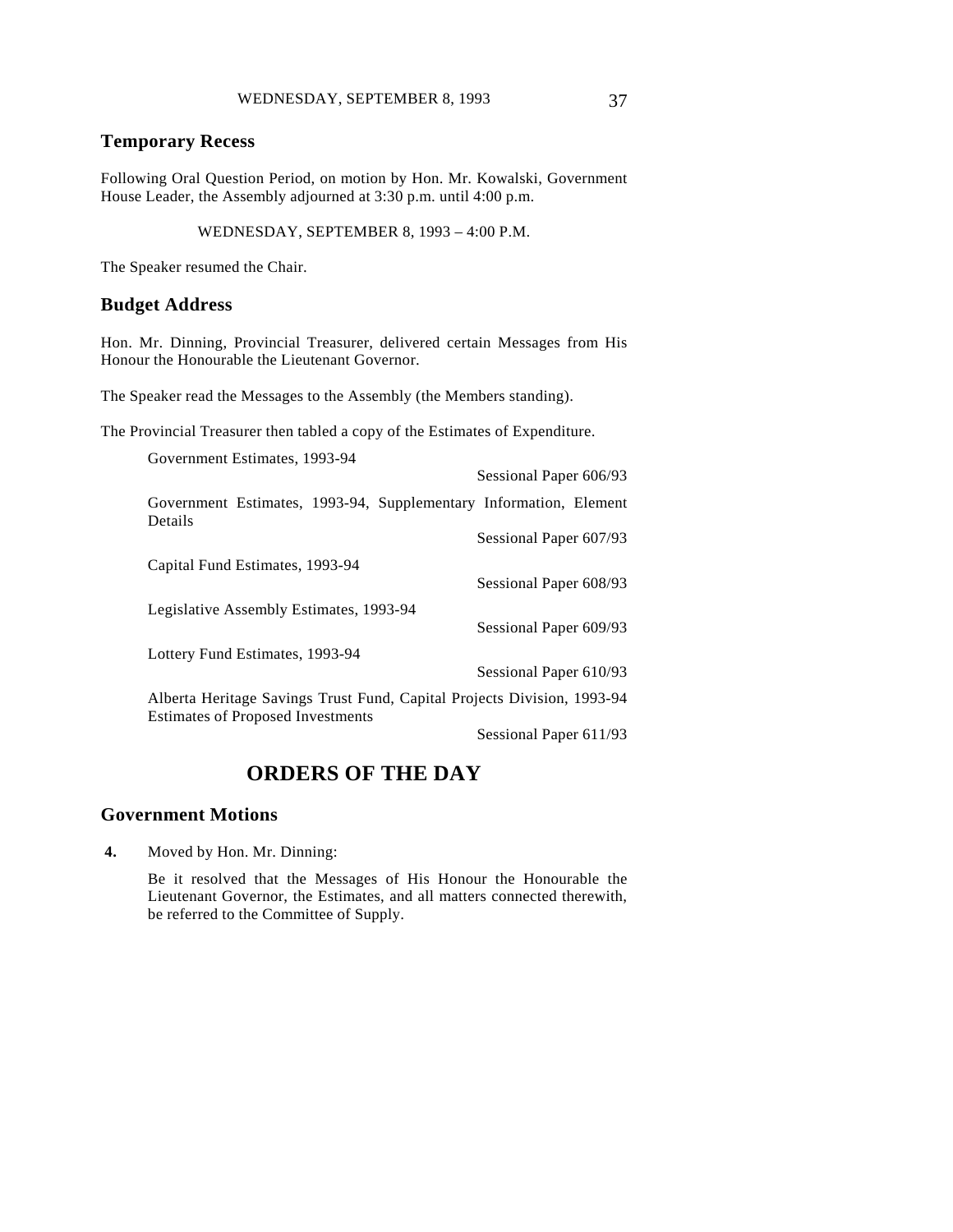#### 38 WEDNESDAY, SEPTEMBER 8, 1993

The question being put, the motion was agreed to.

**5.** Moved by Hon. Mr. Dinning:

Be it resolved that the Assembly do resolve into Committee of Supply, when called, to consider the supply to be granted to Her Majesty.

The question being put, the motion was agreed to.

**7.** Moved by Hon. Mr. Dinning:

Be it resolved that the Messages of His Honour the Honourable the Lieutenant Governor, the 1993-94 Capital Fund Estimates, and all matters connected therewith, be referred to the Committee of Supply.

The question being put, the motion was agreed to.

**8.** Moved by Hon. Mr. Dinning:

Be it resolved that pursuant to Standing Order 58(6) the number of days that the Committee of Supply will be called to consider the 1993-94 Capital Fund Estimates shall be (2) two days.

The question being put, the motion was agreed to.

**9.** Moved by Hon. Mr. Dinning:

Be it resolved that the Messages of His Honour the Honourable the Lieutenant Governor, the 1993-94 Estimates of proposed investments of the Alberta Heritage Savings Trust Fund, Capital Projects Division, and all matters connected therewith, be referred to the Committee of Supply.

The question being put, the motion was agreed to.

**10.** Moved by Hon. Mr. Dinning:

Be it resolved that the Assembly do resolve itself into Committee of Supply, when called, to consider the 1993-94 Estimates of proposed investments of the Alberta Heritage Savings Trust Fund, Capital Projects Division.

The question being put, the motion was agreed to.

**6.** Moved by Hon. Mr. Dinning:

Be it resolved that the Assembly approve in general the fiscal policies of the Government.

A debate followed.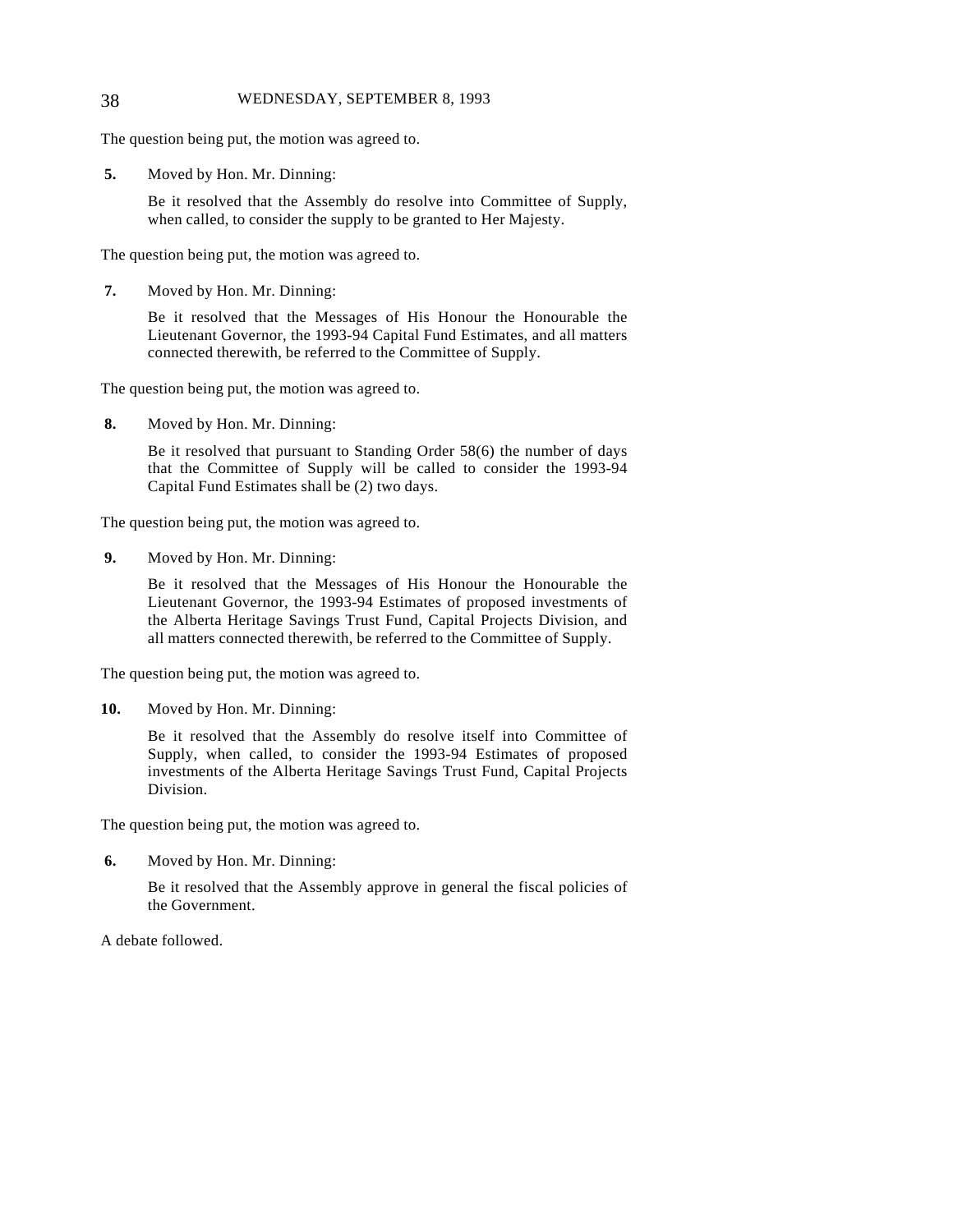On behalf of Mr. Decore, Hon. Leader of the Opposition, Mr. Mitchell, Opposition House Leader, moved adjournment of the debate, which was agreed to.

#### **Consideration of His Honour the Lieutenant Governor's Speech**

Moved by Mr. Severtson and seconded by Ms Haley:

That an humble address be presented to His Honour the Honourable the Lieutenant Governor as follows:

To His Honour the Honourable Gordon Towers, Lieutenant Governor of the Province of Alberta:

We, Her Majesty's most dutiful and loyal subjects, the Legislative Assembly, now assembled, beg leave to thank Your Honour for the gracious speech Your Honour has been pleased to address to us at the opening of the present session.

A debate followed.

 $\overline{a}$ 

Pursuant to Standing Order 4(2), debate adjourned (on amendment) with Mr. Yankowsky speaking.

The Assembly adjourned at 5:30 p.m. until Thursday, September 9, 1993, at 2:30 p.m.

# Thursday, September 9, 1993

The Speaker took the Chair at 2:30 p.m.

## **ROUTINE**

#### **Presenting Petitions**

Mrs. Hewes, Hon. Member for Edmonton-Gold Bar, presented a petition from 705 Albertans regarding the confidentiality of adoption information.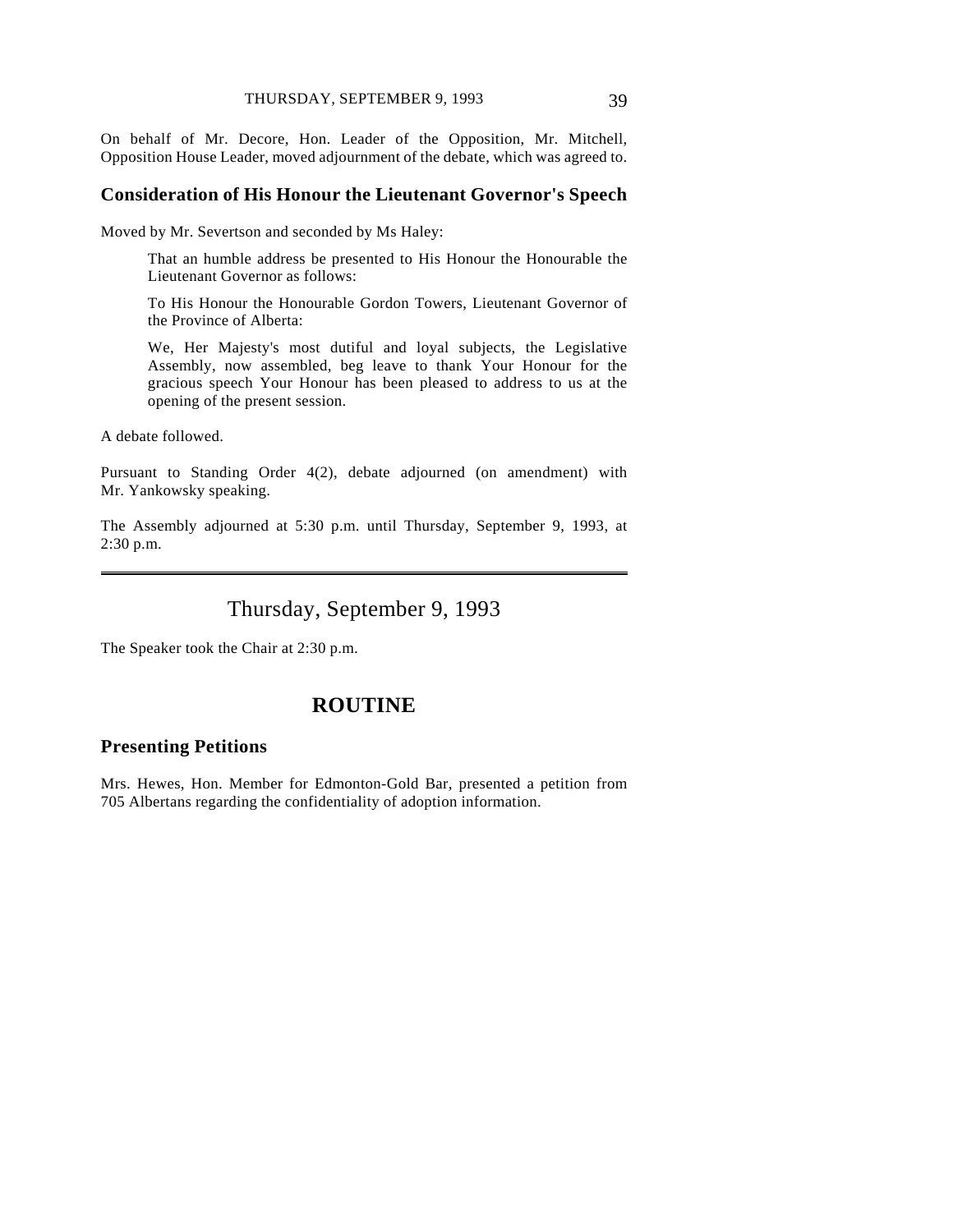## **Introduction of Bills (First Reading)**

Upon recommendation of His Honour the Honourable the Lieutenant Governor, and notice having been given:

Bill 5 Financial Administration Amendment Act, 1993 – Hon. Mr. Dinning

#### **Tabling Returns and Reports**

Hon. Mr. Paszkowski, Minister of Agriculture, Food and Rural Development, pursuant to the Agricultural Development Act, cA-7, s9(2):

Agricultural Development Corporation, Annual Report 1992-93 Sessional Paper 16/93

Hon. Mr. Paszkowski, Minister of Agriculture, Food and Rural Development, pursuant to the Marketing of Agricultural Products Act, cM-5.1, s14(2):

Alberta Agricultural Products Marketing Council, Annual Report 1992-93 Sessional Paper 21/93

Hon. Mr. Paszkowski, Minister of Agriculture, Food and Rural Development:

Alberta Government Views on Reform of Agricultural Transportation Policy and the Western Grain Transportation Reform Act, August 13, 1993 Sessional Paper 804/93

Hon. Mr. Day, Minister responsible for the Workers' Compensation Board, pursuant to the Workers' Compensation Act, cW-16, s87(3)(4):

Workers' Compensation Board – Alberta, Annual Report 1992 Sessional Paper 100/93

## **Oral Question Period**

During Oral Question Period Hon. Dr. West, Minister responsible for the Alberta Liquor Control Board, filed the following:

Alberta Liquor Control Board News Release regarding the sale of store properties and leases, September 9, 1993

Sessional Paper 805/93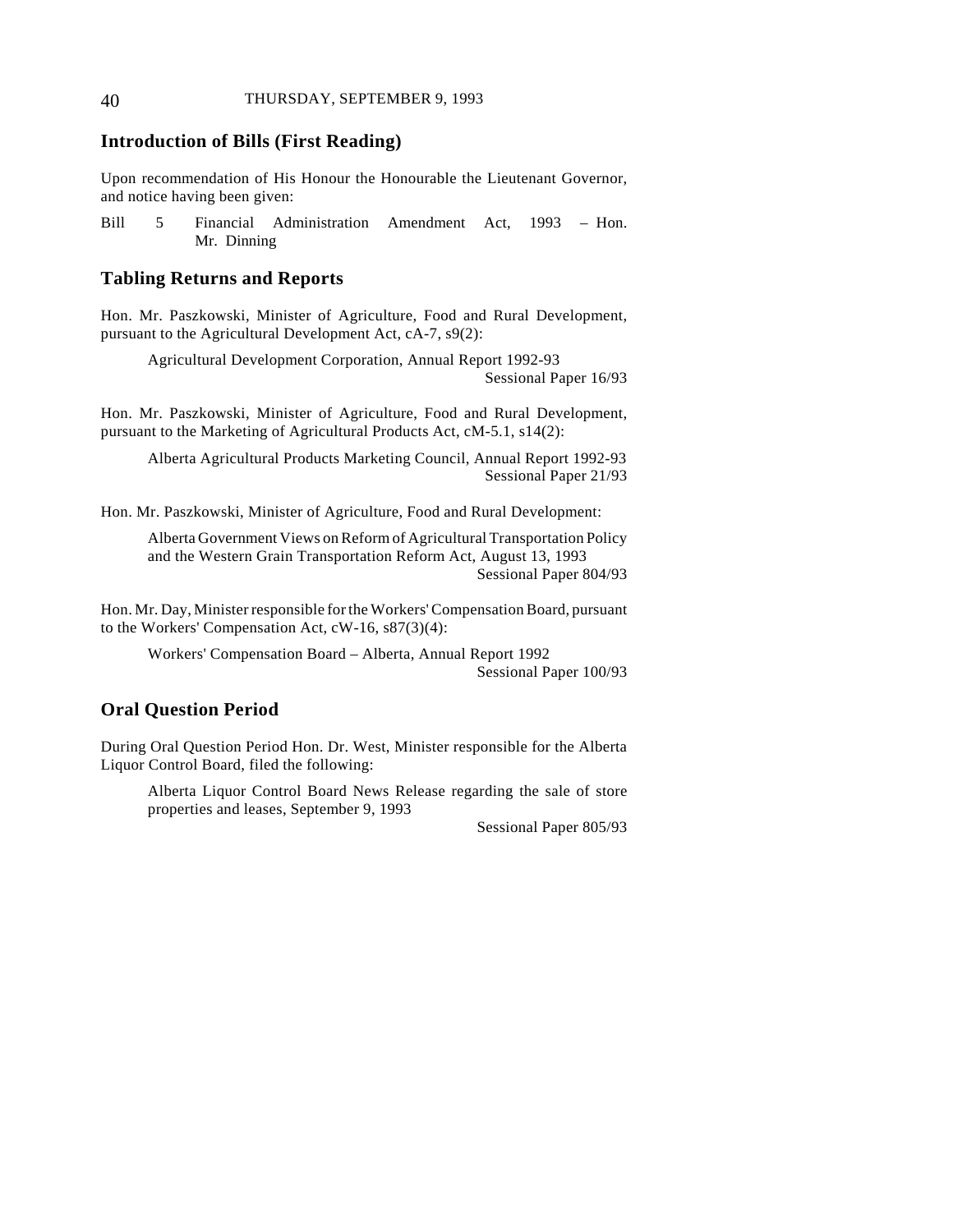During Oral Question Period Mr. Sekulic, Hon. Member for Edmonton-Manning, filed the following:

Letter, dated September 8, 1993, from the Canadian Paraplegic Association (Alberta) to Hon. Mr. Cardinal, Minister of Family and Social Services, regarding employment and training initiatives

Sessional Paper 806/93

# **ORDERS OF THE DAY**

Following Oral Question Period, Hon. Mr. Kowalski, Government House Leader, requested and received the unanimous consent of the Assembly to waive Standing Order 8(2).

Hon. Mr. Kowalski, Government House Leader, requested and received the unanimous consent of the Assembly to waive Standing Orders  $38(1)(a)$  and  $38(1)(b)$ .

**12.** Standing Order 38(1)(a) having been waived, Hon. Mr. Kowalski, Government House Leader, moved the following motion:

Be it resolved that

- (1) The Standing Orders and Forms of Proceeding of the Legislative Assembly of Alberta, denoted as being effective January 1, 1984, be repealed in their entirety as of September 13, 1993, and,
- (2) in substitution therefore the Standing Orders and Forms of Proceedings of the Legislative Assembly of Alberta, denoted as being effective September 13, 1993, and annexed hereto, shall come into force on September 13, 1993.

A debate followed.

The question being put, the motion was agreed to unanimously.

Hon. Mr. Kowalski, Government House Leader, filed the following:

Standing Orders of the Legislative Assembly of Alberta, effective September 13, 1993

Sessional Paper 612/93

Memorandum of Agreement between the House Leader of the Government of Alberta and the House Leader of Her Majesty's Loyal Opposition regarding Standing Orders, made September 9, 1993

Sessional Paper 613/93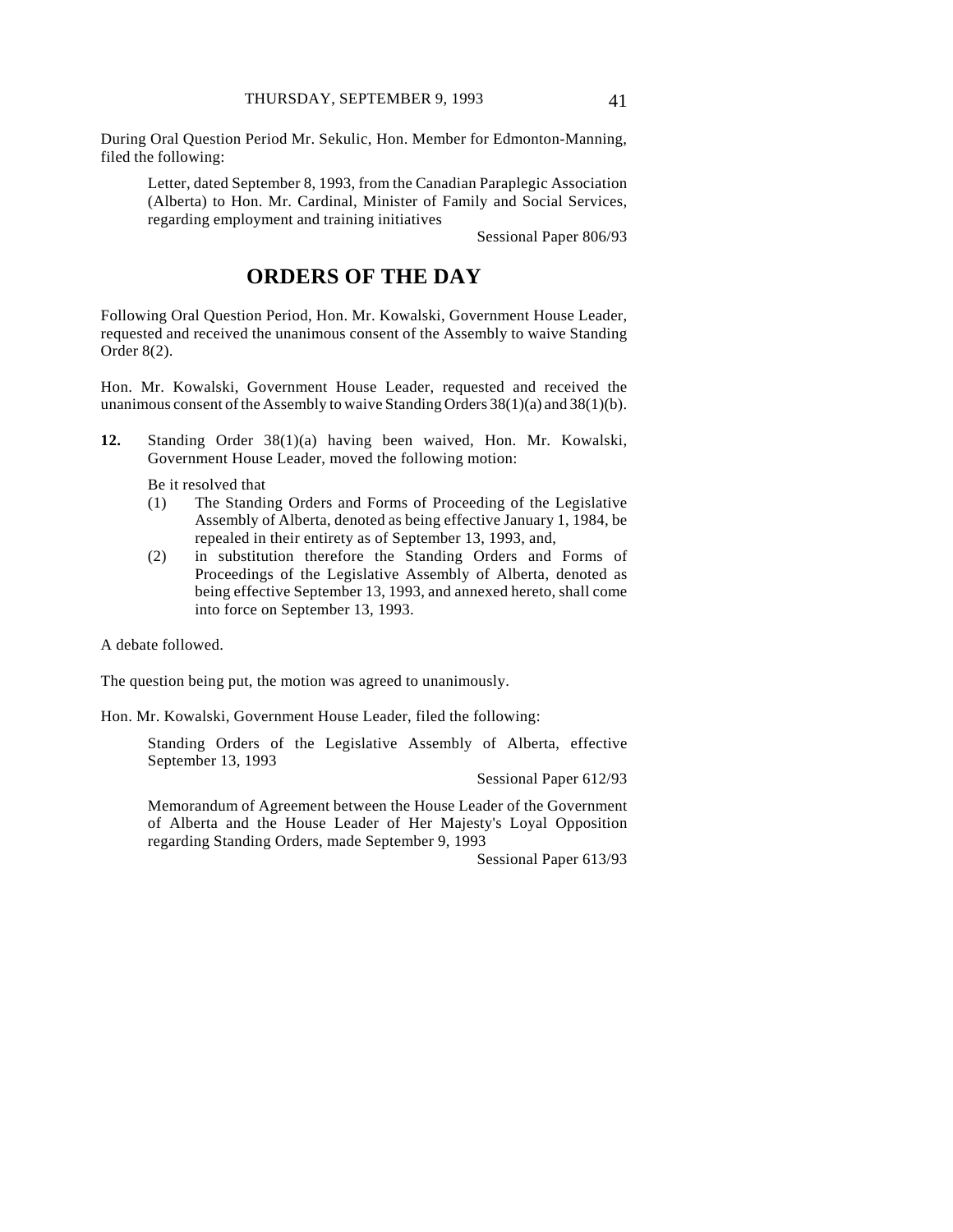Government motion regarding the establishment of a Select Special Committee on Parliamentary Reform of the Legislative Assembly of Alberta

Sessional Paper 614/93

Standing Orders of the Legislative Assembly of Alberta, Annotated (Unofficial) Version

Sessional Paper 615/93

**13.** Standing Order 38(1)(b) having been waived, Hon. Mr. Kowalski, Government House Leader, moved the following:

Be it resolved that

- (1) A Select Special Committee on Parliamentary Reform of the Legislative Assembly of Alberta be established to review and report to the Legislative Assembly on its deliberations and present recommendations on:
	- (a) the application of the sub judice rule in proceedings of the Legislative Assembly of Alberta, by November 1, 1993;
	- (b) the feasibility of minority reports of committees and subcommittees of the Legislative Assembly of Alberta, by November 15, 1993;
	- (c) the role and mandate of the Standing Committee on Public Accounts, by December 1, 1993.
- (2) The Select Special Committee shall consider the current functioning status of the Assembly and review ways of making it more responsive to the needs and values of the citizens of Alberta and elected Members within the context of our parliamentary system and traditions.
- (3) The Select Special Committee shall table its reports in the Assembly if it is then sitting, or by depositing a copy with the Clerk of the Legislative Assembly and forwarding a copy to each Member if the Assembly is adjourned.
- (4) The Select Special Committee on Parliamentary Reform shall consist of the following Members:

Hon. Stanley S. Schumacher, Speaker, Hon. Stockwell Day, Chairman, Hon. Halvar Jonson, Mr. Roy Brassard, Mrs. Bonnie Laing, Mr. Clint Dunford, Mr. Gary Friedel, Mr. Grant Mitchell, Mrs. Bettie Hewes, Mr. Frank Bruseker, Mr. Adam Germain.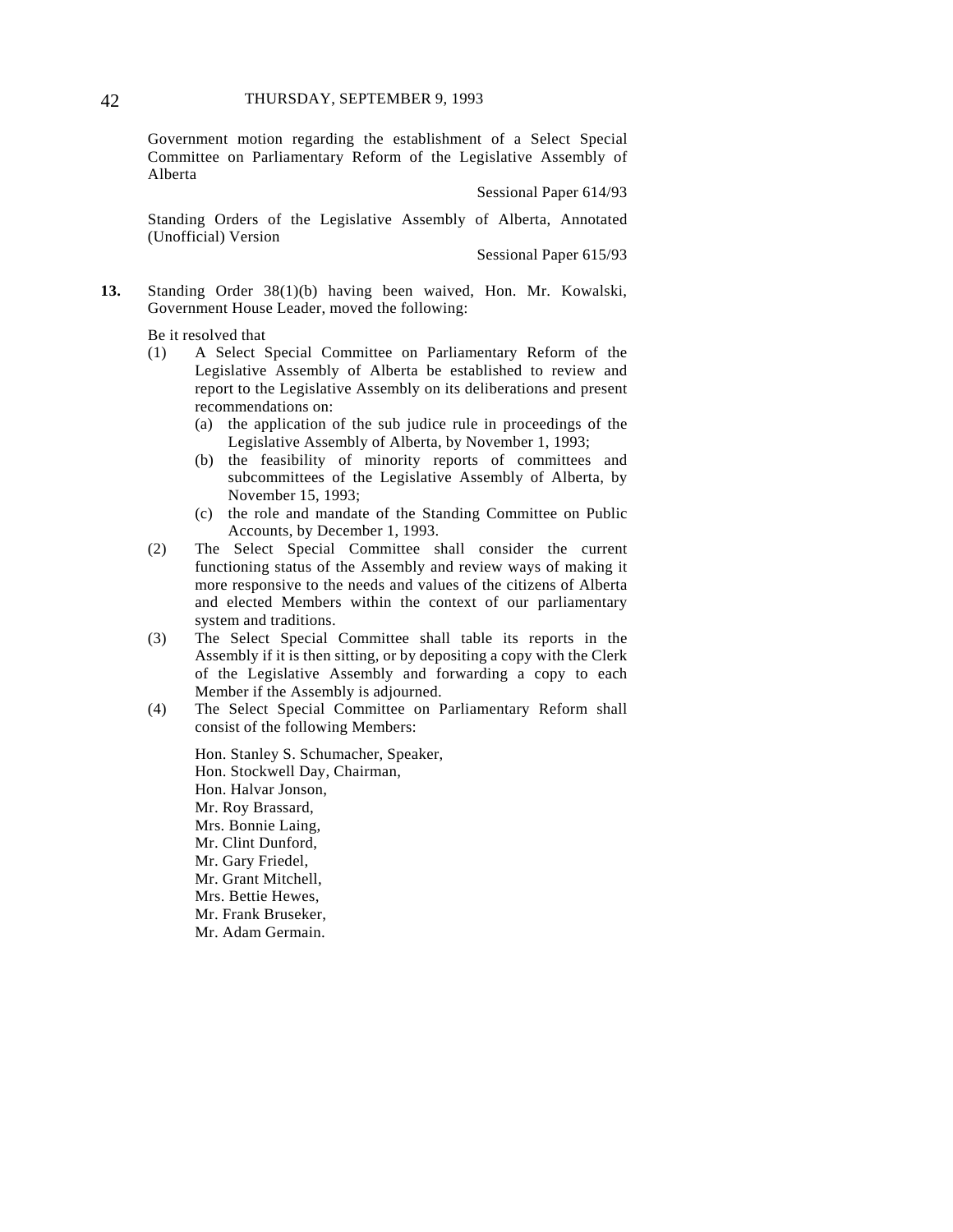- (5) Reasonable disbursements by the Committee for staff assistance, equipment and supplies, public information needs and other expenditures necessary for the effective conduct of its responsibilities shall be paid, subject to the approval of the Chairman.
- (6) In carrying out its responsibilities, the Committee may utilize the services of the staff employed by the Legislative Assembly.
- (7) The Chairman and Members of the Committee shall be paid in accordance with the schedule of Category "A" Committees provided in Members' Services Committee Order 10/89.

A debate followed.

The question being put, the motion was agreed to unanimously.

### **Adjournment**

On motion by Hon. Mr. Kowalski, Government House Leader, that it be called 5:30 p.m., the Assembly adjourned at 5:22 p.m. until 8:00 p.m.

THURSDAY, SEPTEMBER 9, 1993 – 8:00 P.M.

### **Government Motions**

**6.** Moved by Hon. Mr. Dinning:

Be it resolved that the Assembly approve in general the fiscal policies of the Government.

A debate followed.

Hon. Dr. West, moved adjournment of the debate, which was agreed to.

#### **Government Bills and Orders**

#### **Second Reading**

On the motion that the following Bill be now read a Second time and referred to Committee of the Whole:

Bill 4 Appropriation (Alberta Heritage Savings Trust Fund, Capital Projects Division) Interim Supply Act, 1993 – Hon. Mr. Dinning

A debate followed.

The question being put, the motion was agreed to. The names being called for were taken as follows: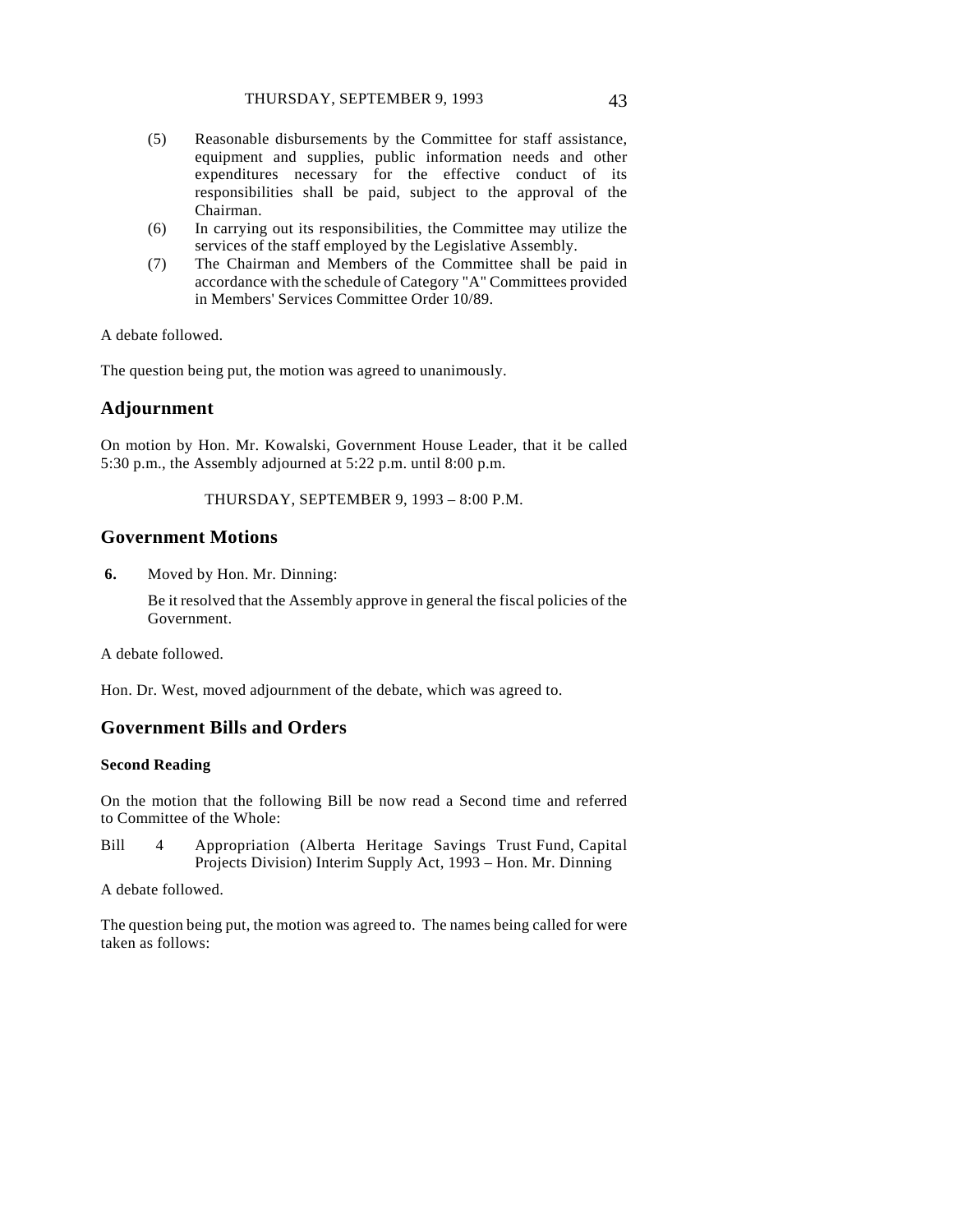For the motion: 43

| Amery           | Gordon    | Mirosh                        |
|-----------------|-----------|-------------------------------|
| <b>Black</b>    | Haley     | Paszkowski                    |
| <b>Brassard</b> | Havelock  | Pham                          |
| <b>Burgener</b> | Herard    | Renner                        |
| Calahasen       | Hierath   | Rostad                        |
| Clegg           | Hlady     | Severtson                     |
| Coutts          | Jacques   | Smith                         |
| Day             | Jonson    | Sohal                         |
| Dinning         | Laing     | Stelmach                      |
| Doerksen        | Lund      | Tannas                        |
| Dunford         | Magnus    | Taylor (Cypress-Medicine Hat) |
| Evans           | Mar       | Trynchy                       |
| Fischer         | McClellan | West                          |
| Forsyth         | McFarland | Woloshyn                      |
| Friedel         |           |                               |

Against the motion: 16

| Beniuk          | Dickson  | Sapers         |
|-----------------|----------|----------------|
| <b>Bracko</b>   | Germain  | Sekulic        |
| <b>Bruseker</b> | Henry    | Van Binsbergen |
| Carlson         | Kirkland | White          |
| Chadi           | Percy    | Zwozdesky      |
| Collingwood     |          |                |

The following Bills were read a Second time and referred to Committee of the Whole:

| Bill |   | Appropriation (Interim Supply) Act, 1993 – Hon. Mr. Dinning                                                                   |
|------|---|-------------------------------------------------------------------------------------------------------------------------------|
| Bill | 3 | Appropriation (Alberta Capital Fund) Interim Supply Act, 1993 –<br>Hon. Mr. Dinning                                           |
| Bill | 4 | Appropriation (Alberta Heritage Savings Trust Fund, Capital<br>Projects Division) Interim Supply Act, 1993 – Hon. Mr. Dinning |

# **Adjournment**

 $\overline{a}$ 

On motion by Hon. Mr. Day, Deputy Government House Leader, the Assembly adjourned at 10:43 p.m. until Friday, September 10, 1993, at 10:00 a.m.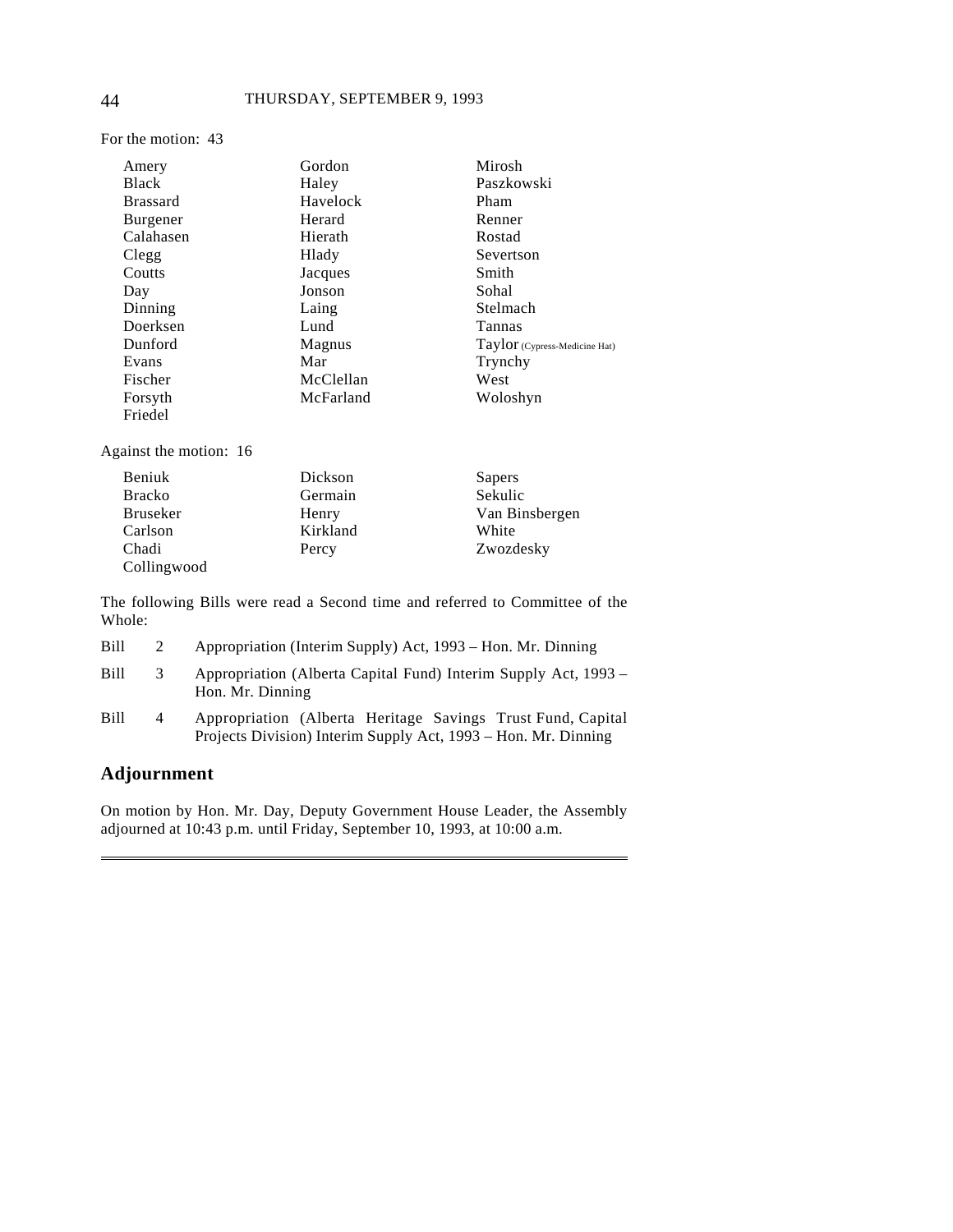# **Friday, September 10, 1993**

The Speaker took the Chair at 10:00 a.m.

## **ROUTINE**

## **Presenting Petitions**

Mr. Dunford, Hon. Member for Lethbridge-West, presented a petition from 10 Lethbridge, Alberta, residents requesting the Alberta Government not to allow the sale of beer and wine in grocery stores.

#### **Reading and Receiving Petitions**

On request by Mrs. Hewes, Hon. Member for Edmonton-Gold Bar, the following petition was read and received:

We petition the Legislative Assembly to urge the Government to adopt the policy where a single registration be required from either applicant. Then the registry would locate and contact the adoptee, adult, or adult sibling and dvise them of the registration of the interested party. The adoptee, adult, or adult sibling would have the freedom of choice in establishing contact or not. The protection policy would apply when warranted.

### **Introduction of Bills (First Reading)**

Notice having been given:

Bill 7 Alberta Energy Company Act Repeal Act – Hon. Mrs. Black

### **Tabling Returns and Reports**

Mr. Decore, Hon. Leader of the Official Opposition:

Gainers Inc., Consolidated Balance Sheet 1989 and Schedule 10, Public Accounts 1992-93

Sessional Paper 807/93

Hon. Mr. Paszkowski, Minister of Agriculture, Food and Rural Development, pursuant to the Hail and Crop Insurance Act, cH-1, s9(2):

Alberta Hail and Crop Insurance Corporation, Annual Report 1993 Sessional Paper 19/93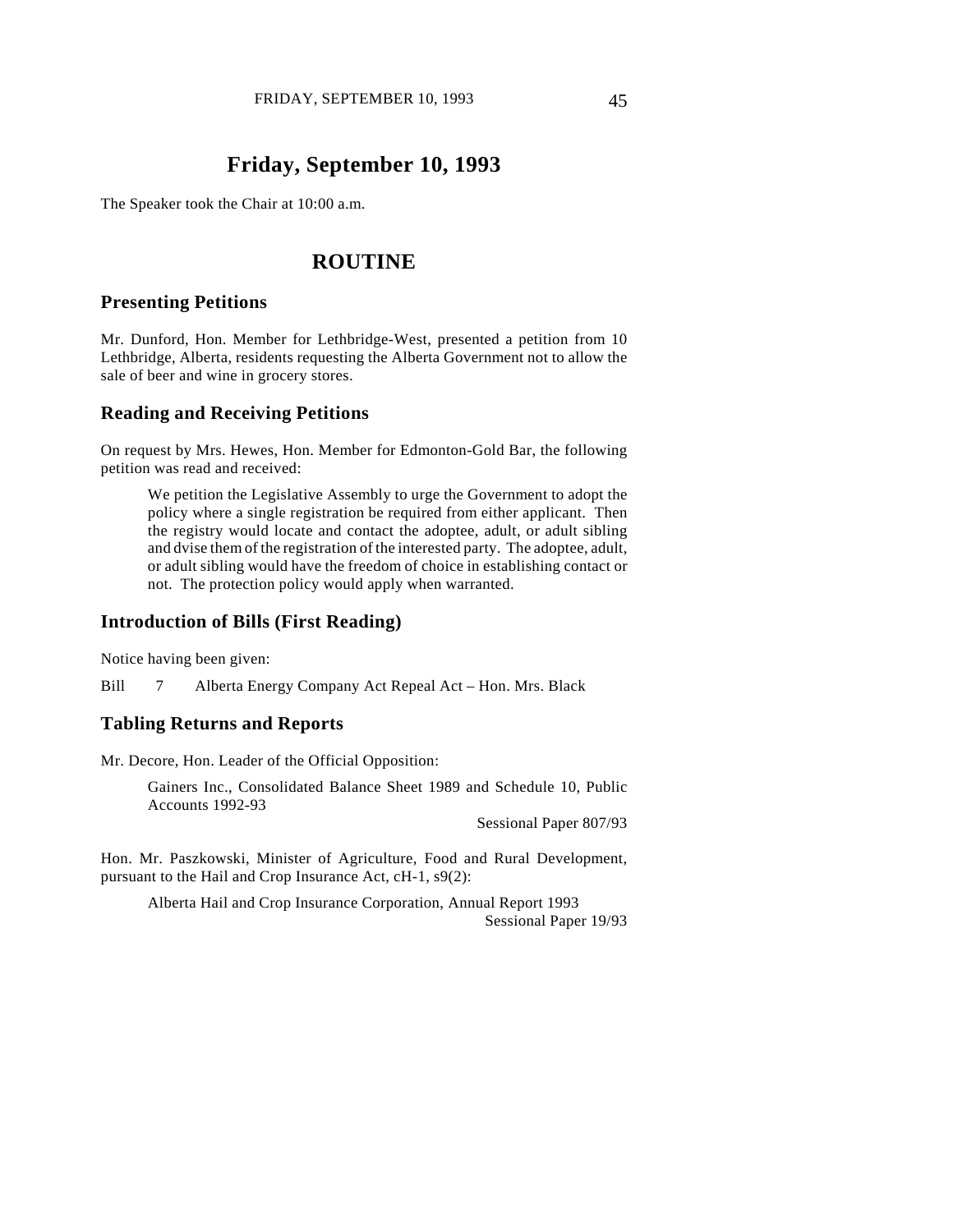#### 46 FRIDAY, SEPTEMBER 10, 1993

Hon. Mr. Rostad, Minister of Justice and Attorney General, pursuant to the Legal Profession Act, cL-9.1, s120(2) (cL-9.1, s5(4)):

Alberta Law Foundation, Annual Report 1993

Sessional Paper 85/93

## **Oral Question Period**

During Oral Question Period, Hon. Mr. Klein, Premier, filed the following:

Letter, dated September 1, 1993, from Mr. D.D. Salmon, Office of the Auditor General, to Hon. Mr. Klein, Premier, regarding clarification of Recommendation No. 7 in the Auditor General's 1991-92 Annual Report Sessional Paper 808/93

During Oral Question Period, Mr. Beniuk, Hon. Member for Edmonton-Norwood, filed the following:

Letter, dated August 24, 1993, from Bob Dawson, Executive Assistant to Hon. Mr. Ady, Minister of Advanced Education and Career Development, to Mr. Nelson, Liberal Opposition staff, regarding licensed private vocational schools, with an attached list of Alberta Vocational Colleges Sessional Paper 809/93

# **ORDERS OF THE DAY**

## **Government Bills and Orders**

#### **Committee of the Whole**

According to Order, the Assembly resolved itself into Committee of the Whole.

(Assembly in Committee)

The following Bills were reported:

| Bill |   | Appropriation (Interim Supply) Act, 1993 – Hon. Mr. Dinning                         |
|------|---|-------------------------------------------------------------------------------------|
| Bill | 3 | Appropriation (Alberta Capital Fund) Interim Supply Act, 1993 –<br>Hon. Mr. Dinning |
| Bill | 4 | Appropriation (Alberta Heritage Savings Trust Fund, Capital                         |

Projects Division) Interim Supply Act, 1993 – Hon. Mr. Dinning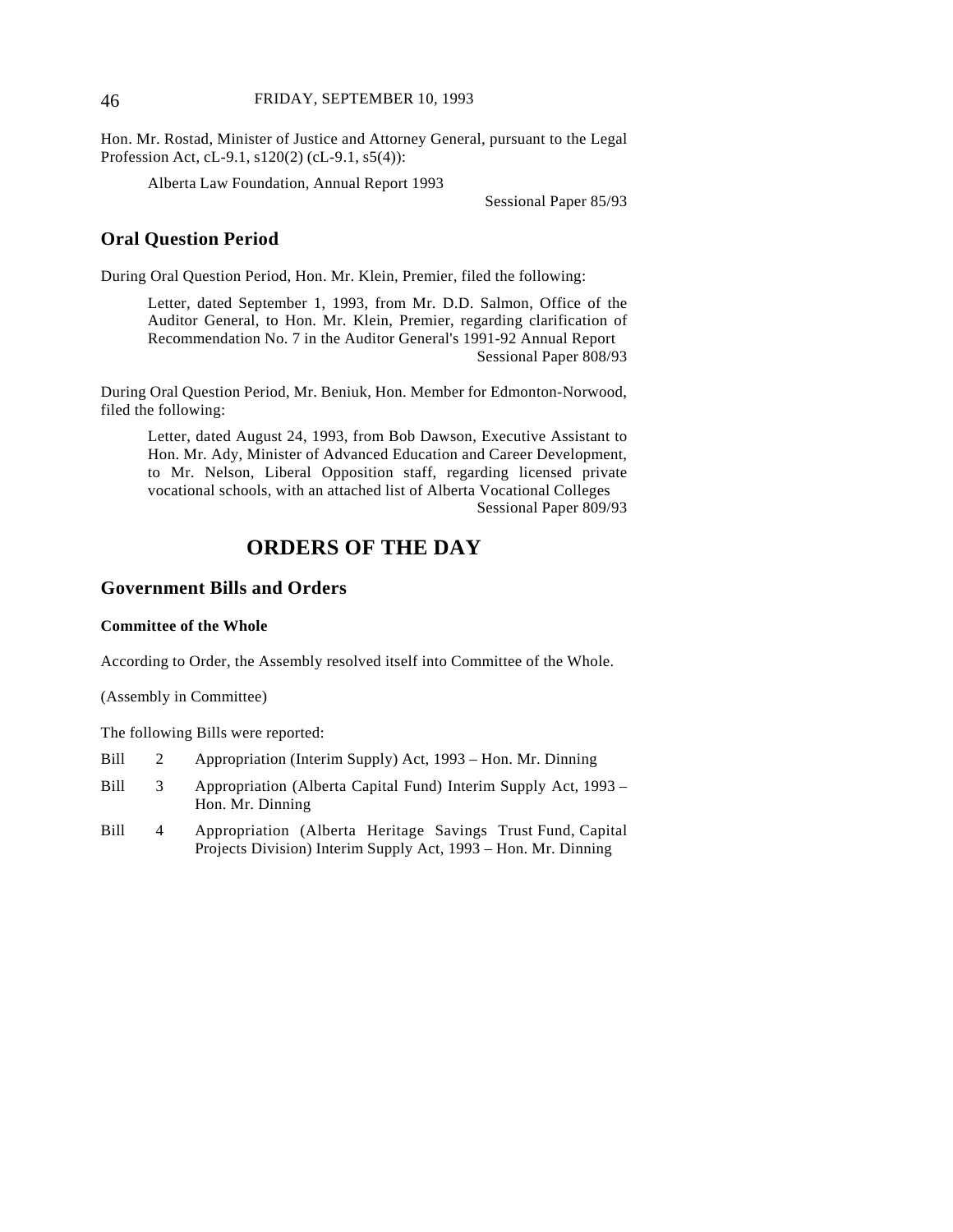### **Third Reading**

On the motion that the following Bill be read a Third time:

Bill 4 Appropriation (Alberta Heritage Savings Trust Fund, Capital Projects Division) Interim Supply Act, 1993 – Hon. Mr. Dinning

#### A debate followed.

The question being put, the motion was agreed to. The names being called for were taken as follows:

For the motion: 44

| Ady             | Friedel   | Oberg                         |
|-----------------|-----------|-------------------------------|
| Amery           | Fritz     | Paszkowski                    |
| <b>Black</b>    | Gordon    | Pham                          |
| <b>Brassard</b> | Haley     | Renner                        |
| <b>Burgener</b> | Havelock  | Rostad                        |
| Calahasen       | Herard    | Severtson                     |
| Cardinal        | Hierath   | Smith                         |
| Clegg           | Hlady     | Sohal                         |
| Coutts          | Jonson    | Stelmach                      |
| Day             | Laing     | Tannas                        |
| Dinning         | Lund      | Taylor (Cypress-Medicine Hat) |
| Doerksen        | Magnus    | Thurber                       |
| Dunford         | McClellan | Trynchy                       |
| Fischer         | McFarland | Woloshyn                      |
| Forsyth         | Mirosh    |                               |

Against the motion: 21

| Abdurahman      | Decore    | Percy     |
|-----------------|-----------|-----------|
| Beniuk          | Hanson    | Sekulic   |
| <b>Bracko</b>   | Hewes     | Soetaert  |
| <b>Bruseker</b> | Kirkland  | White     |
| Chadi           | Langevin  | Wickman   |
| Collingwood     | Leibovici | Yankowsky |
| Dalla-Longa     | Nicol     | Zwozdesky |

The following Bills were read a Third time and passed:

- Bill 2 Appropriation (Interim Supply) Act, 1993 Hon. Mr. Dinning
- Bill 3 Appropriation (Alberta Capital Fund) Interim Supply Act, 1993 Hon. Mr. Dinning
- Bill 4 Appropriation (Alberta Heritage Savings Trust Fund, Capital Projects Division) Interim Supply Act, 1993 – Hon. Mr. Dinning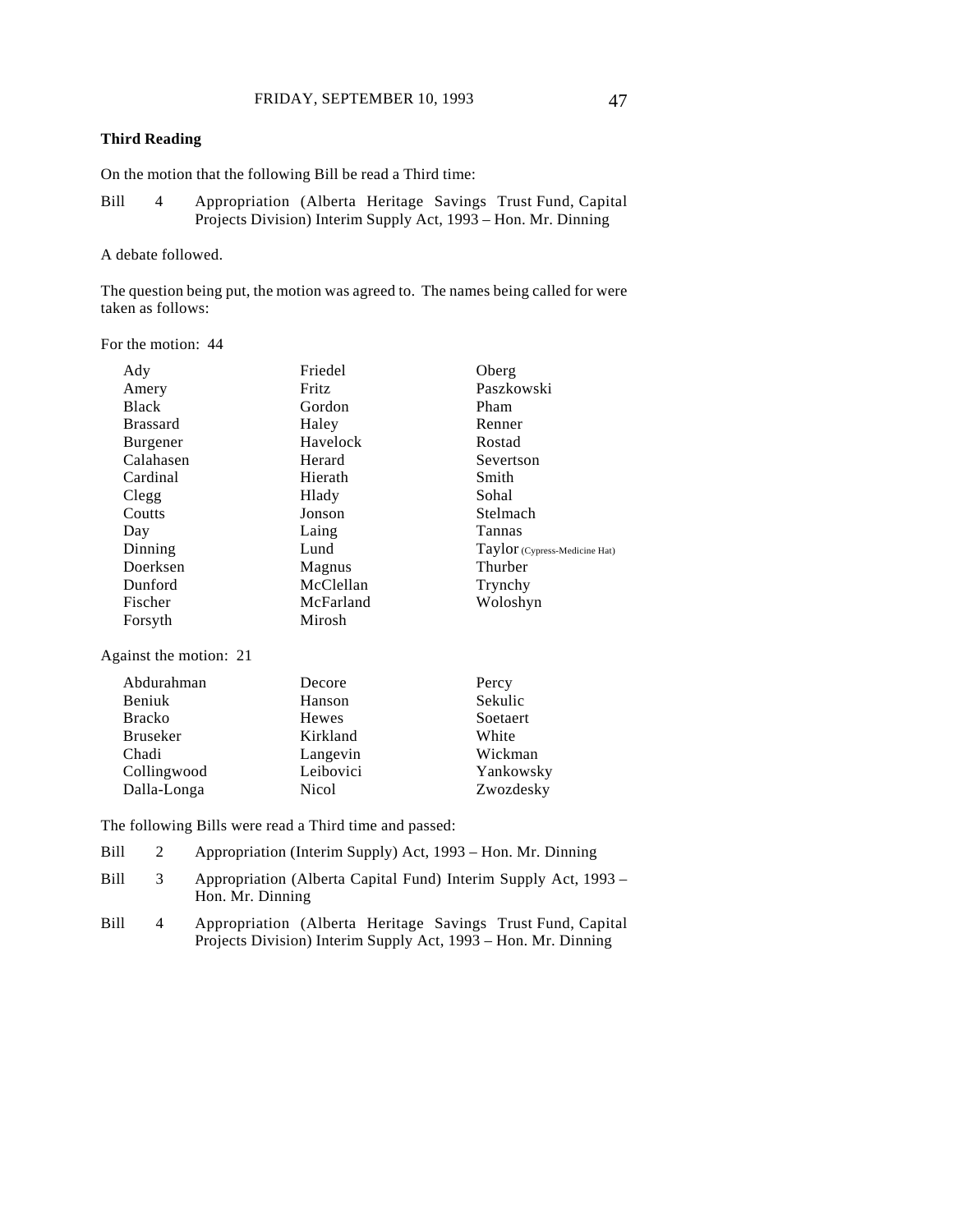#### 48 MONDAY, SEPTEMBER 13, 1993

## **Consideration of His Honour the Lieutenant Governor's Speech**

Moved by Mr. Severtson and seconded by Ms Haley:

That an humble address be presented to His Honour the Honourable the Lieutenant Governor as follows:

To His Honour the Honourable Gordon Towers, Lieutenant Governor of the Province of Alberta:

We, Her Majesty's most dutiful and loyal subjects, the Legislative Assembly, now assembled, beg leave to thank Your Honour for the gracious speech Your Honour has been pleased to address to us at the opening of the present session.

A debate followed.

During debate, Mr. Bracko, Hon. Member for St. Albert, tabled the following:

Two St. Albert lapel pins

Sessional Paper 616/93

Hon. Mr. Day moved adjournment of the debate (on amendment), which was agreed to.

## **Adjournment**

 $\overline{a}$ 

On motion by Hon. Mr. Day, Deputy Government House Leader, that it be called 1:00 p.m., the Assembly adjourned at 12:54 p.m. until Monday, September 13, 1993, at 1:30 p.m.

# Monday, September 13, 1993

The Speaker took the Chair at 1:30 p.m.

# **ROUTINE**

## **Notices of Motions**

Mr. Doerksen, Hon. Member for Red Deer-South, gave oral notice of his intention to move the following motion under Standing Order 40:

Be it resolved that the Legislative Assembly congratulate the bid committee

– Gary Seher, Gordon Hamill, Roger Otteson and Howard Wurbin – from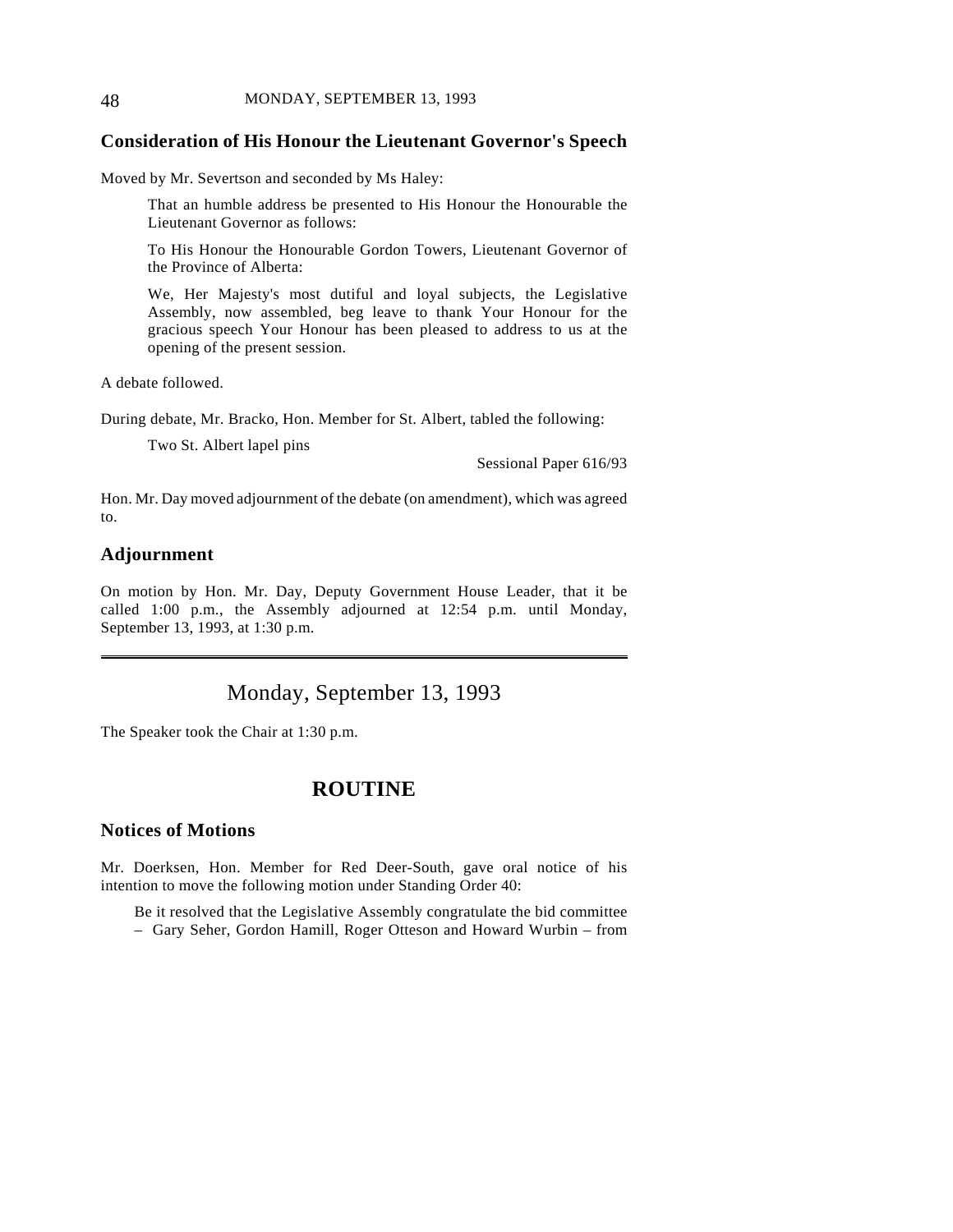Red Deer, that was instrumental in winning the bid to host the 1995 World Junior Hockey Cup Championship.

Ms Leibovici, Hon. Member for Edmonton-Meadowlark, gave oral notice of her intention to move the following motion under Standing Order 40:

Be it resolved that the Legislative Assembly recognize the achievement of today's Middle East peace accord between the Israeli government and the Palestine Liberation Organization by requesting that the Canadian Ambassador to the United Nations send the organizations signing the accord a letter of congratulations on the Legislative Assembly's behalf.

#### **Tabling Returns and Reports**

Hon. Mr. McClellan, Minister of Health:

Our Bill of Health, A Summary of the Health Roundtable, Red Deer, Alberta, August 1993

Sessional Paper 810/93

Hon. Mr. Ady, Minister of Advanced Education and Career Development, pursuant to the Financial Administration Act, Colleges Act, cF-9, s2(6):

| Alberta College of Art, Annual Report 1991-92                                                                                                                                                                                                                                                                       |                        |
|---------------------------------------------------------------------------------------------------------------------------------------------------------------------------------------------------------------------------------------------------------------------------------------------------------------------|------------------------|
|                                                                                                                                                                                                                                                                                                                     | Sessional Paper 10/93  |
| Grant MacEwan Community College, Annual Report 1991-92                                                                                                                                                                                                                                                              |                        |
|                                                                                                                                                                                                                                                                                                                     | Sessional Paper 10A/93 |
| Mount Royal College, Annual Report 1991-92                                                                                                                                                                                                                                                                          |                        |
|                                                                                                                                                                                                                                                                                                                     | Sessional Paper 10B/93 |
| Fairview College, Annual Report 1991-92                                                                                                                                                                                                                                                                             |                        |
|                                                                                                                                                                                                                                                                                                                     | Sessional Paper 10C/93 |
| Lakeland College, Annual Report 1991-92                                                                                                                                                                                                                                                                             |                        |
|                                                                                                                                                                                                                                                                                                                     | Sessional Paper 10D/93 |
| <b>M</b> and $\mathbf{A}$ <b>H</b> and $\mathbf{L}$ and $\mathbf{L}$ and $\mathbf{C}$ <b>T</b> and $\mathbf{L}$ and $\mathbf{L}$ and $\mathbf{L}$ <b>M</b> and $\mathbf{L}$ <b>M</b> and $\mathbf{L}$ and $\mathbf{L}$ and $\mathbf{L}$ and $\mathbf{L}$ and $\mathbf{L}$ and $\mathbf{L}$ and $\mathbf{L}$ and $\$ |                        |

Northern Alberta Institute of Technology, Annual Report 1991-92 and Northern Alberta Institute of Technology Foundation, Annual Report 1991-92 Sessional Paper 10E/93

## **Motions Under Standing Order 40**

Mr. Doerksen, Hon. Member for Red Deer-South, requested and received the unanimous consent of the Assembly for consideration of the following motion:

Be it resolved that the Legislative Assembly congratulate the bid committee – Gary Seher, Gordon Hamill, Roger Otteson and Howard Wurbin – from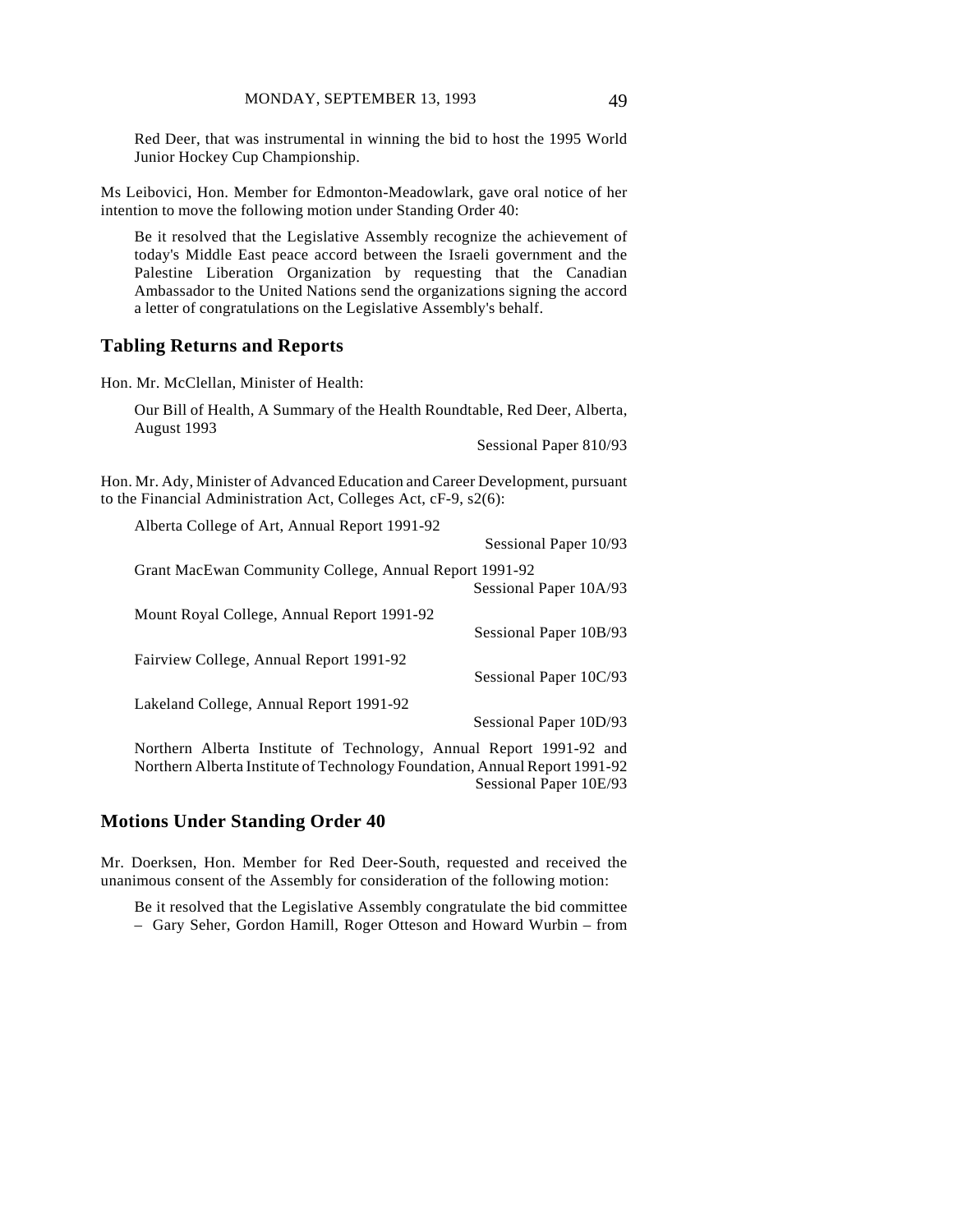#### 50 MONDAY, SEPTEMBER 13, 1993

Red Deer, that was instrumental in winning the bid to host the 1995 World Junior Hockey Cup Championship.

The question being put, the motion was agreed to unanimously.

Ms Leibovici, Hon. Member for Edmonton-Meadowlark, requested and received the unanimous consent of the Assembly for consideration of the following motion:

Be it resolved that the Legislative Assembly recognize the achievement of today's Middle East peace accord between the Israeli government and the Palestine Liberation Organization by requesting that the Canadian Ambassador to the United Nations send the organizations signing the accord a letter of congratulations on the Legislative Assembly's behalf.

A debate followed.

The question being put, the motion was agreed to unanimously.

## **ORDERS OF THE DAY**

### **Royal Assent**

His Honour the Honourable the Lieutenant Governor, having entered the Assembly and being seated on the Throne,

The Speaker addressed His Honour in the following words:

May it please your Honour:

The Legislative Assembly has, at its present sitting, passed certain Bills to which, and in the name of the Legislative Assembly, I respectfully request Your Honour's assent.

The Clerk of the Assembly then read the titles of the Bills that had been passed as follows:

- 2 Appropriation (Interim Supply) Act, 1993
- 3 Appropriation (Alberta Capital Fund) Interim Supply Act, 1993
- 4 Appropriation (Alberta Heritage Savings Trust Fund, Capital Projects Division) Interim Supply Act, 1993

To these Bills, Royal Assent was announced by the Clerk of the Legislative Assembly in the following words:

In Her Majesty's name, His Honour the Honourable the Lieutenant Governor doth assent to these Bills.

His Honour the Honourable the Lieutenant Governor then retired from the Assembly.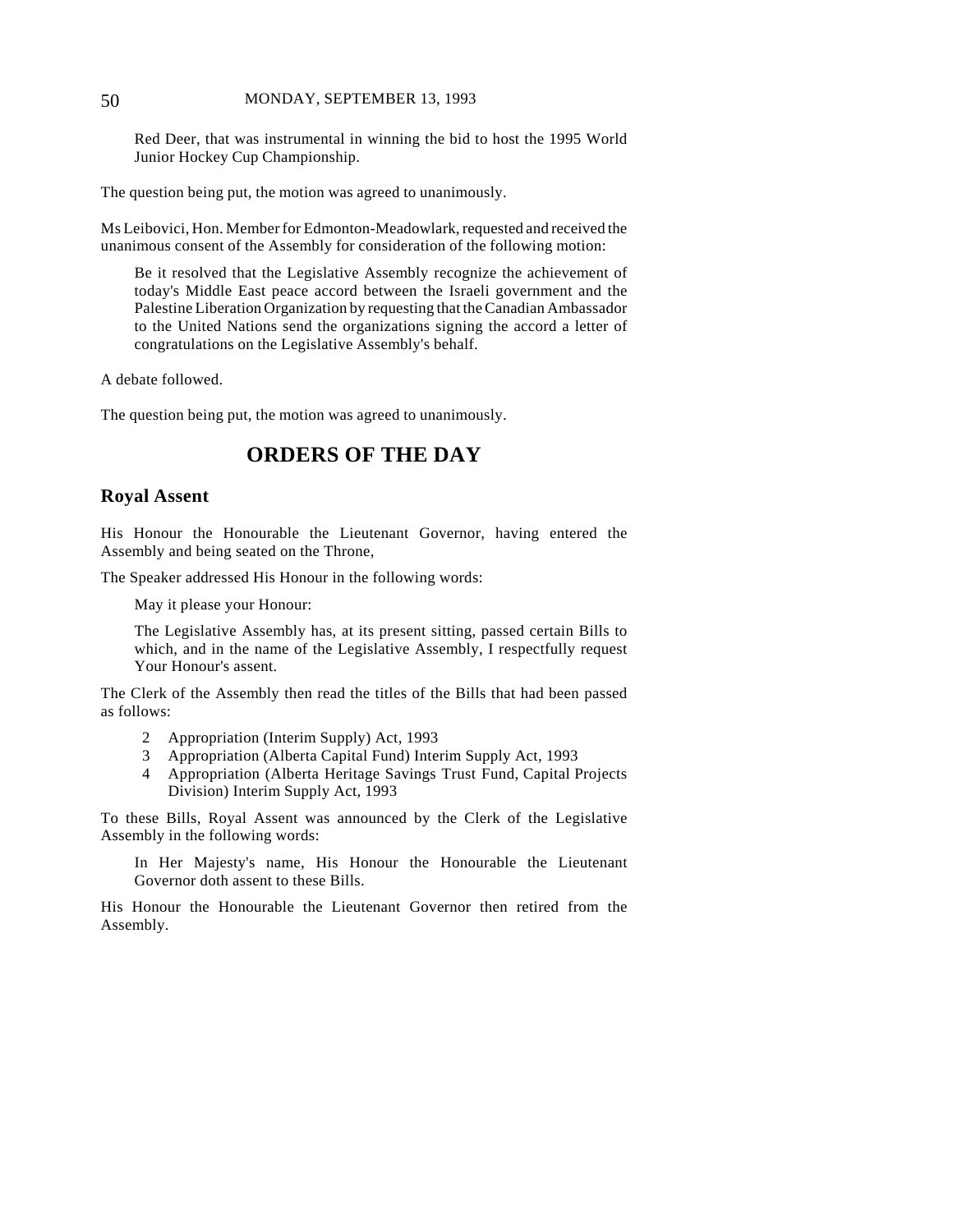## **Committee of Supply**

(Day 1 of Main Estimates Consideration)

(Assembly in Committee)

According to Order, the Assembly resolved itself into Committee of Supply.

And after sometime spent therein, the Deputy Speaker resumed the Chair and Mr. Clegg reported as follows:

Mr. Speaker:

The Committee of Supply has had under consideration certain resolutions of the Department of Economic Development and Tourism, reports progress thereon, and requests leave to sit again.

The question being put, the report and the request for leave to sit again were agreed to.

## **Adjournment**

On motion by Hon. Mr. Day, Deputy Government House Leader, the Assembly adjourned at 5:30 p.m. until 8:00 p.m.

```
MONDAY, SEPTEMBER 13, 1993 – 8:00 P.M.
```
## **Consideration of His Honour the Lieutenant Governor's Speech**

Moved by Mr. Severtson and seconded by Ms Haley:

That an humble address be presented to His Honour the Honourable the Lieutenant Governor as follows:

To His Honour the Honourable Gordon Towers, Lieutenant Governor of the Province of Alberta:

We, Her Majesty's most dutiful and loyal subjects, the Legislative Assembly, now assembled, beg leave to thank Your Honour for the gracious speech Your Honour has been pleased to address to us at the opening of the present session.

Hon. Mr. Evans moved adjournment of the debate (on amendment), which was agreed to.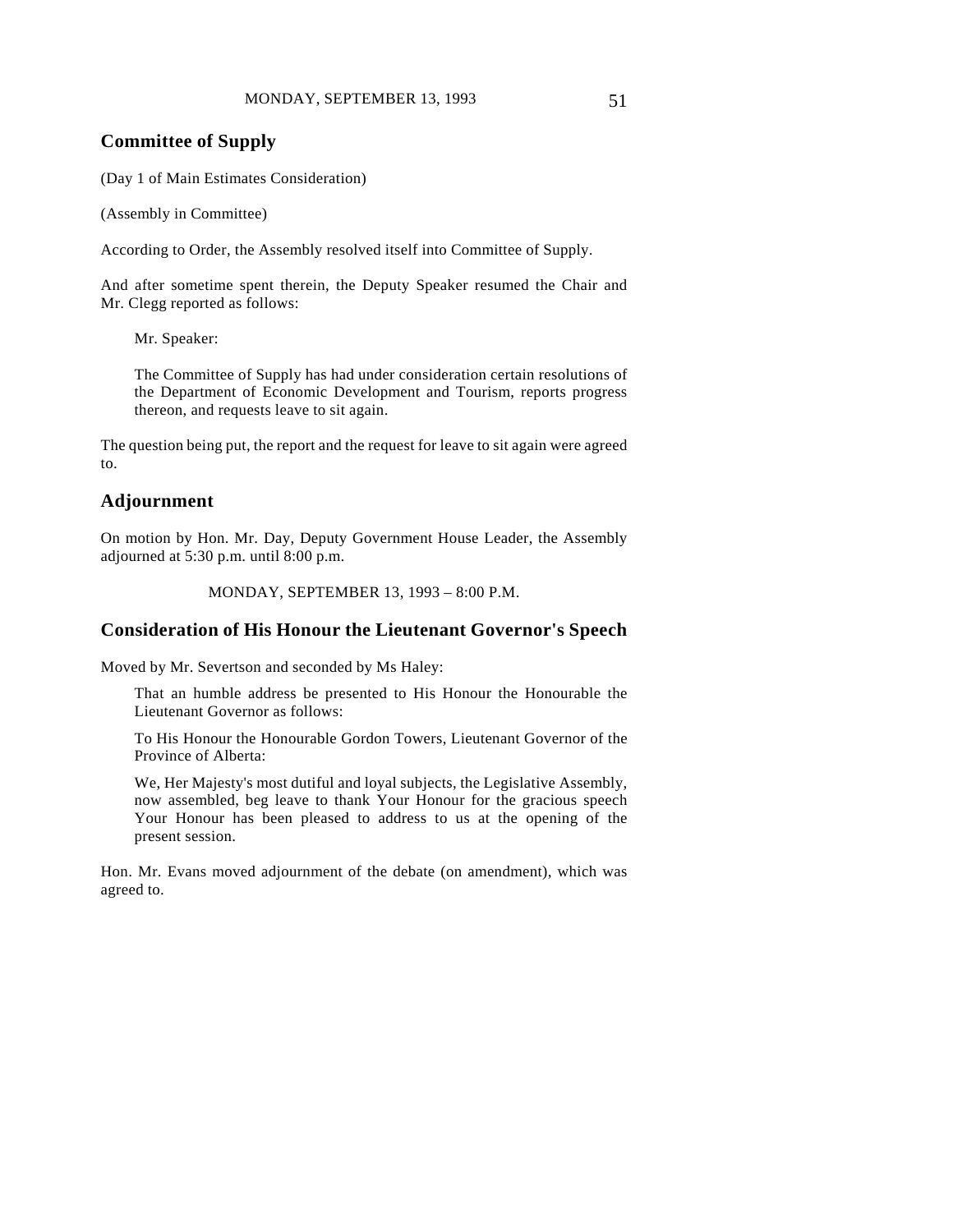## **Adjournment**

On motion by Hon. Mr. Evans, Deputy Government House Leader, the Assembly adjourned at 09:49 p.m. until Tuesday, September 14, 1993, at 1:30 p.m.

# Tuesday, September 14, 1993

The Speaker took the Chair at 1:30 p.m.

## **ROUTINE**

## **Presenting Petitions**

Ms Hanson, Hon. Member for Edmonton-Highlands-Beverly, presented a petition from 790 Albertans regarding the reinstatement of cuts made to social assistance.

## **Notices of Motions**

Hon. Mr. Klein, Premier, gave oral notice of his intention to move the following motion under Standing Order 40:

Be it resolved that the Legislative Assembly of Alberta congratulate the Honourable Robert Bourassa, Premier of Quebec, on his contribution to Canada and to the principle of maintaining strong provinces within Confederation.

Mr. Mitchell, Hon. Opposition House Leader, gave oral notice of his intention to raise a purported point of privilege following Oral Question Period.

Pursuant to Standing Order 34(2)(a), Hon. Mr. Day, Deputy Government House Leader, gave oral notice of the following Written Questions and Motions for Return to be dealt with Wednesday, September 15, 1993:

Written Questions: Q144, Q145, Q147, Q148, Q150, Q151, Q154, Q155, Q156, Q157.

Motions for Return: M178, M179, M182, and M194.

 $\overline{a}$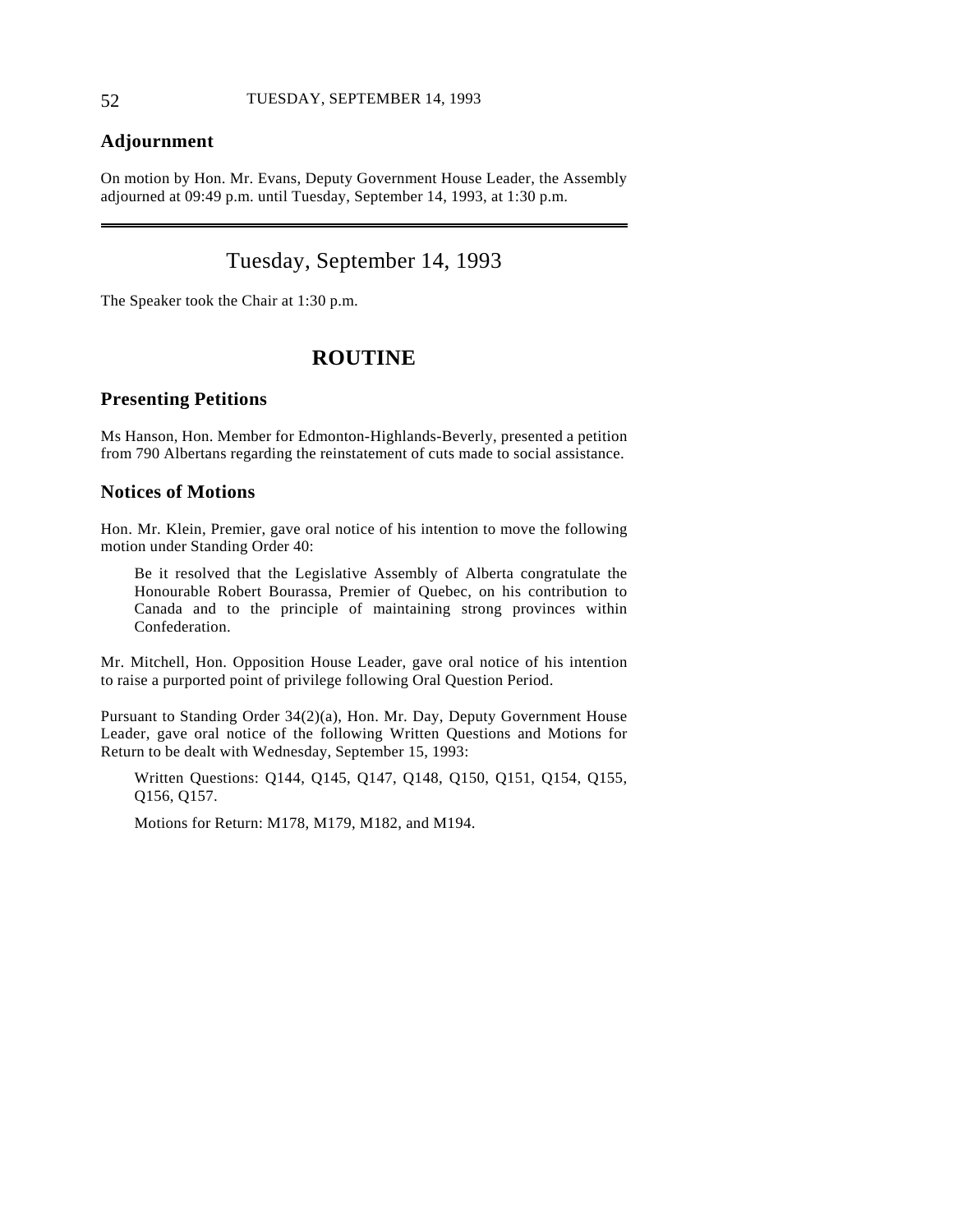#### **Tabling Returns and Reports**

Hon. Mr. Cardinal, Minister responsible for the Metis Settlements Commission, Native Programs:

Alberta Metis Settlements Transition Commission, Annual Report 1991-92 Sessional Paper 811/93

Mr. N. Taylor, Hon. Member for Redwater:

Report on the Commonwealth Parliamentary Association – Canadian Regional Conference held in Ottawa, Ontario, August 8-13, 1993

Sessional Paper 813/93

Hon. Mr. Mar, Minister responsible for the Alberta Advisory Council on Women's Issues, pursuant to the Alberta Advisory Council on Women's Issues Act, cA-13.5, s6(2):

Alberta Advisory Council on Women's Issues, Annual Report 1992-93 Sessional Paper 24/93

Hon. Mr. Mar, Minister of Community Development:

Alberta Library Board, Annual Report 1991-92

Sessional Paper 812/93

Hon. Mr. Mar, Minister of Community Development, pursuant to the Recreation, Parks and Wildlife Foundation Act, cR-9, s12(3):

Recreation, Parks and Wildlife Foundation of Alberta, Annual Report 1991-92 Sessional Paper 35/93

Hon. Mr. Mar, Minister of Community Development, pursuant to the Alberta Foundation for the Arts Act, cA-21.5, s14(2):

Alberta Foundation for the Literary Arts, Annual Report 1990-91 Sessional Paper 27/93

Alberta Foundation for the Performing Arts, Annual Report 1990-91 Sessional Paper 27A/93

Alberta Art Foundation, Annual Report 1990-91

Sessional Paper 27B/93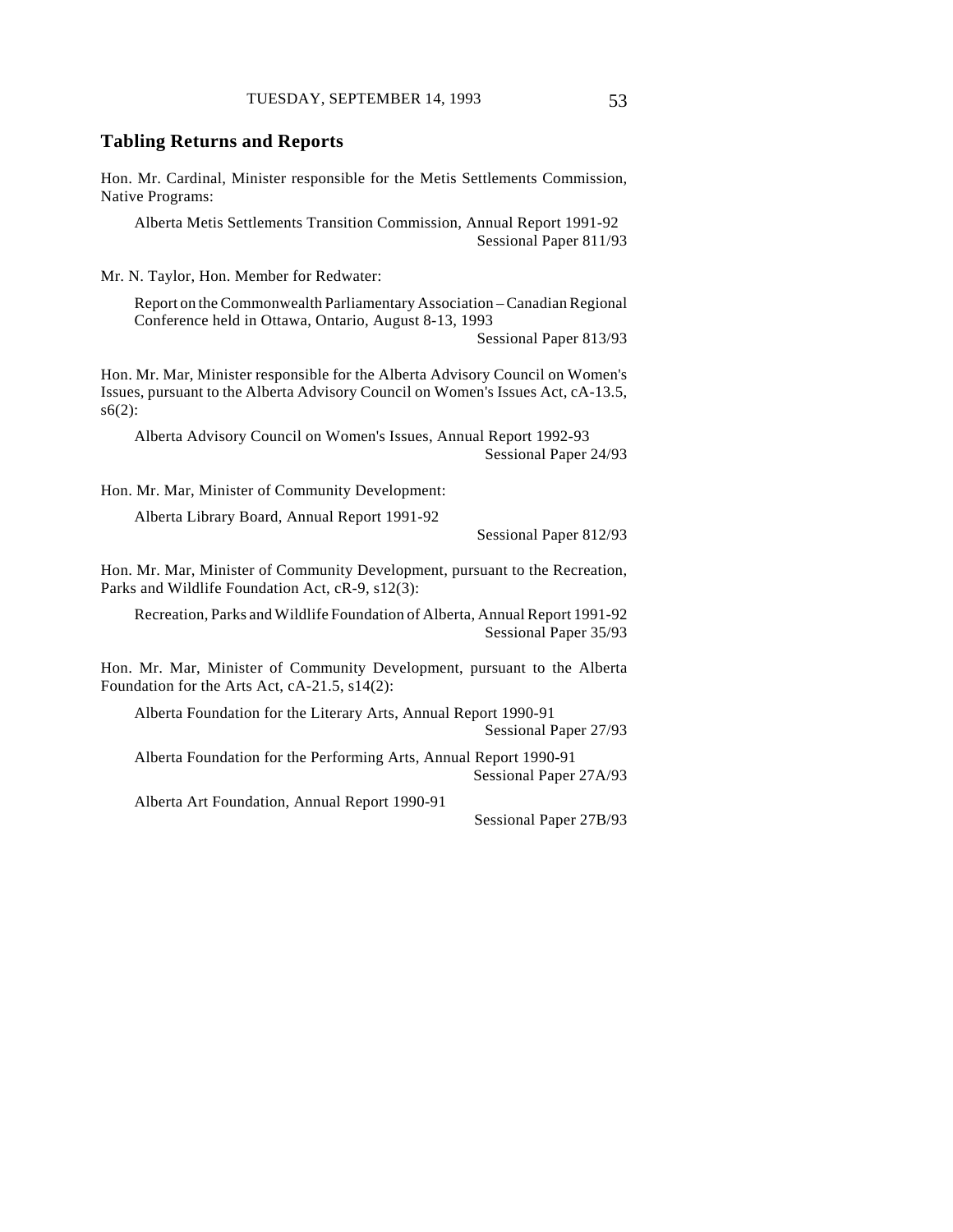## **Oral Question Period**

During Oral Question Period, Hon. Dr. West, Minister responsible for the Alberta Liquor Control Board, filed the following:

Job training information for recently released Alberta Liquor Control Board employees

Sessional Paper 814/93

#### **Members' Statements**

Mr. Severtson, Hon. Member for Innisfail-Sylvan Lake, made a statement regarding the Rosefield Centre.

Mr. Dickson, Hon. Member for Calgary-Buffalo, made a statement regarding suspended drivers.

Mr. Bracko, Hon. Member for St. Albert, made a statement regarding gaming regulations.

## **Motions Under Standing Order 40**

Hon. Mr. Klein, Premier, requested and received the unanimous consent of the Assembly for consideration of the following motion:

Be it resolved that the Legislative Assembly of Alberta congratulate the Honourable Robert Bourassa, Premier of Quebec, on his contribution to Canada and to the principle of maintaining strong provinces within Confederation.

A debate followed.

The question being put, the motion was agreed to unanimously.

## **Privilege**

Mr. Mitchell, Hon. Opposition House Leader, raised a purported point of privilege concerning the availability of a brochure entitled "Our Bill of Health."

Hon. Mrs. Mirosh, Minister responsible for the Alberta Health Planning Secretariat, Mr. Sapers, Hon. Member for Edmonton-Glenora, Hon. Mr. Day, Deputy Government House Leader, Mr. Tannas, Hon. Member for Highwood, Mr. Bruseker, Hon. Member for Calgary-North West and Hon. Mr. Kowalski, Government House Leader, commented on the purported point of privilege.

The Speaker advised the Assembly he would take the matter under advisement.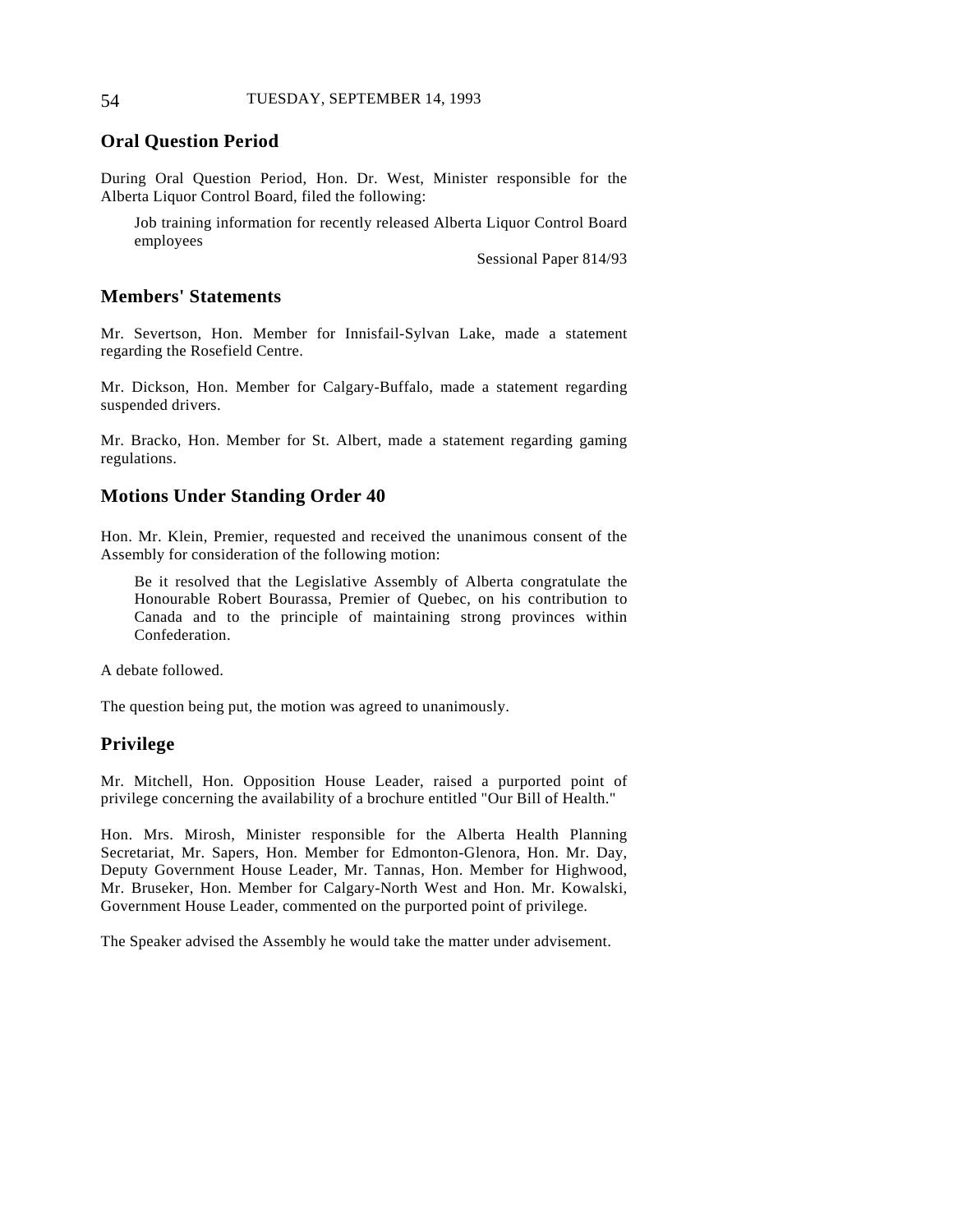# **ORDERS OF THE DAY**

## **Public Bills and Orders Other Than Government Bills and Orders**

#### **Second Reading**

On the motion that the following Bill be now read a Second time and referred to Committee of the Whole:

Bill 202 Deficit Elimination Amendment Act, 1993 – Dr. Percy

A debate followed.

Pursuant to Standing Order 8(2)(b) debate was adjourned, Mr. Mitchell speaking.

## **Motions Other Than Government Motions**

Mr. Severtson, Hon. Member for Innisfail-Sylvan Lake, requested and received the unanimous consent of the Assembly to withdraw Motion 201.

**202.** Moved by Mr. Herard:

Be it resolved that the Legislative Assembly urge Government to ask the Federal Government to make immediate changes to the Young Offenders Act by reducing the minimum age to ten and requiring violent crimes of murder and sexual assault to be referred directly to adult court.

A debate followed.

Pursuant to Standing Order 8(4), the Speaker put the question and the motion was agreed to. The names being called for were taken as follows:

For the motion: 43

| Fischer      | Lund       |
|--------------|------------|
| Forsyth      | Magnus     |
| Friedel      | McClellan  |
| <b>Fritz</b> | McFarland  |
| Gordon       | Mirosh     |
| Haley        | Oberg      |
| Havelock     | Paszkowski |
| Herard       | Pham       |
| Hierath      | Renner     |
| Hlady        | Severtson  |
| Jacques      | Smith      |
| Kowalski     | Sohal      |
|              |            |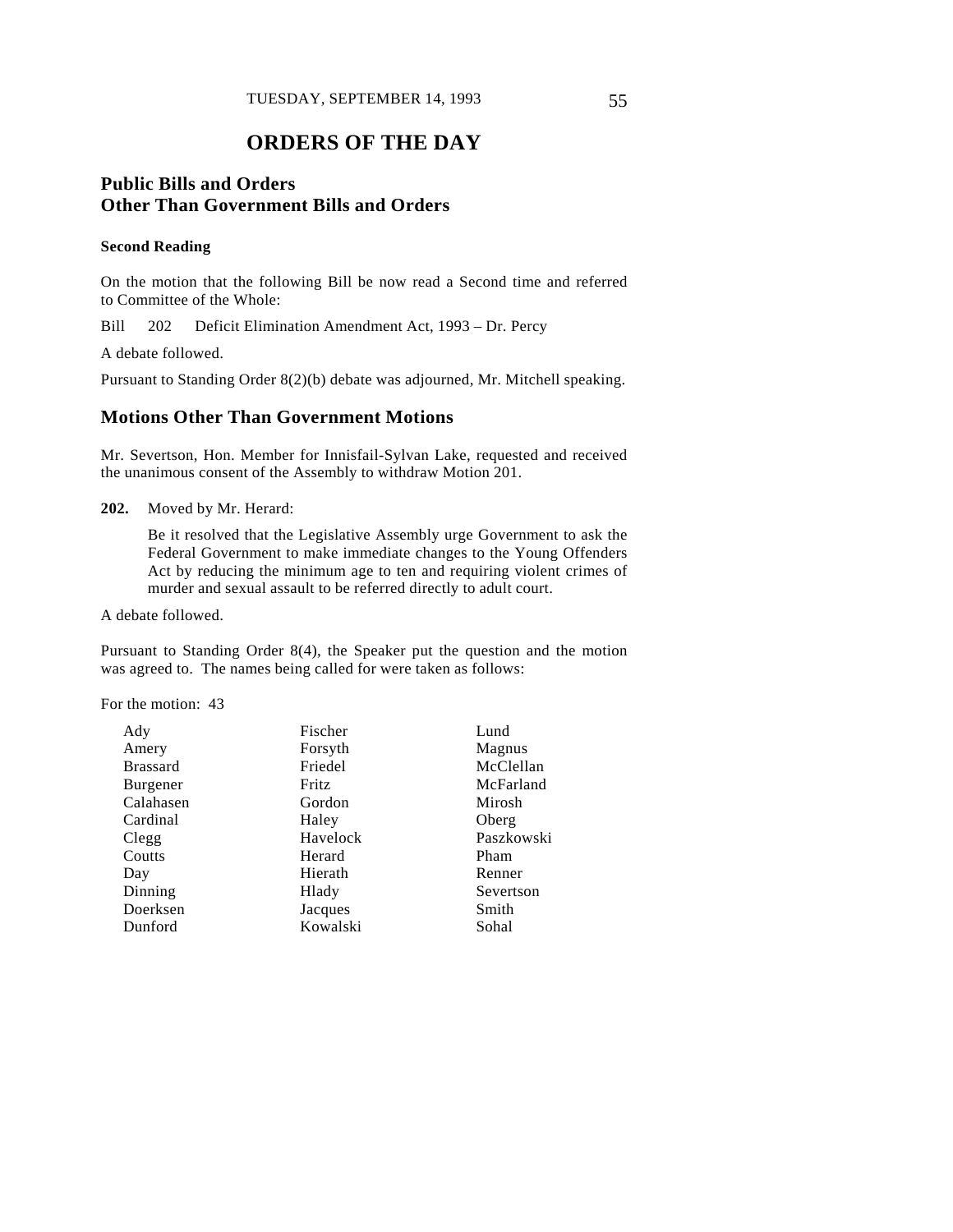| Stelmach                      | Thurber | West     |
|-------------------------------|---------|----------|
| Tannas                        | Trynchy | Woloshyn |
| Taylor (Cypress-Medicine Hat) |         |          |

Against the motion: 29

| Abdurahman    | <b>Hewes</b> | Sekulic           |
|---------------|--------------|-------------------|
| Beniuk        | Kirkland     | Soetaert          |
| <b>Bracko</b> | Langevin     | Taylor (Redwater) |
| Carlson       | Leibovici    | Van Binsbergen    |
| Chadi         | Mar          | Vasseur           |
| Collingwood   | Massey       | White             |
| Decore        | Mitchell     | Yankowsky         |
| Dickson       | Nicol        | Zariwny           |
| Hanson        | Percy        | Zwozdesky         |
| Henry         | Sapers       |                   |

## **Government Bills and Orders**

#### **Second Reading**

On the motion that the following Bill be now read a Second time and referred to Committee of the Whole:

Bill 5 Financial Administration Amendment Act, 1993 – Hon. Mr. Dinning

A debate followed.

Mr. Chadi moved adjournment of the debate, which was agreed to.

## **Adjournment**

On motion by Hon. Mr. Day, Deputy Government House Leader, at 5:30 p.m., it was agreed that when the Assembly reconvened at 8:00 p.m. they would be in Committee of Supply, and the Speaker left the Chair.

TUESDAY, SEPTEMBER 14, 1993 – 8:00 P.M.

## **Committee of Supply**

(Day 2 of Main Estimates Consideration)

(Assembly in Committee)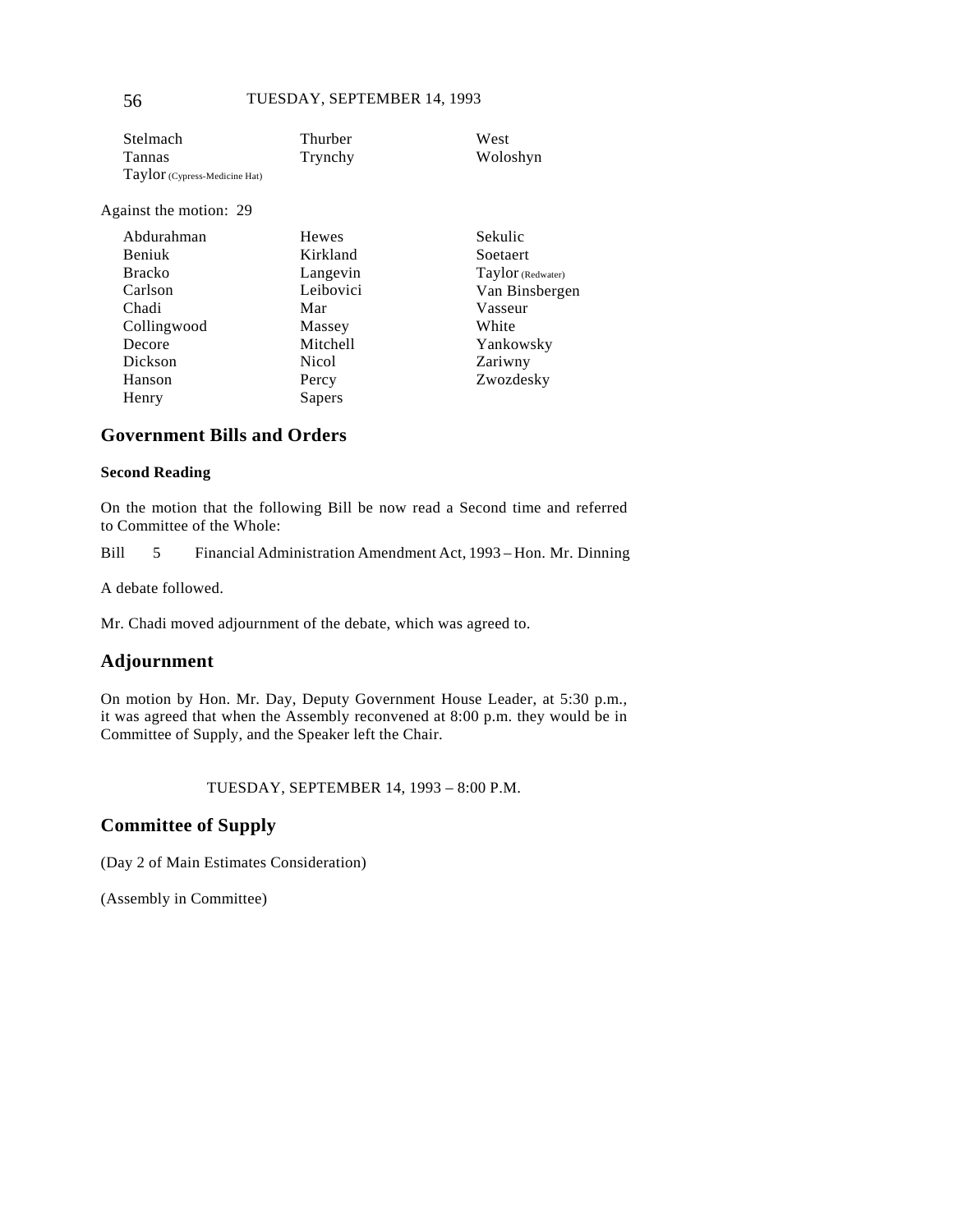And after sometime spent therein, the Deputy Speaker resumed the Chair and Mr. Clegg reported as follows:

Mr. Speaker:

The Committee of Supply has had under consideration certain resolutions of the Department of Labour, reports progress thereon, and requests leave to sit again.

Mr. Clegg also tabled a copy of the motion agreed to in Committee of Supply under Standing Order 56(2) and 56(2)(a)(ii) establishing the following Designated Supply Subcommittees:

#### **Advanced Education**

| Mr. Magnus (Chairman) | Mrs. Laing   | Mr. Renner  |
|-----------------------|--------------|-------------|
| Mr. Beniuk            | Mr. Langevin | Dr. Sohal   |
| Mr. Doerksen          | Dr. Massey   | Mr. Zariwny |
| Mr. Friedel           |              |             |

#### **Treasury**

| Mr. Magnus (Chairman) | Mr. Hlady    | Dr. Percy  |
|-----------------------|--------------|------------|
| Ms Abdurahman         | Mr. Jacques  | Mr. Renner |
| Ms Burgener           | Mr. Kirkland | Mr. Smith  |
| Mr. Chadi             |              |            |

#### **Family and Social Services**

| $Mr.$ Lund (Chairman) | Mrs. Forsyth | Mrs. Hewes      |
|-----------------------|--------------|-----------------|
| Mr. Brassard          | Mrs. Hanson  | Mr. Sekulic     |
| Mr. Coutts            | Mr. Herard   | Mr. Van Binsber |
| Mr. Dunford           |              |                 |

#### **Health**

Mr. Lund (Chairman) Mr. Coutts Mrs. Fritz Mrs. Laing Mr. Mitchell Dr. Nicol Dr. Oberg Mr. Sapers Mrs. Soetaert Mr. Stelmach

#### **Executive Council**

Mr. Magnus (Chairman) Mr. Collingwood Mr. Dalla-Longa Mr. Decore

Mrs. Gordon Mr. Havelock Dr. Percy

gen:

Mr. Pham Mr. Smith Mr. Woloshyn

Sessional Paper 815/93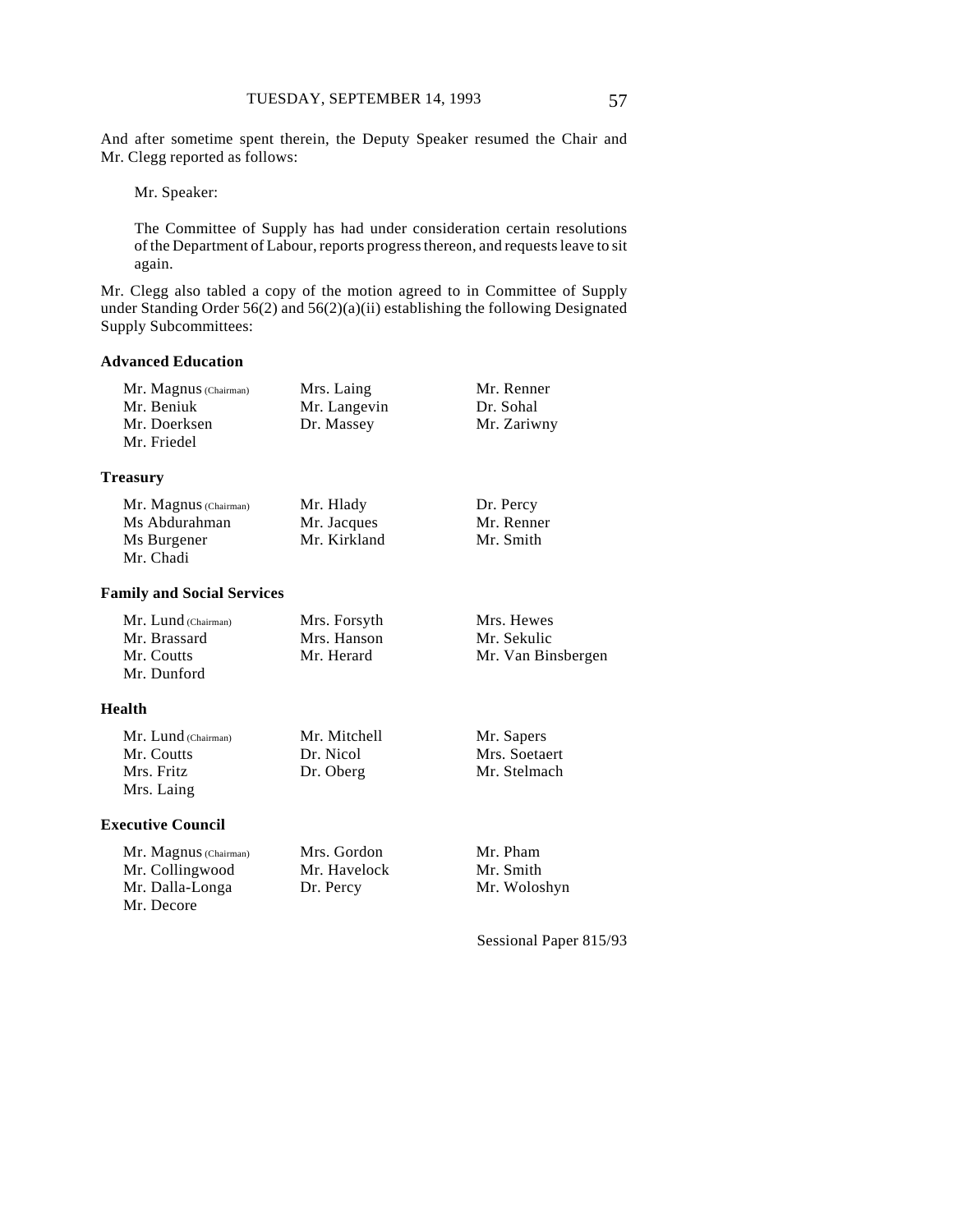### 58 WEDNESDAY, SEPTEMBER 15, 1993

The question being put, the report and the request for leave to sit again were agreed to.

#### **Adjournment**

 $\overline{a}$ 

On motion by Hon. Mr. Evans, Deputy Government House Leader, the Assembly adjourned at 10:16 p.m. until Wednesday, September 15, 1993, at 1:30 p.m.

# Wednesday, September 15, 1993

The Speaker took the Chair at 1:30 p.m.

# **ROUTINE**

## **Presenting Petitions**

Mr. Renner, Chairman of the Standing Committee on Private Bills, presented the following petitions for Private Bills:

of Elda Hoevers and Hendrik Jan Antony Hoevers for the Karen Mavis Poor Eagle Adoption Act,

of Ary DeMoor for the Youth Emergency Services Foundation Amendment Act, 1993,

of Donna Kinjo and Brent Craig for the Mosaic College of Canada Act,

of Howard V. Gimbel M.D. for the Gimbel Foundation Act,

of Canadian Union College for the Canadian Union College Amendment Act, 1993,

of the Mennonite Mutual Insurance Co. (Alberta) Ltd. for the Mennonite Mutual Insurance Co. (Alberta) Ltd. Amendment Act, 1993,

of Dymetro Fedechko for the Gerald Edwin Crabbe Adoption Act,

of Allan Rothery for the Michael Celeborn Rothery Adoption Act,

of Lawrence W. Marshall for the Adrienne Heather Cupido Adoption Act,

of The King's College for The King's College Amendment Act, 1993,

of Newman Theological College for the Newman Theological College Continuance Act,

of the First Canadian Insurance Corporation for the First Canadian Insurance Corporation Amendment Act, 1993,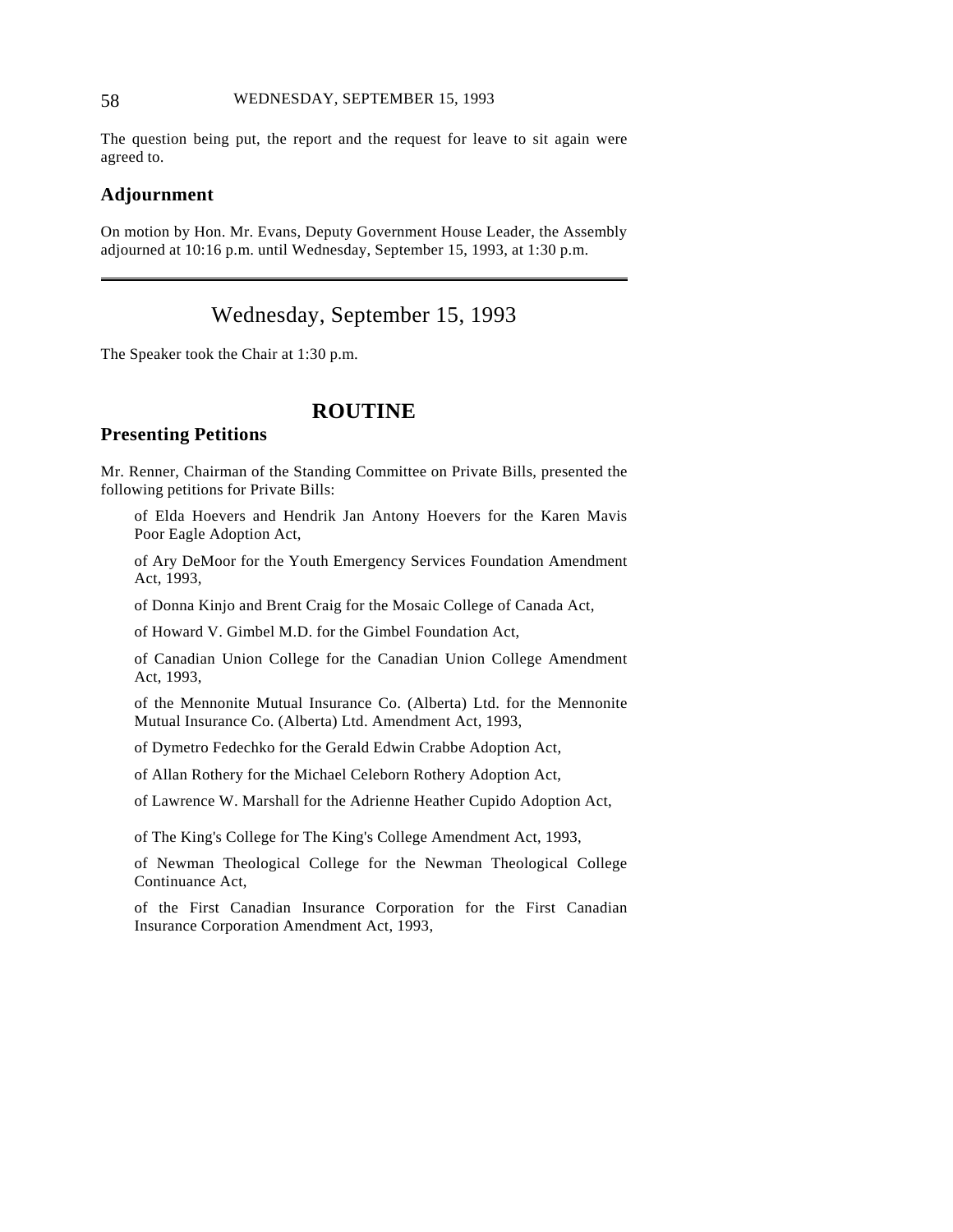of the Gardner Bible College for the Gardner Bible College Amendment Act, 1993,

of Hilary Jackson and Fred R. Jackson for the Benaning Osi Adoption Act,

of Albert Ludwig and others for the Alberta Seniors' Legislature Act,

of the TD Trust Company and Central Guaranty Trust Company by its liquidator, Deloitte & Touche Inc., for the TD Trust Company and Central Guaranty Trust Act, and

of Dwight I. Bliss and Gerald D. Chipeur for the Canadian Health Assurance Corporation Act.

#### **Introduction of Bills (First Reading)**

Notice having been given:

Bill 8 School Amendment Act, 1993 – Hon. Mr. Jonson

#### **Tabling Returns and Reports**

Hon. Mr. Kowalski, Minister of Economic Development and Tourism, pursuant to the Motion Picture Development Act, cM-19.1, s14(2):

Alberta Motion Picture Development Corporation, Annual Report 1991-92 Sessional Paper 41/93

## **Privilege**

The Speaker made the following ruling:

A question of privilege was raised by the Member for Edmonton-McClung on Tuesday, September 14, 1993.

The Chair notes that proper notice of the question of privilege was given pursuant to Standing Order 15(2).

The Chair is satisfied that the question was raised at the earliest opportunity pursuant to Standing Order 15(6).

The facts giving rise to this question of privilege are these: On Friday, September 10, 1993, an advertisement appeared in the Calgary Herald announcing a "Public Roundtable on Health". The ad was placed by the Alberta Health Planning Secretariat. The ad said:

"Before the meeting, pick up a copy of Our Bill of Health - the-easy-toread work book being used as a discussion document on health reform. It is available from your local MLA or public health unit."

Members of the public contacted the constituency offices of at least two Opposition Members. Neither office had copies of the work book. The Member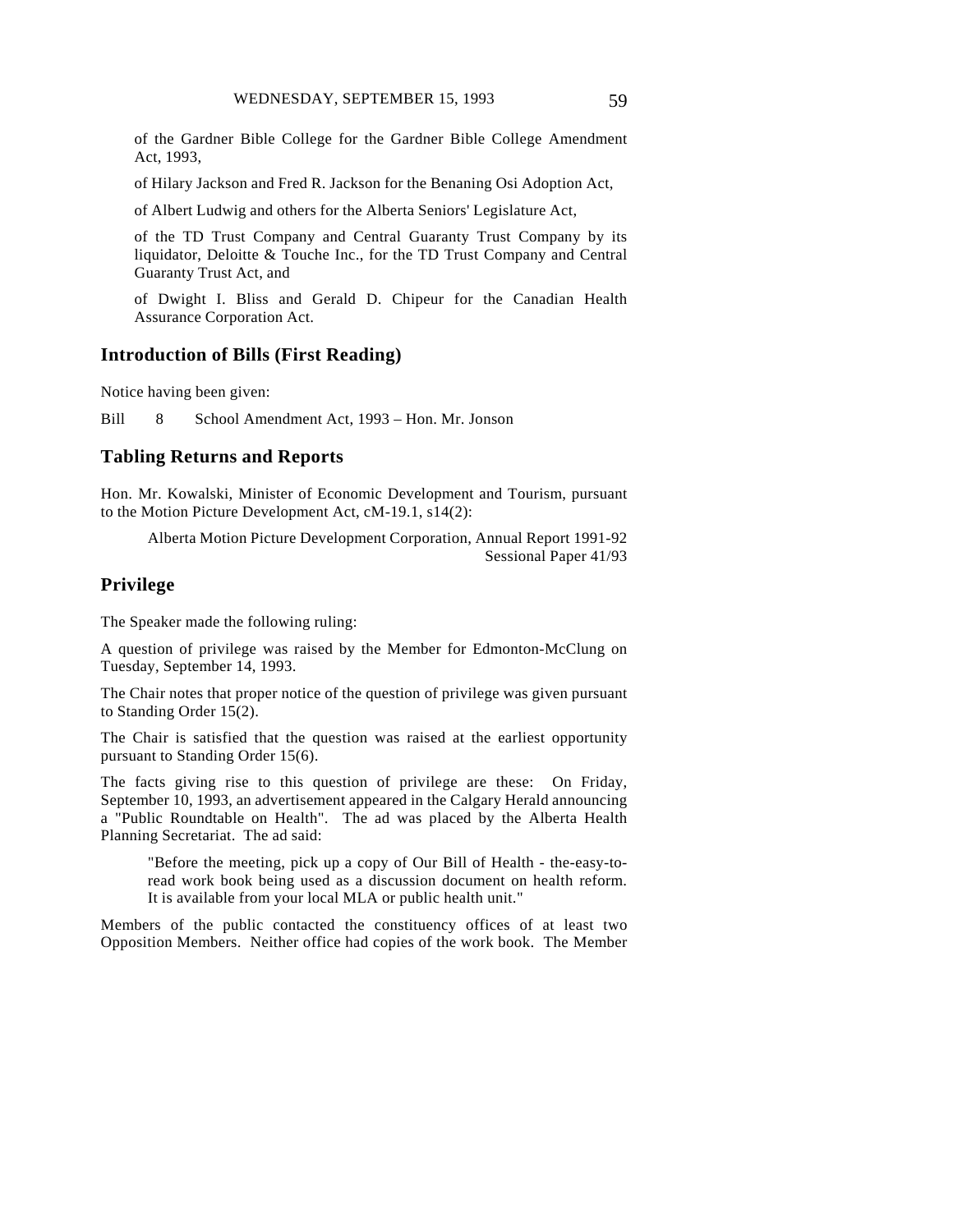for Edmonton-McClung stated that no Opposition constituency offices had copies of the work book or had any knowledge or notice that these work books would be advertised as being available through their offices. The Member further stated that someone at the Alberta Health Planning Secretariat advised that "the book is only available through the constituency offices of Government MLAs and would not be provided to Alberta Liberal MLA constituency offices."

The Member for Edmonton-McClung alleged that this advertisement, coupled with the failure to provide the work books to the Opposition Members, constitutes a breach of privilege on three grounds:

(1) It put some Members in the position of being asked to fulfill an obligation they could not fulfill because they did not have the work books.

(2) Government Members were treated differently from Opposition Members.

(3) It placed some Members in a position where their credibility could be questioned when they were unable to provide the work books to the public.

In the ensuing debate on the question, a number of issues were raised and numerous citations from Beauchesne and Erskine May were offered to the Chair. The matter of a telephone conversation between the Member for Edmonton-McClung and the Minister responsible for the Alberta Health Planning Secretariat was raised.

The Chair is of the opinion that the public is entitled to rely upon ads such as these and where the public is invited to become involved, it would want to become involved on an informed basis. It is certainly true that these events did put some Members in a difficult position in that they could not provide the work books that they were alleged to have. It follows that this could call the credibility of those Members into question. This is a very serious matter and particularly so at a time when all Members of this Assembly are under close scrutiny by the public. These events may well have cast all Members, not just Opposition Members, in a bad light to those members of the public who tried to obtain these work books through the offices of Opposition Members. This is a serious matter.

But is it a breach of privilege or a contempt of the Assembly? The Member for Edmonton-McClung cited Erskine May at page 115 as follows:

Generally speaking, any act or omission which obstructs or impedes either House of Parliament in the performance of its functions, or which obstructs or impedes any Member or officer of such House in the discharge of his duty or which has a tendency directly or indirectly, to produce such results may be treated as a contempt even though there is no precedent of the offence.

The Chair has weighed the matter carefully. In this case, the Members were not obstructed in the discharge of their work as it relates to a "proceeding in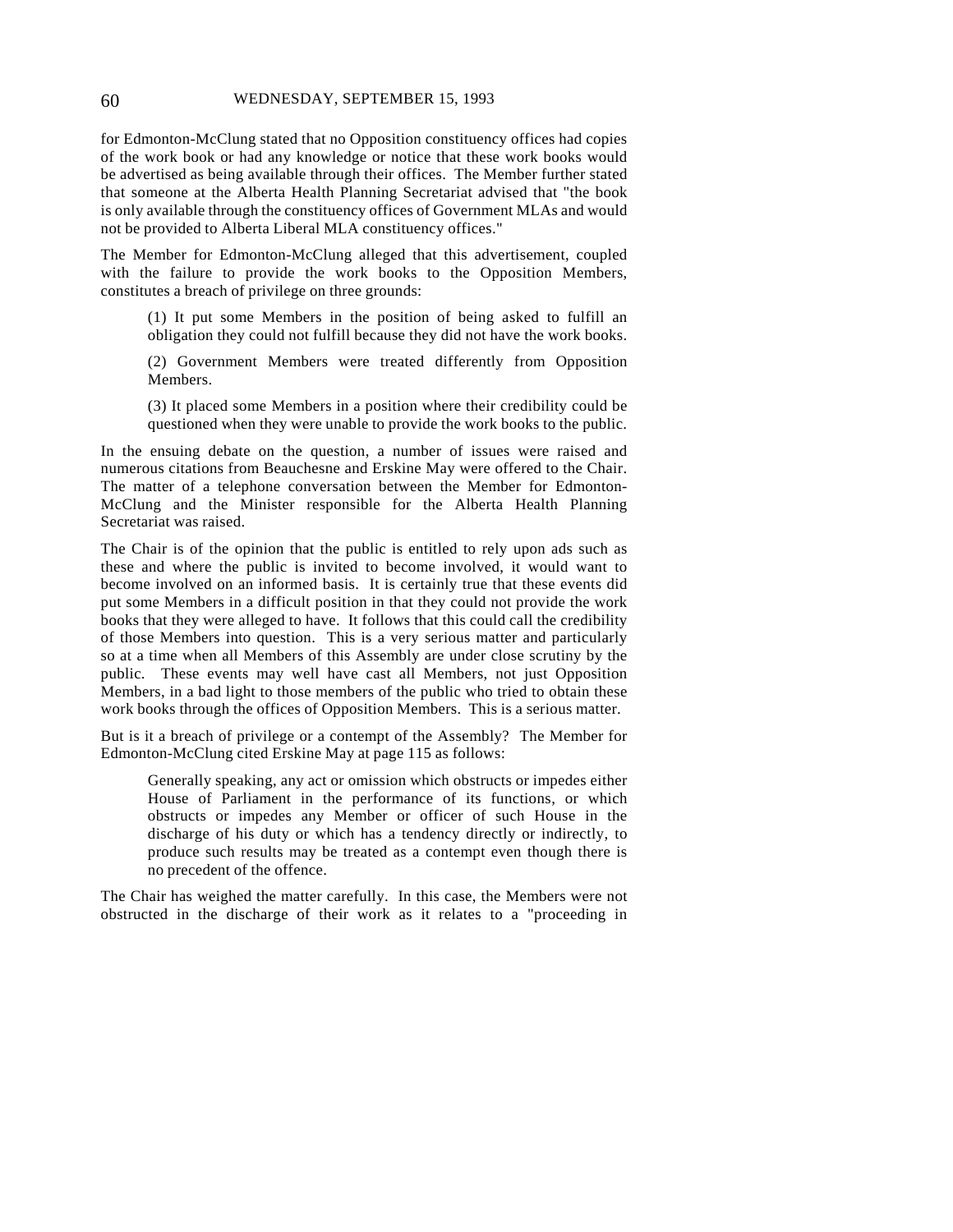Parliament." I refer Honourable Members to the book, Parliamentary Privilege in Canada, by Joseph Maingot, at page 200. The work book was part of a process directed at formulating Government policy. The work book is not a parliamentary document nor is it part of a parliamentary proceeding. This distinguishes it from the budget document which was the subject of a previous ruling by the Chair. This alone would be sufficient to dispose of the matter.

However, there is also the question of whether or not the dissemination of this work book could be considered an aspect of "parliamentary duties". The Chair does not propose to comment on this question.

Finally, this incident cannot be said to constitute an act of sufficient severity as to bring Members into disrepute. In the opinion of the Chair, this incident is not sufficient to call into question Members' credibility and thereby impede or obstruct them in discharging their parliamentary duties.

Therefore, it is the ruling of the Chair that a prima facie case of privilege does not exist.

It is only left for the Chair to express its disappointment in the way this all came about. If the work books were advertised to be available in a certain way, it is reasonable to expect that they would be made available to the public in that way. As stated, this kind of incident does not cast any Member in a good light.

The Chair also notes that, during the debate on the question of privilege, the Deputy Government House Leader, the Minister of Labour, stated that some Members should not "whine around like a bunch of babies saying `feed me, feed me.'" This is not the level of debate which is expected in this Assembly.

# **ORDERS OF THE DAY**

#### **Written Questions**

The following Written Question was withdrawn with the unanimous consent of the Assembly:

#### **Q144.** (Dr. Massey)

What are the Government's projected enrolments at Alberta's colleges, universities and technical institutes for each of the 1993-94, 1994-95, 1995-96, 1996-97, and 1997-98 academic years?

The following Written Questions were accepted:

#### **Q145.** (Mr. Langevin)

For the period April 1, 1991 to March 31, 1992, what was the total amount in Court fines imposed on those found guilty of poaching?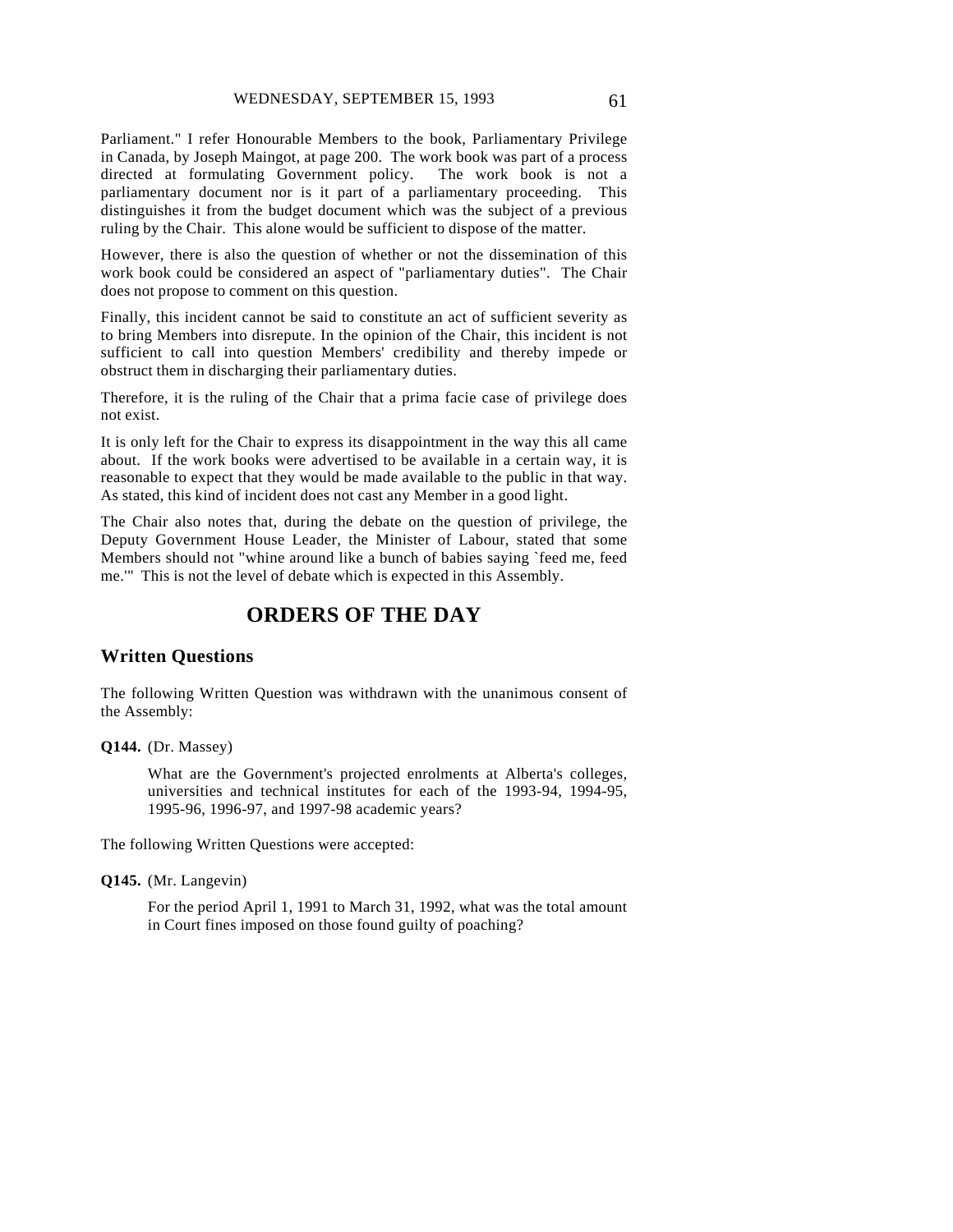#### **Q147.** (Mr. Collingwood)

How many prosecutions were brought before the Courts for infringements of the Clean Air Act and the Clean Water Act between April 1, 1991, and March 31, 1992, and how much revenue was collected for the Province from fines under those prosecutions?

#### **Q148.** (Mr. Collingwood)

What was the total cost of stocking lakes in Alberta with trout, walleye and yellow perch during the period April 1, 1991, to March 31, 1992, and what was the proportion of this amount that was spent on restocking lakes north of Edmonton?

#### **Q150.** (Mr. Collingwood)

How many plants were issued licences under the Clean Air Act in each of the years from April 1, 1989, until March 31, 1993; how many of these were monitored by on-site inspections and how many of these inspections were unannounced?

#### **Q151.** (Mr. Collingwood)

With respect to the landfill cells at the waste facility near Swan Hills that is operated by Alberta Special Waste Management Corporation and Bovar Environmental Services Inc., what volume of leachate has leaked from each of the landfill cells, from commencement of operation until March 31, 1993; what is the chemical composition of this leachate; and what is the cost of repairing or replacing cells x-1, d-1 and d-2, and rehabilitating cell c-1, and how much of this cost is covered by insurance with respect to each cell?

#### **Q154.** (Mr. Collingwood)

For the period April 1, 1991, to March 31, 1992, and from April 1, 1992 to March 31, 1993, what were the remedial works carried out and how much did the Department of Environmental Protection spend:

- (1) as the provincial share of cleaning up each of the sites in Alberta designated under the National Contaminated Sites Remediation Program; and
- (2) on cleaning up each of the other orphaned sites identified in the Help End Landfill Pollution inventory?

#### **Q155.** (Mr. Sekulic)

How many Social Assistance files have been closed between the period January 1, 1993, to August 31, 1993, and how many of the files were closed because the client found full time employment, the client was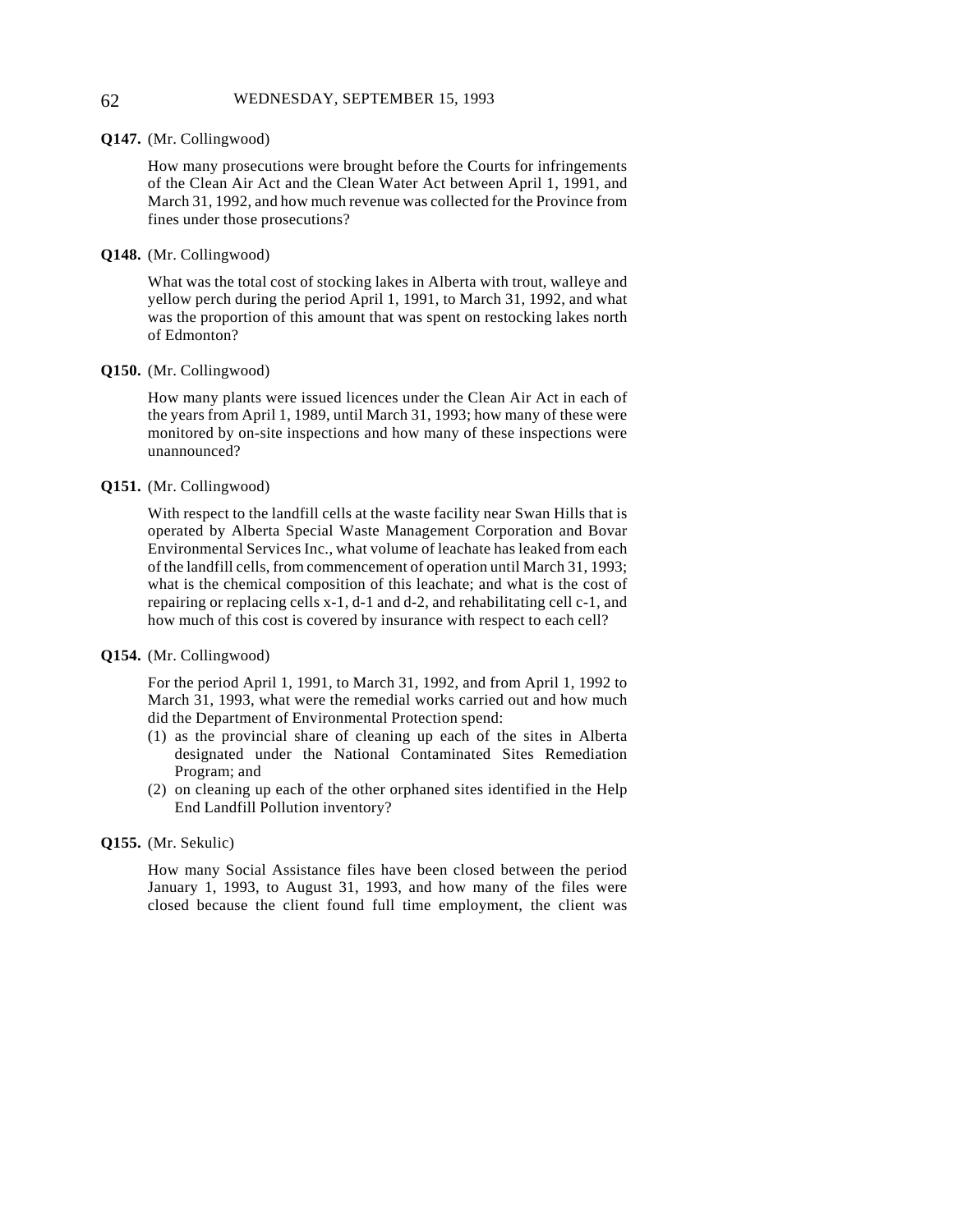transferred to a student finance board, or the client did not comply with policy?

**Q157.** (Ms Hanson)

How many administrators working in the corporate office of the Department of Family and Social Services have direct employment experience working on the front-line service delivery for the Department and what was the period of time spent working on the front-line?

On the motion that the following Written Question be rejected:

**Q156.** (Mr. Sekulic):

Of the number of Albertans who have had their Social Assistance files closed since January 1, 1993, how many are working full-time, are working part-time, how many are enroled in a training/education program, how many have left the province, and how many are there whose status is unknown?

A debate followed.

The question being put, the motion was agreed to.

The following Written Questions were ordered to stand:

Q146, Q149, Q152, Q153, Q158, Q199, Q200, Q201.

#### **Motions for Returns**

The following Motion was agreed to:

**M179.** Moved by Mr. Kirkland:

That an Order of the Assembly do issue for a Return showing: Any and all reports/studies or departmental plans outlining a provincial aviation strategy, as of August 31, 1993.

The following Motions were defeated:

**M178.** Moved by Mr. Kirkland:

That an Order of the Assembly do issue for a Return showing: The flight logs and passenger manifests for fixed aircraft and helicopters owned or chartered by the Government between January 1, 1991, to June 30, 1993.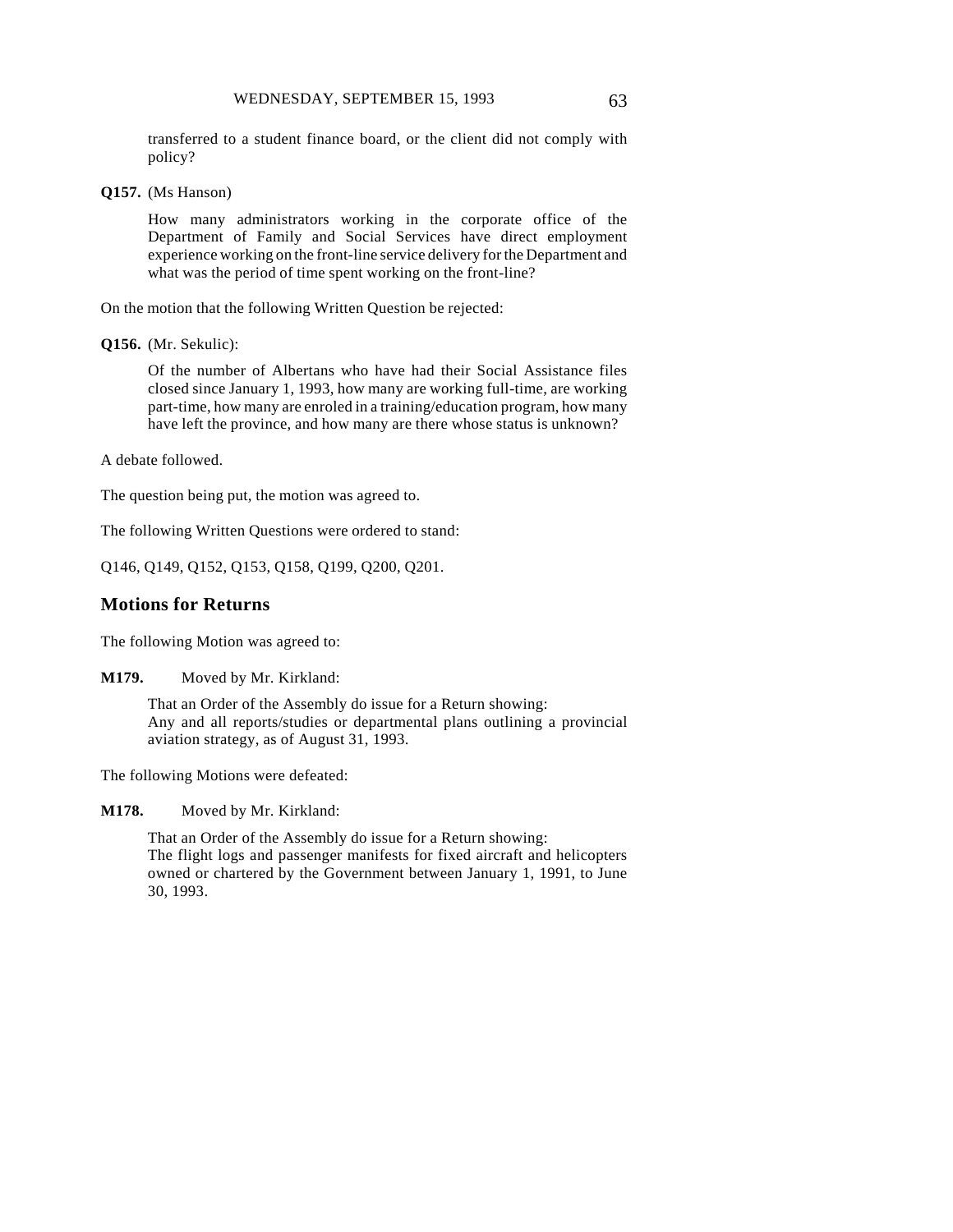#### 64 WEDNESDAY, SEPTEMBER 15, 1993

**M182.** Moved by Mr. Wickman:

That an Order of the Assembly do issue for a Return showing: Copies of all documents prepared by Alberta Registry Services or on behalf of Alberta Registry Services pertaining to the privatization of services and the costs/benefits achieved by the privatization of such services for the period September 1, 1992 to August 31, 1993.

#### **M194.** Moved by Ms Hanson

That an Order of the Assembly do issue for a Return showing: Copies of all written strategies that document the processes and timelines the Government will be using to implement the recommendations of the Children's Advocate report on Child Welfare.

The following Motions were ordered to stand:

M159, M160, M161, M162, M163, M164, M165, M166, M167, M168, M169, M170, M171, M172, M173, M174, M175, M176, M177, M180, M181, M183, M184, M185, M186, M187, M188, M189, M190, M191, M192, M193, M195, M196, M197, M198, M202, M203, M204.

## **Public Bills and Orders Other Than Government Bills and Orders**

#### **Second Reading**

On the motion that the following Bill be now read a Second time and referred to Committee of the Whole:

Bill 202 Deficit Elimination Amendment Act, 1993 – Dr. Percy

A debate followed.

Pursuant to Standing Order  $8(5)(a)(i)$  and  $8(5)(b)$ , at 4:55 p.m., the Speaker interrupted the proceedings to put the question, which was defeated. The names being called for were taken as follows:

For the motion: 23

| Abdurahman |  |
|------------|--|
| Beniuk     |  |
| Carlson    |  |
| Chadi      |  |

Decore Dickson Germain Hanson

Henry Hewes Kirkland Massey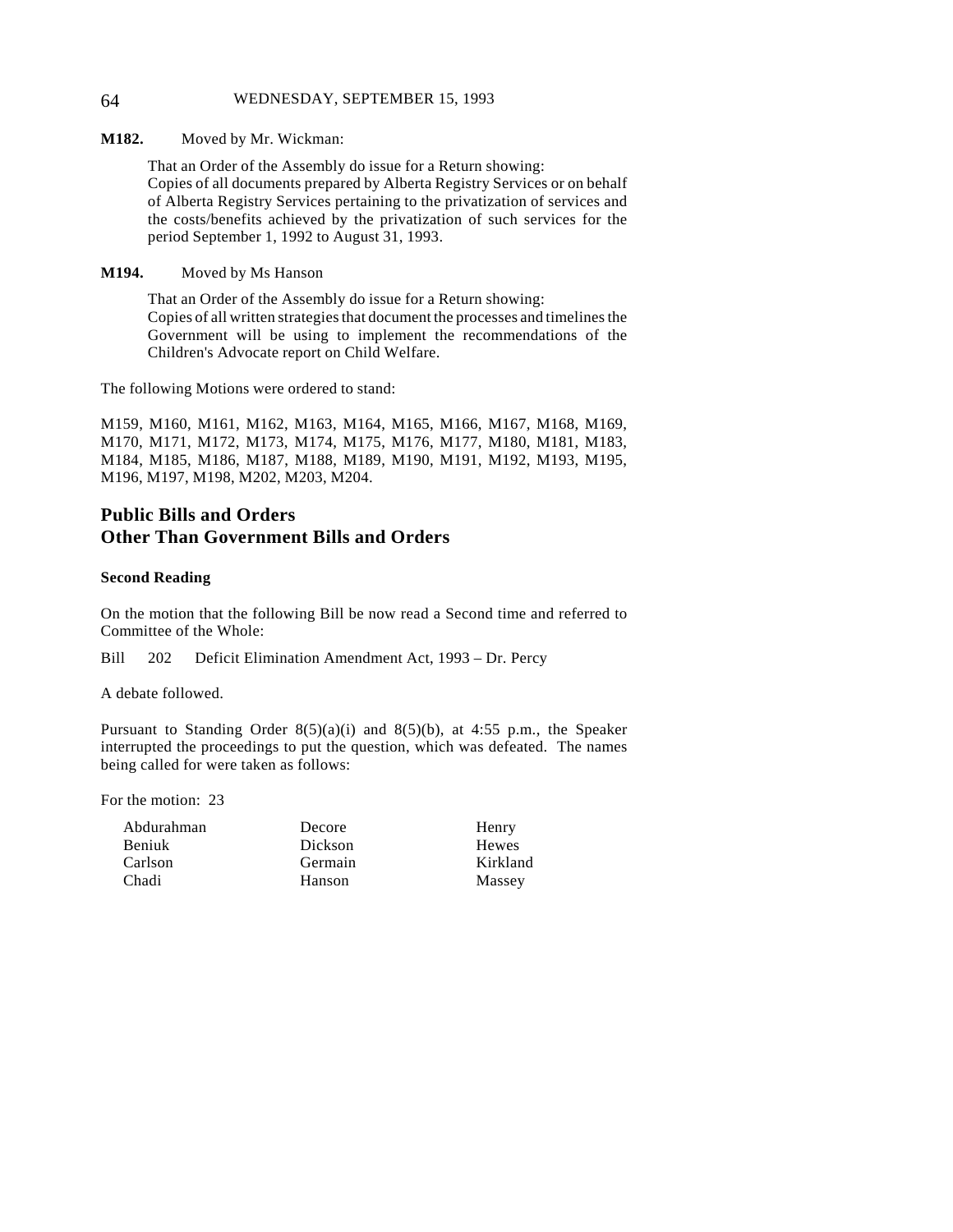| Mitchell | Sekulic           | Vasseur   |
|----------|-------------------|-----------|
| Nicol    | Soetaert          | Yankowsky |
| Percy    | Taylor (Redwater) | Zwozdesky |
| Sapers   | Van Binsbergen    |           |
|          |                   |           |

Against the motion: 46

| Ady             | Gordon    | Oberg                         |
|-----------------|-----------|-------------------------------|
| <b>Brassard</b> | Haley     | Pham                          |
| Burgener        | Havelock  | Renner                        |
| Calahasen       | Herard    | Severtson                     |
| Cardinal        | Hierath   | Smith                         |
| Clegg           | Hlady     | Sohal                         |
| Coutts          | Jacques   | Stelmach                      |
| Dalla-Longa     | Jonson    | Tannas                        |
| Day             | Kowalski  | Taylor (Cypress-Medicine Hat) |
| Dinning         | Laing     | Thurber                       |
| Doerksen        | Lund      | Trynchy                       |
| Dunford         | Magnus    | West                          |
| Evans           | Mar       | White                         |
| Fischer         | McFarland | Wickman                       |
| Forsyth         | Mirosh    | Woloshyn                      |
| Fritz           |           |                               |

On the motion that the following Bill be now read a Second time and referred to Committee of the Whole:

Bill 203 Recall Act – Mr. Dickson

A debate followed.

## **Consideration of His Honour the Lieutenant Governor's Speech**

Pursuant to Standing Order 19(1)(b), at 5:15 p.m., the Speaker interrupted the proceedings to put the question on the amendment to the following motion.

Moved by Mr. Severtson and seconded by Ms Haley:

That an humble address be presented to His Honour the Honourable the Lieutenant Governor as follows:

To His Honour the Honourable Gordon Towers, Lieutenant Governor of the Province of Alberta:

We, Her Majesty's most dutiful and loyal subjects, the Legislative Assembly, now assembled, beg leave to thank Your Honour for the gracious speech Your Honour has been pleased to address to us at the opening of the present session.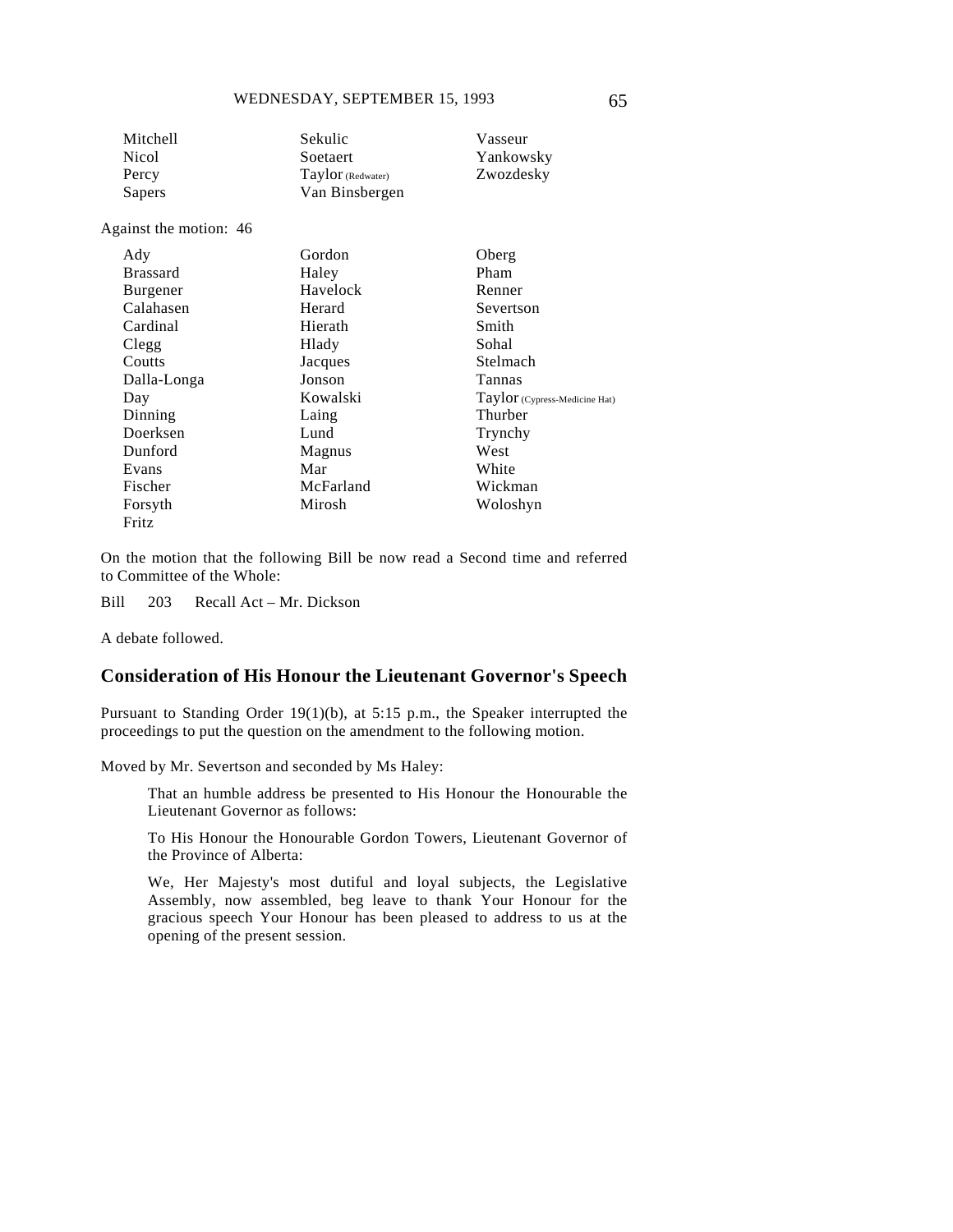### 66 WEDNESDAY, SEPTEMBER 15, 1993

The question being put, the amendment was defeated.

## **Public Bills and Orders Other Than Government Bills and Orders**

### **Second Reading**

Debate resumed on the motion that the following Bill be now read a Second time and referred to Committee of the Whole:

Bill 203 Recall Act – Mr. Dickson

Ms Burgener moved adjournment of the debate, which was agreed to.

## **Adjournment**

On motion by Hon. Mr. Evans, Deputy Government House Leader, at 5:30 p.m., it was agreed that when the Assembly reconvened at 8:00 p.m. they would be in Committee of Supply, and the Speaker left the Chair.

WEDNESDAY, SEPTEMBER 15, 1993 – 8:00 P.M.

## **Committee of Supply**

(Day 3 of Main Estimates Consideration)

(Assembly in Committee)

And after sometime spent therein, the Acting Speaker resumed the Chair and Mr. Tannas reported as follows:

Mr. Speaker:

The Committee of Supply has had under consideration certain resolutions of the Department of Transportation and Utilities, reports progress thereon, and requests leave to sit again.

The question being put, the report and the request for leave to sit again were agreed to.

## **Adjournment**

 $\overline{a}$ 

On motion by Hon. Mr. Day, Deputy Government House Leader, the Assembly adjourned at 10:08 p.m. until Thursday, September 16, 1993, at 1:30 p.m.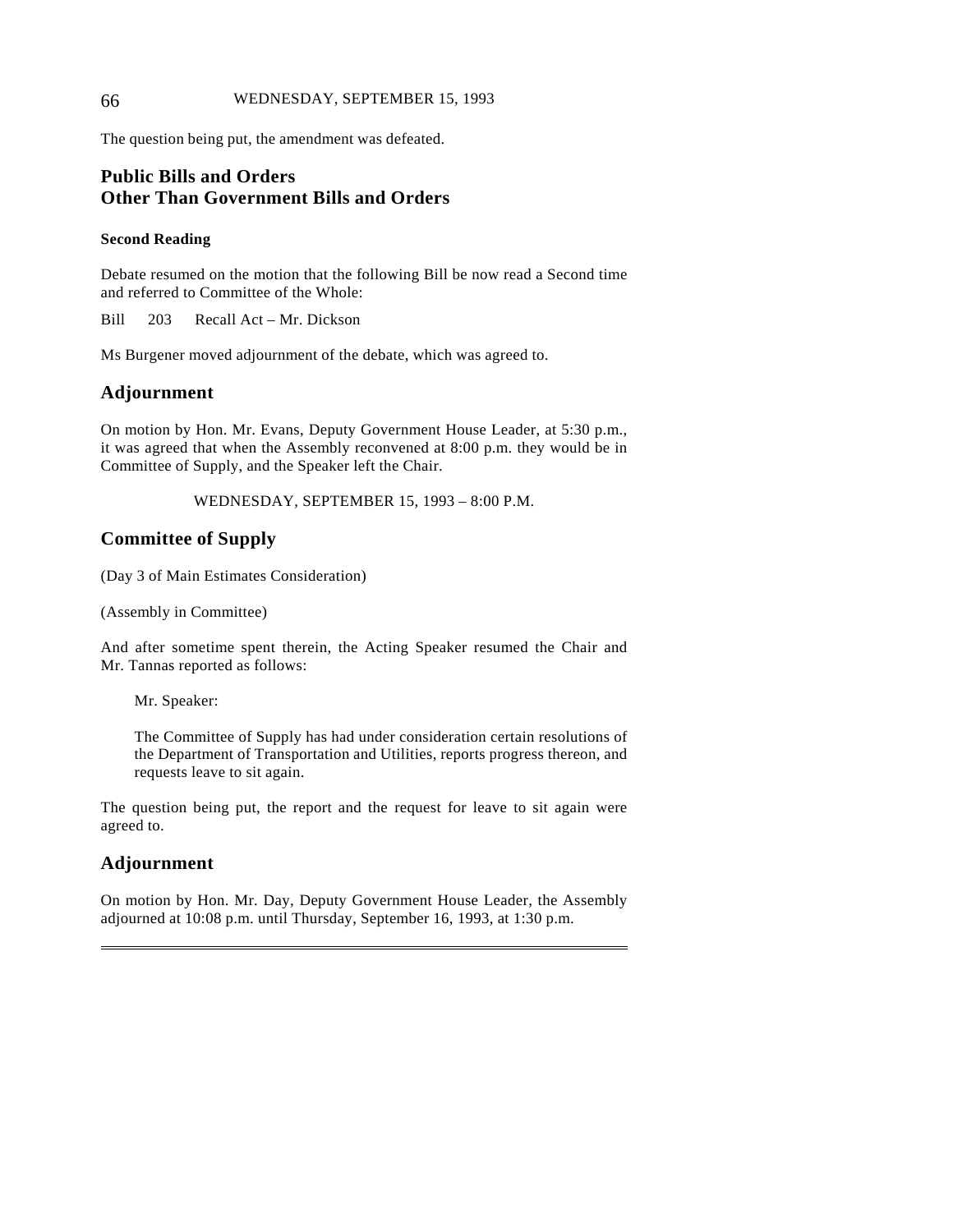## Thursday, September 16, 1993

The Speaker took the Chair at 1:30 p.m.

## **ROUTINE**

## **Reading and Receiving Petitions**

On request by Ms Hanson, Hon. Member for Edmonton-Highlands-Beverly, the following petition was read and received:

We, the undersigned, petition the Legislative Assembly of Alberta to urge the Government to reinstate the cuts made to social assistance and in the future to consult broadly with clients, labour and professionals to determine where savings can be made that will not harm Alberta families.

On motion by Mr. Renner, Chairman of the Standing Committee on Private Bills, the following petitions were deemed to have been read and received:

of Elda Hoevers and Hendrik Jan Antony Hoevers for the Karen Mavis Poor Eagle Adoption Act,

of Ary DeMoor for the Youth Emergency Services Foundation Amendment Act, 1993,

of Donna Kinjo and Brent Craig for the Mosaic College of Canada Act,

of Howard V. Gimbel M.D. for the Gimbel Foundation Act,

of Canadian Union College for the Canadian Union College Amendment Act, 1993,

of the Mennonite Mutual Insurance Co. (Alberta) Ltd. for the Mennonite Mutual Insurance Co. (Alberta) Ltd. Amendment Act, 1993,

of Dymetro Fedechko for the Gerald Edwin Crabbe Adoption Act,

of Allan Rothery for the Michael Celeborn Rothery Adoption Act,

of Lawrence W. Marshall for the Adrienne Heather Cupido Adoption Act,

of the King's College for The King's College Amendment Act, 1993,

of Newman Theological College for the Newman Theological College Continuance Act,

of the First Canadian Insurance Corporation for the First Canadian Insurance Corporation Amendment Act, 1993,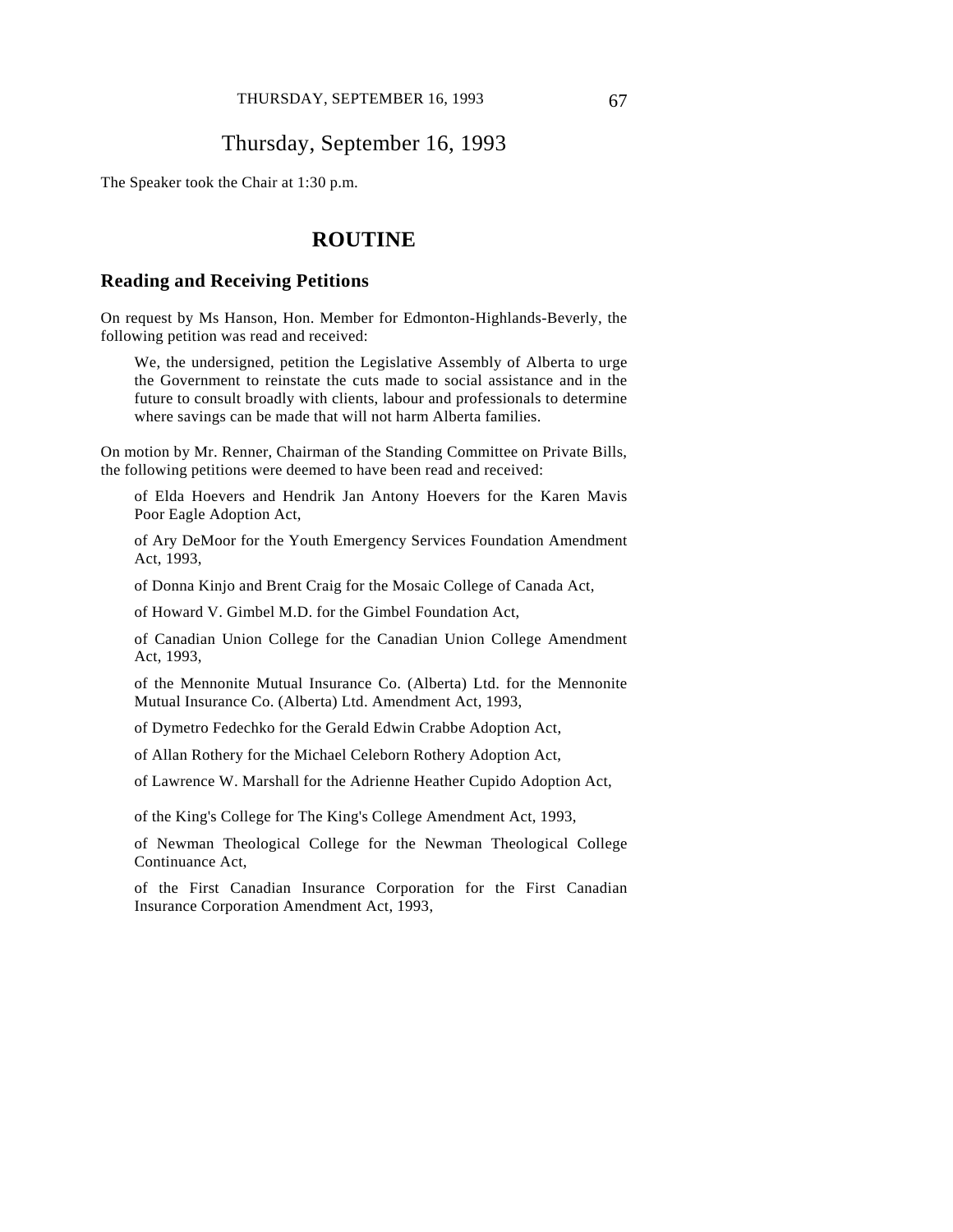of the Gardner Bible College for the Gardner Bible College Amendment Act, 1993,

of Hilary Jackson and Fred R. Jackson for the Benaning Osi Adoption Act,

of Albert Ludwig and others for the Alberta Seniors' Legislature Act,

of the TD Trust Company and Central Guaranty Trust Company by its liquidator, Deloitte & Touche Inc., for the TD Trust Company and Central Guaranty Trust Act, and

of Dwight I. Bliss and Gerald D. Chipeur for the Canadian Health Assurance Corporation Act.

### **Tabling Returns and Reports**

Hon. Mrs. Mirosh, Minister without Portfolio, on behalf of Hon. Mr. Cardinal, Minister of Family and Social Services, pursuant to the Child Welfare Act, c8.1, sec. 21:

Children's Advocate, Annual Report 1991-1992

Sessional Paper 66/93

Mr. Zwozdesky, Hon. Member for Edmonton-Avonmore:

Poem, "Angel Too", winner of the Fifth Annual Eden Mills Writers Festival Sessional Paper 816/93

Members' Statements

Ms Burgener, Hon. Member for Calgary-Currie, made a statement regarding Viscount Bennett Centre in Calgary.

Mr. Collingwood, Hon. Member for Sherwood Park, made a statement regarding the Sunridge ski facility.

Mrs. Laing, Hon. Member for Calgary-Bow, made a statement regarding the preservation of the Paskapoo slopes.

## **Projected Government Business**

Pursuant to Standing Order 7(5), Mr. Mitchell, Hon. Official Opposition House Leader, asked a question pertaining to the order of Government Business to be brought before the Assembly for the following week.

Hon. Mr. Kowalski, Government House Leader, gave notice of projected Government Business for the week of September 20 to 24, 1993: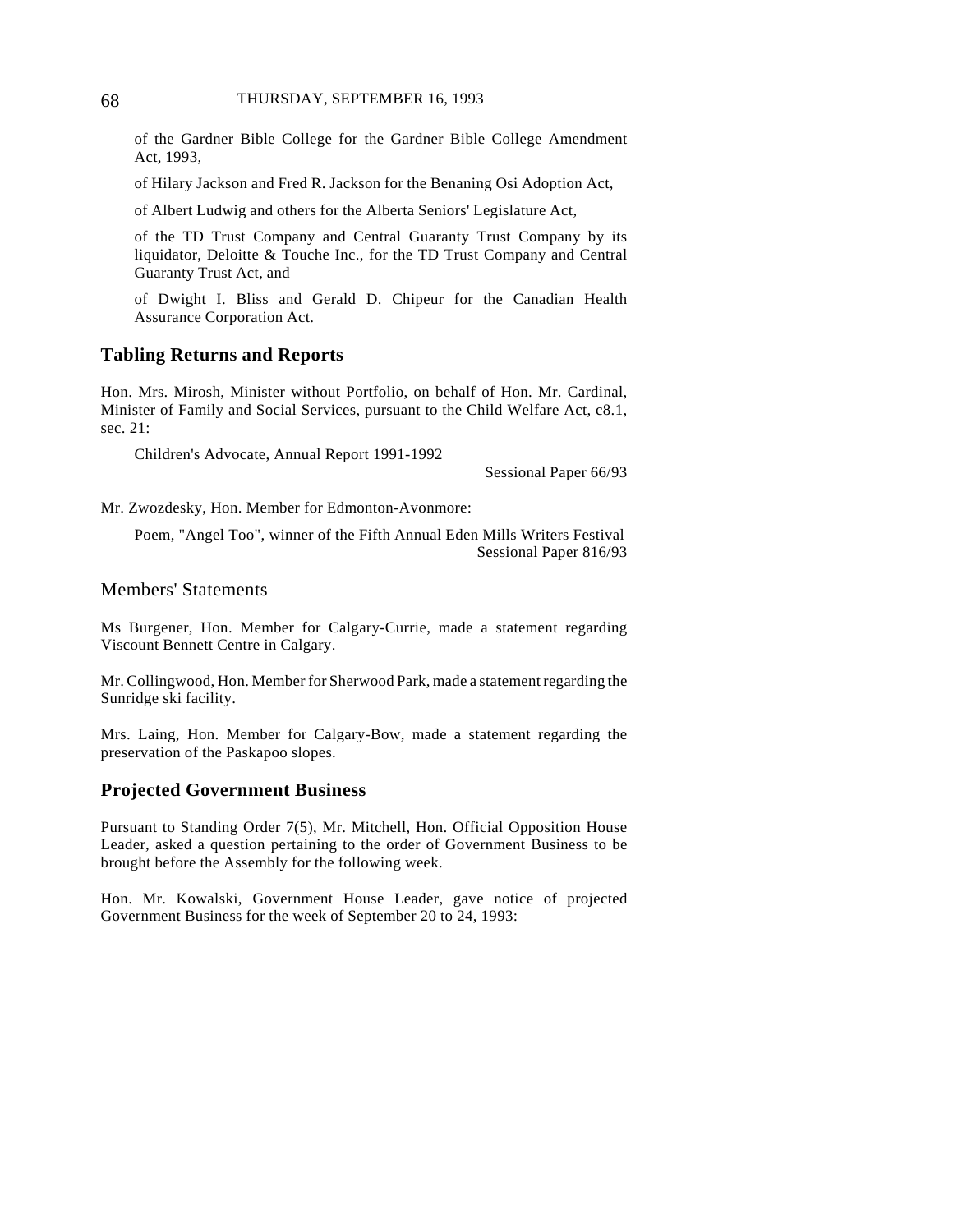| Monday, September 20, 1993              |      | Aft. - Address in Reply to the Speech<br>from the Throne |
|-----------------------------------------|------|----------------------------------------------------------|
|                                         |      | - Government Bills and Orders                            |
|                                         |      | Bill 5, Financial Administration<br>Amendment Act, 1993  |
|                                         |      | Eve. - Committee of Supply                               |
|                                         |      | Justice and Attorney General                             |
| Tuesday, September 21, 1993 (4:30 p.m.) |      | - Government Motions                                     |
|                                         |      | Government Motion #6                                     |
|                                         |      | Eve. - Committee of Supply                               |
|                                         |      | <b>Environmental Protection</b>                          |
| Wednesday, September 22, 1993           |      | Eve. - Committee of Supply                               |
|                                         |      | Agriculture, Food and<br>Rural<br>Development            |
| Thursday, September 23, 1993            | Aft. | - Committee of Supply                                    |
|                                         |      | Education (designated)                                   |

# ORDERS OF THE DAY

## **Committee of Supply**

(Day 4 of Main Estimates Consideration - Designated)

(Assembly in Committee)

According to Order, the Assembly resolved itself into Committee of Supply.

And after sometime spent therein, the Speaker resumed the Chair and Mr. Clegg reported as follows:

Mr. Speaker:

The Committee of Supply has had under consideration certain resolutions of the Department of Community Development, reports progress thereon, and requests leave to sit again.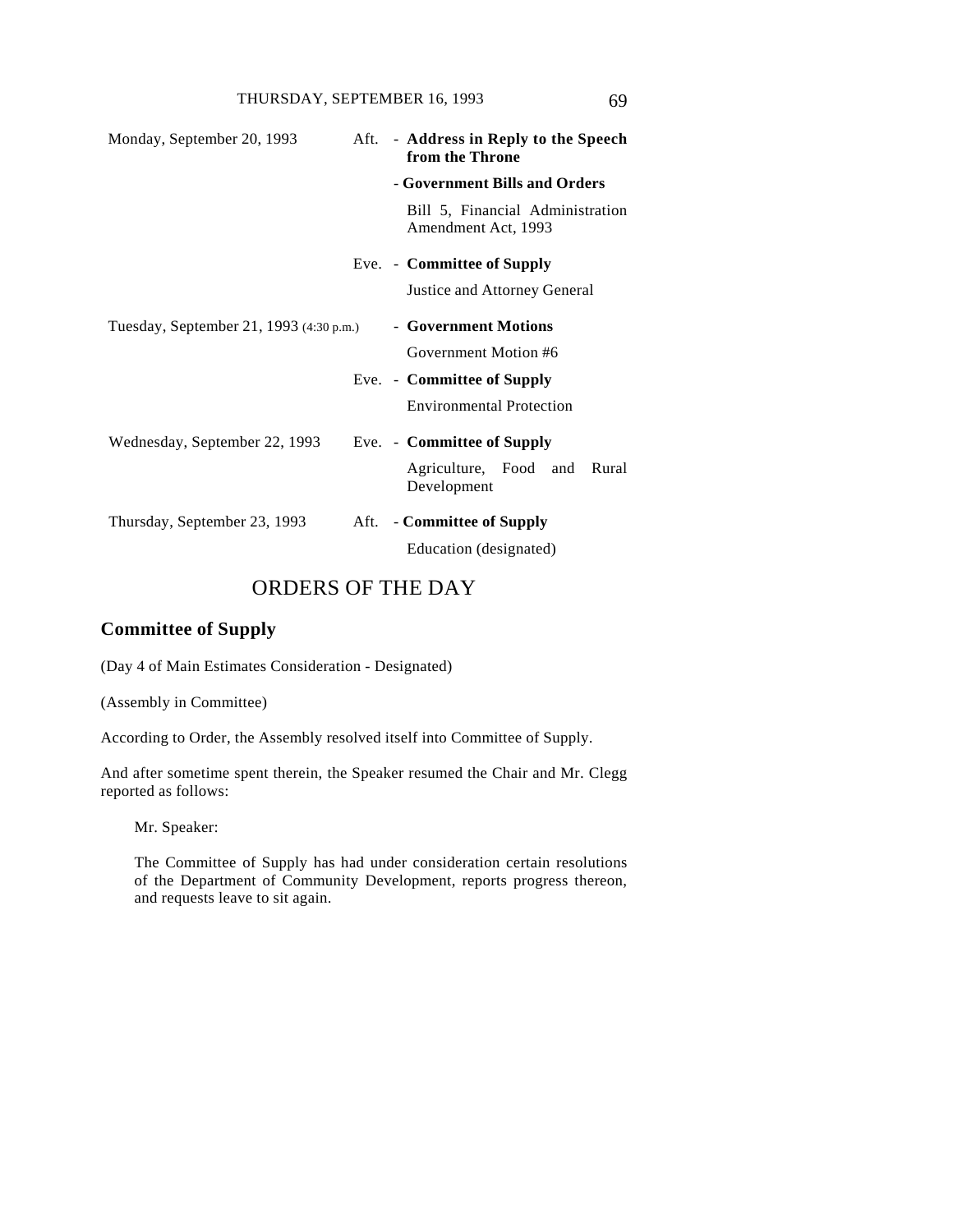### 70 MONDAY, SEPTEMBER 20, 1993

The question being put, the report and the request for leave to sit again were agreed to.

### **Adjournment**

 $\overline{a}$ 

On motion by Hon. Mr. Day, Deputy Government House Leader, the Assembly adjourned at 5:30 p.m. until Monday, September 20, 1993, at 1:30 p.m.

# Monday, September 20, 1993

The Speaker took the Chair at 1:30 p.m.

# **ROUTINE**

#### **Presenting Reports by Standing and Special Committees**

Mr. Renner, Chairman, Standing Committee on Private Bills, presented the following report:

Pursuant to Standing Order 93, I wish to report that the petitions for Private Bills which have been received by the Assembly have been taken under consideration by me as Chairman of the Private Bills Committee, and all the petitions received, with two exceptions, complied with Standing Order 86.

Furthermore, pursuant to Standing Order 91(2), the Private Bills Committee has had under consideration a petition which was advertised prior to November 1, 1992, presented by me, being the petition of Elda Hoevers and Hendrik Jan Antony Hoevers for the Karen Mavis Poor Eagle Adoption Act. This petition was advertised in anticipation of a fall sitting in 1992 which fall sitting did not occur. Standing Order 86(1) requires that advertising be commenced not earlier than the November 1st next preceding the session. The petition has otherwise complied with the advertising requirements under Standing Order 86.

The Committee has also had under consideration the petition of Albert Ludwig and Others for the Alberta Seniors' Legislature Act, for which the advertisement first appeared in the Alberta Gazette on September 15, 1993, which is one day after documents are to be filed pursuant to Standing Order 89(2). The petition has otherwise complied with the advertising requirements under Standing Order 86.

I therefore request that these petitions be referred to the Committee pursuant to Standing Order 91(2).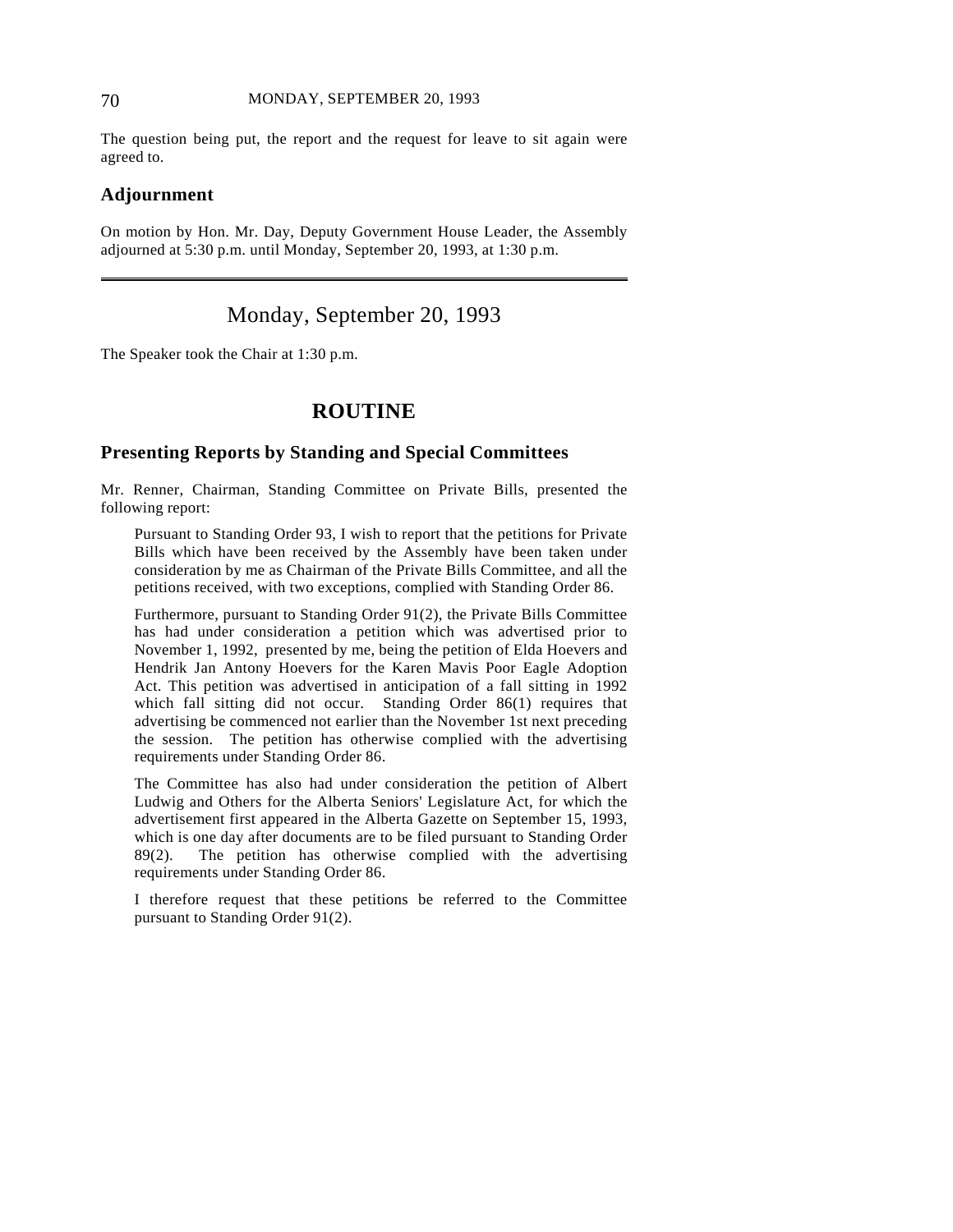I request the concurrence of the Assembly in this recommendation and report.

The question being put, concurrence in the report was granted.

Bill Pr1 Karen Mavis Poor Eagle Adoption Act – Mrs. Hewes

### **Introduction of Bills (First Reading)**

Notice having been given:

| Bill | Pr2             | Youth Emergency Services Foundation Amendment Act, 1993 –<br>Mr. Mitchell           |
|------|-----------------|-------------------------------------------------------------------------------------|
| Bill | Pr3             | Mosaic College of Canada Act – Ms Burgener                                          |
| Bill | Pr <sub>4</sub> | Gimbel Foundation Act – Mr. Bruseker                                                |
| Bill | Pr5             | Canadian Union College Amendment Act, 1993 – Mrs. Gordon                            |
| Bill | Pr6             | Mennonite Mutual Insurance Co. (Alberta) Ltd. Amendment Act,<br>1993 – Mr. Bruseker |
| Bill | Pr7             | Gerald Edwin Crabbe Adoption Act – Mrs. Hewes                                       |
| Bill | Pr8             | Michael Celeborn Rothery Adoption Act – Mr. Van Binsbergen                          |
| Bill | Pr9             | Adrienne Heather Cupido Adoption Act – Mr. Tannas                                   |
| Bill | Pr10            | King's College Amendment Act, 1993 – Mrs. Hewes                                     |
| Bill | Pr11            | Newman Theological College Continuance Act – Mr. Woloshyn                           |
| Bill | Pr12            | First Canadian Insurance Corporation Amendment Act, 1993 -<br>Mr. Hlady             |
| Bill | Pr13            | Gardner Bible College Amendment Act, 1993 – Mr. Brassard                            |

- Bill Pr14 Benaning Osi Adoption Act Ms Leibovici
- Bill Pr15 Alberta Seniors' Legislature Act Mr. N. Taylor
- Bill Pr16 TD Trust Company And Central Guaranty Trust Company Act Ms Burgener
- Bill Pr17 Canadian Health Assurance Corporation Act Mr. Jacques

### **Tabling Returns and Reports**

Hon. Mr. Kowalski, Minister responsible for the Alberta Heritage Foundation for Medical Research, pursuant to the Alberta Heritage Foundation for Medical Research Act, cA-26, s24(3):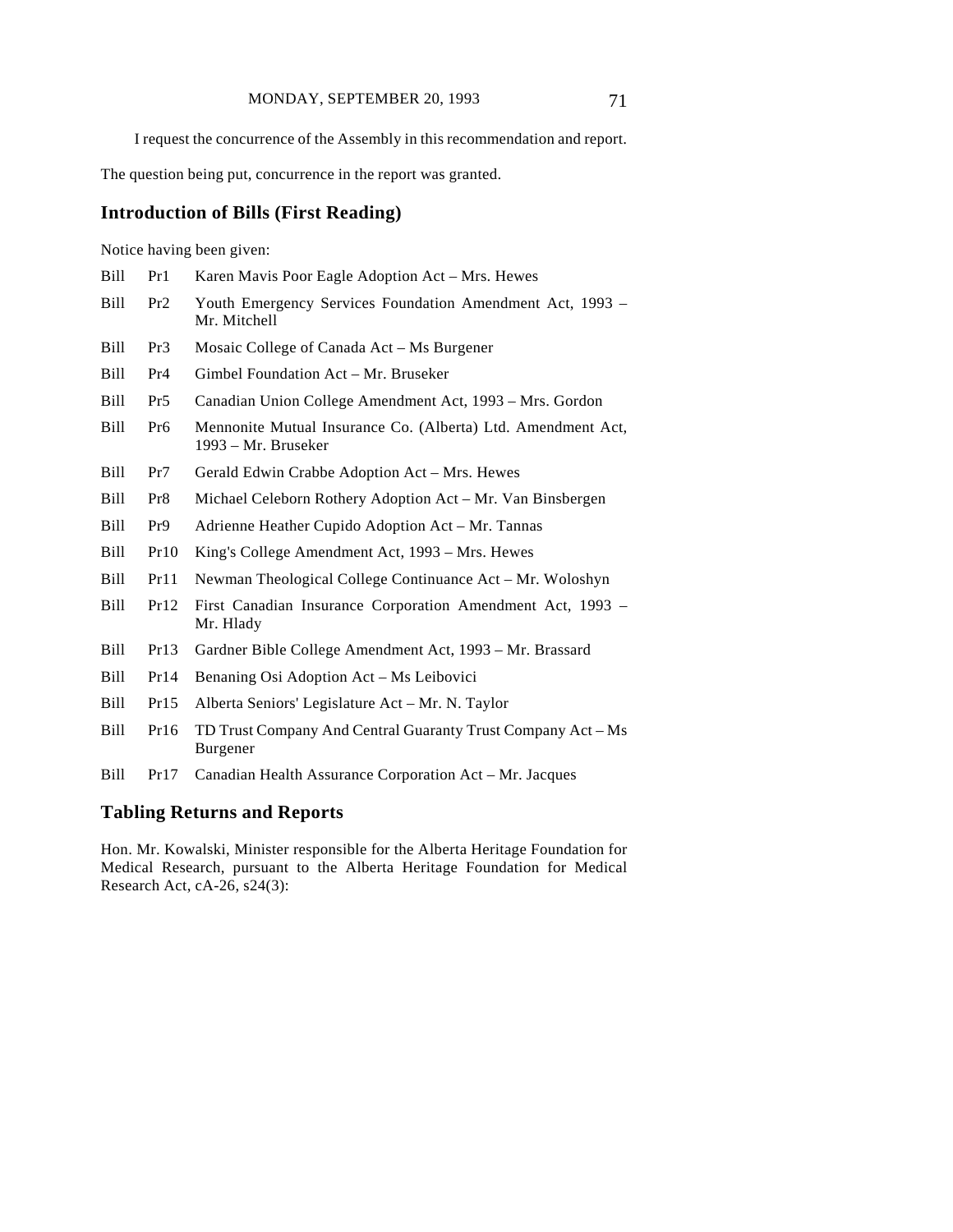Report of the 1993 International Board of Review, Alberta Heritage Foundation for Medical Research, for the period 1987-1993

Sessional Paper 617/93

The Power and the Promise, Third Triennial Report of the Alberta Heritage Foundation for Medical Research

Sessional Paper 618/93

Hon. Dr. West, Minister of Municipal Affairs, pursuant to the Vital Statistics Act, cV-4, s38(2):

Vital Statistics, Annual Report 1992

Sessional Paper 84/93

#### **Oral Question Period**

During Oral Question Period, Mr. Bruseker, Hon. Member for Calgary-North West, filed the following:

Notice of the First Meeting of Creditors in the Matter of the Bankruptcy of Southern Telecommunications Ltd. of the City of Edmonton, in the Province of Alberta, August 30, 1993

Sessional Paper 817/93

### ORDERS OF THE DAY

Consideration of His Honour the Lieutenant Governor's Speech

Pursuant to Standing Order 19(1)(c), at 5:15 p.m., the Speaker interrupted the proceedings to put the question on the following motion:

Moved by Mr. Severtson and seconded by Ms Haley:

That an humble address be presented to His Honour the Honourable the Lieutenant Governor as follows:

To His Honour the Honourable Gordon Towers, Lieutenant Governor of the Province of Alberta:

We, Her Majesty's most dutiful and loyal subjects, the Legislative Assembly, now assembled, beg leave to thank Your Honour for the gracious speech Your Honour has been pleased to address to us at the opening of the present session.

The question being put, the motion was agreed to.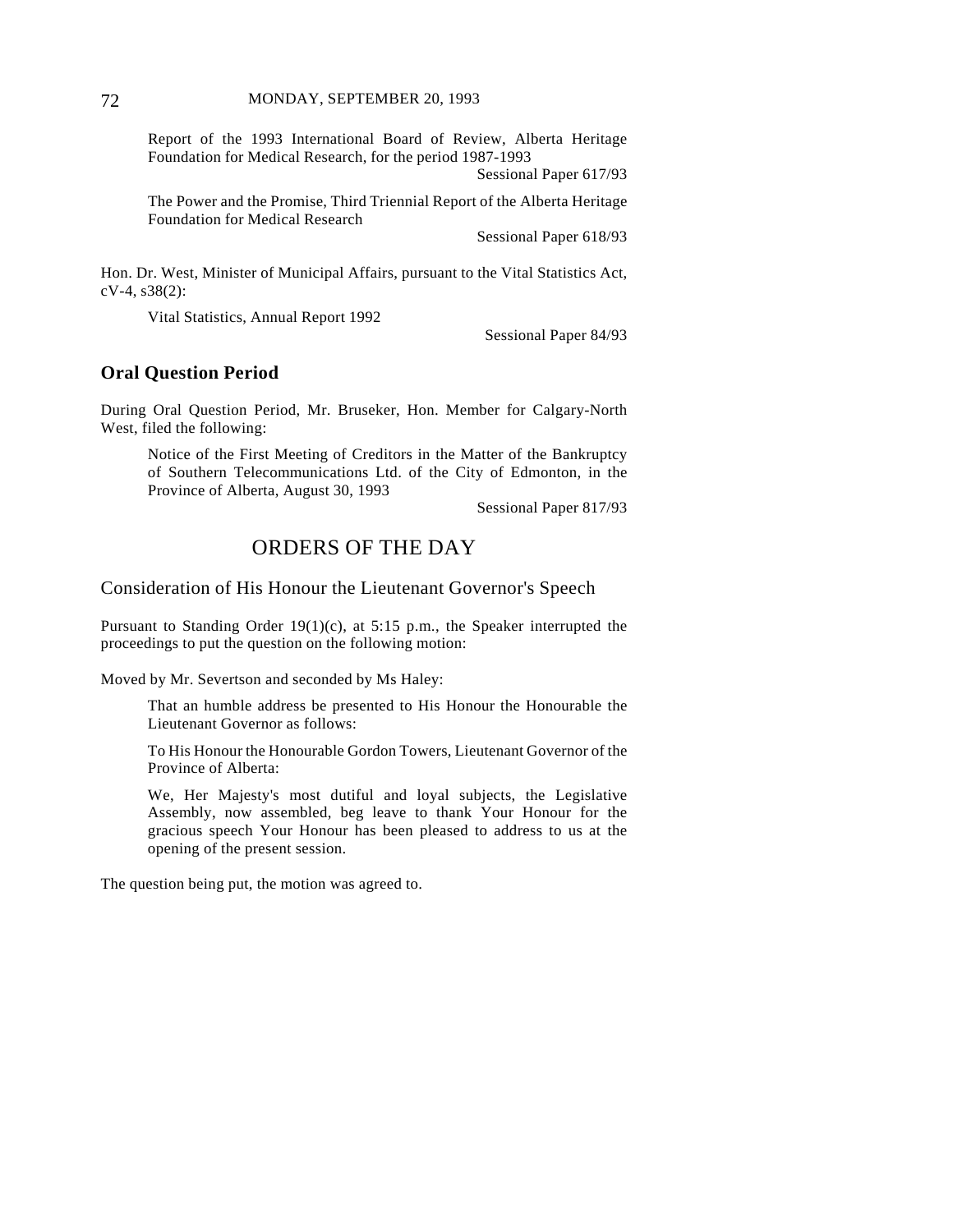#### **Government Motions**

**14.** Moved by Hon. Mr. Evans, on behalf of Hon. Mr. Klein:

Be it resolved that the address in reply to the Speech from the Throne be engrossed and presented to his Honour the Honourable the Lieutenant Governor by such Members of the Assembly as are Members of the Executive Council.

The question being put, the motion was agreed to.

#### **Government Bills and Orders**

#### **Second Reading**

The following Bills was read a Second time and referred to Committee of the Whole:

Bill 5 Financial Administration Amendment Act, 1993 – Hon. Mr. Dinning

#### Adjournment

On motion by Hon. Mr. Evans, Deputy Government House Leader, that it be called 5:30, at 5:18 p.m., it was agreed that when the Assembly reconvened at 8:00 p.m. they would be in Committee of Supply, and the Speaker left the Chair.

MONDAY, SEPTEMBER 20, 1993 – 8:00 P.M.

### **Committee of Supply**

(Day 5 of Main Estimates Consideration)

(Assembly in Committee)

And after sometime spent therein, the Deputy Speaker resumed the Chair and Mr. Clegg reported as follows:

Mr. Speaker:

The Committee of Supply has had under consideration certain resolutions of the Department of Justice and Attorney General, reports progress thereon, and requests leave to sit again.

The question being put, the report and the request for leave to sit again were agreed to.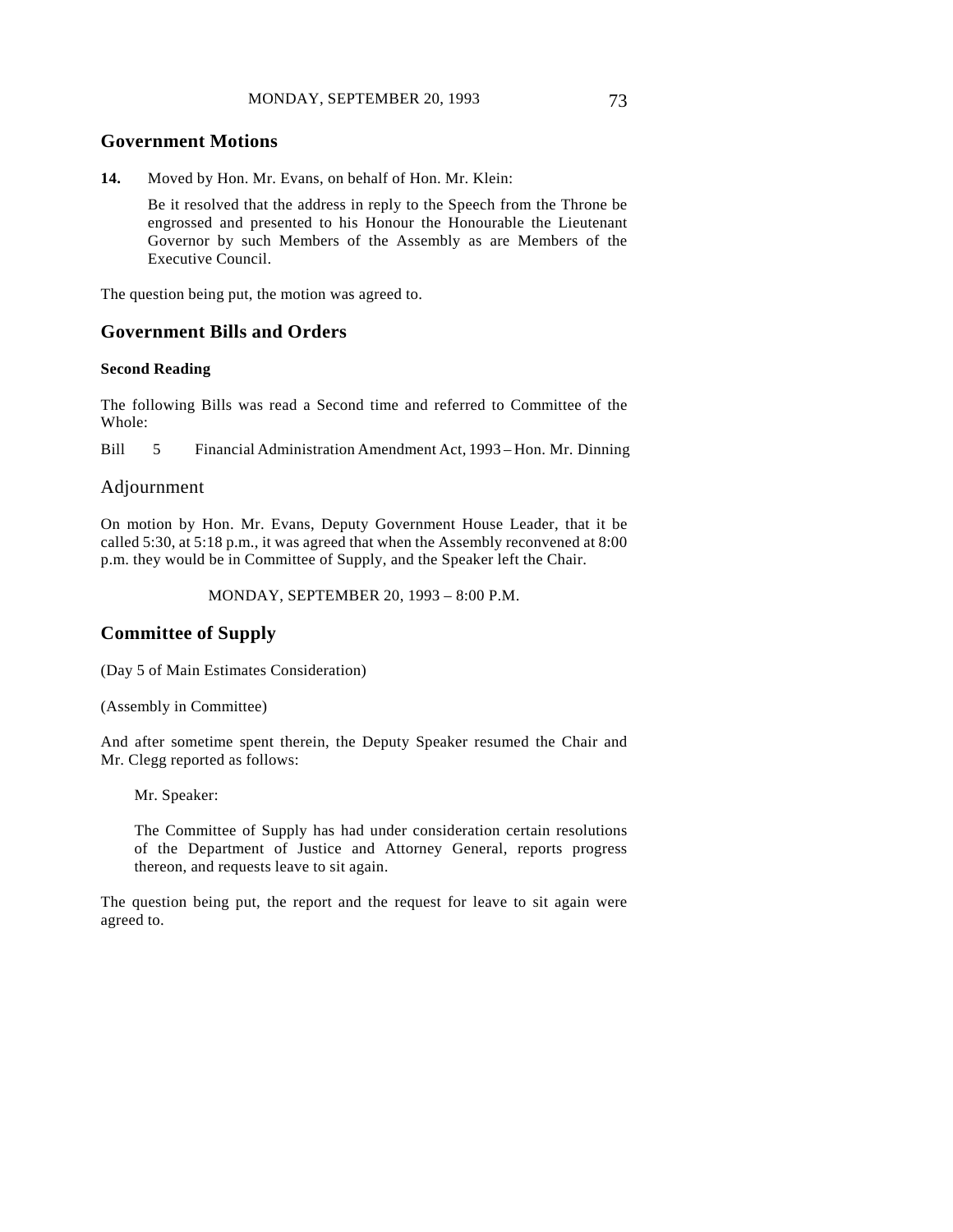### **Adjournment**

On motion by Hon. Mr. Day, Deputy Government House Leader, the Assembly adjourned at 10:16 p.m. until Tuesday, September 21, 1993, at 1:30 p.m.

# Tuesday, September 21, 1993

The Speaker took the Chair at 1:30 p.m.

### **ROUTINE**

#### **Presenting Petitions**

Mr. Severtson, Hon. Member for Innisfail-Sylvan Lake, presented a petition from 11,010 Albertans regarding the opening of adoption records.

#### **Notices of Motions**

Pursuant to Standing Order 34(2)(a), Hon. Mr. Day, Deputy Government House Leader, gave oral notice of the following Written Questions and Motions for Return to be dealt with Wednesday, September 22, 1993:

Written Questions: Q146, Q158, Q200, Q201.

Motions for Return: M164, M165, M166, M181, M192, M195, M204.

### **Ministerial Statements**

Hon. Mr. Cardinal, Minister of Family and Social Services, announced that the Department of Family and Social Services will conduct a broad-based, public consultation on the Post Adoption Registry.

Mrs. Hewes, Deputy Leader of the Official Opposition, commented on the statement.

#### **Oral Question Period**

During Oral Question Period, Mr. Bruseker, Hon. Member for Calgary-North West, filed the following:

Securities and Exchange Commission, Washington, D.C., quarterly report pursuant to the Securities Exchange Act, pertaining to DeNovo Corporation of Ontario, dated March 31, 1993

Sessional Paper 818/93

 $\overline{a}$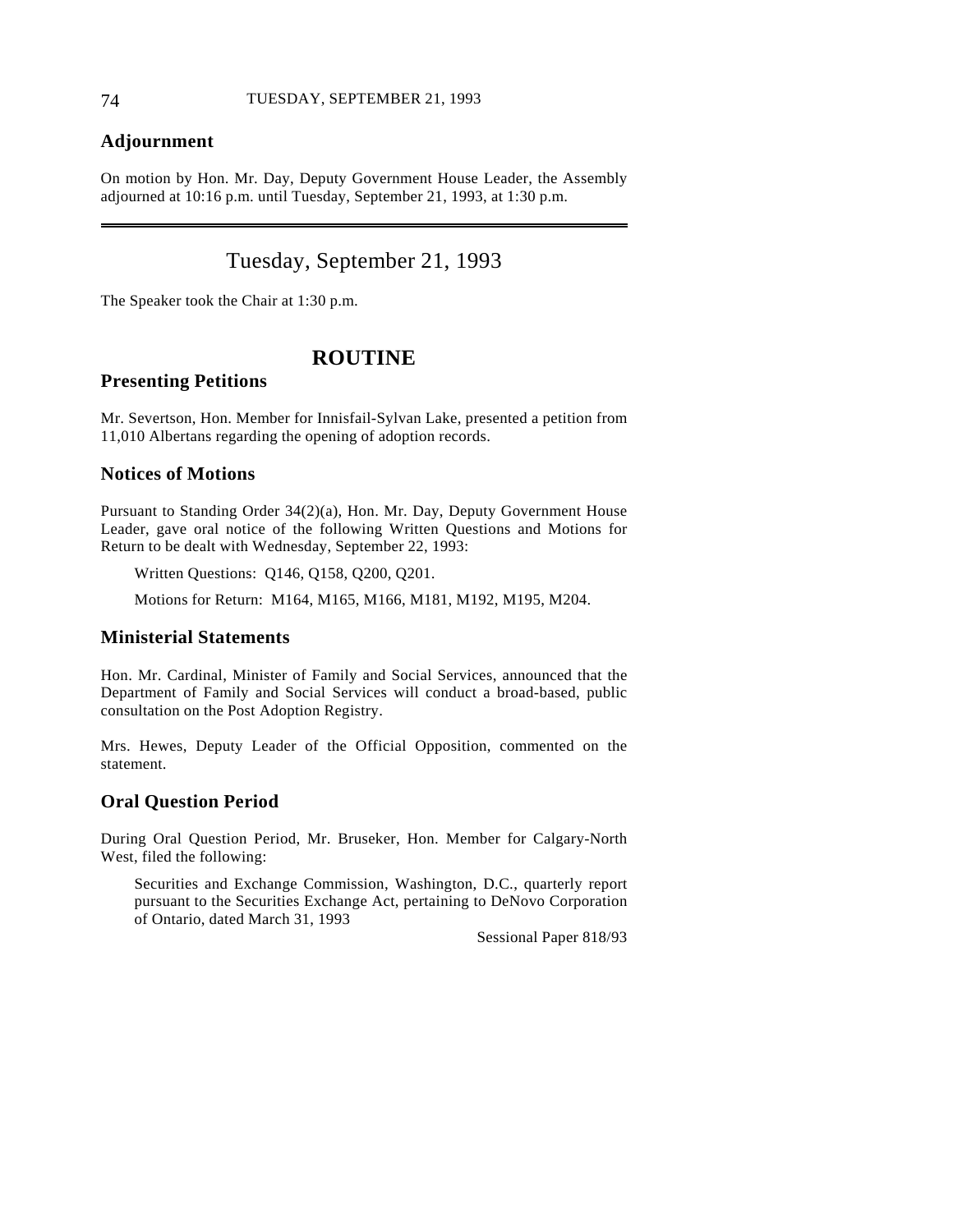#### **Members' Statements**

Mr. Henry, Hon. Member for Edmonton-Centre, made a statement regarding the conversion of rental accommodation into condominiums in his constituency.

Mr. Doerksen, Hon. Member for Red Deer-South, made a statement regarding student loans and defaults on student loans.

Mr. Germain, Hon. Member for Fort McMurray, made a statement regarding the location of court hearings on foreclosures in Alberta.

# **ORDERS OF THE DAY**

### **Public Bills and Orders Other Than Government Bills and Orders**

#### **Second Reading**

On the motion that the following Bill be now read a Second time and referred to Committee of the Whole:

Bill 203 Recall Act – Mr. Dickson

A debate followed.

Pursuant to Standing Order 8(2)(b) debate was adjourned.

### **Motions Other Than Government Motions**

**203.** Moved by Mrs. Hewes on behalf of Mr. Decore:

Be it resolved that the Legislative Assembly urge the Government to demonstrate its commitment to promoting a revitalized rural Alberta economy through the following initiatives:

- (1) the immediate implementation of the recommendations of the "Local Development Initiative" report produced by the Premier's Council on Local Development
- (2) placing greater focus on the importance of small businesses in rural Alberta, including the removal of Government interference in the private sector
- (3) the creation of a coalition of Western Premiers to work with the Prime Minister and leaders of farm organizations and agri-business to find a solution to the international subsidy wars
- (4) the creation of a Round Table of stakeholders in the agricultural industry.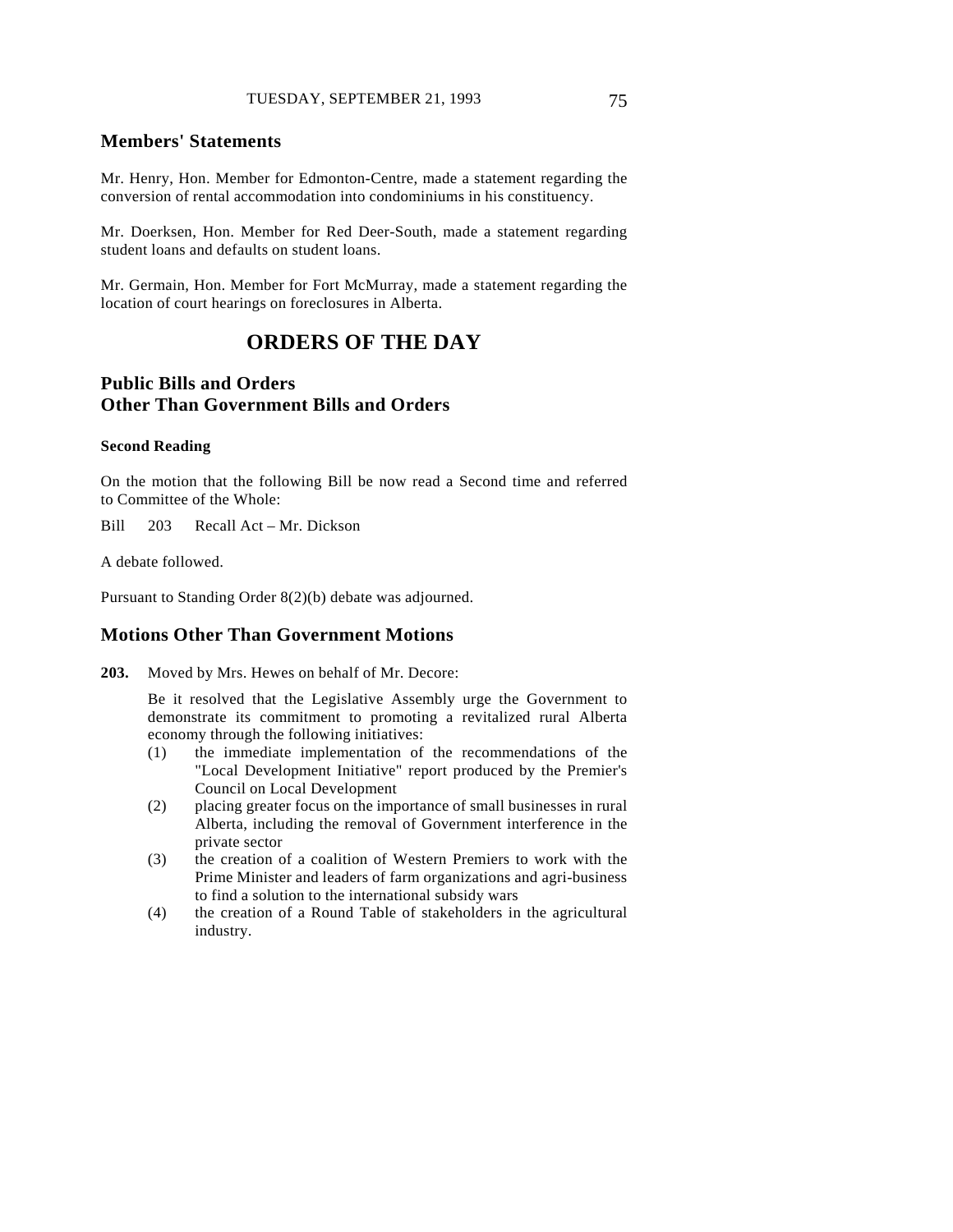#### 76 TUESDAY, SEPTEMBER 21, 1993

A debate followed.

The Assembly temporarily recessed from 4:15 to 4:18 p.m.

Pursuant to Standing Order 8(c), debate adjourned, Mr. Friedel speaking.

# **Government Bills and Orders**

#### **Committee of the Whole**

According to Order, the Assembly resolved itself into Committee of the Whole.

(Assembly in Committee)

Mr. Taylor, Hon. Member for Redwater, apologized to the Assembly for remarks made in Committee of Supply, Wednesday, September 15, 1993.

The following Bill was taken under consideration:

Bill 5 Financial Administration Amendment Act, 1993 – Hon. Mr. Dinning

A debate followed.

Dr. Percy, Hon. Member for Edmonton-Whitemud, moved that the Bill be amended as follows:

Section 16 is amended by deleting (5)(a) and (6) from Section 81.1 and renumbering the section accordingly.

The question being put, the motion was defeated. The names being called for were taken as follows:

For the amendment: 23

Abdurahman Beniuk Bracko Bruseker Carlson Chadi Collingwood Dickson

Germain Hanson Hewes Kirkland Langevin Leibovici Mitchell Nicol

**Percy** Sapers Taylor (Redwater) Vasseur White Zariwny Zwozdesky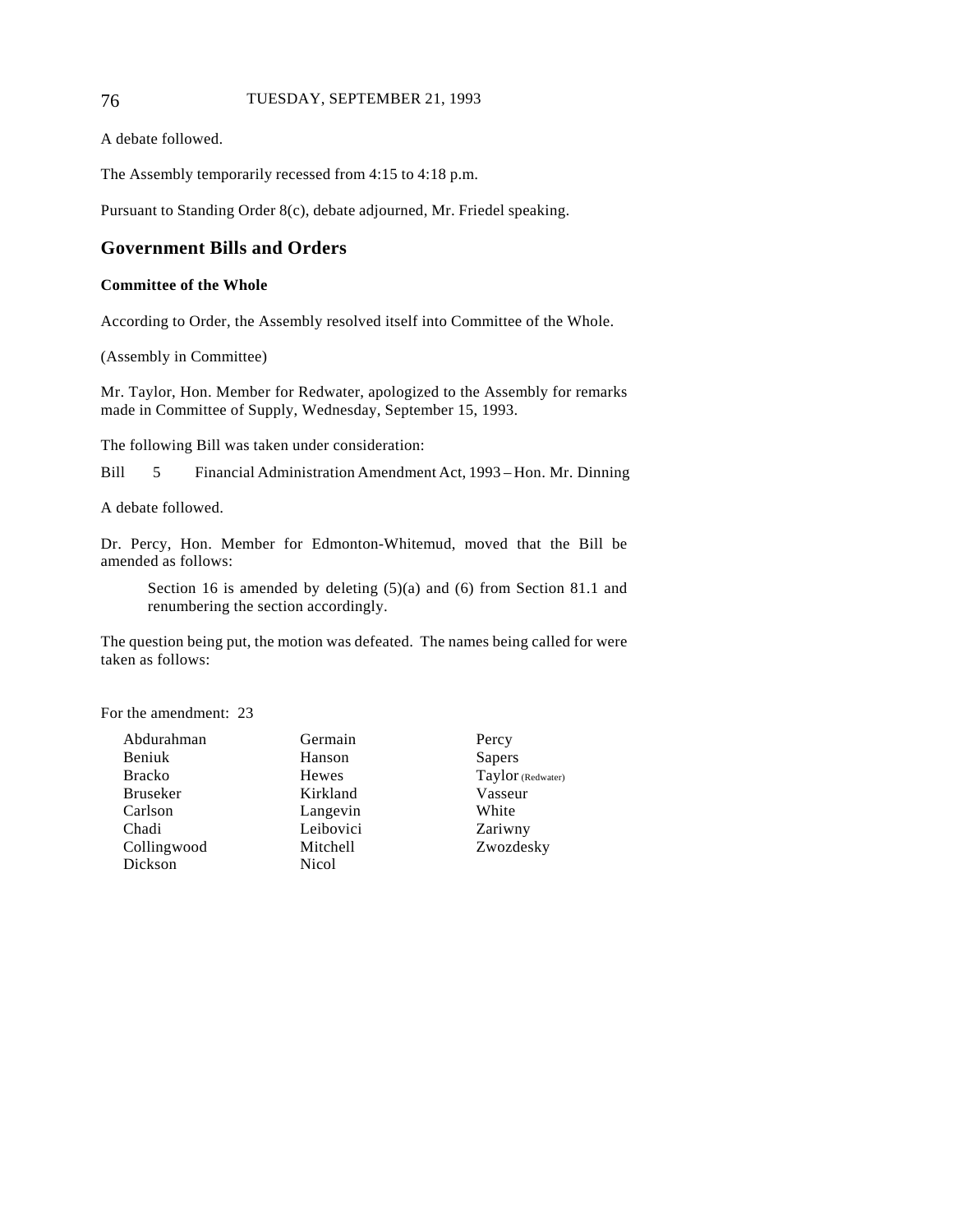| Ady             | Forsyth   | McFarland                     |
|-----------------|-----------|-------------------------------|
| Amery           | Friedel   | Oberg                         |
| <b>Black</b>    | Fritz     | Paszkowski                    |
| <b>Brassard</b> | Gordon    | Pham                          |
| <b>Burgener</b> | Haley     | Renner                        |
| Calahasen       | Havelock  | Severtson                     |
| Cardinal        | Herard    | Smith                         |
| Clegg           | Hierath   | Sohal                         |
| Coutts          | Hlady     | Stelmach                      |
| Day             | Jacques   | Taylor (Cypress-Medicine Hat) |
| Dinning         | Jonson    | Thurber                       |
| Doerksen        | Kowalski  | Trynchy                       |
| Dunford         | Lund      | West                          |
| Evans           | Magnus    | Woloshyn                      |
| Fischer         | McClellan |                               |

Hon. Mr. Trynchy, Minister of Transportation and Utilities, withdrew remarks made in Committee of the Whole, Tuesday, September 21, 1993.

And after some time spent therein, the Speaker resumed the Chair.

Progress was reported on the following Bill:

Against the amendment: 44

Bill 5 Financial Administration Amendment Act, 1993 – Hon. Mr. Dinning

Mr. Tannas, Chairman of Committees, tabled copies of all amendments considered by the Committee of the Whole this date.

Amendment to Bill 5 (Hon. Provincial Treasurer) – Agreed to

Sessional Paper 619/93

Amendment to Bill 5 (Hon. Member for Edmonton-Whitemud) – Defeated (on division)

Sessional Paper 620/93

### **Adjournment**

On motion by Hon. Mr. Day, Deputy Government House Leader, at 5:30 p.m., it was agreed that when the Assembly reconvened at 8:00 p.m. they would be in Committee of Supply, and the Speaker left the Chair.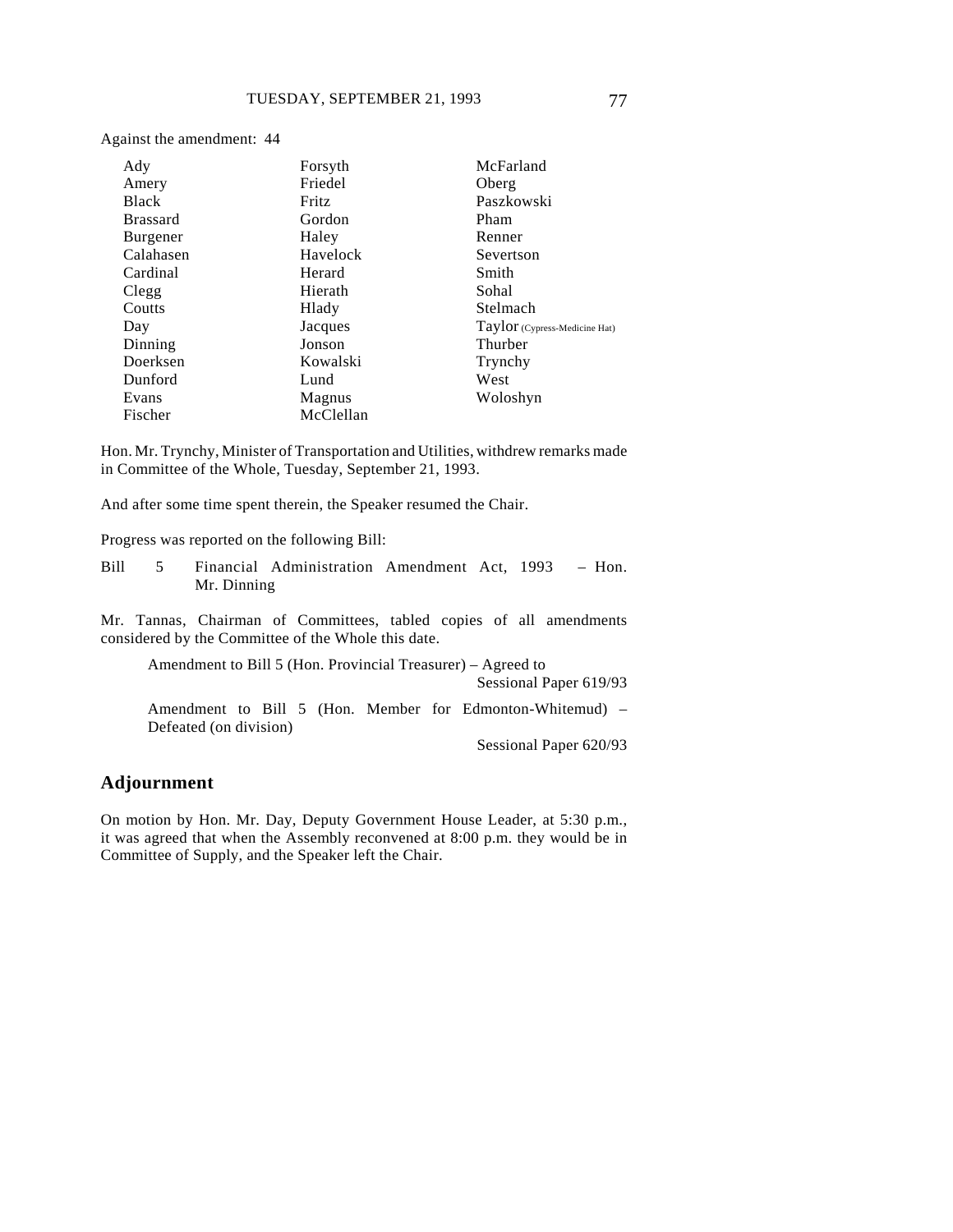#### 78 WEDNESDAY, SEPTEMBER 22, 1993

#### TUESDAY, SEPTEMBER 21, 1993 – 8:00 P.M.

### **Committee of Supply**

(Day 6 of Main Estimates Consideration)

(Assembly in Committee)

And after sometime spent therein, the Acting Speaker resumed the Chair and Mr. Tannas reported as follows:

Mr. Speaker:

The Committee of Supply has had under consideration certain resolutions of the Department of Environmental Protection, reports progress thereon, and requests leave to sit again.

The question being put, the report and the request for leave to sit again were agreed to.

### **Adjournment**

 $\overline{a}$ 

On motion by Hon. Mr. Evans, Deputy Government House Leader, the Assembly adjourned at 10:09 p.m. until Wednesday, September 22, 1993, at 1:30 p.m.

# Wednesday, September 22, 1993

The Speaker took the Chair at 1:30 p.m.

# **ROUTINE**

### **Presenting Petitions**

Mr. Herard, Hon. Member for Calgary-Egmont, presented a petition from 3,470 Calgarians regarding continued support for the Alberta Adolescent Recovery Centre.

### **Reading and Receiving Petitions**

On request by Mr. Tannas, Hon. Member for Highwood, on behalf of Mr. Severtson, Hon. Member for Innisfail-Sylvan Lake, the following petition was read and received: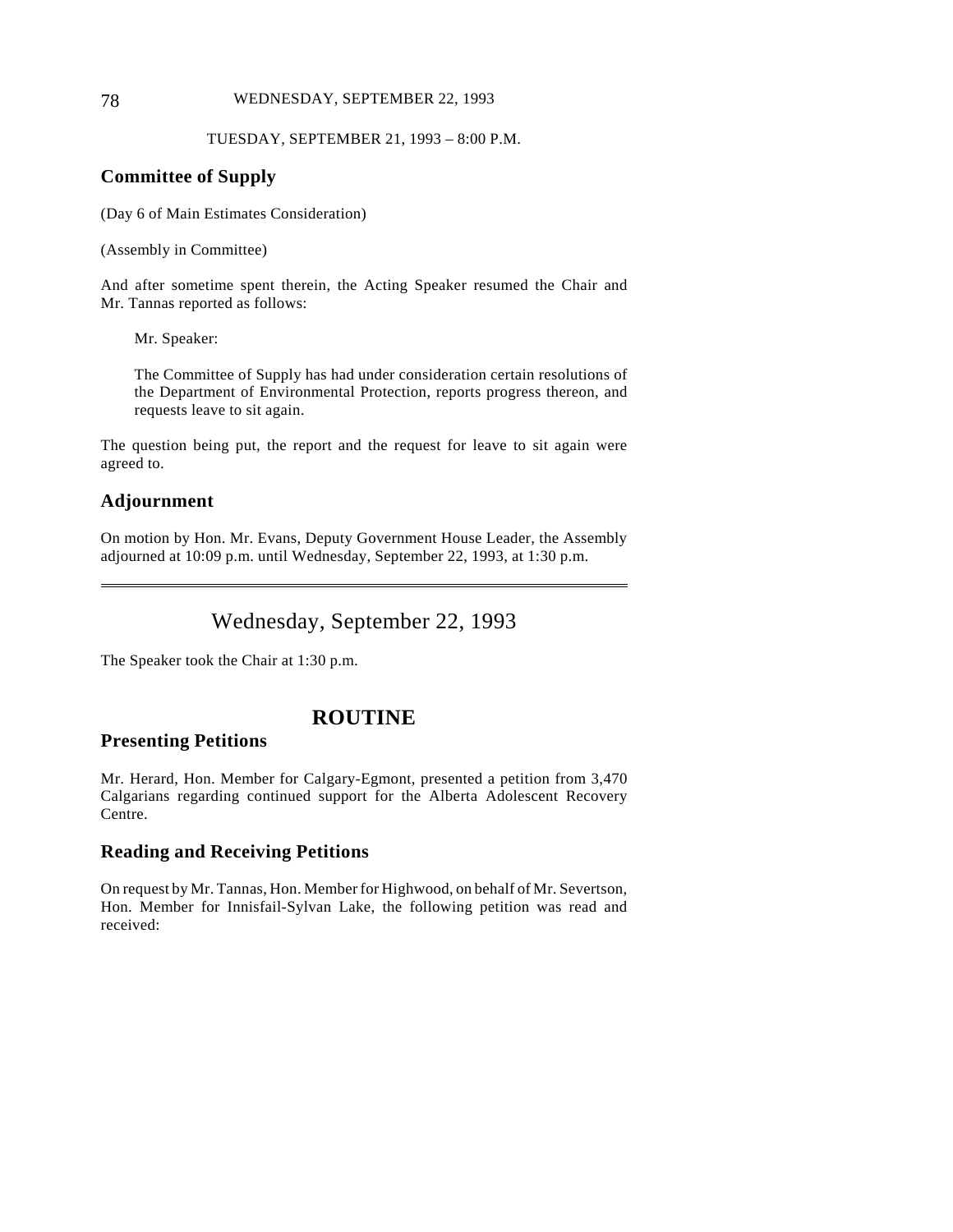We, the undersigned, hereby petition the Legislative Assembly of Alberta to give favourable consideration to opening adoption records in the Province in accordance with Bill 365, the Child Welfare Amendment Act, introduced May 5, 1993, during the Spring sitting of the Legislature.

### **Notices of Motions**

Mr. Bruseker, Hon. Member for Calgary-North West, gave oral notice of his intention to raise a purported point of privilege following Oral Question Period.

Mr. Zwozdesky, Hon. Member for Edmonton-Avonmore, gave oral notice of his intention to move the following motion under Standing Order 40:

Be it resolved that the Legislative Assembly of Alberta congratulate Fred Windwick, President of the Edmonton Chamber of Commerce, who was chosen the national executive of the year by the Canadian Chamber of Commerce Executives.

#### **Tabling Returns and Reports**

Hon. Mr. Kowalski, Minister of Economic Development and Tourism:

Toward 2000 Together, An Economic Strategy by Albertans for Alberta Sessional Paper 819/93

Hon. Mr. Kowalski, Minister of Economic Development and Tourism, pursuant to the Alberta Opportunity Fund Act, cA-34, s15(6):

Alberta Opportunity Company, Annual Report 1992-93

Sessional Paper 38/93

Hon. Mr. Rostad, Minister of Justice and Attorney General, pursuant to the Legislative Assembly Act, cL-10.1, s52:

Solicitor General, Annual Report 1991-92

Sessional Paper 86/93

Hon. Mr. Dinning, Provincial Treasurer, pursuant to the Public Service Pension Plan Act, cP-35.1, s4:

Public Service Pension Plan, Annual Report 1992

Sessional Paper 123/93

Hon. Mr. Dinning, Provincial Treasurer, pursuant to the Local Authorities Pension Plan Act, cL-28.1, s4:

Local Authorities Pension Plan, Annual Report 1992

Sessional Paper 118/93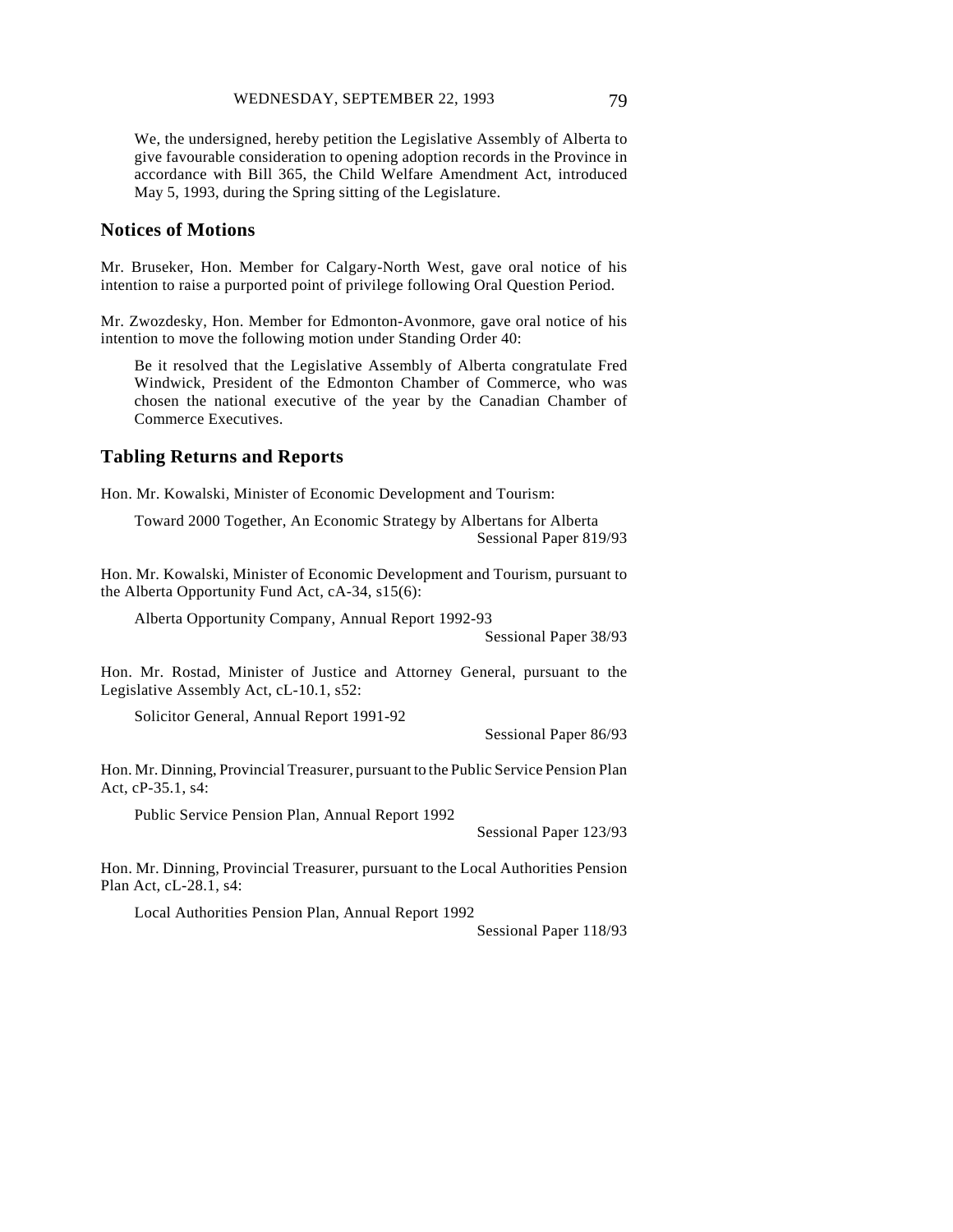Hon. Mr. Dinning, Provincial Treasurer, pursuant to the Members of the Legislative Assembly Pension Plan Act, cM-12.5, s4:

Members of the Legislative Assembly Pension Plan, Annual Report 1992 Sessional Paper 119/93

Hon. Mr. Dinning, Provincial Treasurer, pursuant to the Public Service Management Pension Plan Act, cP-34.1, s4:

Public Service Management Pension Plan, Annual Report 1992 Sessional Paper 122/93

Hon. Mr. Dinning, Provincial Treasurer, pursuant to the Universities Academic Pensions Plan Act, cU-6.1, s4:

Universities Academic Pension Plan, Annual Report 1992

Sessional Paper 127/93

Hon. Mr. Dinning, Provincial Treasurer, pursuant to the Special Forces Pension Plan Act, cS-21.1, s4:

Special Forces Pension Plan, Annual Report 1992

Sessional Paper 125/93

Hon. Mr. Dinning, Provincial Treasurer:

Provincial Judges and Masters in Chambers Pension Plan, Annual Report 1992 Sessional Paper 621/93

### **Oral Question Period**

During Oral Question Period Mr. Bracko, Hon. Member for St. Albert, filed the following:

Privatization of Retail Liquor Sales in Iowa, Alcoholic Beverage Division, Iowa Department of Commerce, January 11, 1993

Sessional Paper 820/93

### **Privilege**

Mr. Bruseker, Hon. Member for Calgary-North West, raised a purported point of privilege concerning remarks made by Hon. Mr. Trynchy, Minister of Transportation and Utilities, September 21, 1993, to Mr. N. Taylor, Hon. Member for Redwater.

Hon. Mr. Kowalski, Government House Leader, Mr. Decore, Leader of the Official Opposition, Hon. Mr. Day, Deputy Government House Leader,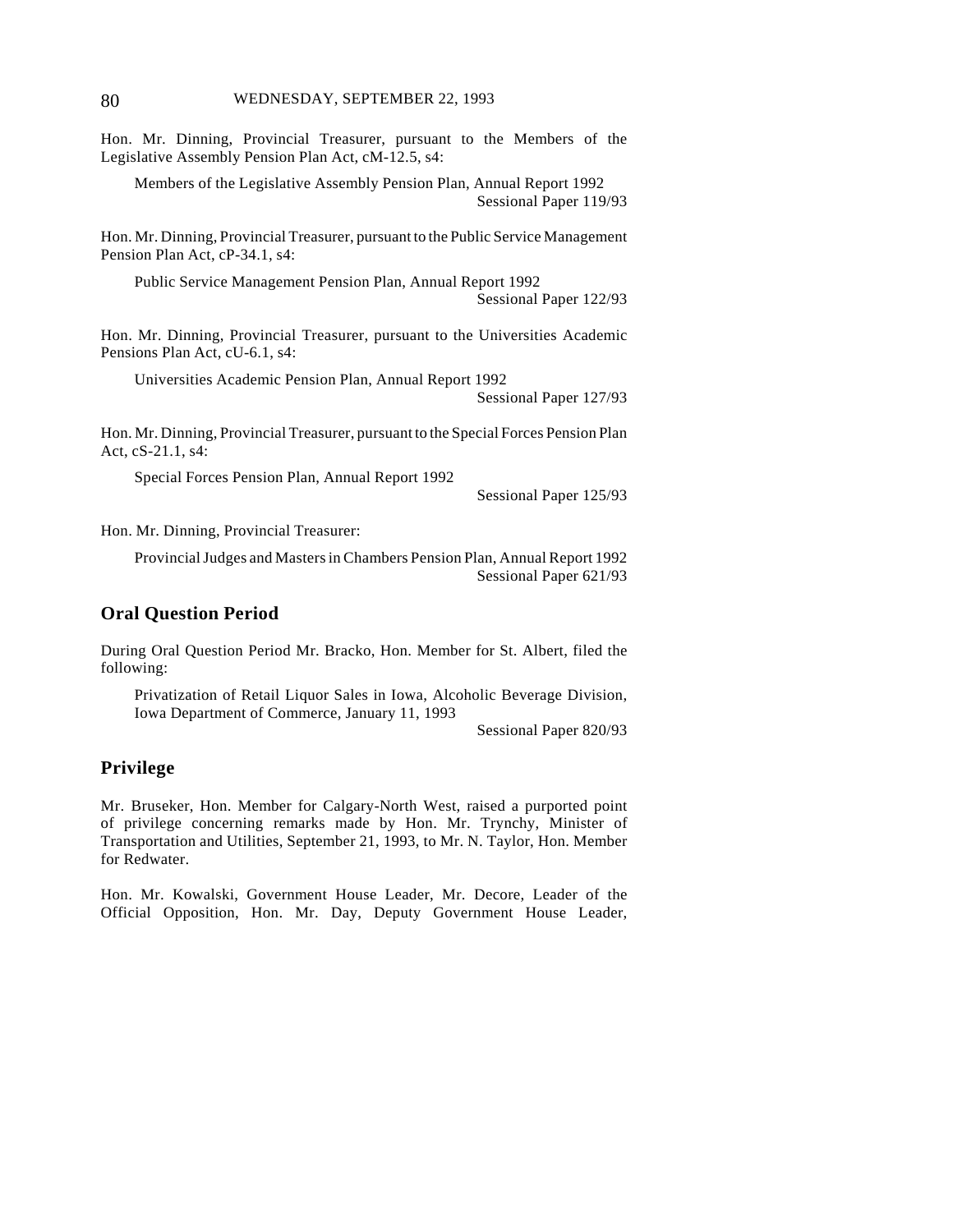Mrs. Hewes, Deputy Leader of the Official Opposition and Hon. Mr. Trynchy, Minister of Transportation and Utilities, commented on the purported point of privilege.

The Speaker advised the Assembly he would take the matter under advisement.

### **Motions Under Standing Order 40**

Mr. Zwozdesky, Hon. Member for Edmonton-Avonmore, requested and received the unanimous consent of the Assembly for consideration of the following motion:

Be it resolved that the Legislative Assembly of Alberta congratulate Fred Windwick, President of the Edmonton Chamber of Commerce, who was chosen the national executive of the year by the Canadian Chamber of Commerce Executives.

A debate followed.

The question being put, the motion was agreed to unanimously.

# **ORDERS OF THE DAY**

### **Written Questions**

The following Written Question was accepted:

**Q201.** (Mr. Collingwood):

What is the formula used by the Government to determine how many hunting licences can be issued each year for each wildlife species?

The following Written Question was accepted as amended:

#### **Q146.** (Mr. Langevin):

For the Government and commercial operators, respectively, working on Crown land in Alberta:

- (1) what was the total acreage logged between April 1, 1991 and March 31, 1992?
- (2) what acreage was planted, seeded or prepared for regeneration between April 1, 1991 and March 31, 1992?
- (3) what was the acreage awaiting treatment at March 31, 1992?
- (4) what was the acreage that had been logged prior to April 1, 1989, that had not been planted, seeded or treated by March 31, 1992?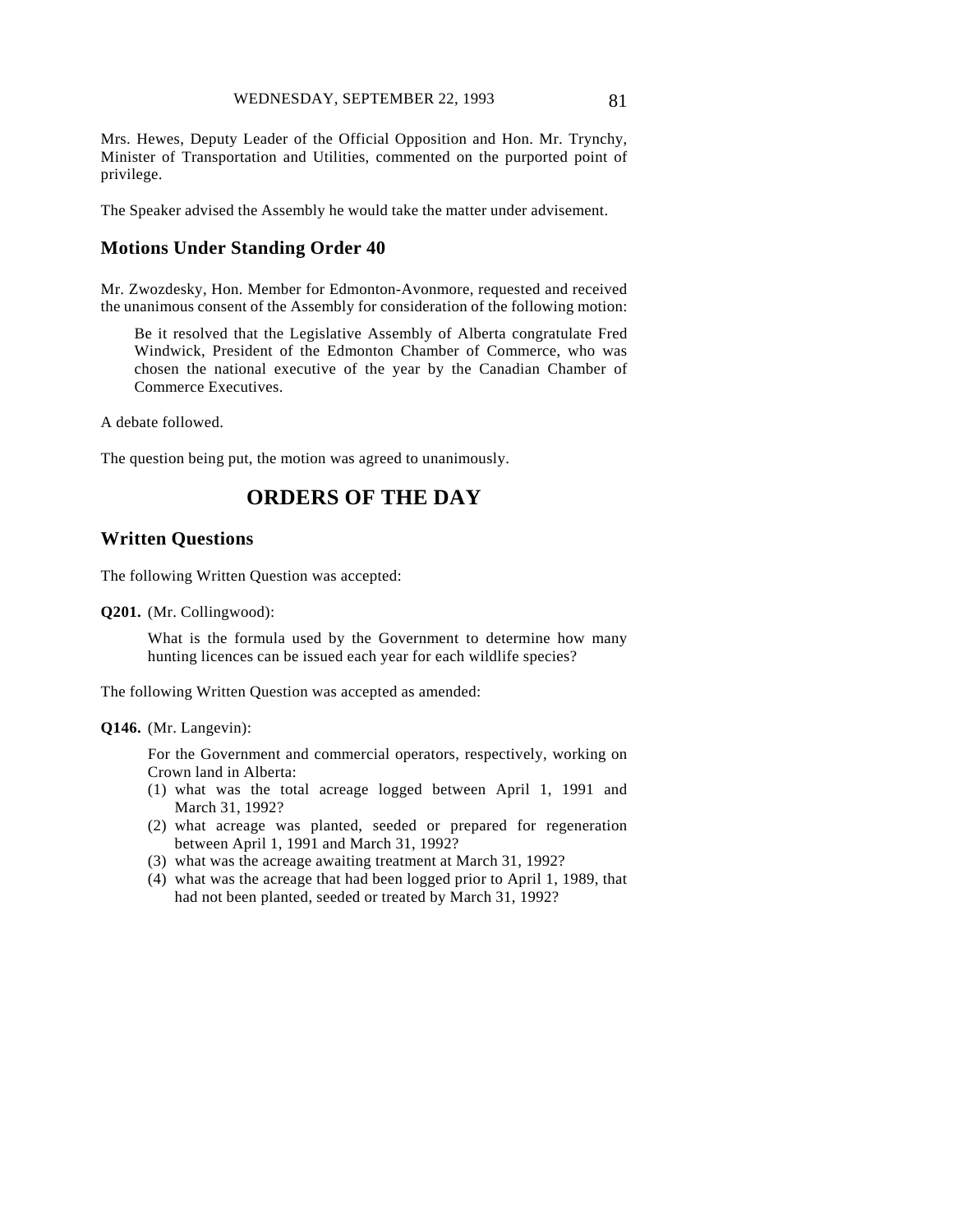on. Mr. Evans, Deputy Government House, moved that the Written Question be amended as follows:

For the Government and commercial operators, respectively, working on Crown land in Alberta:

- (1) what was the total acreage logged between May 1, 1991 and April 30, 1992?
- (2) what acreage was planted, seeded or prepared for regeneration between May 1, 1991 and April 30, 1992?
- (3) what was the acreage awaiting treatment at April 30, 1992?
- (4) what was the acreage that had been logged prior to April 30, 1989, that had not been planted, seeded or treated by April 30, 1992?

The following Written Questions were rejected:

#### **Q158.** (Ms Hanson):

How many new files have been opened in the Supports for Independence program for the period January 1, 1993, to August 30, 1993; of these new files, how many clients have been on assistance before and what was the duration previously spent on assistance by each client?

#### **Q200.** (Mr. Henry):

How many students received services from occupational therapists and physiotherapists in Alberta schools, funded by the Department of Education or local school divisions, during the academic years 1990-91, 1991-92 and 1992-93?

The following Written Questions were ordered to stand:

Q149, Q152, Q153, Q199.

#### **Motions for Returns**

The following Motions for Returns were agreed to as amended:

#### **M164.** Moved by Mr. Henry:

That an Order of the Assembly do issue for a Return showing: Copies of all draft or final studies of a strategic plan for brain injury initiative prepared by the Department of Health as of August 31, 1993.

Hon. Mrs. McClellan, Minister of Health, moved that the Motion for Return be amended as follows: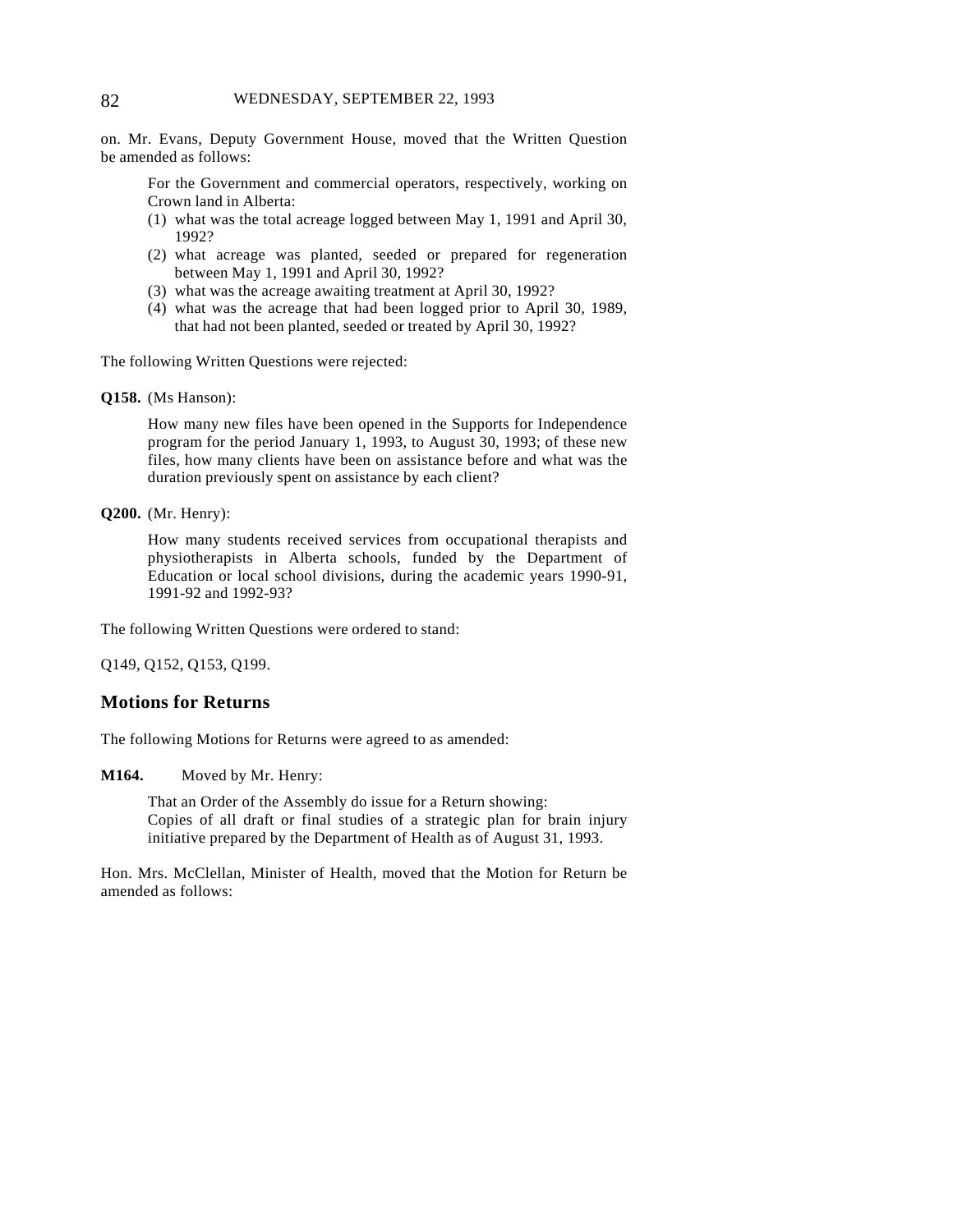Copies of public documents or final studies of a strategic plan for brain injury initiative prepared by the Department of Health as of August 31, 1993.

**M165.** Moved by Mr. Collingwood:

That an Order of the Assembly do issue for a Return showing: Any studies or documents compiled between April 1, 1992, and July 31, 1993, indicating the population of feral horses in the green zone of Alberta and the Sundre area.

Hon. Mr. Evans, Minister of Environmental Protection, moved that the Motion for Return be amended as follows:

The estimated population of feral horses in the Green Area of Alberta on a forest by forest basis.

**M166.** Moved by Mr. Collingwood:

That an Order of the Assembly do issue for a Return showing: Any studies or documents compiled between April 1, 1991, and July 31, 1993, indicating the moose population of Alberta.

Hon. Mr. Evans, Minister of Environmental Protection, moved that the Motion for Return be amended as follows:

Documents compiled between April 1, 1991, and July 31, 1993, indicating the moose population of Alberta.

**M195.** Moved by Mr. Massey:

That an Order of the Assembly do issue for a Return showing: Copies of all studies, reports and analyses used to ascertain the proportion of post-secondary education programs presently covered by student fees.

Hon. Mr. Ady, Minister of Advanced Education and Career Development, moved that the Motion for Return be amended as follows:

A copy of the most current analysis used to ascertain the percentage of post-secondary institutional net operating expenditure covered by fees for instruction.

The following motions were defeated:

**M181.** Moved by Mr. Kirkland:

That an Order of the Assembly do issue for a Return showing: Copies of any debt restructuring proposals submitted by the Government or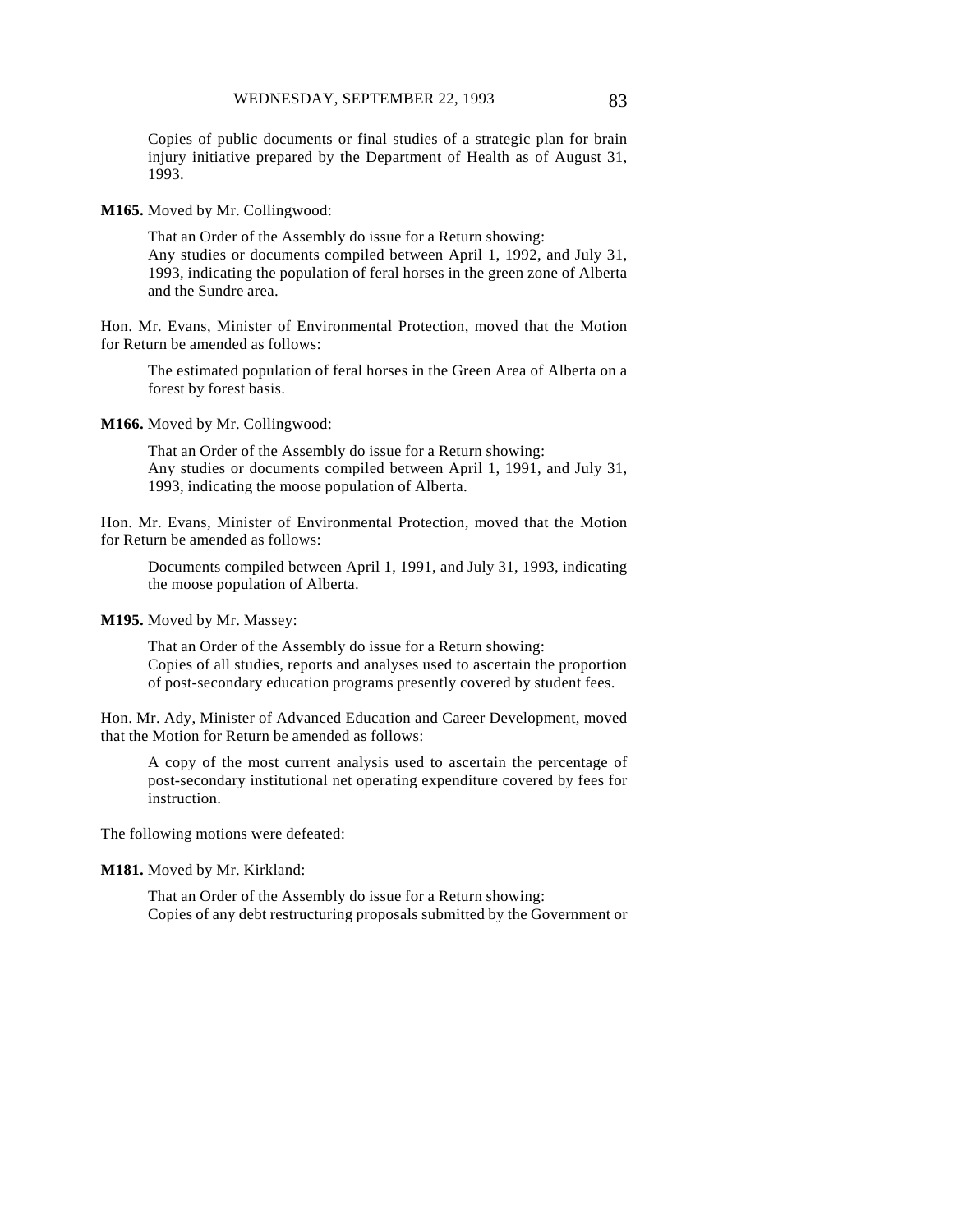#### 84 WEDNESDAY, SEPTEMBER 22, 1993

Prince Rupert Grain Terminal since January 1, 1992, to August 31, 1993, with respect to repayment of the participating mortgage held in Prince Rupert Grain Terminal through the Alberta Heritage Savings Trust Fund.

**M192.** Moved by Dr. Percy:

That an Order of the Assembly do issue for a Return showing: Copies of all documents prepared by the Government Reorganization Secretariat or on behalf of the Secretariat by other Government entities since January 1, 1993, with respect to Government streamlining and departmental consolidation, downsizing of the public service, the elimination and/or amalgamation of Government agencies, boards and commissions and the privatization or disposal of Government assets and services.

**M204.** Moved by Mr. Collingwood:

That an Order of the Assembly do issue for a Return showing: The contracts entered into for the repair of leaks in landfill cells at the Alberta Special Waste Treatment Centre at Swan Hills between January 1, 1991, and March 31, 1993.

The following Motions for Returns were ordered to stand:

M159, M160, M161, M162, M163, M167, M168, M169, M170, M171, M172, M173, M174, M175, M176, M177, M180, M183, M184, M185, M186, M187, M188, M189, M190, M191, M193, M196, M197, M198, M202, M203, M205.

# **Public Bills and Orders Other Than Government Bills and Orders**

#### **Second Reading**

On the motion that the following Bill be now read a Second time and referred to Committee of the Whole:

Bill 203 Recall Act – Mr. Dickson

A debate followed.

Pursuant to Standing Order  $8(5)(a)(i)$  and (b), the question being put, the motion was defeated. The names being called for were taken as follows:

For the motion: 34

| Abdurahman |  |
|------------|--|
| Beniuk     |  |
| Bracko     |  |

Bruseker Collingwood Dalla-Longa

Day Decore Dickson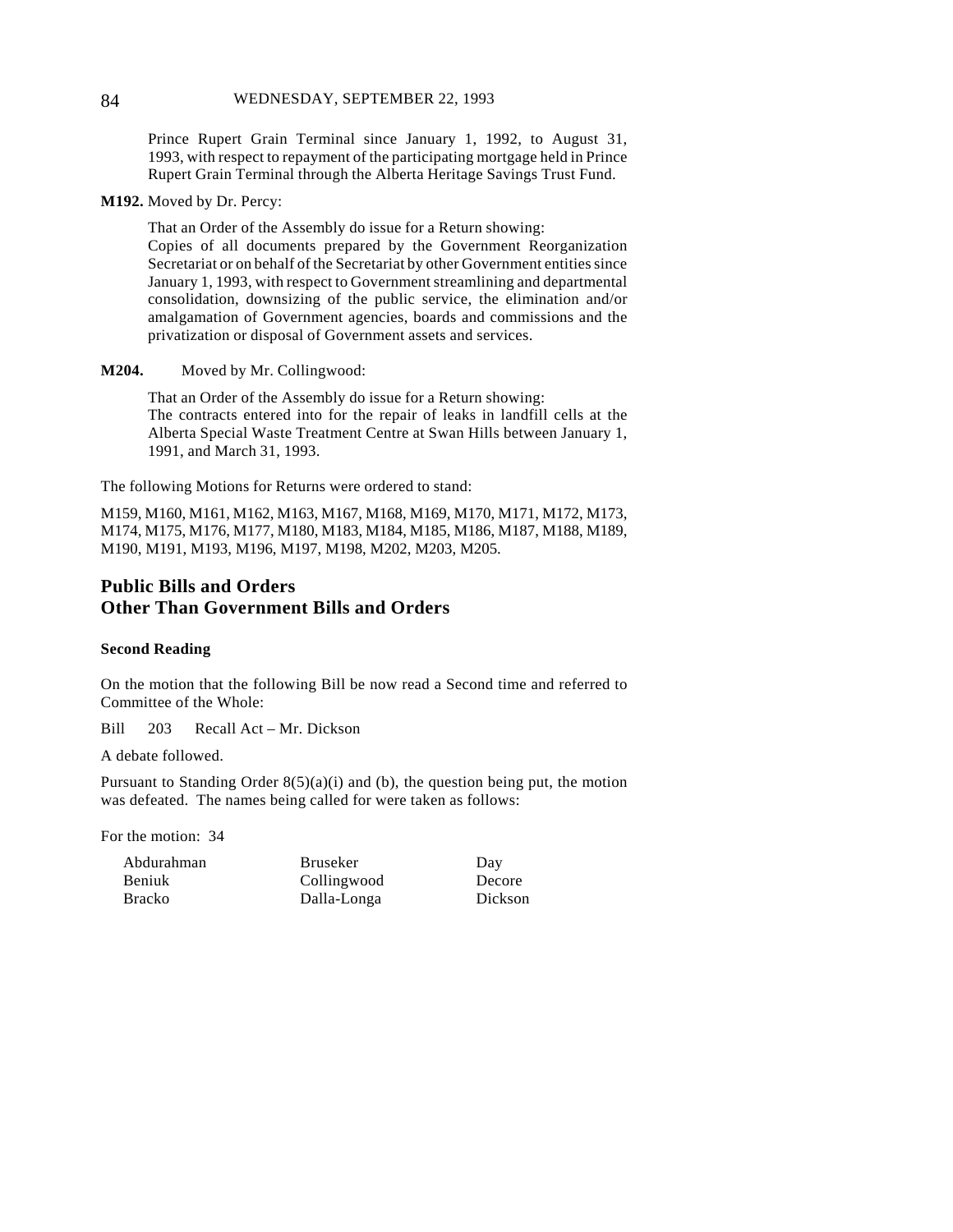| Dunford                | Jacques   | Sapers                        |
|------------------------|-----------|-------------------------------|
| Forsyth                | Kirkland  | Sekulic                       |
| Germain                | Langevin  | Taylor (Redwater)             |
| Hanson                 | Leibovici | Van Binsbergen                |
| Havelock               | Massey    | White                         |
| Henry                  | Mitchell  | Wickman                       |
| <b>Hewes</b>           | Nicol     | Yankowsky                     |
| Hierath                | Percy     | Zariwny                       |
| Hlady                  |           |                               |
| Against the motion: 42 |           |                               |
| Ady                    | Fritz     | Paszkowski                    |
| Amery                  | Gordon    | Pham                          |
| <b>Black</b>           | Haley     | Renner                        |
| <b>Brassard</b>        | Herard    | Rostad                        |
| Burgener               | Jonson    | Severtson                     |
| Calahasen              | Kowalski  | Smith                         |
| Cardinal               | Laing     | Sohal                         |
| Clegg                  | Lund      | Stelmach                      |
| Coutts                 | Magnus    | Tannas                        |
| Dinning                | Mar       | Taylor (Cypress-Medicine Hat) |
| Doerksen               | McClellan | Thurber                       |
| Evans                  | McFarland | Trynchy                       |

On the motion that the following Bill be now read a Second time and referred to Committee of the Whole:

West Woloshyn

Bill 204 Stray Animals Amendment Act, 1993 – Mr. Brassard

Mirosh Oberg

A debate followed.

Fischer Friedel

Mr. Hlady moved adjournment of the debate, which was agreed to.

# **Adjournment**

On motion by Hon. Mr. Day, Deputy Government House Leader, at 5:28 p.m., it was agreed that when the Assembly reconvened at 8:00 p.m. they would be in Committee of Supply, and the Speaker left the Chair.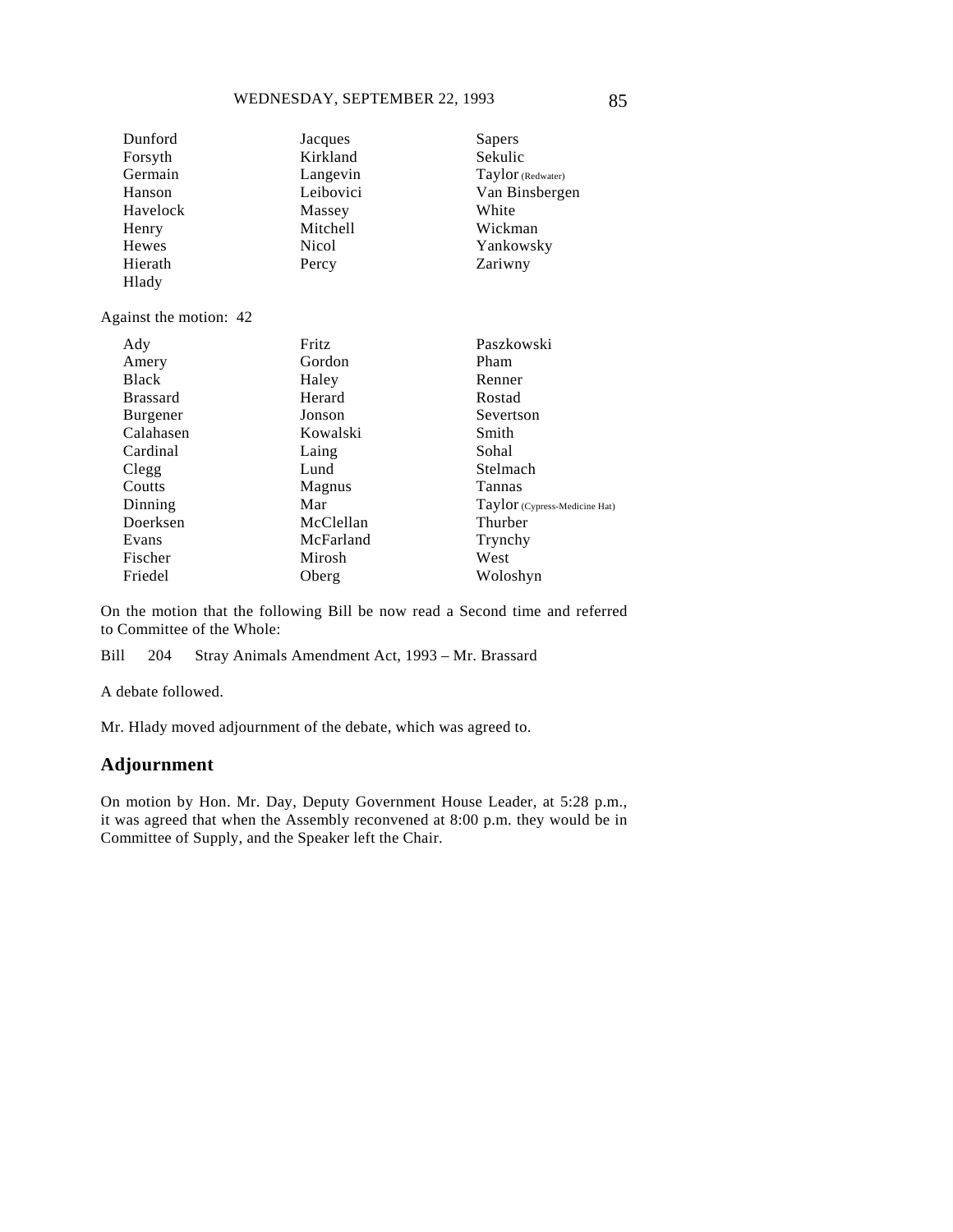#### 86 THURSDAY, SEPTEMBER 23, 1993

#### WEDNESDAY, SEPTEMBER 22, 1993 – 8:00 P.M.

### **Committee of Supply**

(Day 7 of Main Estimates Consideration)

(Assembly in Committee)

And after sometime spent therein, the Deputy Speaker resumed the Chair and Mr. Clegg reported as follows:

Mr. Speaker:

The Committee of Supply has had under consideration certain resolutions of the Department of Agriculture, Food and Rural Development, reports progress thereon, and requests leave to sit again.

The question being put, the report and the request for leave to sit again were agreed to.

### **Adjournment**

 $\overline{a}$ 

On motion by Hon. Mr. Evans, Deputy Government House Leader, the Assembly adjourned at 10:03 p.m. until Thursday, September 23, 1993, at 1:30 p.m.

# Thursday, September 23, 1993

The Speaker took the Chair at 1:30 p.m.

# **ROUTINE**

#### **Presenting Petitions**

Ms Hanson, Hon. Member for Edmonton-Highlands-Beverly, presented a petition from 282 Albertans regarding the reinstatement of cuts made to social assistance.

# **Reading and Receiving Petitions**

On request by Mr. Herard, Hon. Member for Calgary-Egmont, the following petition was read and received: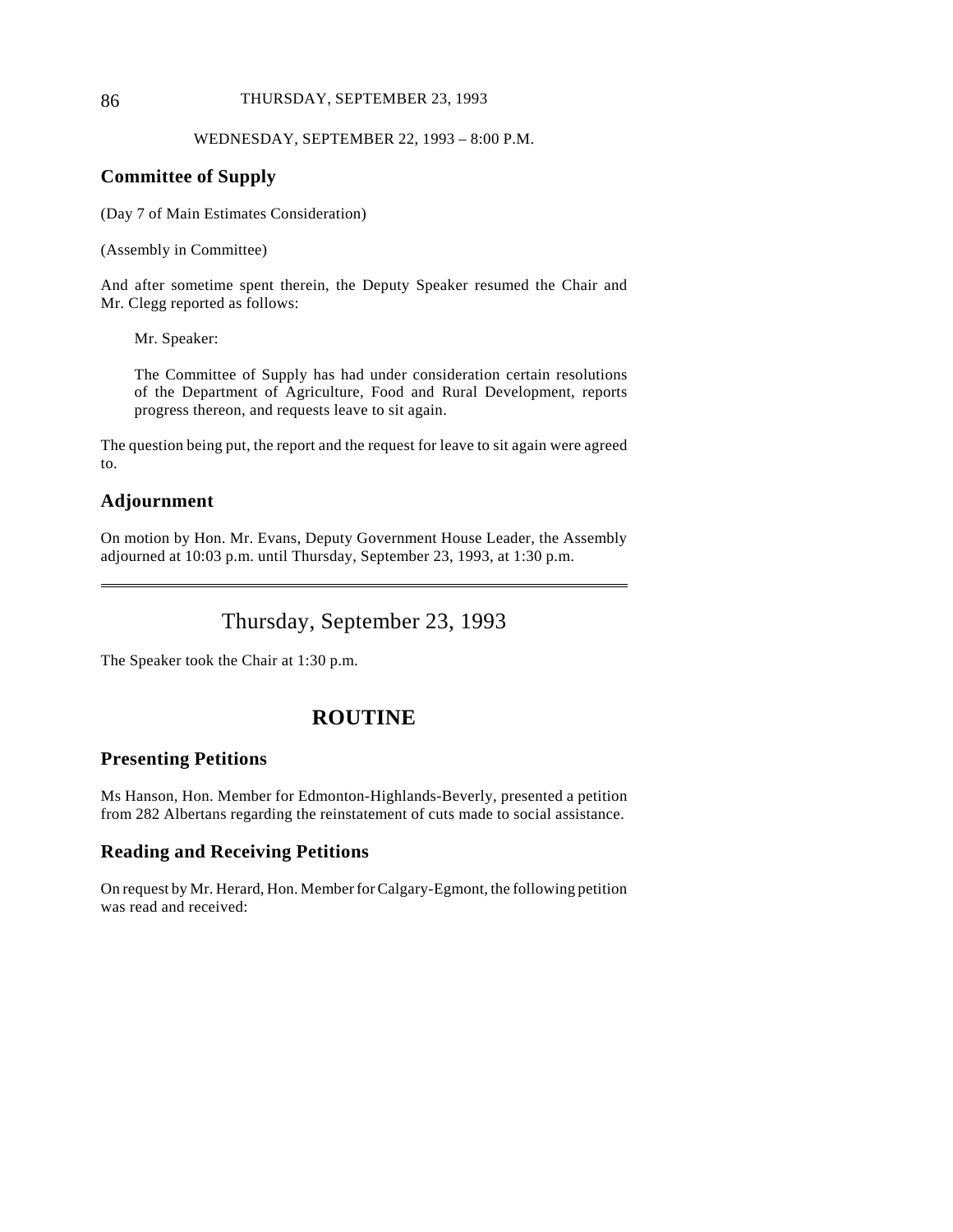We pray that the Legislative Assembly urge the Government to provide ongoing support for the Alberta Adolescent Recovery Centre's cost-effective, therapeutically-effective drug/alcohol treatment programs.

#### **Notices of Motions**

Mr. Collingwood, Hon. Member for Sherwood Park, gave oral notice of his intention to move the following motion under Standing Order 40:

Be it resolved that the Legislative Assembly congratulate Professor David Schindler, Killam Memorial Professor of Ecology, University of Alberta, on receiving a Manning Award in recognition of his contribution to the fight against water pollution.

#### **Tabling Returns and Reports**

Hon. Mrs. McClellan, Minister responsible for the Wild Rose Foundation, pursuant to the Wild Rose Foundation Act, cW-7.8, s7(3):

Wild Rose Foundation, 1992-93 Annual Report

Sessional Paper 138/93

Hon. Mr. Jonson, Minister responsible for the Premier's Council on the Status of Persons with Disabilities, pursuant to the Premier's Council on the Status of Persons with Disabilities Act, cP-14.5, s7(2):

Premier's Council on the Status of Persons with Disabilities, Annual Report 1992-93

Sessional Paper 107/93

Hon. Mr. Jonson, Minister of Education:

Education in Alberta: Early Childhood Services to Grade 12, 1993-94 Budget and an Overview of Challenges in the 90s, September 14, 1993

Sessional Paper 622/93

### **Members' Statements**

Mr. Renner, Hon. Member for Medicine Hat, made a statement regarding the expansion of Medicine Hat College.

Mr. Wickman, Hon. Member for Edmonton-Rutherford, made a statement regarding the Michener Park Residence located in his constituency.

Mr. Hierath, Hon. Member for Taber-Warner, made a statement regarding fiscal inequities among school districts.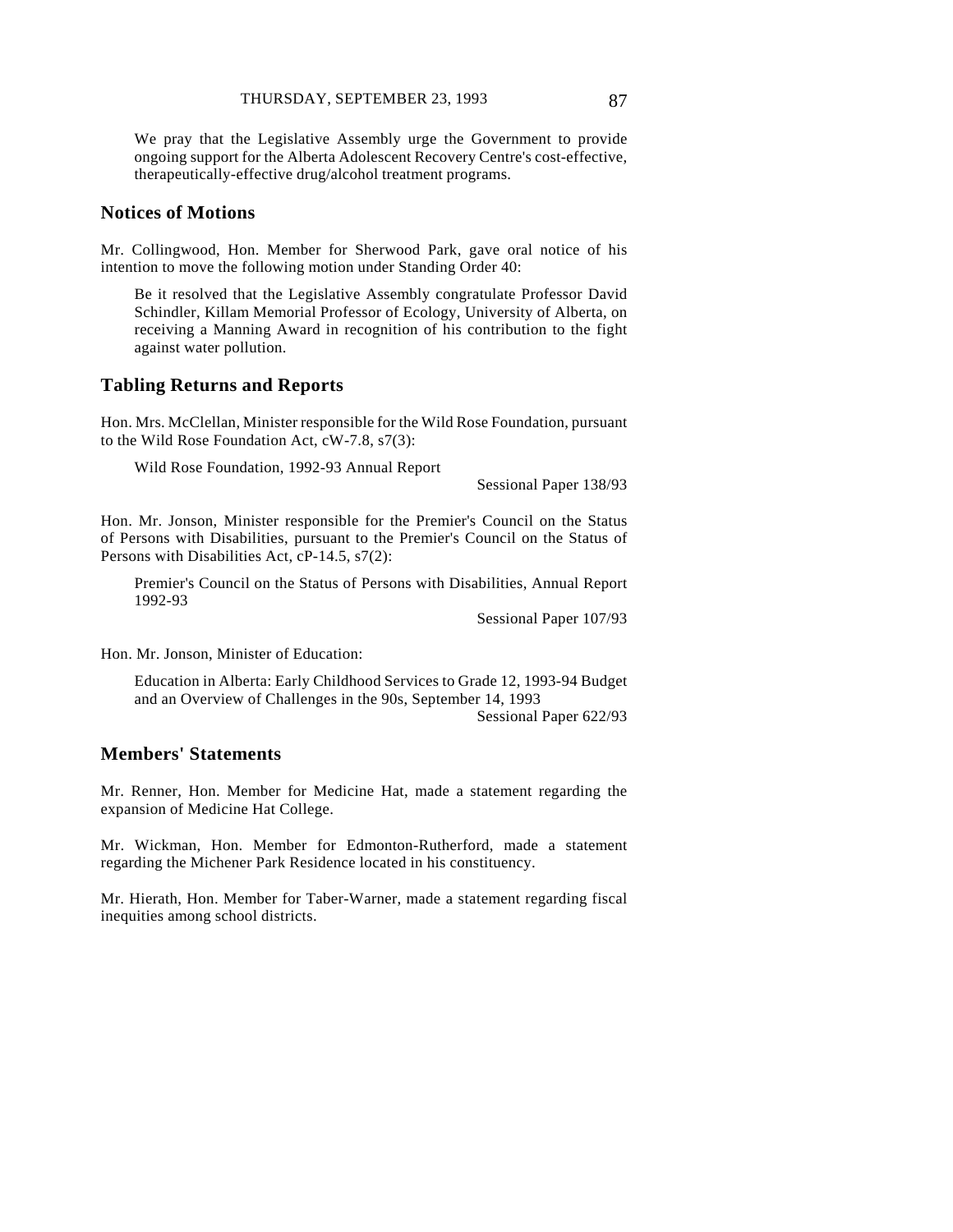### 88 THURSDAY, SEPTEMBER 23, 1993

# **Projected Government Business**

Pursuant to Standing Order 7(5), Mr. Mitchell, Hon. Official Opposition House Leader, asked a question pertaining to the order of Government Business to be brought before the Assembly for the following week.

Hon. Mr. Day, Deputy Government House Leader, gave notice of projected Government Business for the week of September 27 to 30, 1993:

| Monday, September 27, 1993              | Aft. | - Government Bills and Orders                           |
|-----------------------------------------|------|---------------------------------------------------------|
|                                         |      | (Second Reading)                                        |
|                                         |      | Bill 7, Alberta Energy Company<br>Act Repeal Act        |
|                                         |      | Bill 8, School Amendment Act,<br>1992                   |
|                                         |      | <b>Committee of the Whole</b>                           |
|                                         |      | Bill 5, Financial Administration<br>Amendment Act, 1993 |
|                                         |      | Eve. - Committee of Supply                              |
|                                         |      | Public Works, Supply and Services                       |
| Tuesday, September 28, 1993 (4:30 p.m.) |      | - Government Bills and Orders                           |
|                                         |      |                                                         |
|                                         |      | <b>Committee of the Whole</b>                           |
|                                         |      | Bill 7, Alberta Energy Company<br>Act Repeal Act        |
|                                         |      | Bill 5, Financial Administration<br>Amendment Act       |
|                                         |      | Eve. - Committee of Supply                              |
|                                         |      | Energy                                                  |
| Wednesday, September 29, 1993           |      | Eve. - Committee of Supply                              |
|                                         |      | Health                                                  |
| Thursday, September 30, 1993            |      | Aft. - Committee of Supply                              |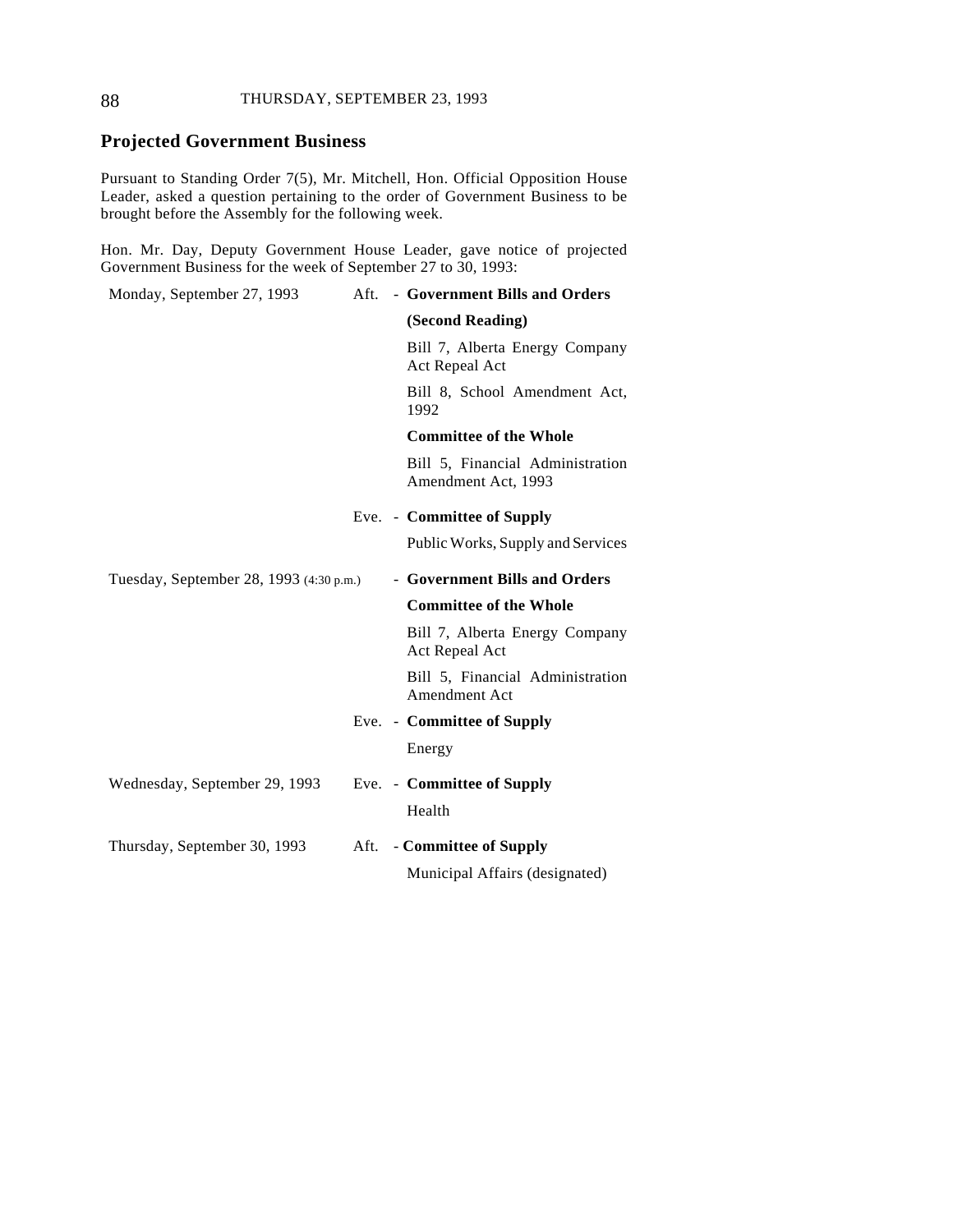### **Privilege**

The Speaker made the following ruling:

A question of privilege was raised by the Member for Calgary-North West on Wednesday, September 22, 1993.

The Chair notes that proper notice of the question of privilege was given pursuant to Standing Order 15(2).

The facts giving rise to this question of privilege are these:

1. On Tuesday, September 21, 1993, the Member for Redwater rose in Committee of the Whole to apologize to the Chair and withdraw certain remarks he had made previously in Committee of Supply.

2. That being done, the Minister of Transportation and Utilities rose to ask if the Member for Redwater was prepared to apologize to him for remarks the Member for Redwater had made on the same occasion which the Minister felt impugned him.

3. After some debate over what the Member for Redwater said, what he might have meant and whether or not an apology was in order, the Chairman asked the Minister: "do you wish this referred to the Speaker, or are you satisfied now?"

4. The Minister replied: "Mr. Chairman, no, I wish the House to continue in its work, but I can assure the Hon. Member across the way that he has lost any road program for the next four years."

5. The Member for Edmonton-Gold Bar rose on a point of order and asked "Mr. Chairman, I'd just like to inquire if that last comment was made in jest. I'd like an answer."

6. The Minister replied: "Mr. Chairman, as we go year by year, we have to put in our priorities, and each year the Hon. Member will know whether I was jesting or not."

7. Approximately an hour later, at 5:25, the Minister rose and stated: "Mr. Chairman, this afternoon we've had some debate. The Hon. Member for Redwater and myself couldn't see eye to eye. Being a man of principle, I will withdraw any remarks I made in that regard."

On raising the question, the Member for Calgary-North West referred to Beauchesne, paragraph 99, which states, in its entirety:

Direct threats which attempt to influence Members' actions in the House are undoubtedly breaches of privilege. They do, however, provide serious problems for the House. They are often made anonymously and it is rarely possible for the House to examine them satisfactorily. The common practice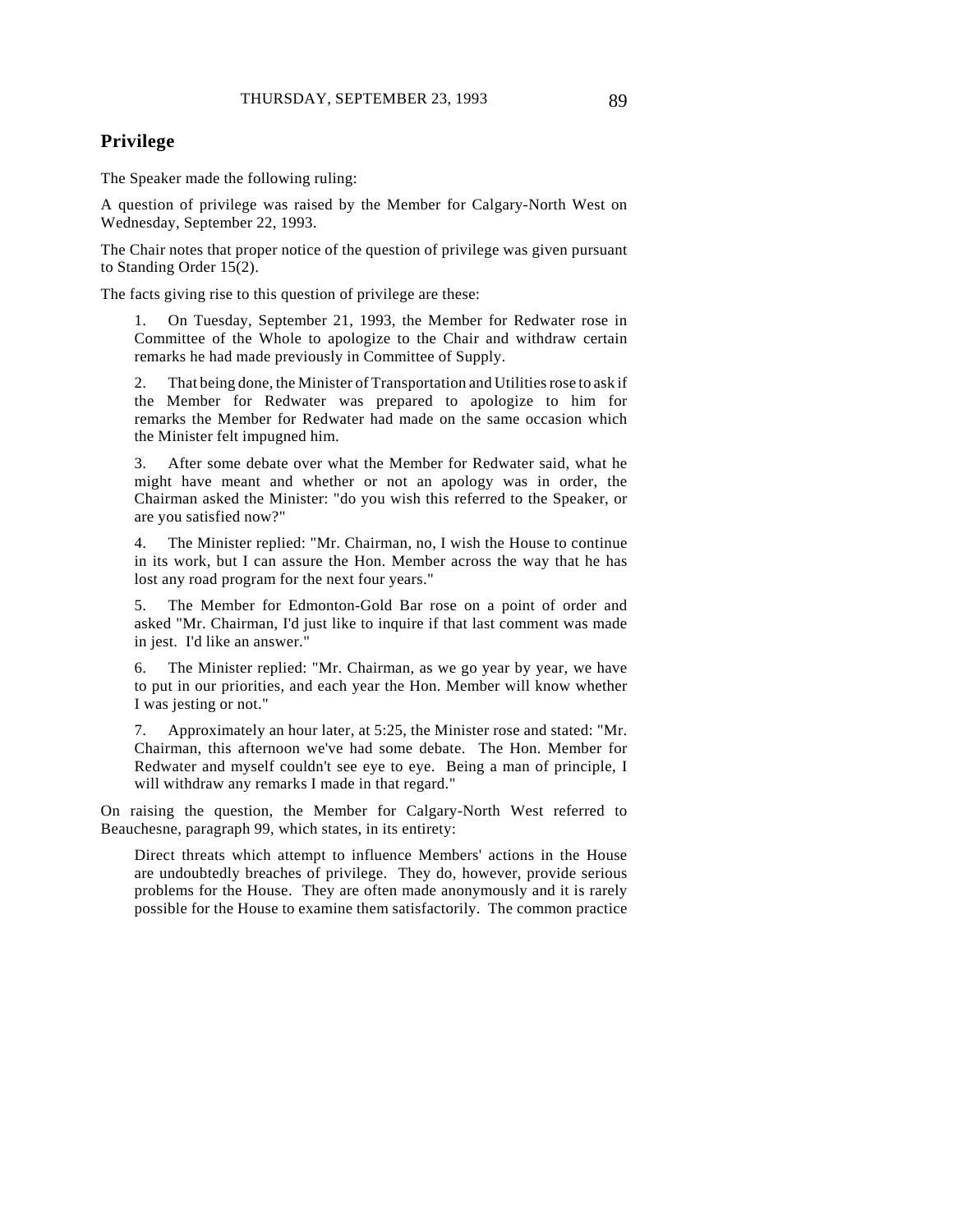today is to turn the responsibility for investigating them over to the ordinary forces of the law.

This paragraph contemplates threats against Members from persons outside of the House. This does not necessarily mean it is not relevant, but it has to be read in context.

The Member for Calgary-North West also cited Erskine May at page 126. That passage refers to a resolution of the English House of Commons made in the year 1733 which reads:

"That the assaulting, insulting, or menacing any Member of this House, in his coming to or going from the House or upon the account of his behaviour in Parliament, is a high infringement of the privilege of this House, a most outrageous and dangerous violation of the rights of Parliament and an high crime and misdemeanour."

Again, this resolution clearly contemplates threats to Members made by persons outside of the House. Again, this does not necessarily invalidate it, but it does limit its application.

In the ensuing debate, several Hon. Members made a number of points for which the Chair is grateful.

It seems to the Chair that two questions have to be answered:

First, do the Minister's words to the Member for Redwater constitute a breach of privilege? and,

Second, was the Minister's withdrawal later that day sufficient to dispose of the matter?

The powers, privileges and immunities of parliaments have been settled since 1704. No new privileges may be added to this list. Parliament may only expound and apply the law of privilege as it exists. After an extensive review of the powers, privileges and immunities of parliament, the Chair finds that these words as spoken by a Member of the Assembly do not fall under any of these powers, privileges or immunities.

The Chair has considered whether the words spoken are a contempt. The classic statement of a contempt is from Erskine May, at page 115:

Generally speaking, any act or omission which obstructs or impedes either House of Parliament in the performance of its functions, or which obstructs or impedes any Member or officer of such House in the discharge of his duty, or which has a tendency, directly or indirectly, to produce such results may be treated as a contempt even though there is no precedent for the offence.

Threats of this kind are an extremely serious matter. There is no doubt that the implication by a Minister that action might be taken with respect to another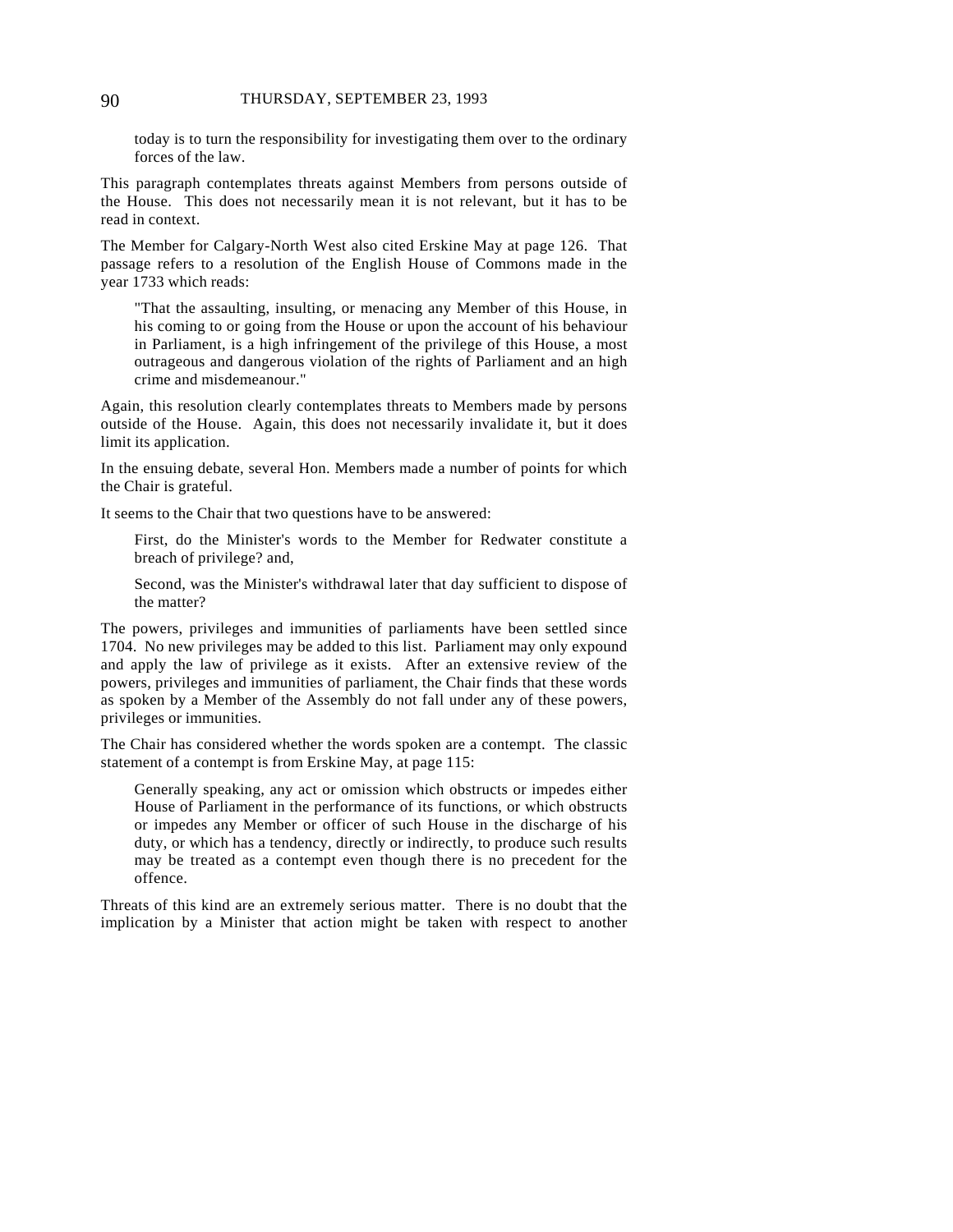Member's words or actions, could have the effect of inhibiting freedom of speech in this Chamber.

Such threatening words could constitute a contempt. It would be up to the Committee on Privileges and Elections to decide. However, in this case, the Minister withdrew his remarks.

This raises the issue of apologies and withdrawals. On the matter of apology, Maingot, Parliamentary Privilege in Canada, says at page 228, under the heading "Where a Member is the subject of a Question of Privilege":

"An apology by the offending member will invariably close the matter without the necessity of putting the matter to a vote."

Erskine May, at page 140, notes that even where a Member has been found guilty of a breach of privilege,

"... in consequence of the full and ample apology he had offered to the House, or that having regard to his withdrawal of the expressions complained of, it would not proceed any further in the matter."

The Chair has not found a prima facie breach of privilege in this case. Had it done so however, the Chair imagines that the withdrawal offered by the Minister, an hour after the words were spoken, would be, at best, just barely enough to close the matter. An apology should be timely.

If a Member intends to apologize for and withdraw any remark, whether as a result of a point of order or a question of privilege, the apology should be sincere and the withdrawal unequivocal. The Oxford Dictionary defines "apology" as:

"a regretful acknowledgement of an offence or failure; an assurance that no offence was intended."

If an apology is in order, then the honourable thing to do, the courageous thing to do, is to apologize in a straightforward way. The Chair feels that, during this incident, two Members fell short of the standard in their apologies or withdrawals. What good is an apology, or a withdrawal, if no one can be sure if there was, in fact, an apology or withdrawal?

Members are human and subject to all the emotions that come with that territory: anger and pride are two that come to mind. Sometimes this job seems to require that we be superhuman in controlling our anger and our pride and in exercising good judgment and we just have to do it. If we fail, we must make amends.

Finally, there is the issue of the rule against anticipation when there is an outstanding question of privilege. Speaker Carter dealt with this exact issue on April 22, 1993 (Hansard, page 2335). Beauchesne 410(14) states "Questions should not anticipate an Order of the Day." The privilege issue was held to constitute an Order of the Day, since notice had been given. There is also an issue of sub judice. If the matter was to be referred to the Committee on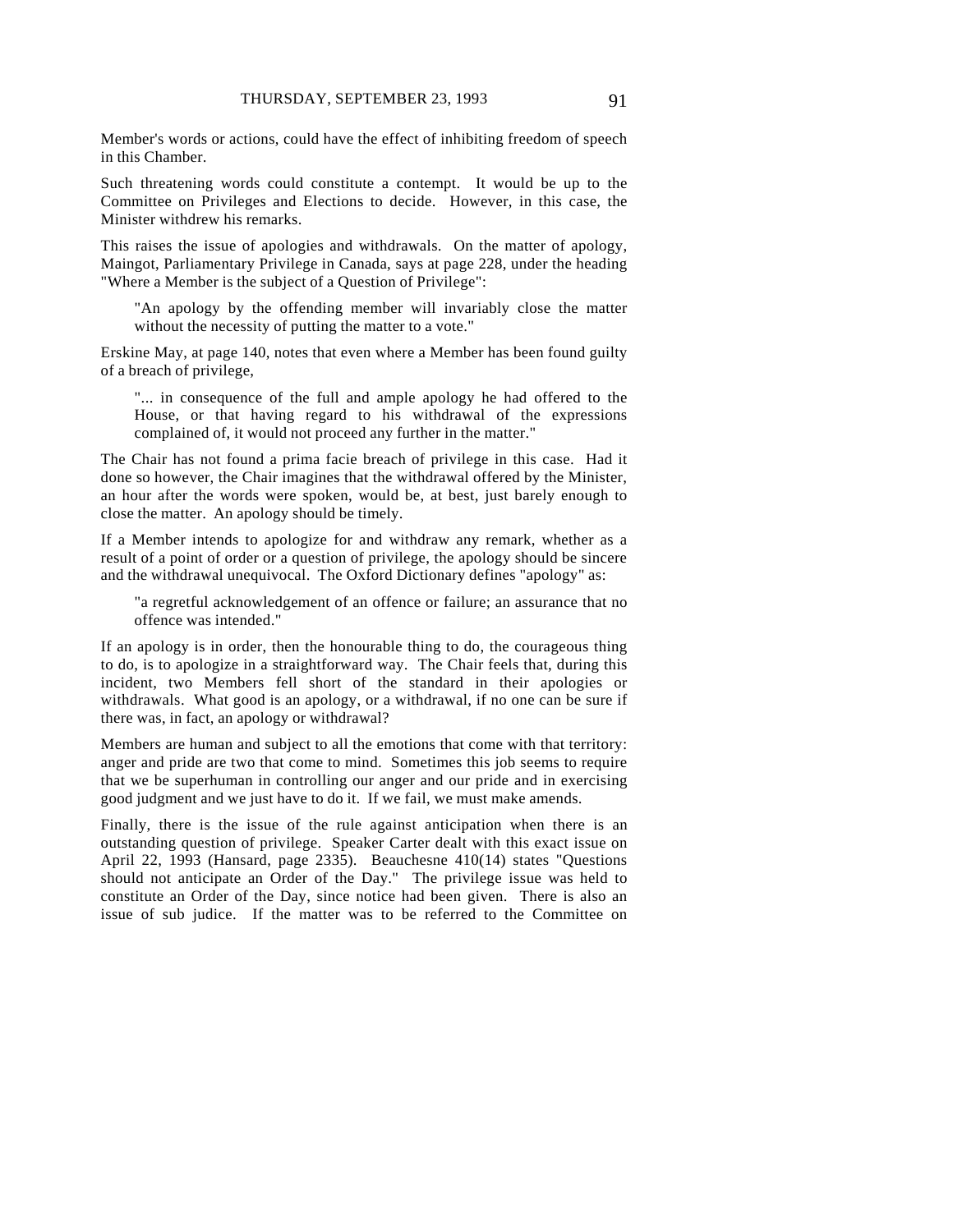#### 92 THURSDAY, SEPTEMBER 23, 1993

Privileges and Elections, it would not be appropriate for the Assembly to risk in any way prejudicing the deliberations of that Committee.

The Chair has left the matter of the timeliness of the question of privilege to the last. It seems to the Chair that this question could have been raised when it happened. There is an argument that it was necessary to wait for the blues to confirm what was said. Members must be diligent in raising matters of privilege at the earliest opportunity. That being the case, and since the Chair ruled on this question on other grounds, the Chair decided not to bar the question on the basis that it was not raised at the earliest possible time.

### **Clarification of Privilege Ruling**

Earlier today, the Chair made a ruling on a question of privilege raised by the Member for Calgary-North West.

The Chair would like to clarify a statement made in that ruling.

At one point the Chair stated:

"The Chair has not found a prima facie breach of privilege in this case. Had it done so however, the Chair imagines that the withdrawal offered by the Minister, an hour after the words were spoken, would be, at best, just barely enough to close the matter. An apology should be timely."

This statement was neither intended nor correct. What the Chair wanted to say was:

"The withdrawal offered by the Minister, an hour after the words were spoken would, at best, be just barely enough to close the matter. An apology should be timely."

The ruling was, in essence, that a prima facie case of contempt did exist. However, the ruling was that the Minister's withdrawal was sufficient, but barely sufficient, to close the matter, based on the authorities cited in the ruling.

The Chair regrets any confusion which may have resulted.

#### **Motions Under Standing Order 40**

Mr. Collingwood, Hon. Member for Sherwood Park, requested and received the unanimous consent of the Assembly for consideration of the following motion:

Be it resolved that the Legislative Assembly congratulate Professor David Schindler, Killam Memorial Professor of Ecology, University of Alberta, on receiving a Manning Award in recognition of his contribution to the fight against water pollution.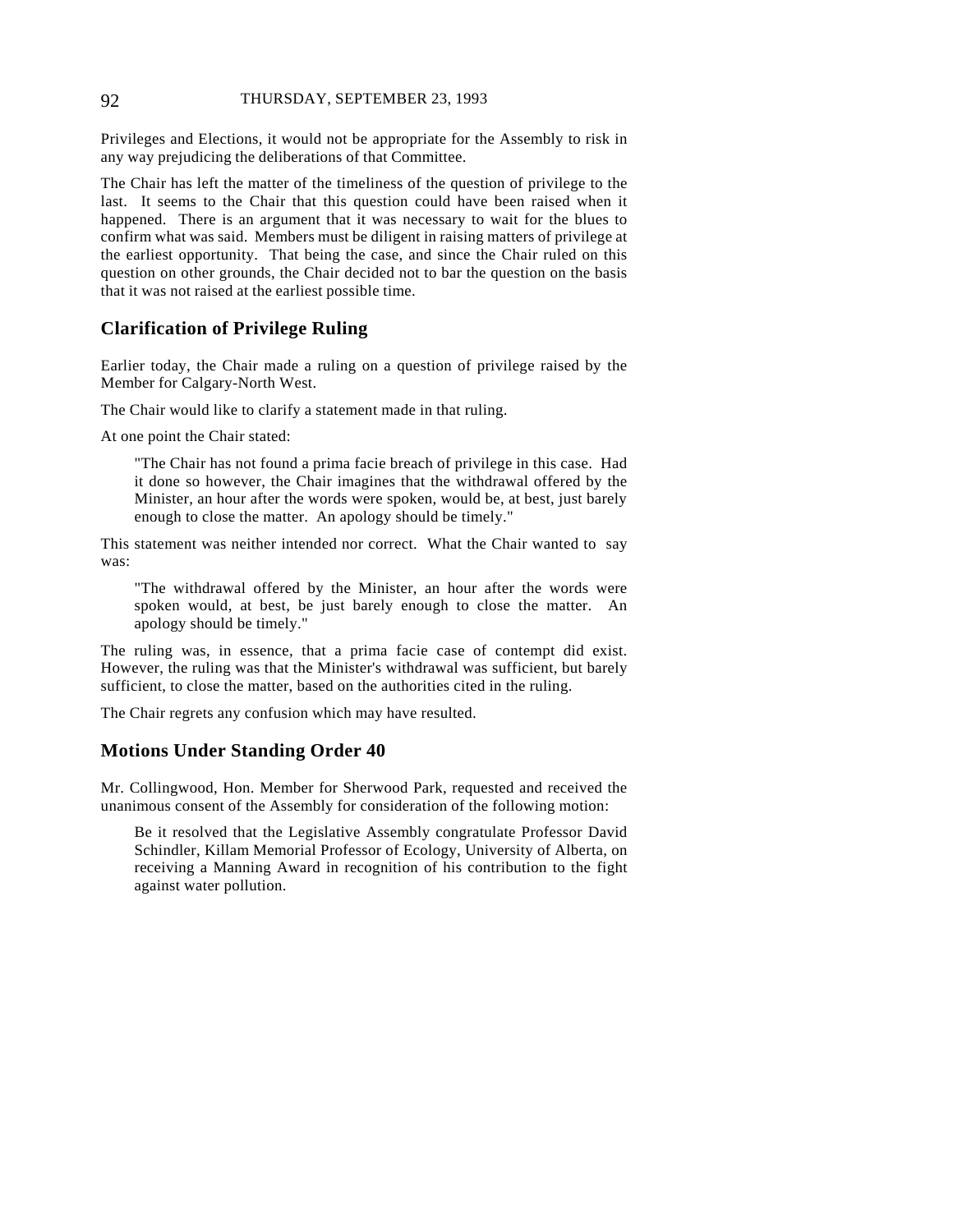A debate followed.

The question being put, the motion was agreed to unanimously.

# **ORDERS OF THE DAY**

### **Committee of Supply**

(Day 8 of Main Estimates Consideration – Designated)

(Assembly in Committee)

According to Order, the Assembly resolved itself into Committee of Supply.

And after sometime spent therein, the Speaker resumed the Chair and Mr. Clegg reported as follows:

Mr. Speaker:

The Committee of Supply has had under consideration certain resolutions of the Department of Education, reports progress thereon, and requests leave to sit again.

The question being put, the report and the request for leave to sit again were agreed to.

### **Adjournment**

 $\overline{a}$ 

On motion by Hon. Mr. Day, Deputy Government House Leader, that it be called 5:30 p.m., the Assembly adjourned at 5:23 p.m. until Monday, September 27, 1993, at 1:30 p.m.

# Monday, September 27, 1993

The Speaker took the Chair at 1:30 p.m.

# **ROUTINE**

### **Introduction of Bills (First Reading)**

Notice having been given:

Bill 241 Public Service Pay Equity Act – Mrs. Soetaert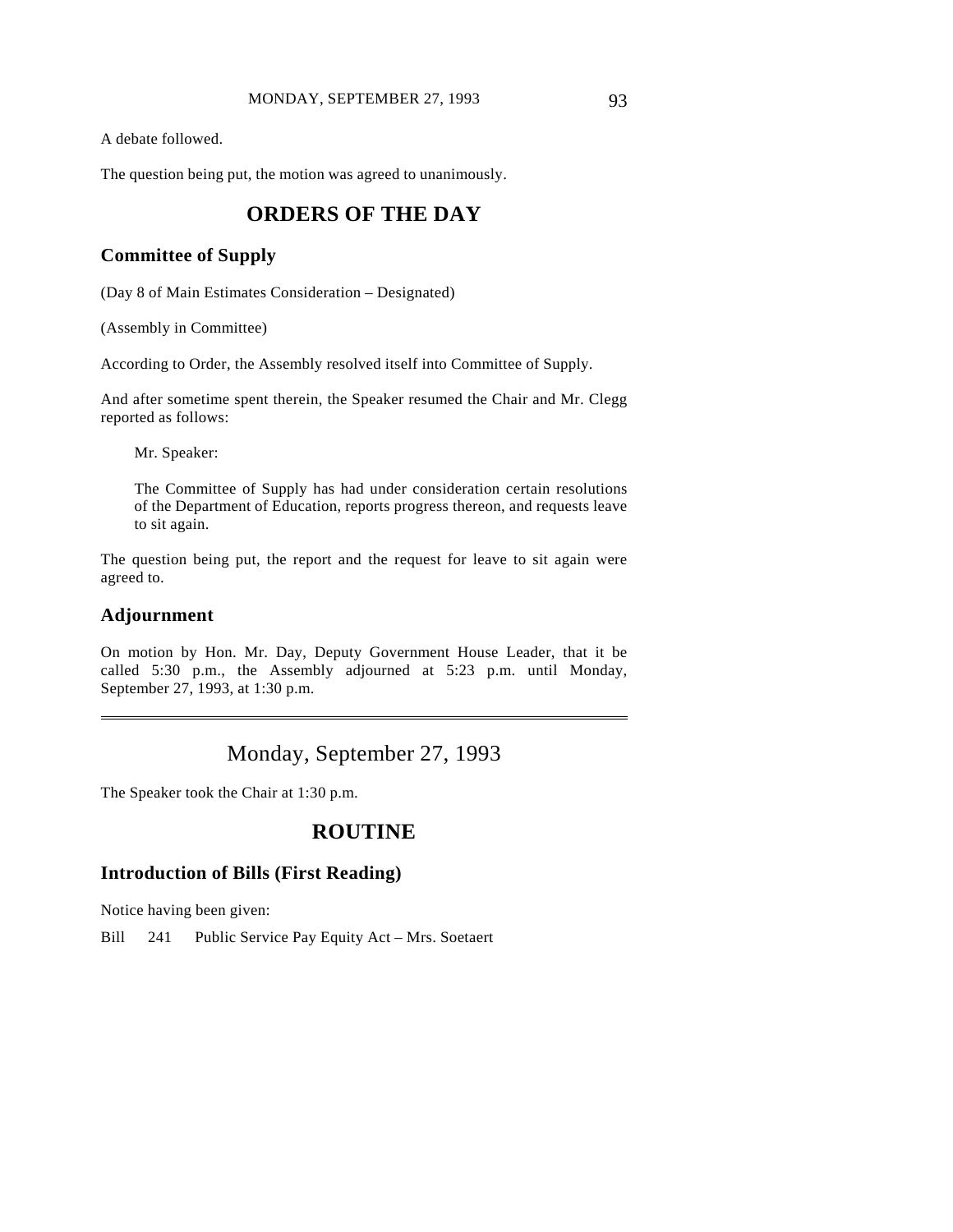#### 94 MONDAY, SEPTEMBER 27, 1993

Bill 248 Amusement Amendment Act, 1993 – Mr. Zwozdesky Bill 249 Employment Standards Code Amendment Act, 1993 – Ms Leibovici

Bill 252 Fatal Accidents Amendment Act, 1993 – Mr. Dickson

Bill 253 Legal Profession Amendment Act, 1993 (No. 1) – Mr. Dickson

### **Tabling Returns and Reports**

Hon. Mr. Kowalski, Minister of Economic Development and Tourism, pursuant to the Tourism Education Council Act, cT-6.3, s7(2):

Alberta Tourism Education Council, Annual Report 1992

Sessional Paper 43/93

Hon. Mr. Day, Minister of Labour, pursuant to the Legislative Assembly Act, cL-10.1, s52:

Alberta Labour, Annual Report 1991-92

Sessional Paper 95/93

Hon. Mr. Dinning, Provincial Treasurer:

Government of Alberta News Release, September 27, 1993, announcing the establishment of the Tax Reform Commission

Sessional Paper 821/93

### **Ministerial Statements**

Hon. Mr. Klein, Premier, made an announcement regarding the centennial celebrations of Ukrainian settlement in Alberta.

Mrs. Hewes, Hon. Deputy Leader of the Official Opposition, commented on the announcement.

### **Oral Question Period**

During Oral Question Period, Hon. Mr. Klein, Premier, filed the following:

Office of the Premier Memorandum, dated September 27, 1993, from Hon. Mr. Klein, Premier, to Hon. Mr. Schumacher, Speaker of the Legislative Assembly, requesting the Members' Services Committee adopt a motion to cancel the payment of a Representational Allowance to the President of Executive Council

Sessional Paper 822/93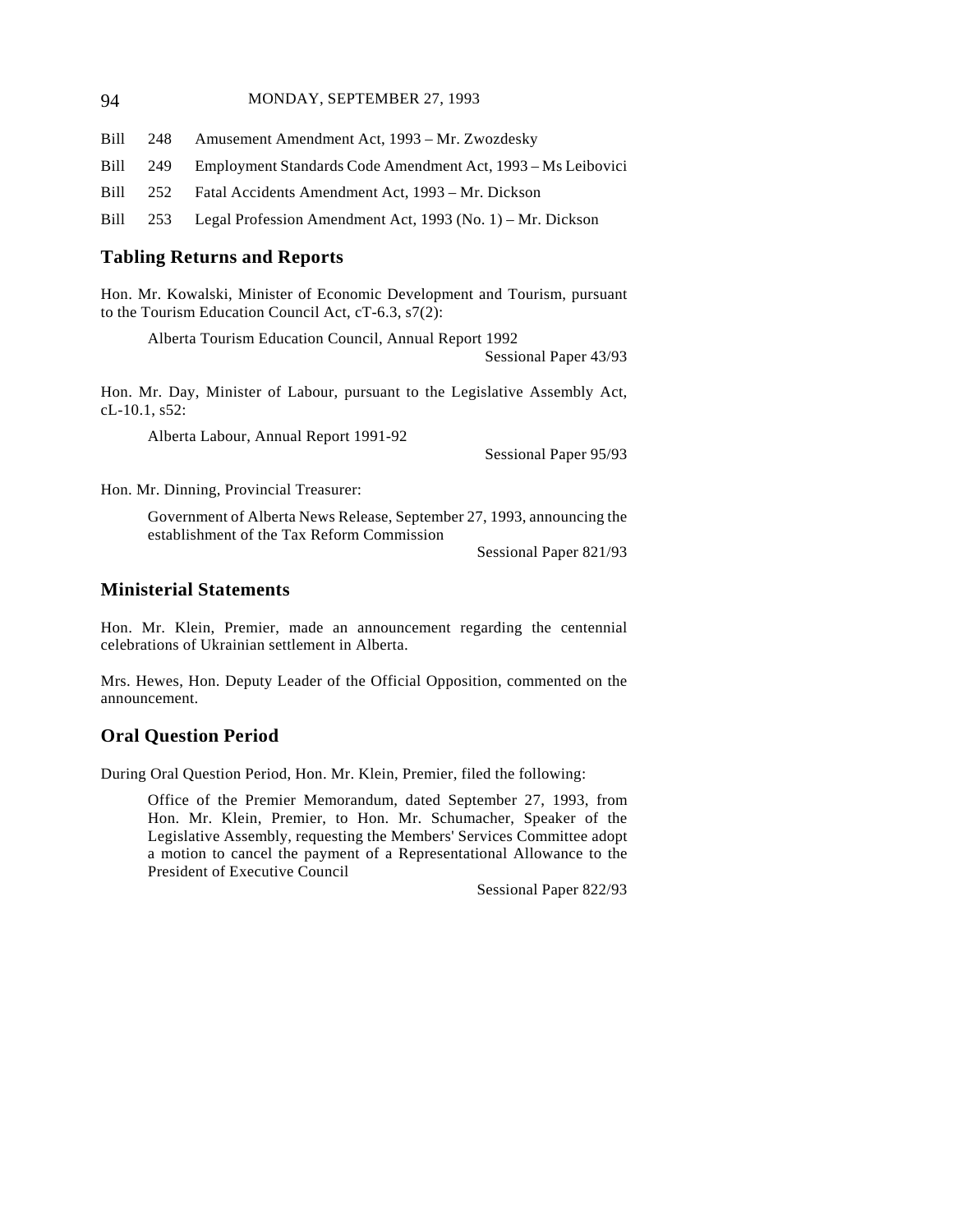# **ORDERS OF THE DAY**

### **Government Bills and Orders**

#### **Second Reading**

The following Bills were read a Second time and referred to Committee of the Whole:

Bill 7 Alberta Energy Company Act Repeal Act – Hon. Mrs. Black

Bill 8 School Amendment Act, 1993 – Hon. Mr. Jonson

#### **Committee of the Whole**

According to Order, the Assembly resolved itself into Committee of the Whole.

(Assembly in Committee)

And after some time spent therein, the Speaker resumed the Chair.

Progress was reported on the following Bill:

Bill 5 Financial Administration Amendment Act, 1993 – Hon. Mr. Dinning

Mr. Tannas, Chairman of Committees, tabled copies of all amendments considered by the Committee of the Whole this date.

Amendment to Bill 5 (Hon. Member for Edmonton-Whitemud) Sessional Paper 623/93

### **Adjournment**

On motion by Hon. Dr. West, Acting Government House Leader, at 5:27 p.m., it was agreed that when the Assembly reconvened at 8:00 p.m. they would be in Committee of Supply, and the Speaker left the Chair.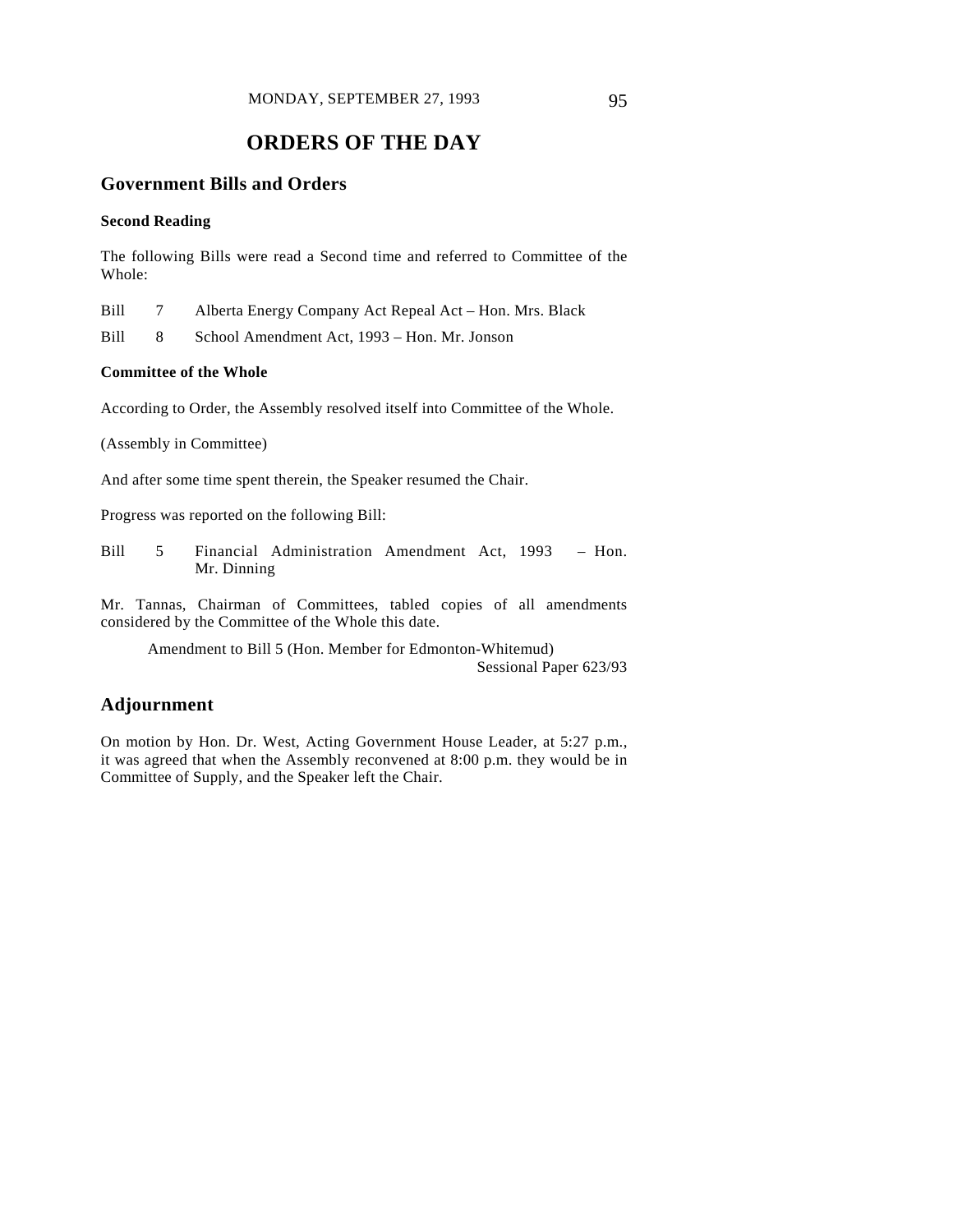#### 96 TUESDAY, SEPTEMBER 28, 1993

MONDAY, SEPTEMBER 27, 1993 – 8:00 P.M.

### **Committee of Supply**

(Day 9 of Main Estimates Consideration)

(Assembly in Committee)

And after sometime spent therein, the Deputy Speaker resumed the Chair and Mr. Clegg reported as follows:

Mr. Speaker:

The Committee of Supply has had under consideration certain resolutions of the Department of Public Works, Supply and Services, reports progress thereon, and requests leave to sit again.

The question being put, the report and the request for leave to sit again were agreed to.

### **Adjournment**

 $\overline{a}$ 

On motion by Hon. Mr. Evans, Deputy Government House Leader, the Assembly adjourned at 10:03 p.m. until Tuesday, September 28, 1993, at 1:30 p.m.

Tuesday, September 28, 1993

The Speaker took the Chair at 1:30 p.m.

# **ROUTINE**

#### **Reading and Receiving Petitions**

On request by Ms Hanson, Hon. Member for Edmonton-Highlands-Beverly, the following petition was read and received:

We, the undersigned, petition the Legislative Assembly of Alberta to urge the Government to reinstate the cuts made to social assistance and in the future to consult broadly with clients, labour and professionals to determine where savings can be made that will not harm Alberta families.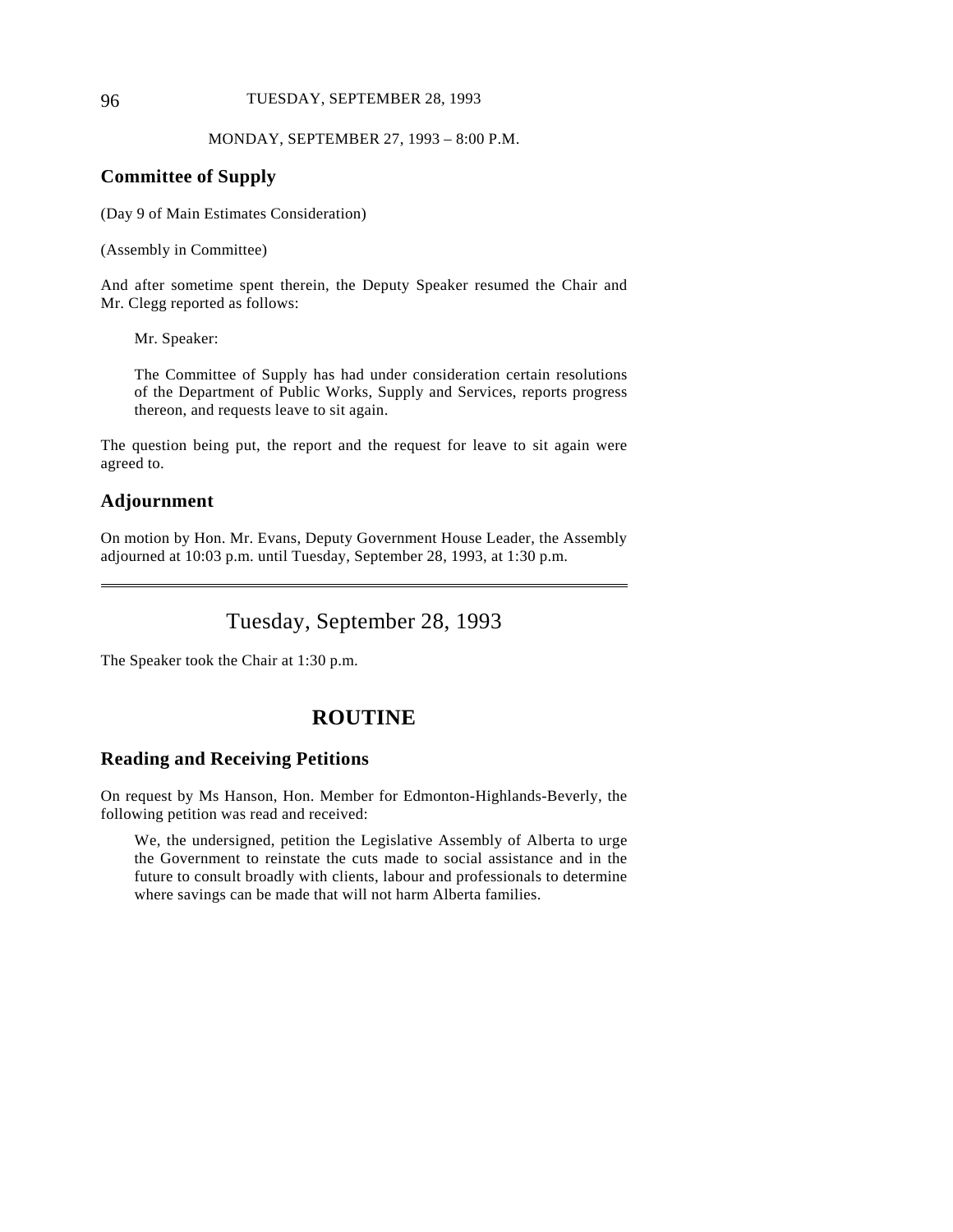#### **Notices of Motions**

Hon. Mr. Kowalski, Government House Leader, gave oral notice of the following motion:

Be it resolved that the Assembly grant leave for the Designated Supply Sub-Committee, considering the estimates of Executive Council, to meet on Thursday, September 30, 1993, between the hours of 3:30 p.m. and 5:30 p.m. when the Assembly is sitting.

Pursuant to Standing Order 34(2)(a), Hon. Mr. Day, Deputy Government House Leader, gave oral notice of the following Written Questions and Motions for Return to be dealt with Wednesday, September 29, 1993:

| Written Questions:  | None.                                                                                                                         |
|---------------------|-------------------------------------------------------------------------------------------------------------------------------|
| Motions for Return: | M159, M160, M161, M162, M163, M167, M168,<br>M169, M171, M173, M174, M175, M176, M177,<br>M189, M190, M191, M193, M198, M202. |
|                     |                                                                                                                               |

### **Members' Statements**

Mrs. Soetaert, Hon. Member for Spruce Grove-Sturgeon-St. Albert, made a statement regarding the location of the first Canadian blood fractionation plant.

Mr. Doerksen, Hon. Member for Red Deer-South, made a statement regarding the net income of Alberta Treasury Branches.

Mr. Yankowsky, Hon. Member for Edmonton-Beverly-Belmont, made a statement regarding the rapidly aging population.

#### **Statement by the Speaker**

Today there was a question asking for comments by a Minister. That, Hon. Members, is not a proper way to craft a question. A question, according to Beauchesne, is to seek specific information and not to ask for a general commentary. That is not the role of question period.

There also has been a tendency over the last few weeks to get away from directing questions through the Chair. That is leading to an escalation of emotions and noise in the Chamber that delays matters. So the Chair, starting from now on, is going to interrupt people who ask questions of the Premier or the Treasurer or whatever Minister, and the Chair will also interrupt those Ministers who reply personally to the questioner. That is not proper and is leading this Assembly in the wrong direction.

The last question took six minutes, and that was one reason why the Chair didn't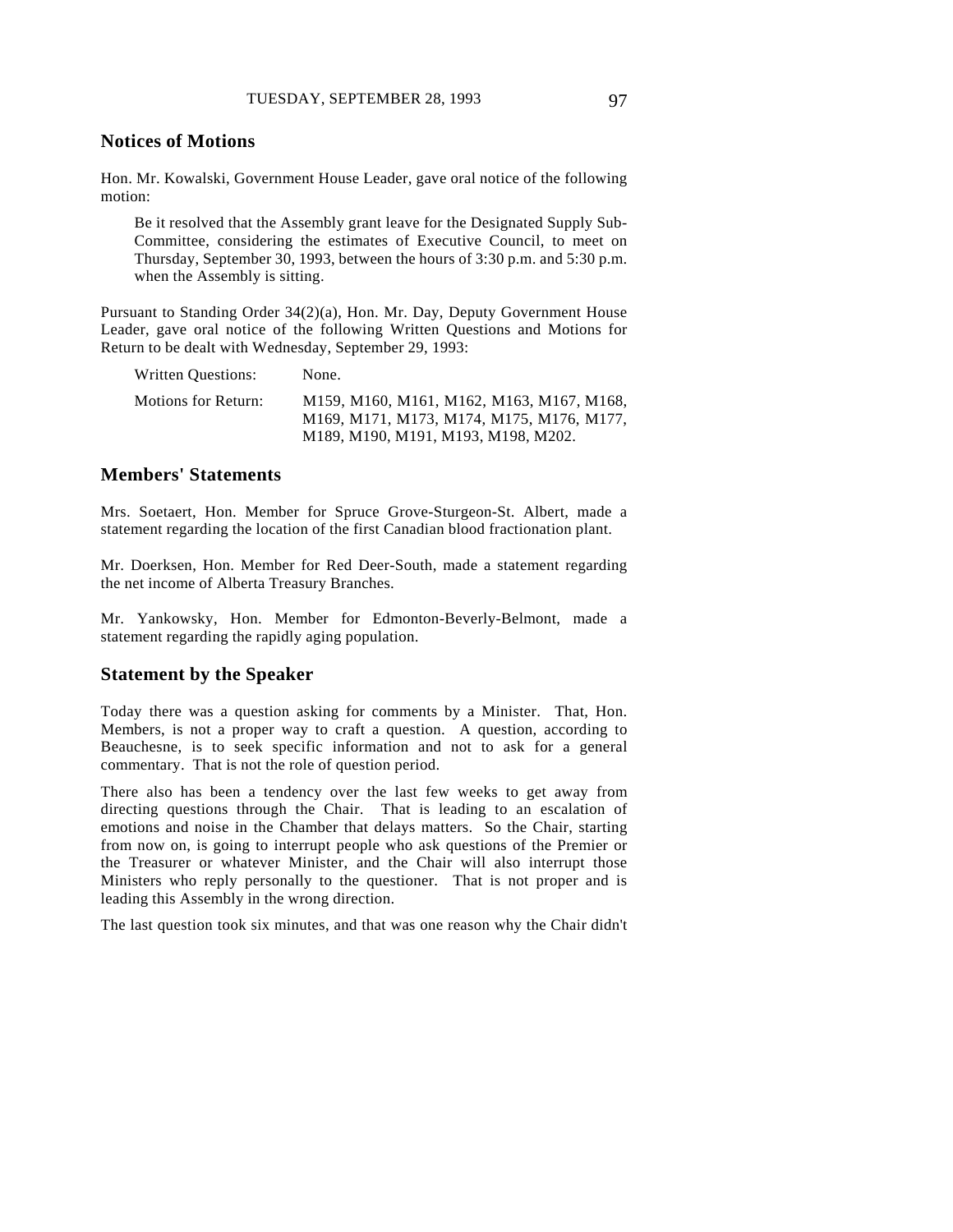#### 98 TUESDAY, SEPTEMBER 28, 1993

interrupt. He was going to see just how long that exercise was going to take, but the Hon. Member for Edmonton-McClung is perfectly correct when he says that there were unrelated supplementals. The question was asked in not a very precise way, and because of that the Hon. Minister took an opportunity to make a speech instead of giving an answer. I hope that the Chair has answered this point of order in a way that will lead other Hon. Members to deal with their questions and the answers in a more precise way.

# **ORDERS OF THE DAY**

## **Public Bills and Orders Other Than Government Bills and Orders**

#### **Second Reading**

On the motion that the following Bill be now read a Second time and referred to Committee of the Whole:

Bill 204 Stray Animals Amendment Act, 1993 – Mr. Brassard

A debate followed.

Pursuant to Standing Order 8(2)(b), debate adjourned with Hon. Mr. Evans speaking.

### **Motions Other Than Government Motions**

**203.** Moved by Mrs. Hewes on behalf of Mr. Decore:

Be it resolved that the Legislative Assembly urge the Government to demonstrate its commitment to promoting a revitalized rural Alberta economy through the following initiatives:

- (1) the immediate implementation of the recommendations of the "Local Development Initiative" report produced by the Premier's Council on Local Development
- (2) placing greater focus on the importance of small businesses in rural Alberta, including the removal of Government interference in the private sector
- (3) the creation of a coalition of Western Premiers to work with the Prime Minister and leaders of farm organizations and agri-business to find a solution to the international subsidy wars
- (4) the creation of a Round Table of stakeholders in the agricultural industry.

A debate followed.

Pursuant to Standing Order 8(4), the question being put, the motion was defeated. The names being called for were taken as follows: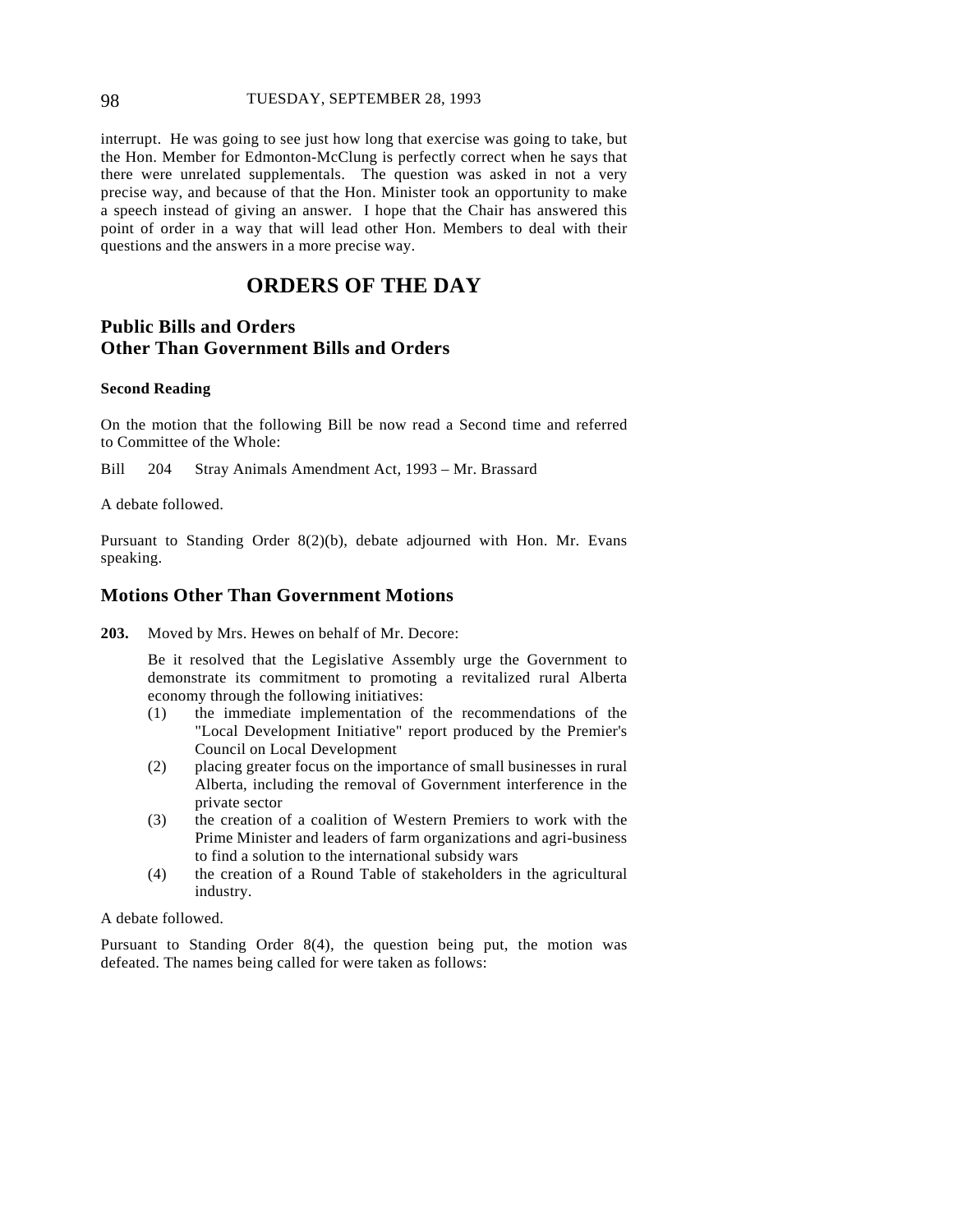#### Abdurahman Beniuk Bracko Bruseker Carlson Chadi Collingwood Dalla-Longa Decore Dickson Gordon Henry Hewes Kirkland Langevin Leibovici Massey Mitchell Nicol

Percy Renner Sapers

Against the motion: 43

Friedel Germain

For the motion: 35

| Ady             | Forsyth  | Mar       |
|-----------------|----------|-----------|
| Amery           | Fritz    | McClellan |
| <b>Black</b>    | Haley    | McFarland |
| <b>Brassard</b> | Havelock | Mirosh    |
| <b>Burgener</b> | Herard   | Oberg     |
| Calahasen       | Hierath  | Pham      |
| Cardinal        | Hlady    | Rostad    |
| Clegg           | Jacques  | Severtson |
| Coutts          | Jonson   | Smith     |
| Day             | Klein    | Sohal     |
| Dinning         | Kowalski | Tannas    |
| Doerksen        | Laing    | Thurber   |
| Dunford         | Lund     | West      |
| Evans           | Magnus   | Woloshyn  |
| Fischer         |          |           |

#### **204.** Moved by Mr. Jacques:

Be it resolved that the Legislative Assembly urge the Government to change casino regulations to permit chartered non-profit organizations to fund-raise anywhere in Alberta.

A debate followed.

Pursuant to Standing Order 8(2)(c), debate adjourned.

Sekulic Soetaert

Vasseur White Wickman Yankowsky Zariwny Zwozdesky

Taylor (Cypress-Medicine Hat) Taylor (Redwater) Van Binsbergen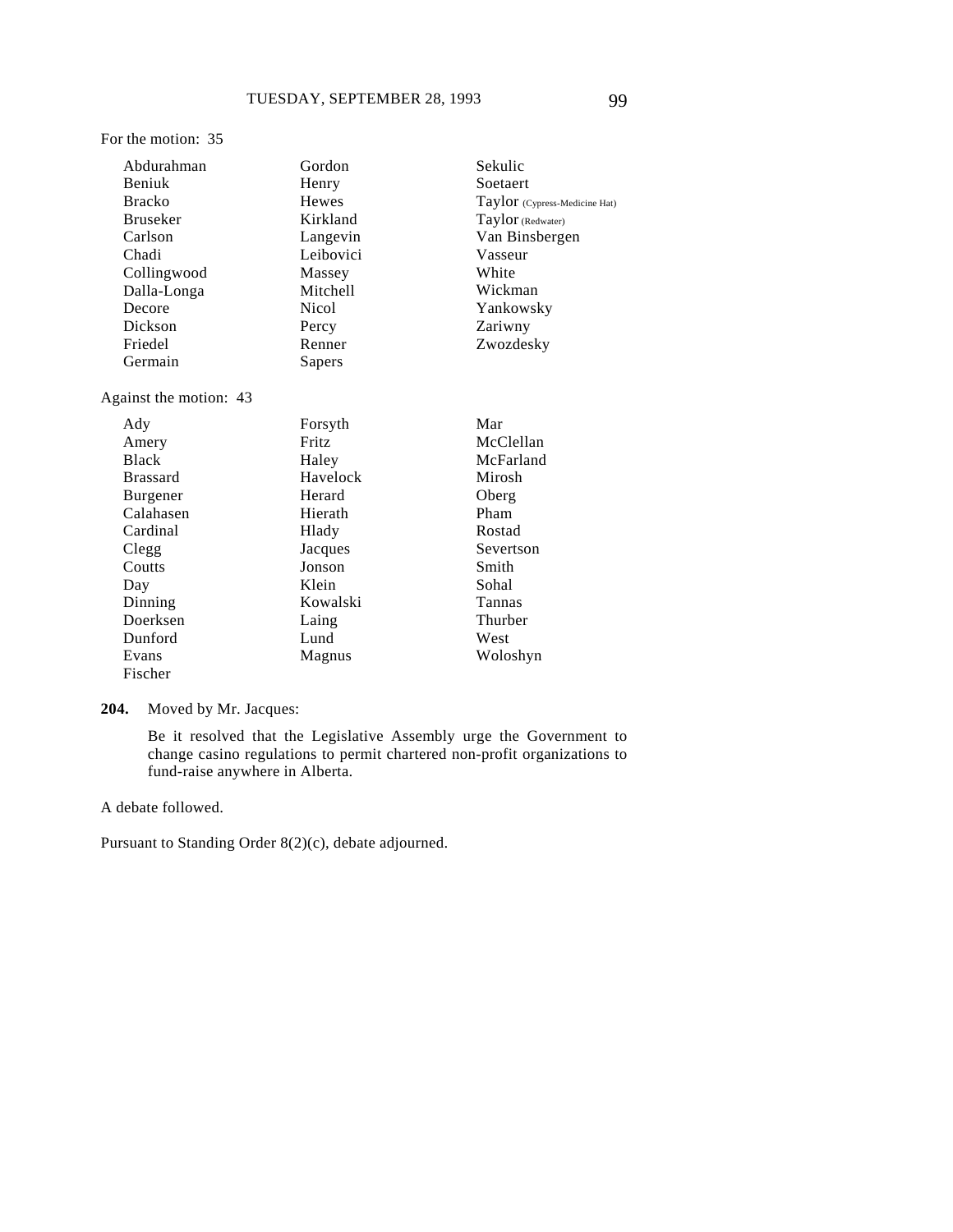#### 100 TUESDAY, SEPTEMBER 28, 1993

### **Government Bills and Orders**

#### **Committee of the Whole**

According to Order, the Assembly resolved itself into Committee of the Whole.

(Assembly in Committee)

And after some time spent therein the Acting Speaker assumed the Chair.

The following Bill was reported:

Bill 7 Alberta Energy Company Act Repeal Act – Hon. Mrs. Black

Progress was reported on the following Bill:

Bill 5 Financial Administration Amendment Act, 1993 – Hon. Mr. Dinning

### **Adjournment**

On motion by Hon. Mr. Evans, Deputy Government House Leader, at 5:30 p.m., it was agreed that when the Assembly reconvened at 8:00 p.m. they would be in Committee of Supply, and the Speaker left the Chair.

TUESDAY, SEPTEMBER 28, 1993 – 8:00 P.M.

### **Committee of Supply**

(Day 10 of Main Estimates Consideration)

(Assembly in Committee)

And after sometime spent therein, the Deputy Speaker resumed the Chair and Mr. Clegg reported as follows:

Mr. Speaker:

The Committee of Supply has had under consideration certain resolutions of the Department of Energy, reports progress thereon, and requests leave to sit again.

The question being put, the report and the request for leave to sit again were agreed to.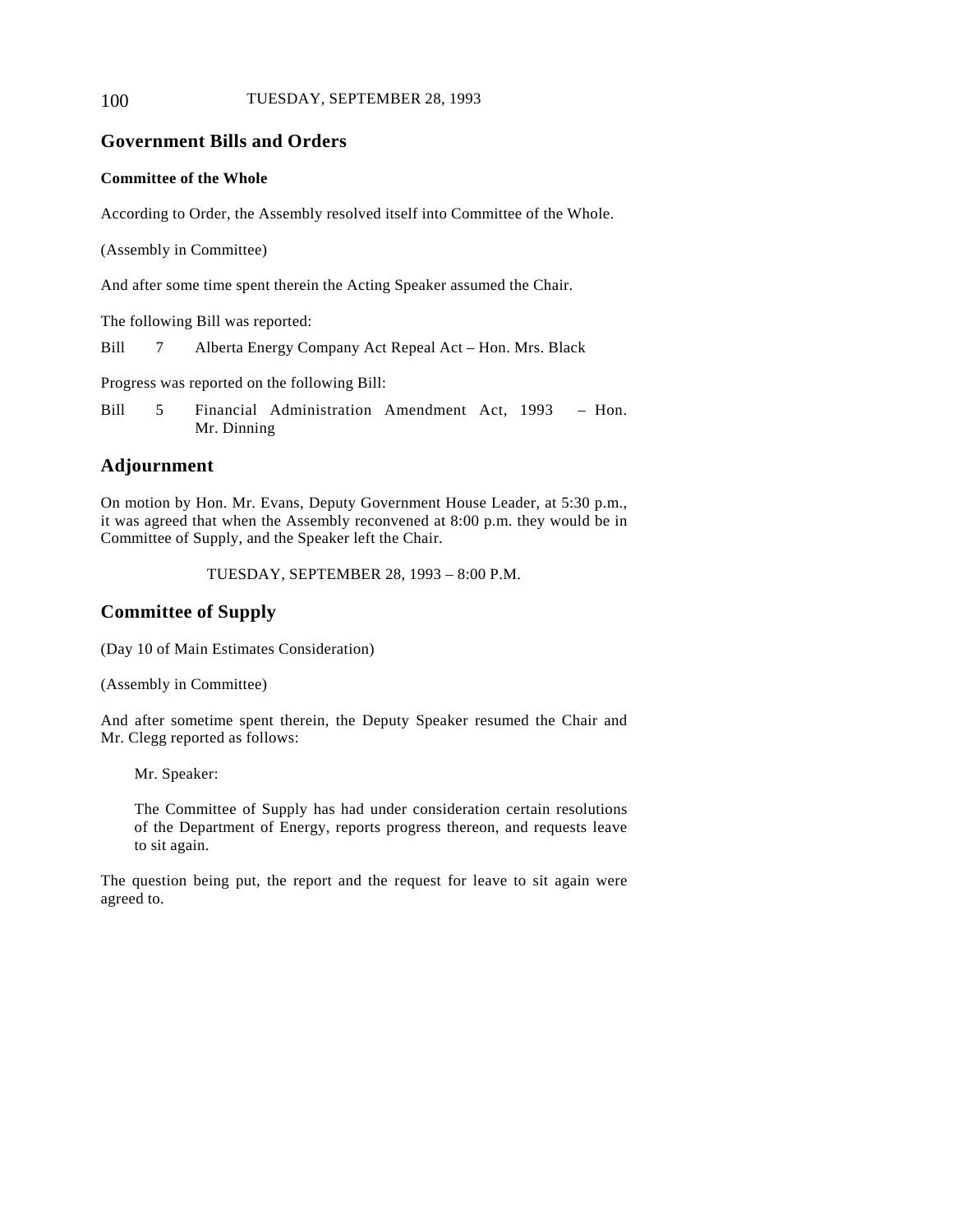### **Adjournment**

 $\overline{a}$ 

On motion by Hon. Mr. Day, Deputy Government House Leader, the Assembly adjourned at 10:10 p.m. until Wednesday, September 29, 1993, at 1:30 p.m.

# Wednesday, September 29, 1993

The Speaker took the Chair at 1:30 p.m.

# **ROUTINE**

#### **Tabling Returns and Reports**

Hon. Mr. Jonson, Minister of Education:

Meeting The Challenge, An Education Roundtable Workbook, 1993 Sessional Paper 823/93

# **ORDERS OF THE DAY**

### **Written Questions**

The following Written Questions were ordered to stand:

Q149, Q152, Q153, Q199, Q206, Q207, Q208.

### **Motions for Returns**

The following Motions for Returns were agreed to as amended:

**M159.** Moved by Dr. Percy:

That an Order of the Assembly do issue for a Return showing: Projections of the following revenue indicators, as the Government may have prepared, for the 1994-95 through 1996-97 fiscal years inclusive, underlying the Government's balanced budget plan from personal income tax, corporate income tax, crude oil royalties, crown leases, payments by the Government of Canada, investment income, and premiums, licenses and fees.

Hon. Mr. Dinning, Provincial Treasurer, moved that the Motion for Return be amended as follows: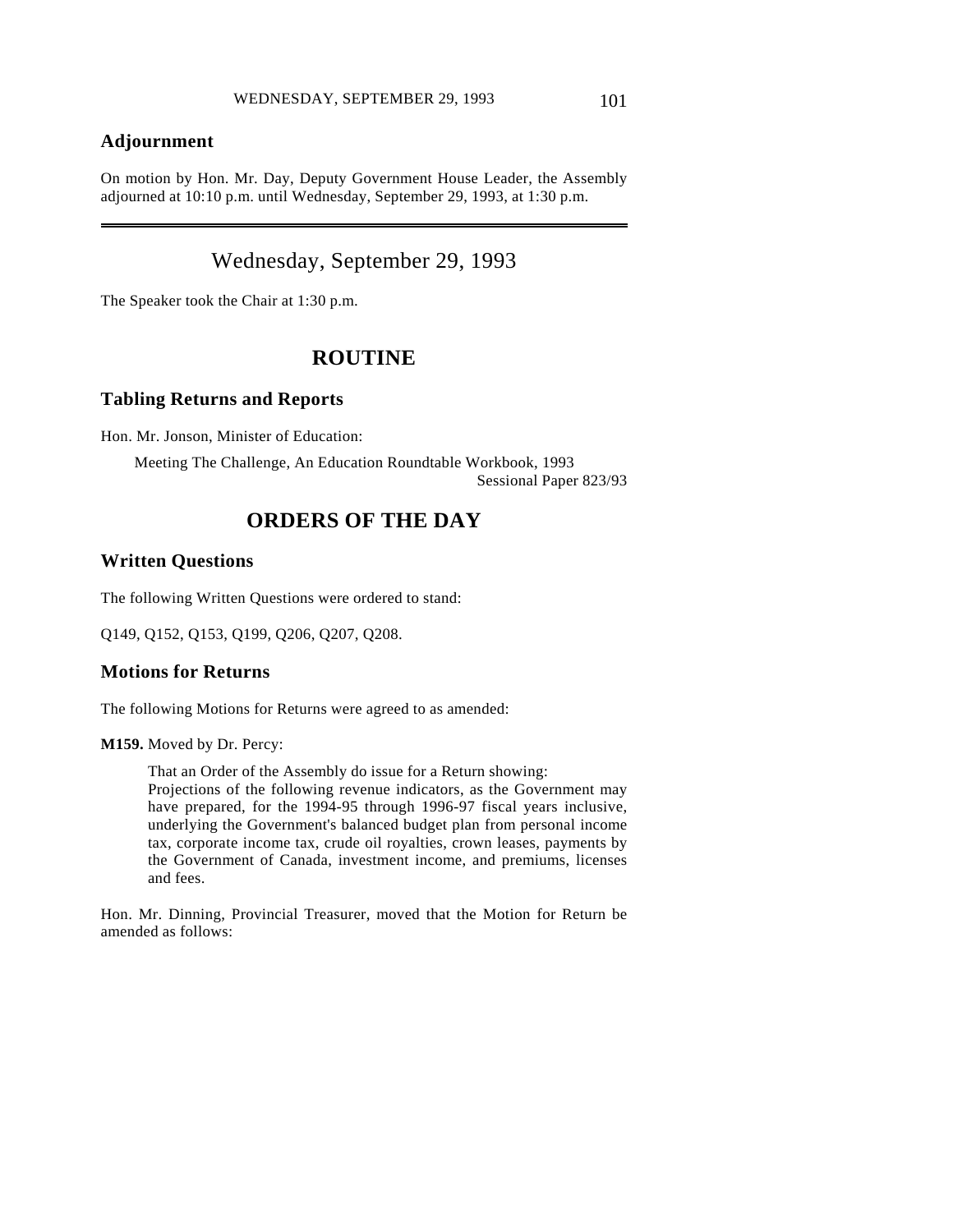#### 102 WEDNESDAY, SEPTEMBER 29, 1993

Projections of the following revenue indicators, as the Government may have prepared, for the 1994-95 through 1996-97 fiscal years inclusive, underlying the Government's balanced budget plan from personal income tax, corporate income tax, non-renewable resource revenue, payments by the Government of Canada, investment income, and premiums, licenses and fees, other taxes, and other revenue.

#### **M161.** Moved by Dr. Percy:

That an Order of the Assembly do issue for a Return showing:

Breakdown of provision for doubtful accounts and loans, recorded as a budgetary expenditure under the General Revenue Fund, by organizational entity and the amount of such obligation for each, for the fiscal years 1989- 90 through 1991-92 inclusive as contained in Schedule 2.16 of the Public Accounts of Alberta.

Hon. Mr. Dinning, Provincial Treasurer, moved that the Motion for Return be amended as follows:

Breakdown of provision for doubtful accounts and loans, recorded as a budgetary expenditure under the General Revenue Fund, analyzed between accounts receivable, loans and advances, and implemented guarantees, with a further breakdown of loans by borrower, for the fiscal years 1989-90 through 1991-92 inclusive as contained in Schedule 2.16 of the Public Accounts of Alberta.

#### **M162.** Moved by Ms Carlson:

That an Order of the Assembly do issue for a Return showing: The cost of operating Alberta's foreign offices for 1992-93 broken down by operating costs by government department, including accommodation costs and salaries for the Agents General, clerical staff, commercial officers and posted staff.

Hon. Mr. Dinning, on behalf of Hon. Mr. Kowalski, Government House Leader, moved that the Motion for Return be amended as follows:

The cost of operating Alberta's foreign offices for 1992-93 broken down by operating costs by government department, including accommodation costs and salary ranges for the Agents General, clerical staff, commercial officers and posted staff.

#### **M163.** Moved by Ms Carlson:

That an Order of the Assembly do issue for a Return showing: A detailed itinerary and the results of the 24-day trade mission undertaken by former MLA, Mr. Rick Orman, on behalf of the Government in April 1993.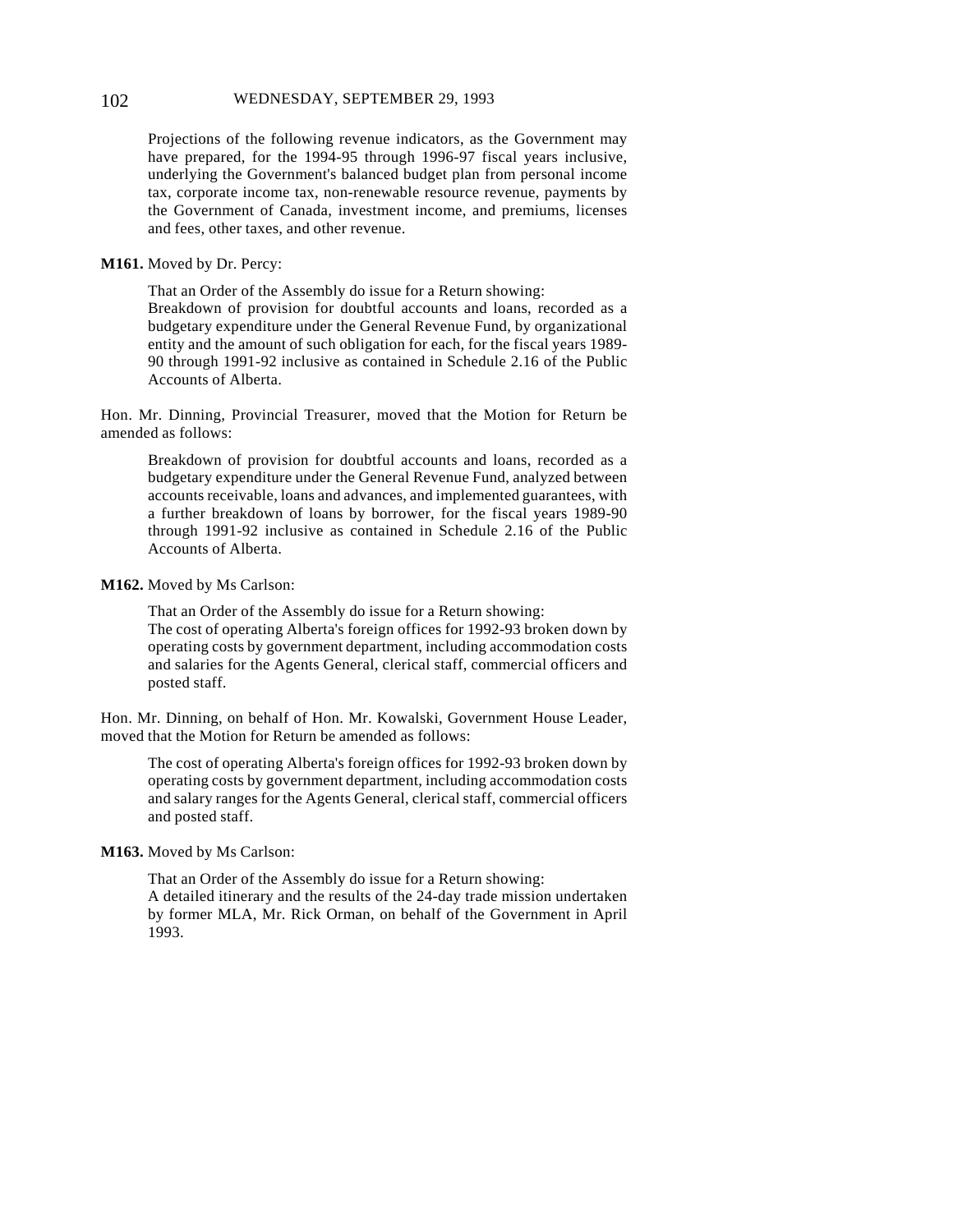Hon. Mr. Day, Deputy Government House Leader, moved that the Motion for Return be amended as follows:

A detailed itinerary and the results of the 9-day trade mission undertaken by former MLA, Mr. Rick Orman, on behalf of the Government in April 1993.

**M171.** Moved by Mr. Bruseker:

That an Order of the Assembly do issue for a Return showing: Copies of the loan agreements between the Government and the following entities: Pratt & Whitney Canada Inc., Centennial Food Corp., Gainers Properties Inc., Engineered Profiles (1989) Ltd. and Ryckman Financial Corporation.

Hon. Mr. Dinning, Provincial Treasurer, moved that the Motion for Return be amended as follows:

Copies of the loan agreements between the Government and the following entities: Pratt & Whitney Canada Inc., Centennial Food Corp., Gainers Properties Inc., Engineered Profiles (1989) Ltd. and Ryckman Financial Corporation for which all parties to these agreements allow release.

The following Motions for Returns were defeated:

**M160.** Moved by Mr. Bruseker:

That an Order of the Assembly do issue for a Return showing: Details of the \$55 million U.S. in additional financing to be provided by NovAtel to systems customers as of May 29, 1992, broken down by RSA/MSA and company name, as noted on page 78 of the Auditor General's Report on NovAtel Communications Ltd.

A debate followed.

The question being put, the motion was defeated. The names being called for were taken as followed:

For the motion: 28

| Abdurahman      | Hewes     | Sekulic           |
|-----------------|-----------|-------------------|
| <b>Bracko</b>   | Kirkland  | Soetaert          |
| <b>Bruseker</b> | Langevin  | Taylor (Redwater) |
| Carlson         | Leibovici | Van Binsbergen    |
| Chadi           | Massey    | Vasseur           |
| Collingwood     | Mitchell  | White             |
| Decore          | Nicol     | Yankowsky         |
| Dickson         | Percy     | Zariwny           |
| Hanson          | Sapers    | Zwozdesky         |
| Henry           |           |                   |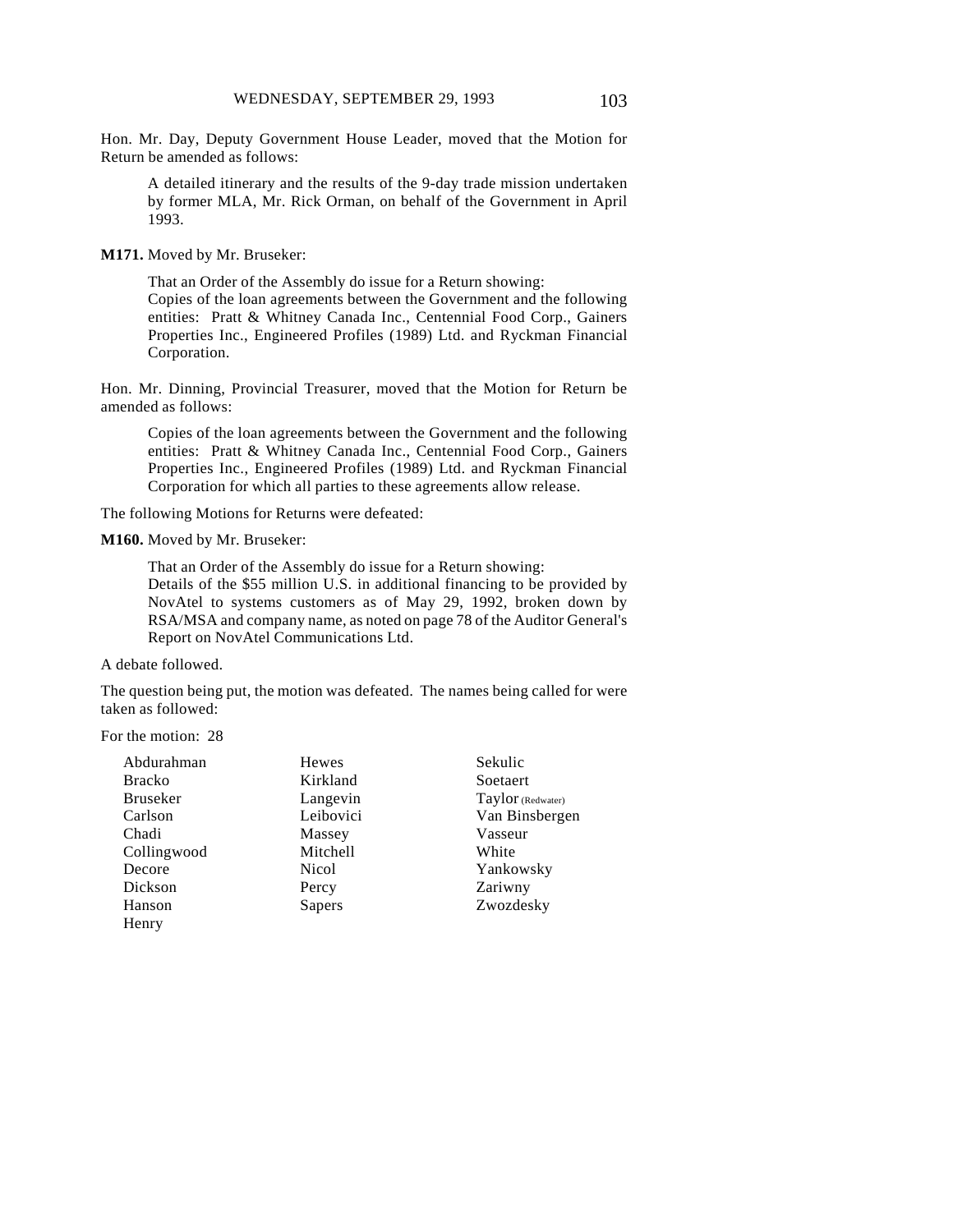Against the motion: 46

| Ady             | Friedel   | McFarland                     |
|-----------------|-----------|-------------------------------|
| Amery           | Fritz     | Mirosh                        |
| <b>Black</b>    | Gordon    | Oberg                         |
| <b>Brassard</b> | Haley     | Paszkowski                    |
| Burgener        | Havelock  | Pham                          |
| Calahasen       | Herard    | Renner                        |
| Cardinal        | Hierath   | Severtson                     |
| Clegg           | Hlady     | Smith                         |
| Coutts          | Jonson    | Sohal                         |
| Day             | Kowalski  | Stelmach                      |
| Dinning         | Laing     | Tannas                        |
| Doerksen        | Lund      | Taylor (Cypress-Medicine Hat) |
| Dunford         | Magnus    | Thurber                       |
| Evans           | Mar       | West                          |
| Fischer         | McClellan | Woloshyn                      |
| Forsyth         |           |                               |

#### **M167.** Moved by Mr. Bruseker:

That an Order of the Assembly do issue for a Return showing: Details on the outstanding guarantees under the Export Loan Guarantee program, listing the companies which have been assisted, the amount of guarantee provided to each company and an evaluation of the status of each guarantee, as of July 31, 1993.

A debate followed.

The question being put, the motion was defeated. The names being called for were taken as follows:

For the motion: 26

| Abdurahman      | <b>Hewes</b> |
|-----------------|--------------|
| <b>Bracko</b>   | Kirkland     |
| <b>Bruseker</b> | Langevin     |
| Chadi           | Leibovici    |
| Collingwood     | Massey       |
| Decore          | Mitchell     |
| Dickson         | Nicol        |
| Hanson          | Percy        |
| Henry           | Sapers       |

Sekulic Soetaert Taylor (Redwater) Vasseur White Yankowsky Zariwny Zwozdesky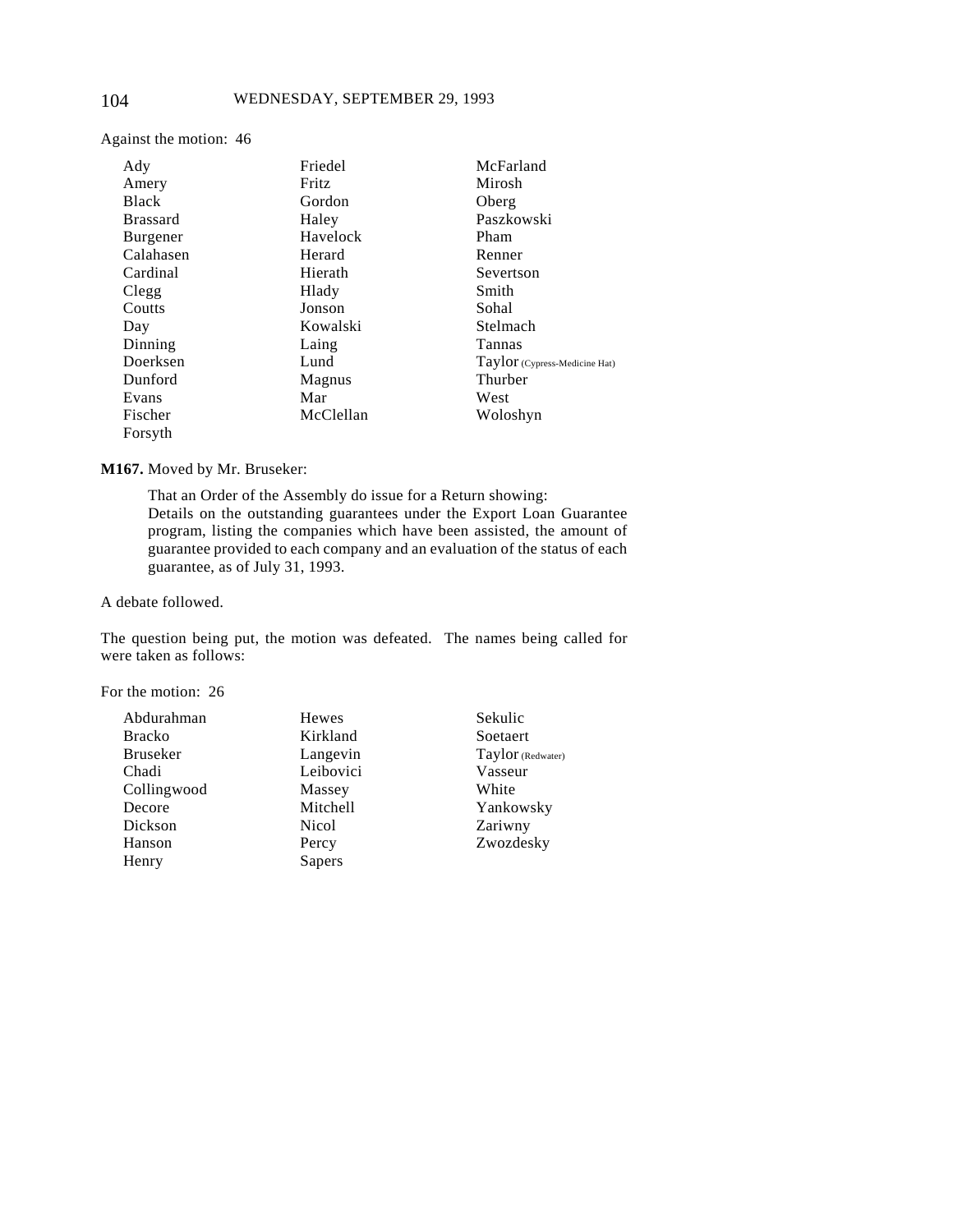Against the motion: 43

| Ady             | Friedel   | McFarland                     |
|-----------------|-----------|-------------------------------|
| Amery           | Fritz     | Mirosh                        |
| <b>Black</b>    | Gordon    | Oberg                         |
| <b>Burgener</b> | Haley     | Paszkowski                    |
| Calahasen       | Havelock  | Pham                          |
| Cardinal        | Herard    | Renner                        |
| Clegg           | Hierath   | Severtson                     |
| Coutts          | Hlady     | Smith                         |
| Day             | Jonson    | Sohal                         |
| Dinning         | Laing     | Stelmach                      |
| Doerksen        | Lund      | Tannas                        |
| Dunford         | Magnus    | Taylor (Cypress-Medicine Hat) |
| Evans           | Mar       | Thurber                       |
| Fischer         | McClellan | Woloshyn                      |
| Forsyth         |           |                               |

Mr. Bruseker, Hon. Member for Calgary-North West, requested the unanimous consent of the Assembly to waive Standing Order 32(2) to reduce the time the division bells ring from 10 to 2 minutes.

Unanimous consent was not granted.

**M168.** Moved by Mr. Bruseker:

That an Order of the Assembly do issue for a Return showing: Copies of the following consultant's reports on the operations of NovAtel Communications Ltd.:

- (1) Burns Fry report dated June 1988;
- (2) Arthur D. Little report dated November 1988;
- (3) First Boston Canada Limited report dated October 4, 1990;
- (4) Price Waterhouse report dated November 28, 1990;
- (5) S.G. Warburg & Co. reports dated September 1989, December 1989, March 28, 1990, and May 1991;
- (6) Coopers & Lybrand Consulting Group report dated January 1991; and
- (7) SRI International reports dated April 29, 1991, and June 19, 1991.

A debate followed.

The question being put, the motion was defeated. The names being called for were taken as follows: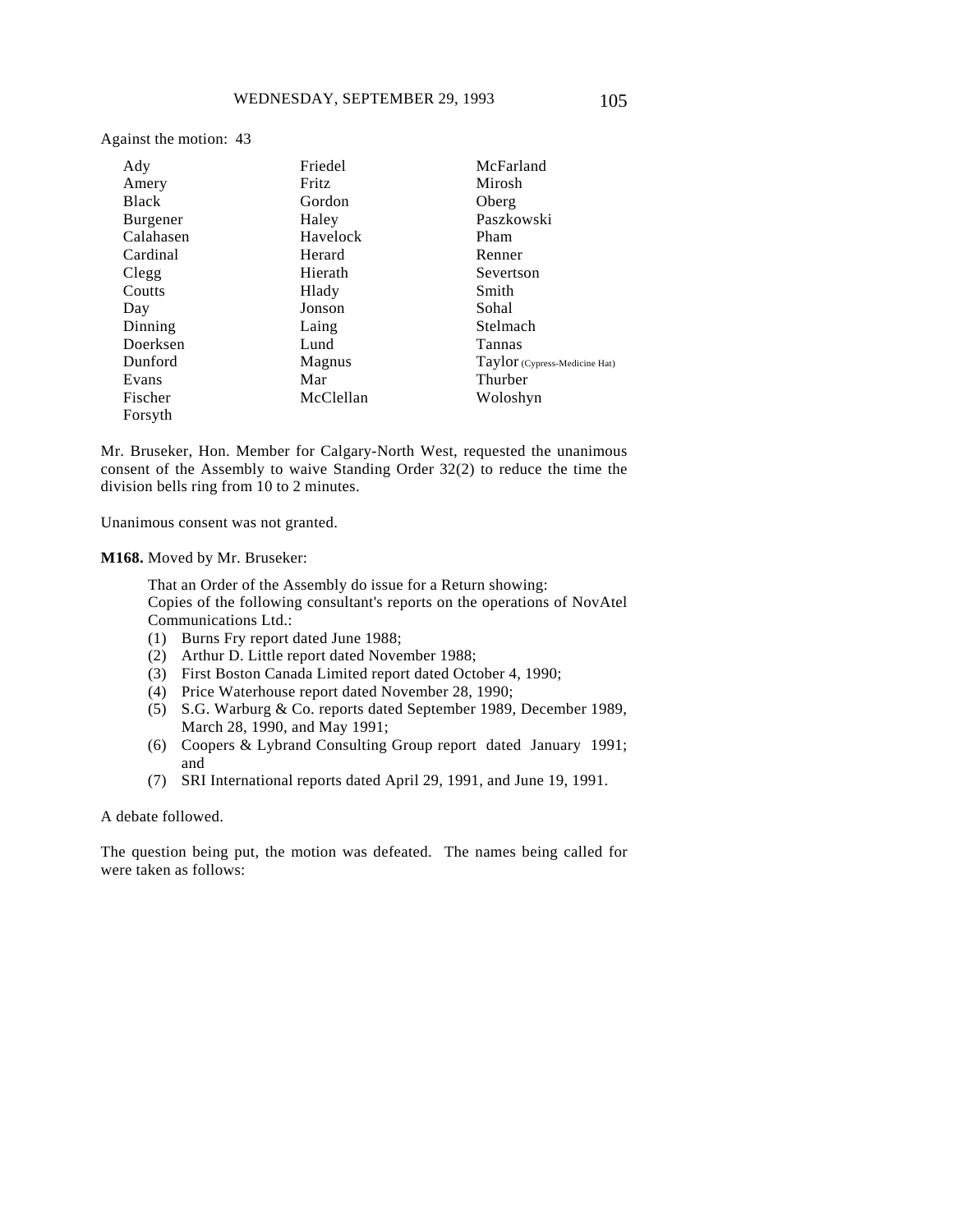| Abdurahman             | Henry        | Sapers                        |
|------------------------|--------------|-------------------------------|
| <b>Bracko</b>          | <b>Hewes</b> | Sekulic                       |
| <b>Bruseker</b>        | Kirkland     | Soetaert                      |
| Carlson                | Langevin     | Vasseur                       |
| Chadi                  | Leibovici    | White                         |
| Collingwood            | Massey       | Yankowsky                     |
| Decore                 | Mitchell     | Zariwny                       |
| Dickson                | <b>Nicol</b> | Zwozdesky                     |
| Hanson                 | Percy        |                               |
| Against the motion: 44 |              |                               |
| Ady                    | Forsyth      | McFarland                     |
| Amery                  | Friedel      | Mirosh                        |
| <b>Black</b>           | Fritz        | Oberg                         |
| <b>Brassard</b>        | Gordon       | Paszkowski                    |
| Burgener               | Haley        | Pham                          |
| Calahasen              | Havelock     | Renner                        |
| Cardinal               | Herard       | Severtson                     |
| Clegg                  | Hierath      | Smith                         |
| Coutts                 | Hlady        | Sohal                         |
| Day                    | Jonson       | Stelmach                      |
| Dinning                | Laing        | Tannas                        |
| Doerksen               | Lund         | Taylor (Cypress-Medicine Hat) |
| Dunford                | Magnus       | Thurber                       |
| Evans                  | Mar          | Woloshyn                      |
| Fischer                | McClellan    |                               |
|                        |              |                               |

**M169.** Moved by Mr. Bruseker:

That an Order of the Assembly do issue for a Return showing:

Copies of all documents, including any commitment letters with lenders, the loan agreements and any Alberta guarantee and indemnity agreements, pertaining to the Government's financial involvement with the following entities: Magnesium Company of Canada, Gainers Properties Inc., Smoky River Coal Limited, Ribbon Creek Alpine Village, Gainers Inc., Golden Gate Fresh Foods Inc., Northern Steel Inc., Universal Industries, Atlas Lumber (Alberta) Ltd., North Saskatchewan Riverboat Ltd. and Tycor International Inc.

A debate followed.

The question being put, the motion was defeated. The names being called for were taken as follows:

For the motion: 26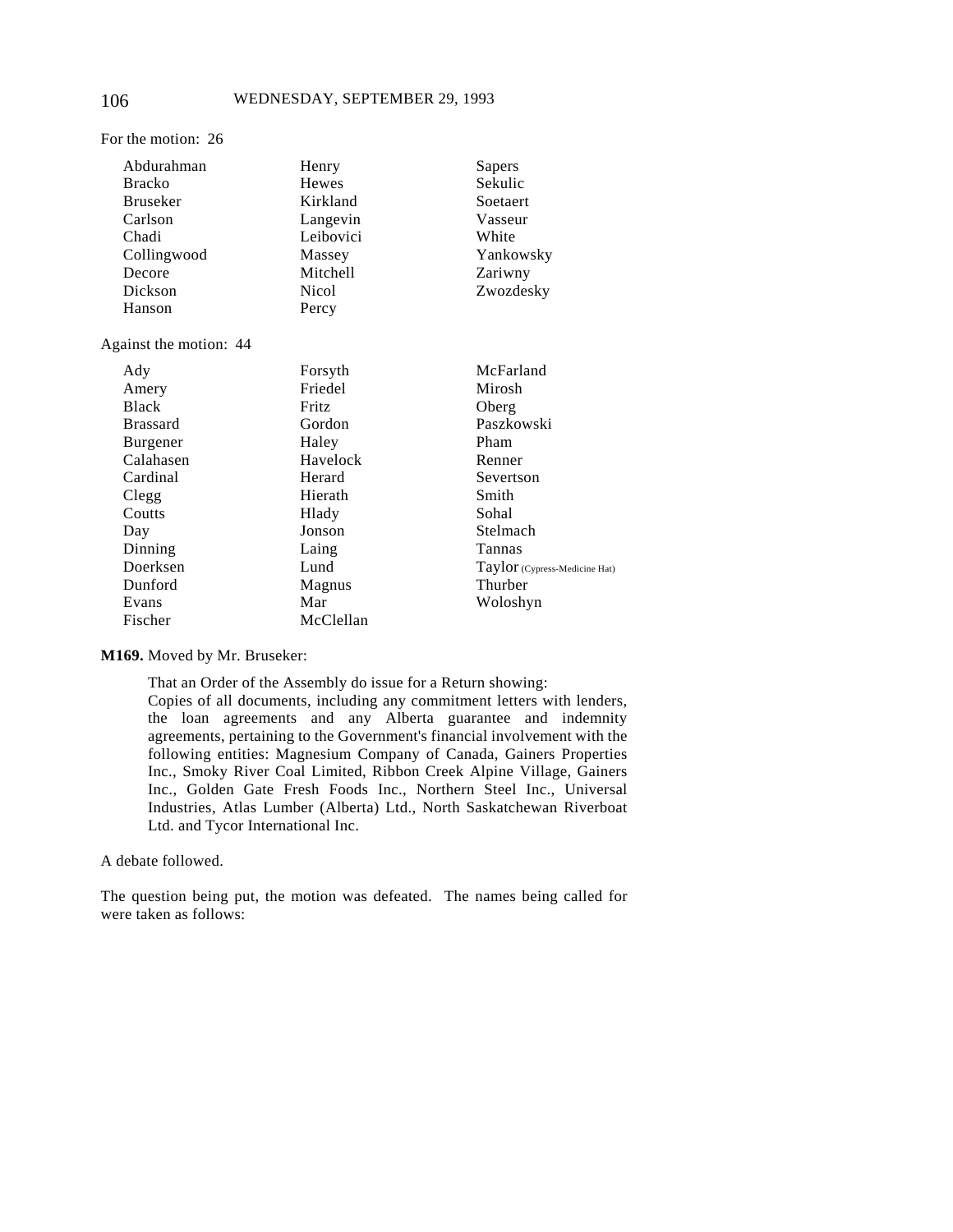#### For the motion: 26

| Abdurahman                  | Henry        | Sapers                        |
|-----------------------------|--------------|-------------------------------|
| <b>Bracko</b>               | Hewes        | Sekulic                       |
| <b>Bruseker</b><br>Kirkland |              | Soetaert                      |
| Carlson                     | Langevin     | Van Binsbergen                |
| Chadi                       | Leibovici    | Vasseur                       |
| Collingwood                 | Massey       | Yankowsky                     |
| Decore                      | Mitchell     | Zariwny                       |
| Dickson                     | <b>Nicol</b> | Zwozdesky                     |
| Hanson                      | Percy        |                               |
| Against the motion: 45      |              |                               |
| Ady                         | Forsyth      | McFarland                     |
| Amery                       | Friedel      | Mirosh                        |
| <b>Black</b>                | Fritz        | Oberg                         |
| <b>Brassard</b>             | Gordon       | Paszkowski                    |
| Burgener                    | Haley        | Pham                          |
| Calahasen                   | Havelock     | Renner                        |
| Cardinal                    | Herard       | Severtson                     |
| Clegg                       | Hierath      | Smith                         |
| Coutts                      | Hlady        | Sohal                         |
| Day                         | Jonson       | Stelmach                      |
| Dinning                     | Laing        | Tannas                        |
| Doerksen                    | Lund         | Taylor (Cypress-Medicine Hat) |
| Dunford                     | Magnus       | Thurber                       |
| Evans                       | Mar          | West                          |
| Fischer                     | McClellan    | Woloshyn                      |
|                             |              |                               |

**M173.** Moved by Mr. Bruseker:

That an Order of the Assembly do issue for a Return showing: Copies of all agreements signed between the Government's Telexel Holdings Limited with respect to the acquisition of NovAtel Communications Ltd.'s subscriber equipment division by Telexel Holdings in May 1992.

A debate followed.

The question being put, the motion was defeated. The names being called for were taken as follows: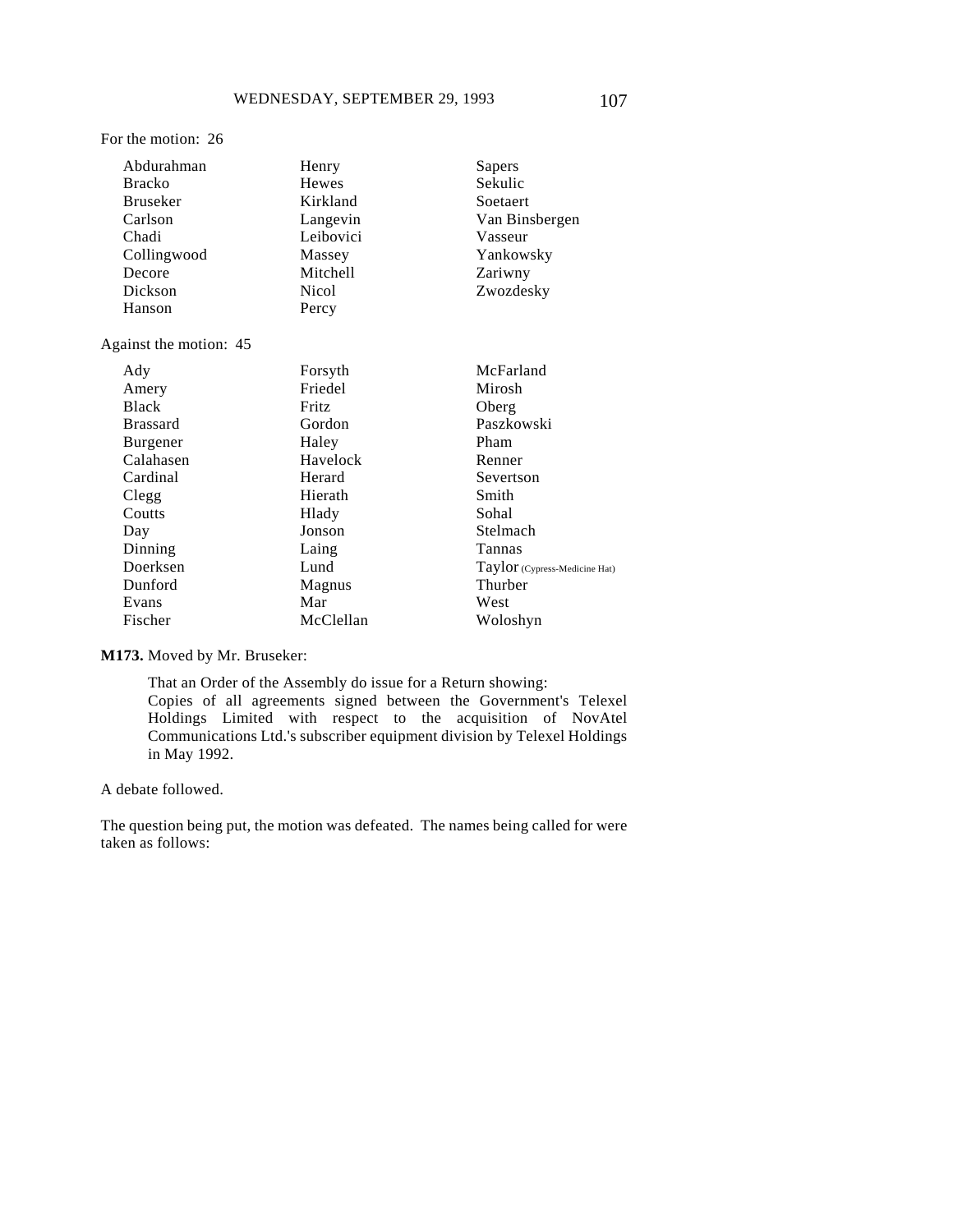| <b>Bracko</b>          | <b>Hewes</b> | Sekulic                       |
|------------------------|--------------|-------------------------------|
| <b>Bruseker</b>        | Kirkland     | Soetaert                      |
| Carlson                | Langevin     | Van Binsbergen                |
| Chadi                  | Leibovici    | Vasseur                       |
| Collingwood            | Massey       | White                         |
| Decore                 | Mitchell     | Yankowsky                     |
| Dickson                | <b>Nicol</b> | Zariwny                       |
|                        |              |                               |
| Hanson                 | Percy        | Zwozdesky                     |
| Henry                  | Sapers       |                               |
| Against the motion: 45 |              |                               |
| Ady                    | Forsyth      | McFarland                     |
| Amery                  | Friedel      | Mirosh                        |
| <b>Black</b>           | Fritz        | Oberg                         |
| <b>Brassard</b>        | Gordon       | Paszkowski                    |
| Burgener               | Haley        | Pham                          |
| Calahasen              | Havelock     | Renner                        |
| Cardinal               | Herard       | Rostad                        |
| Clegg                  | Hierath      | Severtson                     |
| Coutts                 | Hlady        | Smith                         |
| Day                    | Jonson       | Sohal                         |
| Dinning                | Laing        | Stelmach                      |
| Doerksen               | Lund         | Tannas                        |
| Dunford                | Magnus       | Taylor (Cypress-Medicine Hat) |
| Evans                  | Mar          | Thurber                       |
| Fischer                | McClellan    | Woloshyn                      |
|                        |              |                               |

**M174.** Moved by Mr. Bruseker:

That an Order of the Assembly do issue for a Return showing: Copies of all documents and correspondence pertaining to the system of loan financing arrangements between the Government and the following entities: General Cellular Corporation, S&P Cellular Holdings Inc., Cellular Information Systems, General Cellular International, Telemovil SA. of Peru and GMD Partnership.

A debate followed.

The question being put, the motion was defeated. The names being called for were taken as follows:

For the motion: 26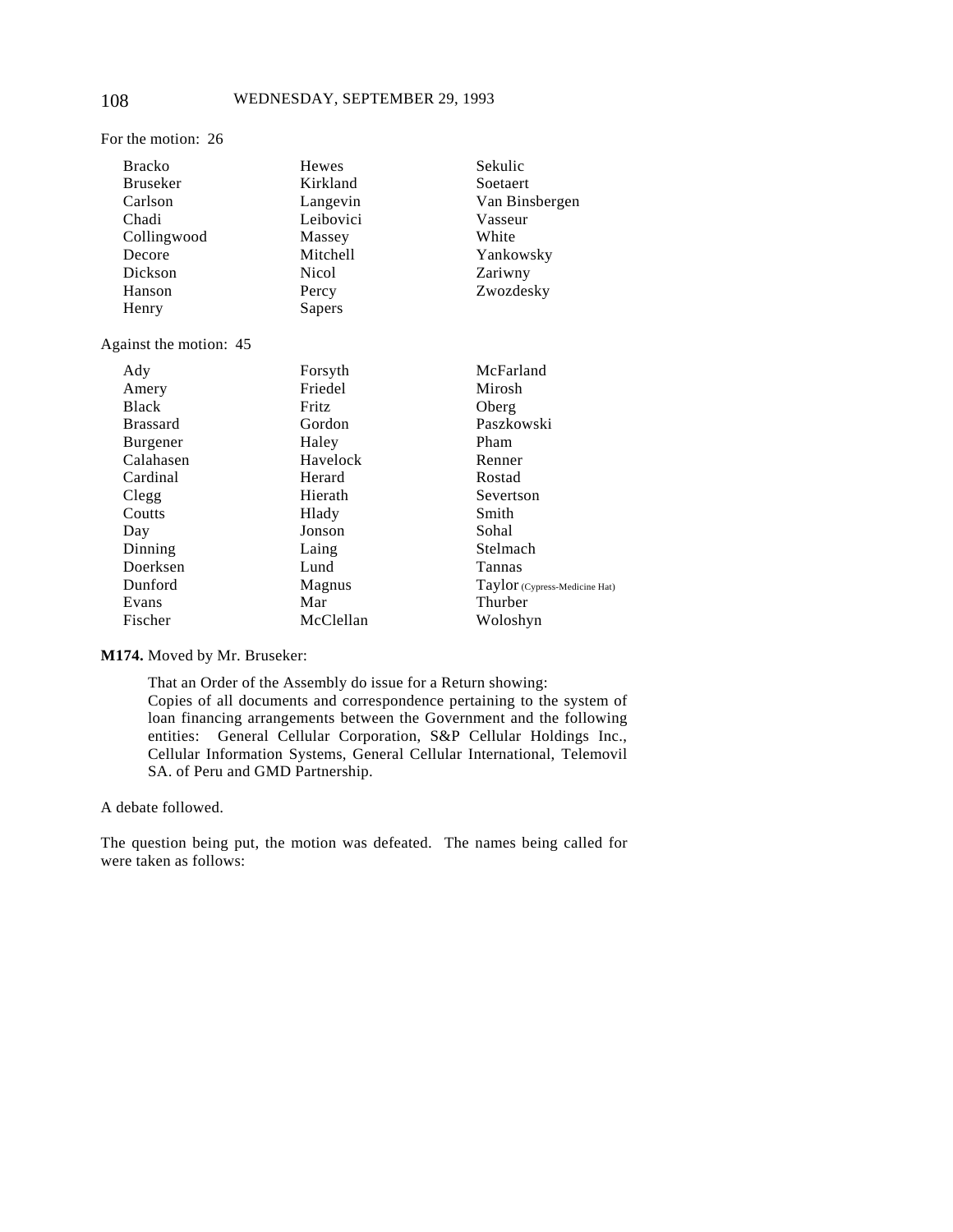#### For the motion: 25

| Beniuk                      | Hewes                | Sekulic                       |
|-----------------------------|----------------------|-------------------------------|
| <b>Bracko</b>               | Kirkland<br>Soetaert |                               |
| <b>Bruseker</b><br>Langevin |                      | Van Binsbergen                |
| Carlson                     | Leibovici            | Vasseur                       |
| Chadi                       | Massey               | White                         |
| Collingwood                 | <b>Nicol</b>         | Yankowsky                     |
| Decore                      | Percy                | Zariwny                       |
| Hanson                      | Sapers               | Zwozdesky                     |
| Henry                       |                      |                               |
| Against the motion: 43      |                      |                               |
| Ady                         | Forsyth              | McFarland                     |
| Amery                       | Friedel              | Mirosh                        |
| <b>Black</b>                | Fritz                | Oberg                         |
| <b>Brassard</b>             | Gordon               | Paszkowski                    |
| Burgener                    | Haley                | Pham                          |
| Calahasen                   | Havelock             | Renner                        |
| Cardinal                    | Herard               | Severtson                     |
| Clegg                       | Hierath              | Smith                         |
| Coutts                      | Hlady                | Sohal                         |
| Day                         | Jonson               | Stelmach                      |
| Dinning                     | Laing                | Tannas                        |
| Doerksen                    | Lund                 | Taylor (Cypress-Medicine Hat) |
| Dunford                     | Magnus               | Thurber                       |
| Evans                       | McClellan            | Woloshyn                      |
| Fischer                     |                      |                               |

The following Motions for Returns were ordered to stand:

M170, M172, M180, M183, M184, M185, M186, M187, M188, M196, M197, M203, M205, M209, M210, M211, M212.

The following Motions for Returns were not dealt with and therefore remain standing on the Order Paper:

M175, M176, M177, M189, M190, M191, M193, M198, M202

### Adjournment

Pursuant to Standing Order 4(1), the Assembly adjourned at 5:30 p.m. until 8:00 p.m.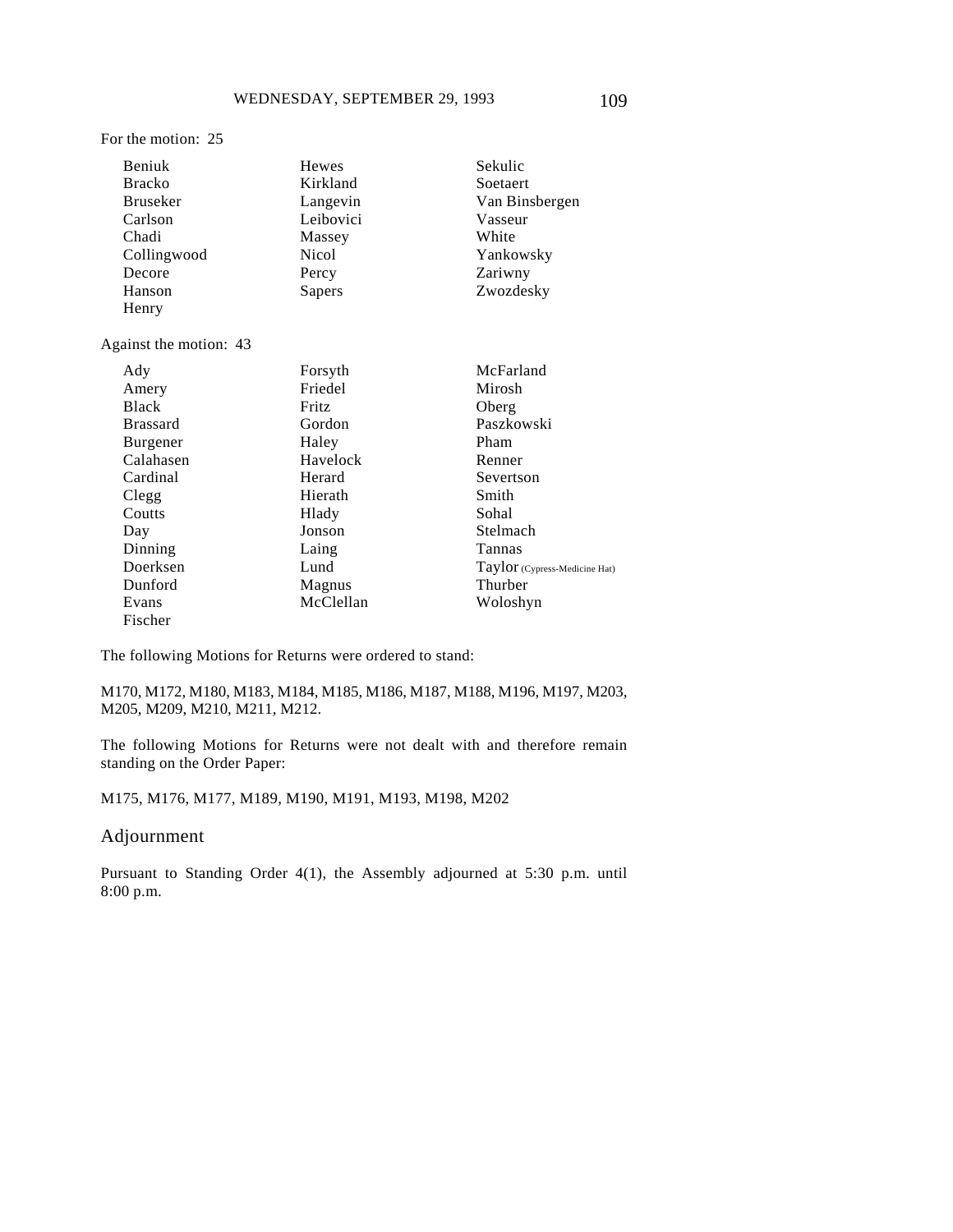#### 110 WEDNESDAY, SEPTEMBER 29, 1993

#### WEDNESDAY, SEPTEMBER 29, 1993 – 8:00 P.M.

### Government Motions

**15.** Moved by Hon. Mr. Evans on behalf of Hon. Mr. Kowalski:

Be it resolved that the Assembly grant leave for the Designated Supply Sub-Committee considering the estimates of Executive Council, to meet on Thursday, September 30, 1993, between the hours of 3:30 p.m. and 5:30 p.m. when the Assembly is sitting.

The question being put, the motion was agreed to unanimously.

# **Committee of Supply**

(Day 11 of Main Estimates Consideration)

(Assembly in Committee)

According to Order, the Assembly resolved itself into Committee of Supply.

And after sometime spent therein, the Acting Speaker resumed the Chair and Mr. Tannas reported as follows:

Mr. Speaker:

The Committee of Supply has had under consideration certain resolutions, reports as follows, and requests leave to sit again.

Resolved that a sum not exceeding the following be granted to Her Majesty for the fiscal year ending March 31, 1994, for the Departments and purposes indicated:

#### **Health**

| \$3,326,599,335 | <b>Operating Expenditure</b> |
|-----------------|------------------------------|
| 32,632,135      | Capital Investment           |

**3,359,231,470**

### **Advanced Education and Career Development**

| \$1,169,522,000 | <b>Operating Expenditure</b> |
|-----------------|------------------------------|
| 28,395,000      | Capital Investment           |

**1,197,917,000**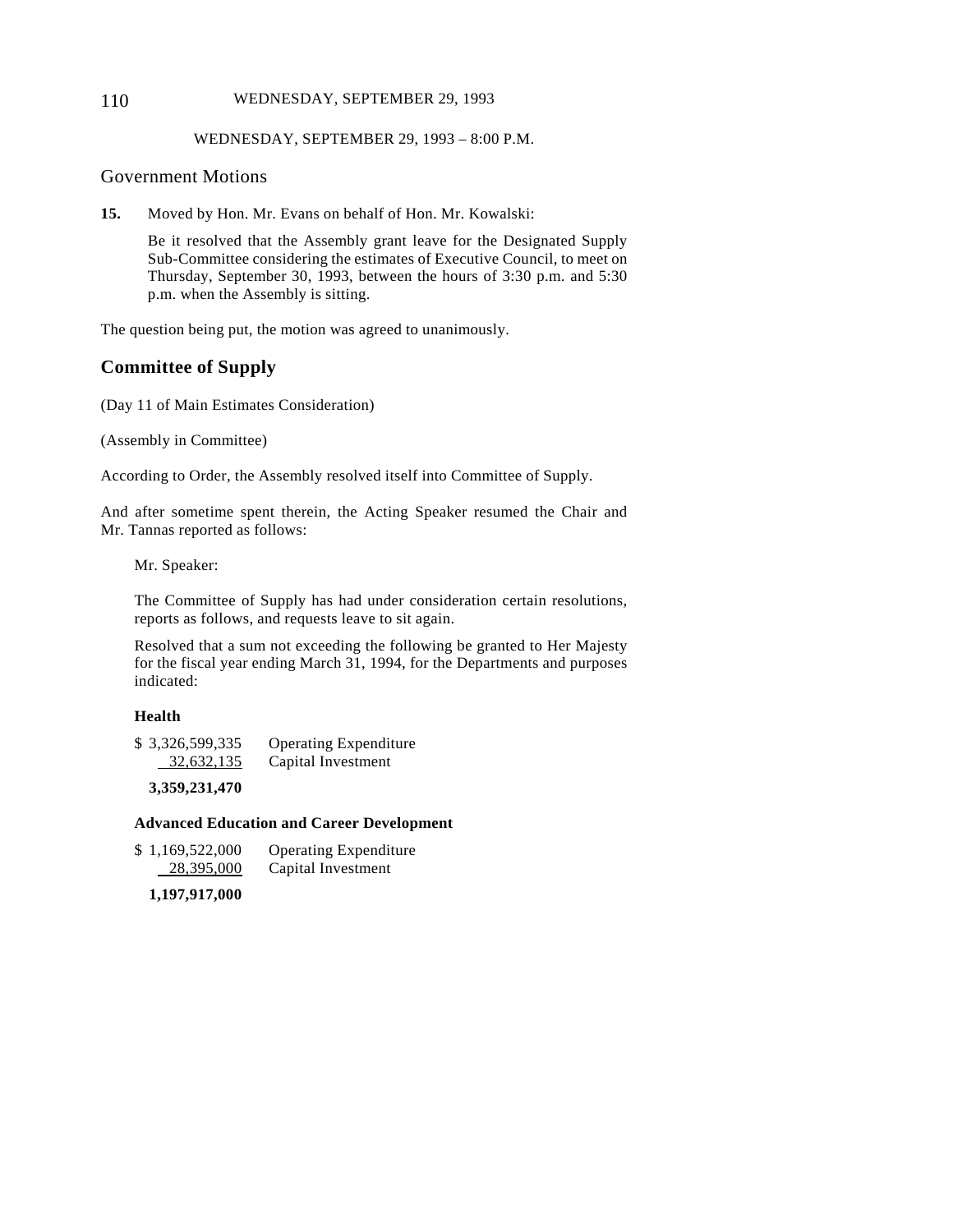#### **Family and Social Services**

| \$1,596,054,650 | <b>Operating Expenditure</b> |
|-----------------|------------------------------|
| 3,091,880       | Capital Investment           |

#### **1,599,146,530**

The question being put, the report and the request for leave to sit again were agreed to.

### **Adjournment**

 $\overline{a}$ 

On motion by Hon. Mr. Evans, Deputy Government House Leader, the Assembly adjourned at 10:00 p.m. until Thursday, September 30, 1993, at 1:30 p.m.

# Thursday, September 30, 1993

The Speaker took the Chair at 1:30 p.m.

# **ROUTINE**

### **Introduction of Bills (First Reading)**

Notice having been given:

- Bill 9 Municipal Government Amendment Act, 1993 Mr. Friedel
- Bill 254 Alberta Youth Conservation Corps Act Mr. Collingwood
- Bill 260 Native Peoples Representation Statutes Amendment Act, 1993 Mr. N. Taylor
- Bill 261 Mental Health Amendment Act, 1993 Mr. Sapers
- Bill 263 Government Open Contract Act Mr. Chadi

On motion by Hon. Mr. Evans, Deputy Government House Leader, the following Bill was placed on the Order Paper under Government Bills and Orders:

Bill 9 Municipal Government Amendment Act, 1993 – Mr. Friedel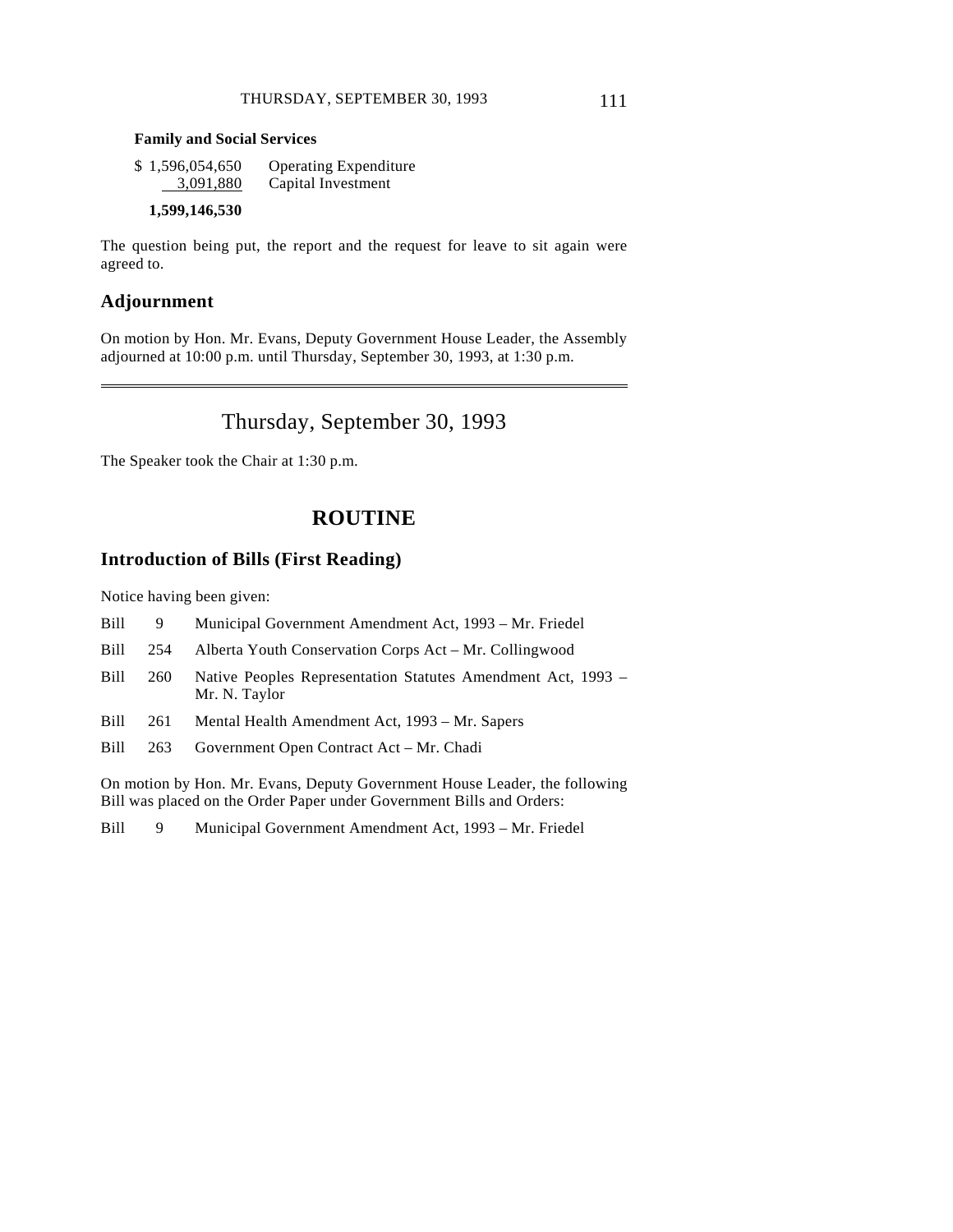### **Tabling Returns and Reports**

Hon. Mr. Dinning, Provincial Treasurer, pursuant to the Legislative Assembly Act, cL-10.1, s52:

Alberta Treasury, Annual Report 1992

Sessional Paper 116/93

Hon. Mr. Dinning, Provincial Treasurer, pursuant to the Alberta Resources Railway Corporation Act, cA-36, s25(2):

Alberta Resources Railway Corporation, Financial Statements, December 31, 1992

Sessional Paper 133/93

Hon. Mr. Dinning, Provincial Treasurer, pursuant to the Legislative Assembly Act, cL-10.1, s43(4):

Report Pursuant to Section 43(4) of the Legislative Assembly Act, Year Ended March 31, 1992 (Reports of Amounts Paid to Members of the Legislative Assembly on Boards)

Sessional Paper 117/93

Hon. Mr. Dinning, Provincial Treasurer, pursuant to the Conflicts of Interest Act, cC-22.1, sec. 16:

Report pursuant to Section 31(6) of the Legislative Assembly Act, Year Ended March 31, 1992 (Statement of Payments to Members of the Legislative Assembly and Direct Associates)

Sessional Paper 110/93

Hon. Mr. Dinning, Provincial Treasurer, pursuant to the Financial Administration Act, cF-9, s78(1):

Public Accounts, Volume I, 1992-93, Consolidated Financial Statements of the Province of Alberta

Sessional Paper 112/93

Public Accounts, Volume II, 1992-93, Financial Statements of the General Revenue Fund, Revolving Funds and Regulated Funds

Sessional Paper 112A/93

Public Accounts, Volume III, 1992-93, Financial Statements of Provincial Agencies, Commercial Enterprises and Crown-controlled Corporations Sessional Paper 112B/93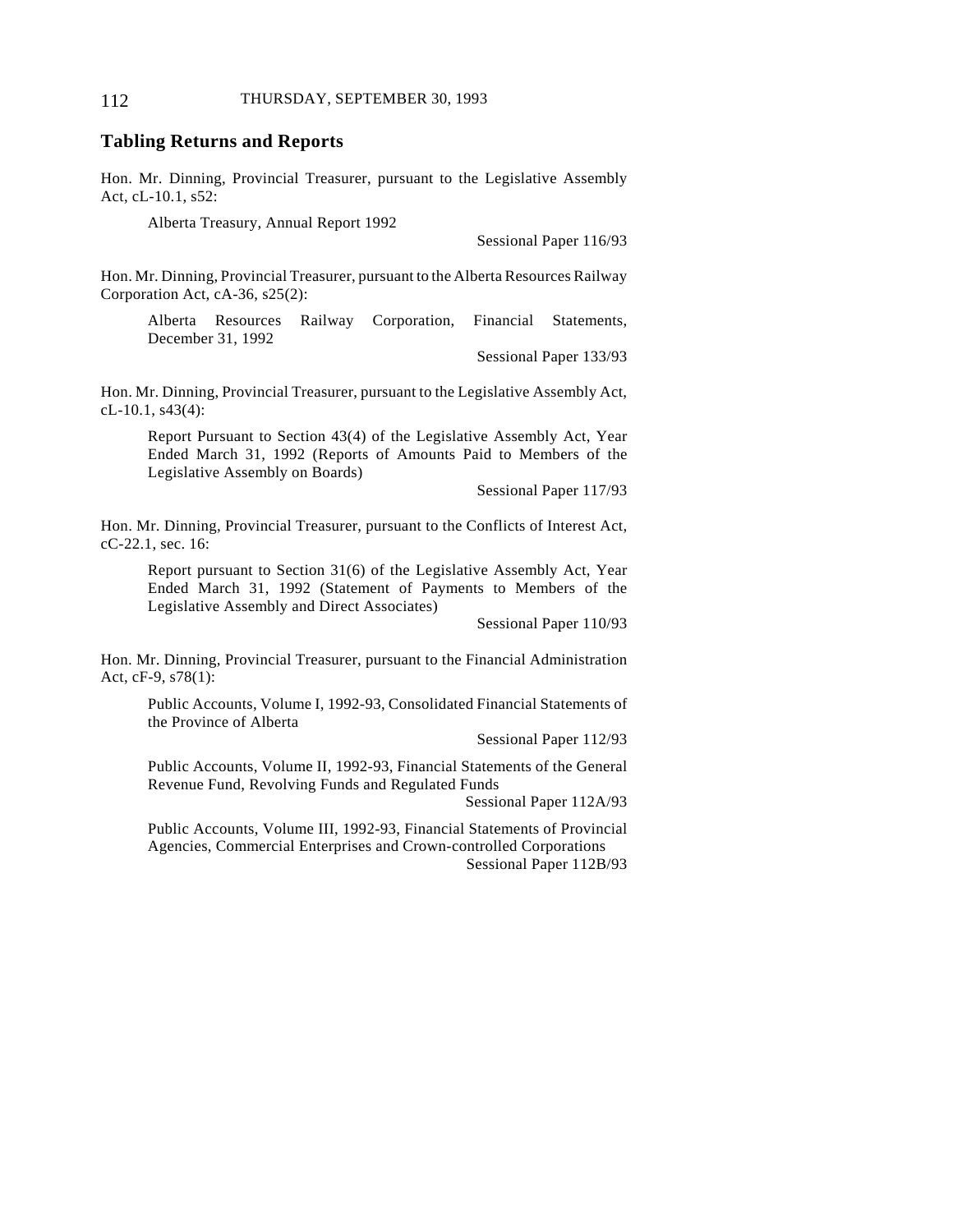Schedule of additional information respecting MLA pensions to be inserted in Statement No. 2 on page 2.2 of the Supplementary Information to the Public Accounts, 1991-92 (Sessional Paper 98C/92)

Sessional Paper 112C/93

Hon. Mr. Ady, Minister of Advanced Education and Career Development, pursuant to the Apprenticeship and Industry Training Act, cA-42.3, s6(1):

Alberta Apprenticeship and Industry Training Board, Annual Report 1992-93

Sessional Paper 8/93

Mr. Hierath, Chairman, Standing Committee on Legislative Offices, pursuant to the Election Act, cE-2, s4(3):

Addendum to the Report of the Chief Electoral Officer on the General Election of the Twenty-third Legislative Assembly, Tuesday, June 15, 1993 Sessional Paper 142B/93

# **Members' Statements**

Mr. Stelmach, Hon. Member for Vegreville-Viking, made a statement regarding the recovery of costs that local boards of health incur in assessing the environmental impact of landfill sites.

Ms Hanson, Hon. Member for Edmonton-Highlands-Beverly, made a statement regarding the decay of housing in the urban core of Edmonton.

Mrs. Forsyth, Hon. Member for Calgary-Fish Creek, made a statement regarding recent changes to Standing Orders of the Legislative Assembly and the importance of free votes.

#### **Projected Government Business**

Pursuant to Standing Order 7(5), Mr. Mitchell, Hon. Official Opposition House Leader, asked a question pertaining to the order of Government Business to be brought before the Assembly for the following week.

Hon. Mr. Day, Deputy Government House Leader, gave notice of projected Government Business for the week of October 4 to 8, 1993:

Monday, October 4, 1993 Aft. - **Government Bills and Orders**

#### **(Third Reading)**

Bill 7, Alberta Energy Company Act Repeal Act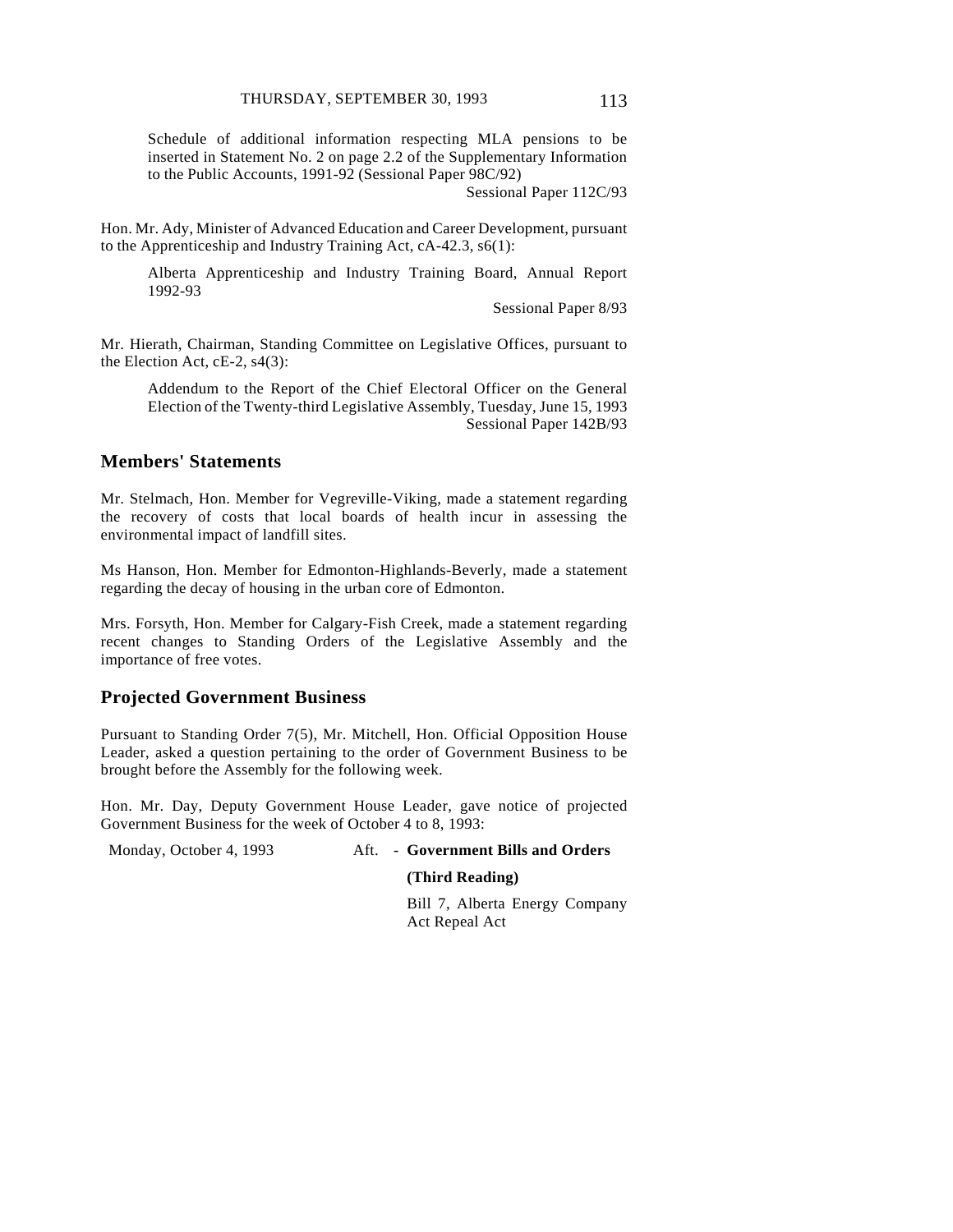|                                      | <b>Committee of the Whole</b>                              |
|--------------------------------------|------------------------------------------------------------|
|                                      | Bill 8, School Amendment Act,<br>1992                      |
|                                      | Bill 5, Financial Administration<br>Amendment Act, 1993    |
|                                      | Eve. - Committee of Supply                                 |
|                                      | <b>Environmental Protection</b>                            |
| Tuesday, October 5, 1993 (4:30 p.m.) | - Government Bills and Orders                              |
|                                      | Bill 5, Financial Administration<br>Amendment Act, 1993    |
|                                      | Bill 8, School Amendment Act,<br>1993                      |
|                                      | Eve. - Committee of Supply                                 |
|                                      | <b>Transportation and Utilities</b>                        |
| Wednesday, October 6, 1993           | Eve. - Committee of Supply<br><b>Community Development</b> |
| Thursday, October 7, 1993            | - Committee of Supply<br>Aft.                              |
|                                      | Economic<br>Development<br>and<br>Tourism                  |

#### **Statement by the Speaker**

Yesterday, during debate on Motion for Return 168, there were several comments and points of order made about the nature and process involved with Motions for Returns. The Chair refers specifically to the question posed by the Hon. Member for Edmonton-Centre in the form of a point of order about the role of the Chair in determining the appropriateness of Motions for Returns placed on the Order Paper. The Chair would like to address briefly this concern.

As Honourable Members are aware, some of the amendments to the Standing Orders related to Motions for Returns and Written Questions. The Chair refers specifically to Standing Order 34. The only substantive criterion in Standing Order 34 concerning the nature of Motions for Returns and Written Questions is that they are to seek information "relating to public affairs."

It is the practice of this Assembly that Parliamentary Counsel and Table Officers review the Motions for Returns prior to their introduction so as to advise the Speaker whether the form of the Motion for Return is in Order. As stated in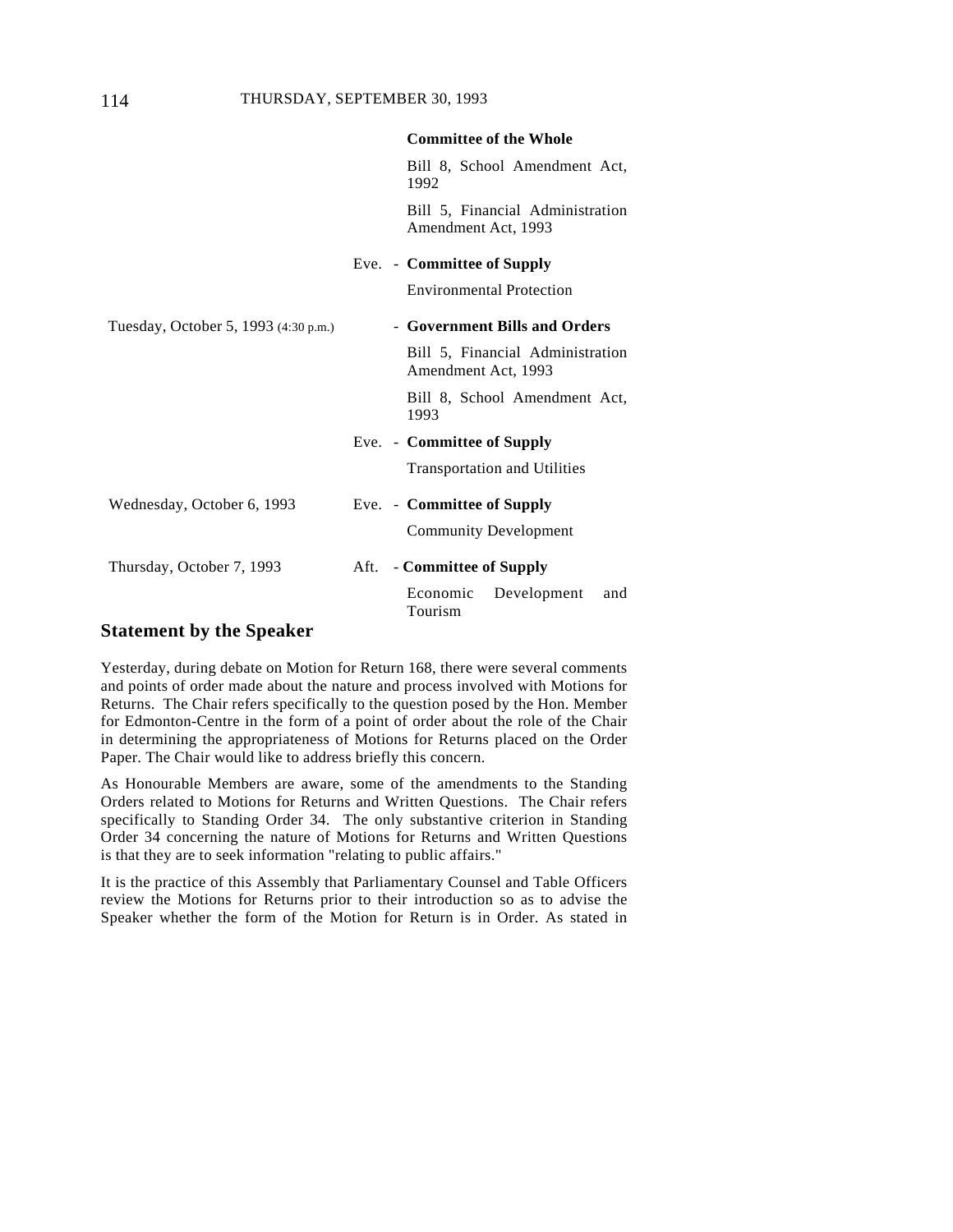Beauchesne, paragraph 442, it is the Speaker's responsibility to see that the motion is in proper form; that is "whether it is the appropriate motion to do what is sought to be done." The Chair and the Table Officers do not advise with respect to the appropriateness of the content of the proposed Motions for Returns but only the form.

The decision with respect to whether the Motion for Return is acceptable or not acceptable or whether it is acceptable with amendments is the responsibility of the Government to move. The Assembly then votes and the result is an Order of the House. It is, therefore, the House that ultimately decides on whether the documents sought will be tabled or not. Honourable Members are referred to Beauchesne paragraph 445.

Although the practice of this Assembly differs to some extent from that in the federal Parliament, there are several applicable passages from Beauchesne on the grounds (should it wish to give grounds) upon which the Government may refuse Notices of Motions for the Production of Papers which are similar to our Motions for Returns. The Chair would refer Members to paragraphs 443 - 453 in this regard. There are also the conventions with respect to matters which are sub judice which the Hon. Deputy Government House Leader referred to yesterday. That issue is to be addressed by the Select Special Committee on Parliamentary Reform. With respect to confidential material, the Chair would like to quote from paragraph 447 of Beauchesne's which states in part:

"Any determination of what constitutes 'confidential documents' is not a matter for the Speaker to determine. It is up to the Government to determine whether any 'letters, papers, and studies' are of a confidential nature when deciding how to respond to a Notice for the Production of Papers."

The Chair hopes this clarifies matters.

# **ORDERS OF THE DAY**

#### **Committee of Supply**

(Day 12 of Main Estimates Consideration - Designated)

(Assembly in Committee)

According to Order, the Assembly resolved itself into Committee of Supply.

And after sometime spent therein, the Deputy Speaker resumed the Chair and Dr. Sohal reported as follows:

Mr. Speaker: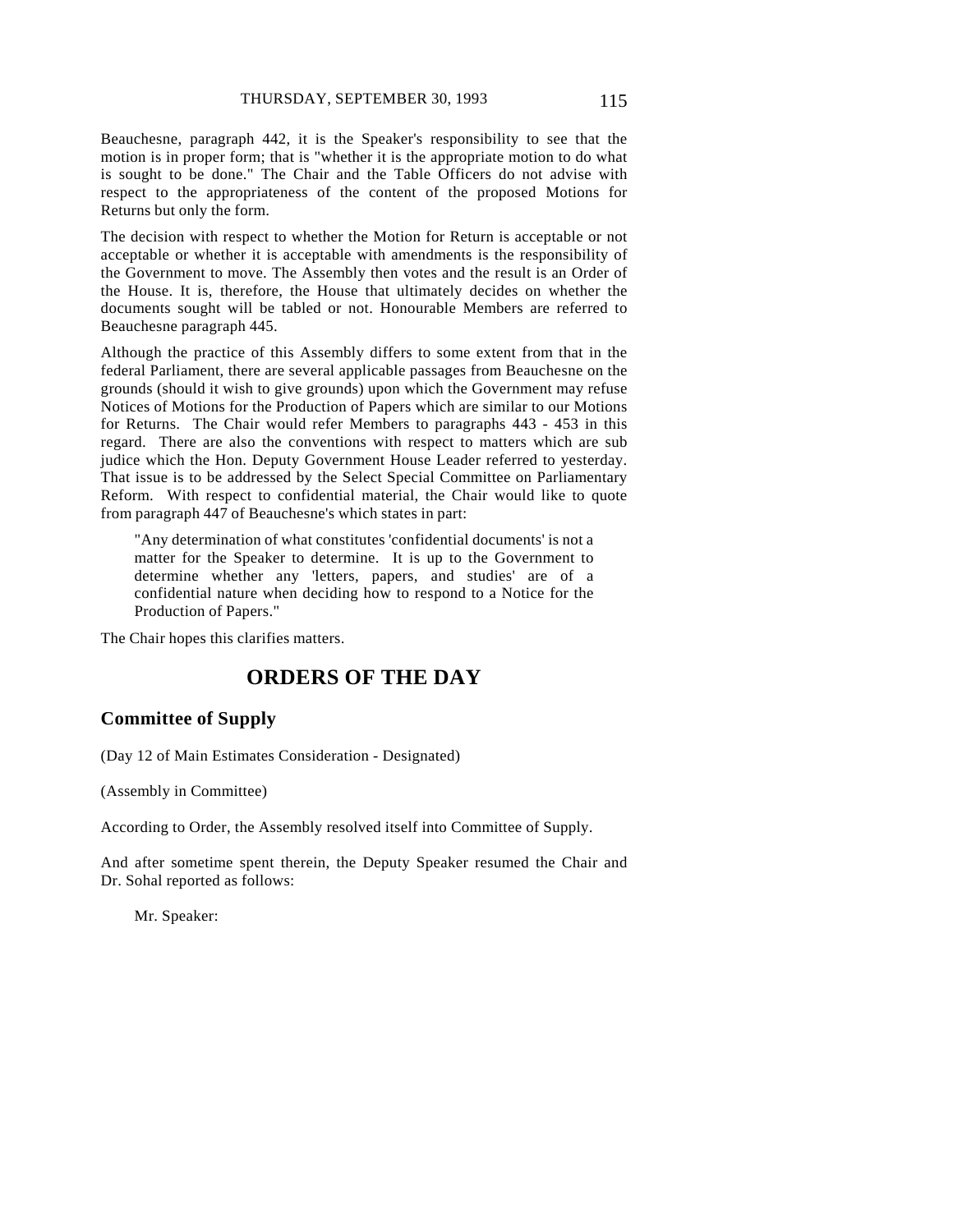#### 116 MONDAY, OCTOBER 4, 1993

The Committee of Supply has had under consideration certain resolutions of the Department of Municipal Affairs, reports progress thereon, and requests leave to sit again.

The question being put, the report and the request for leave to sit again were agreed to.

# **Adjournment**

 $\overline{a}$ 

On motion by Hon. Mr. Evans, Deputy Government House Leader, that it be called 5:30 p.m., the Assembly adjourned at 5:27 p.m. until Monday, October 4, 1993, at 1:30 p.m.

# Monday, October 4, 1993

The Speaker took the Chair at 1:30 p.m.

# **ROUTINE**

# **Ministerial Statements**

Hon. Mr. Klein, Premier, made an announcement regarding provincial fiscal policies.

Mr. Decore, Hon. Leader of the Official Opposition, commented on the statement.

Hon. Mrs. McClellan, Minister of Health, made an announcement regarding the results of the Provincial Rountable on Health.

Mr. Decore, Hon. Leader of the Official Opposition, commented on the statement.

# **Oral Question Period**

During Oral Question Period, Hon. Mrs. McClellan, Minister of Health, filed the following:

Public Consultations on Health, September 7, 1993

Sessional Paper 824/93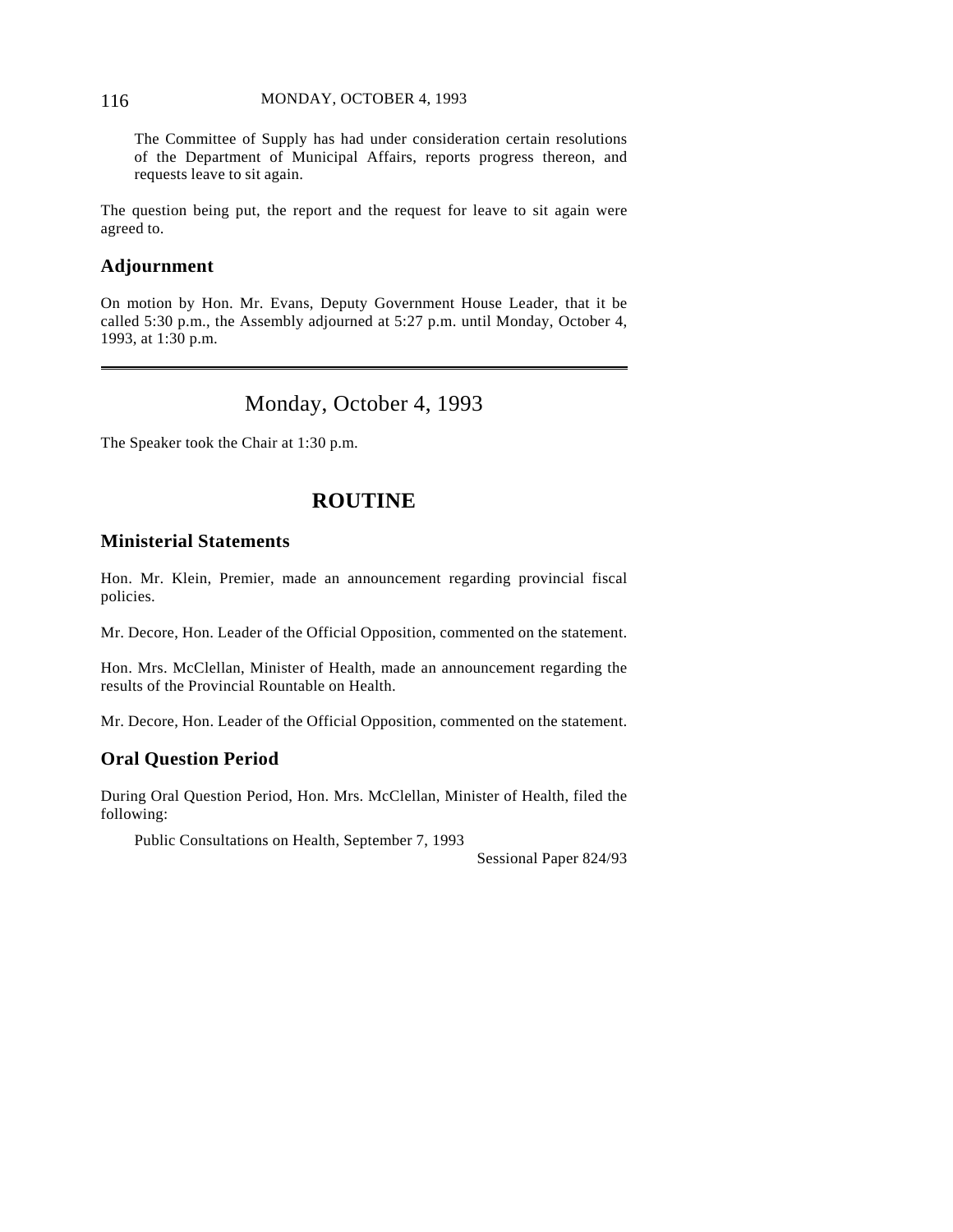#### **Statement by the Speaker**

Last Thursday, the Opposition House Leader asked for the Chair's reasons for the Chair's ruling on a question asked by the Honourable Member for Edmonton-Whitemud. That Honourable Member had prefaced his question about loan guarantees with references to a vote by the Assembly taken the previous day whereby the Assembly refused to accept a Motion for Return relating to that subject. The Chair ruled the question out of order as it reflected on a previous decision of the House.

The decision of the Chair with respect to the question by the Honourable Member for Edmonton-Whitemud was based partly on Standing Order 23(f) which states that a Member will be called to order by the Speaker if that Member:

(f) debates any previous vote of the Assembly unless it is that Member's intention to move that it be rescinded.

The Chair does not agree with the Honourable Opposition House Leader that this authority applies only to debates and not question period. There is no such limitation on any of the grounds for calling Members to order under Standing Order 23. Reliance is placed on the verb "debates" in section 23(f). It is the Chair's view that "debates" in that sub-order is to be taken in its generic sense and not to be seen as limiting the applicability to formal "debates" and not question period. Furthermore, to give the sub-order the interpretation proposed by the Honourable Opposition House Leader would result in Members being able to continually question previous decisions and nothing would ever be taken as final.

The Chair would further refer Members to Beauchesne paragraph 411(4) which states that questions may not "criticize decisions of the House". This principle is also found in Erskine May at page 293.

Finally, the Chair would note that the Honourable Member from Edmonton-Whitemud was able to reformulate his question in such a way so as not to refer to the previous day's vote.

Now that the Chair has had an opportunity to share the rationale behind last Thursday's ruling, it is hoped that we will not have to revisit this issue.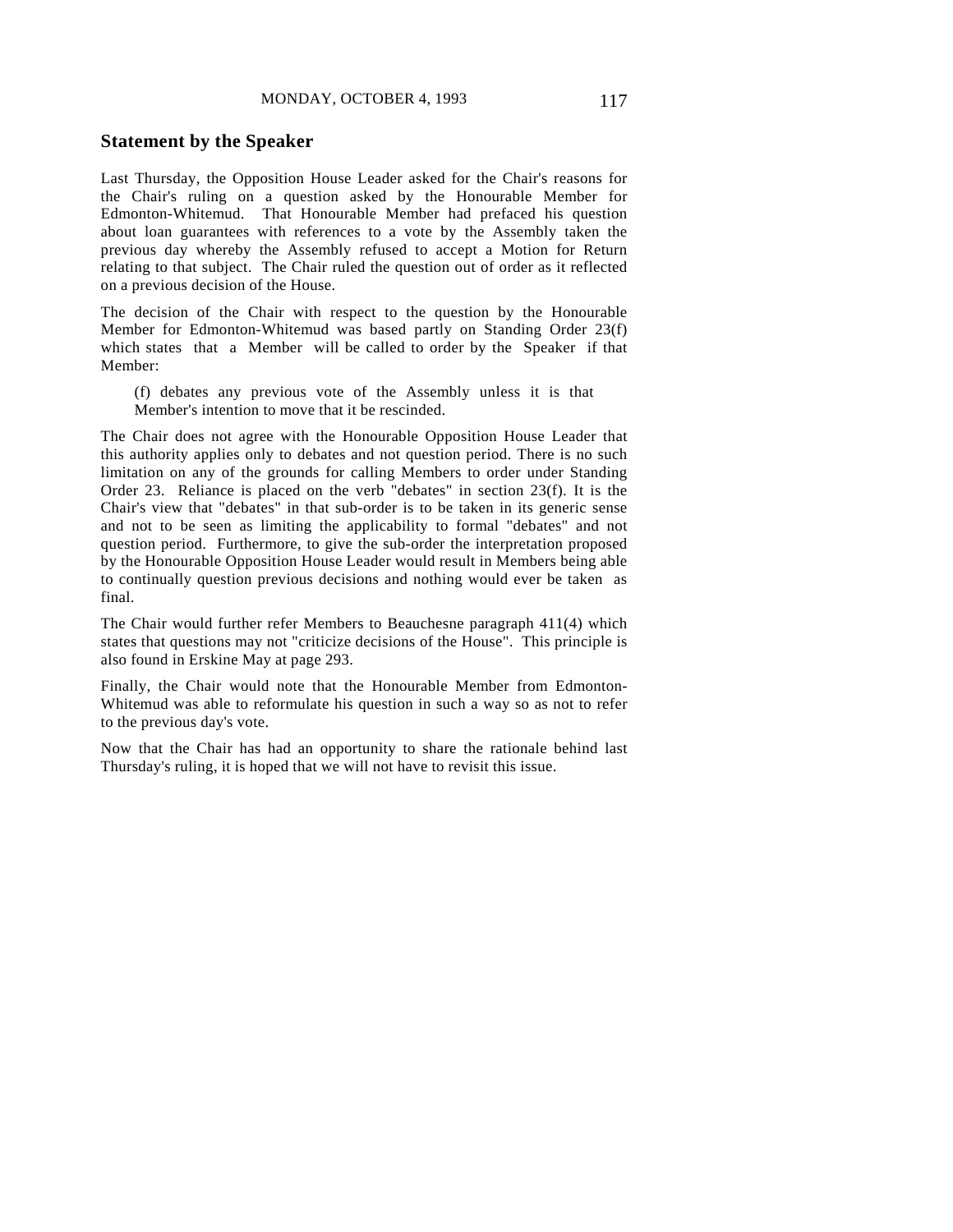118 MONDAY, OCTOBER 4, 1993

# **ORDERS OF THE DAY**

# **Government Bills and Orders**

### **Third Reading**

The following Bill was read a Third time and passed:

Bill 7 Alberta Energy Company Act Repeal Act – Hon. Mrs. Black

#### **Committee of the Whole**

According to Order, the Assembly resolved itself into Committee of the Whole.

(Assembly in Committee)

The following Bill was taken under consideration:

Bill 8 School Amendment Act, 1993 – Hon. Mr. Jonson

A debate followed.

Mr. Henry, Hon. Member for Edmonton-Centre, moved that the Bill be amended as follows:

by removing the following from section 6:

or a private school accredited under section 22(2)

after "board"

and substituting the following:

in which the student is resident, or in the case of a separate school district, by that which is closest to the student's place of residence

after "board"

A debate followed.

The question being put, the amendment was defeated. The names being called for were taken as follows:

For the amendment: 22

| <b>Beniuk</b> | Chadi       |
|---------------|-------------|
| <b>Bracko</b> | Collingwood |
| Carlson       | Dalla-Longa |

Decore Dickson Germain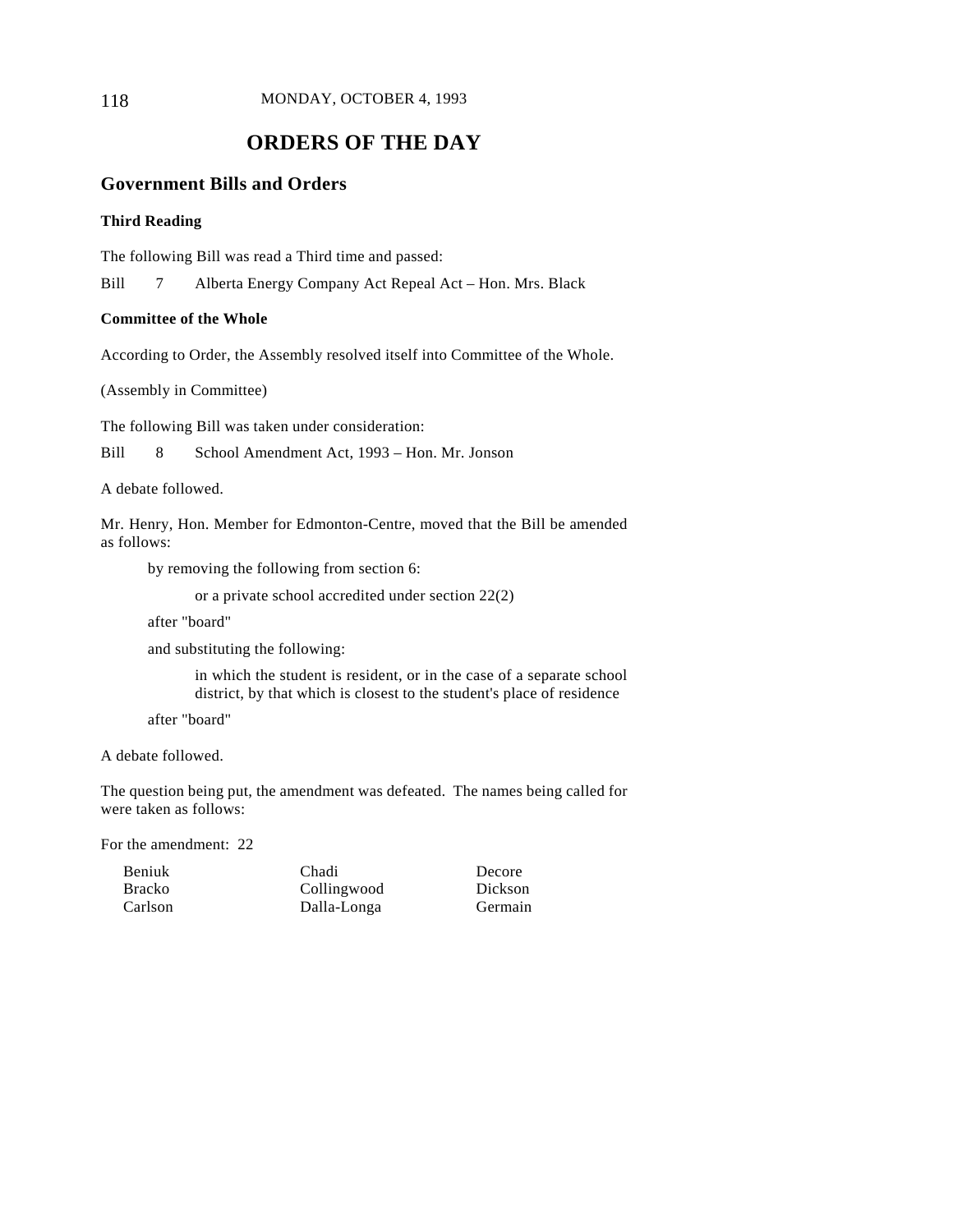| Hanson                 | Leibovici | Soetaert                      |
|------------------------|-----------|-------------------------------|
| Henry                  | Massey    | Van Binsbergen                |
| <b>Hewes</b>           | Percy     | White                         |
| Kirkland               | Sapers    | Zwozdesky                     |
| Langevin               |           |                               |
| Against the motion: 47 |           |                               |
| Ady                    | Fritz     | Mirosh                        |
| Amery                  | Gordon    | <b>Nicol</b>                  |
| <b>Black</b>           | Haley     | Oberg                         |
| <b>Brassard</b>        | Havelock  | Paszkowski                    |
| Burgener               | Herard    | Pham                          |
| Calahasen              | Hierath   | Renner                        |
| Cardinal               | Hlady     | Rostad                        |
| Clegg                  | Jacques   | Severtson                     |
| Coutts                 | Jonson    | Smith                         |
| Dinning                | Kowalski  | Sohal                         |
| Doerksen               | Laing     | Stelmach                      |
| Dunford                | Lund      | Taylor (Cypress-Medicine Hat) |
| Evans                  | Magnus    | Thurber                       |
| Fischer                | Mar       | Trynchy                       |
| Forsyth                | McClellan | Woloshyn                      |
| Friedel                | McFarland |                               |

And after some further time spent therein, the Deputy Speaker resumed the Chair.

Progress was reported on the following Bill:

Bill 8 School Amendment Act, 1993 – Hon. Mr. Jonson

The following Bill was reported as amended:

Bill 5 Financial Administration Amendment Act, 1993 – Hon. Mr. Dinning

Mr. Clegg, Deputy Chairman of Committees, tabled copies of all amendments considered by the Committee of the Whole this date.

Amendment to Bill 8 (Hon. Member for Edmonton-Centre) – Defeated (on division)

Sessional Paper 624/93

Amendment to Bill 8 (Hon. Member for Edmonton-Centre) Sessional Paper 625/93

Amendment to Bill 5 (Hon. Provincial Treasurer) – Agreed to Sessional Paper 626/93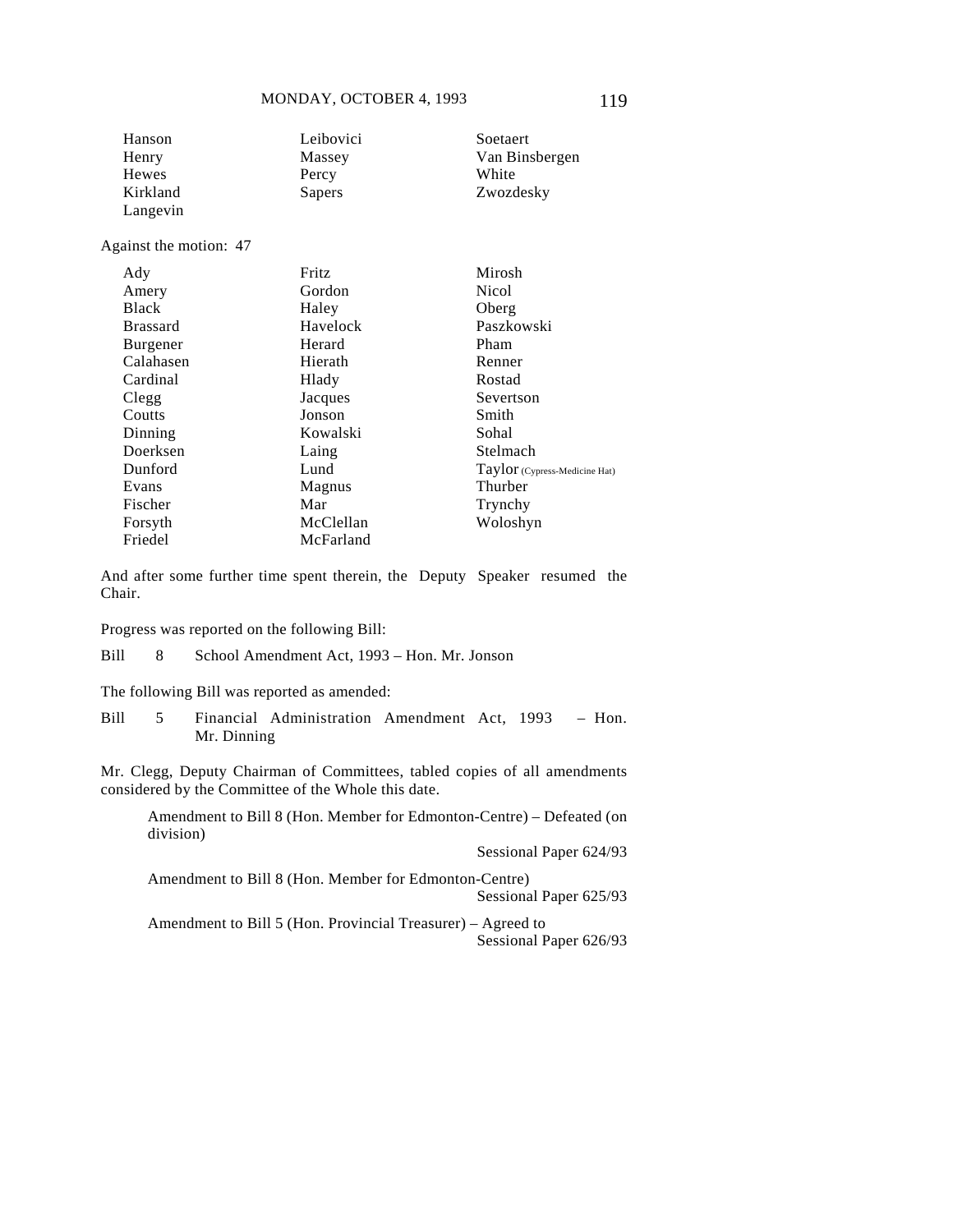#### 120 MONDAY, OCTOBER 4, 1993

#### **Third Reading**

The following Bill was read a Third time and passed:

Bill 5 Financial Administration Amendment Act, 1993 – Hon. Mr. Dinning

#### **Second Reading**

On the motion that the following Bill be now read a Second time and referred to Committee of the Whole:

Bill 9 Municipal Government Amendment Act, 1993 – Mr. Friedel

A debate followed.

Mr. White moved adjournment of the debate, which was agreed to.

On motion by Hon. Mr. Evans, Deputy Government House Leader, it was agreed that when the Assembly reconvened at 8:00 p.m. they would be in Committee of Supply.

### Adjournment

Mr. White, Hon. Member for Edmonton-Mayfield, moved, at 5:23 p.m., that it be called 5:30 p.m., which was agreed to, and the Deputy Speaker left the Chair.

MONDAY, OCTOBER 4, 1993 – 8:00 p.m.

# **Committee of Supply**

(Day 13 of Main Estimates Consideration)

(Assembly in Committee)

And after sometime spent therein, the Acting Speaker resumed the Chair and Mr. Tannas reported as follows:

Mr. Speaker:

The Committee of Supply has had under consideration certain resolutions of the Department of Environmental Protection, reports progress thereon, and requests leave to sit again.

The question being put, the report and the request for leave to sit again were agreed to.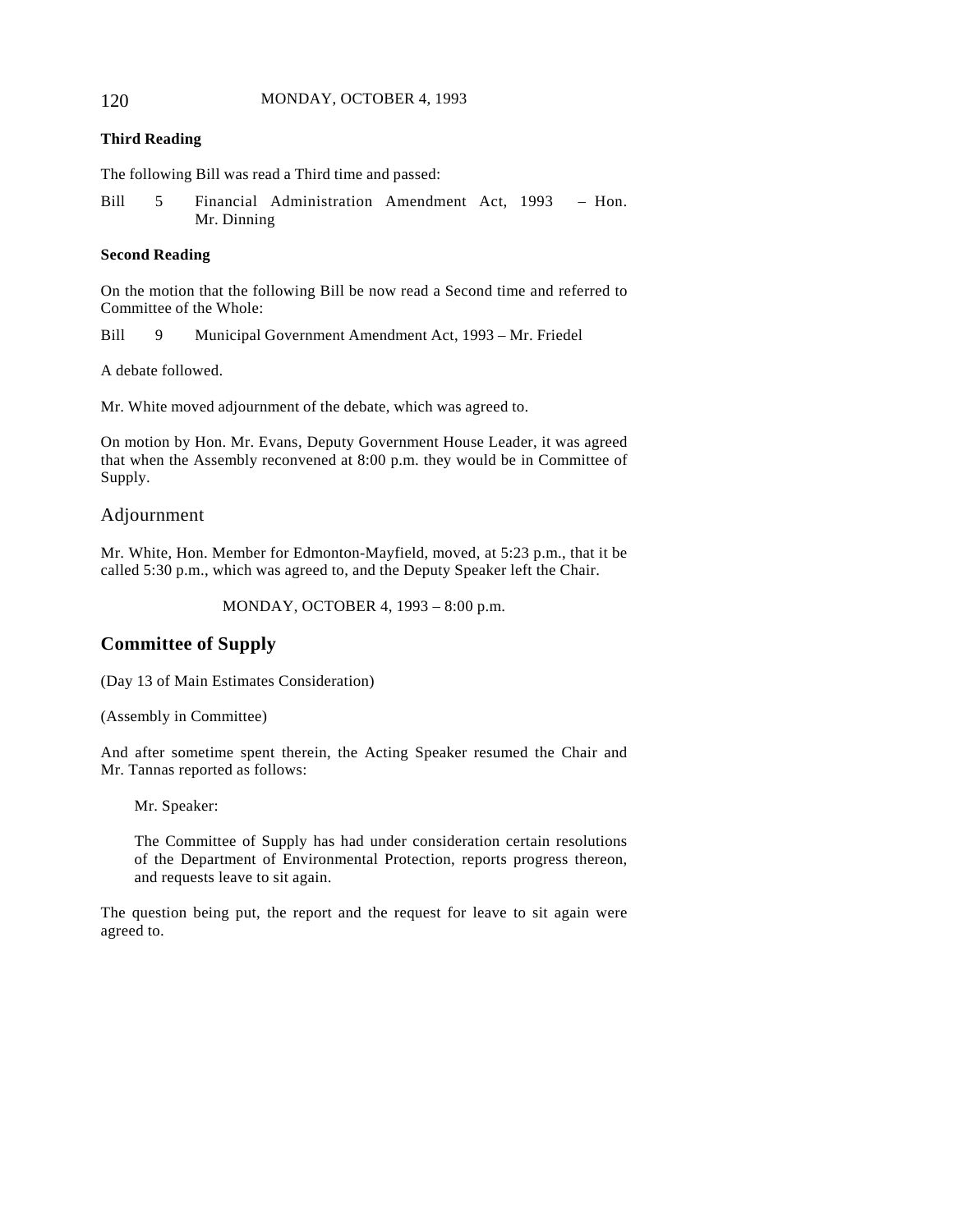# **Adjournment**

 $\overline{a}$ 

On motion by Hon. Mr. Evans, Deputy Government House Leader, the Assembly adjourned at 10:07 p.m. until Tuesday, October 5, 1993, at 1:30 p.m.

# Tuesday, October 5, 1993

The Speaker took the Chair at 1:30 p.m.

# **ROUTINE**

### **Presenting Petitions**

Mr. Dickson, Hon. Member for Calgary-Buffalo, presented a petition from 186 Bethany Care Centre residents regarding an increase in monthly room rate imposed by Alberta Health Care.

### **Notices of Motions**

Pursuant to Standing Order 34(2)(a), Hon. Mr. Day, Deputy Government House Leader, gave oral notice of the following Written Questions and Motions for Returns to be dealt with Wednesday, October 6, 1993:

| Written Questions:          | Q149, Q152, Q153, Q199, Q206, Q207.                                              |
|-----------------------------|----------------------------------------------------------------------------------|
| <b>Motions for Returns:</b> | M175, M176, M177, M180, M183, M188, M189,<br>M190, M191, M193, M198, M202, M210. |

## **Tabling Returns and Reports**

Hon. Mr. Trynchy, Minister of Transportation and Utilities, pursuant to the Rural Gas Act, cR-19, s30(7):

Gas Alberta Operating Fund Report of Fund Operations for the year ending March 31, 1993

Sessional Paper 137/93

### **Ministerial Statements**

Hon. Mr. Mar, Minister of Community Development, announced that October is Women's History Month.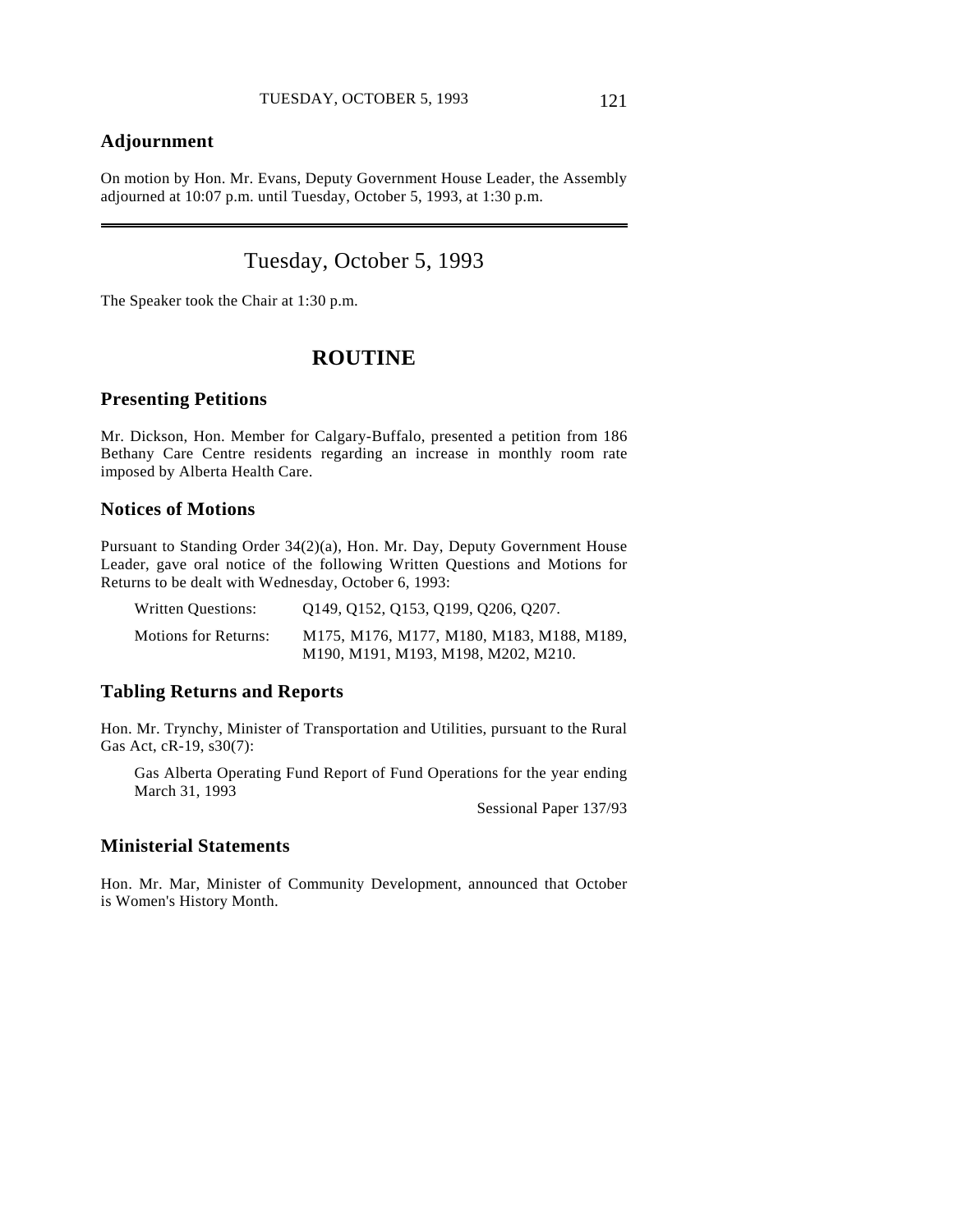#### 122 TUESDAY, OCTOBER 5, 1993

Mrs. Hewes, Hon. Deputy Leader of the Official Opposition, commented on the statement.

### **Members' Statements**

Mr. Wickman, Hon. Member for Edmonton-Rutherford, made a statement regarding handicap access to the Legislature Building and Annex.

Mr. Dunford, Hon. Member for Lethbridge-West, made a statement regarding the completion of the export highway to Coutts, Alberta.

Mr. N. Taylor, Hon. Member for Redwater, made a statement regarding hunting rights for aboriginals and non-aboriginals.

# **ORDERS OF THE DAY**

# **Public Bills and Orders Other Than Government Bills and Orders**

#### **Second Reading**

The following Bill was read a Second time and referred to Committee of the Whole:

Bill 204 Stray Animals Amendment Act, 1993 – Mr. Brassard

On the motion that the following Bill be now read a Second time and referred to Committee of the Whole:

Bill 205 Agricultural Resources Conservation Board Act – Dr. Nicol

A debate followed.

Pursuant to Standing Order 8(2)(b), debate adjourned with Mr. Stelmach speaking.

### **Motions Other Than Government Motions**

**204.** Moved by Mr. Jacques:

Be it resolved that the Legislative Assembly urge the Government to change casino regulations to permit chartered non-profit organizations to fund-raise anywhere in Alberta.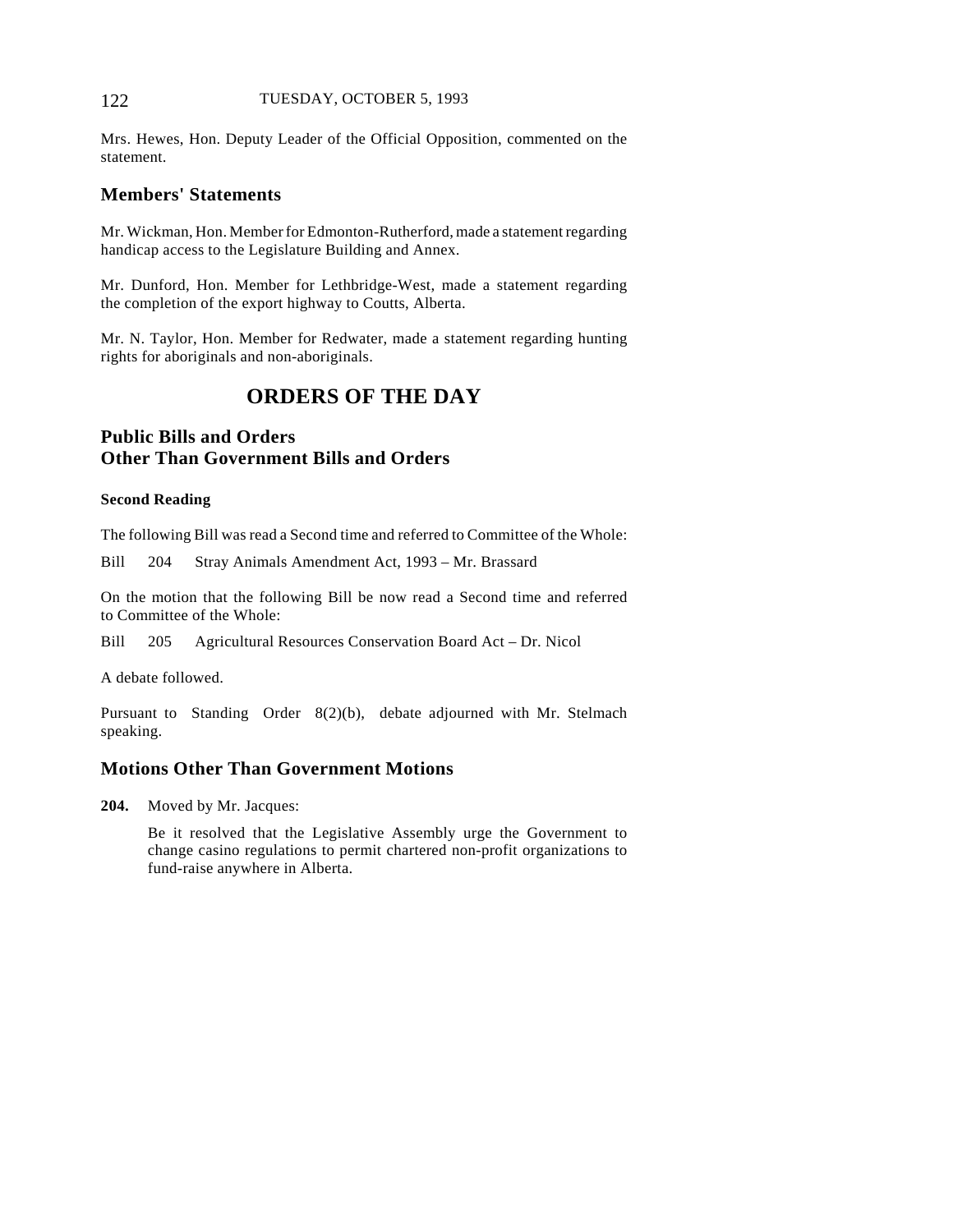A debate followed.

Pursuant to Standing Order 8(4), the question being put, the motion was defeated.

**205.** Moved by Mrs. Hewes on behalf of Mr. Decore:

Be it resolved that the Legislative Assembly urge the Government to demonstrate its commitment to funding for the "human services" departments of Health, Family and Social Services and Education by developing a comprehensive, long-term plan for funding priorities in these departments, including three-year funding frameworks for organizations involved in these sectors, extensive consultation with affected parties and a public process for informing Albertans what the Government's plans and priorities will be.

A debate followed.

Pursuant to Standing Order 8(2)(c), debate adjourned with Mrs. Laing speaking.

# **Government Bills and Orders**

#### **Second Reading**

The following Bill was read a Second time and referred to Committee of the Whole:

Bill 9 Municipal Government Amendment Act, 1993 – Mr. Friedel

#### **Committee of the Whole**

According to Order, the Assembly resolved itself into Committee of the Whole.

(Assembly in Committee)

And after some time spent therein the Acting Speaker resumed the Chair.

Progress was reported on the following Bill:

Bill 8 School Amendment Act, 1993 – Hon. Mr. Jonson

Mr. Tannas, Chairman of Committees, tabled copies of all amendments considered by the Committee of the Whole this date.

Amendment to Bill 8 (Hon. Member for Edmonton-Centre) Sessional Paper 627/93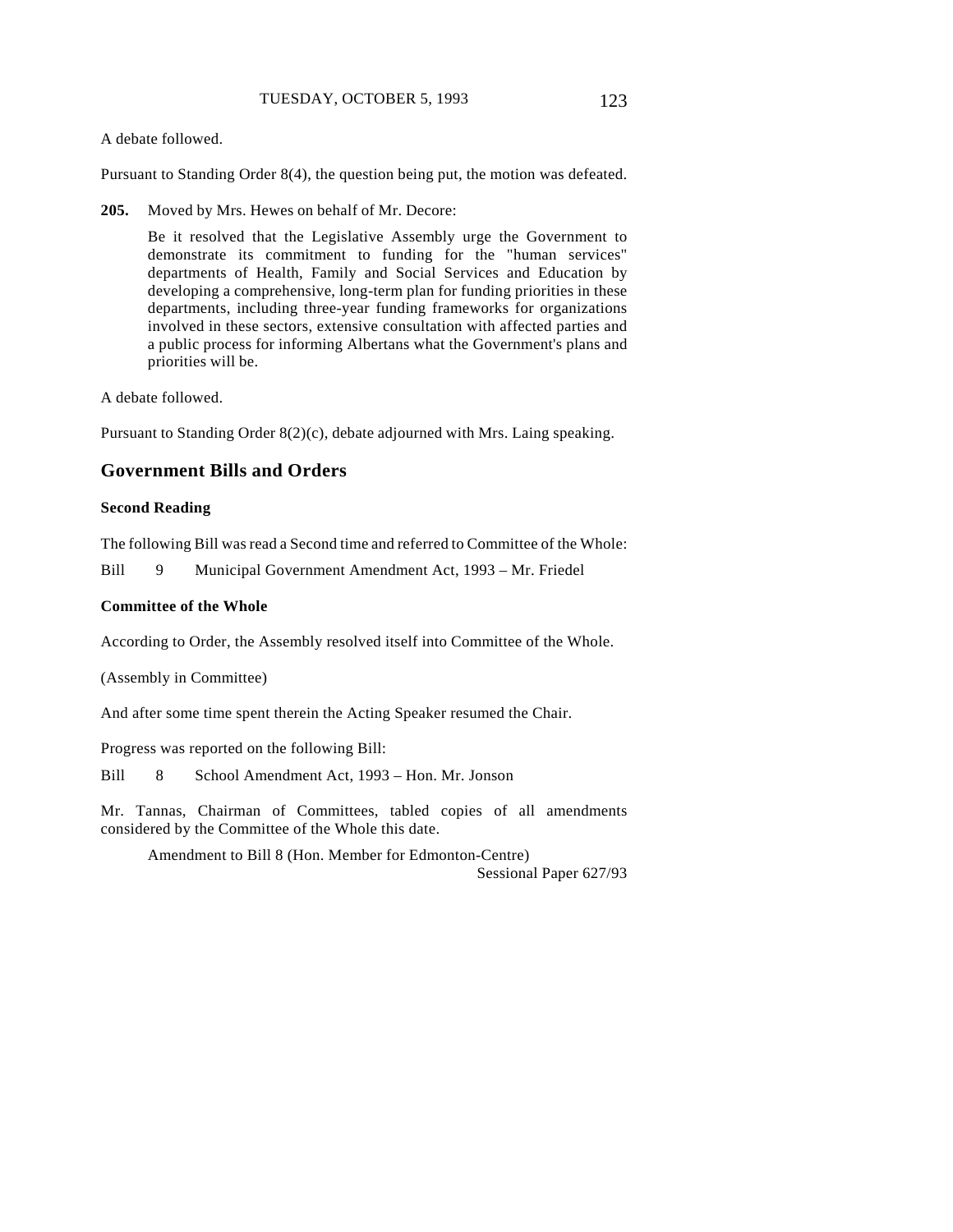### 124 TUESDAY, OCTOBER 5, 1993

# **Adjournment**

On motion by Hon. Mr. Day, Deputy Government House Leader, at 5:30 p.m., it was agreed that when the Assembly reconvened at 8:00 p.m. they would be in Committee of Supply, and the Speaker left the Chair.

TUESDAY, OCTOBER 5, 1993 – 8:00 P.M.

# **Committee of Supply**

(Day 14 of Main Estimates Consideration)

(Assembly in Committee)

And after sometime spent therein, the Acting Speaker resumed the Chair and Mr. Tannas reported as follows:

Mr. Speaker:

The Committee of Supply has had under consideration certain resolutions, reports as follows, and requests leave to sit again.

Resolved that a sum not exceeding the following be granted to Her Majesty for the fiscal year ending March 31, 1994, for the Department and purposes indicated:

#### **Transportation and Utilities**

| \$<br>315,960,400<br>329,905,600 | <b>Operating Expenditure</b><br>Capital Investments |
|----------------------------------|-----------------------------------------------------|
| 645,866,000                      |                                                     |

The question being put, the report and the request for leave to sit again were agreed to.

# **Adjournment**

 $\overline{a}$ 

On motion by Hon. Mr. Day, Deputy Government House Leader, the Assembly adjourned at 10:36 p.m. until Wednesday, October 6, 1993, at 1:30 p.m.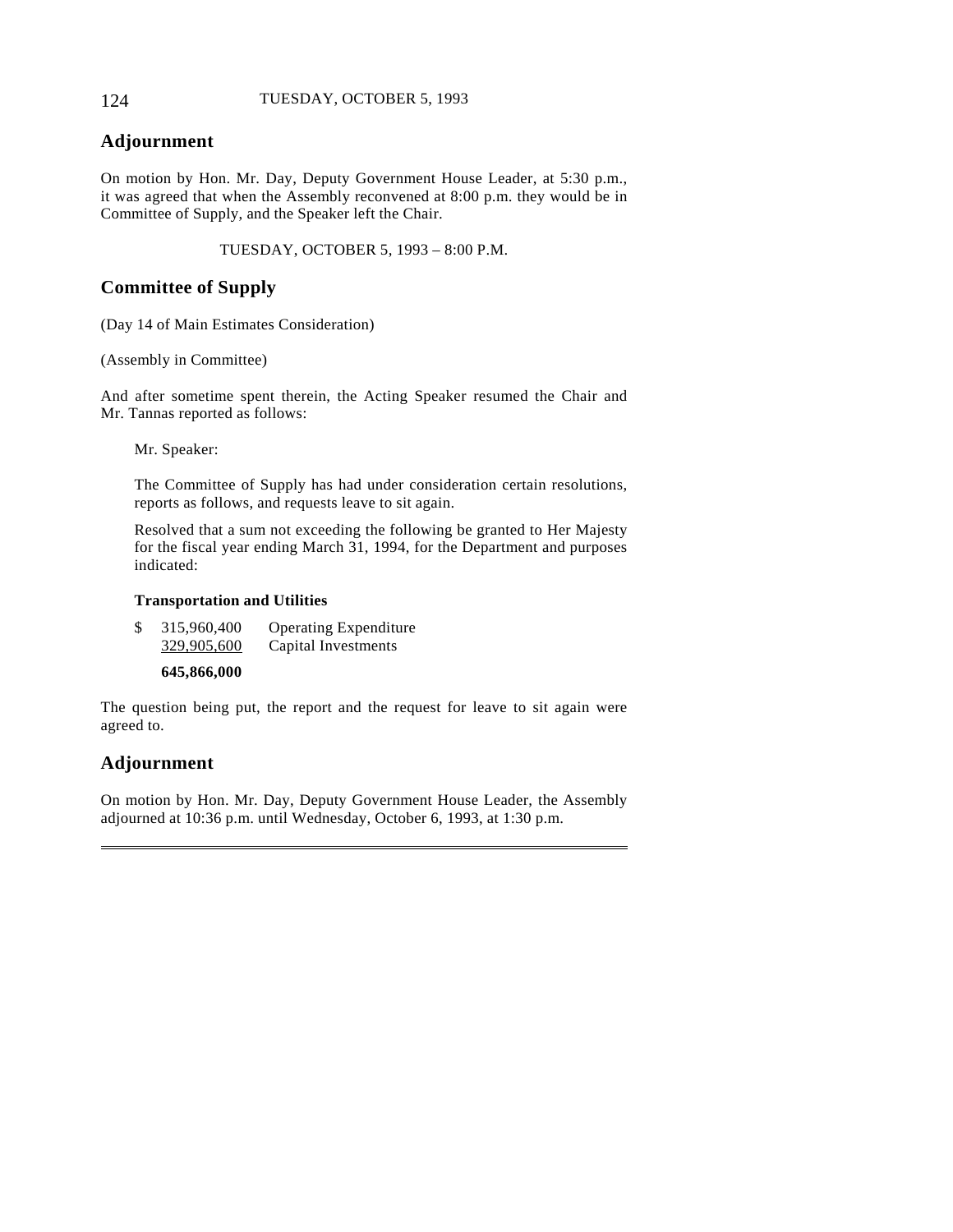# Wednesday, October 6, 1993

The Speaker took the Chair at 1:30 p.m.

# **ROUTINE**

#### **Notices of Motions**

Hon. Mr. Kowalski, Government House Leader, gave oral notice of the following motion:

Be it resolved that when the Assembly adjourns at 5:30 p.m., Thursday, October 7, 1993, it shall stand adjourned until 1:30 p.m., Wednesday, October 13, 1993.

# **Tabling Returns and Reports**

Hon. Mr. Jonson, Minister responsible for the Premier's Council on the Status of Persons with Disabilities:

Removing Barriers, An Action Plan for Aboriginal People with Disabilities, September 1993

Sessional Paper 825/93

Hon. Dr. West, Minister of Municipal Affairs:

Alberta Consumer and Corporate Affairs, Annual Report 1991-92

Sessional Paper 826/93

Hon. Mrs. McClellan, Minister of Health:

Unicare Integrated Software Inc., Financial Statements, 1993, 1992, 1991, 1990 and 1989

Sessional Paper 827/93

Hon. Mr. Ady, Minister of Advanced Education and Career Development, pursuant to the Students Finance Act, cS-24, s5(2):

Students Finance Board, Annual Report 1992, including the Report of the Alberta Heritage Scholarship Fund

Sessional Paper 14/93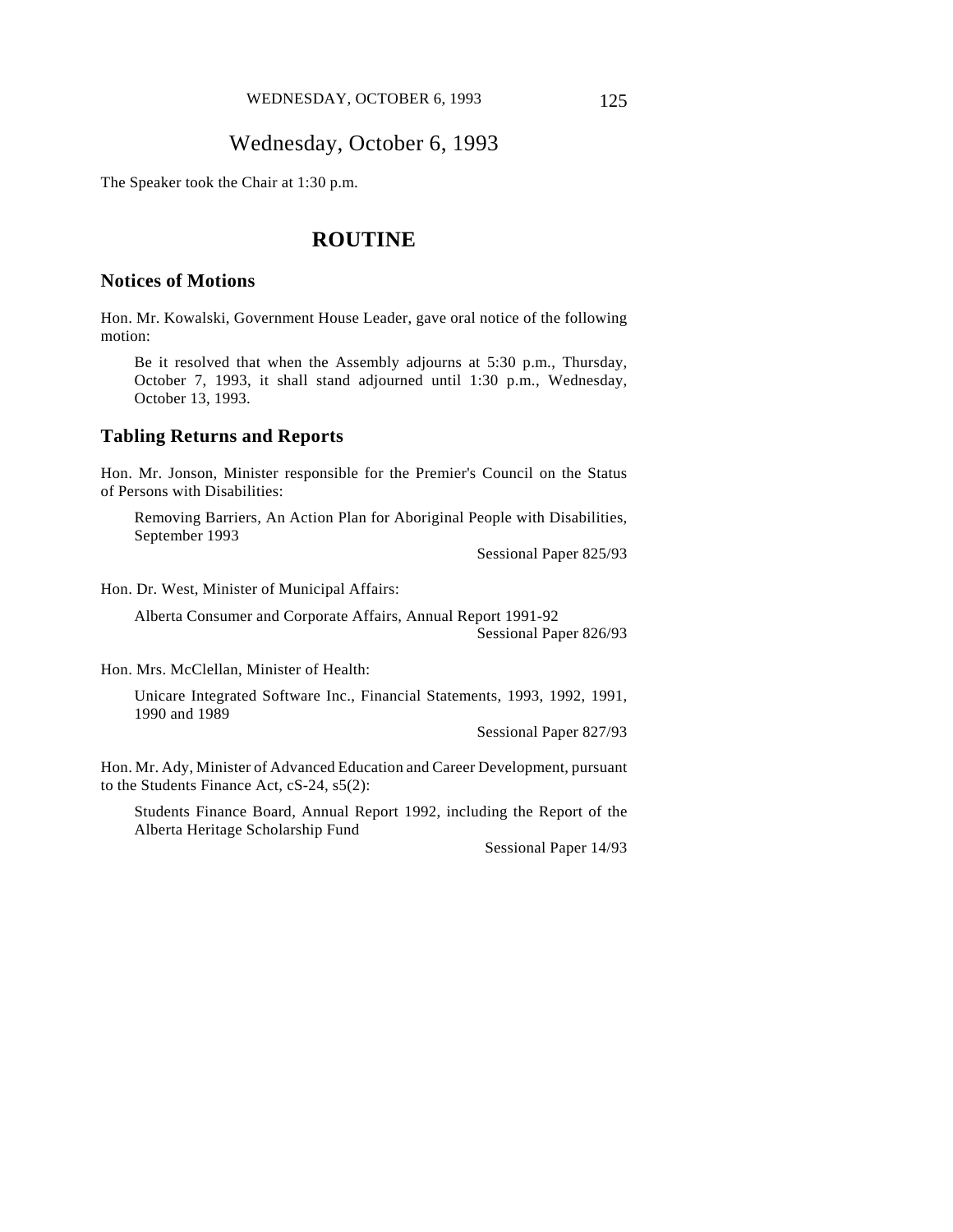### **Oral Question Period**

During Oral Question Period Ms Carlson, Hon. Member for Edmonton-Ellerslie, filed the following:

North Saskatchewan Riverboat Ltd., Sternwheeler Project Business Proposal Sessional Paper 828/93

# **ORDERS OF THE DAY**

### **Written Questions**

The following Written Questions were accepted:

**Q149.** (Mr. Collingwood):

What is the formula used by the Government and the Tire Recycling Management Board to determine the appropriate amount to pay Inland Cement Ltd. from the Tire Recycling Fund towards the cost of marshalling, transporting, sorting, storing and handling tires for its facility in Edmonton?

**Q153.** (Mr. Collingwood):

How much have each of the Departments of Environmental Protection and Economic Development and Trade spent on the Action on Waste program from inception until March 31, 1993; how many projects have been set up; by what percentage has waste in the Province been reduced by this program; and by what percentage has waste been diverted from landfills to recycling, as a result of this program?

**Q199.** (Mr. N. Taylor):

What are the terms and conditions of the contract between the Government and Mr. Jim Horsman, respecting Mr. Horsman's designation as the Province's chief negotiator in the intergovernmental discussions leading to the reduction and/or elimination of interprovincial barriers to trade.

**Q207.** (Mr. Sekulic):

How many calls have been made to the Minister's office requesting copies of the Children's Advocate Report from August 12, 1993 to September 28, 1993?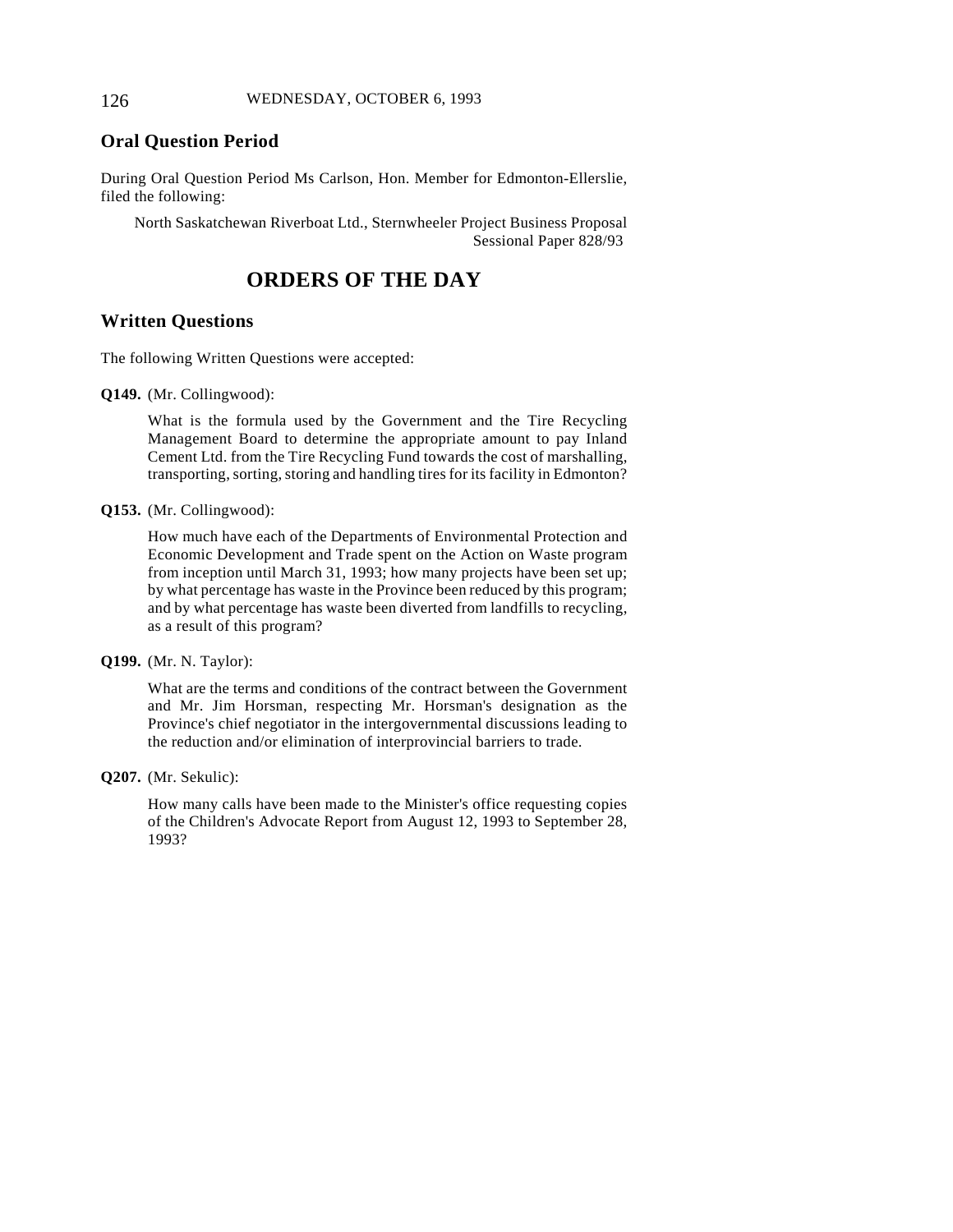The following Written Question was accepted as amended:

#### **Q152.** (Mr. Langevin):

What was the total acreage of timber in the Province harvested between April 1, 1991, and March 31, 1992, under forest management agreements, coniferous timber quotas, deciduous timber allocations, coniferous licences, commercial timber permits and local timber permits?

Hon. Mr. Evans, Minister of Environmental Protection, moved that the Written Question be amended as follows:

What was the total acreage of timber in the Province harvested between May 1, 1991, and April 30, 1992, by forest management agreement holders, industry quota holders, Government quota holders and Government nonquota holders?

On the motion that the following Written Question be rejected:

**Q206.** (Mr. Sekulic):

How much money has the Department of Family and Social Services spent on hotels for children in Protective Services for the period April 1, 1992 to March 31, 1993 and from April 1, 1993 to September 15, 1993?

A debate followed.

The question being put, the motion was agreed to. The names being called for were taken as follows:

For the motion: 47

| Dunford      | Jonson     |
|--------------|------------|
| Evans        | Kowalski   |
| Fischer      | Laing      |
| Forsyth      | Magnus     |
| Friedel      | Mar        |
| <b>Fritz</b> | McClellan  |
| Gordon       | McFarland  |
| Haley        | Mirosh     |
| Havelock     | Oberg      |
| Herard       | Paszkowski |
| Hierath      | Pham       |
| Hlady        | Renner     |
|              |            |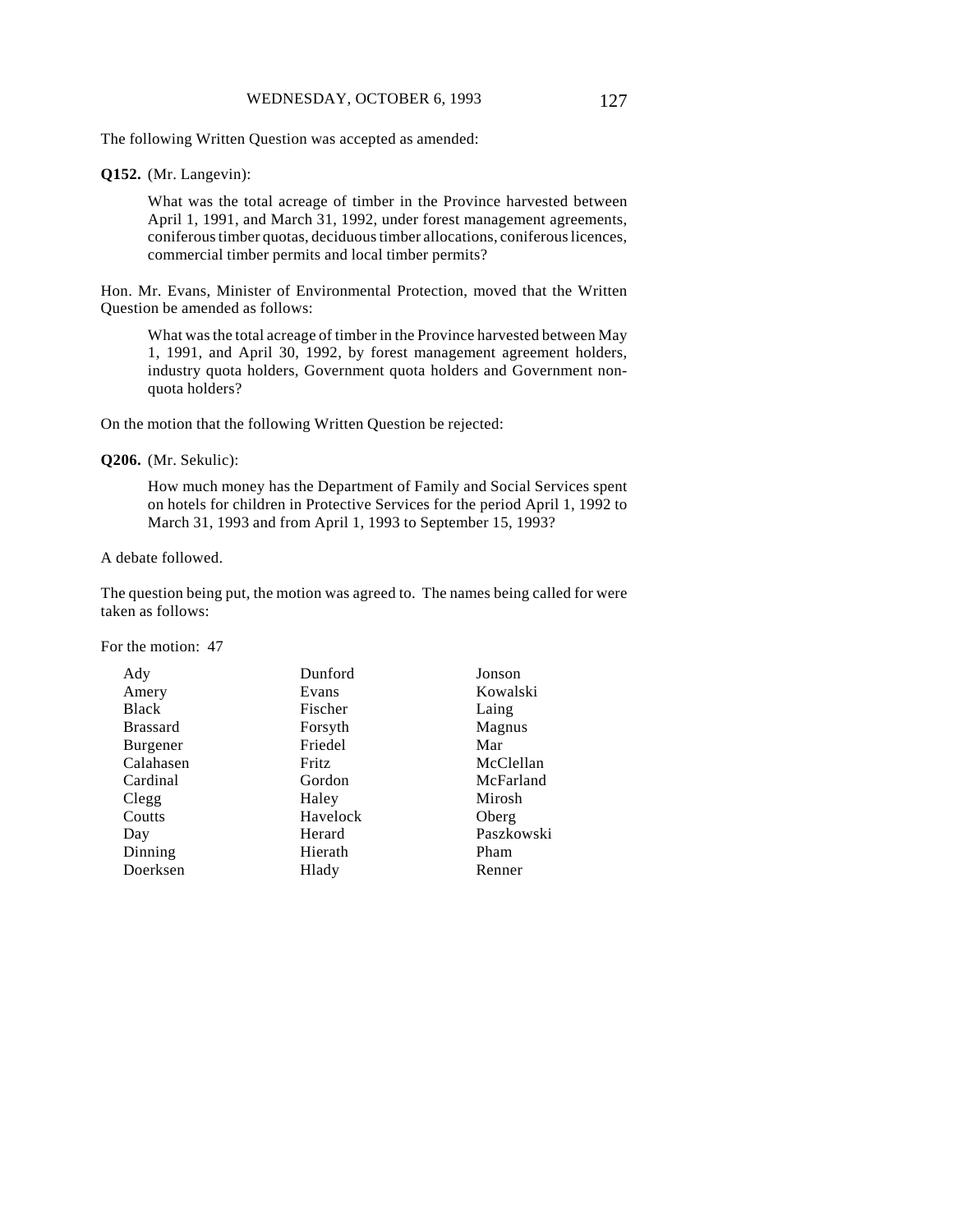#### 128 WEDNESDAY, OCTOBER 6, 1993

| Stelmach                      | Trynchy  |
|-------------------------------|----------|
| <b>Tannas</b>                 | West     |
| Taylor (Cypress-Medicine Hat) | Woloshyn |
| Thurber                       |          |
|                               |          |

Against the motion: 25

| Abdurahman      | Henry    | Taylor (Redwater) |
|-----------------|----------|-------------------|
| <b>Bracko</b>   | Hewes    | Van Binsbergen    |
| <b>Bruseker</b> | Kirkland | Vasseur           |
| Carlson         | Massey   | White             |
| Chadi           | Mitchell | Wickman           |
| Collingwood     | Percy    | Yankowsky         |
| Dalla-Longa     | Sapers   | Zwozdesky         |
| Dickson         | Sekulic  |                   |
| Hanson          | Soetaert |                   |

The following Written Question was ordered to stand:

Q208.

### **Motions for Returns**

The following Motions for Returns were agreed to:

**M175.** Moved by Mr. Bruseker:

That an Order of the Assembly do issue for a Return showing: Copies of the management agreement concluded between the Government and North West Trust in May 1992, pertaining to the management of the NovAtel systems loan portfolio.

**M177.** Moved by Ms Carlson:

That an Order of the Assembly do issue for a Return showing: All internal studies prepared by or on behalf of the Government evaluating the feasibility of setting up trade delegations in New Delhi, Siberia and Taiwan.

**M188.** Moved by Mr. Chadi:

That an Order of the Assembly do issue for a Return showing:

Copies of the most recent actuarial valuations carried out on the following pension plans: the Public Service Plan, the Public Service Management Plan, the Local Authorities Plan, the Universities Academic Plan, the Special Forces Plan, the Members of the Legislative Assembly Plan, the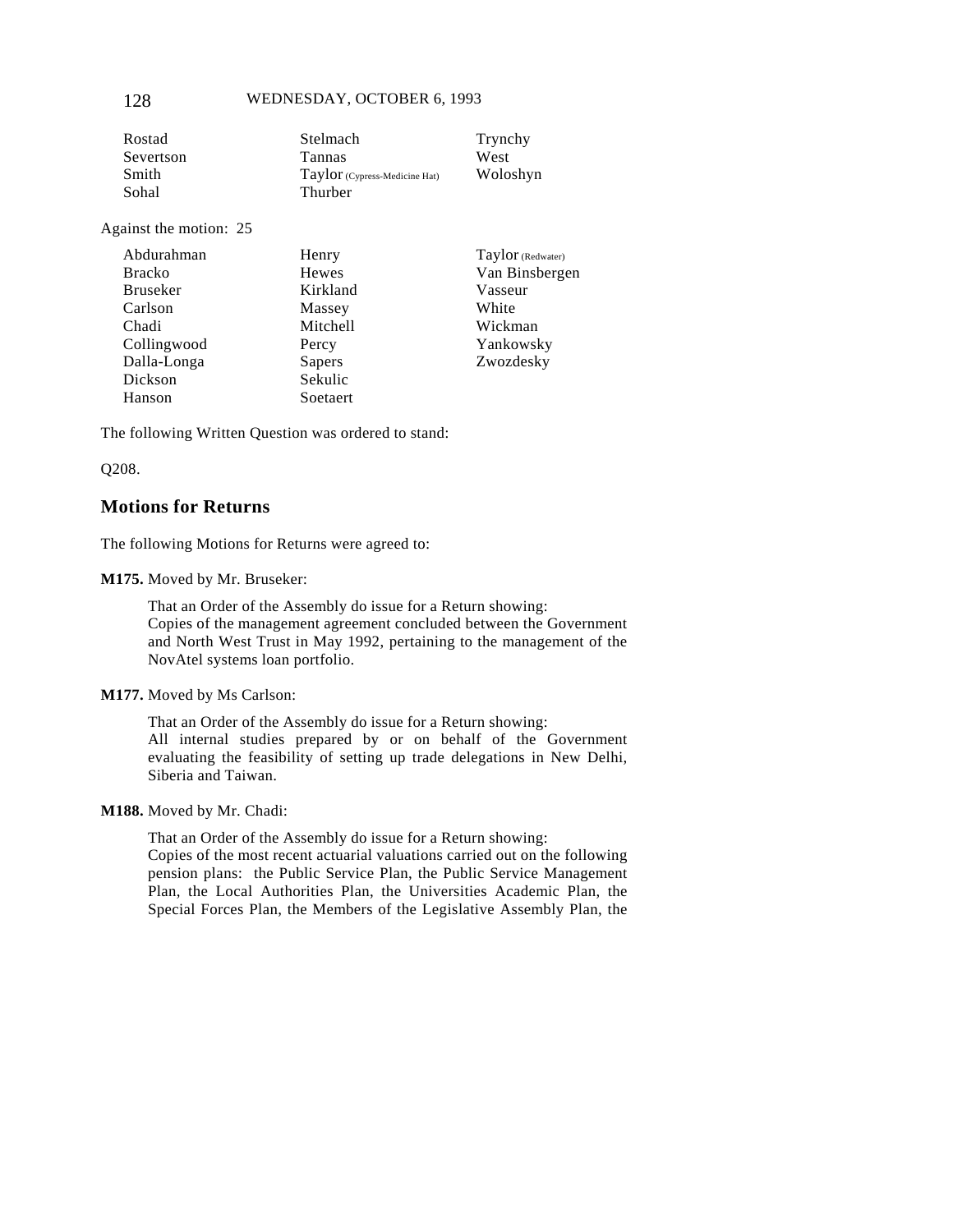Chambers Plan.

**M191.** Moved by Dr. Percy:

That an Order of the Assembly do issue for a Return showing: Details of the \$25 million in valuation adjustments provided for in the Treasury Department's General Revenue Fund estimates for the 1993-94 fiscal year by entity and the provisional adjustment for each entity.

#### **M193.** Moved by Dr. Percy:

That an Order of the Assembly do issue for a Return showing: Copies of the 1992-93 audited financial statements for 354713 Alberta Ltd. (Softco).

#### **M202.** Moved by Mr. Henry:

That an Order of the Assembly do issue for a Return showing: A copy of all studies and reports prepared by the Department of Education with respect to any correlation between the level of local education funding and student achievement on standardized tests.

#### **M210** Moved by Mr. Sekulic:

That an Order of the Assembly do issue for a Return showing: A list of all meetings held between the Children's Advocate and the Minister of Family and Social Services for the period July 1, 1993 to September 27, 1993.

The following Motion for Return was moved and agreed to as amended:

#### **M190.** Moved by Dr. Percy:

That an Order of the Assembly do issue for a Return showing: Copies of the 1992-93 audited financial statements of the following Crown entities: 473654 Ltd, 475342 Alberta Ltd., 496072 Alberta Ltd., NFI Finance, Inc. (Cellular Systems Management Inc.), Cellular Finance Inc., Systems Finance Inc., and NovAtel Finance Inc.

Hon. Mr. Evans, Deputy Government House Leader, moved that the Motion for Return be amended as follows:

Copies of the 1992-93 audited financial statements of the following Crown entities or combinations or consolidations: 473654 Ltd, 475342 Alberta Ltd., 496072 Alberta Ltd., NFI Finance, Inc. (Cellular Systems Management Inc.), Cellular Finance Inc., Systems Finance Inc., and NovAtel Finance Inc.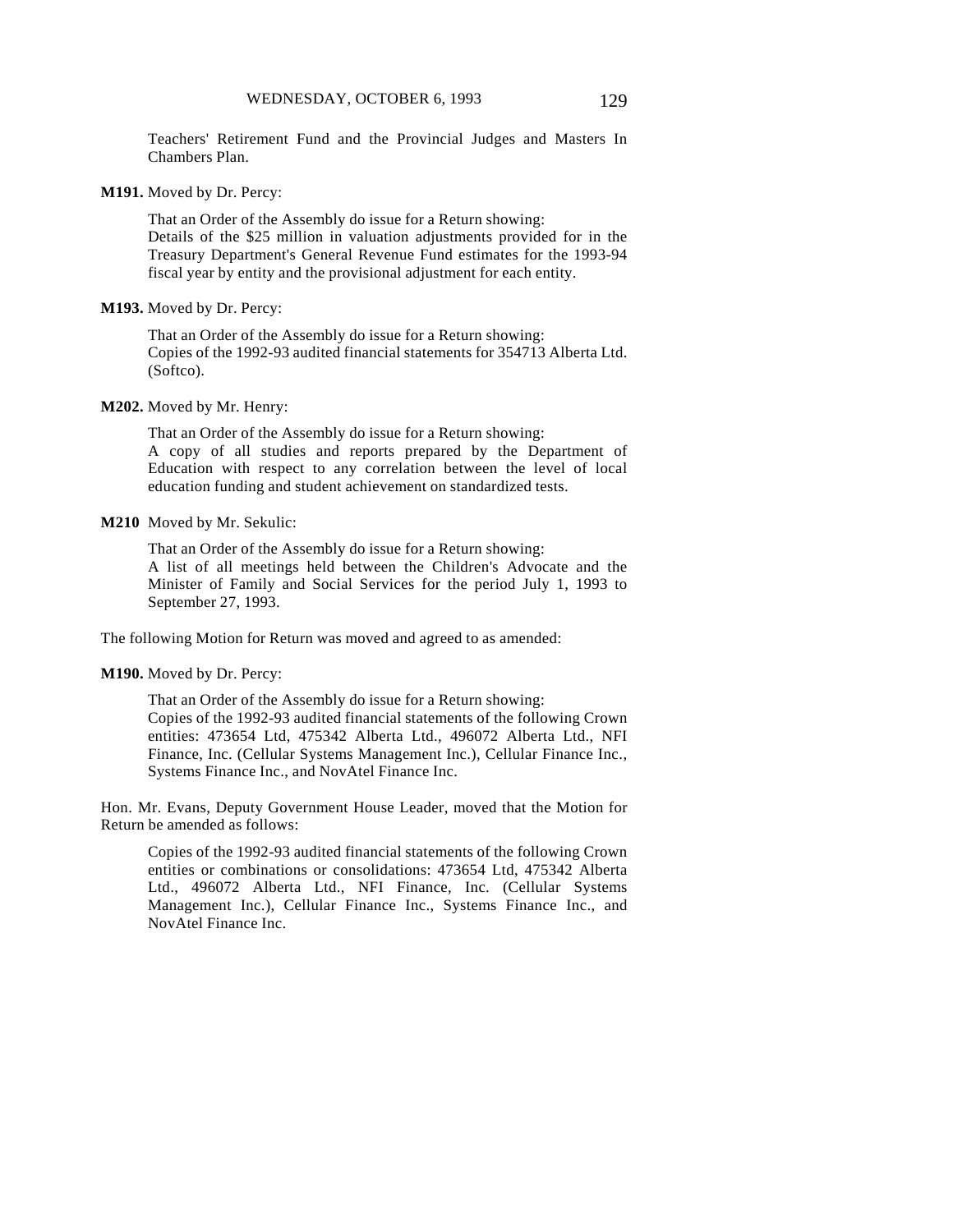#### 130 WEDNESDAY, OCTOBER 6, 1993

The following Motions for Returns were defeated:

**M176.**\ Moved by Mr. Bruseker:

That an Order of the Assembly do issue for a Return showing: Copies of all agreements between NovAtel Finance and various U.S. cellular companies pertaining to the collection of backout fees by NovAtel Communications Ltd.

A debate followed.

The question being put, the motion was defeated. The names being called for were taken as follows:

For the motion: 20

| Abdurahman      | Hanson   | Soetaert          |
|-----------------|----------|-------------------|
| <b>Bracko</b>   | Henry    | Taylor (Redwater) |
| <b>Bruseker</b> | Hewes    | Van Binsbergen    |
| Carlson         | Kirkland | Vasseur           |
| Chadi           | Massey   | White             |
| Collingwood     | Percy    | Zwozdesky         |
| Dickson         | Sekulic  |                   |

Against the motion: 47

| Ady             | Fritz     | Oberg                         |
|-----------------|-----------|-------------------------------|
| Amery           | Gordon    | Paszkowski                    |
| <b>Black</b>    | Haley     | Pham                          |
| <b>Brassard</b> | Havelock  | Renner                        |
| Burgener        | Herard    | Rostad                        |
| Calahasen       | Hierath   | Severtson                     |
| Cardinal        | Hlady     | Smith                         |
| Clegg           | Jonson    | Sohal                         |
| Coutts          | Kowalski  | Stelmach                      |
| Day             | Laing     | Tannas                        |
| Doerksen        | Lund      | Taylor (Cypress-Medicine Hat) |
| Dunford         | Magnus    | Thurber                       |
| Evans           | Mar       | Trynchy                       |
| Fischer         | McClellan | West                          |
| Forsyth         | McFarland | Woloshyn                      |
| Friedel         | Mirosh    |                               |

**M180.** Moved by Mr. N. Taylor:

That an Order of the Assembly do issue for a Return showing: Any documents and reports pertaining to the study of aboriginal water interests undertaken by the 1991-92 Water Resources Commission, as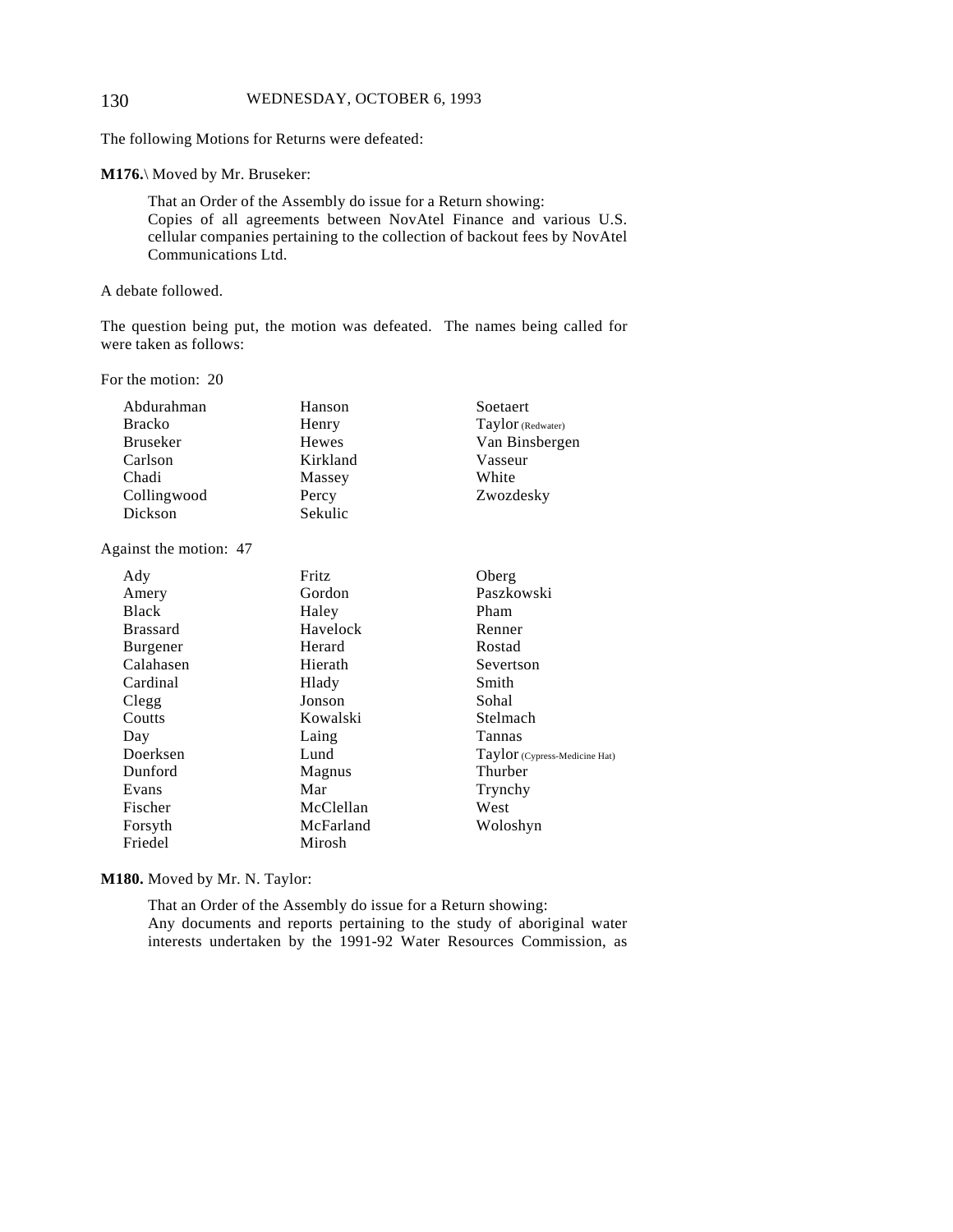referred to on page 15 of the 1991-92 Water Resources Commission Annual Report.

**M183.** Moved by Mr. N. Taylor:

That an Order of the Assembly do issue for a Return showing: Copies of all documents prepared by or on behalf of the Government since January 1, 1993, with respect to negotiations to remove federal/provincial overlap and duplication, reduce interprovincial trade barriers and overhaul federal/provincial fiscal arrangements.

A debate followed.

The question being put, the motion was defeated. The names being called for were taken as follows:

For the motion: 22

| Abdurahman      | Henry     | Soetaert          |
|-----------------|-----------|-------------------|
| <b>Bracko</b>   | Hewes     | Taylor (Redwater) |
| <b>Bruseker</b> | Kirkland  | Van Binsbergen    |
| Carlson         | Leibovici | Vasseur           |
| Chadi           | Massey    | White             |
| Collingwood     | Percy     | Yankowsky         |
| Dickson         | Sekulic   | Zwozdesky         |
| Hanson          |           |                   |

Against the motion: 48

| Ady             | Friedel   | Mirosh                        |
|-----------------|-----------|-------------------------------|
| Amery           | Fritz     | Oberg                         |
| <b>Black</b>    | Gordon    | Paszkowski                    |
| <b>Brassard</b> | Haley     | Pham                          |
| Burgener        | Havelock  | Renner                        |
| Calahasen       | Herard    | Rostad                        |
| Cardinal        | Hierath   | Severtson                     |
| Clegg           | Hlady     | Smith                         |
| Coutts          | Jonson    | Sohal                         |
| Day             | Kowalski  | Stelmach                      |
| Dinning         | Laing     | Tannas                        |
| Doerksen        | Lund      | Taylor (Cypress-Medicine Hat) |
| Dunford         | Magnus    | Thurber                       |
| Evans           | Mar       | Trynchy                       |
| Fischer         | McClellan | West                          |
| Forsyth         | McFarland | Woloshyn                      |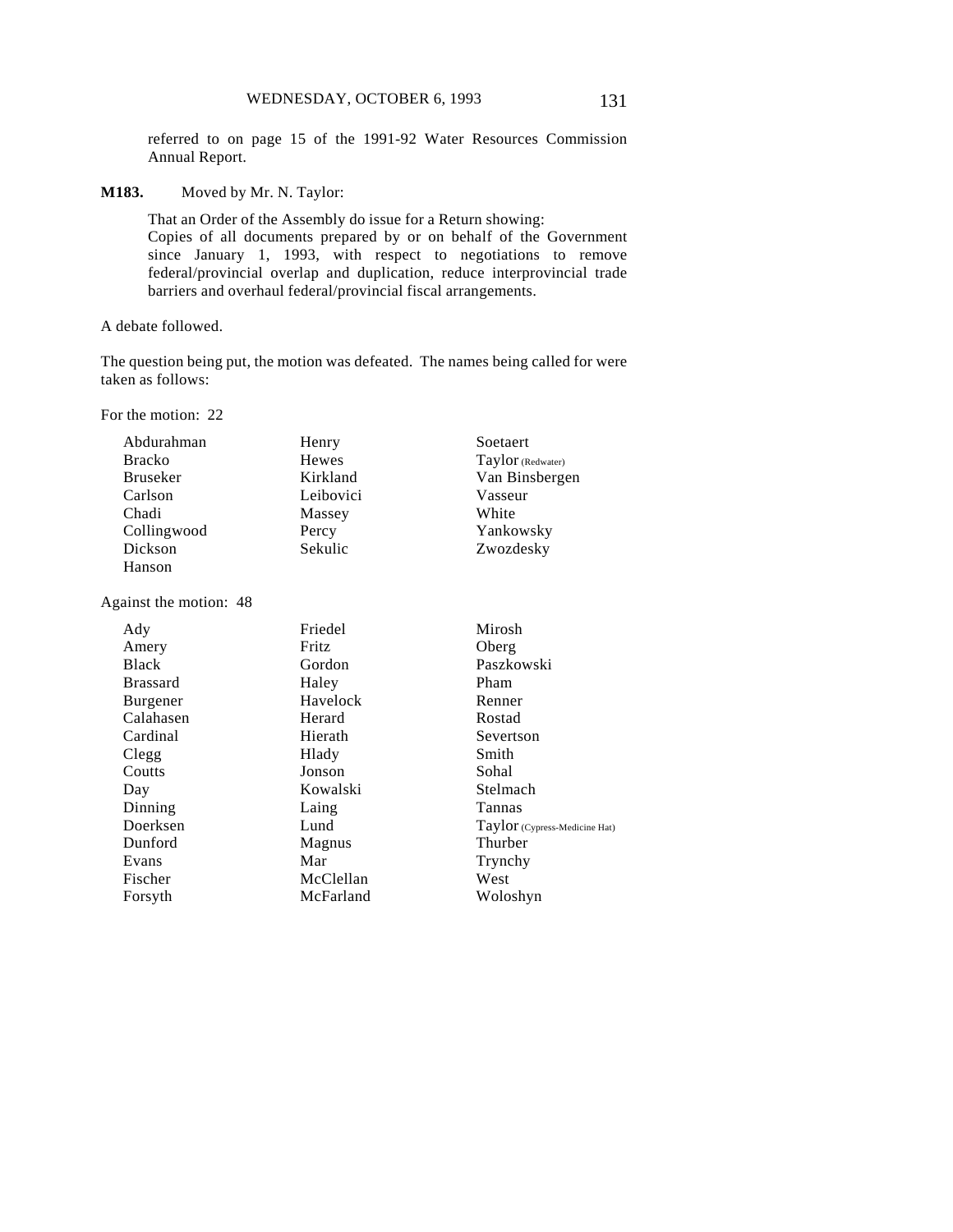#### 132 WEDNESDAY, OCTOBER 6, 1993

**M189.** Moved by Dr. Percy:

That an Order of the Assembly do issue for a Return showing: Copies of all supporting and background documents produced by the Government for use by the Alberta Financial Review Commission in the course of their review of the Province's financial position as of August 31, 1993.

A debate followed.

The question being put, the motion was defeated. The names being called for were taken as follows:

For the motion: 21

| Abdurahman      | Henry     | Soetaert          |
|-----------------|-----------|-------------------|
| <b>Bracko</b>   | Hewes     | Taylor (Redwater) |
| <b>Bruseker</b> | Kirkland  | Van Binsbergen    |
| Chadi           | Leibovici | Vasseur           |
| Collingwood     | Massey    | White             |
| Dickson         | Percy     | Yankowsky         |
| Hanson          | Sekulic   | Zwozdesky         |

Against the motion: 47

| Ady             | Friedel   | Oberg                         |
|-----------------|-----------|-------------------------------|
| Amery           | Fritz     | Paszkowski                    |
| <b>Black</b>    | Gordon    | Pham                          |
| <b>Brassard</b> | Haley     | Renner                        |
| <b>Burgener</b> | Havelock  | Rostad                        |
| Calahasen       | Herard    | Severtson                     |
| Cardinal        | Hierath   | Smith                         |
| Clegg           | Hlady     | Sohal                         |
| Coutts          | Jonson    | Stelmach                      |
| Day             | Kowalski  | Tannas                        |
| Dinning         | Laing     | Taylor (Cypress-Medicine Hat) |
| Doerksen        | Magnus    | Thurber                       |
| Dunford         | Mar       | Trynchy                       |
| Evans           | McClellan | West                          |
| Fischer         | McFarland | Woloshyn                      |
| Forsyth         | Mirosh    |                               |

**M198.** Moved by Mr. N. Taylor:

That an Order of the Assembly do issue for a Return showing: Copies of all documents prepared by, or on behalf of, the Government since January 1, 1993, pertaining to the transfer of corporate tax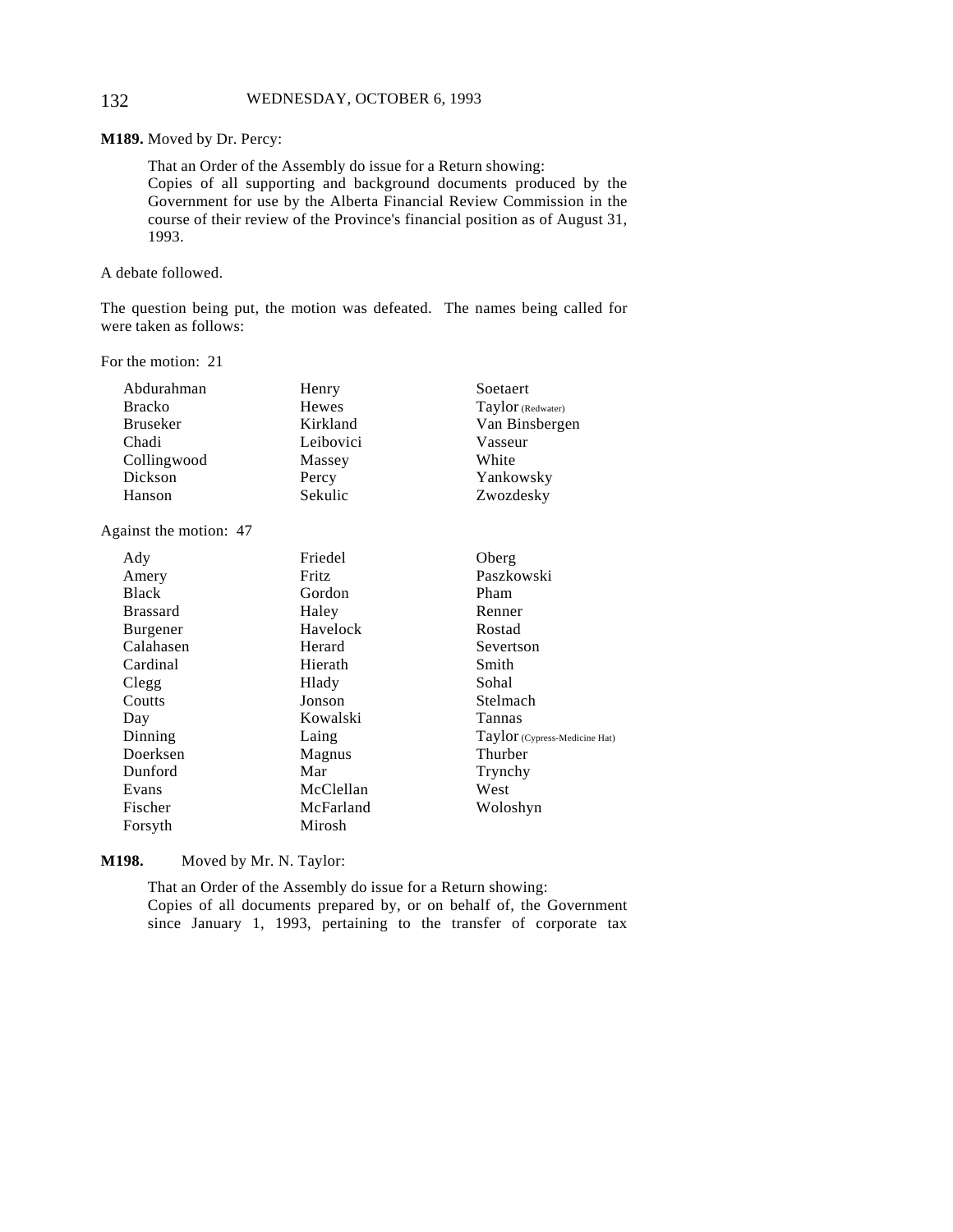administration and collection from the Government to the Federal Government.

The following Motions for Returns were ordered to stand:

M170, M172, M184, M185, M186, M187, M196, M197, M203, M205, M209, M211, M212, M213, M214.

# **Public Bills and Orders Other Than Government Bills and Orders**

#### **Second Reading**

On the motion that the following Bill be now read a Second time and referred to Committee of the Whole:

Bill 205 Agricultural Resources Conservation Board Act – Dr. Nicol

A debate followed.

During debate, Dr. Oberg, Hon. Member for Cypress-Medicine Hat, filed the following:

Statement from A.R. Grover, Chairman of the Alberta Planning Board Sessional Paper 829/93

Debate continued.

Mr. Clegg moved adjournment of the debate, which was agreed to.

### **Adjournment**

On motion by Hon. Mr. Evans, Deputy Government House Leader, it was agreed that when the Assembly reconvened at 8:00 p.m. they would be in Committee of Supply, and the Speaker left the Chair.

WEDNESDAY, OCTOBER 6, 1993 – 8:00 p.m.

# **Committee of Supply**

(Day 15 of Main Estimates Consideration)

(Assembly in Committee)

And after sometime spent therein, the Acting Speaker resumed the Chair and Mr. Tannas reported as follows: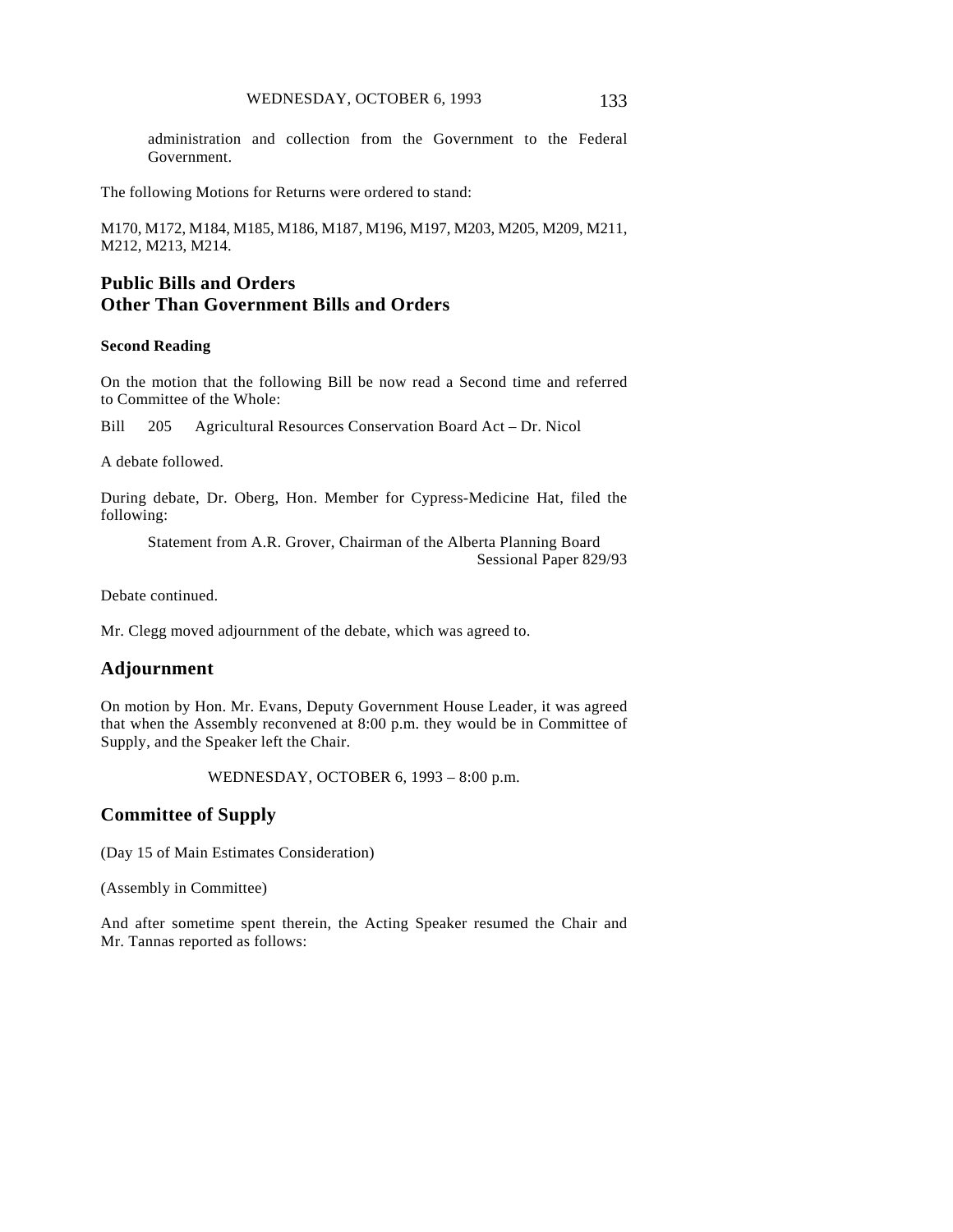#### 134 THURSDAY, OCTOBER 7, 1993

The Committee of Supply has had under consideration certain resolutions, reports as follows, and requests leave to sit again.

Resolved that a sum not exceeding the following be granted to Her Majesty for the fiscal year ending March 31, 1994, for the Department and purposes indicated:

#### **Community Development**

\$ 56,640,000 Operating Expenditure 765,000 Capital Investment

```
57,405,000
```
The question being put, the report and the request for leave to sit again were agreed to.

### **Adjournment**

 $\overline{a}$ 

On motion by Hon. Mr. Evans, Deputy Government House Leader, the Assembly adjourned at 10:15 p.m. until Thursday, October 7, 1993, at 1:30 p.m.

# Thursday, October 7, 1993

The Speaker took the Chair at 1:30 p.m.

# **ROUTINE**

# **Introduction of Bills (First Reading)**

Notice having been given:

- Bill 265 Child Welfare Amendment Act, 1993 (No. 1) Ms Hanson
- Bill 266 Alberta Advisory Council on Women's Issues Amendment Act, 1993 – Mrs. Soetaert
- Bill 267 Telemarketing Act Mr. Bruseker
- Bill 268 School Amendment Act, 1993 Mr. Henry
- Bill 269 Environmental Ombudsman Act Mr. Langevin
- Bill 272 Uniform Building Standards Amendment Act, 1993 Mr. Collingwood

Unanimous consent was granted to revert to Notices of Motions.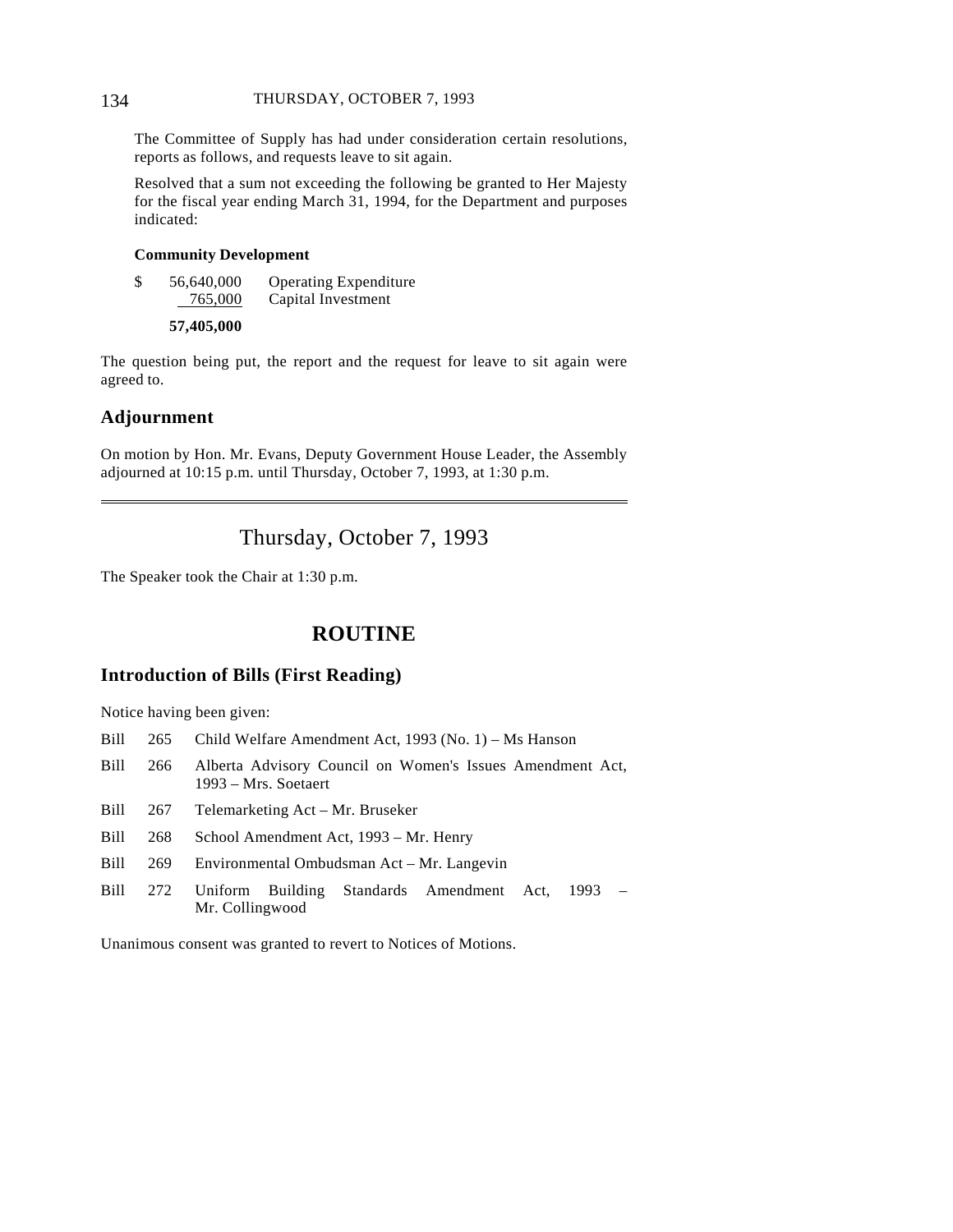### **Notices of Motions**

Pursuant to Standing Order 34(2)(a), Hon. Mr. Day, Deputy Government House Leader, gave oral notice of the following Written Question and Motions for Returns to be dealt with Wednesday, October 13, 1993:

| Written Question:           | O <sub>208</sub> .                                                   |
|-----------------------------|----------------------------------------------------------------------|
| <b>Motions for Returns:</b> | M170, M172, M184, M185, M186, M187, M196,<br>M197, M203, M205, M213. |
|                             |                                                                      |

### **Members' Statements**

Mr. Smith, Hon. Member for Calgary-Varsity, made a statement regarding student access to post-secondary institutions and increases in tuition fees.

Mr. Germain, Hon. Member for Fort McMurray, made a statement regarding health services in the Fort Chipewyan region.

Mr. Amery, Hon. Member for Calgary-East, made a statement regarding maintenance enforcement.

### **Projected Government Business**

Pursuant to Standing Order 7(5), Mr. Mitchell, Hon. Official Opposition House Leader, asked a question pertaining to the order of Government Business to be brought before the Assembly for the following week.

Hon. Mr. Kowalski, Government House Leader, gave notice of projected Government Business for the week of October 13 to 14, 1993:

Wednesday, October 13, 1993 Eve. - **Committee of Supply** Justice and Attorney General Thursday, October 14, 1993 Aft. - **Royal Assent** - Bill 5, Financial Administration Amendment Act Bill 7, Alberta Energy Company Act Repeal Act - **Committee of Supply** Public Works, Supply and Services

- Designated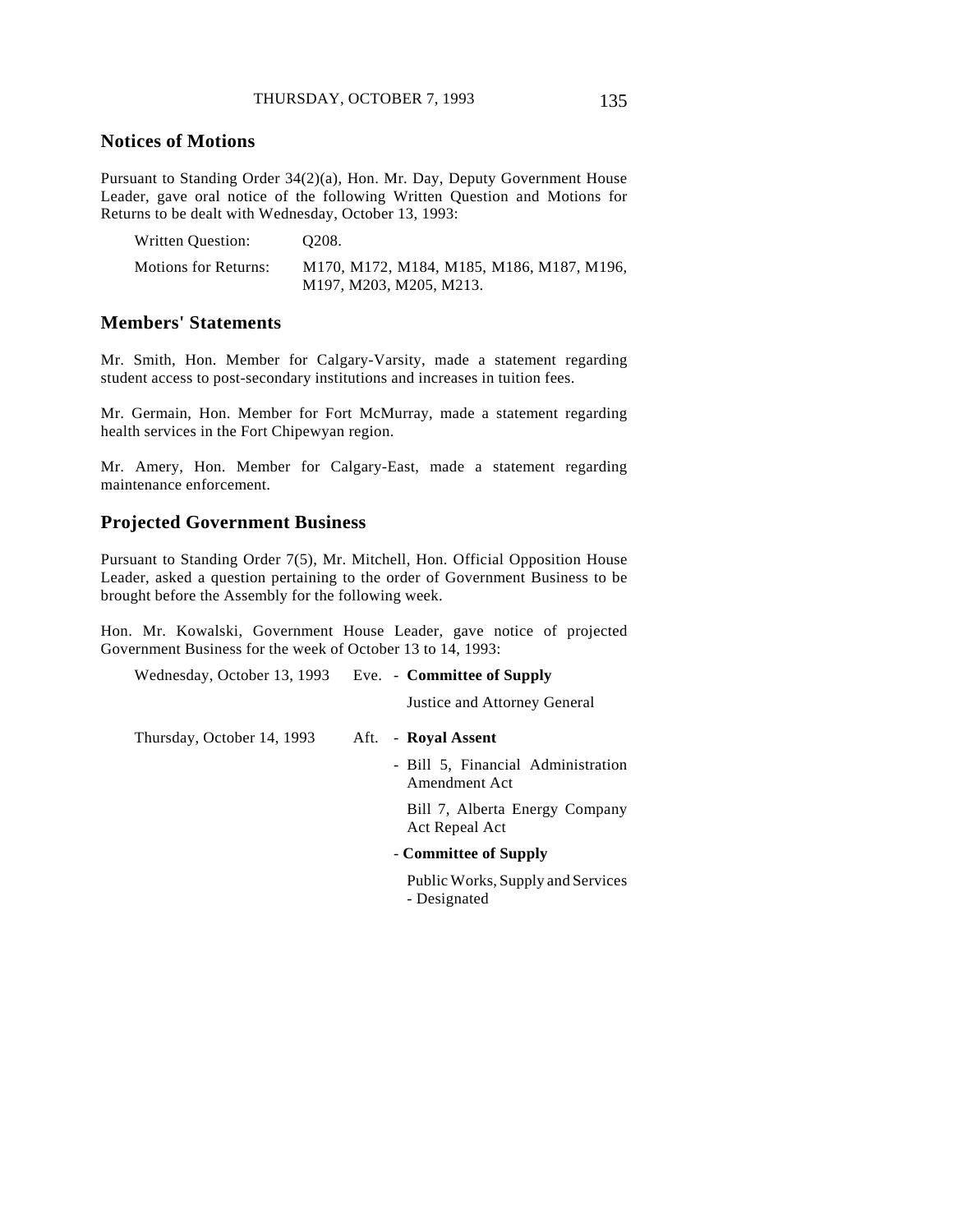#### **Statement by the Speaker**

On September 1, 1993, the Member for Edmonton-Centre rose on a point of order.

The events giving rise to the point of order were that a Member who is the Chairman of a Standing Policy Committee had previously answered a question asked by another honourable Member. The point made by the Member for Edmonton-Centre was that if the Members who chair the Standing Policy Committees were to take the responsibility for answering on behalf of Government, they should not be allowed to ask questions in Question Period. The authority the Member cited was Beauchesne, para. 413, which states:

"Those such as parliamentary secretaries who are clothed with the responsibility of answering for the Government ought not to use the time of Question Period for the privilege of asking questions of the Government."

The first task is to grasp the nature of these Committees and the Members who chair them. First, these Committees are not committees of this Assembly. Second, these Committees are not created by statute. Third, on October 5, 1993, the Government House Leader advised the Assembly that:

"These Committees ask for and receive input from the general public, and their purpose is to receive advice for the formation of policy. They are not in a final position to determine Government policy.

None of the Chairmen of the Committees has taken the Executive Council oath of office and none has been asked to take the executive office code."

Finally, neither the Committees nor their Chairmen are appointed by the Lieutenant Governor.

Given this information, two questions then arise in dealing with this point of order.

First, are the Members who Chair the Standing Policy Committees "like" parliamentary secretaries?

The Precis of Procedure of the House of Commons, 4th edition, at page 174, defines "parliamentary secretary" as:

"A Member of the Government party named for a period of one year to assist a Minister as the Minister directs."

The Parliament of Canada Act, sections 46 and 47, provides for the appointment of parliamentary secretaries by the Governor in Council. These are specific appointments and there is nothing "like" them. You either are a parliamentary secretary or you are not.

We do not have "parliamentary secretaries" in Alberta and we do not have the legislation which would enable their appointment. The Government House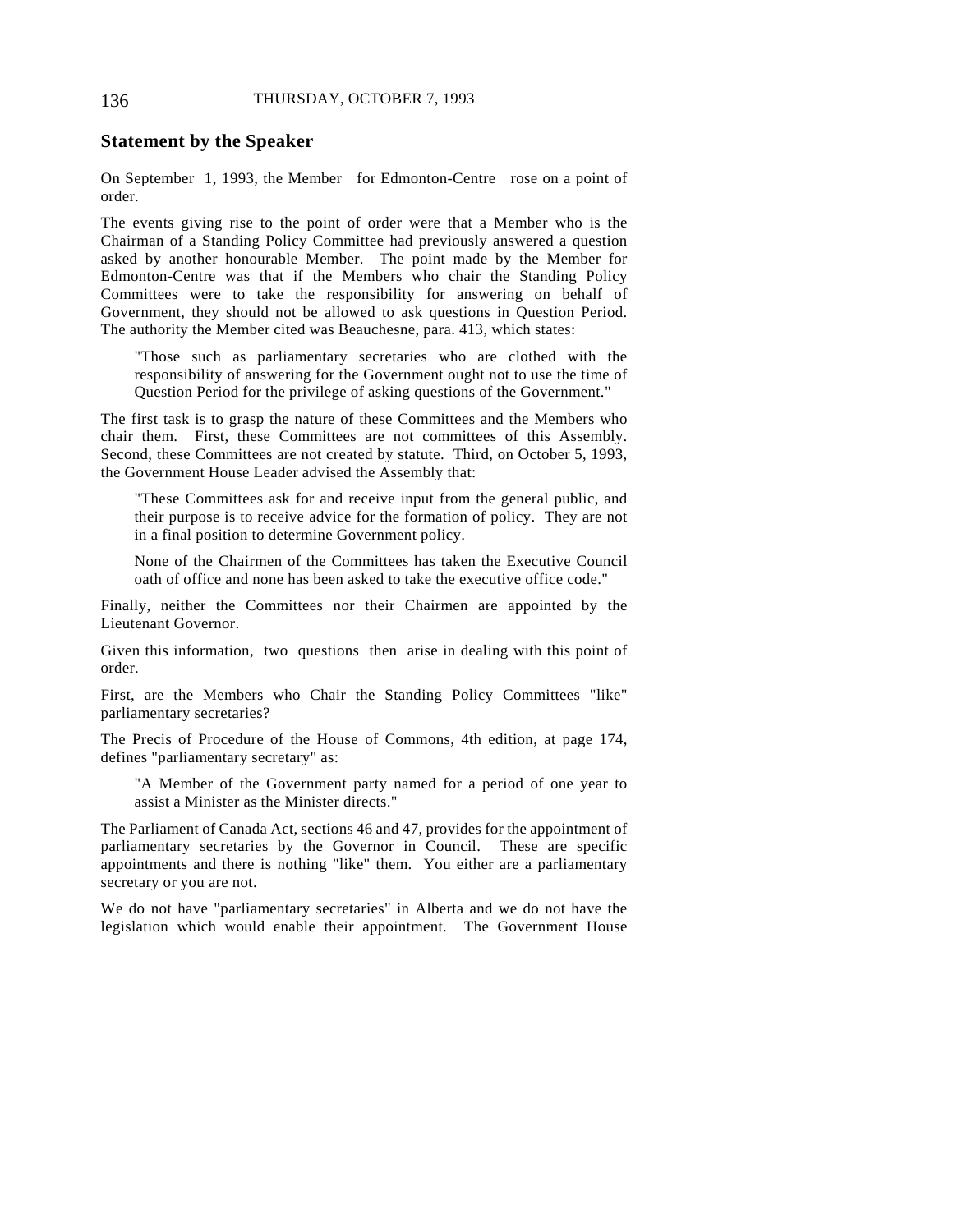Leader made this point on Tuesday. The Chairmen of these Committees therefore cannot be said to be "like" parliamentary secretaries.

Second, are the Members who chair the Standing Policy Committees "clothed with responsibility of answering for the Government"?

Given the information provided by the Government House Leader, the answer is "no". Since these individuals are not appointed by the Lieutenant Governor in Council, are not members of Executive Council, and are not in a position to determine Government policy, they cannot be said to be clothed with the responsibility of answering for Government. The key here is the statement of the Government House Leader that these individuals do not have any executive or Cabinet responsibility.

The Chair wishes to go back to basic principles for a moment. Heard, in the book Canadian Constitutional Conventions, states at page 50:

"The principle of responsible government figures prominently in the rules relating to the formation and operation of Cabinet since the government must be held continually accountable to the elected representatives in the legislature."

Question Period is a matter of Government accountability, as the learned author points out at page 52 of his book.

Tardi, in The Legal Framework of Government, at page 83, states:

"The body which today exercises executive government must also be clearly identified. In legal theory, the executive government encompasses the monarch, the Governor General, the Prime Minister and the Cabinet."

Therefore, because the Monarch and the Lieutenant Governor are not present in the Assembly, it is the Premier and Cabinet who are responsible and accountable in Question Period.

Since these Chairmen are not members of Cabinet, they are not directly accountable to the Assembly. They are likely accountable through Executive Council. Therefore, any question put to these Chairmen should be narrow and relate only to the procedural matters and agenda of the Standing Policy Committees. This in turn means that these Chairmen have the same right as any other Member to ask questions in Question Period.

Of course, Members who chair committees of the Assembly and have a responsibility to the Assembly may be asked questions. Erskine May says at page 286:

"... questions are also sometimes addressed to the chairmen of committees directly concerned with the working of the House"

such as the Hon. Member for Clover Bar-Fort Saskatchewan.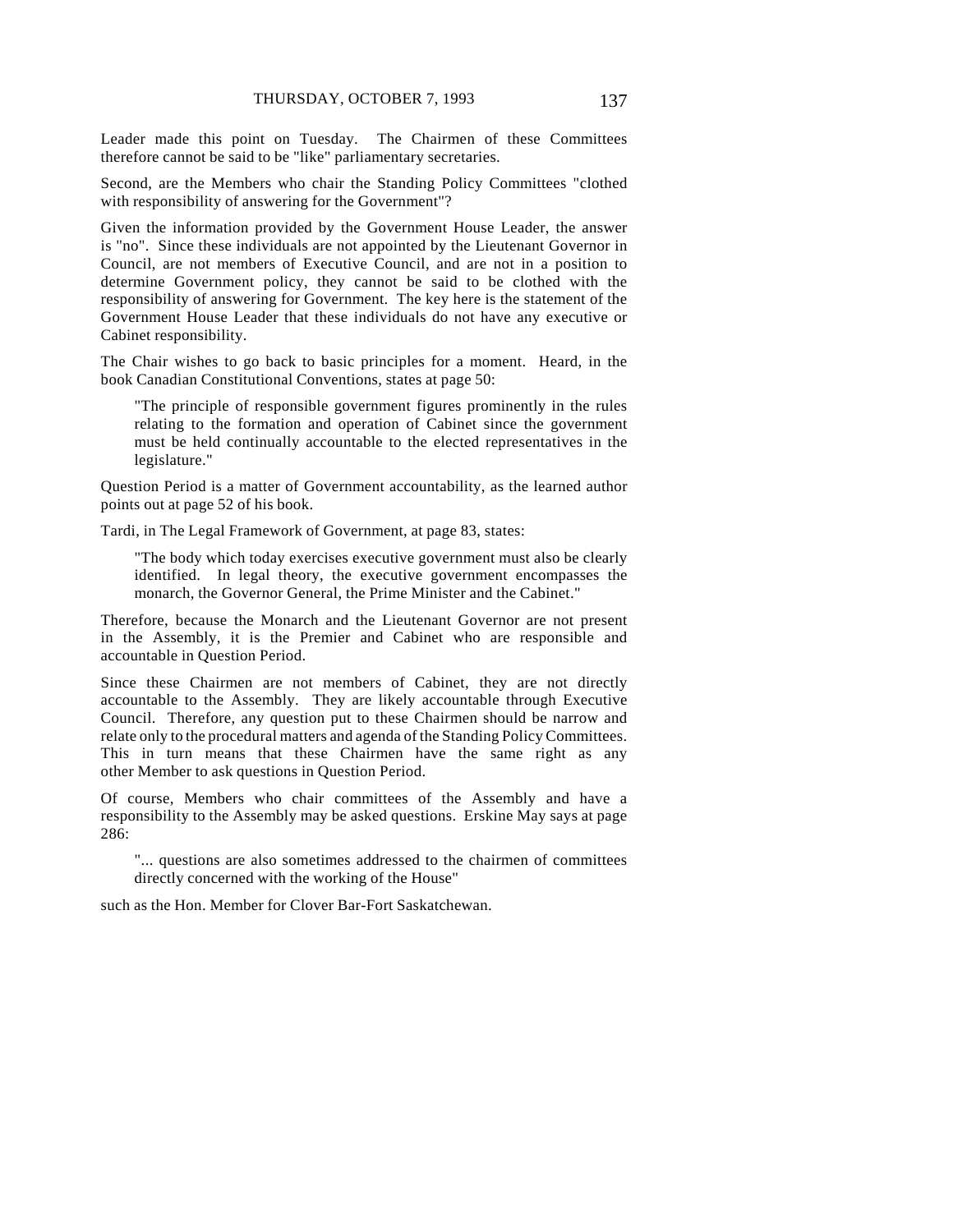#### 138 THURSDAY, OCTOBER 7, 1993

Finally, the Chair recognizes that, in the past, Members who chair certain statutory bodies, although not members of Executive Council, have been asked questions in Question Period. An example is the Member who chairs the Alberta Alcohol and Drug Abuse Commission. Strictly speaking, this is a departure from British parliamentary custom. Erskine May says at page 286:

"... nor may questions be addressed to private members about matters with which they are concerned as members of commissions or authorities outside the House."

The Chair accepts that asking questions of Members who perform executive duties under statute has been the practice of this Assembly. However, the Chair cautions Members that questions to such Members must be very narrow in scope and should not address matters for which Government should be accountable in Question Period.

# **ORDERS OF THE DAY**

#### **Government Motions**

**16.** Moved by Hon. Mr. Kowalski:

Be it resolved that when the Assembly adjourns at 5:30 p.m., Thursday, October 7, 1993, it shall stand adjourned until 1:30 p.m., Wednesday, October 13, 1993.

The question being put, the motion was agreed to.

# **Committee of Supply**

(Day 16 of Main Estimates Consideration - Designated)

(Assembly in Committee)

According to Order, the Assembly resolved itself into Committee of Supply.

And after sometime spent therein, the Speaker resumed the Chair and Mr. Tannas reported as follows:

Mr. Speaker:

The Committee of Supply has had under consideration certain resolutions of the Department of Economic Development and Tourism, reports progress thereon, and requests leave to sit again.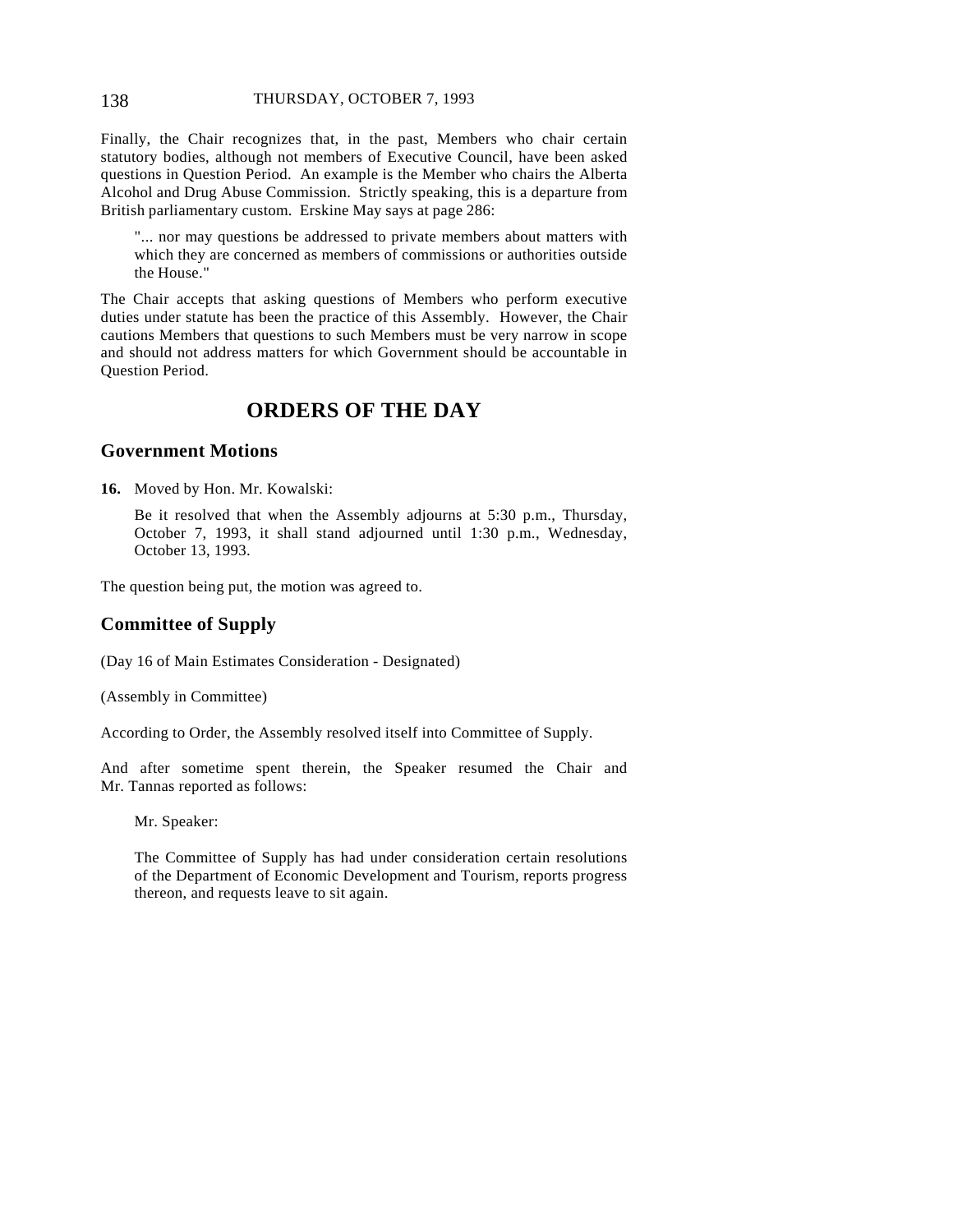The question being put, the report and the request for leave to sit again were agreed to.

#### **Adjournment**

 $\overline{a}$ 

Pursuant to Government Motion No. 16, the Assembly adjourned at 5:30 p.m. until Wednesday, October 13, 1993, at 1:30 p.m.

# Wednesday, October 13, 1993

The Speaker took the Chair at 1:30 p.m.

# **ROUTINE**

#### **Presenting Petitions**

Ms Hanson, Hon. Member for Edmonton-Highlands-Beverly, presented a petition from 290 Albertans regarding the reinstatement of cuts made to social assistance.

#### **Tabling Returns and Reports**

Hon. Mr. Thurber, Minister of Public Works, Supply and Services:

Alberta Public Works, Supply and Services, General Revenue Fund, 1993-94 Committee of Supply Debate, Responses to Questions Raised in the Legislative Assembly of Alberta on September 27, 1993

Sessional Paper 628/93

Hon. Mrs. McClellan, Minister of Health, pursuant to the Optometry Profession Act, c0-10, s6(4):

Alberta Association of Optometrists, Annual Report 1992

Sessional Paper 80/93

Hon. Mrs. McClellan, Minister of Health, pursuant to the Universities Act, cU-5,  $s52(5)$ :

Inspection of Animals under the Universities Act, for the fiscal year ending March 31, 1992

Sessional Paper 15/93

Inspection of Animals under the Universities Act, for the fiscal year ending March 31, 1993

Sessional Paper 15A/93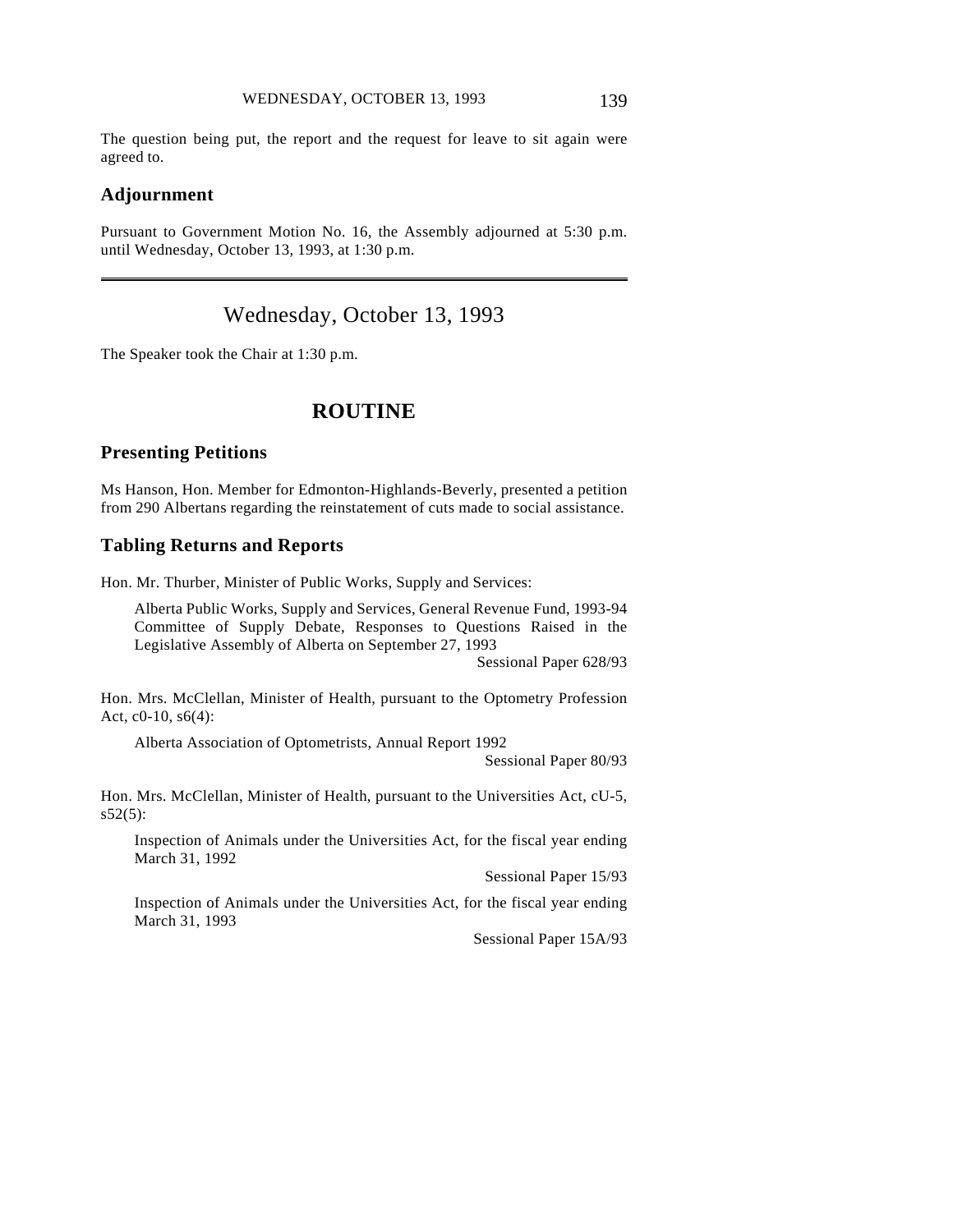Hon. Mrs. McClellan, Minister of Health, pursuant to the Financial Administration Act, Provincial General Hospitals Act, cF-9, s2(6):

Children's Health Centre of Northern Alberta Financial Statements, March 31, 1993

Sessional Paper 74E/93

Hon. Mr. Mar, Minister of Community Development:

Seniors' Consultation on Fiscal Change, Report to the Minister, Red Deer College, September 18-19, 1993

Sessional Paper 629/93

Library Grants Review Task Force, Report to Hon. Mr. Mar, Minister of Community Development, September 30, 1993

Sessional Paper 630/93

Letter, dated October 13, 1993, from Hon. Mr. Mar, Minister of Community Development, to Mrs. Pana, Chairman, Library Grants Review Task Force, regarding a response to the Library Grants Review Task Force

Sessional Paper 631/93

#### **Ministerial Statements**

Hon. Mr. Kowalski, Minister responsible for Science and Technology, announced that October 15 to 24, 1993, is Science and Technology Week.

Mr. Decore, Hon. Leader of the Official Opposition, commented on the statement.

### **Oral Question Period**

During Oral Question Period, Mr. Decore, Hon. Leader of the Official Opposition, filed the following:

Copy of a page entitled, Edmonton Region District Office Expenditure Reduction/Impacts

Sessional Paper 830/93

Page 9, Education Roundtable Workbook, Fall 1993

Sessional Paper 831/93

During Oral Question Period, Mr. Mitchell, Hon. Member for Edmonton-McClung, filed the following:

Alberta Health - Three Year Business Plan, Overview

Sessional Paper 832/93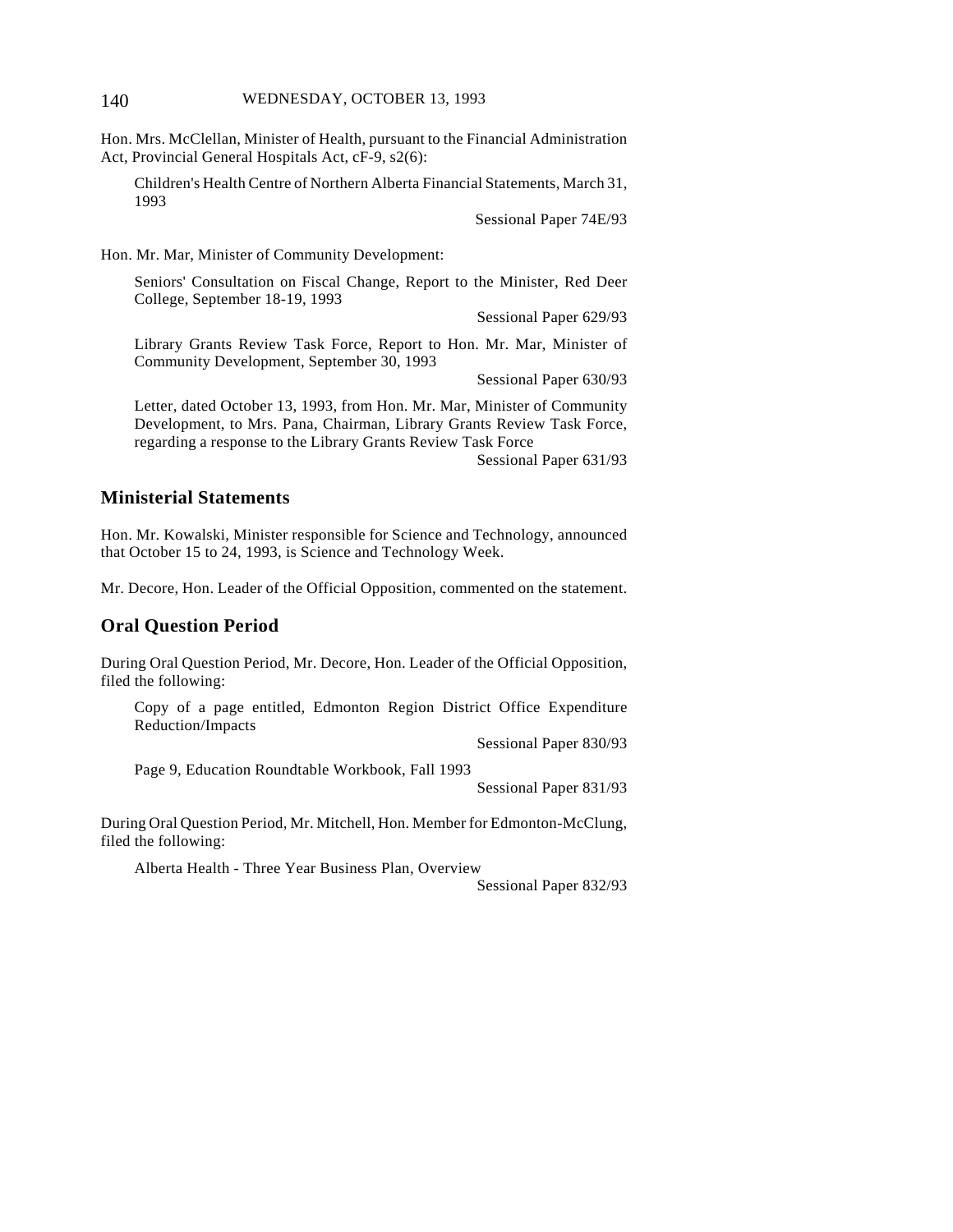#### **Statement by the Speaker**

On Thursday last, the Member for Edmonton-Mayfield rose on a point of order. The events giving rise to the point of order were that a Minister was asked a question and in part of his reply he referred to statements made in the past by a Member or Members of the Opposition.

The Member's point was that the use of previous statements by Opposition Members was both irrelevant to the question and tended to provoke debate contrary to Standing Order 23(b) and Beauchesne paragraph 408(2).

There were a number of points of order raised that day, all pertaining to the demeanour of Question Period. The Chair wants to remind Honourable Members, all Honourable Members, of some facts concerning Question Period.

First, Question Period is intended to provide an opportunity for Members to obtain information from Government.

Second, as the Chair stated last week, any Member who is not a member of Executive Council is a private Member and entitled to avail him or herself of Question Period. Question Period is not the exclusive domain of the Opposition. The Members of the Opposition may not like the questions asked by the private Members who support the Government. That does not matter. Obviously, supporters of the Government will ask questions from a different perspective than opponents of the Government. As long as a question falls within the scope of Question Period, a private Member is entitled to ask it.

Third, as to the perceived relevancy or sufficiency of answers, several factors come into play. Unlike other proceedings in the Assembly, the Chair has no prior knowledge of what will be asked in Question Period or of what the answers will be. That being the case, it is primarily up to the Members asking questions and the Ministers answering them to ensure that the questions and answers adhere to the rules, including the rule of relevancy. Similarly, answers given to questions are, by definition, usually spontaneous. This fact, coupled with the principle that a Minister does not have to answer a question means that Ministers have considerable leeway in their answers.

In the same way, the Chair feels it has only limited opportunities to intervene with respect to answers. Even a cursory glance at Beauchesne will show that the rules regarding questions (Beauchesne 407 to 412) are more extensive than those regarding answers (Beauchesne 416 to 420), but that fact results largely from the principle that Ministers do not have to answer questions. In the case of this Assembly, we have the further rule that a Member is allowed a short preamble, a main question, then 2 supplementary questions which flow from the main question and to which there is no preamble. The initiative is taken by the person asking the question. Therefore the person asking the question has the initial responsibility for the tone of the exchange. An inflammatory question will probably get an inflammatory reply.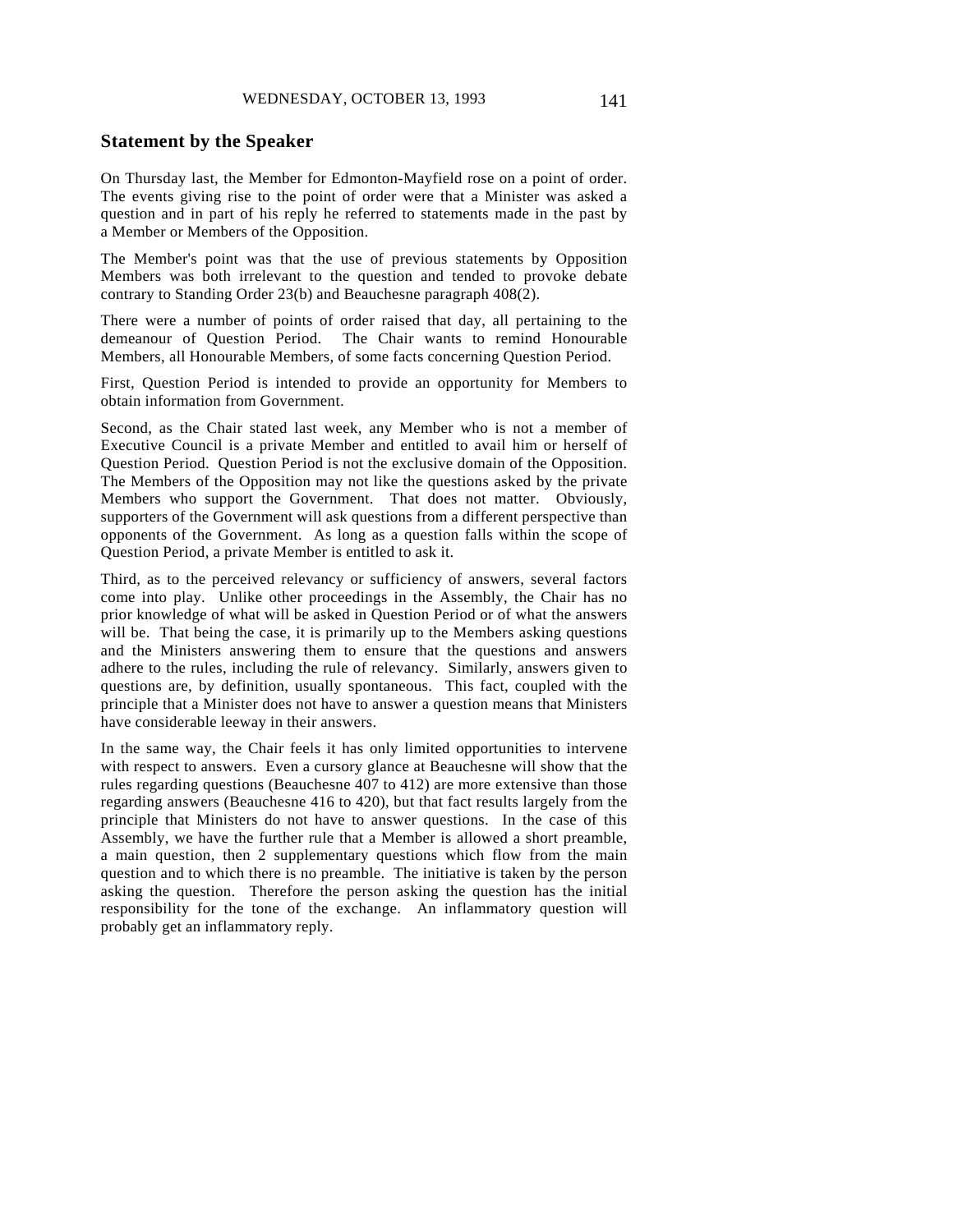#### 142 WEDNESDAY, OCTOBER 13, 1993

This brings us back to the point of order raised by the Member for Edmonton-Mayfield. The Chair notes that earlier in Question Period the Member for Edmonton-McClung asked the Premier about statements he had made several weeks earlier (see Hansard, October 7, 1993, page 764). It seems to the Chair that it is just as legitimate for questions to be asked about previous statements as it is for answers to be given in terms of previous statements.

To conclude, Question Period should belong to the Members. The Chair does not believe that the Speaker should spend more time on his feet then Members do on theirs. However, the Chair feels that it is being asked by some Members to intervene more often. Certainly 5, and I reiterate 5, points of order arising from one Question Period would suggest that some Members wish to make the Chair an active participant in Question Period. The Chair continues to resist this notion and warns Members that they might find it counter-productive if the Chair was forced to become more involved more frequently.

# **ORDERS OF THE DAY**

### **Written Questions**

The following Written Question was rejected:

**Q208.** (Mr. Kirkland):

What are the Department of Transportation and Utilities' paving priorities for secondary highways, Divisions 6 and 7, of the County of Camrose and for secondary highways in the County of Leduc between August 31, 1993 and January 1, 1998?

### **Motions for Returns**

The following Motion for Return was agreed to:

**M213.** Moved by Mr. Beniuk:

That an Order of the Assembly do issue for a Return showing: Copies of the latest actuarial valuation report prepared by or for the Workers' Compensation Board (WCB) containing the assumptions which resulted in a reduction in the accumulated deficit of the WCB.

The following Motions for Returns were moved and agreed to as amended:

**M196.** Moved by Mr. Dickson to propose the following motion:

That an Order of the Assembly do issue for a Return showing: The list of all alternative measures programs and victim offender reconciliation programs operated by either a department of the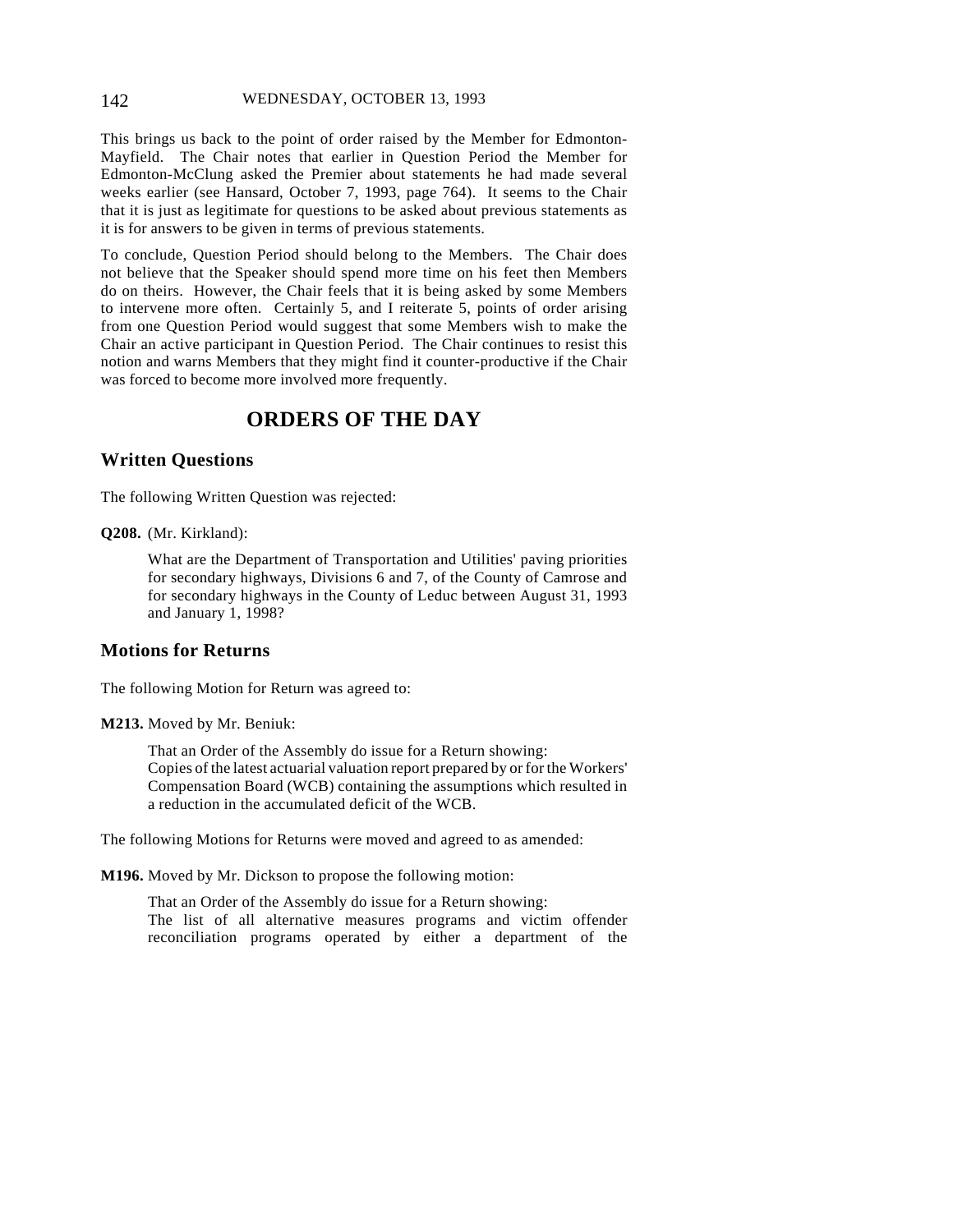Government or a non-profit agency with support from a Government department which have been subject to elimination or reduction of funding from January 1, 1993 to August 31, 1993.

Hon. Mr. Rostad, Minister of Justice and Attorney General, moved that the Motion for Return be amended to read as follows:

The list of all alternative measures programs operated by either a department of the Government or a non-profit agency with support from a Government department which have been subject to elimination or reduction of funding from January 1, 1993 to August 31, 1993.

**M205.** Moved by Mr. Langevin on behalf of Mr. Collingwood:

That an Order of the Assembly do issue for a Return showing:

With respect to the campground development situated on the south shore of Burnstick Lake, identified as Miscellaneous Lease Application No. MLL 910167, E1/2 2-35-7 W5M, for which the Letter of Intent-Stage III, under the Commercial Tourism and Recreations Leasing Process, was issued on June 16, 1992:

- (1) the business plan and proposed funding for the campground development; and
- (2) memoranda by any of the approving government agencies recommending this site for campground development.

Hon. Mr. Evans, Minister of Environmental Protection, moved that the Motion for Return be amended to read as follows:

With respect to the campground development situated on the south shore of Burnstick Lake, identified as Miscellaneous Lease Application No. MLL 910167, E1/2 2-35-7 W5M, for which the Letter of Intent-Stage III, under the Commercial Tourism and Recreations Leasing Process, was issued on June 16, 1992:

- (1) the consolidated Government response to the applicant at the conclusion of State I and Stage II of the Commercial Tourism and Recreations Leasing Process; and
- (2) any permits or licences submitted by the applicant to date in response to requirements stated in the letter of intent.

The following Motions for Returns were defeated:

**M170.** Moved Mr. Bruseker:

That an Order of the Assembly do issue for a Return showing: Copies of the technology agreements between the Government, Magnesium Company of Canada, Magnesium International (Canada) Ltd.

and Alberta Natural Gas Company respecting the ownership and use of the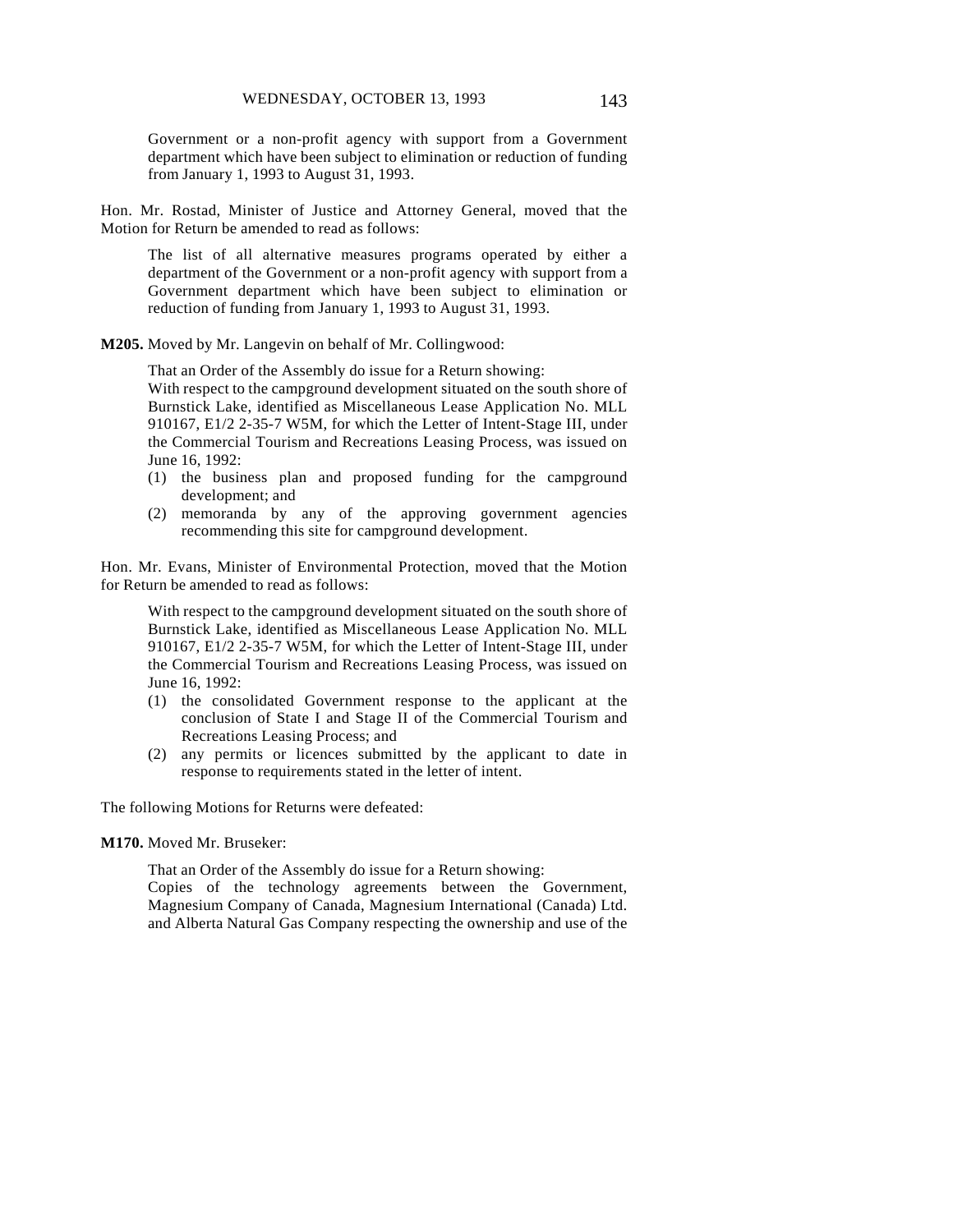#### 144 WEDNESDAY, OCTOBER 13, 1993

technology for the Magnesium Company of Canada facility in High River, Alberta.

**M172.** Moved Mr. Bruseker:

That an Order of the Assembly do issue for a Return showing: Copies of all audited financial statements for Golden Gate Fresh Foods Inc. from January 1, 1989, to December 31, 1991, inclusive.

**M184.** Moved Mr. Dalla-Longa:

That an Order of the Assembly do issue for a Return showing: Copies of all documents prepared for, or on behalf of, the Department of Energy since October 1992, evaluating the costs/benefits of instituting a permanent royalty holiday for crude oil development wells.

#### **M185.** Moved by Mr. Dalla-Longa:

That an Order of the Assembly do issue for a Return showing: Any internal studies conducted by or on behalf of the Government since January 1, 1992, relative to the Alberta Royalty Tax Credit's (ARTC), impact on job creation and increasing drilling activity and the feasibility of its retention.

#### A debate followed.

The question being put, the motion was defeated. The names being called for were taken as follows:

For the motion: 25

| Abdurahman      | Hanson    | <b>Nicol</b>      |
|-----------------|-----------|-------------------|
| Beniuk          | Henry     | Percy             |
| <b>Bracko</b>   | Hewes     | Soetaert          |
| <b>Bruseker</b> | Kirkland  | Taylor (Redwater) |
| Chadi           | Langevin  | Van Binsbergen    |
| Dalla-Longa     | Leibovici | Vasseur           |
| Decore          | Massey    | White             |
| Dickson         | Mitchell  | Zwozdesky         |
| Germain         |           |                   |
|                 |           |                   |

Against the motion: 44

| Ady       | Coutts   | Evans   |
|-----------|----------|---------|
| Burgener  | Day      | Fischer |
| Calahasen | Dinning  | Forsyth |
| Cardinal  | Doerksen | Friedel |
| Clegg     | Dunford  | Fritz   |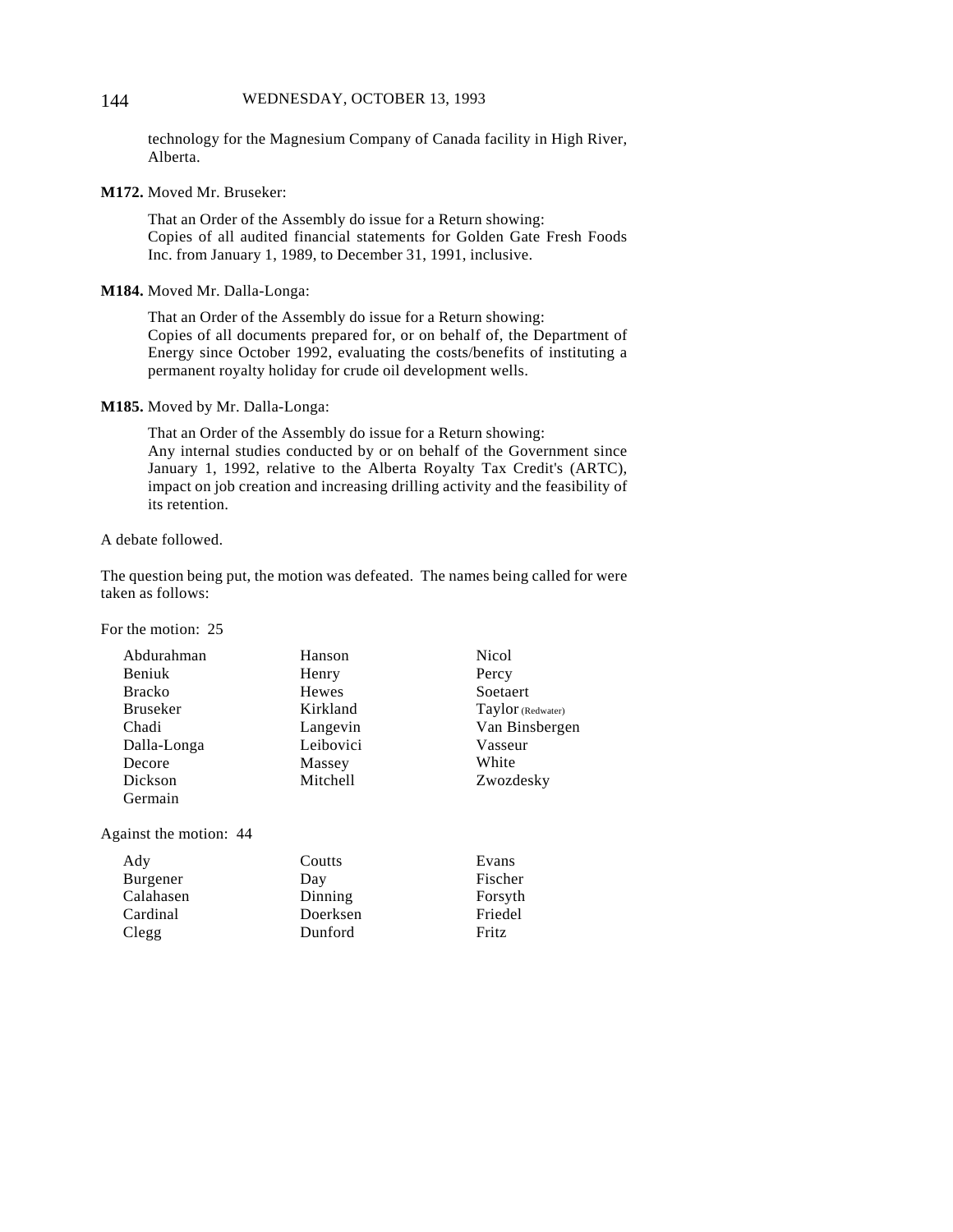| Gordon   | Magnus     | Severtson |
|----------|------------|-----------|
| Haley    | Mar        | Smith     |
| Havelock | McClellan  | Sohal     |
| Herard   | McFarland  | Stelmach  |
| Hierath  | Mirosh     | Tannas    |
| Hlady    | Oberg      | Thurber   |
| Jacques  | Paszkowski | Trynchy   |
| Jonson   | Pham       | West      |
| Kowalski | Renner     | Woloshyn  |
| Laing    | Rostad     |           |

#### **M186.** Moved by Mr. Dalla-Longa:

That an Order of the Assembly do issue for a Return showing: Copies of the agreements signed between the Government, 540540 Alberta Ltd. and Husky Oil pertaining to the \$30 million interest free loan advanced to cover the operational shortfalls for the Lloydminster Biprovincial Upgrader.

#### A debate followed.

The question being put, the motion was defeated. The names being called for were taken as follows:

For the motion: 23

| <b>Beniuk</b>   | Henry        | Percy             |
|-----------------|--------------|-------------------|
| <b>Bracko</b>   | Hewes        | Soetaert          |
| <b>Bruseker</b> | Kirkland     | Taylor (Redwater) |
| Chadi           | Langevin     | Van Binsbergen    |
| Dalla-Longa     | Leibovici    | Vasseur           |
| Decore          | Massey       | White             |
| Dickson         | Mitchell     | Zwozdesky         |
| Hanson          | <b>Nicol</b> |                   |
|                 |              |                   |

Against the motion: 41

| Jonson<br>Burgener<br>Forsyth<br>Calahasen<br>Friedel<br>Kowalski<br>Cardinal<br>Fritz<br>Laing<br>Gordon<br>Clegg<br>Magnus<br>Coutts<br>Mar<br>Haley<br>Havelock<br>Day<br>Doerksen<br>Herard<br>Dunford<br>Hierath<br>Oberg<br>Evans<br>Hlady | Ady | Fischer | Jacques    |
|--------------------------------------------------------------------------------------------------------------------------------------------------------------------------------------------------------------------------------------------------|-----|---------|------------|
|                                                                                                                                                                                                                                                  |     |         |            |
|                                                                                                                                                                                                                                                  |     |         |            |
|                                                                                                                                                                                                                                                  |     |         |            |
|                                                                                                                                                                                                                                                  |     |         |            |
|                                                                                                                                                                                                                                                  |     |         |            |
|                                                                                                                                                                                                                                                  |     |         | McClellan  |
|                                                                                                                                                                                                                                                  |     |         | McFarland  |
|                                                                                                                                                                                                                                                  |     |         |            |
|                                                                                                                                                                                                                                                  |     |         | Paszkowski |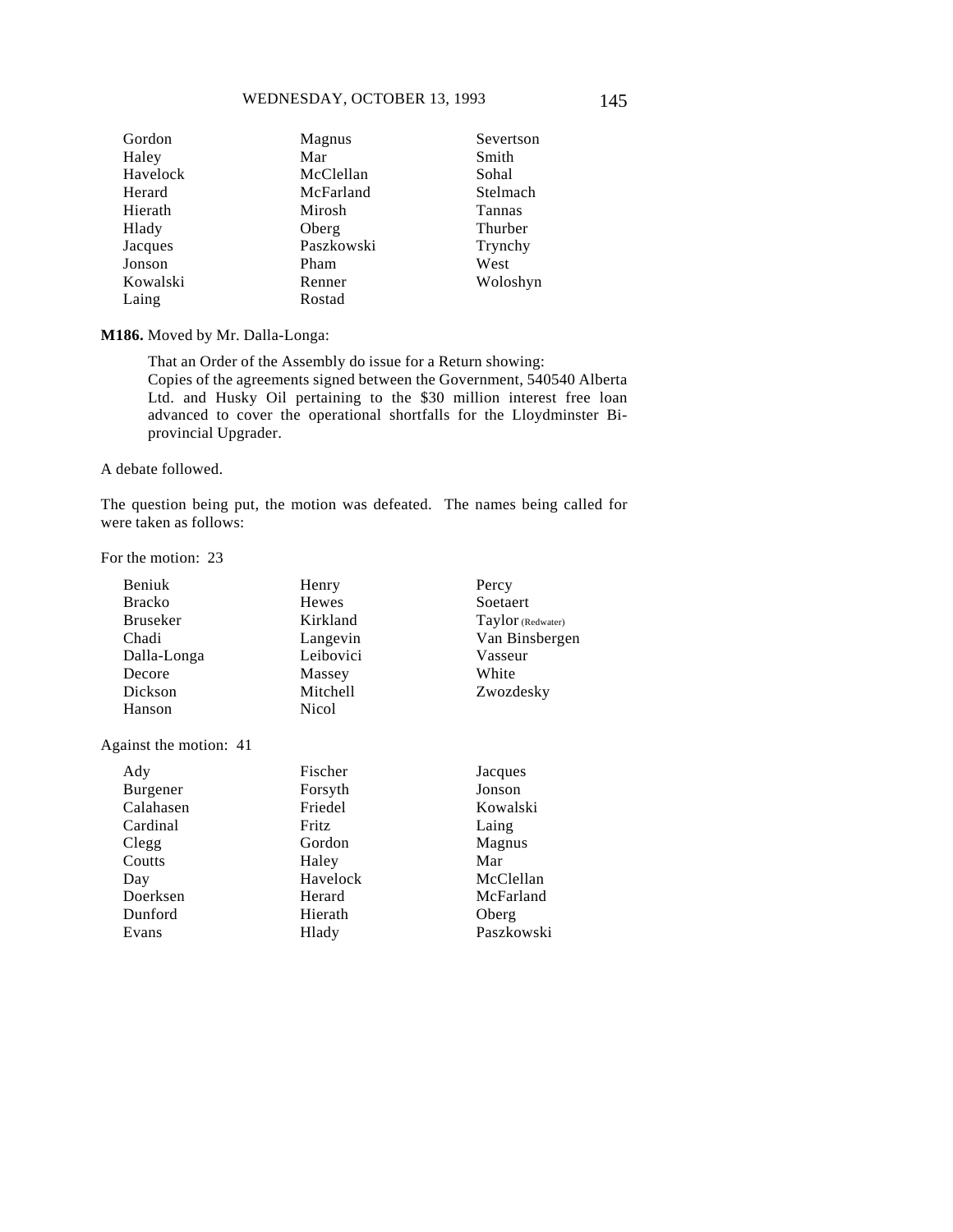146 WEDNESDAY, OCTOBER 13, 1993

| Pham      | Smith    | Thurber  |
|-----------|----------|----------|
| Renner    | Sohal    | Trynchy  |
| Rostad    | Stelmach | Woloshyn |
| Severtson | Tannas   |          |

**M187.** Moved by Mr. Dalla-Longa:

That an Order of the Assembly do issue for a Return showing: Copies of the agreement pertaining to the maximum \$80 million in royalty assistance to be provided by the Government to Suncor Inc. to facilitate expansion of its oil sands operations over the next five years.

**M197.** Moved by Mr. Dickson:

That an Order of the Assembly do issue for a Return showing: All working papers, studies and analysis being reviewed by the joint federal-provincial task force examining the issue of child and spousal support to August 31, 1993.

**M203.** Moved by Dr. Nicol:

That an Order of the Assembly do issue for a Return showing: Copy of the contract between Brooks Diagnostics Ltd., Alberta Special Crops and Horticultural Research Centre in Brooks with respect to the company's use of premises and facilities at the Centre, including any agreements or documents pertaining to the rent paid, the use of the Government courier service and use of RITE lines.

The following Motions for Returns were ordered to stand:

M209, M211, M212, M214.

# **Public Bills and Orders Other Than Government Bills and Orders**

#### **Second Reading**

On the motion that the following Bill be now read a Second time and referred to Committee of the Whole:

Bill 205 Agricultural Resources Conservation Board Act – Dr. Nicol

A debate followed.

The question being put, the motion was defeated.

On the motion that the following Bill be now read a Second time and referred to Committee of the Whole:

Bill 206 Auditor General Amendment Act, 1993 – Dr. Percy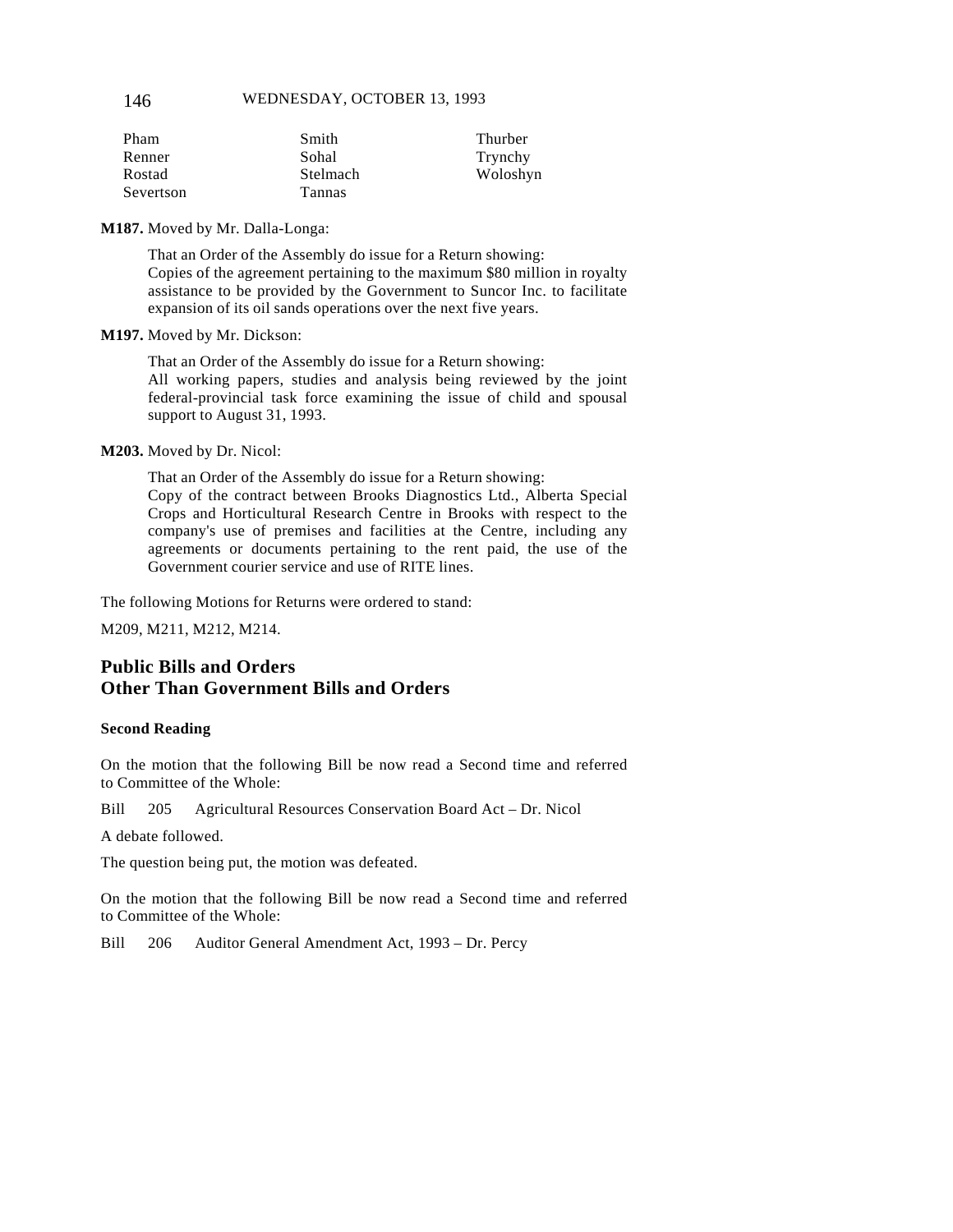A debate followed.

Mr. Chadi moved adjournment of the debate, which was agreed to.

### **Adjournment**

On motion by Hon. Mr. Day, Deputy Government House Leader, at 5:30 p.m., it was agreed that when the Assembly reconvened at 8:00 p.m. they would be in Committee of Supply, and the Speaker left the Chair.

WEDNESDAY, OCTOBER 13, 1993 – 8:00 P.M.

### **Committee of Supply**

(Day 17 of Main Estimates Consideration)

(Assembly in Committee)

And after sometime spent therein, the Acting Speaker resumed the Chair and Mr. Tannas reported as follows:

Mr. Speaker:

The Committee of Supply has had under consideration certain resolutions of the Department of Justice and Attorney General, reports progress thereon, and requests leave to sit again.

The question being put, the report and the request for leave to sit again were agreed to.

### **Adjournment**

 $\overline{a}$ 

On motion by Hon. Mr. Evans, Deputy Government House Leader, the Assembly adjourned at 10:12 p.m. until Thursday, October 14, 1993, at 1:30 p.m.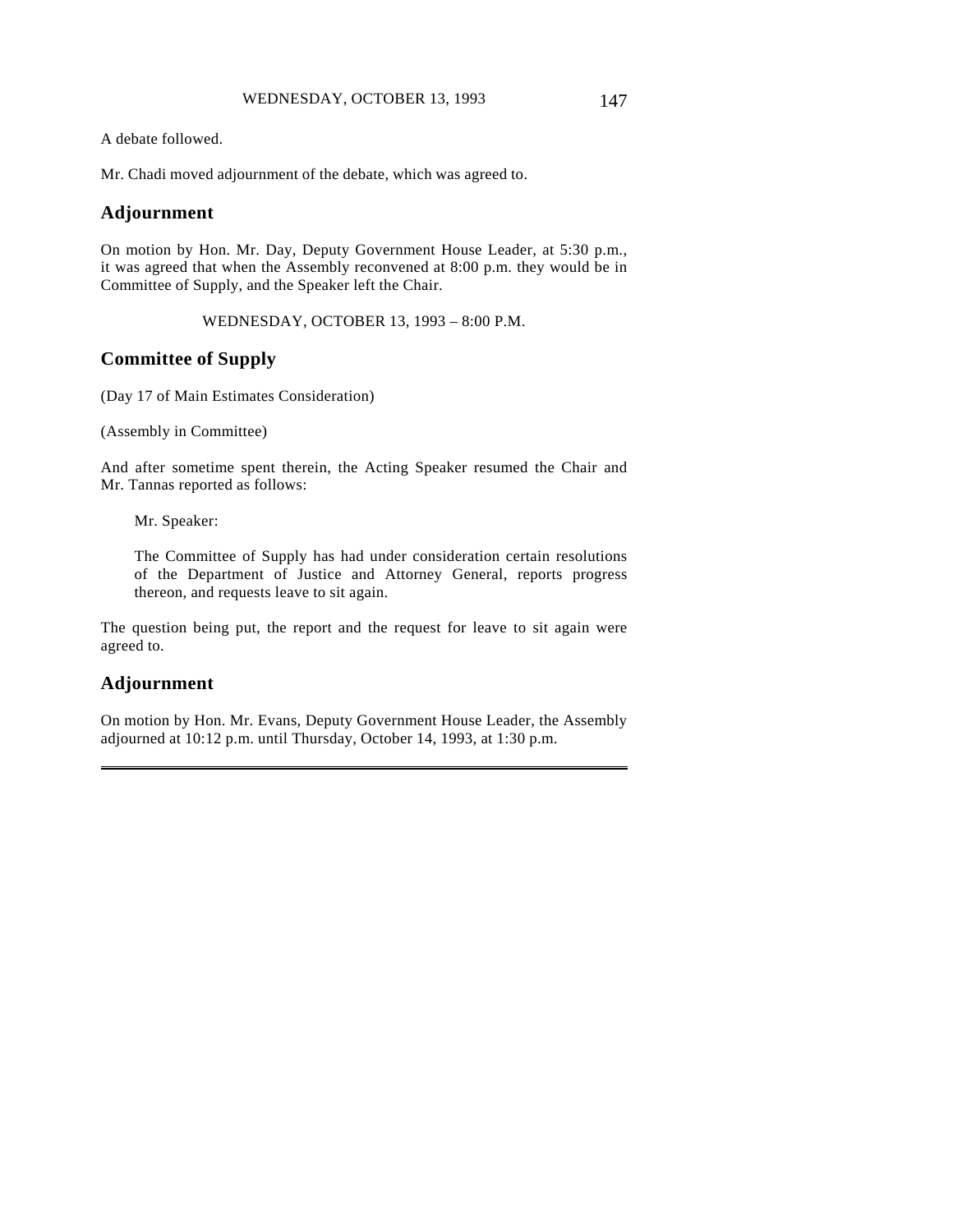### Thursday, October 14, 1993

The Speaker took the Chair at 1:30 p.m.

# **ROUTINE**

### **Reading and Receiving Petitions**

On request by Ms Hanson, Hon. Member for Edmonton-Highlands-Beverly, the following petition was read and received:

We, the undersigned, petition the Legislative Assembly of Alberta to urge the Government to reinstate the cuts made to social assistance and in the future to consult broadly with clients, labour and professionals to determine where savings can be made that will not harm Alberta families.

### **Notices of Motions**

Mrs. Forsyth, Hon. Member for Calgary-Fish Creek, gave oral notice of her intention to move the following motion under Standing Order 40:

Be it resolved that this Assembly abhors the senseless violence that claimed the life of Constable Richard Sonnenberg of the City of Calgary Police Department and extends to the family of Constable Sonnenberg this Assembly's sincere regrets and condolences; and further, that this Assembly again urge the Federal Government to immediately proceed with an intensive review of the Young Offenders Act and to make necessary changes for the protection of law-abiding citizens.

### **Introduction of Bills (First Reading)**

Upon recommendation of His Honour the Honourable the Lieutenant Governor, and notice having been given:

Bill 10 Alberta Registries Act – Hon. Dr. West

#### **Tabling Returns and Reports**

Hon. Mr. Dinning, Provincial Treasurer:

Government of Alberta News Release, Alberta Government to Sell Five Percent Syncrude Interest, October 14, 1993

Sessional Paper 833/93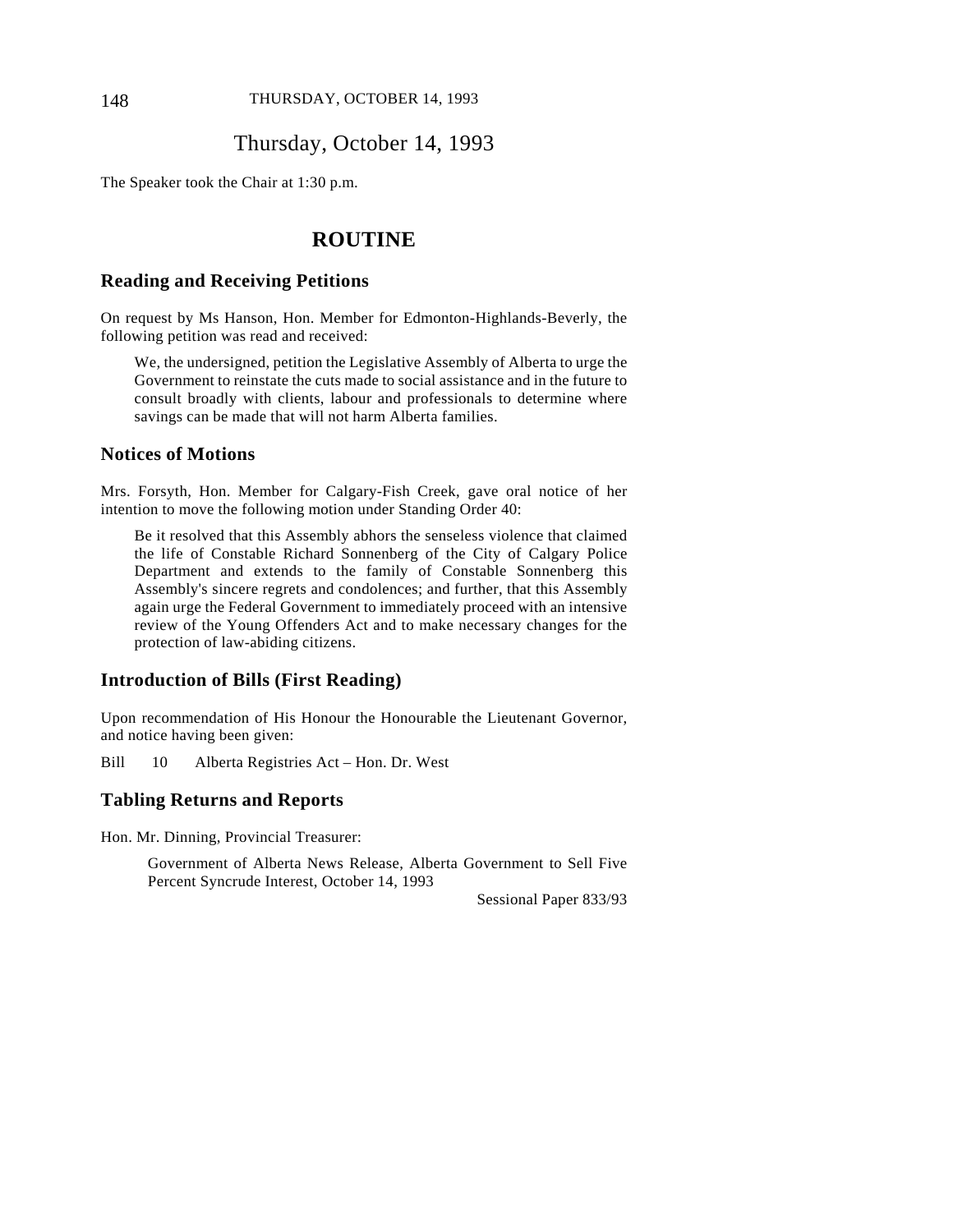Agreement in Principle Concerning the Purchase and Sale of an Undivided Five Percent Participating Interest in the Syncrude Project, Non-Binding Draft, October 8, 1993

Sessional Paper 834/93

Government of Alberta advertisement, Alberta Tax Reform Commission Public Consultation

Sessional Paper 835/93

Hon. Mrs. McClellan, Minister of Health:

Return to Order of the Assembly No. 164 asked by Mr. Henry on September 22, 1993:

Copies of public documents or final studies of a strategic plan for brain injury initiative prepared by the Department of Health as of August 31, 1993.

Sessional Paper 164/93

### **Members' Statements**

Ms Burgener, Hon. Member for Calgary-Currie, made a statement regarding Merck Frosst Canada Inc. and the establishment of the Minerva Institute.

Mr. Kirkland, Hon. Member for Leduc, made a statement regarding the impact of the threatened closure of the Edmonton International Airport.

Mr. Smith, Hon. Member for Calgary-Varsity, made a statement regarding Licensed Practical Nurses and the delivery of community based health services.

### **Projected Government Business**

Pursuant to Standing Order 7(5), Mr. Mitchell, Hon. Official Opposition House Leader, asked a question pertaining to the order of Government Business to be brought before the Assembly for the following week.

Hon. Mr. Kowalski, Government House Leader, gave notice of projected Government Business for the week of October 18 to 21, 1993:

Monday, October 18, 1993 Aft. - **Government Bills and Orders**

#### **Committee of the Whole**

Bill 8, School Amendment Act, 1993

Bill 9, Municipal Government Amendment Act, 1993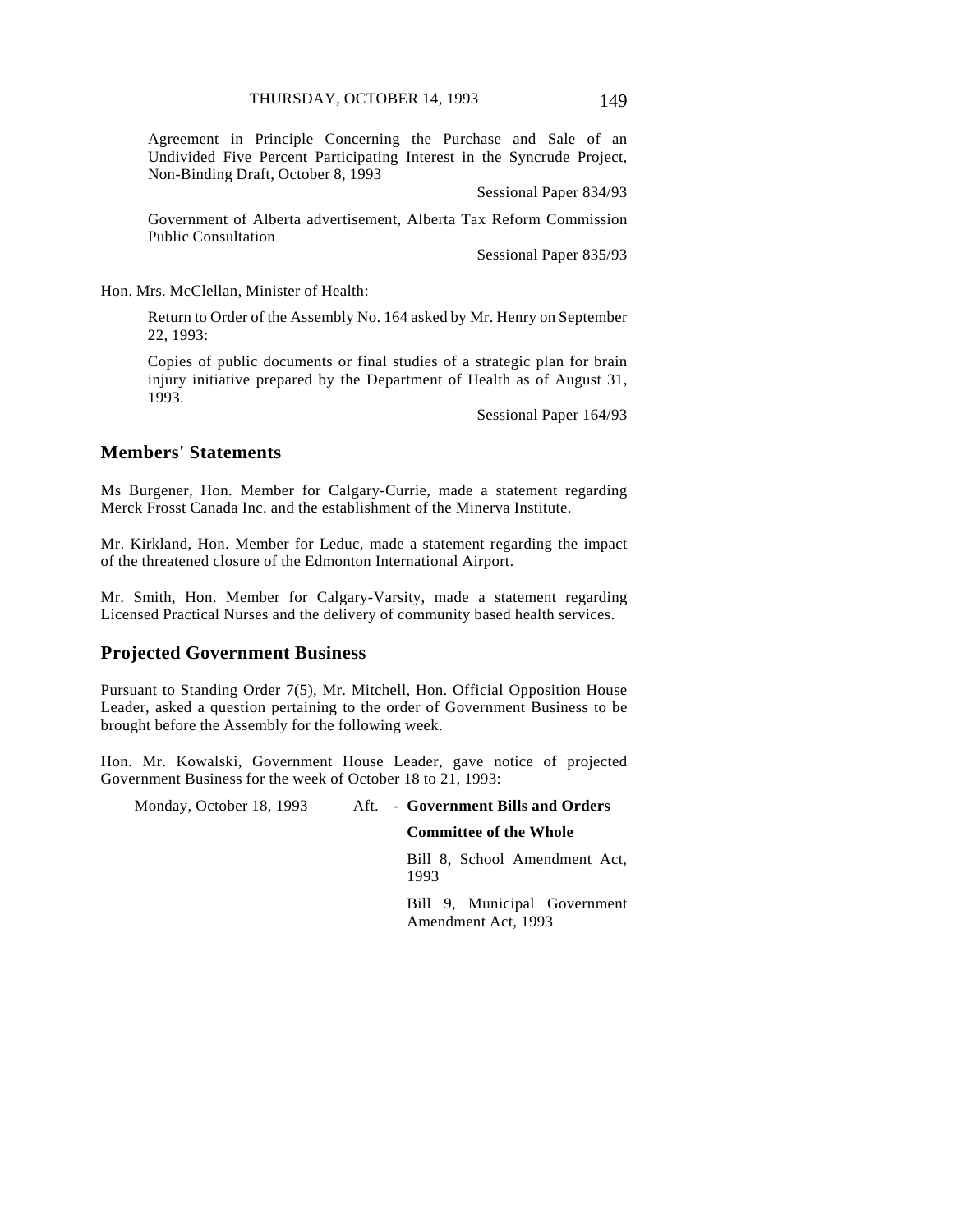|                                       | <b>Second Reading</b>                           |
|---------------------------------------|-------------------------------------------------|
|                                       | Bill 10, Alberta Registries Act                 |
|                                       | Eve. - Committee of Supply                      |
|                                       | Agriculture, Food and Rural<br>Development      |
| Tuesday, October 19, 1993 (4:30 p.m.) | - Government Bills and Orders                   |
|                                       | <b>Second Reading</b>                           |
|                                       | Bill 10, Alberta Registries Act                 |
|                                       | Eve. - Committee of Supply                      |
|                                       | Labour                                          |
| Wednesday, October 20, 1993           | Eve. - Committee of Supply                      |
|                                       | Education                                       |
| Thursday, October 21, 1993            | Aft. - Committee of Supply                      |
|                                       | <b>Executive Council</b>                        |
|                                       | Federal and Intergovernmental<br><b>Affairs</b> |
|                                       | Treasury                                        |

### **Motions Under Standing Order 40**

Mrs. Forsyth, Hon. Member for Calgary-Fish Creek, requested and received the unanimous consent of the Assembly for consideration of the following motion:

Be it resolved that this Assembly abhors the senseless violence that claimed the life of Constable Richard Sonnenberg of the City of Calgary Police Department and extends to the family of Constable Sonnenberg this Assembly's sincere regrets and condolences; and further, that this Assembly again urge the Federal Government to immediately proceed with an intensive review of the Young Offenders Act and to make necessary changes for the protection of law-abiding citizens.

A debate followed.

The question being put, the motion was agreed to unanimously.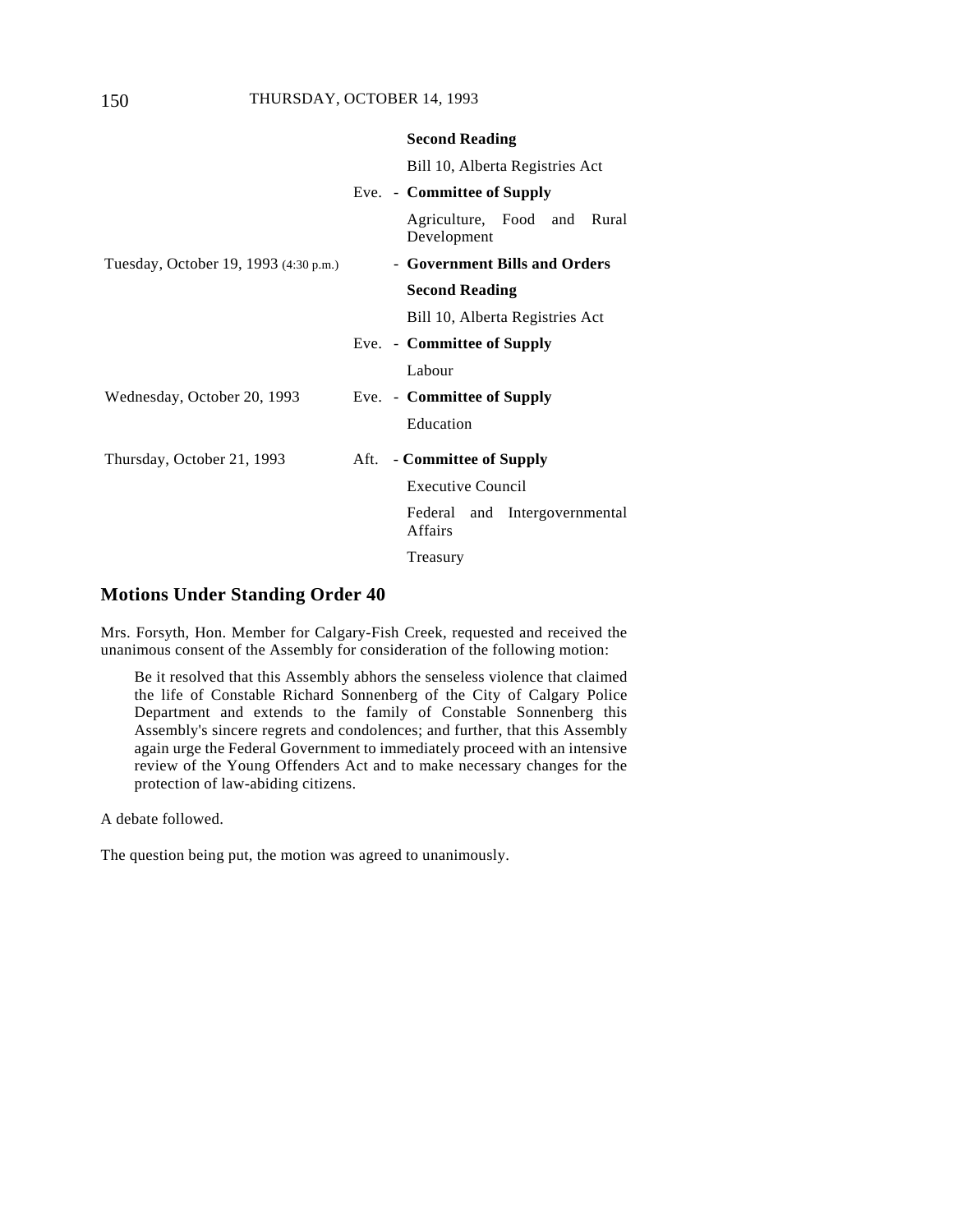# **ORDERS OF THE DAY**

### **Royal Assent**

His Honour the Honourable the Lieutenant Governor, having entered the Assembly and being seated on the Throne,

The Speaker addressed His Honour in the following words:

May it please your Honour:

The Legislative Assembly has, at its present sitting, passed certain Bills to which, and in the name of the Legislative Assembly, I respectfully request Your Honour's assent.

The Clerk of the Assembly then read the titles of the Bills that had been passed as follows:

5 Financial Administration Amendment Act, 1993

7 Alberta Energy Company Act Repeal Act

To these Bills, Royal Assent was announced by the Clerk of the Legislative Assembly in the following words:

In Her Majesty's name, His Honour the Honourable the Lieutenant Governor doth assent to these Bills.

His Honour the Honourable the Lieutenant Governor then retired from the Assembly.

### **Committee of Supply**

(Day 18 of Main Estimates Consideration - Designated)

(Assembly in Committee)

According to Order, the Assembly resolved itself into Committee of Supply.

And after sometime spent therein, the Acting Speaker resumed the Chair and Mr. Tannas reported as follows:

Mr. Speaker:

The Committee of Supply has had under consideration certain resolutions, reports as follows, and requests leave to sit again.

Resolved that a sum not exceeding the following be granted to Her Majesty for the fiscal year ending March 31, 1994, for the Department and purposes indicated: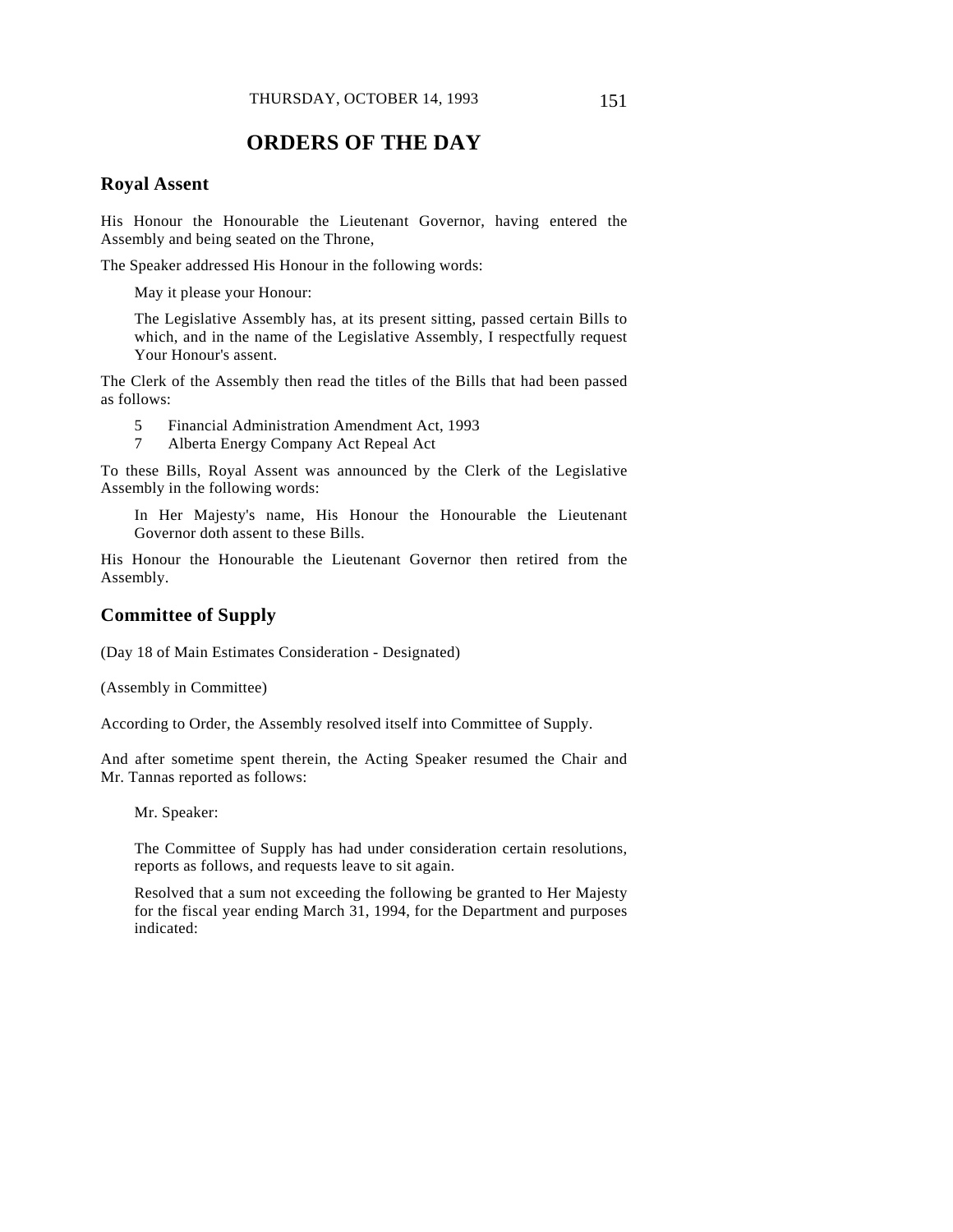### 152 MONDAY, OCTOBER 18, 1993

#### **Public Works, Supply and Services**

| \$<br>422,368,000 | <b>Operating Expenditure</b> |
|-------------------|------------------------------|
| 41,982,000        | Capital Investment           |

### **464,350,000**

The question being put, the report and the request for leave to sit again were agreed to.

# **Government Bills and Orders**

### **Committee of the Whole**

According to Order, the Assembly resolved itself into Committee of the Whole.

(Assembly in Committee)

The following Bill was reported:

Bill 9 Municipal Government Amendment Act, 1993 – Mr. Friedel

### **Adjournment**

 $\overline{a}$ 

On motion by Hon. Mr. Trynchy, Acting Government House Leader, that it be called 5:30 p.m., the Assembly adjourned at 5:26 p.m. until Monday, October 18, 1993, at 1:30 p.m.

# Monday, October 18, 1993

The Speaker took the Chair at 1:30 p.m.

# **ROUTINE**

### **Presenting Reports by Standing and Special Committees**

Mr. Renner, Chairman of the Standing Committee on Private Bills, presented the following report:

Mr. Speaker, the Standing Committee on Private Bills has had certain Bills under consideration and wishes to report as follows:

The Committee recommends that the following Bills be proceeded with:

Pr1 Karen Mavis Poor Eagle Adoption Act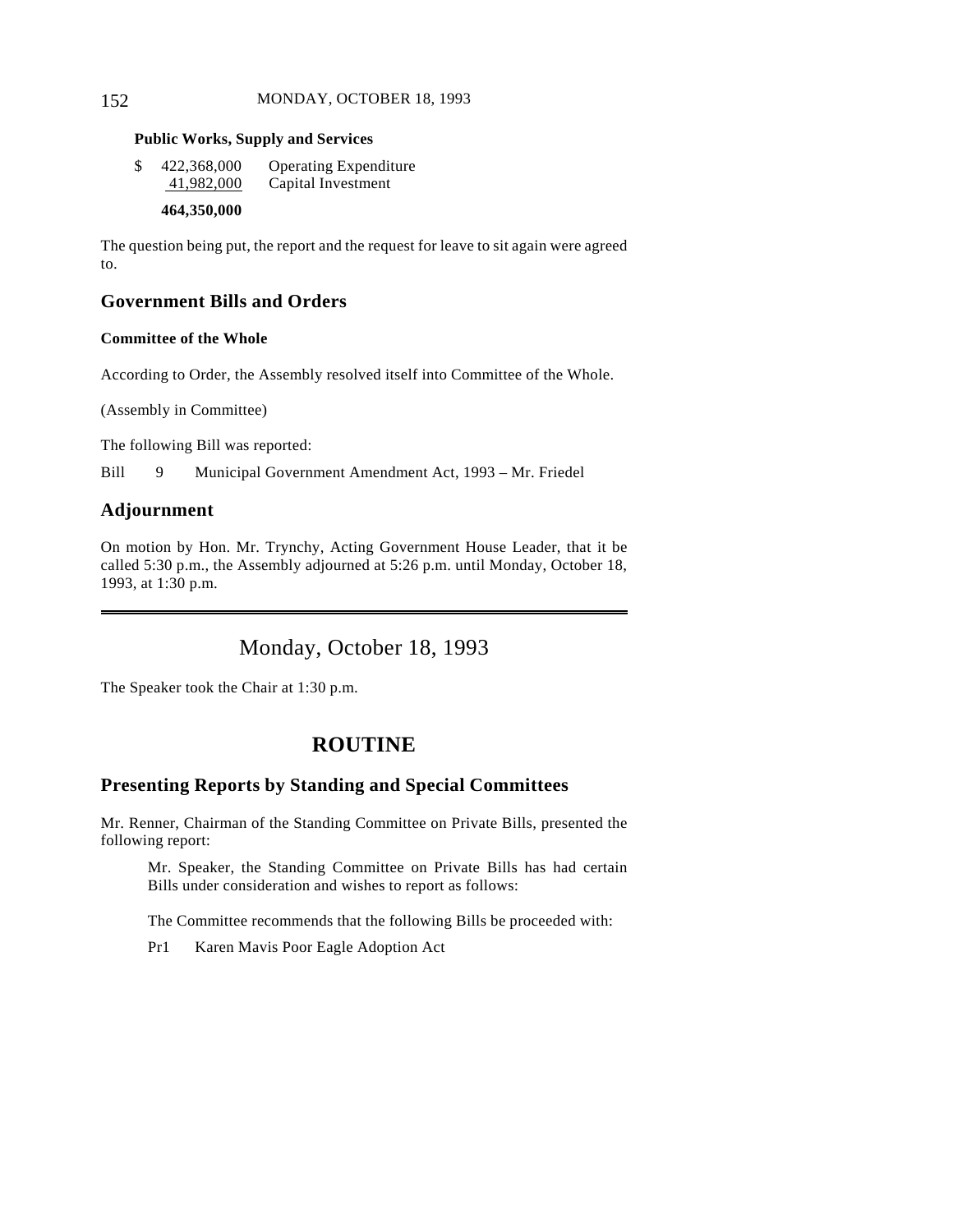- Pr7 Gerald Edwin Crabbe Adoption Act
- Pr8 Michael Celeborn Rothery Adoption Act
- Pr9 Adrienne Heather Cupido Adoption Act
- Pr10 King's College Amendment Act, 1993
- Pr12 First Canadian Insurance Corporation Amendment Act, 1993
- Pr13 Gardner Bible College Amendment Act, 1993
- Pr14 Benaning Osi Adoption Act

Mr. Speaker, the Committee recommends that the following Bill be proceeded with with some amendments:

Pr11 Newman Theological College Continuance Act

Mr. Speaker, I request the concurrence of the Assembly to these recommendations.

The question being put, concurrence in the report was granted.

### **Notices of Motions**

Mrs. Soetaert, Hon. Member for Spruce Grove-Sturgeon-St. Albert, gave oral notice of her intention to move the following motion under Standing Order 40:

Be it resolved that the Legislative Assembly of Alberta recognize and celebrate Person's Day. This day marks the 64th anniversary of the Privy Council ruling that legally recognized women as persons.

#### **Tabling Returns and Reports**

Hon. Mr. Schumacher, Speaker of the Legislative Assembly, pursuant to the Election Finances and Contributions Disclosure Act, cE-3, s36(1):

Appendix A, General Election 1993, Candidates Who Failed To File Financial Statements On Or Before October 15, 1993

Sessional Paper 5/93

Mr. Decore, Hon. Leader of the Official Opposition:

Page 6, Education Roundtable Workbook, Fall 1993

Sessional Paper 836/93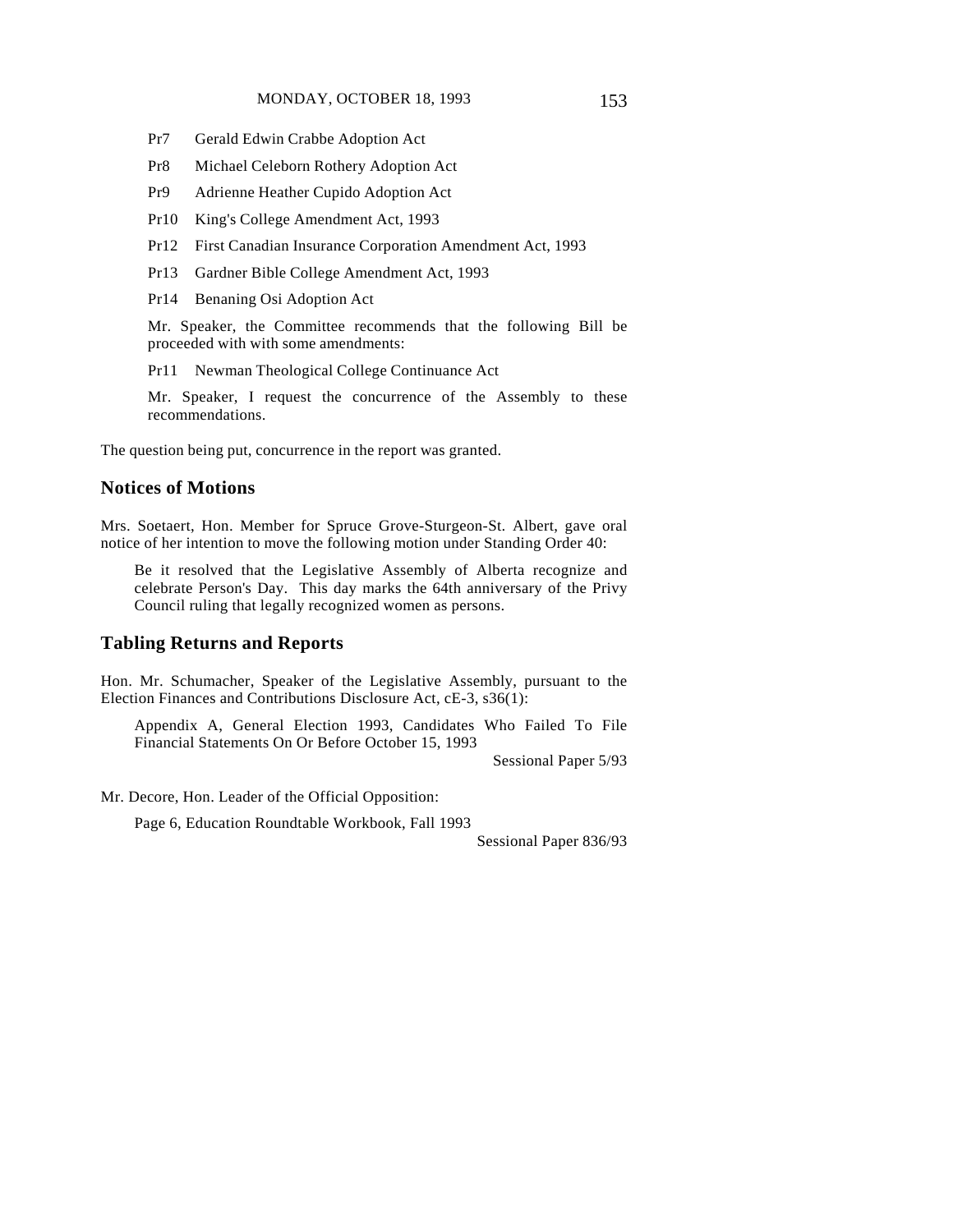### 154 MONDAY, OCTOBER 18, 1993

### **Motions Under Standing Order 40**

Mrs. Soetaert, Hon. Member for Spruce Grove-Sturgeon-St. Albert, requested and received the unanimous consent of the Assembly for consideration of the following motion:

Be it resolved that the Legislative Assembly of Alberta recognize and celebrate Person's Day. This day marks the 64th anniversary of the Privy Council ruling that legally recognized women as persons.

A debate followed.

The question being put, the motion was agreed to unanimously.

# **ORDERS OF THE DAY**

### **Government Bills and Orders**

#### **Committee of the Whole**

According to Order, the Assembly resolved itself into Committee of the Whole.

(Assembly in Committee)

The following Bill was taken under consideration:

Bill 8 School Amendment Act, 1993 – Hon. Mr. Jonson

A debate followed.

Mr. Van Binsbergen, Hon. Member for West Yellowhead, moved that the Bill be amended as follows:

that section 21 be amended by deleting 208.1(c) and by adding the following after 208.5(b):

(c) all employees of a board which is dissolved shall become employees of the board of the regional division.

A debate followed.

The question being called, the amendment was defeated. The names being called for were taken as follows: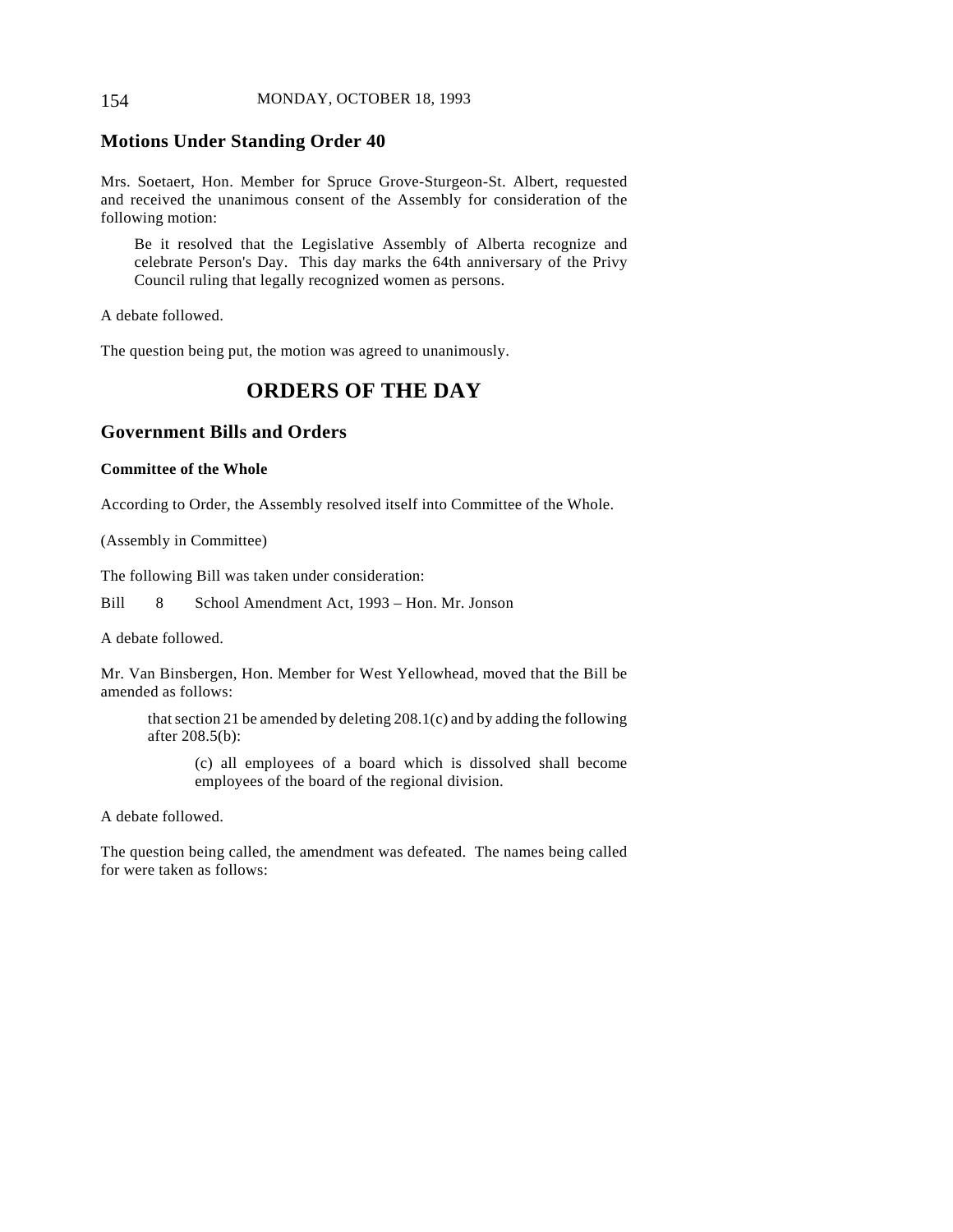For the amendment: 21

| Abdurahman    | Hewes        | Soetaert                      |
|---------------|--------------|-------------------------------|
| Beniuk        | Kirkland     | Taylor (Cypress-Medicine Hat) |
| <b>Bracko</b> | Leibovici    | Van Binsbergen                |
| Carlson       | Massey       | Vasseur                       |
| Collingwood   | <b>Nicol</b> | White                         |
| Decore        | Percy        | Yankowsky                     |
| Henry         | Sekulic      | Zwozdesky                     |

#### Against the amendment: 44

| Ady             | Fritz     | McFarland  |
|-----------------|-----------|------------|
| Amery           | Gordon    | Mirosh     |
| <b>Black</b>    | Haley     | Oberg      |
| <b>Brassard</b> | Havelock  | Paszkowski |
| <b>Burgener</b> | Herard    | Renner     |
| Calahasen       | Hierath   | Rostad     |
| Cardinal        | Hlady     | Severtson  |
| Coutts          | Jacques   | Smith      |
| Day             | Jonson    | Sohal      |
| Doerksen        | Kowalski  | Stelmach   |
| Dunford         | Laing     | Tannas     |
| Evans           | Lund      | Thurber    |
| Fischer         | Magnus    | Trynchy    |
| Forsyth         | Mar       | Woloshyn   |
| Friedel         | McClellan |            |

And after some further time spent therein, the Speaker resumed the Chair.

Progress was reported on the following Bill:

Bill 8 School Amendment Act, 1993 – Hon. Mr. Jonson

Mr. Clegg, Deputy Chairman of Committees, tabled copies of all amendments considered by the Committee of the Whole this date.

Amendment to Bill 8 (Hon. Member for Edmonton-Centre) – Defeated Sessional Paper 632/93

Amendment to Bill 8 (Hon. Member for West Yellowhead) – Defeated (on division)

Sessional Paper 633/93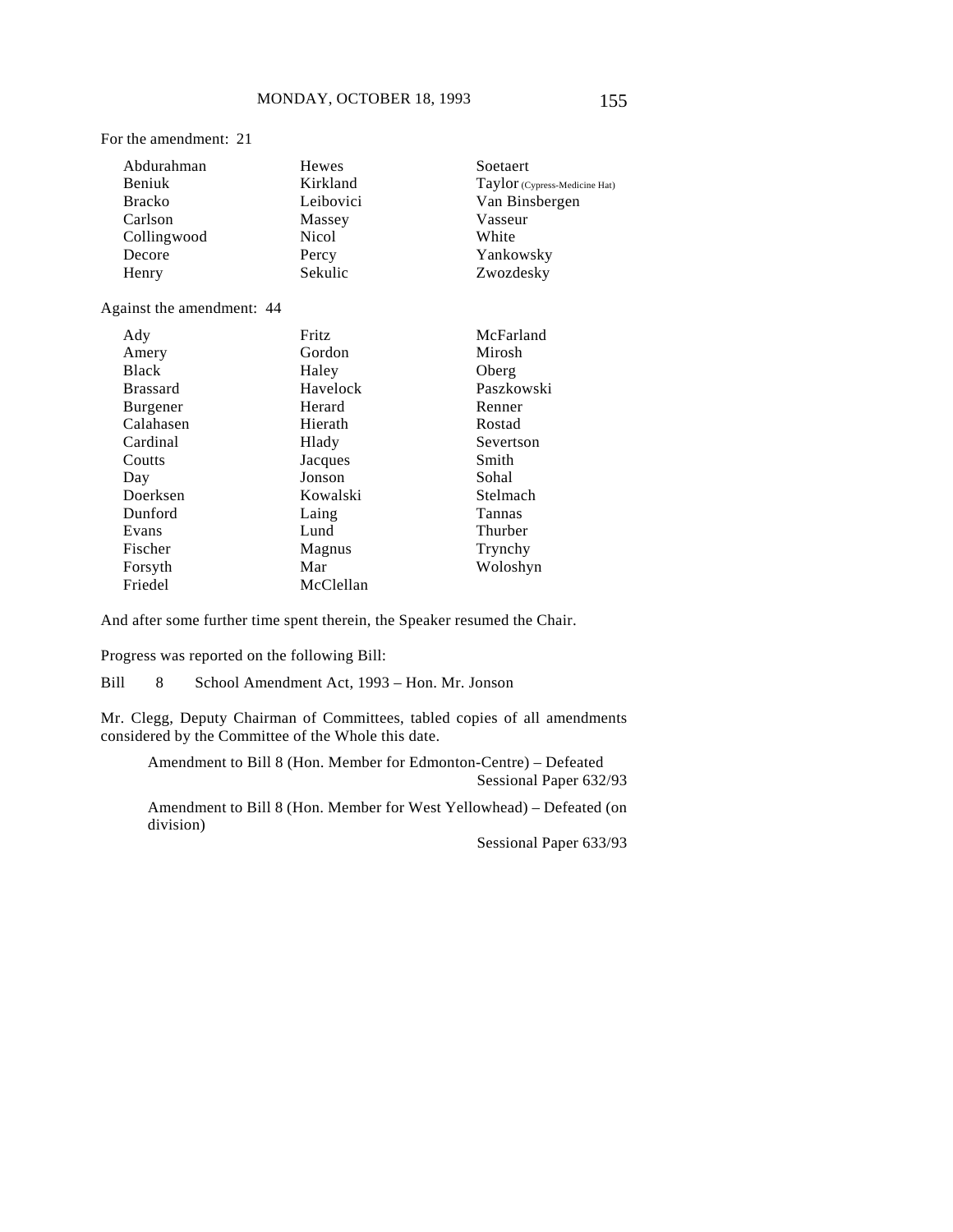### 156 MONDAY, OCTOBER 18, 1993

### **Adjournment**

On motion by Hon. Mr. Evans, Deputy Government House Leader, that it be called 5:30 p.m., at 5:27 p.m. it was agreed that when the Assembly reconvened at 8:00 p.m. they would be in Committee of Supply, and the Speaker left the Chair.

MONDAY, October 18, 1993 – 8:00 P.M.

### **Committee of Supply**

(Day 19 of Main Estimates Consideration)

(Assembly in Committee)

And after sometime spent therein, the Acting Speaker resumed the Chair and Mr. Tannas reported as follows:

Mr. Speaker:

The Committee of Supply has had under consideration certain resolutions, reports as follows, and requests leave to sit again.

Resolved that a sum not exceeding the following be granted to Her Majesty for the fiscal year ending March 31, 1994, for the Department and purposes indicated:

#### **Agriculture, Food and Rural Development**

| \$<br>393,708,191 | <b>Operating Expenditure</b> |
|-------------------|------------------------------|
| 1,536,249         | Capital Investment           |

**395,244,440**

The question being put, the report and the request for leave to sit again were agreed to.

### **Adjournment**

 $\overline{a}$ 

On motion by Hon. Mr. Evans, Deputy Government House Leader, the Assembly adjourned at 10:07 p.m. until Tuesday, October 19, 1993, at 1:30 p.m.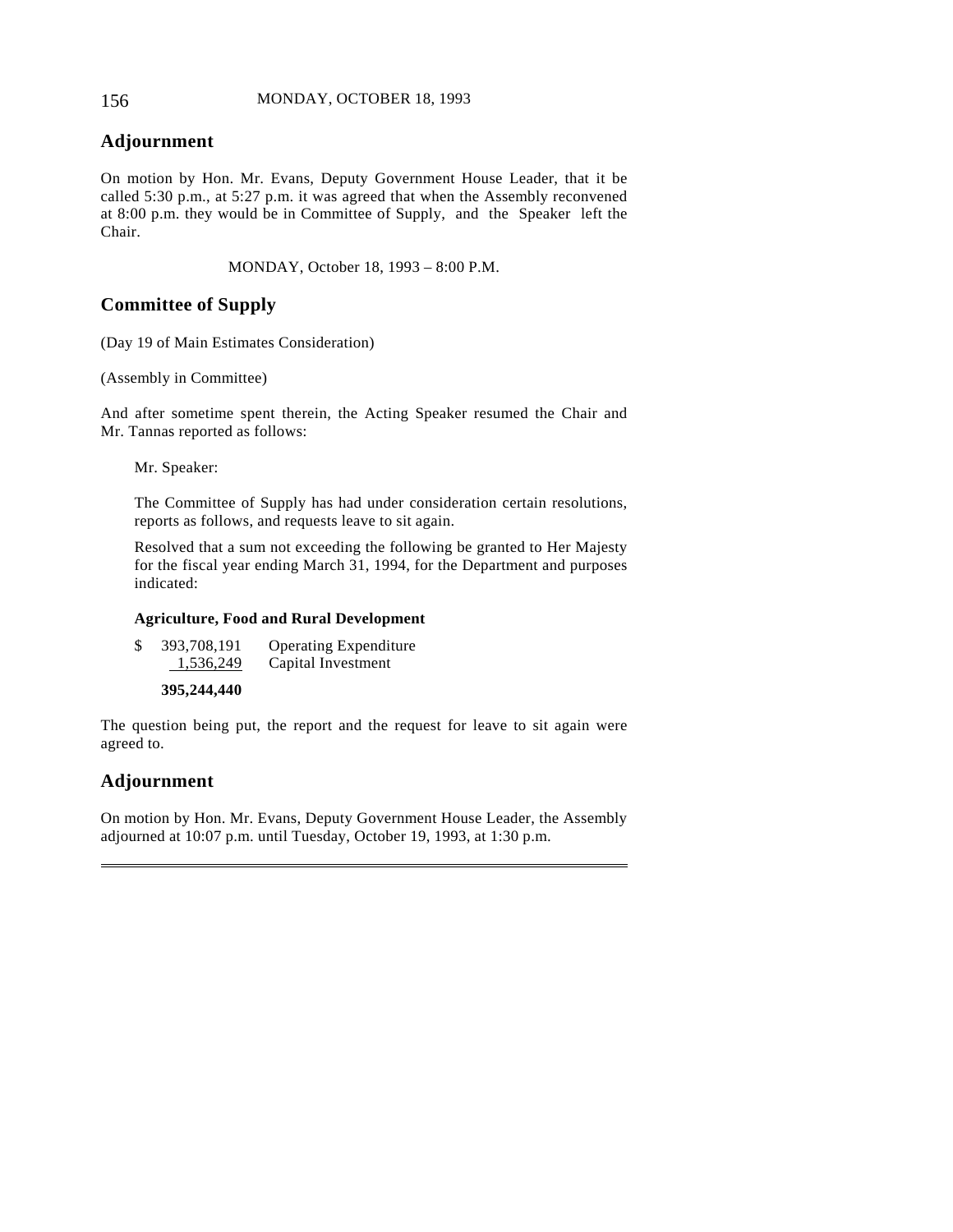# Tuesday, October 19, 1993

The Speaker took the Chair at 1:30 p.m.

# **ROUTINE**

### **Notices of Motions**

Mr. Renner, Chairman of the Standing Committee on Private Bills, gave oral notice of his intention to seek the unanimous consent of the Assembly for the following motion immediately upon the calling of Orders of the Day:

Be it resolved that the Assembly waive Standing Order 8(2)(a) in order to now give consideration to Second Reading of the Private Bills which were reported by the Private Bills Committee yesterday, namely, Pr1, Pr7, Pr8, Pr9, Pr10, Pr11, Pr12, Pr13 and Pr14.

#### **Introduction of Bills (First Reading)**

Notice having been given:

Bill 11 Alberta Corporate Tax Amendment Act, 1993 – Hon. Mr. Dinning

Unanimous consent of the Assembly was granted to revert to Notices of Motions.

#### **Notices of Motions**

Pursuant to Standing Order 34(2)(a), Hon. Mr. Day, Deputy Government House Leader, gave oral notice that the Motions for Returns appearing on today's Order Paper would be ordered to stand and retain their place.

### **Tabling Returns and Reports**

Hon. Mr. Trynchy, Minister of Transportation and Utilities:

Return to Order of the Assembly No. M179 asked for by Mr. Kirkland on September 15, 1993:

Any and all reports/studies or departmental plans outlining a provincial aviation strategy, as of August 31, 1993.

Sessional Paper 179/93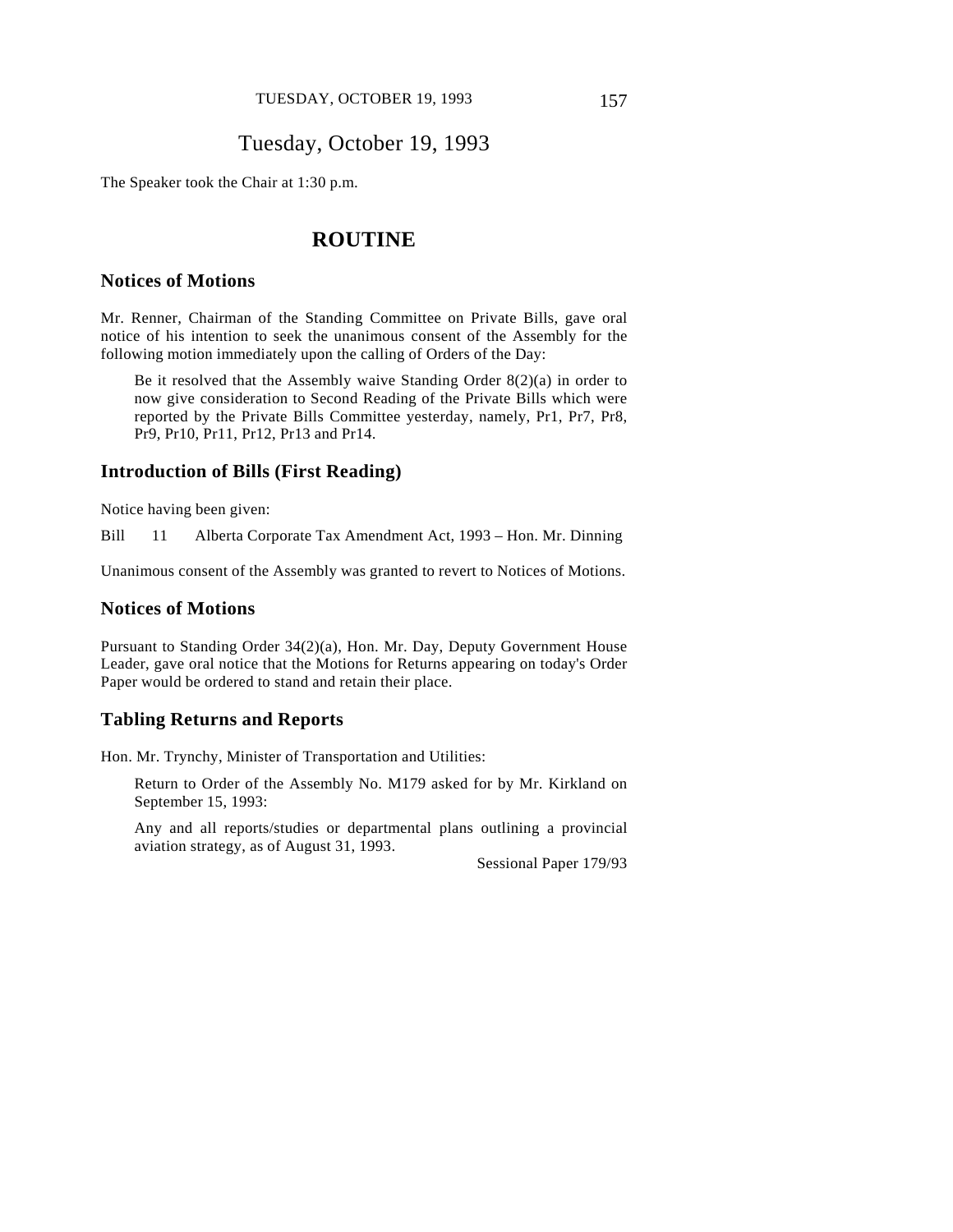#### 158 TUESDAY, OCTOBER 19, 1993

Mr. Mitchell, Hon. Member for Edmonton-McClung:

Letter from Rachel Gour documenting her experiences in hospital August 13 to 17, 1993

Sessional Paper 837/93

### **Members' Statements**

Mr. Bruseker, Hon. Member for Calgary-North West, made a statement regarding the Crowfoot Recreation Centre Project.

Mr. Dunford, Hon. Member for Lethbridge-West, made a statement regarding the finalization of the Lethbridge Hospitals' Agreement.

Mrs. Abdurahman, Hon. Member for Clover Bar-Fort Saskatchewan, made a statement regarding the role of the Standing Committee on Public Accounts.

## **ORDERS OF THE DAY**

Mr. Renner, Chairman of the Standing Committee on Private Bills, requested and received the unanimous consent of the Assembly for the following motion:

Be it resolved that the Assembly waive Standing Order 8(2)(a) in order to now give consideration to Second Reading of the Private Bills which were reported by the Private Bills Committee yesterday, namely, Pr1, Pr7, Pr8, Pr9, Pr10, Pr11, Pr12, Pr13 and Pr14.

### **Private Bills**

#### **Second Reading**

The following Bills were read a Second time and referred to Committee of the Whole:

- Bill Pr1 Karen Mavis Poor Eagle Adoption Act Mrs. Hewes
- Bill Pr7 Gerald Edwin Crabbe Adoption Act Mrs. Hewes
- Bill Pr8 Michael Celeborn Rothery Adoption Act Mr. Van Binsbergen
- Bill Pr9 Adrienne Heather Cupido Adoption Act Mr. Tannas
- Bill Pr10 King's College Amendment Act, 1993 Mrs. Hewes
- Bill Pr11 Newman Theological College Continuance Act Mr. Woloshyn
- Bill Pr12 First Canadian Insurance Corporation Amendment Act, 1993 Mr. Hlady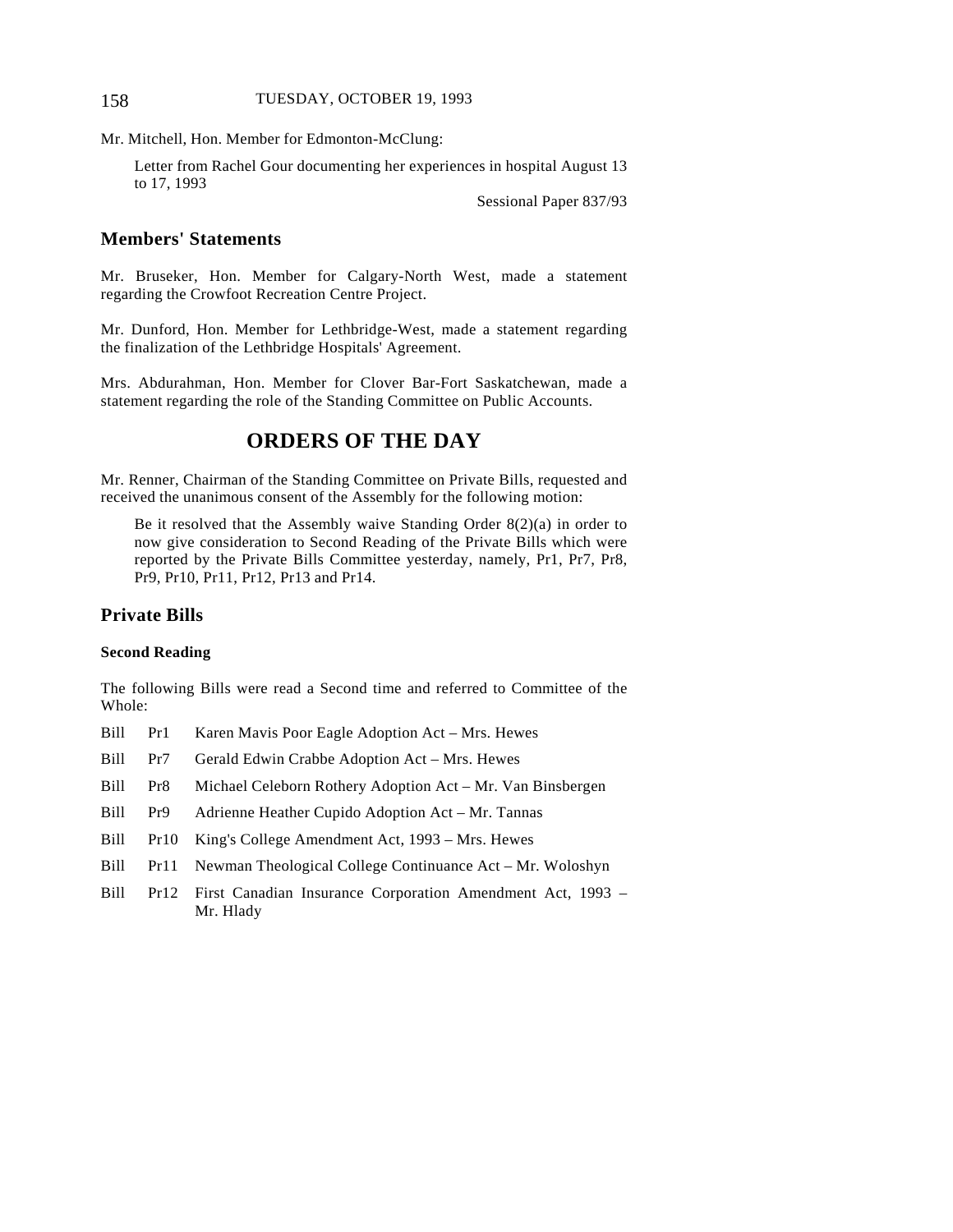#### TUESDAY, OCTOBER 19, 1993 159

Bill Pr13 Gardner Bible College Amendment Act, 1993 – Mr. Brassard

Bill Pr14 Benaning Osi Adoption Act – Ms Leibovici

## **Public Bills and Orders Other Than Government Bills and Orders**

Mr. Havelock, Hon. Member for Calgary-Shaw, requested and received the unanimous consent of the Assembly to withdraw Bill 209, Entrepreneurial Education Commission Act, from the Order Paper.

#### **Committee of the Whole**

According to Order, the Assembly resolved itself into Committee of the Whole.

(Assembly in Committee)

And after some time spent therein, the Deputy Speaker resumed the Chair.

Progress was reported on the following Bill:

Bill 204 Stray Animals Amendment Act, 1993 – Mr. Brassard

### **Second Reading**

On the motion that the following Bill be now read a Second time and referred to Committee of the Whole:

Bill 206 Auditor General Amendment Act, 1993 – Dr. Percy

A debate followed.

Pursuant to Standing Order 8(2)(b), debate adjourned.

### **Motions Other Than Government Motions**

**205.** Moved by Mrs. Hewes on behalf of Mr. Decore:

Be it resolved that the Legislative Assembly urge the Government to demonstrate its commitment to funding for the "human services" departments of Health, Family and Social Services and Education by developing a comprehensive, long-term plan for funding priorities in these departments, including three-year funding frameworks for organizations involved in these sectors, extensive consultation with affected parties and a public process for informing Albertans what the Government's plans and priorities will be.

A debate followed.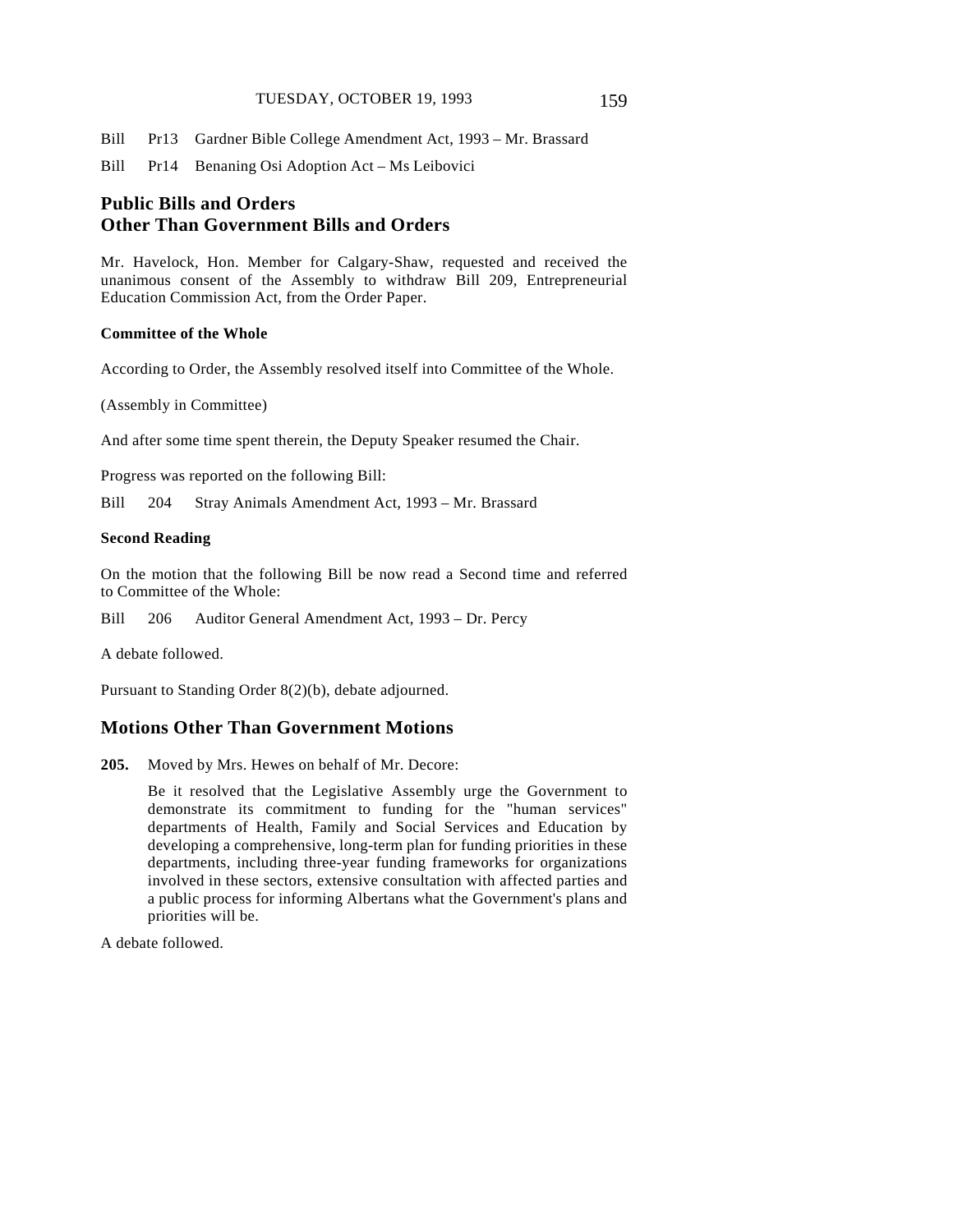#### 160 TUESDAY, OCTOBER 19, 1993

Pursuant to Standing Order 8(4), the question being put, the motion was defeated.

**206.** Moved by Mr. Bruseker:

Be it resolved that the Legislative Assembly urge the Government to implement an economic strategy which is aimed at improving the situation of all small businesses in Alberta, including the elimination of all loans and loan guarantees to private businesses.

A debate followed.

Pursuant to Standing Order 8(2)(c), the debate was adjourned, Mr. Doerksen speaking.

### **Government Bills and Orders**

#### **Second Reading**

On the motion, moved by Dr. L. Taylor on behalf of Hon. Dr. West, that the following Bill be now read a Second time and referred to Committee of the Whole:

Bill 10 Alberta Registries Act – Hon. Dr. West

A debate followed.

Mr. Chadi moved adjournment of the debate, which was agreed to.

### **Adjournment**

On motion by Hon. Mr. Day, Deputy Government House Leader, at 5:28 p.m., it was agreed that when the Assembly reconvened at 8:00 p.m. they would be in Committee of Supply, and the Speaker left the Chair.

TUESDAY, OCTOBER 19, 1993 – 8:00 P.M.

### **Committee of Supply**

(Day 20 of Main Estimates Consideration)

(Assembly in Committee)

And after sometime spent therein, the Acting Speaker resumed the Chair and Mr. Tannas reported as follows:

Mr. Speaker: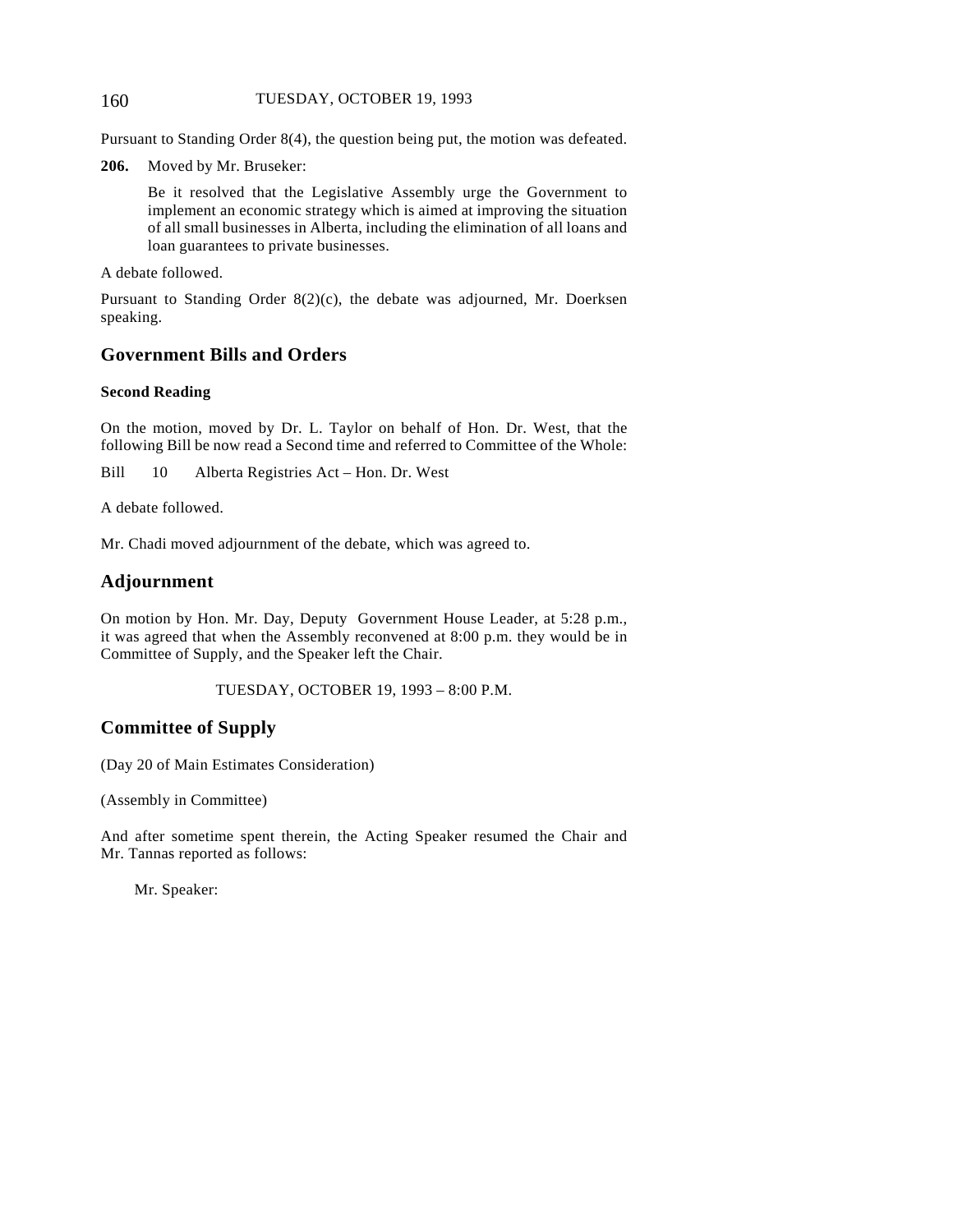The Committee of Supply has had under consideration certain resolutions, reports as follows, and requests leave to sit again.

Resolved that a sum not exceeding the following be granted to Her Majesty for the fiscal year ending March 31, 1994, for the Department and purposes indicated:

#### **Labour**

\$ 39,777,570 Operating Expenditure 522,430 Capital Investment

#### **40,300,000**

The question being put, the report and the request for leave to sit again were agreed to.

#### **Adjournment**

 $\overline{a}$ 

On motion by Hon. Mr. Day, Deputy Government House Leader, the Assembly adjourned at 10:27 p.m. until Wednesday, October 20, 1993, at 1:30 p.m.

# Wednesday, October 20, 1993

The Speaker took the Chair at 1:30 p.m.

# **ROUTINE**

### **Introduction of Bills (First Reading)**

Notice having been given:

Bill 12 Liquor Control Amendment Act, 1993 – Mr. Jacques

On motion by Hon. Mr. Kowalski, Government House Leader, the following Bill was placed on the Order Paper under Government Bills and Orders:

Bill 12 Liquor Control Amendment Act, 1993 – Mr. Jacques

### **Tabling Returns and Reports**

Hon. Mrs. Mirosh, Minister without Portfolio:

Letter, dated October 20, 1993, from Hon. Mrs. Mirosh, Minister without Portfolio, to Mr. Clark, Ethics Commissioner, requesting an investigation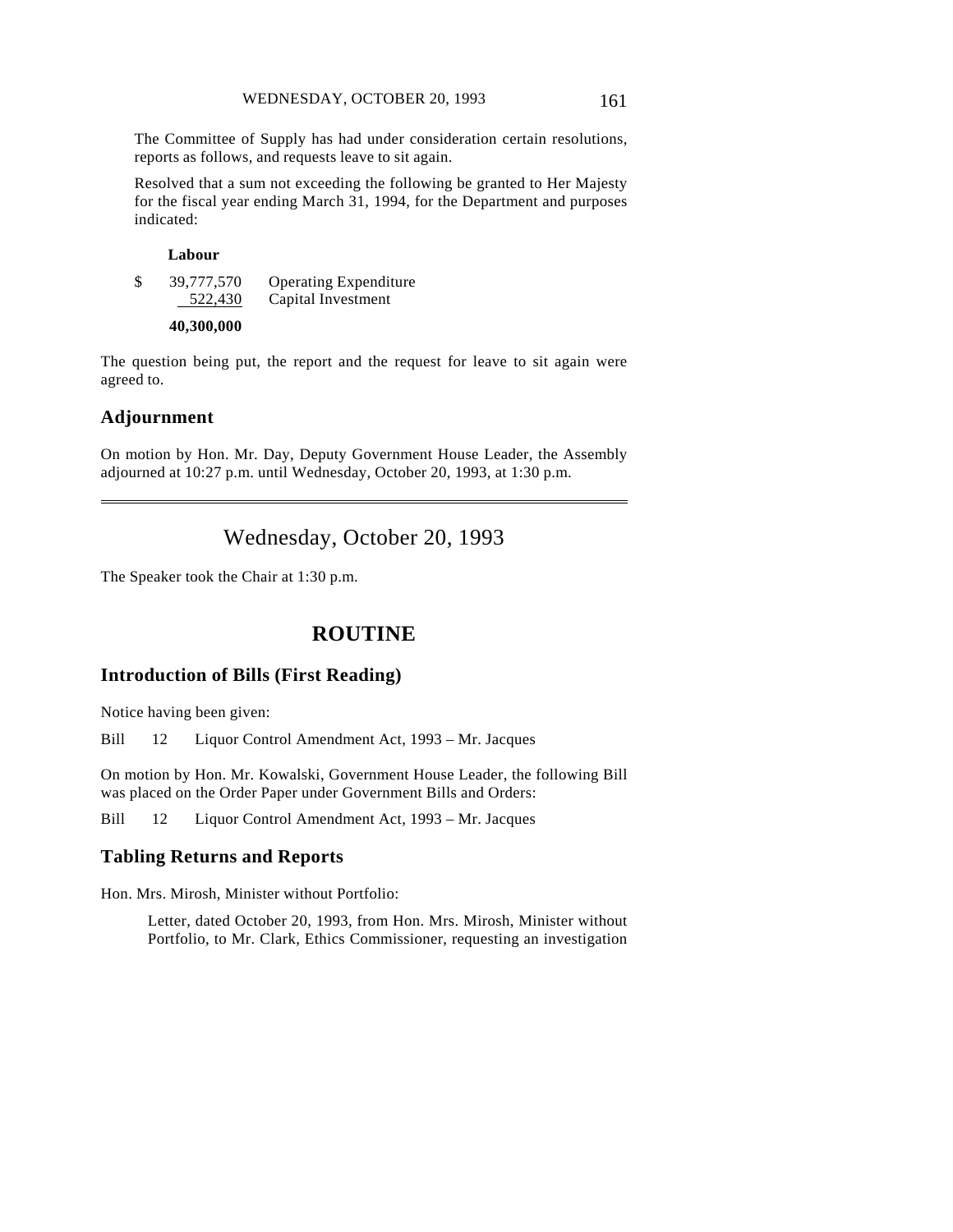#### 162 WEDNESDAY, OCTOBER 20, 1993

into the alleged conflict of interest regarding the recent purchase of shares in Syncrude Canada Ltd. by Murphy Oil

Sessional Paper 838/93

# **ORDERS OF THE DAY**

### **Motions for Returns**

The following Motions for Returns were ordered to stand:

M209, M211, M212, M214.

### **Public Bills and Orders Other Than Government Bills and Orders**

#### **Second Reading**

On the motion that the following Bill be now read a Second time and referred to Committee of the Whole:

Bill 206 Auditor General Amendment Act, 1993 – Dr. Percy

A debate followed.

The question being put, the motion was defeated. The names being called for were taken as follows:

For the motion: 20

| Abdurahman      | Henry     | Sapers    |
|-----------------|-----------|-----------|
| <b>Bracko</b>   | Hewes     | Sekulic   |
| <b>Bruseker</b> | Kirkland  | Soetaert  |
| Decore          | Leibovici | Vasseur   |
| Dickson         | Massey    | White     |
| Germain         | Nicol     | Yankowsky |
| Hanson          | Percy     |           |
|                 |           |           |

Against the motion: 44

| Amery           | Coutts   | Fischer |
|-----------------|----------|---------|
| <b>Black</b>    | Day      | Forsyth |
| <b>Brassard</b> | Dinning  | Friedel |
| <b>Burgener</b> | Doerksen | Fritz   |
| Cardinal        | Dunford  | Gordon  |
| Clegg           | Evans    | Haley   |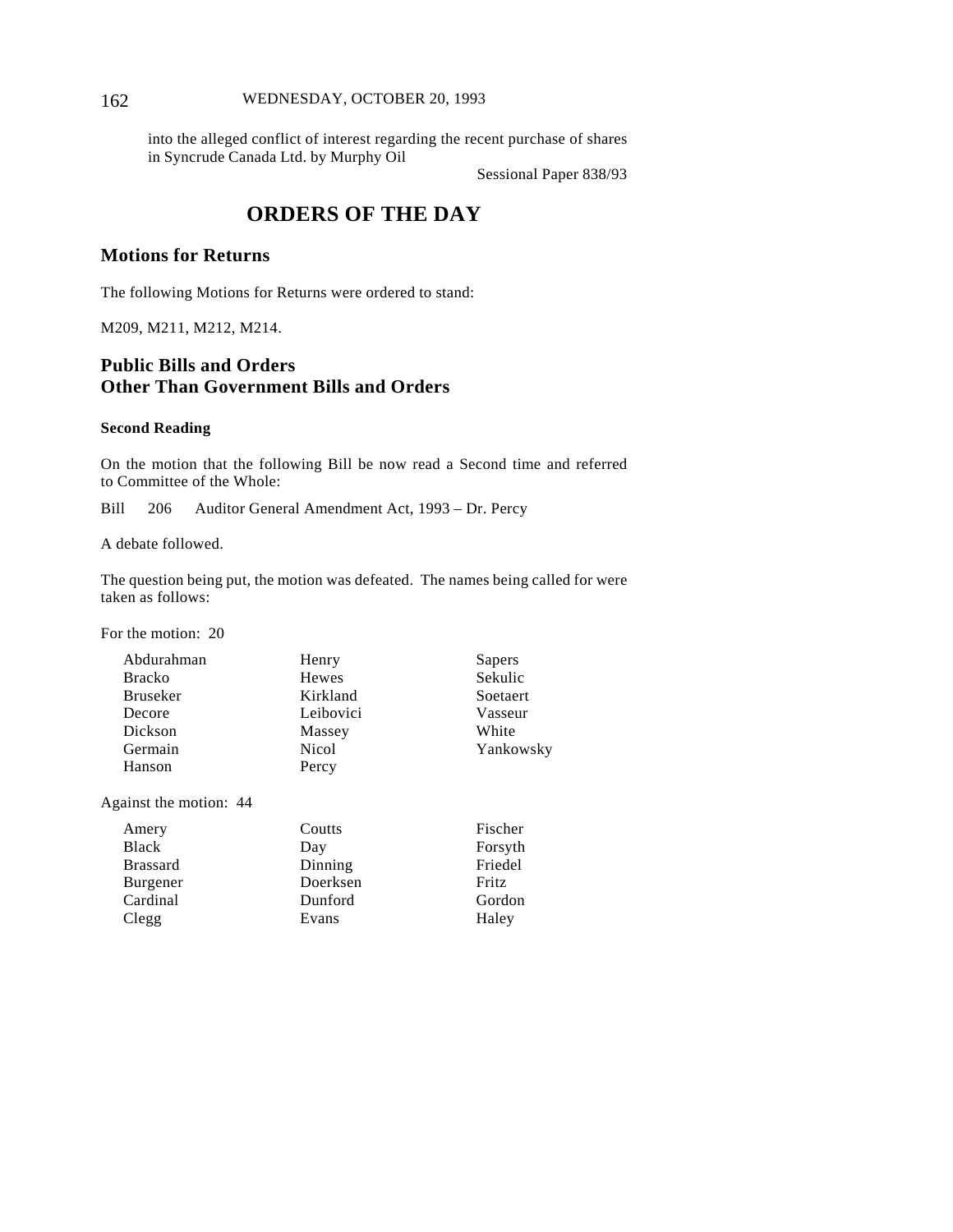| Havelock | Mar        | Smith    |
|----------|------------|----------|
| Herard   | McClellan  | Sohal    |
| Hierath  | McFarland  | Stelmach |
| Hlady    | Mirosh     | Tannas   |
| Jonson   | Oberg      | Thurber  |
| Kowalski | Paszkowski | Trynchy  |
| Laing    | Pham       | West     |
| Lund     | Renner     | Woloshyn |
| Magnus   | Severtson  |          |

On the motion that the following Bill be now read a Second time and referred to Committee of the Whole:

Bill 207 Children's Rights Act – Mrs. Hewes

A debate followed.

The question being put, the motion was defeated. The names being called for were taken as follows:

For the motion: 16

| Abdurahman    | Henry     | Percy    |
|---------------|-----------|----------|
| <b>Bracko</b> | Hewes     | Sapers   |
| Decore        | Kirkland  | Sekulic  |
| Dickson       | Leibovici | Soetaert |
| Germain       | Nicol     | White    |
| Hanson        |           |          |

Against the motion: 44

| Mirosh     |
|------------|
| Oberg      |
| Paszkowski |
| Pham       |
| Renner     |
| Severtson  |
| Smith      |
| Sohal      |
| Stelmach   |
| Thurber    |
| Trynchy    |
| West       |
| Woloshyn   |
| Yankowski  |
|            |
|            |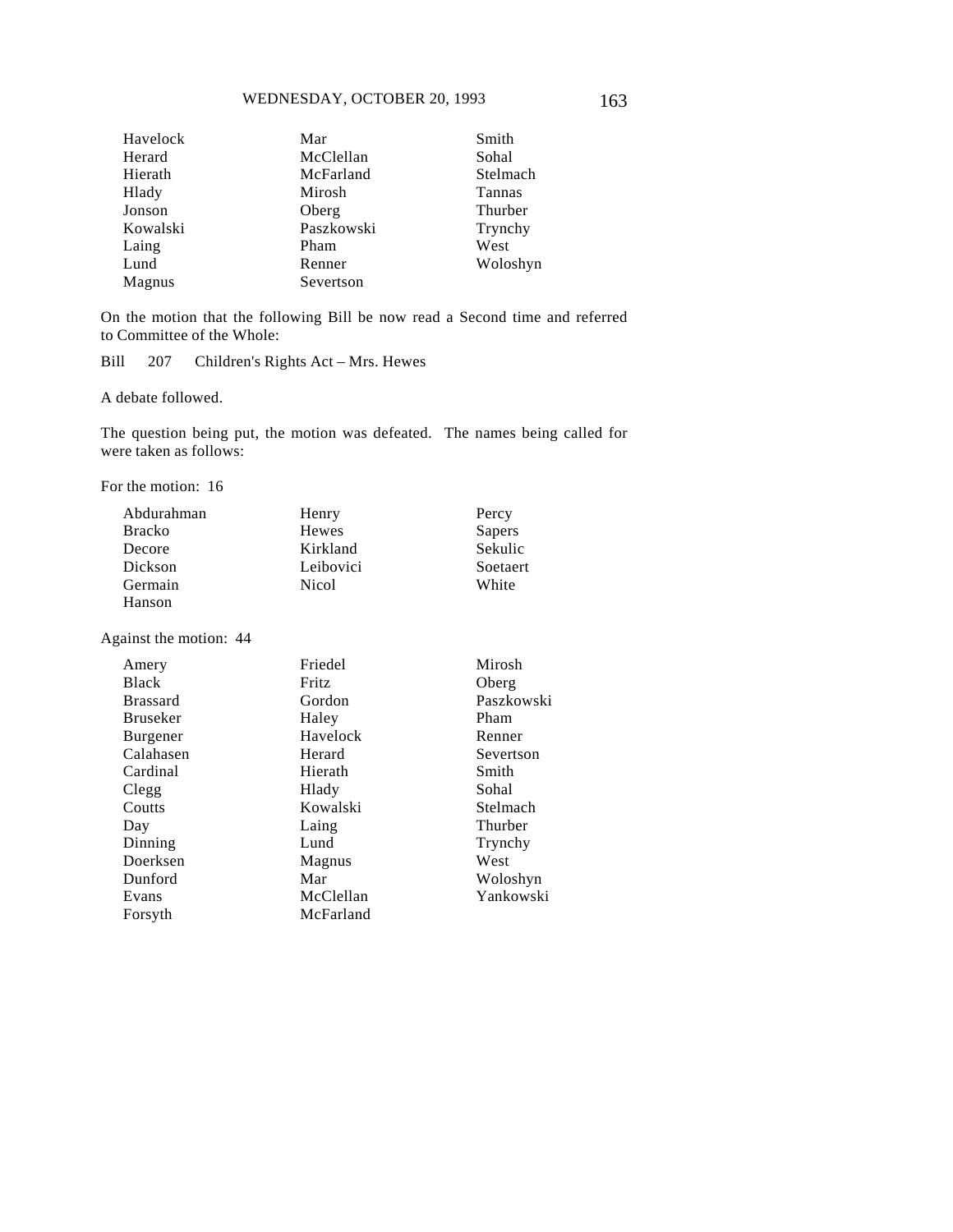#### 164 WEDNESDAY, OCTOBER 20, 1993

### **Adjournment**

On motion by Hon. Mr. Evans, Deputy Government House Leader, that it be called 5:30, at 5:29 p.m. it was agreed that when the Assembly reconvened at 8:00 p.m. they would be in Committee of Supply, and the Speaker left the Chair.

WEDNESDAY, OCTOBER 20, 1993 – 8:00 P.M.

### **Committee of Supply**

(Day 21 of Main Estimates Consideration)

(Assembly in Committee)

And after sometime spent therein, the Deputy Speaker resumed the Chair and Mr. Clegg reported as follows:

Mr. Speaker:

The Committee of Supply has had under consideration certain resolutions, reports as follows, and requests leave to sit again.

Resolved that a sum not exceeding the following be granted to Her Majesty for the fiscal year ending March 31, 1994, for the Department and purposes indicated:

#### **Education**

| \$1,697,142,500 | <b>Operating Expenditure</b> |
|-----------------|------------------------------|
| 857,500         | Capital Investment           |

#### **1,698,000,000**

Mr. Speaker, I wish to table copies of a document filed by the Minister of Education on this date for the official records of the Assembly:

Alberta Education - Main Estimates 1993-94, Thursday, September 23, 1993, Response to M.L.A. Questions

Sessional Paper 839/93

The question being put, the report and the request for leave to sit again were agreed to.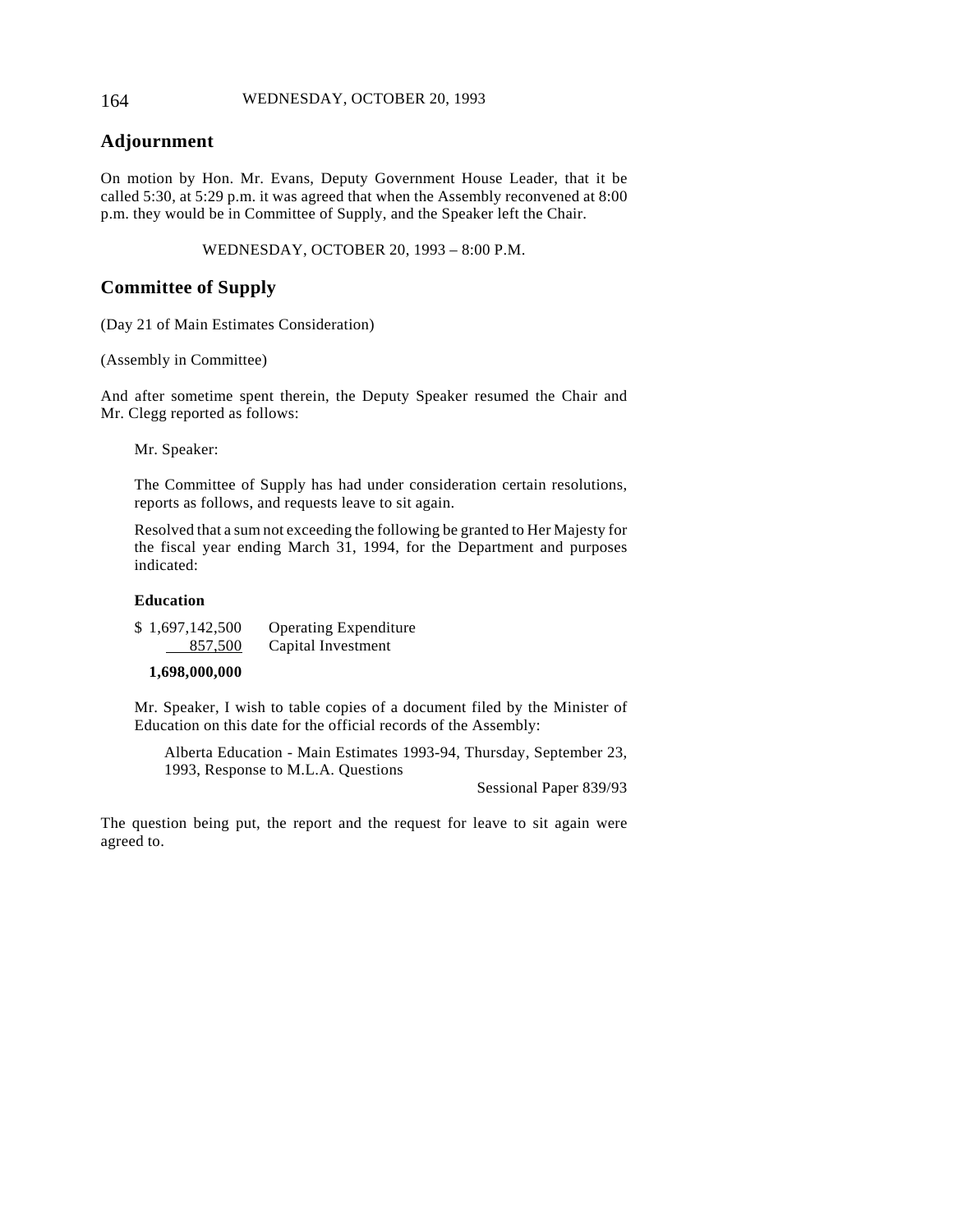### **Adjournment**

 $\overline{a}$ 

On motion by Hon. Mr. Day, Deputy Government House Leader, the Assembly adjourned at 10:14 p.m. until Thursday, October 21, 1993, at 1:30 p.m.

# Thursday, October 21, 1993

The Speaker took the Chair at 1:30 p.m.

### **ROUTINE**

#### **Notices of Motions**

Hon. Mr. Dinning, Provincial Treasurer, gave oral notice of the following Government Motion:

Be it resolved that the Messages of His Honour the Honourable the Lieutenant Governor, the 1993-94 Lottery Fund Estimates, and all matters connected therewith, be referred to Committee of Supply.

Hon. Mr. Kowalski, Government House Leader, gave oral notice of the following Government Motion:

Be it resolved that, pursuant to Standing Order 58(6)(a), the number of days that the Committee of Supply will be called to consider the 1993-94 Lottery Fund Estimates shall be one day.

### **Introduction of Bills (First Reading)**

Notice having been given:

Bill 17 Family Life and Substance Abuse Foundation Act Repeal Act – Hon. Mrs. Mirosh

### **Tabling Returns and Reports**

Mr. Henry, Hon. Member for Edmonton-Centre:

News Release, dated October 21, 1993, from the Alberta Teachers' Association, "Alberta Teachers Fight Threat to Public Education" Sessional Paper 840/93

Poster, Alberta Teachers' Association, "Don't Cut My Future" Sessional Paper 841/93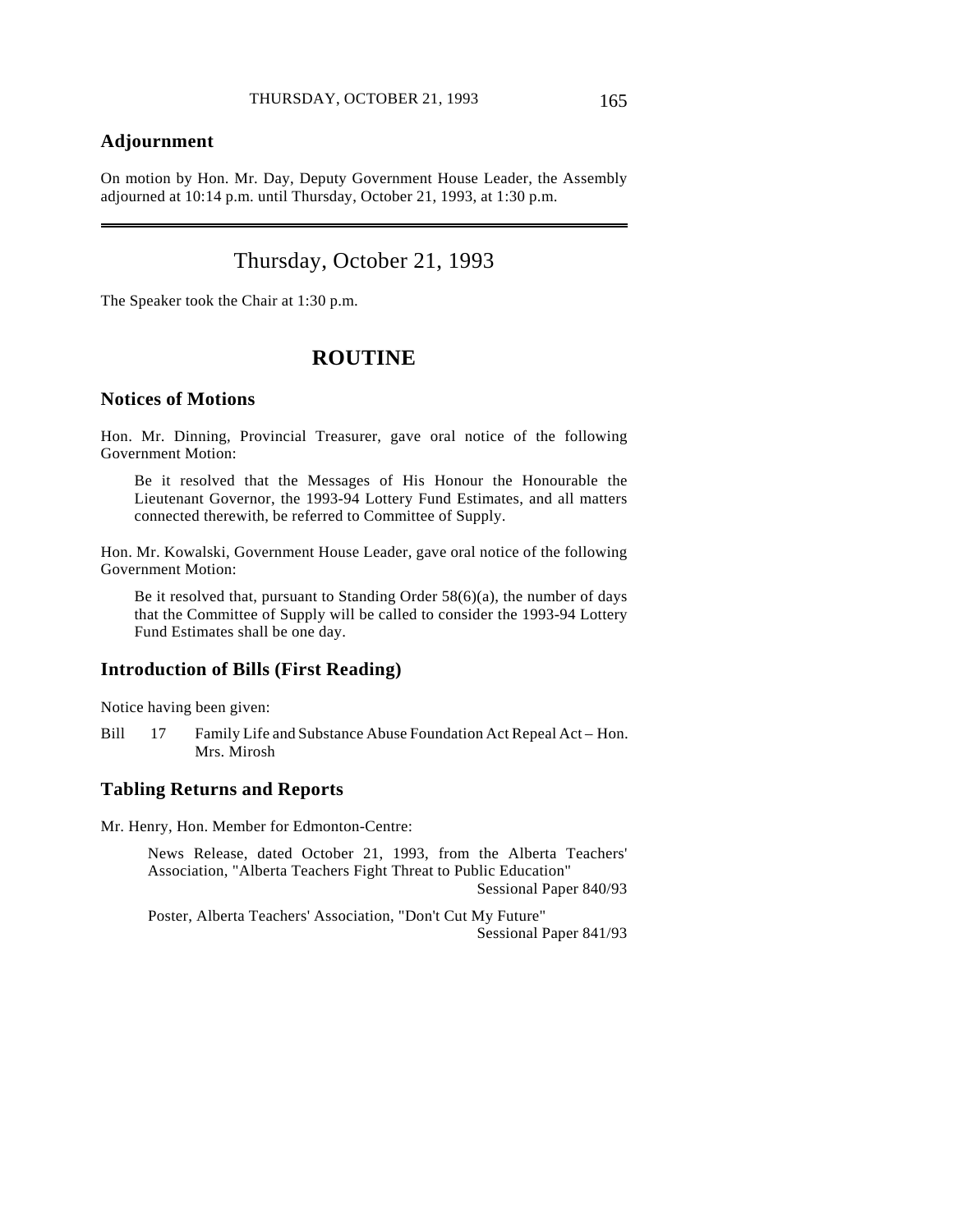A Public Roundtable Workbook 1993, Alberta Teachers' Association, "Challenging the View"

Sessional Paper 842/93

Ms Leibovici, Hon. Member for Edmonton-Meadowlark:

Poster sponsored by Albertans United for Social Justice, Unite for Health Care Coalition and Alberta Federation of Labour, "Rally for Jobs, Justice and Equality"

Sessional Paper 843/93

### **Oral Question Period**

During Oral Question Period, Mr. Collingwood, Hon. Member for Sherwood Park, filed the following:

Canada-U.S.A. Agreement on the Transboundary Movement of Hazardous Waste, October 28, 1986

Sessional Paper 844/93

### **Members' Statements**

Mrs. Fritz, Hon. Member for Calgary-Cross, made a statement regarding the Alberta Multiculturalism Commission's Review '93, a public consultation process.

Mr. White, Hon. Member for Edmonton-Mayfield, made a statement regarding the economic fears of his constituents.

Mr. Hierath, Hon. Member for Taber-Warner, made a statement regarding the Alberta Rural Gas Cooperatives.

### **Projected Government Business**

Pursuant to Standing Order 7(5), Mr. Mitchell, Hon. Official Opposition House Leader, asked a question pertaining to the order of Government Business to be brought before the Assembly for the following week.

Hon. Mr. Kowalski, Government House Leader, gave notice of projected Government Business for the week of October 25 to 28, 1993:

Monday, October 25, 1993 Aft. - **Private Bills**

- **Committee of the Whole**

Bills Pr1, Pr7, Pr8, Pr9, Pr10, Pr11, Pr12, Pr13 and Pr14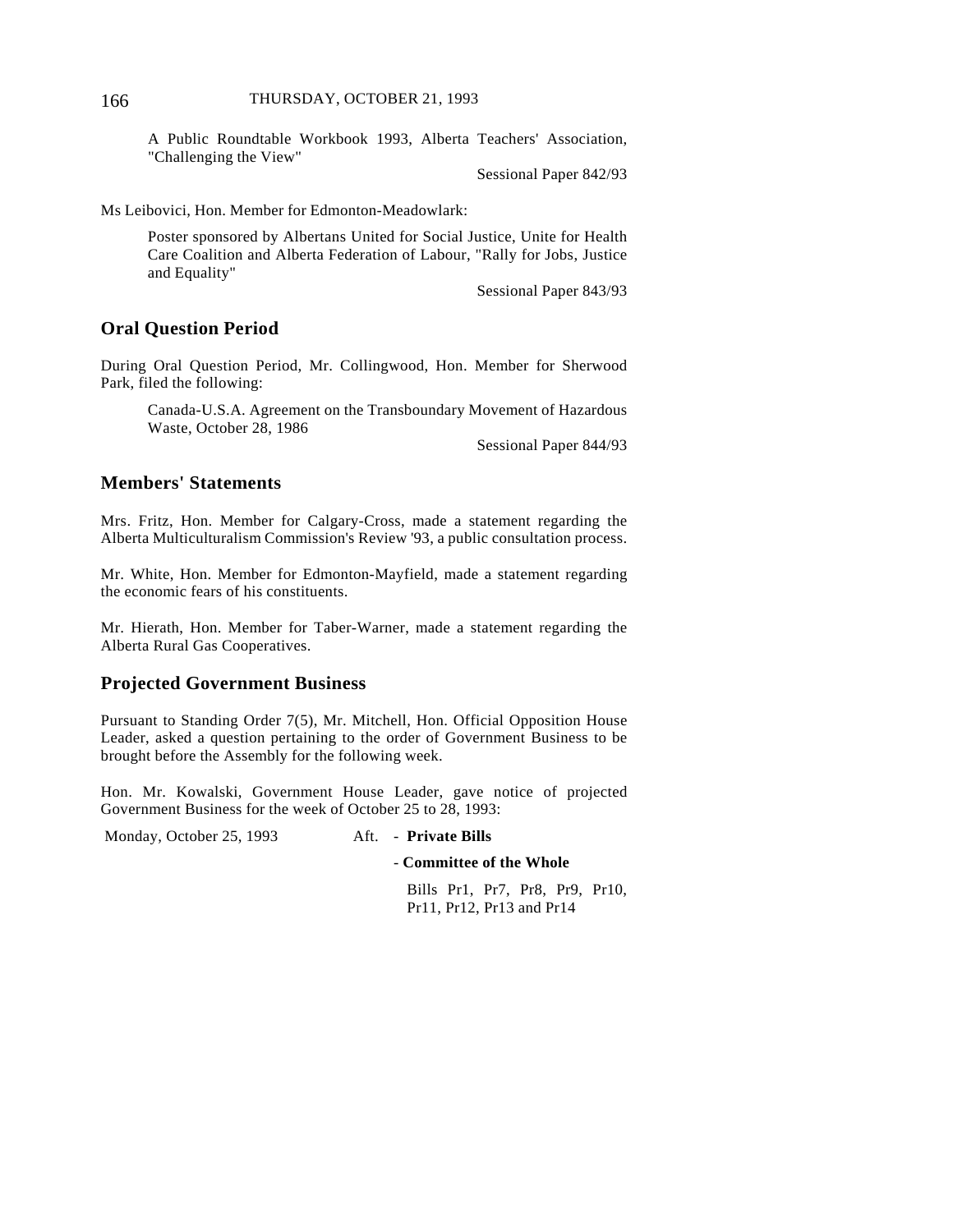|      | - Committee of Supply                                             |
|------|-------------------------------------------------------------------|
|      | - Municipal Affairs                                               |
|      | - Government Bills and Orders                                     |
|      | <b>Second Reading</b>                                             |
|      | Bill 10, Alberta Registries Act                                   |
|      | Bill 11, Alberta Corporate Tax<br>Amendment Act, 1993             |
|      | $-5:30$ p.m.                                                      |
|      | Adjourn until Tuesday,<br>October 26, 1993 at 1:30 p.m.           |
|      | - Government Bills and Orders                                     |
|      | <b>Second Reading</b>                                             |
|      | Bill 10, Alberta Registries Act                                   |
|      | Bill 11, Alberta Corporate Tax<br>Amendment Act, 1993             |
|      | or                                                                |
|      | Bill<br>12,<br>Liquor<br>Control<br>Amendment Act, 1993           |
|      | Eve. - Committee of Supply                                        |
|      | Energy                                                            |
|      | Eve. - Committee of Supply                                        |
|      | Alberta Heritage Savings Trust<br>Fund, Capital Projects Division |
|      | <b>Government Bills and Orders</b>                                |
|      | Bill 10, Alberta Registries Act                                   |
|      | Bill 11, Alberta Corporate Tax<br>Amendment Act, 1993             |
|      | or                                                                |
|      | 12, Liquor<br>Control<br>Bill<br>Amendment Act, 1993              |
| Aft. | - Committee of Supply                                             |
|      | Justice and Attorney General -<br>Designated                      |
|      |                                                                   |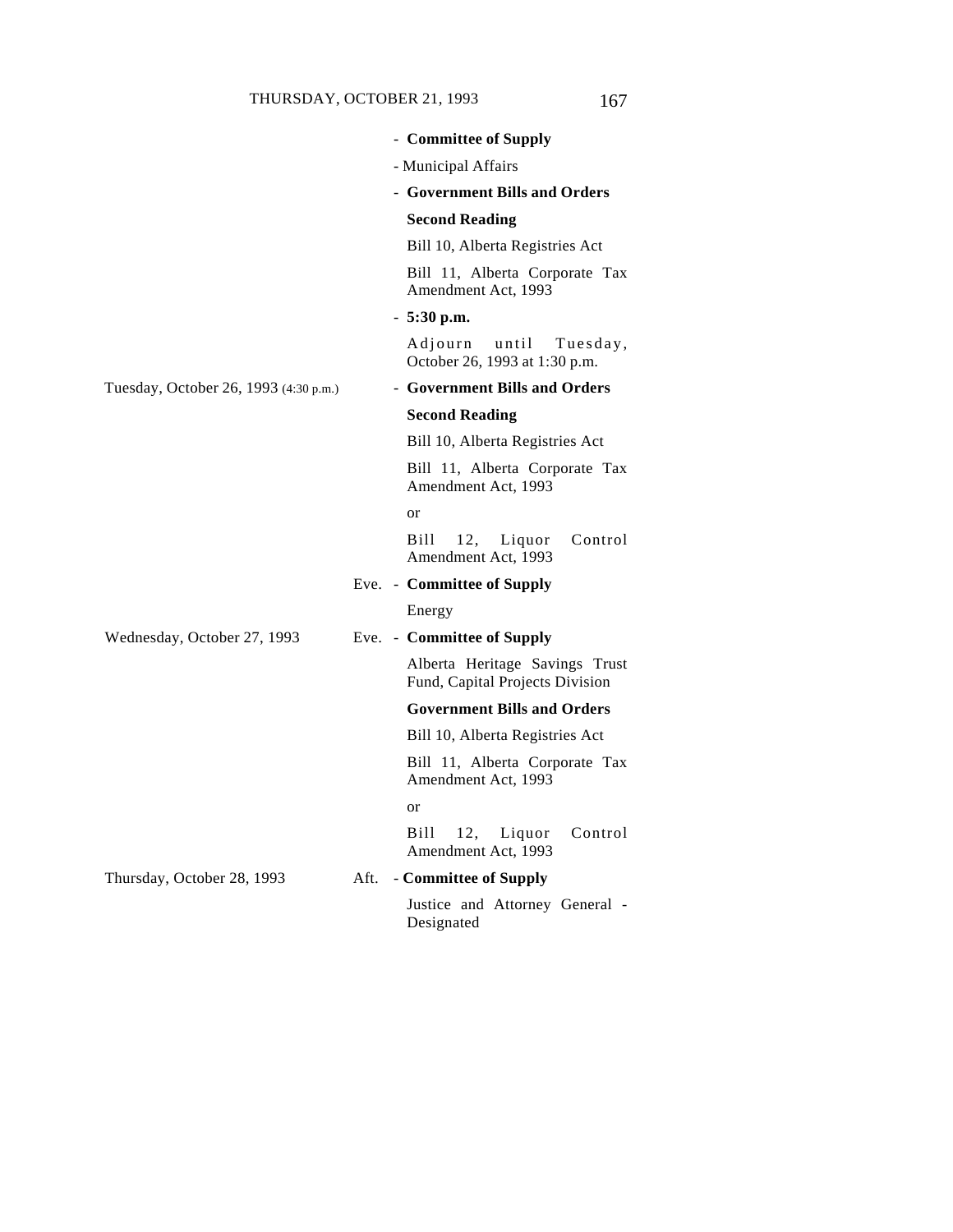# **ORDERS OF THE DAY**

### **Committee of Supply**

(Day 22 of Main Estimates Consideration – Designated)

(Assembly in Committee)

According to Order, the Assembly resolved itself into Committee of Supply.

And after sometime spent therein, the Acting Speaker resumed the Chair and Mr. Tannas reported as follows:

Mr. Speaker:

The Committee of Supply has had under consideration certain resolutions, reports as follows, and requests leave to sit again.

Resolved that a sum not exceeding the following be granted to Her Majesty for the fiscal year ending March 31, 1994, for the Departments and purposes indicated:

### **Executive Council**

| \$<br>147,385,541 | <b>Operating Expenditure</b> |
|-------------------|------------------------------|
| 314,000           | Capital Investment           |

**147,699,541**

#### **Federal and Intergovernmental Affairs**

| \$<br>6,454,000 | <b>Operating Expenditure</b> |
|-----------------|------------------------------|
| 100,000         | Capital Expenditure          |
|                 |                              |

### **6,554,000**

#### **Treasury**

\$ 111,501,800 Operating Expenditure 922,700 Capital Investment

#### **112,424,500**

The question being put, the report and the request for leave to sit again were agreed to.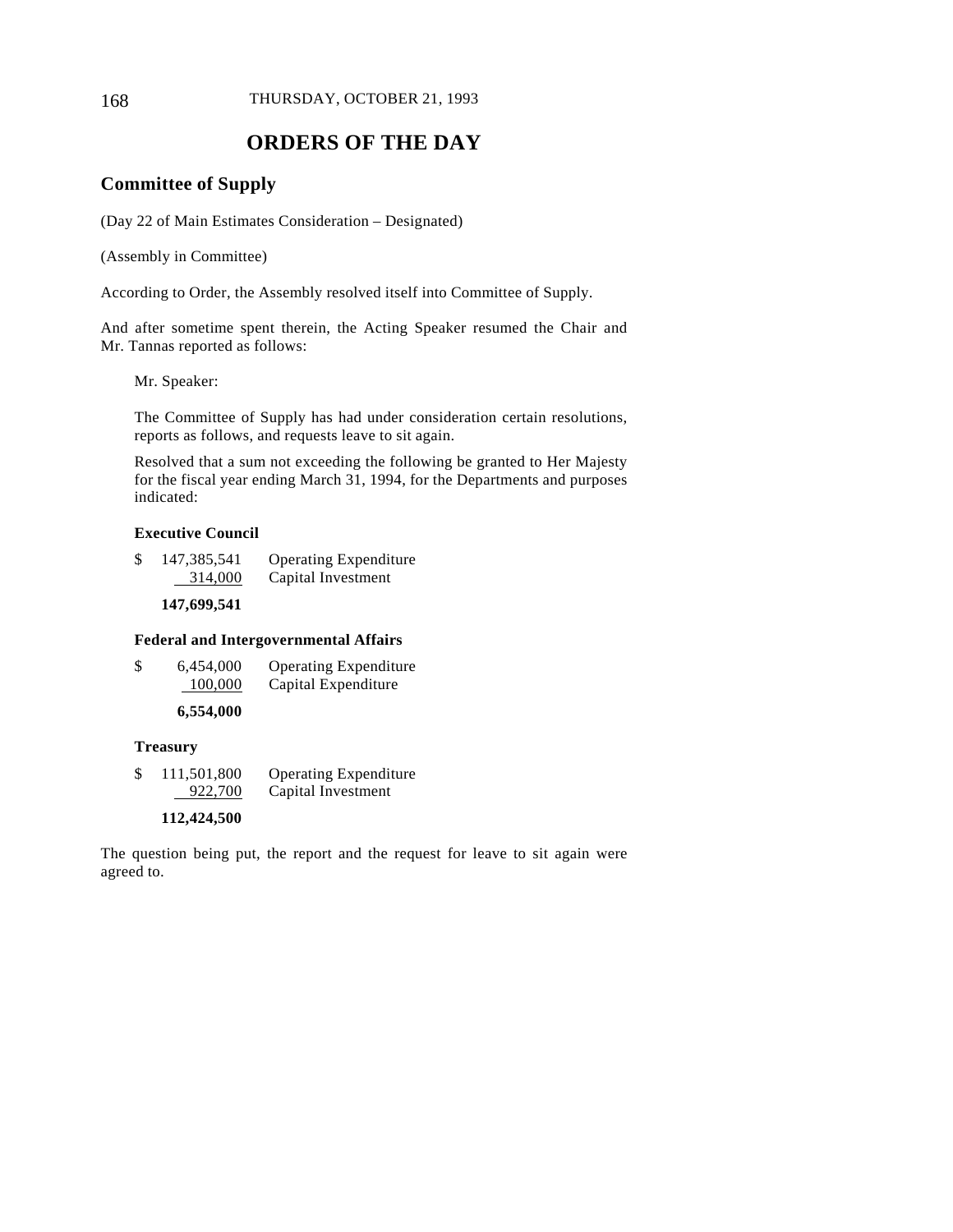### **Adjournment**

 $\overline{a}$ 

On motion by Hon. Mr. Evans, Deputy Government House Leader, that it be called 5:30 p.m., the Assembly adjourned at 5:28 p.m. until Monday, October 25, 1993, at 1:30 p.m.

# Monday, October 25, 1993

The Speaker took the Chair at 1:30 p.m.

### **ROUTINE**

### **Notices of Motions**

Mr. McFarland, Hon. Member for Little Bow, gave oral notice of his intention to move the following motion under Standing Order 40:

Be it resolved that the Legislative Assembly of Alberta congratulate the Toronto Blue Jays on winning the World Series in baseball on Saturday, October 23, 1993.

#### **Tabling Returns and Reports**

Hon. Mr. Evans, Minister of Environmental Protection, pursuant to the Special Waste Management Corporation Act, cS-21.5, s14(1):

Alberta Special Waste Management Corporation, Annual Report 1993 Sessional Paper 61/93

Hon. Mr. Evans, Minister of Environmental Protection, pursuant to the Land Surveyors' Act, cL-4.1, s9(4):

Alberta Land Surveyors' Association, Report of the Proceedings of the Annual General Meeting, 1993

Sessional Paper 59/93

### **Oral Question Period**

During Oral Question Period, Ms Leibovici, Hon. Member for Edmonton-Meadowlark, filed the following:

Letter, dated October 7, 1993, from Hon. Mr. Ady, Minister of Advanced Education and Career Development; letter, dated October 21, 1993, from Lynne Duncan, Deputy Minister of Advanced Education and Career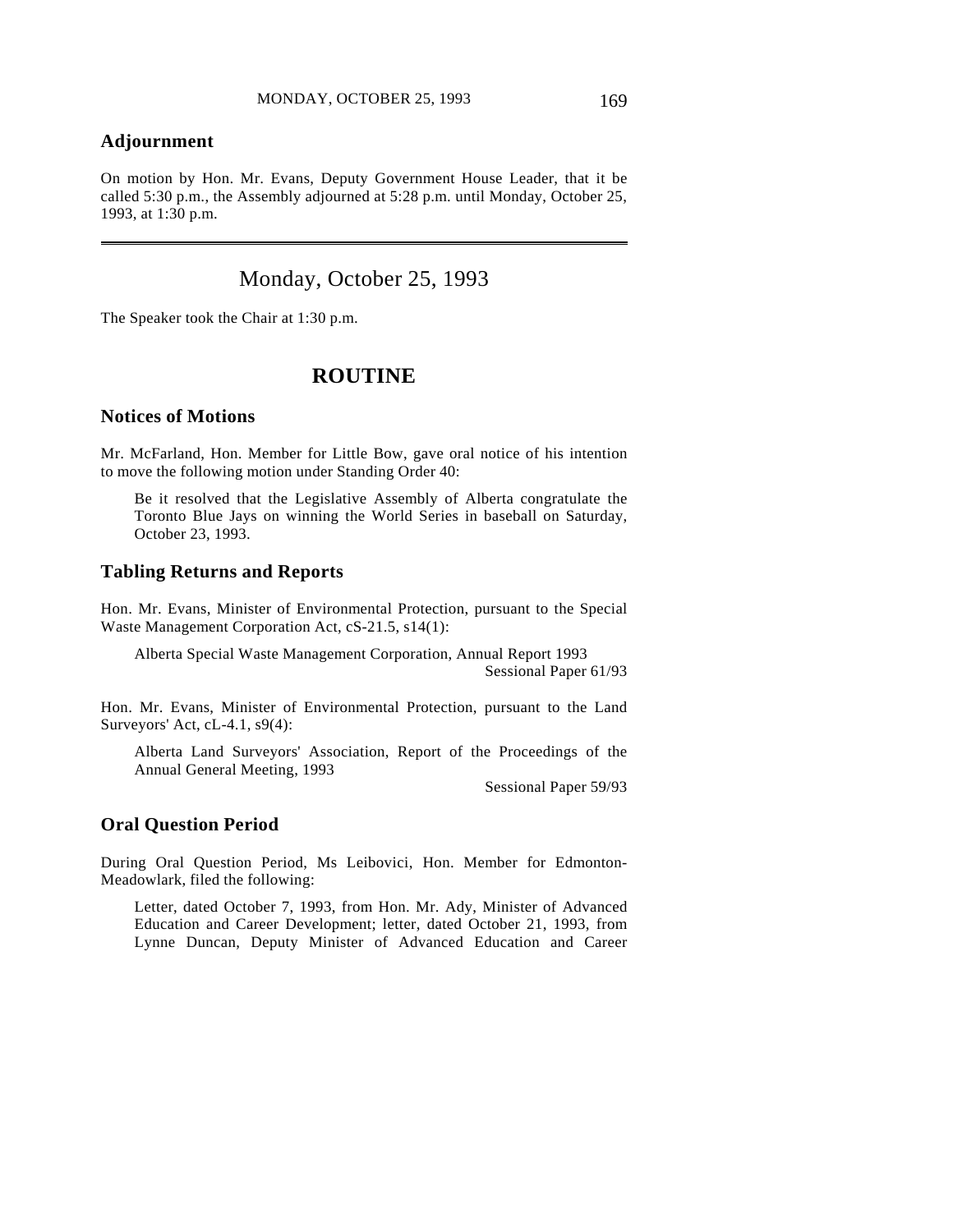#### 170 MONDAY, OCTOBER 25, 1993

Development; and an unsigned letter, dated October 21, 1993, from Pat Wocknitz, President, Alberta Union of Provincial Employees, to Hon. Mr. Ady, regarding a voluntary wage roll-back in post-secondary education Sessional Paper 845/93

### **Motions Under Standing Order 40**

Mr. McFarland, Hon. Member for Little Bow, requested and received the unanimous consent of the Assembly for consideration of the following motion:

Be it resolved that the Legislative Assembly of Alberta congratulate the Toronto Blue Jays on winning the World Series in baseball on Saturday, October 23, 1993.

A debate followed.

The question being put, the motion was agreed to unanimously.

# **ORDERS OF THE DAY**

#### **Government Motions**

**17.** Moved by Hon. Mr. Dinning:

Be it resolved that the Message of His Honour the Honourable the Lieutenant Governor, the 1993-94 Lottery Fund Estimates, and all matters connected therewith, be referred to Committee of Supply.

The question being put, the motion was agreed to.

**18.** Moved by Hon. Mr. Kowalski:

Be it resolved that, pursuant to Standing Order 58(6)(a), the number of days that the Committee of Supply will be called to consider the 1993-94 Lottery Fund Estimates shall be one day.

The question being put, the motion was agreed to.

### **Private Bills**

#### **Committee of the Whole**

According to Order, the Assembly resolved itself into Committee of the Whole.

(Assembly in Committee)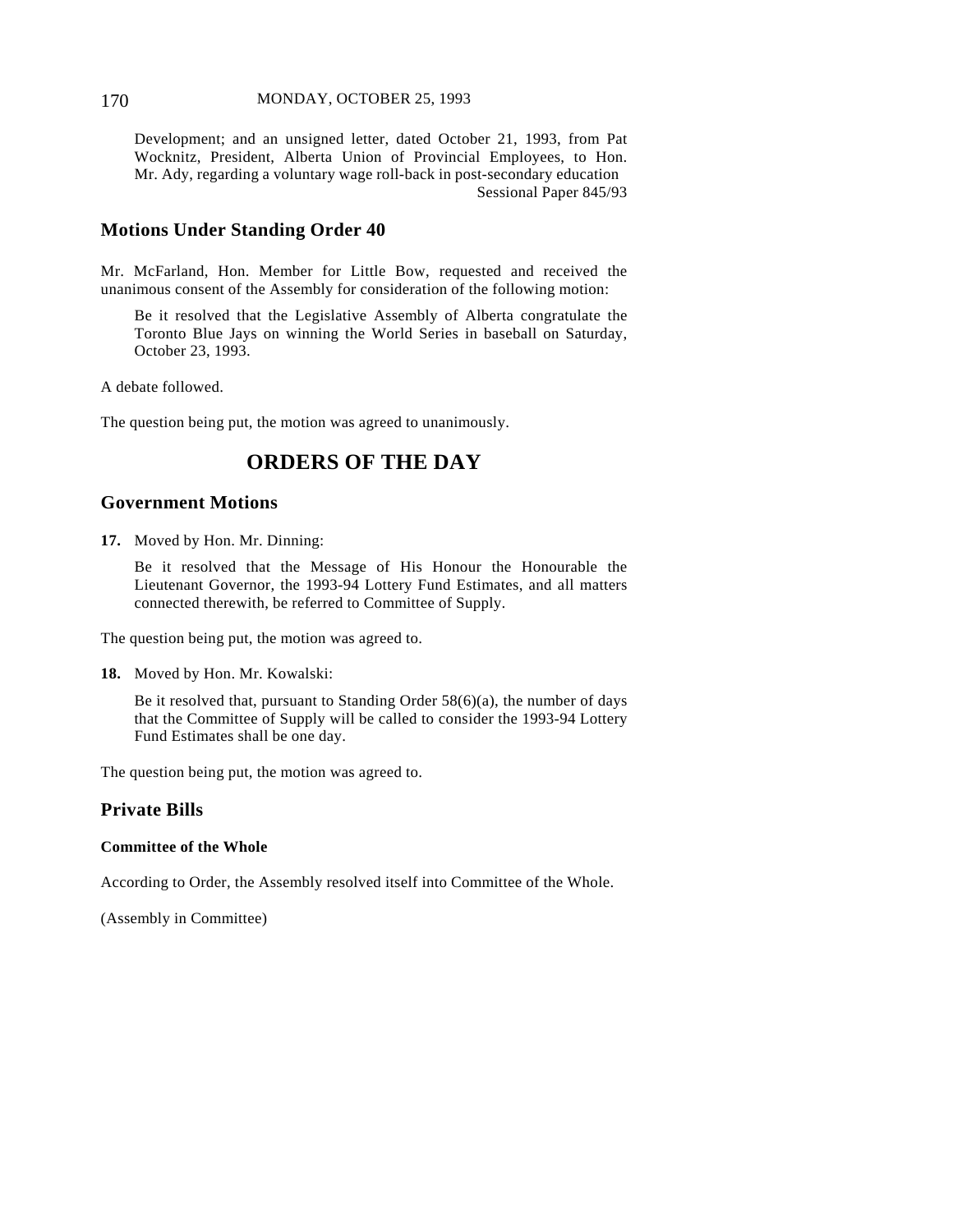And after sometime spent therein, the Acting Speaker resumed the Chair.

The following Bills were reported:

- Bill Pr1 Karen Mavis Poor Eagle Adoption Act Mrs. Hewes
- Bill Pr7 Gerald Edwin Crabbe Adoption Act Mrs. Hewes
- Bill Pr8 Michael Celeborn Rothery Adoption Act Mr. Van Binsbergen
- Bill Pr9 Adrienne Heather Cupido Adoption Act Mr. Tannas
- Bill Pr10 King's College Amendment Act, 1993 Mrs. Hewes
- Bill Pr12 First Canadian Insurance Corporation Amendment Act, 1993 Mr. Hlady
- Bill Pr13 Gardner Bible College Amendment Act, 1993 Mr. Brassard
- Bill Pr14 Benaning Osi Adoption Act Ms Leibovici

The following Bill was reported with some amendments:

Bill Pr11 Newman Theological College Continuance Act – Mr. Woloshyn

Mr. Tannas, Chairman of Committees, tabled copies of all amendments considered by Committee of the Whole this date.

Amendment to Bill Pr11 (Hon. Member for Stony Plain) – Agreed to Sessional Paper 634/93

### **Committee of Supply**

(Day 23 of Main Estimates Consideration)

(Assembly in Committee)

According to Order, the Assembly resolved itself into Committee of Supply.

And after sometime spent therein, the Acting Speaker resumed the Chair and Mr. Tannas reported as follows:

Mr. Speaker:

The Committee of Supply has had under consideration certain resolutions, reports as follows, and requests leave to sit again.

Resolved that a sum not exceeding the following be granted to Her Majesty for the fiscal year ending March 31, 1994, for the Department and purposes indicated: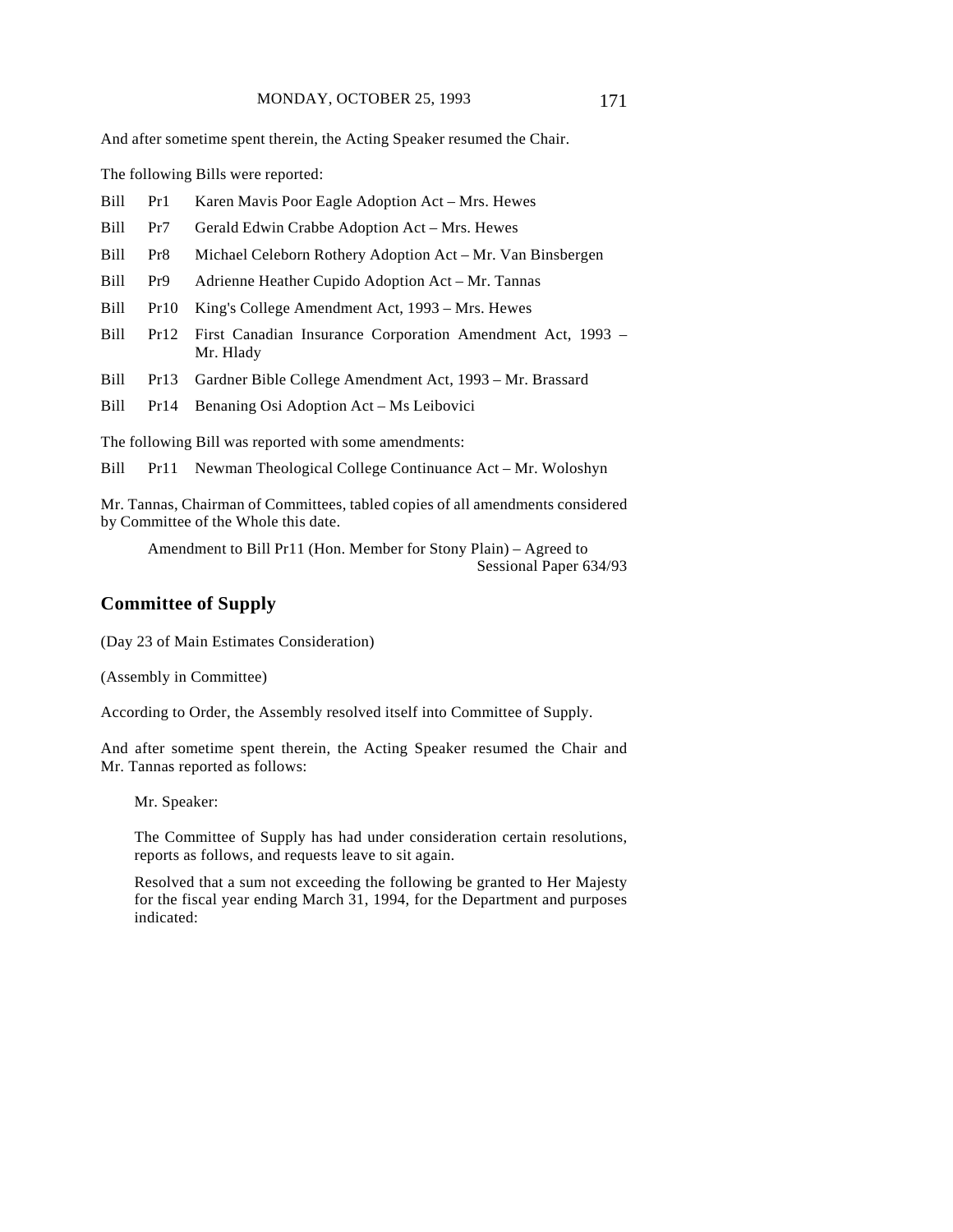#### 172 MONDAY, OCTOBER 25, 1993

#### **Municipal Affairs**

| 656,199,900       |                              |
|-------------------|------------------------------|
| 104,200,000       | Non-Budgetary Disbursement   |
| 2,726,600         | Capital Investment           |
| \$<br>549,273,300 | <b>Operating Expenditure</b> |

Mr. Speaker, I wish to table copies of a document tabled by the Minister of Municipal Affairs on this date for the official records of the Assembly:

Committee of Supply Questions, 1993-94 Estimates, September 30, 1993 Sessional Paper 635/93

The question being put, the report and the request for leave to sit again were agreed to.

### **Government Bills and Orders**

#### **Second Reading**

On the motion that the following Bill be now read a Second time and referred to Committee of the Whole:

Bill 10 Alberta Registries Act – Hon. Dr. West

A debate followed.

Ms Burgener moved adjournment of the debate, which was agreed to.

### **Adjournment**

 $\overline{a}$ 

On motion by Hon. Mr. Evans, Deputy Government House Leader, that it be called 5:30 p.m., the Assembly adjourned at 5:27 p.m. until Tuesday, October 26, 1993, at 1:30 p.m.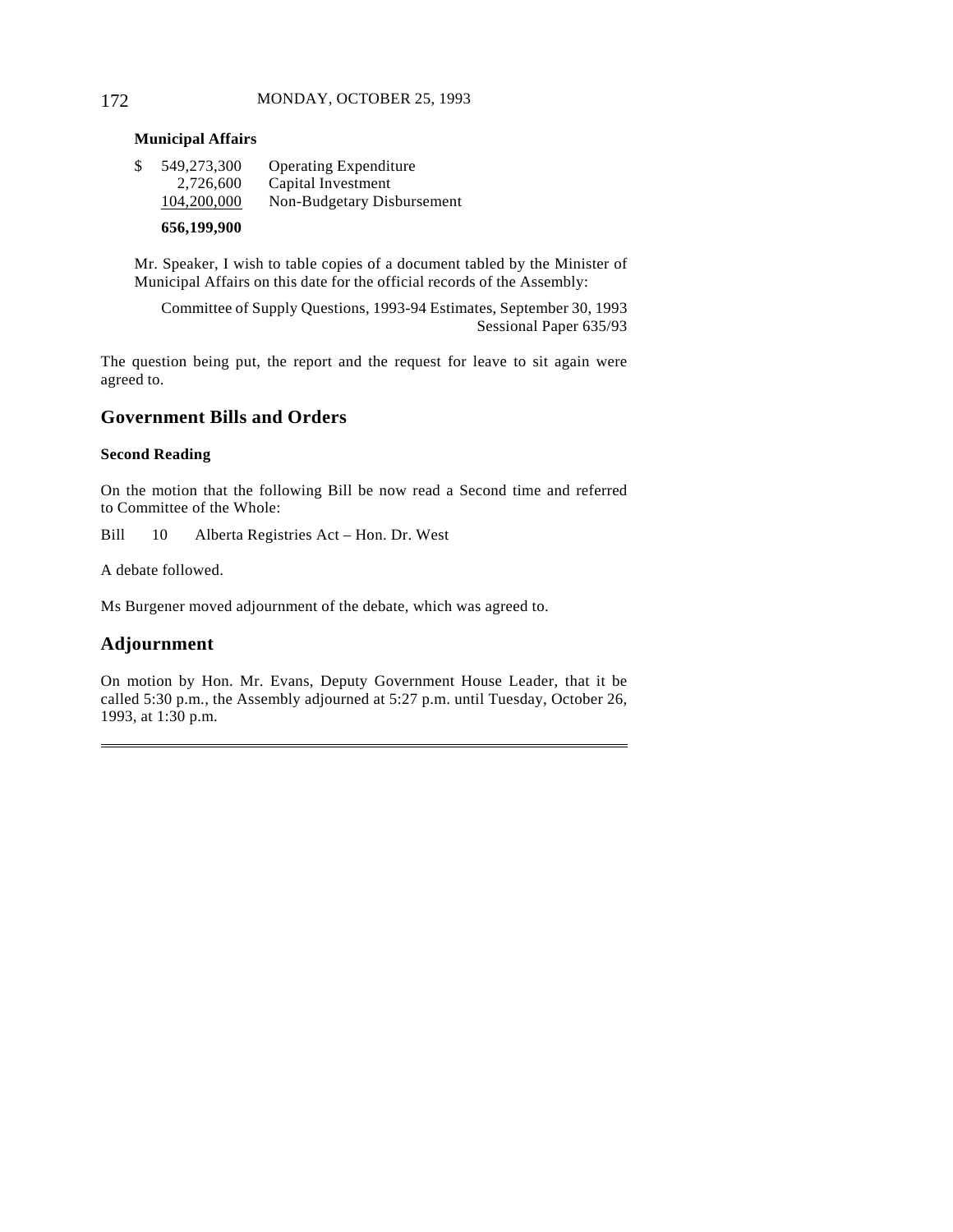# Tuesday, October 26, 1993

The Speaker took the Chair at 1:30 p.m.

## ROUTINE

### **Presenting Petitions**

Ms Hanson, Hon. Member for Edmonton-Highlands-Beverly, presented a petition from a group of constituents regarding cuts for school supplies and bus passes.

#### **Notices of Motions**

Mr. Decore, Hon. Leader of the Official Opposition, gave oral notice of his intention to move the following motion under Standing Order 40:

Be it resolved that the Legislative Assembly recognize the achievement of the October 25, 1993, Federal General Election by sending congratulations to every successful Alberta candidate as well as sending congratulations to each of the leaders of the two parties which elected members in Alberta: Preston Manning and Jean Chretien. Further, that these messages of congratulations should convey the expectations of this Legislative Assembly that the newly-elected Members of Parliament will keep in mind the best interests of Albertans and all Canadians when fulfilling their duties in the House of Commons.

Pursuant to Standing Order 34(2)(a), Hon. Mr. Day, Deputy Government House Leader, gave oral notice of the following Motions for Returns to be dealt with Wednesday, October 27, 1993:

Motions for Returns: M209, M211, M212, M214.

#### **Tabling Returns and Reports**

Hon. Dr. West, Minister of Municipal Affairs, pursuant to the Legislative Assembly Act, cL-10.1, s52:

Municipal Affairs, Annual Report 1992-93, including the report of the Alberta Mortgage and Housing Corporation

Sessional Paper 103/93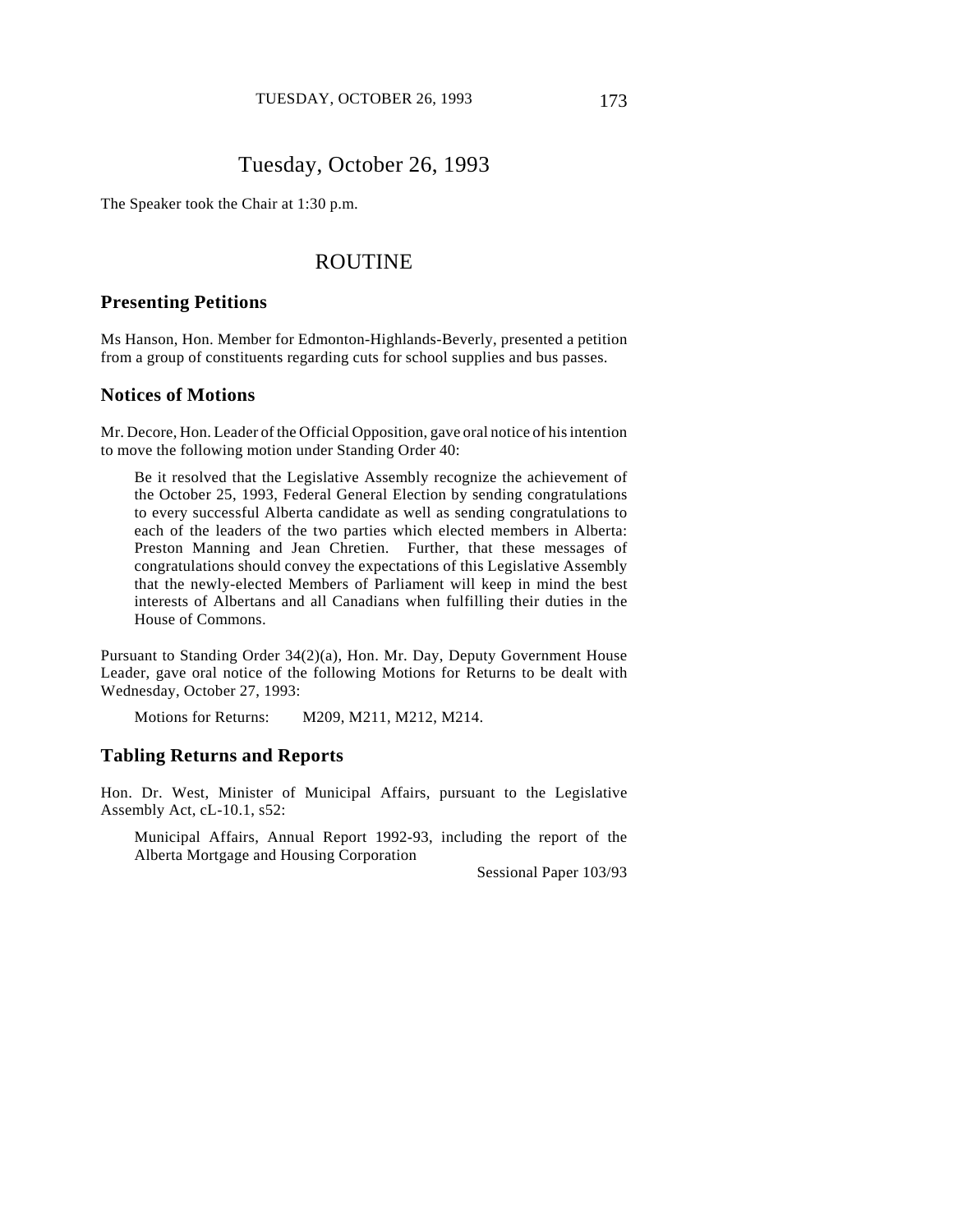#### 174 TUESDAY, OCTOBER 26, 1993

Mr. Langevin, Hon. Member for Lac La Biche-St. Paul:

Letter, dated January 31, 1991, from Norm Denney, President, Alberta Forest Products Association, to Hon. Mr. Fjordbotten, former Minister of Alberta Forestry, Lands and Wildlife, regarding Government commitments made on timber allocations

Sessional Paper 846/93

Request for Proposals, High Prairie Timber Supply, August 17, 1993 Sessional Paper 847/93

### **Members' Statements**

Mr. Chadi, Hon. Member for Edmonton-Roper, made a statement regarding the privatization of liquor stores.

Dr. Sohal, Hon. Member for Calgary-McCall, made a statement regarding deficit spending.

Mr. Van Binsbergen, Hon. Member West Yellowhead, made a statement regarding funding to the hospital in Grande Cache.

### **Motions Under Standing Order 40**

Mr. Decore, Hon. Leader of the Official Opposition, requested and received the unanimous consent of the Assembly for consideration of the following motion:

Be it resolved that the Legislative Assembly recognize the achievement of the October 25, 1993, Federal General Election by sending congratulations to every successful Alberta candidate as well as sending congratulations to each of the leaders of the two parties which elected members in Alberta: Preston Manning and Jean Chretien. Further, that these messages of congratulations should convey the expectations of this Legislative Assembly that the newly-elected Members of Parliament will keep in mind the best interests of Albertans and all Canadians when fulfilling their duties in the House of Commons.

A debate followed.

The question being put, the motion was agreed to unanimously.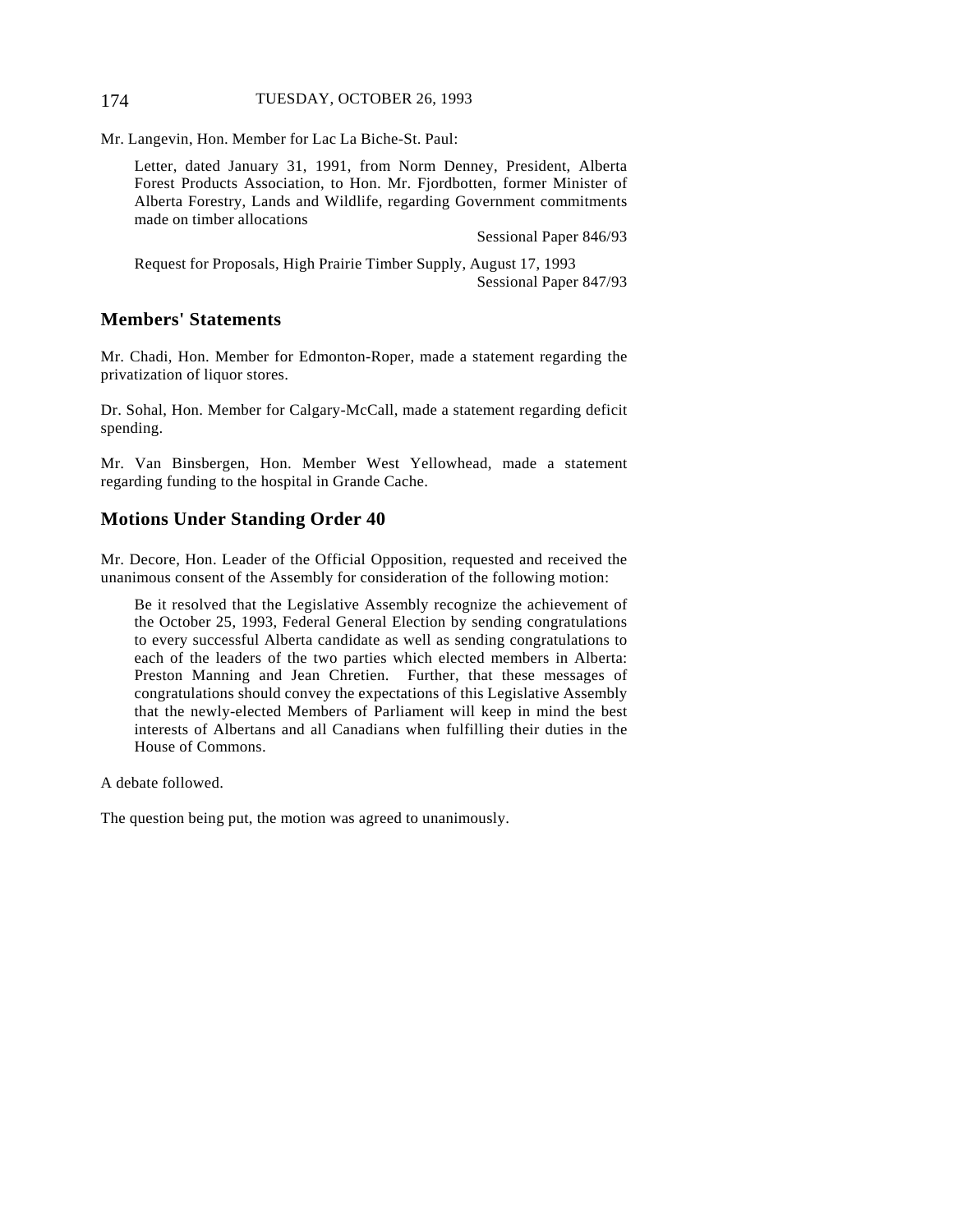# **ORDERS OF THE DAY**

### **Government Bills and Orders**

#### **Second Reading**

On the motion that the following Bill be now read a Second time and referred to Committee of the Whole:

Bill 12 Liquor Control Amendment Act, 1993 – Mr. Jacques

A debate followed.

Mr. Mitchell moved adjournment of the debate, which was agreed to.

Adjournment

On motion by Hon. Mr. Day, Deputy Government House Leader, at 5:30 p.m., it was agreed that when the Assembly reconvened at 8:00 p.m. they would be in Committee of Supply, and the Speaker left the Chair.

TUESDAY, OCTOBER 26, 1993 – 8:00 P.M.

### Committee of Supply

(Day 24 of Main Estimates Consideration)

(Assembly in Committee)

And after sometime spent therein, the Acting Speaker resumed the Chair and Mr. Tannas reported as follows:

Mr. Speaker:

The Committee of Supply has had under consideration certain resolutions, reports as follows, and requests leave to sit again.

Resolved that a sum not exceeding the following be granted to Her Majesty for the fiscal year ending March 31, 1994, for the Department and purposes indicated:

#### **Energy**

\$ 73,976,157 Operating Expenditure 1,152,342 Capital Investment

**75,128,499**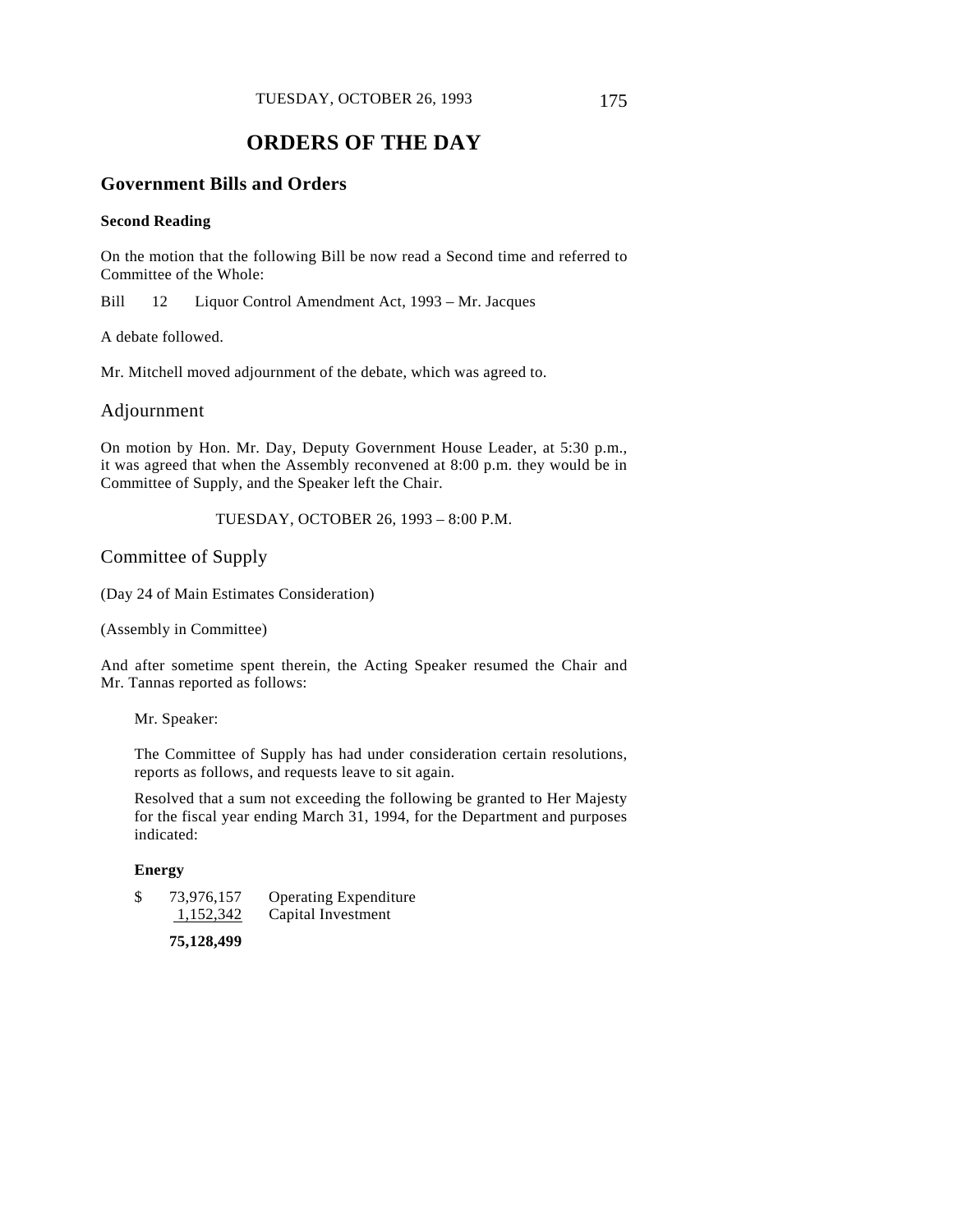#### 176 WEDNESDAY, OCTOBER 27, 1993

Mr. Speaker, I wish to table copies of a document tabled by the Minister of Energy on this date for the official records of the Assembly:

Response to questions raised during Committee of Supply, September 28, 1993

Sessional Paper 636/93

The question being put, the report and the request for leave to sit again were agreed to.

### **Adjournment**

On motion by Hon. Mr. Evans, Deputy Government House Leader, the Assembly adjourned at 09:37 p.m. until Wednesday, October 27, 1993, at 1:30 p.m.

# Wednesday, October 27, 1993

The Speaker took the Chair at 1:30 p.m.

# **ROUTINE**

### **Presenting Petitions**

Mr. Collingwood, Hon. Member for Sherwood Park, presented a petition from 1,886 Albertans opposed to the round-up, auction or slaughter of wild horses in Alberta.

Mr. Collingwood, Hon. Member for Sherwood Park, presented a petition from 2,218 Albertans opposed to the round-up, auction or slaughter of wild horses in the National Wildlife Area on CFB Suffield.

### **Introduction of Bills (First Reading)**

Notice having been given:

Bill 18 Industrial Wages Security Act Repeal Act – Hon. Mr. Day

Bill 258 Tobacco Control Act – Mr. Lund

 $\overline{a}$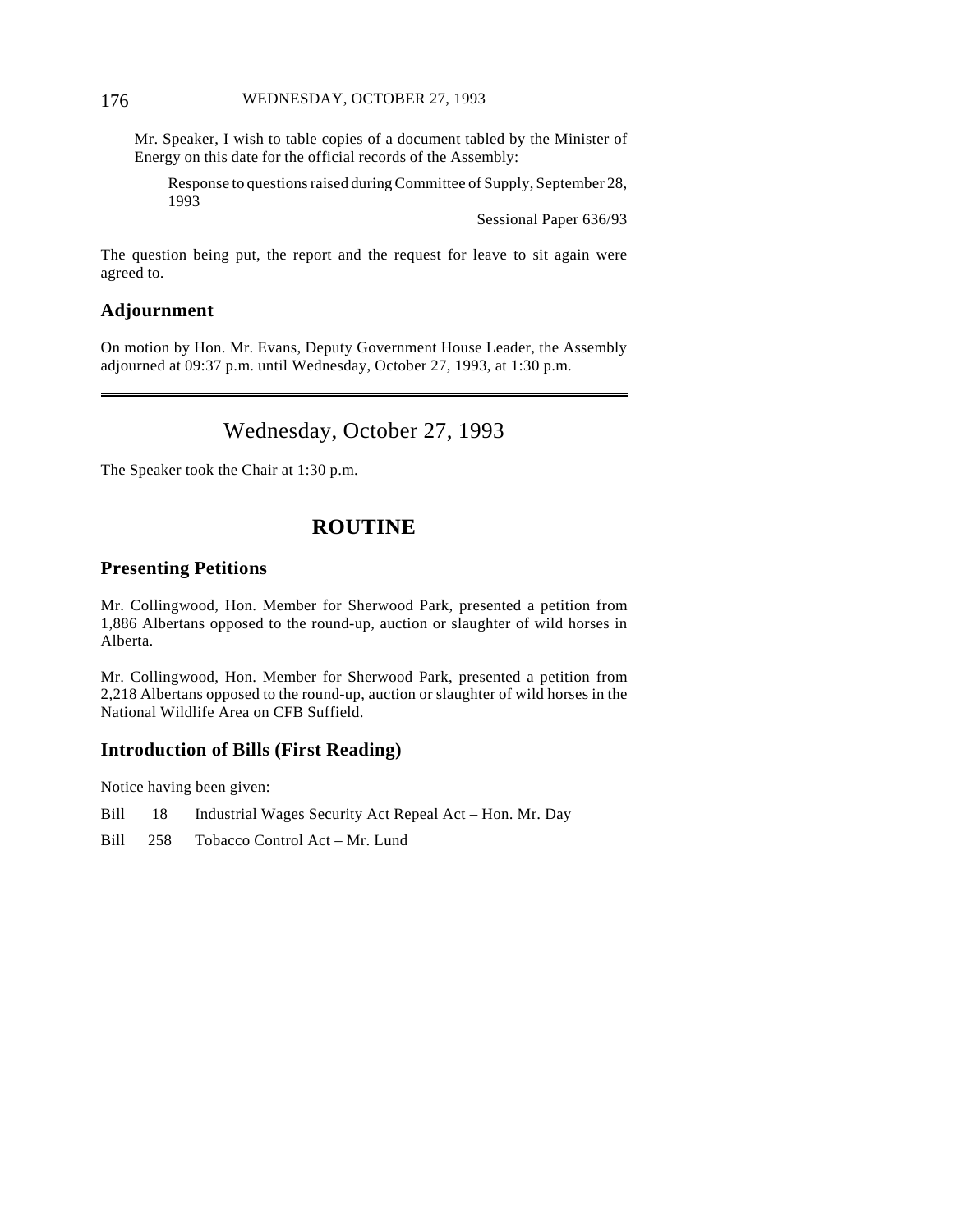#### **Tabling Returns and Reports**

Hon. Mr. Evans, Minister of Environmental Protection:

Answer to Written Question Q145 asked by Mr. Langevin on September 15, 1993:

For the period April 1, 1991 to March 31, 1992, what was the total amount in Court fines imposed on those found guilty of poaching?

Sessional Paper 145/93

Answer to Written Question Q146 asked by Mr. Langevin on September 22, 1993:

For the Government and commercial operators, respectively, working on Crown land in Alberta:

- (1) what was the total acreage logged between May 1, 1991 and April 30, 1992?
- (2) what acreage was planted, seeded or prepared for regeneration between May 1, 1991 and April 30, 1992?
- (3) what was the acreage awaiting treatment at April 30, 1992?
- (4) what was the acreage that had been logged prior to April 30, 1989, that had not been planted, seeded or treated by April 30, 1992?

Sessional Paper 146/93

Answer to Written Question Q147 asked by Mr. Collingwood on September 15, 1993:

How many prosecutions were brought before the Courts for infringements of the Clean Air Act and the Clean Water Act between April 1, 1991, and March 31, 1992, and how much revenue was collected for the Province from fines under those prosecutions?

Sessional Paper 147/93

Answer to Written Question Q148 asked by Mr. Collingwood on September 15, 1993:

What was the total cost of stocking lakes in Alberta with trout, walleye and yellow perch during the period April 1, 1991, to March 31, 1992, and what was the proportion of this amount that was spent on restocking lakes north of Edmonton?

Sessional Paper 148/93

Answer to Written Question Q149 asked by Mr. Collingwood on October 6, 1993:

What is the formula used by the Government and the Tire Recycling Management Board to determine the appropriate amount to pay Inland Cement Ltd. from the Tire Recycling Fund towards the cost of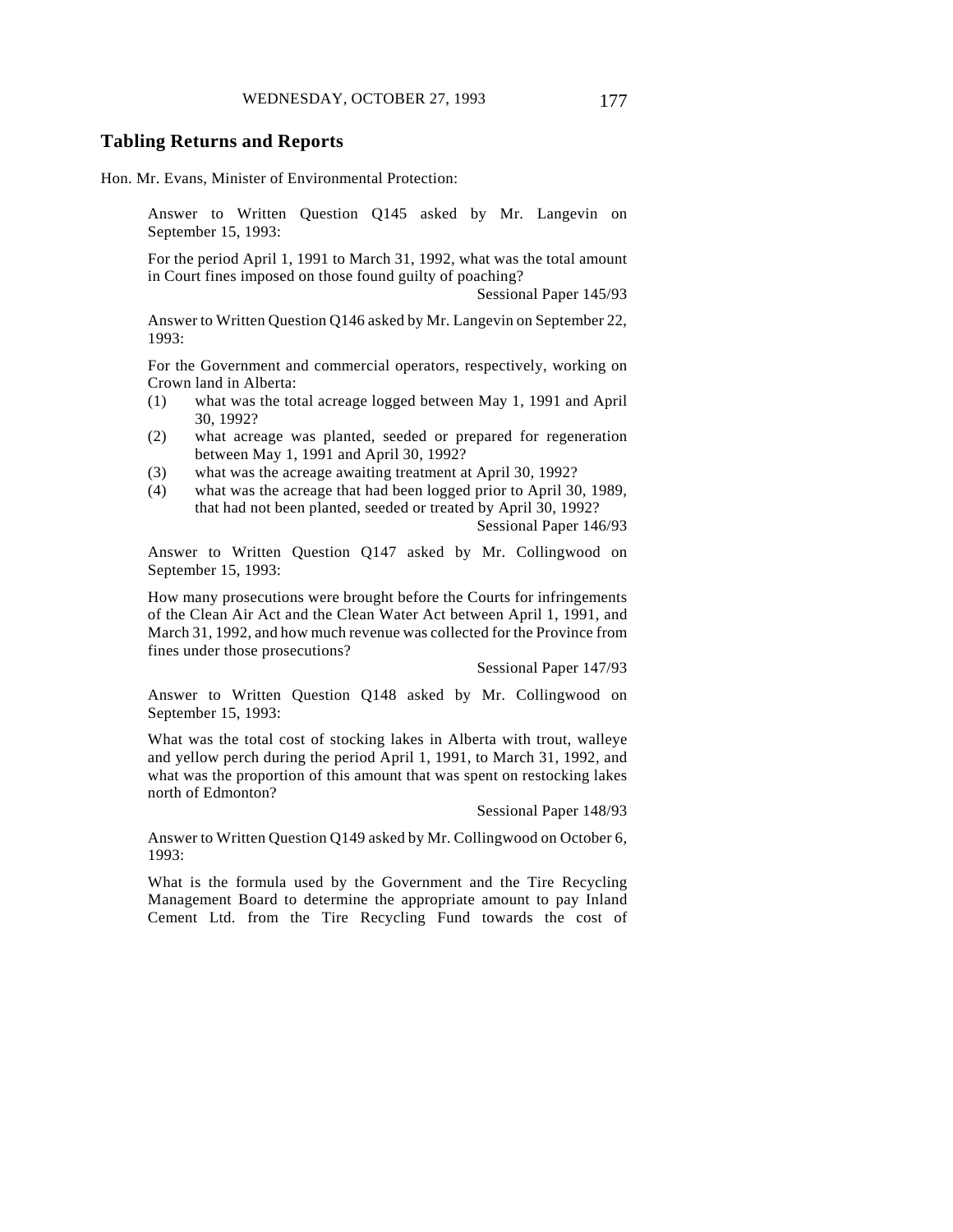marshalling, transporting, sorting, storing and handling tires for its facility in Edmonton?

Sessional Paper 149/93

Answer to Written Question Q150 asked by Mr. Collingwood on September 15, 1993:

How many plants were issued licences under the Clean Air Act in each of the years from April 1, 1989, until March 31, 1993; how many of these were monitored by on-site inspections and how many of these inspections were unannounced?

Sessional Paper 150/93

Answer to Written Question Q151 asked by Mr. Collingwood on September 15, 1993:

With respect to the landfill cells at the waste facility near Swan Hills that is operated by Alberta Special Waste Management Corporation and Bovar Environmental Services Inc., what volume of leachate has leaked from each of the landfill cells, from commencement of operation until March 31, 1993; what is the chemical composition of this leachate; and what is the cost of repairing or replacing cells x-1, d-1 and d-2, and rehabilitating cell c-1, and how much of this cost is covered by insurance with respect to each cell?

Sessional Paper 151/93

Answer to Written Question Q152 asked by Mr. Langevin on October 6, 1993:

What was the total acreage of timber in the Province harvested between May 1, 1991, and April 30, 1992, by forest management agreement holders, industry quota holders, Government quota holders and Government nonquota holders?

Sessional Paper 152/93

Answer to Written Question Q153 asked by Mr. Collingwood on October 6, 1993:

How much have each of the Departments of Environmental Protection and Economic Development and Trade spent on the Action on Waste program from inception until March 31, 1993; how many projects have been set up; by what percentage has waste in the Province been reduced by this program; and by what percentage has waste been diverted from landfills to recycling, as a result of this program?

Sessional Paper 153/93

Answer to Written Question Q154 asked by Mr. Collingwood on September 15, 1993: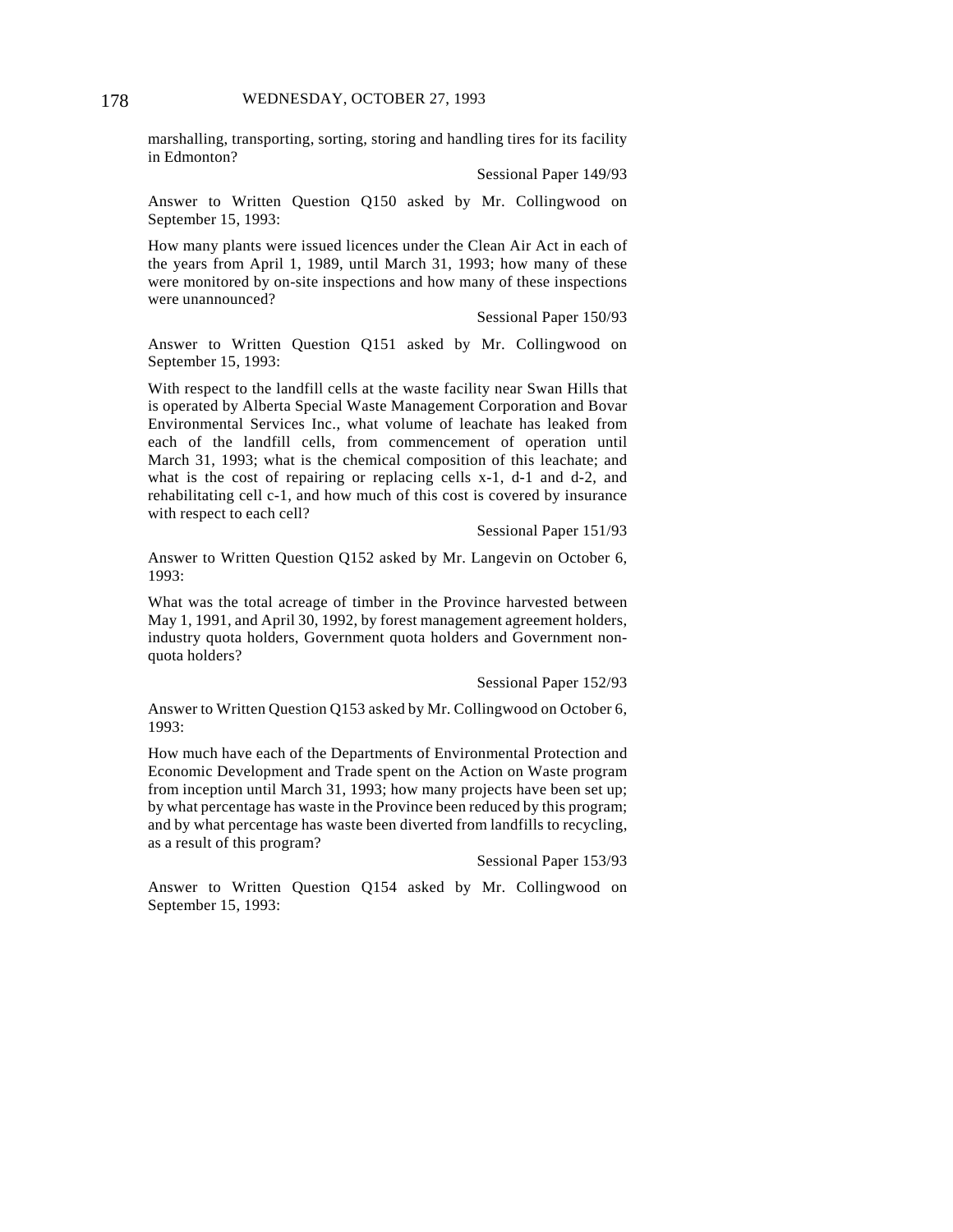For the period April 1, 1991, to March 31, 1992, and from April 1, 1992 to March 31, 1993, what were the remedial works carried out and how much did the Department of Environmental Protection spend:

- (1) as the Provincial share of cleaning up each of the sites in Alberta designated under the National Contaminated Sites Remediation Program; and
- (2) on cleaning up each of the other orphaned sites identified in the Help End Landfill Pollution inventory.

Sessional Paper 154/93

Answer to Written Question Q201 asked by Mr. Collingwood on September 22, 1993:

What is the formula used by the Government to determine how many hunting licences can be issued each year for each wildlife species?

Sessional Paper 201/93

Return to Order of the Assembly No. M165 asked for by Mr. Collingwood on September 22, 1993:

The estimated population of feral horses in the Green Area of Alberta on a forest by forest basis.

Sessional Paper 165/93

Return to Order of the Assembly No. M166 asked for by Mr. Collingwood on September 22, 1993:

Documents compiled between April 1, 1991, and July 31, 1993, indicating the moose population of Alberta.

Sessional Paper 166/93

Hon. Mr. Ady, Minister of Advanced Education and Career Development, pursuant to the Financial Administration Act, Colleges Act, cF-9, s2(6):

Medicine Hat College, Annual Report 1991-92

Sessional Paper 10F/93

# **ORDERS OF THE DAY**

## **Written Questions**

The following Written Question was ordered to stand:

Q215.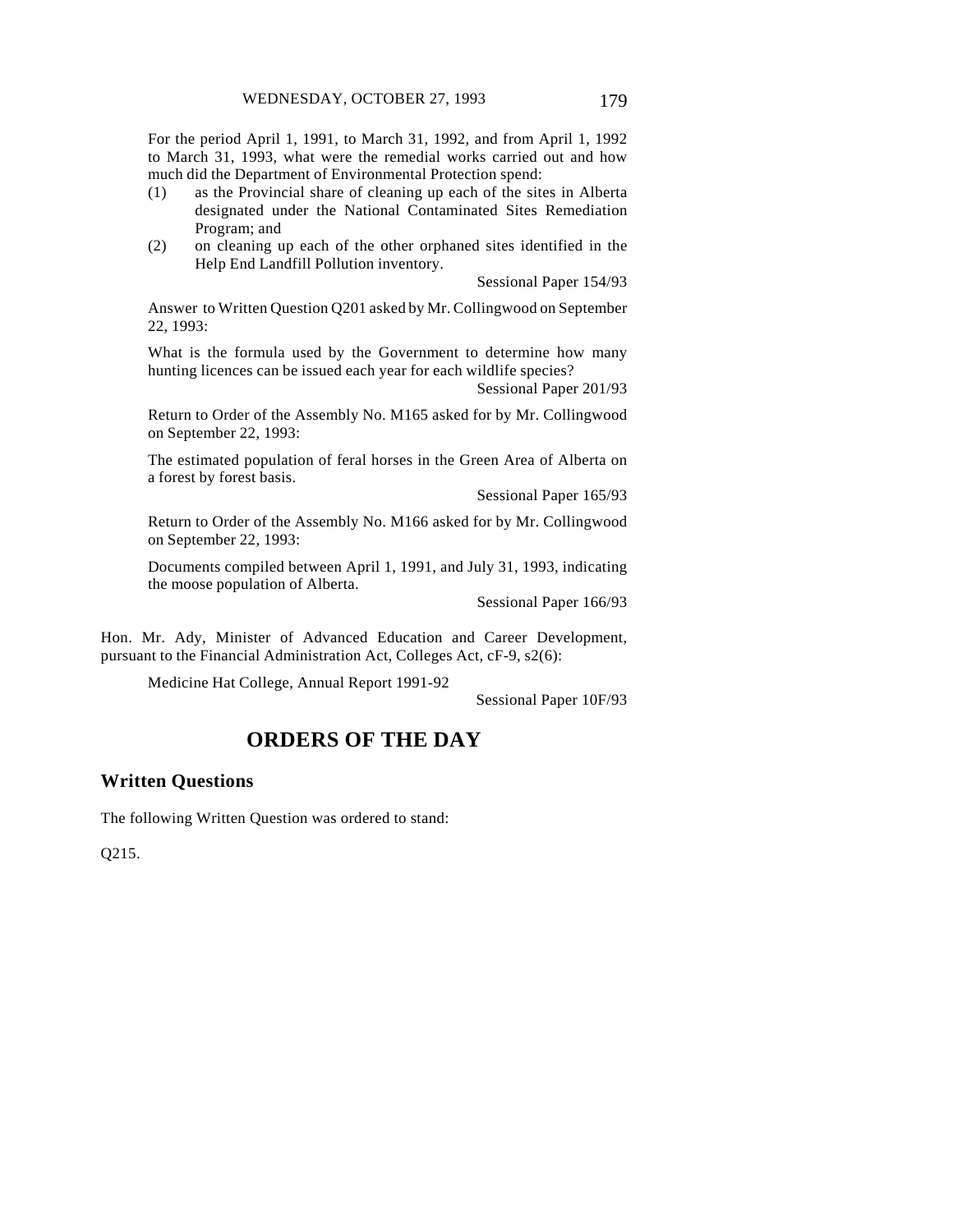## **Motions for Returns**

The following Motions for Returns were agreed to:

**M211.** Moved by Mr. Kirkland:

That an Order of the Assembly do issue for a Return showing: Any studies or plans prepared by or for the Department of Transportation and Utilities between January 1, 1990 and August 31, 1993 which deal with any changes to the current primary highway signage format.

Hon. Mrs. Black, Minister of Energy, on behalf of Hon. Mr. Trynchy, Minister of Transportation and Utilities, filed a Return to Order of the Assembly No. M211 asked for by Mr. Kirkland on October 27, 1993.

Sessional Paper 211/93

**M212.** Moved by Mr. Bracko:

That an Order of the Assembly do issue for a Return showing:

- (1) the number of surplus rental housing units held by the Government at August 31, 1993;
- (2) the number of rental units, if any, the Government plans to sell in the year ending December 31, 1993: and
- (3) the long term time frame, if any, for the sale of any remaining rental units not sold by December 31, 1993.

Hon. Mr. West, Minister of Municipal Affairs, filed a Return to Order of the Assembly No. M212 asked for by Mr. Bracko on October 27, 1993.

Sessional Paper 212/93

**M214.** Moved by Mr. Collingwood:

That an Order of the Assembly do issue for a Return showing: Any studies pertaining to the Management Strategy for Exposed Bedshore in the North East and North West Regions of Alberta completed since 1990.

The following Motion for Return was defeated:

**M209.** Moved by Mr. Wickman:

That an Order of the Assembly do issue for a Return showing:

A consolidated list of the remaining assets, as of July 31, 1993, held by Municipal Affairs Sales and any private sector firms which have entered into contracts with the Government to dispose of these assets, specifying the asset name or legal description, the book value of each asset and the provision for loss established for each asset.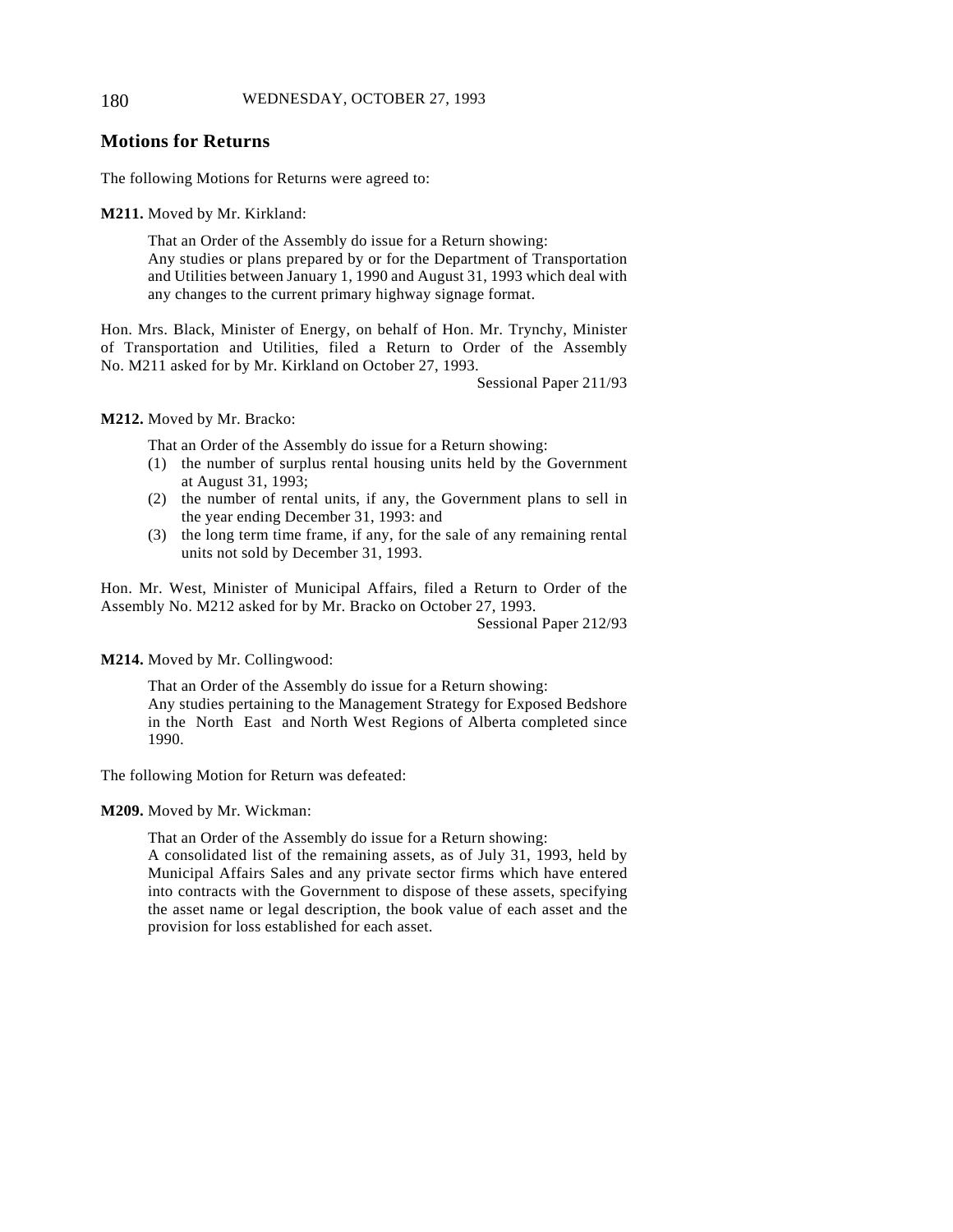# **Public Bills and Orders Other Than Government Bills and Orders**

#### **Second Reading**

The following Bill was read a Second time and referred to Committee of the Whole:

Bill 208 Child Welfare Amendment Act, 1993 (No. 3) – Mr. Severtson

#### **Committee of the Whole**

According to Order, the Assembly resolved itself into Committee of the Whole.

(Assembly in Committee)

And after some time spent therein, the Speaker resumed the Chair.

The following Bill was reported with some amendments:

Bill 204 Stray Animals Amendment Act, 1993 – Mr. Brassard

Mr. Tannas, Chairman of Committees, tabled copies of all amendments considered by the Committee of the Whole this date for the official records of the Assembly.

Amendment to Bill 204 (Hon. Member for Olds-Didsbury) – Agreed to Sessional Paper 637/93

#### **Second Reading**

On the motion that the following Bill be now read a Second time and referred to Committee of the Whole:

Bill 210 Individual Property Rights Protection Act – Mr. Pham

A debate followed.

Mr. Coutts moved adjournment of the debate, which was agreed to.

## **Adjournment**

On motion by Hon. Mr. Day, Deputy Government House Leader, that it be called 5:30 p.m., at 5:26 p.m., it was agreed that when the Assembly reconvened at 8:00 p.m. they would be in Committee of Supply, and the Speaker left the Chair.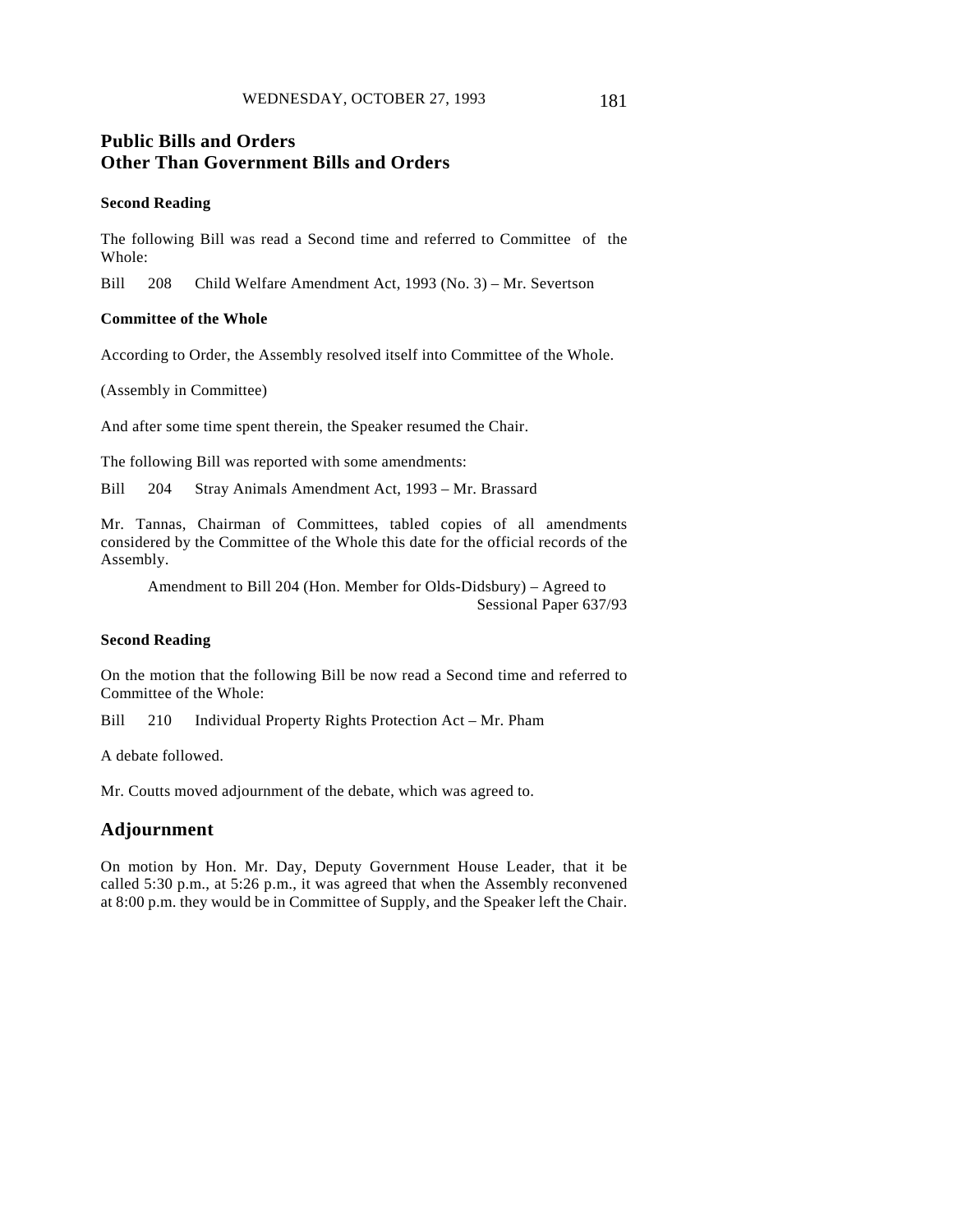#### 182 THURSDAY, OCTOBER 28, 1993

## WEDNESDAY, OCTOBER 27, 1993 – 8:00 P.M.

## **Committee of Supply**

(Day 1 of Heritage Savings Trust Fund Estimates Consideration, Capital Projects Division)

(Assembly in Committee)

And after some time spent therein, the Acting Speaker resumed the Chair and Mr. Tannas reported as follows:

Mr. Speaker:

The Committee of Supply has had under consideration certain resolutions of the Alberta Heritage Savings Trust Fund, Capital Projects Division, reports progress thereon, and requests leave to sit again.

The question being put, the report and the request for leave to sit again were agreed to.

## **Adjournment**

 $\overline{a}$ 

On motion by Hon. Mr. Evans, Deputy Government House Leader, the Assembly adjourned at 10:03 p.m. until Thursday, October 28, 1993, at 1:30 p.m.

Thursday, October 28, 1993

The Speaker took the Chair at 1:30 p.m.

# **ROUTINE**

## **Presenting Petitions**

Mr. Bracko, Hon. Member for St. Albert, presented a petition from 22,948 Albertans regarding the privatization of the sale of alcohol products.

## **Notices of Motions**

Mr. Henry, Hon. Member for Edmonton-Centre, gave oral notice of his intention to move, pursuant to Standing Order 30, that the Assembly adjourn to discuss a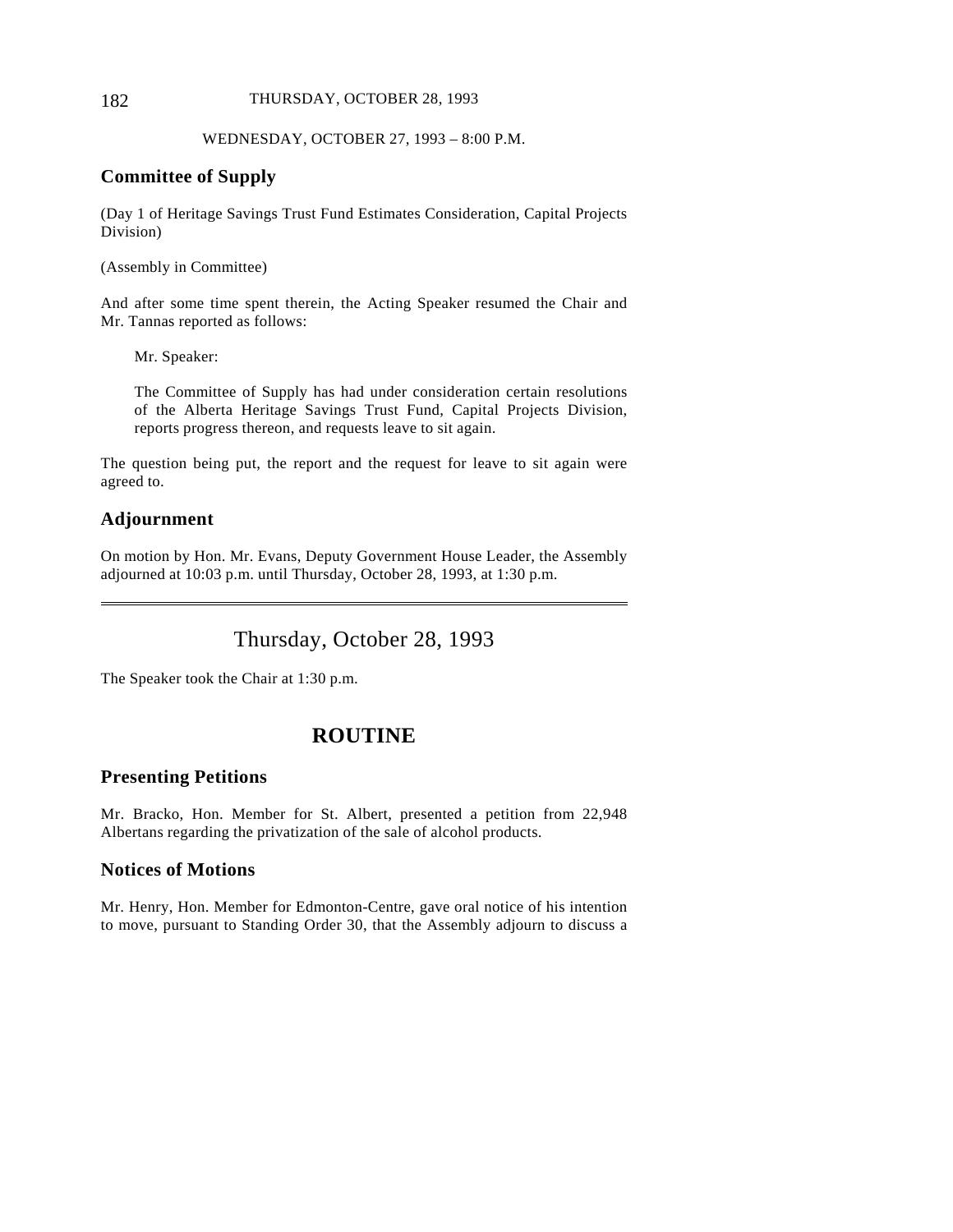matter of urgent public importance, namely the Government's consultation process on education and the reaction of the students and parents of Alberta to this process.

Mr. Henry, Hon. Member for Edmonton-Centre, gave oral notice of his intention to raise a purported point of privilege.

## **Tabling Returns and Reports**

Mr. Bruseker, Hon. Member for Calgary-North West:

Fourteen Questions, Student Voice, Bowness High School, October 28, 1993 Sessional Paper 848/93

Ms Leibovici, Hon. Member for Edmonton-Meadowlark:

Letters, dated October 26, 1993, from Pat Wocknitz, President, Alberta Union of Provincial Employees, to John McPhail, Executive Director, Human Resources, Alberta Liquor Control Board and from John McPhail to Pat Wocknitz, regarding notices of termination to part-time Alberta Liquor Control Board employees

Sessional Paper 849/93

Hon. Mr. Schumacher, Speaker of the Legislative Assembly, pursuant to the Conflicts of Interest Act, cC-22.1, s23(10), 26(1):

Report of the Ethics Commissioner on his Investigation Into Allegations Involving Hon. Mrs. Mirosh, Minister without Portfolio, October 28, 1993 Sessional Paper 2A/93

## **Ministerial Statements**

Hon. Mr. Klein, Premier, made a statement regarding Alberta Government policy on appointments to agencies, boards and commissions.

Mrs. Hewes, Hon. Deputy Leader of the Official Opposition, commented on the statement.

## **Members' Statements**

Mr. Herard, Hon. Member for Calgary-Egmont, made a statement regarding the graduates of the Adolescent Recovery Centre in Calgary.

Dr. Massey, Hon. Member for Edmonton-Mill Woods, made a statement regarding programs to help the underclass join the mainstream of society.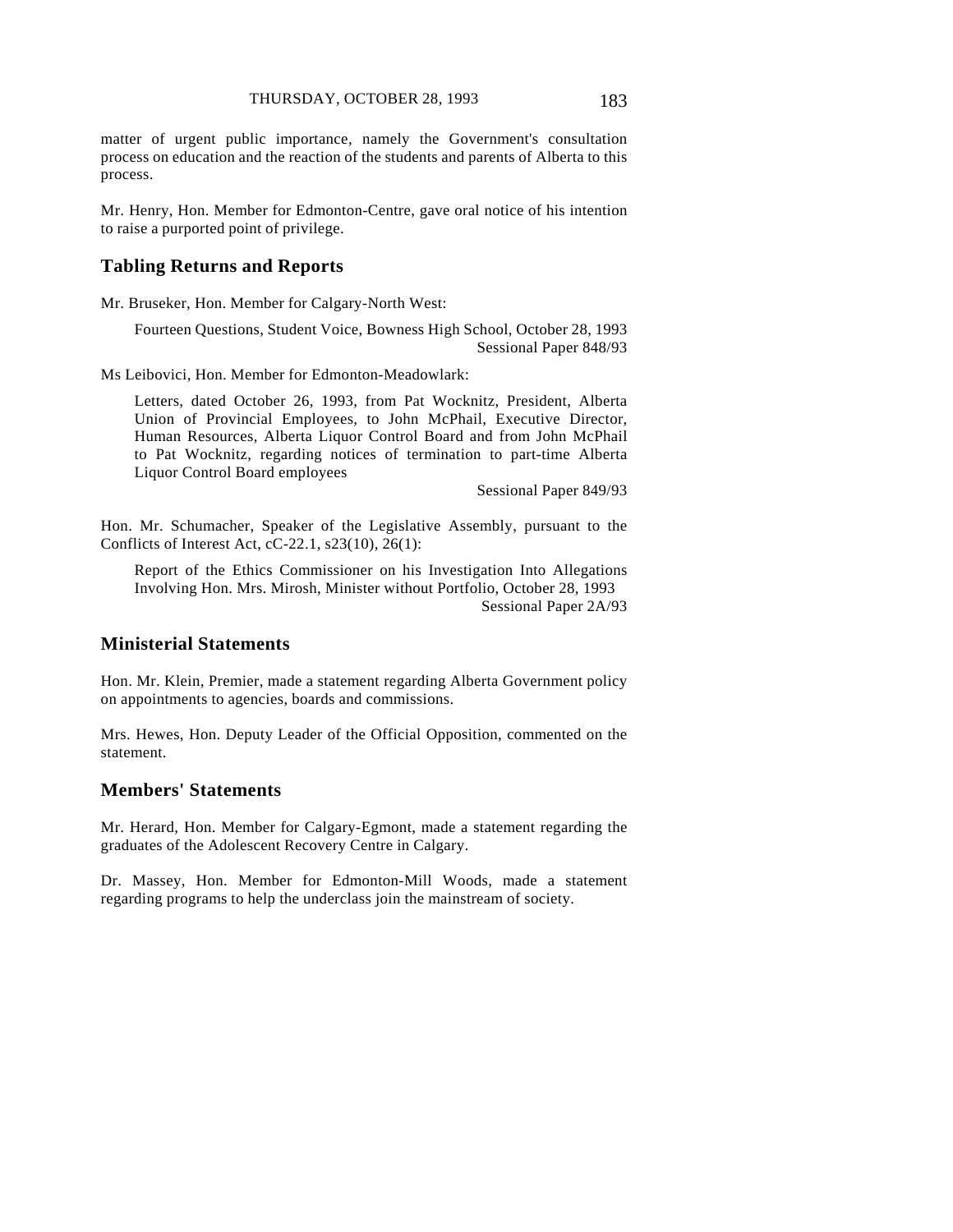#### 184 THURSDAY, OCTOBER 28, 1993

Mrs. Laing, Hon. Member for Calgary-Bow, made a statement regarding the Alberta Alcohol and Drug Abuse Commission's magazine, "A Conversation About Substance Abuse," its distribution and sponsorship.

During Members' Statements, Mrs. Laing, Hon. Member for Calgary-Bow, tabled the following:

Alberta Alcohol and Drug Abuse Commission magazine, "A Conversation About Substance Abuse"

Sessional Paper 638/93

## **Projected Government Business**

Pursuant to Standing Order 7(5), Mr. Mitchell, Hon. Official Opposition House Leader, asked a question pertaining to the order of Government Business to be brought before the Assembly for the following week.

Hon. Mr. Evans, Deputy Government House Leader, gave notice of projected Government Business for the week of November 1 to 4, 1993:

#### Monday, November 1, 1993 Aft. - **Government Bills and Orders**

#### **Second Reading**

Bill 17, Family Life and Substance Abuse Foundation Act Repeal Act,

Bill 18, Industrial Wages Security Act Repeal Act,

Bill 11, Alberta Corporate Tax Amendment Act, 1993,

Bill 12, Liquor Control Amendment Act, 1993, and

Bill 10, Alberta Registries Act

#### - **Committee of the Whole**

Bill 17, Family Life and Substance Abuse Foundation Act Repeal Act,

Bill 18, Industrial Wages Security Act Repeal Act,

Bill 11, Alberta Corporate Tax Amendment Act, 1993,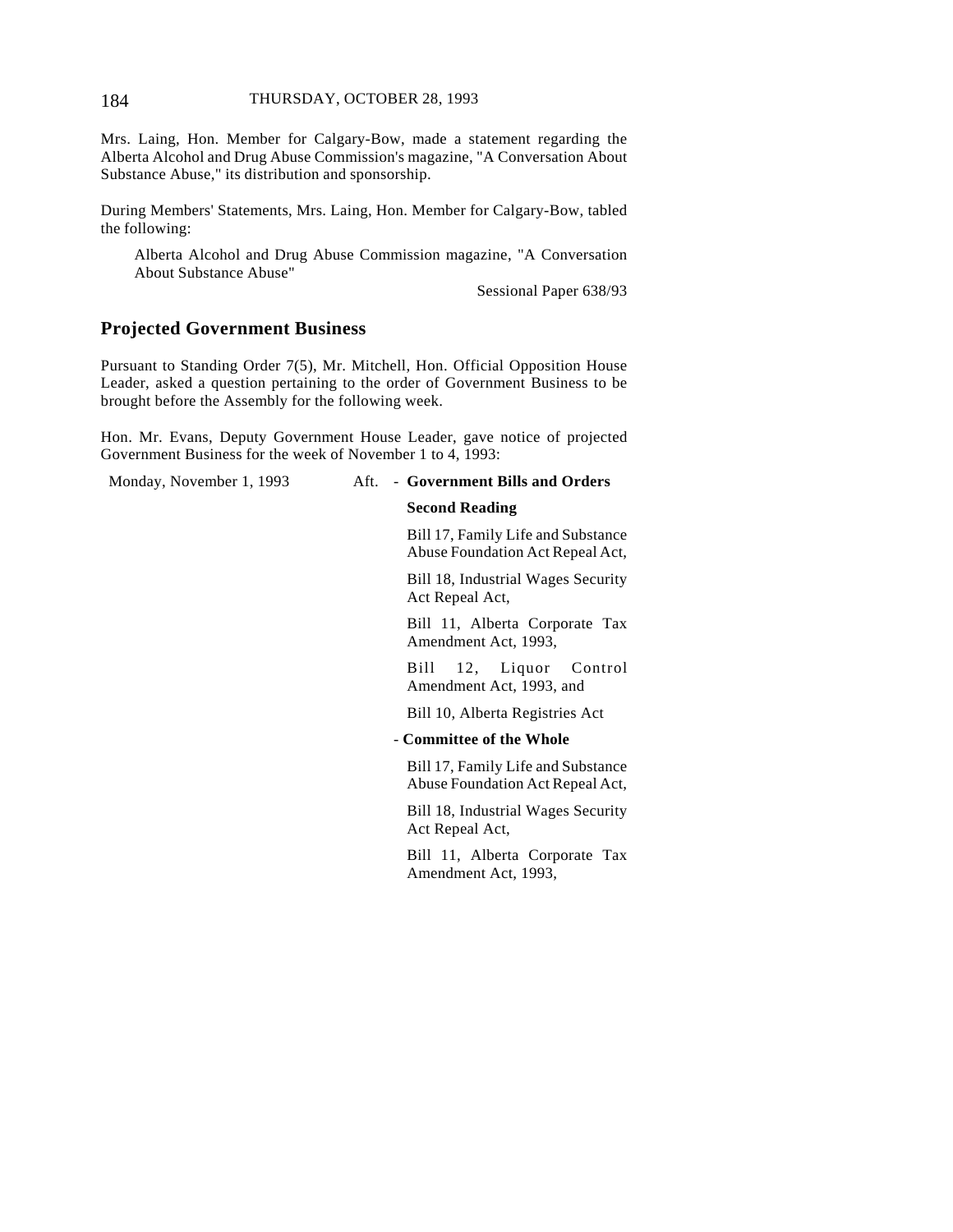|                             |      | Bill<br>12, Liquor Control<br>Amendment Act, 1993,                               |
|-----------------------------|------|----------------------------------------------------------------------------------|
|                             |      | Bill 10, Alberta Registries Act and                                              |
|                             |      | Bill 8, School Amendment Act,<br>1993                                            |
|                             |      | Eve. - Committee of Supply                                                       |
|                             |      | Alberta Heritage Savings Trust<br>Fund, Capital Projects Division                |
| Tuesday, November 2, 1993   |      | Aft. - Private Bills                                                             |
|                             |      | <b>Second Reading</b>                                                            |
|                             |      | <b>Committee of the Whole</b>                                                    |
| (4:30 p.m.)                 |      | <b>Government Bills and Orders</b>                                               |
|                             |      | <b>Second Reading</b>                                                            |
|                             |      | (As per Order Paper)                                                             |
|                             |      | <b>Committee of the Whole</b>                                                    |
|                             |      | (As per Order Paper)                                                             |
|                             |      | Eve. - Committee of Supply                                                       |
|                             |      | Alberta Capital Fund                                                             |
| Wednesday, November 3, 1993 |      | Eve. - Committee of Supply                                                       |
|                             |      | Alberta Capital Fund (vote to be<br>called on Alberta Capital Fund<br>Estimates) |
| Thursday, November 4, 1993  | Aft. | - Committee of Supply                                                            |
|                             |      | Lottery Fund (vote to be called on<br>Lottery Estimates)                         |

# **Privilege**

Mr. Henry, Hon. Member for Edmonton-Centre, raised a purported point of privilege concerning the denial of access to the public galleries of 4 individuals.

The Speaker advised the Assembly he would take the matter under advisement.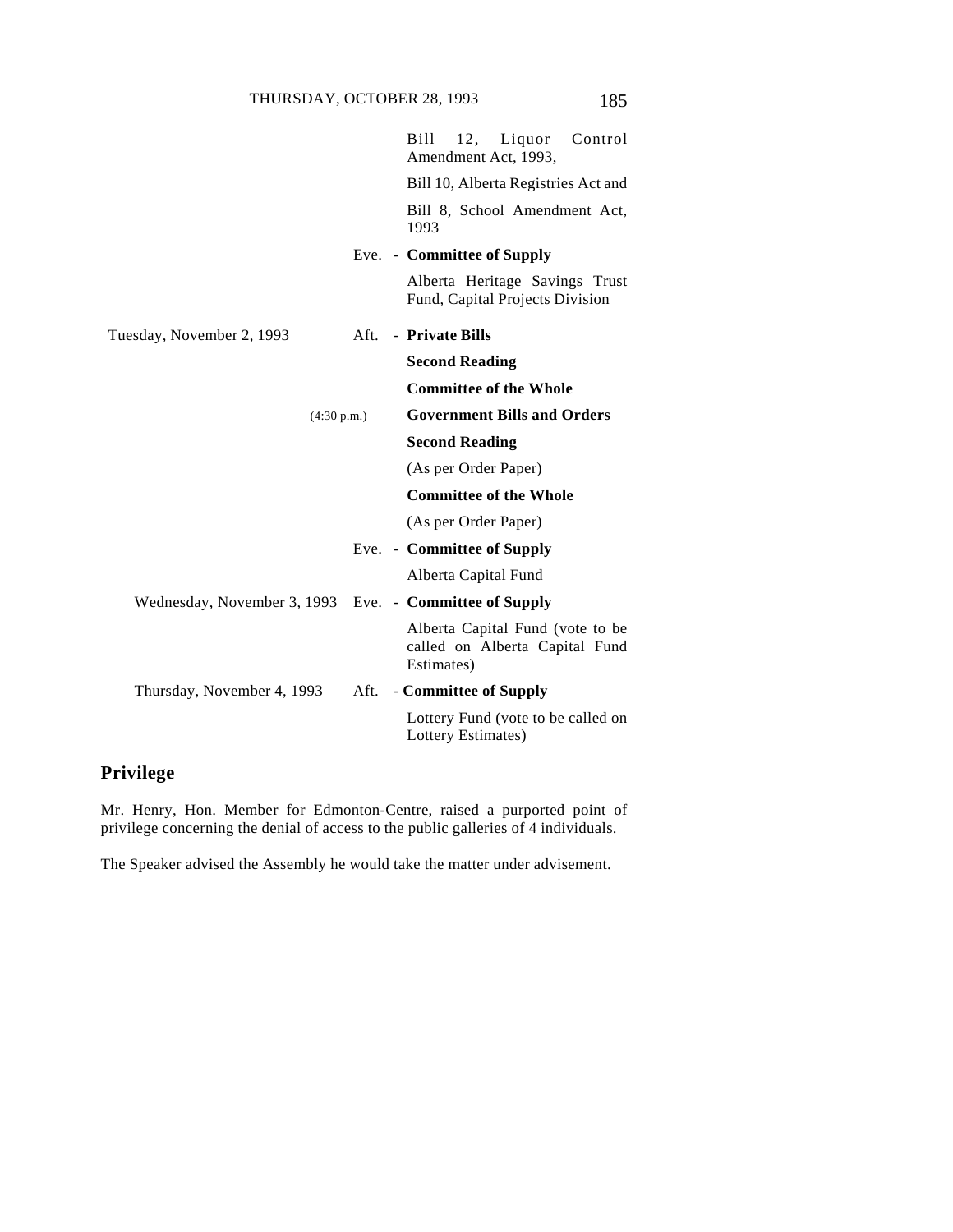## 186 THURSDAY, OCTOBER 28, 1993

#### **Statement by the Speaker - Explanation of Ruling**

On October 25, 1993, the Chair agreed to pursue a certain matter after a request by the Opposition House Leader. The matter arose in the following way.

During Question Period, the Member for Edmonton-Whitemud put a question to the Provincial Treasurer which was answered by the Government House Leader. The Member for Edmonton-Whitemud then posed a supplementary question which was answered. The Member then asked his second supplemental question, to which there was a reply. After the reply, the Member for Clover Bar-Fort Saskatchewan rose, as Chair of the Public Accounts Committee, and asked if she could supplement the last answer given by the Provincial Treasurer.

The Chair would not allow the Member for Clover Bar-Fort Saskatchewan to supplement the answer. The Opposition House Leader asked the Chair for an explanation of his ruling pursuant to Standing Order 13(2). The Chair did explain, but said that it would undertake to see if there was any precedent for Chairs of Legislative Assembly committees to supplement answers to questions which were asked of Government.

As the Chair explained at the time, the principle of Question Period is to allow

"A brief question seeking information about an important matter of some urgency which falls within the administrative responsibility of the Government or of the specific Minister to whom it is addressed ... . (see Beauchesne paragraph 409)."

Beauchesne states again at paragraph 410(5):

"The primary purpose of the Question Period is the seeking of information and calling the Government to account."

And, finally, Beauchesne states in paragraph 410(10):

"The subject matter of questions must be within the collective responsibility of the Government or the individual responsibilities of Ministers."

This Assembly has, over time, developed its own variations on these principles. Some of these are as follows:

- 1. Questions may be directly put to Members who chair committees of the Assembly. See for example Hansard of March 26, 1991, and Erskine May at page 286. Such questions would have to relate to the committee as it is "directly concerned with the working of the House", to quote May.
- 2. Questions may be directly put to the Members who chair the Standing Policy Committees of the Government, but only on procedural matters and agenda of the Standing Policy Committee: see Speaker's Ruling of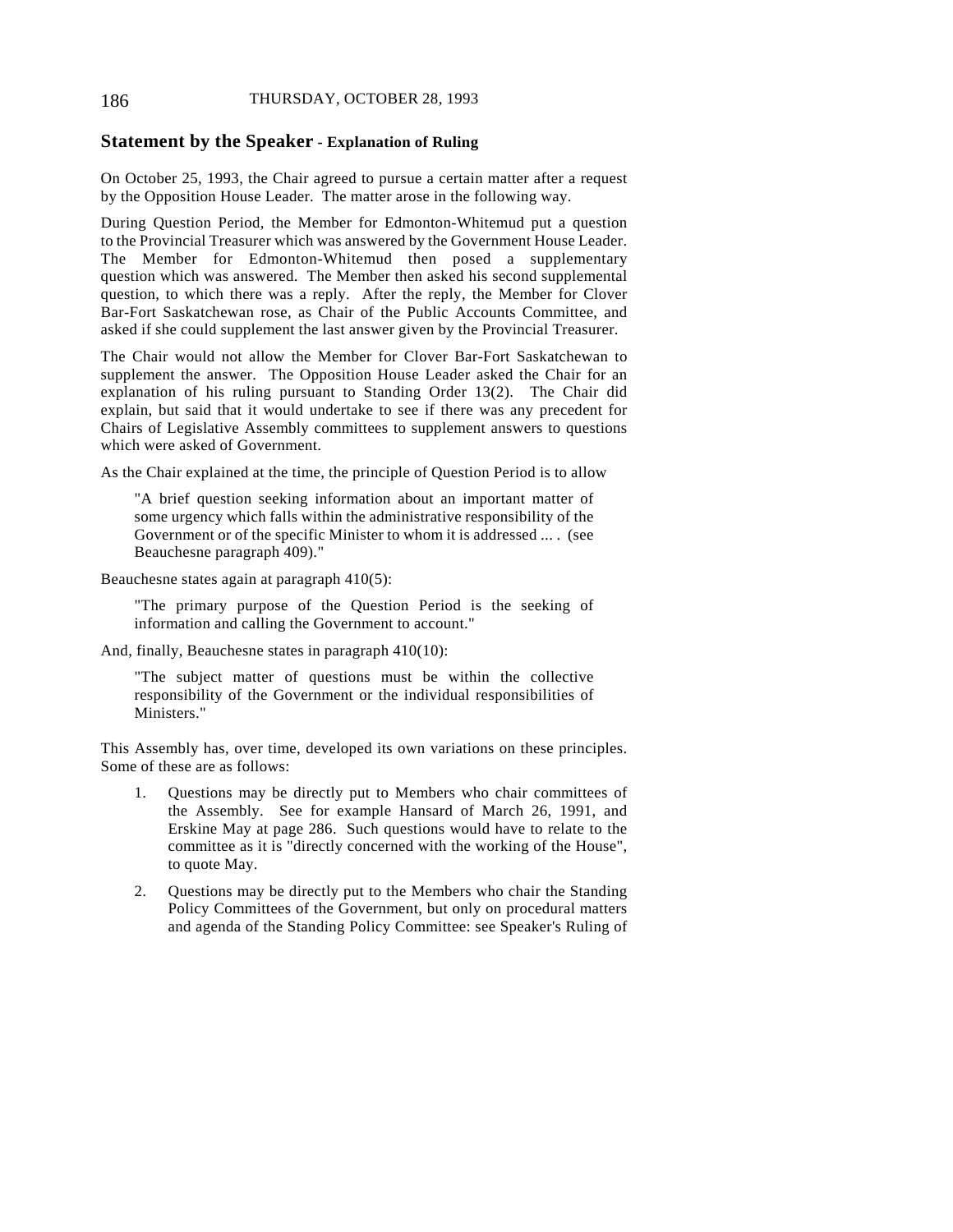October 7, 1993. Such Members may supplement answers given by members of Executive Council, but only, and the Chair emphasizes only, within their narrow range of responsibility.

3. Questions may also be directly put to Members who, by virtue of chairing certain statutory bodies, although not members of Executive Council, perform certain executive duties. Such questions must relate directly to those executive responsibilities. Such Members may also supplement answers given by members of Executive Council, but only, and the Chair again emphasizes only, within their narrow range of responsibility.

The present issue is whether the Chair of a Legislative committee can supplement an answer given by a Member of Government.

The question was put to a member of Executive Council. Information was sought of Government about a matter within the responsibility of Government or of the particular Minister. This is in accordance with the principles set out above. The Chair does not see how the Chair of a committee of the Assembly could add to information offered by the Government with respect to a matter within the responsibility of Government. It is fundamental that the Assembly is not the Government nor is the Government the Assembly. While the two entities sit together in this Chamber, they are quite distinct. Chairs of committees of the Assembly would not be privy, in that capacity, to information possessed by Government relating to governmental responsibilities.

If information is required of a Member who chairs a committee of the Assembly, a question may be put directly to that Member. Members who chair committees of the Assembly cannot supplement information given by Members of the Government. No previous case of such supplementary information being given by a committee Chair has been found.

## **Motion for Adjournment for an Emergency Debate**

Mr. Henry, Hon. Member for Edmonton-Centre, requested leave to move, pursuant to Standing Order 30, that the Assembly adjourn to discuss a matter of urgent public importance, namely the Government's consultation process on education and the reaction of the students and parents of Alberta to this process.

The Speaker ruled that the request for leave was not in order.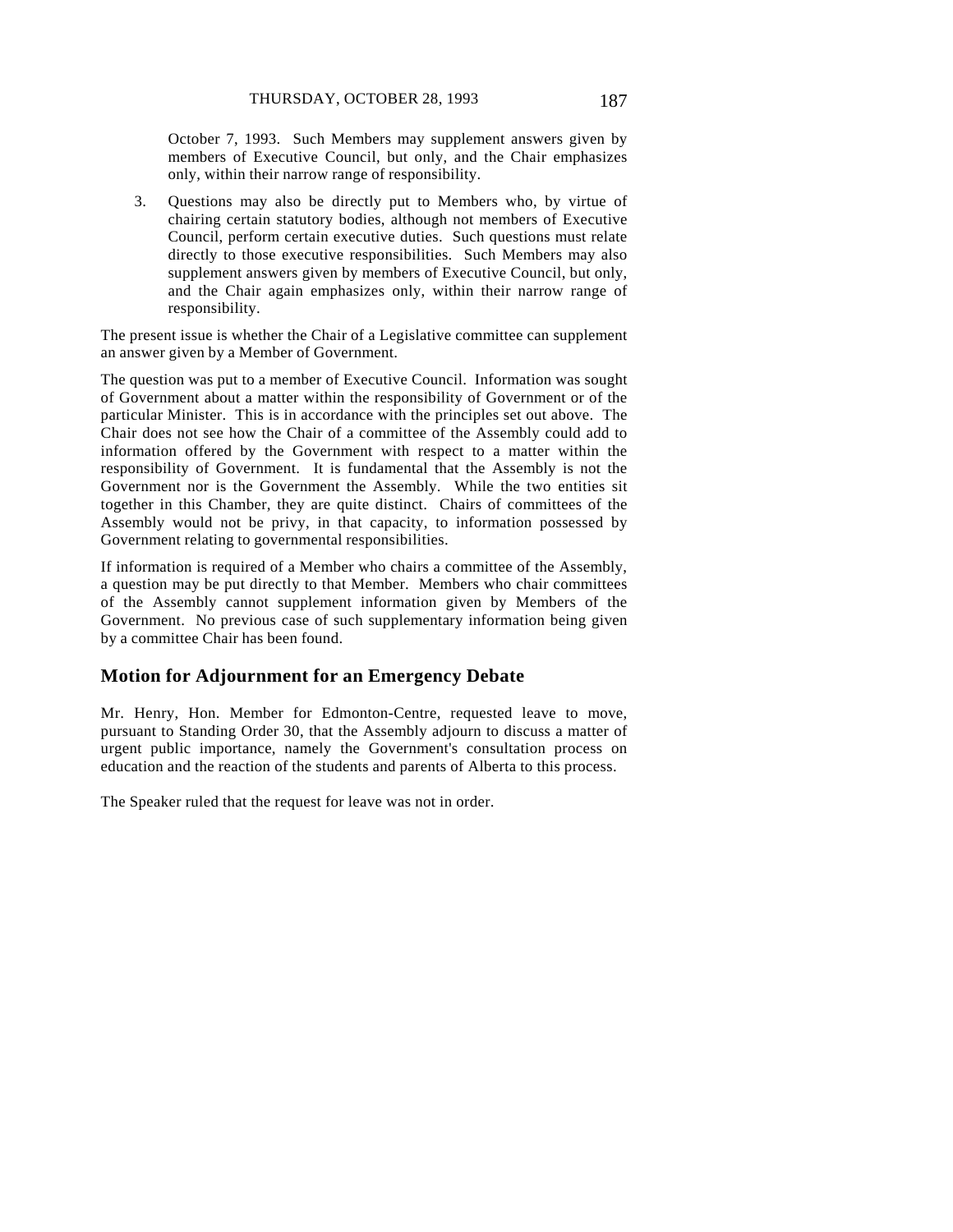#### 188 THURSDAY, OCTOBER 28, 1993

# **ORDERS OF THE DAY**

## **Committee of Supply**

(Day 25 of Main Estimates Consideration – Designated)

According to Order, the Assembly resolved itself into Committee of Supply.

(Assembly in Committee)

At 5:15 p.m., pursuant to Standing Orders 58(1) and 59(1) and (3), the Chairman put the question that the Committee approve each one of the resolutions not yet voted upon relating to the Main Estimates of the Government and the Legislative Assembly for 1993-94.

The Speaker resumed the Chair and Mr. Tannas reported as follows:

Mr. Speaker:

Mr. Speaker, the Committee of Supply has had under consideration certain resolutions, reports each one of the resolutions not yet voted upon relating to the Main Estimates of the Government and Legislative Assembly for 1993-94 have been approved, and requests leave to sit again.

Mr. Speaker, I wish to file a list of those resolutions voted upon by the Committee of Supply pursuant to Standing Order 57(9).

Sessional Paper 852/93

Mr. Speaker, I wish to file copies of documents filed by the Minister of Justice and Attorney General on this date for the official records of the Assembly:

Committee of Supply Questions, 1993-94 Estimates, September 20, 1993

Sessional Paper 850/93

Committee of Supply Questions, 1993-94 Estimates, October 30, 1993 Sessional Paper 851/93

Mr. Speaker, I also wish to table copies of all amendments considered by the Committee of Supply on this date for the official records of the Assembly.

Amendment to Justice and Attorney General Department, Main Estimates (Hon. Member for Calgary-Buffalo) – Defeated

Sessional Paper 639/93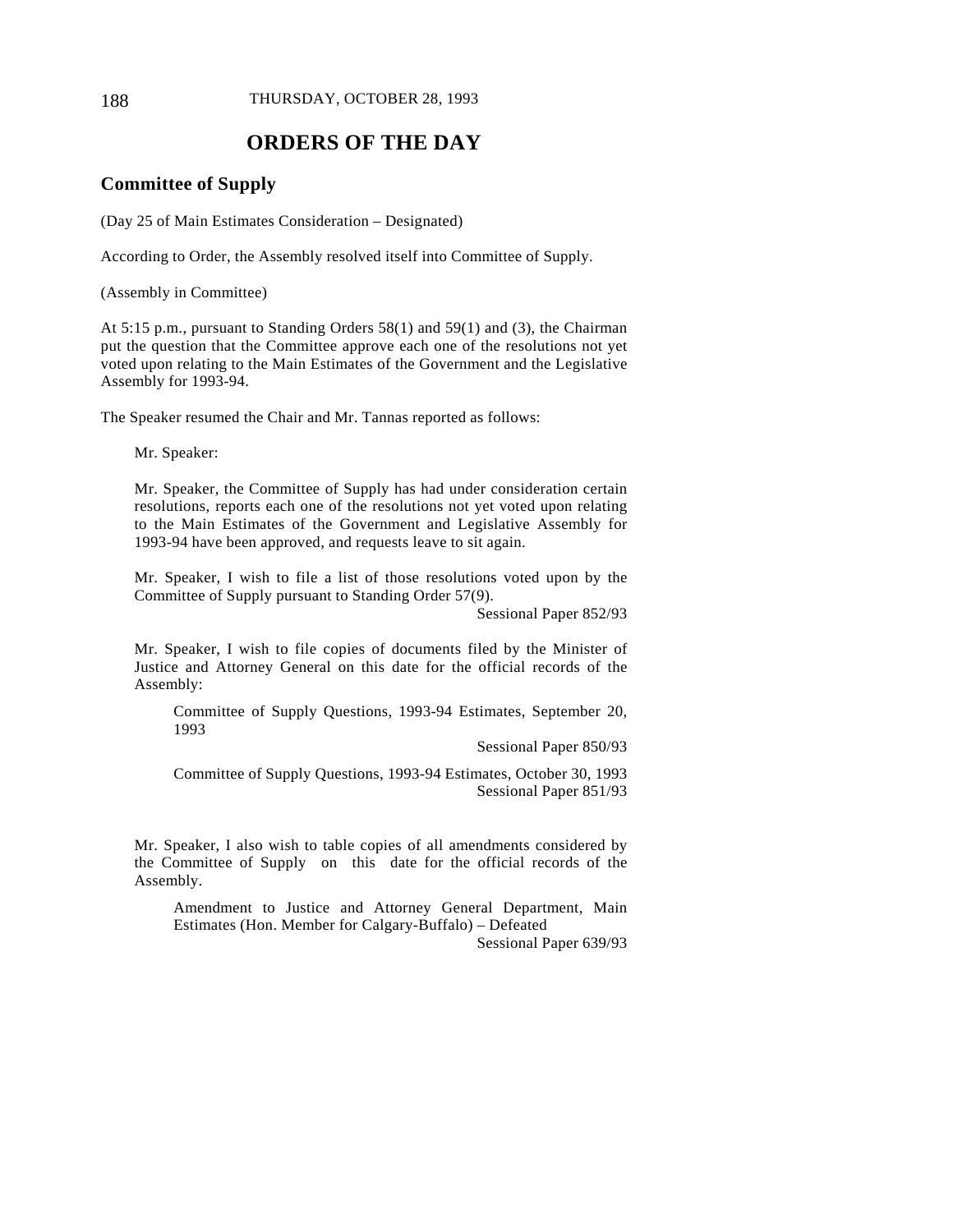The question being put, the report and the request for leave to sit again were agreed to.

## **Adjournment**

 $\overline{a}$ 

On motion by Hon. Mr. Evans, Deputy Government House Leader, that it be called 5:30 p.m., the Assembly adjourned at 5:18 p.m. until Monday, November 1, 1993, at 1:30 p.m.

# Monday, November 1, 1993

The Speaker took the Chair at 1:30 p.m.

The Speaker offered a prayer and a moment of silence was observed in recognition of the death of Mr. Henry Ruste, former Member for Wainwright, who passed away on October 31, 1993.

# **ROUTINE**

## **Presenting Petitions**

Ms Abdurahman, Hon. Member for Clover Bar-Fort Saskatchewan, presented a petition from 410 Albertans regarding the proposed upgrading of Secondary Highway 824 in the County of Strathcona.

Ms Abdurahman, Hon. Member for Clover Bar-Fort Saskatchewan, presented a petition from 285 Albertans regarding the proposed upgrading of Secondary Highway 830 in the County of Strathcona.

Ms Abdurahman, Hon. Member for Clover Bar-Fort Saskatchewan, presented a petition from 291 Albertans regarding the proposed upgrading of Range Road 223 in the County of Strathcona.

Mr. Henry, Hon. Member for Edmonton-Centre, presented a petition from 1,085 Albertans regarding cuts to the Special Needs Program in the education system.

Mr. Kirkland, Hon. Member for Leduc, presented a petition from 88 students at Christ The King School regarding cutbacks to education.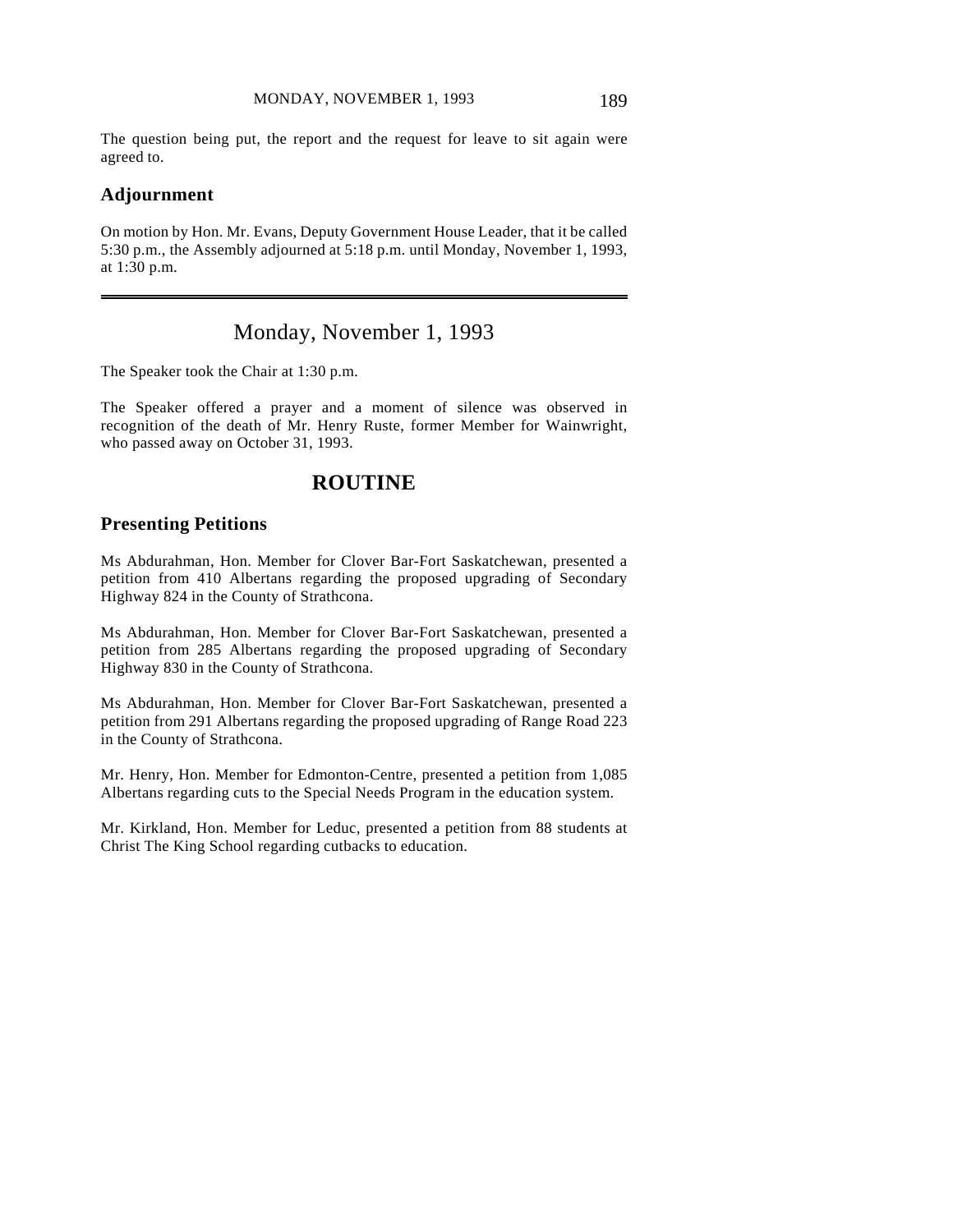## **Reading and Receiving Petitions**

On request by Mr. Collingwood, Hon. Member for Sherwood Park, the following petition was read and received:

The petition of the undersigned to oppose the round-up, auction and slaughter of the wild horses in the National Wildlife Area on CFB Suffield, humbly urges the Legislative Assembly to ask the Government:

- 1. That there be a complete moratorium on the proposed round-up, auction and slaughter;
- 2. that environmental studies be conducted to determine what effect the wild horses are having upon the wildlife and the environment and that should this research show conclusively that the wild horses are having a negative impact, alternative non-lethal measures such as chemical or surgical sterilization should be implemented to decrease the birth rate;
- 3. that a long-term management plan for the National Wildlife Area should be drawn up that recognizes the rights of wild horses as an integral part of the ecosystem;
- 4. that legal protection for wild horses be provided throughout Alberta; and further
- 5. that the ancestors of these wild horses have made an immeasurable contribution to our heritage in faithful service to our explorers, cowboys, settlers and native people. Saving Alberta's wild horses is saving a slice of Alberta's history.

And your petitioners, as in duty bound, will ever pray.

## **Presenting Reports by Standing and Special Committees**

Hon. Mr. Day, Chairman, Select Special Committee on Parliamentary Reform (1993), presented the Report of the Select Special Committee on Parliamentary Reform (1993) on Sub Judice Rule and Minority Reports of Committees and Subcommittees.

Sessional Paper 640/93

## **Notices of Motions**

Hon. Mr. Day, Chairman, Select Special Committee on Parliamentary Reform, gave oral notice of the following Government Motion:

Be it resolved that the report of the Select Special Committee on Parliamentary Reform appointed September 9, 1993 to review the application of the sub judice rule and the feasibility of minority reports on committees and subcommittees of the Legislative Assembly of Alberta by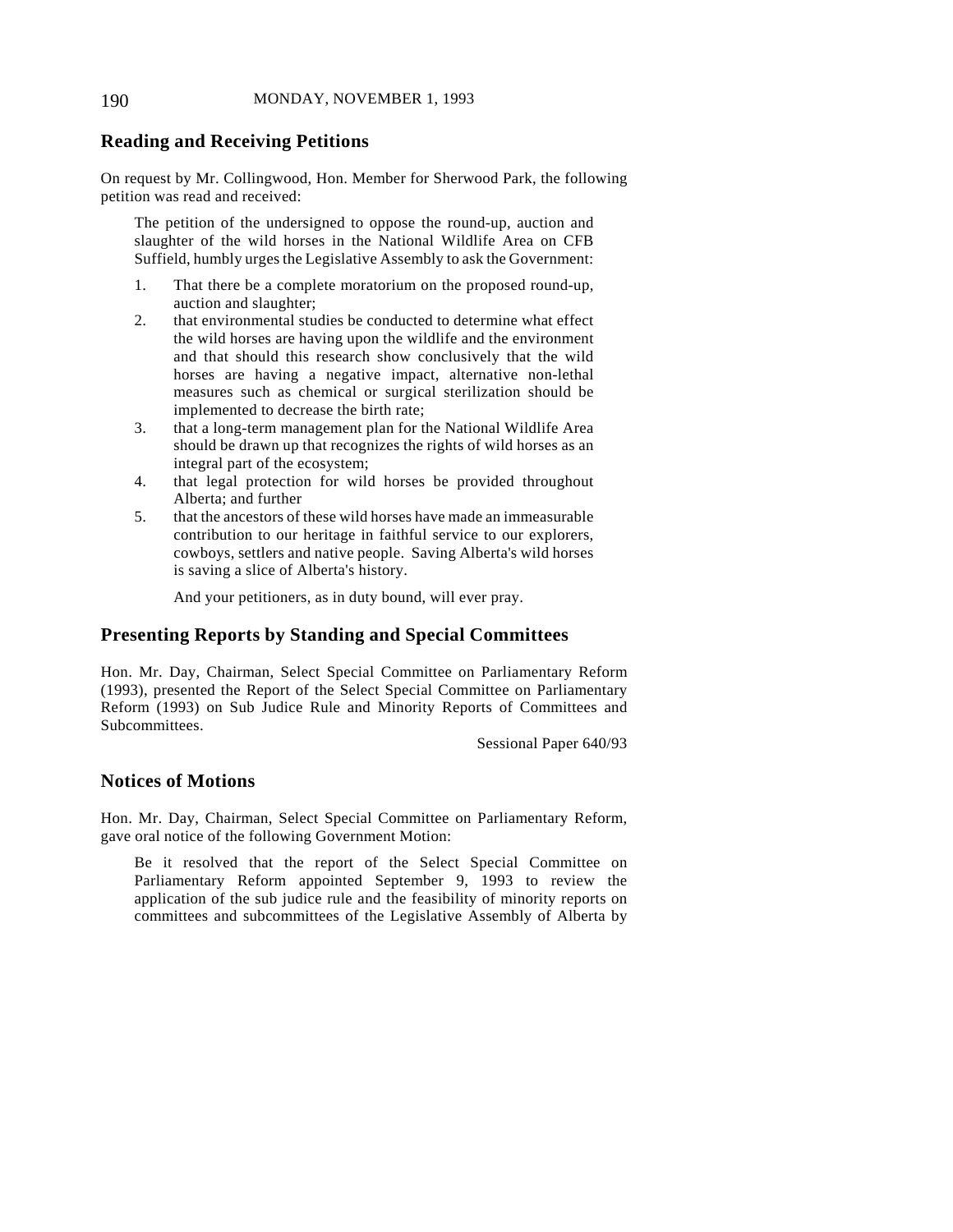November 1 and November 15, 1993, respectively be now received and concurred in.

#### **Tabling Returns and Reports**

Hon. Mr. Cardinal, Minister of Family and Social Services:

Answer to Written Question Q155 asked by Mr. Sekulic on September 15, 1993:

How many Social Assistance files have been closed between the period January 1, 1993, to August 31, 1993, and how many of the files were closed because the client found full time employment, the client was transferred to a student finance board, or the client did not comply with policy?

Sessional Paper 155/93

Answer to Written Question Q157 asked by Ms Hanson on September 15, 1993:

How many administrators working in the corporate office of the Department of Family and Social Services have direct employment experience working on the front-line service delivery for the Department and what was the period of time spent working on the front-line?

Sessional Paper 157/93

Mr. Henry, Hon. Member for Edmonton-Centre:

Response to "Meeting the Challenge," A Report on the Results of the Calgary Roundtables held October 27, 1993, sponsored by Calgary Public Teachers, Calgary Separate School Teachers and the Calgary Council of Home and School Associations

Sessional Paper 853/93

Ms Carlson, Hon. Member for Edmonton-Ellerslie:

Letter, dated October 25, 1993, from Terry Owen, President, Ecole Frère Antoine, Parents Advisory Committee, to Hon. Mr. Jonson, Minister of Education, regarding motions passed unanimously by the committee, with the attached signatures of 141 parents

Sessional Paper 854/93

## **Oral Question Period**

During Oral Question Period, Mrs. Forsyth, Hon. Member for Calgary-Fish Creek, tabled the following:

R.T. Alderman Junior High School Newsletter, No. 2, October 1993, "Principal's Message"

Sessional Paper 641/93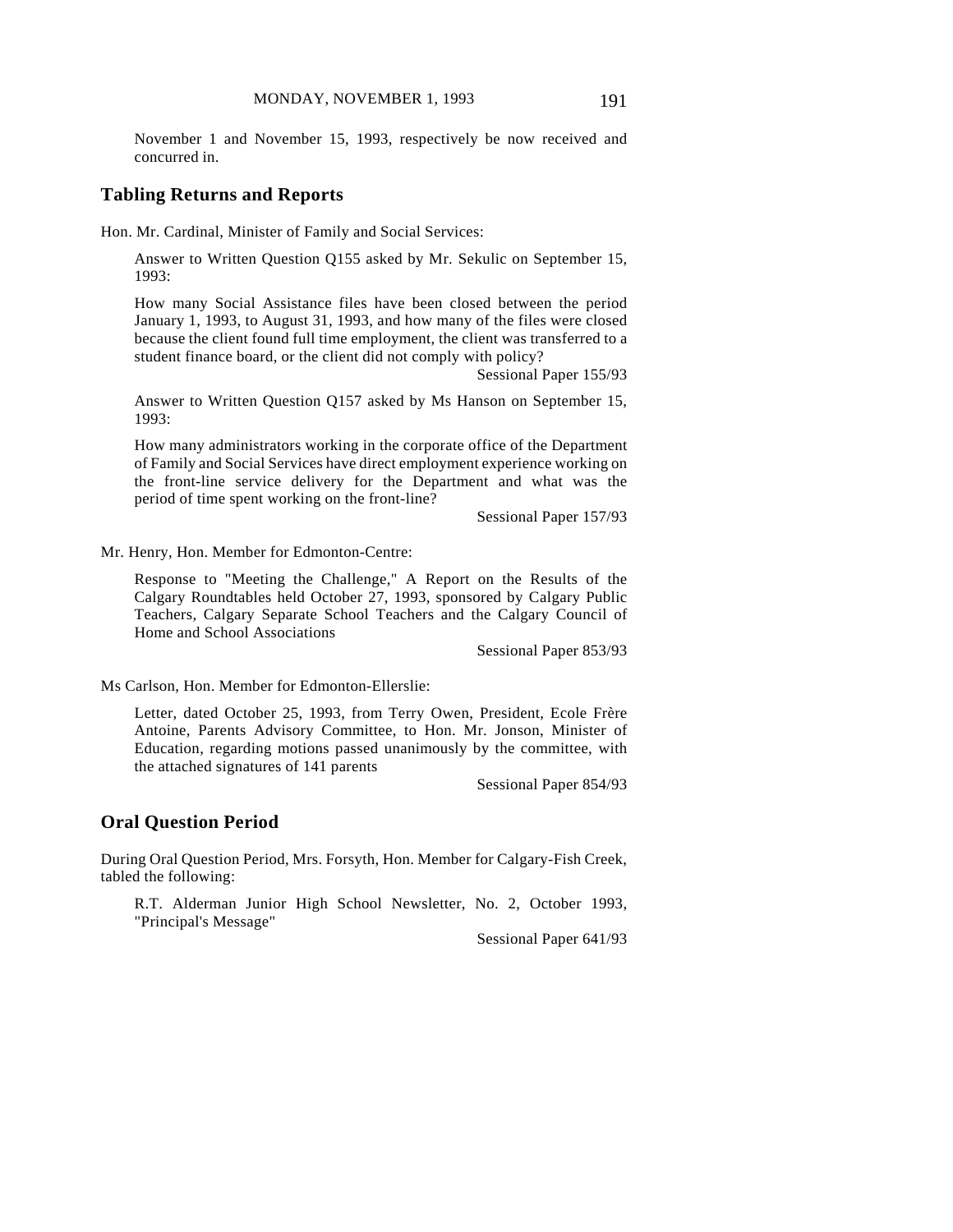During Oral Question Period, Hon. Dr. West, Minister of Municipal Affairs, filed the following:

Letter, dated October 21, 1993, from Bob King, Chairman and Chief Executive Officer, Alberta Liquor Control Board, to industry stakeholders regarding the new liquor products retail initiative, with an attached second industry update

Sessional Paper 855/93

## **Privilege**

The Speaker made the following ruling:

The Chair wishes to deal with the matter raised last Thursday when the Hon. Member for Edmonton-Centre rose on a point of privilege. The Hon. Member stated:

The substance of my question of privilege is that earlier this afternoon I met with four individuals in my office, and they asked if they could come and view the proceedings this afternoon. I arranged for passes to be available for them, and when they actually came to be seated in the public gallery, they were refused admission.

He finally said, "I believe that restricts my ability to operate effectively as a Member." The Chair has made inquiries of the security staff through the Sergeant-at-Arms. The security person who was at the desk outside the galleries reports that that Member's office called Visitor Services at approximately 1:30 and asked for seven passes to be made up for certain individuals for entrance to the public gallery. This was done. Five minutes later the Member's office again called Visitor Services and cancelled three of the seven passes. After that, no one came to collect any of the passes.

At the end of Question Period, the passes were torn up. The Chair is in possession of the passes and the names of the individuals who were to be admitted. Security staff at the main doors of the Legislature Building report that the persons who were to receive these passes were not denied entry at the main doors. In fact, four persons who may have been the students were admitted upon the word of the Member for Clover Bar-Fort Saskatchewan. Passes had also been arranged for these four people through Visitor Services, and the passes were collected and the persons admitted to the gallery. Again the Chair is in possession of the names of all the individuals concerned. The Chair is satisfied that had the guests of the Member for Edmonton-Centre appeared to collect their passes, they would have been admitted to the public gallery. The Chair is also satisfied that these persons were not denied entry. The Chair expresses its appreciation to the security staff for their prompt reporting on this matter.

Therefore the Chair finds that a prima facie case of privilege does not arise.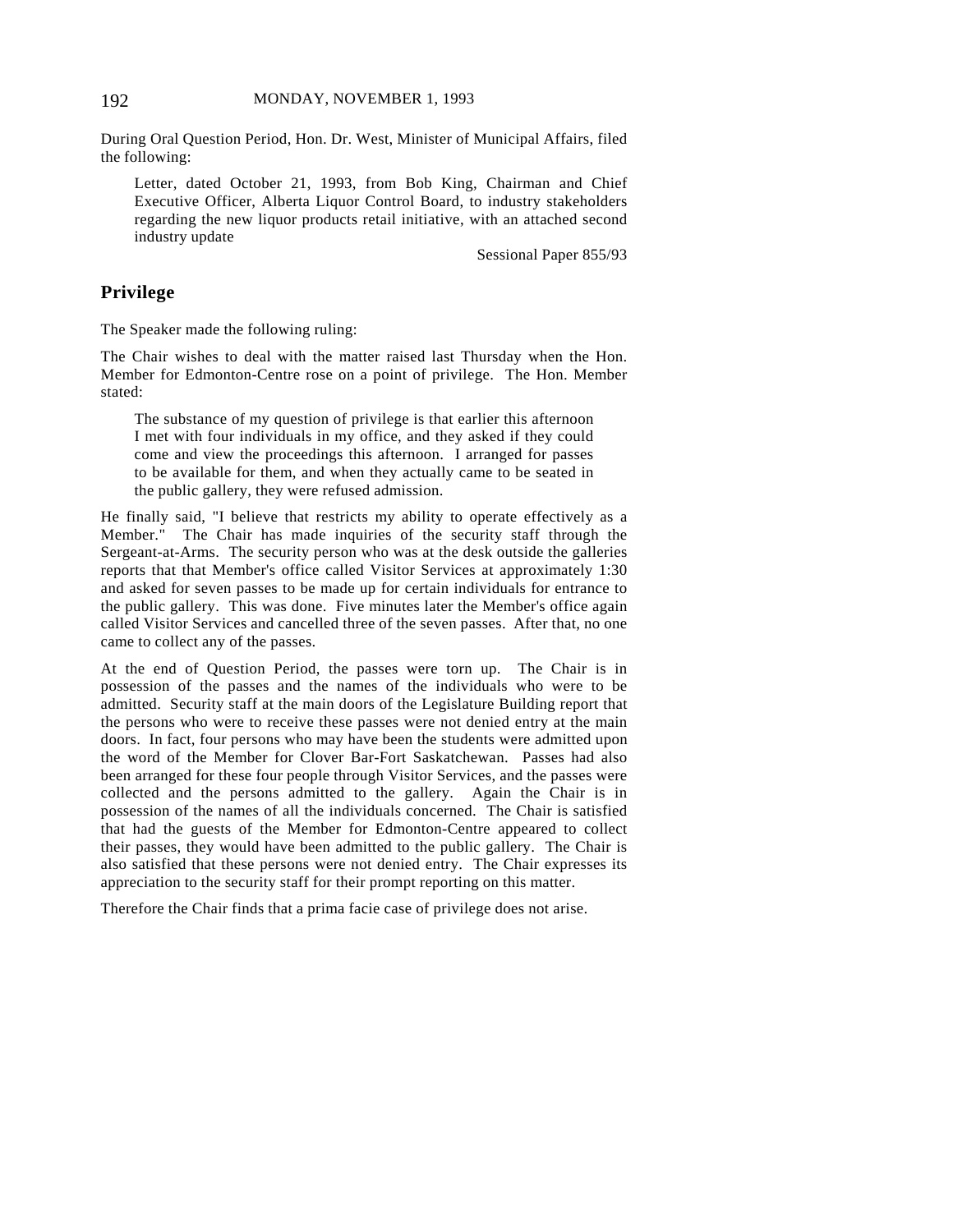# **ORDERS OF THE DAY**

## **Government Bills and Orders**

#### **Second Reading**

The following Bills were read a Second time and referred to Committee of the Whole:

| Bill | 11 Alberta Corporate Tax Amendment Act, 1993 – Hon. Mr. Dinning |
|------|-----------------------------------------------------------------|
|      |                                                                 |

Bill 12 Liquor Control Amendment Act, 1993 – Mr. Jacques

Bill 17 Family Life and Substance Abuse Foundation Act Repeal Act – Hon. Mrs. Mirosh

Bill 18 Industrial Wages Security Act Repeal Act – Hon. Mr. Day

On the motion that the following Bill be now read a Second time and referred to Committee of the Whole:

Bill 10 Alberta Registries Act – Hon. Dr. West

A debate followed.

Mr. Germain moved adjournment of the debate, which was agreed to.

## **Adjournment**

On motion by Hon. Mr. Day, Deputy Government House Leader, at 5:30 p.m., it was agreed that when the Assembly reconvened at 8:00 p.m. they would be in Committee of Supply, and the Speaker left the Chair.

MONDAY, NOVEMBER 1, 1993 – 8:00 P.M.

## **Committee of Supply**

(Day 2 of Heritage Savings Trust Fund Estimates Consideration, Capital Projects Division)

(Assembly in Committee)

And after some time spent therein, the Acting Speaker resumed the Chair and Mr. Tannas reported as follows:

Mr. Speaker: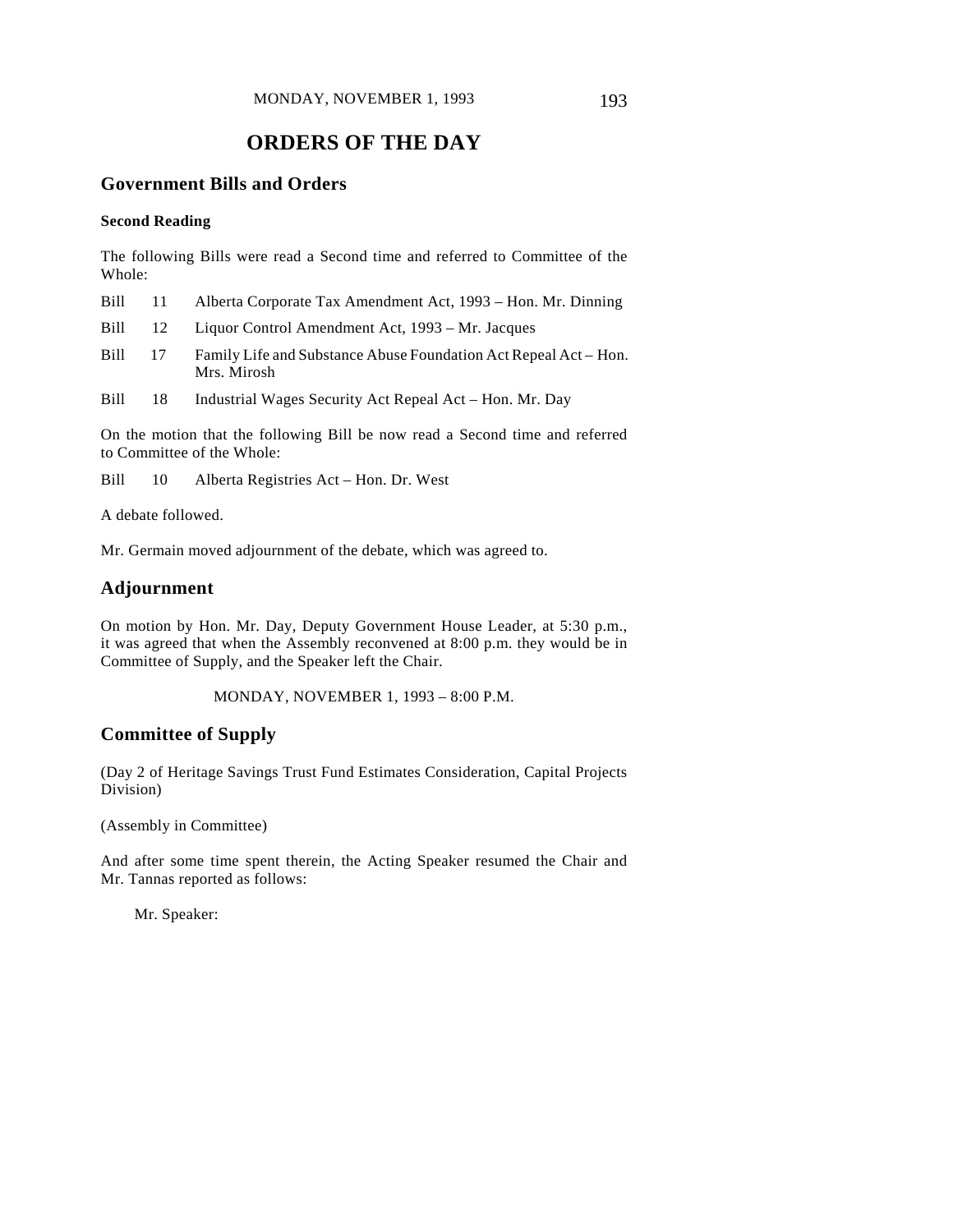#### 194 MONDAY, NOVEMBER 1, 1993

The Committee of Supply has had under consideration certain resolutions of the Alberta Heritage Savings Trust Fund, Capital Projects Division, reports as follows and requests leave to sit again:

Resolved that there be granted to Her Majesty for the fiscal year ending March 31, 1994, a sum from the Alberta Heritage Savings Trust Fund, Capital Projects Division, not exceeding the following for the Departments and purposes indicated:

#### **Agriculture, Food and Rural Development**

| \$<br>5,000,000 | Farming for the Future                    |
|-----------------|-------------------------------------------|
| 24,500,000      | Irrigation Rehabilitation and Expansion   |
| 500,000         | Private Irrigation Development Assistance |
| 3,712,000       | <b>Grazing Reserves Enhancement</b>       |
|                 |                                           |

**33,712,000**

#### **Community Development**

\$ 14,060,000 Urban Park Development

#### **Energy**

\$ 750,000 Renewable Energy Research

#### **Environmental Protection**

| 26,400,000 | Water Management Systems Improvement                |
|------------|-----------------------------------------------------|
| 2.500,000  | Land Reclamation                                    |
| 350,000    | <b>Pine Ridge Reforestation Nursery Enhancement</b> |
|            |                                                     |

# **29,250,000**

## **Executive Council**

\$ 1,000,000 Alberta Family Life and Substance Abuse Foundation

#### **Health**

\$ 2,800,000 Applied Cancer Research

#### **Labour**

\$ 750,000 Occupational Health and Safety Research and Education

The question being put, the report and the request for leave to sit again were agreed to.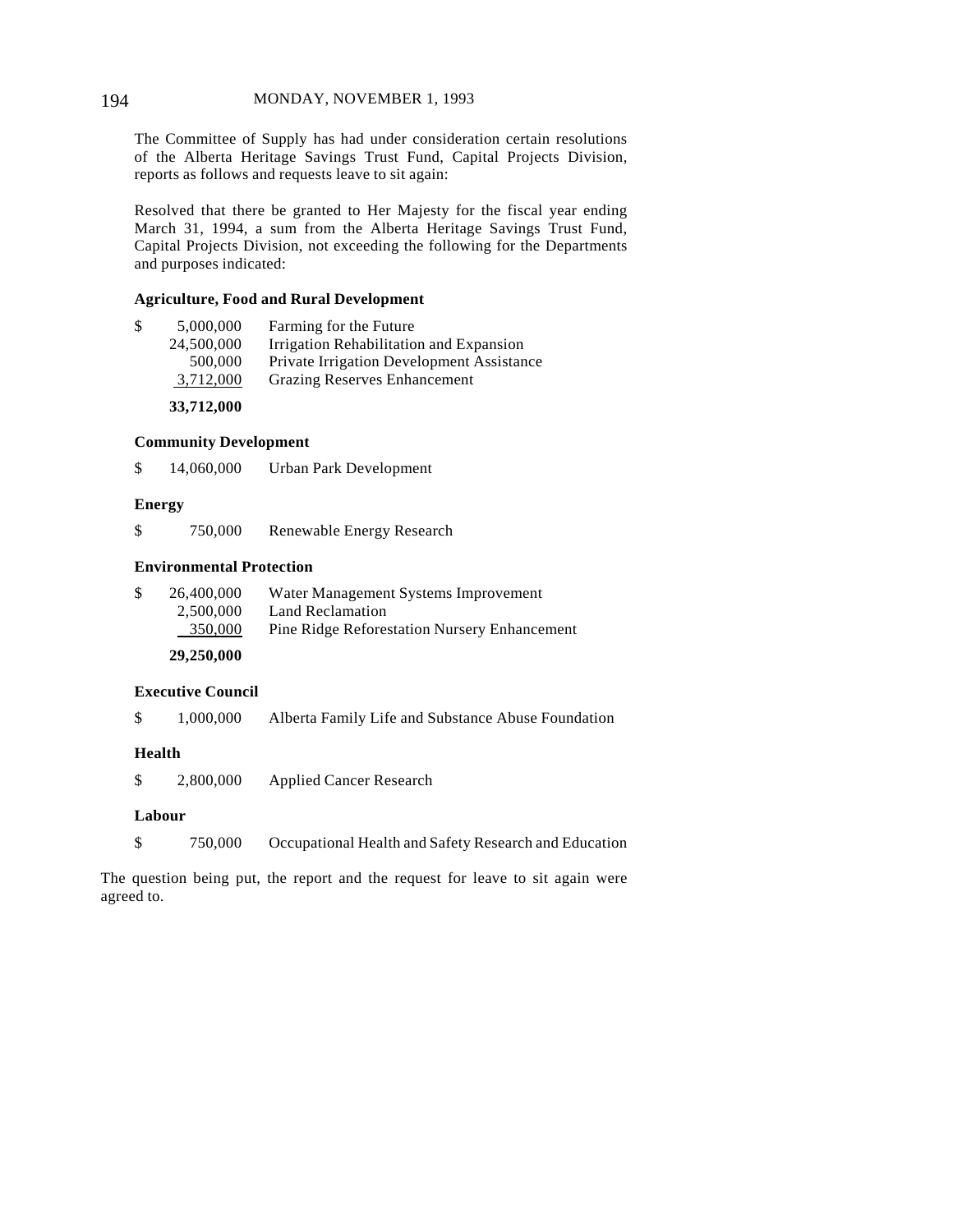## **Adjournment**

 $\overline{a}$ 

On motion by Hon. Mr. Day, Deputy Government House Leader, the Assembly adjourned at 9:23 p.m. until Tuesday, November 2, 1993, at 1:30 p.m.

# Tuesday, November 2, 1993

The Speaker took the Chair at 1:30 p.m.

# **ROUTINE**

#### **Presenting Petitions**

Mr. Bruseker, Hon. Member for Calgary-North West, presented a petition from 458 Albertans regarding proposed educational funding cutbacks.

Mr. Bruseker, Hon. Member for Calgary-North West, presented a petition from 55 Albertans regarding the Early Childhood Services Program.

Mr. Mitchell, Hon. Member for Edmonton-McClung, presented a petition from Albertans regarding welfare allowances to school age children.

### **Reading and Receiving Petitions**

On request by Mr. Henry, Hon. Member for Edmonton-Centre, the following petition was read and received:

We, the undersigned, petition the Legislative Assembly of Alberta to urge the Government to halt plans for the cuts to the Special Needs Program in our education system.

On request by Ms Abdurahman, Hon. Member for Clover Bar-Fort Saskatchewan, the following petition was read and received:

We, the undersigned, petition the Legislative Assembly of Alberta to urge the Government to halt plans for the proposed upgrading of Range Road 223 and to make better use of the money in these times of economic restraint.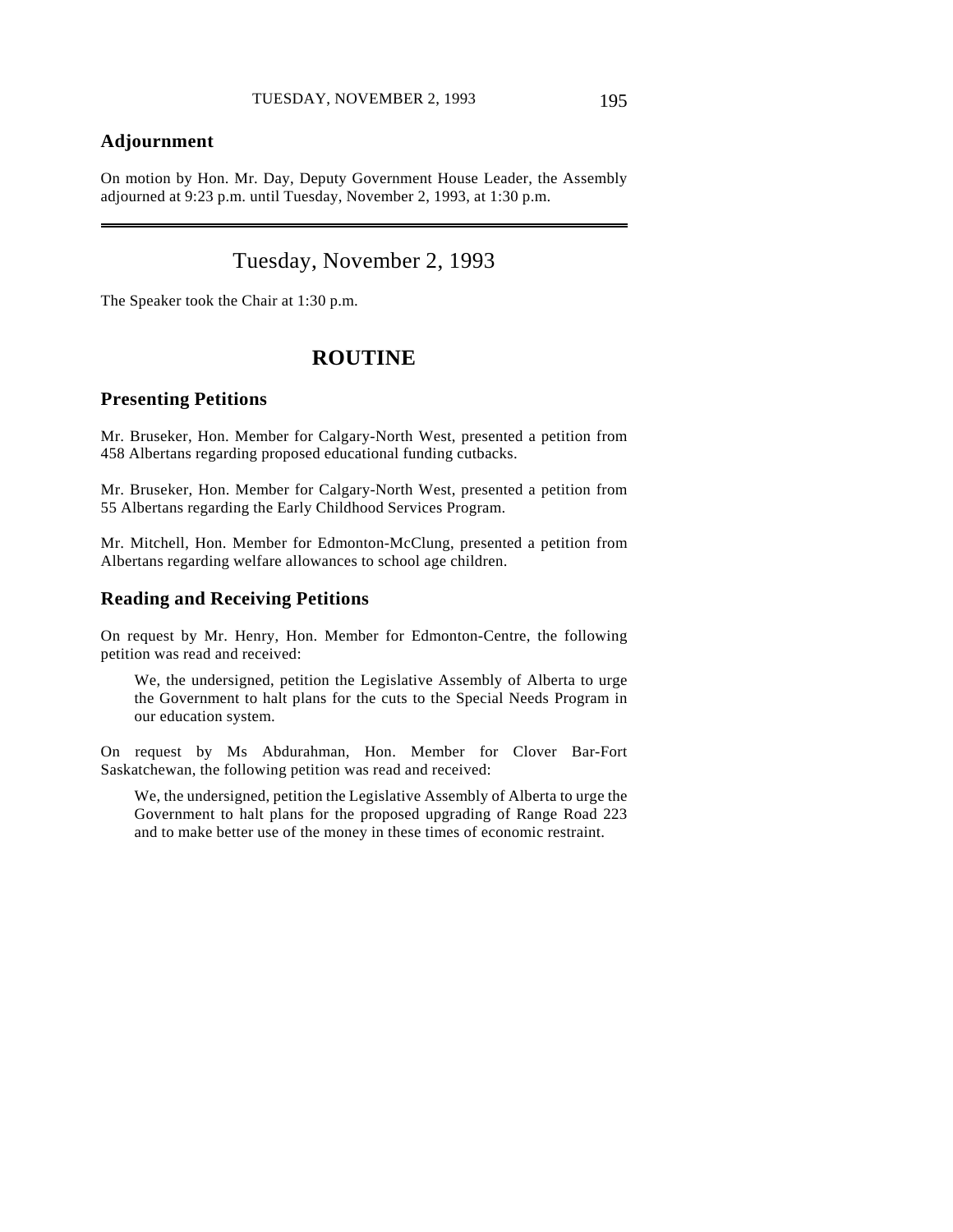On request by Mr. Collingwood, Hon. Member for Sherwood Park, the following petition was read and received:

To the Legislative Assembly of Alberta, in Legislature assembled:

The petition of the undersigned to oppose the round-up, auction, or slaughter of all wild horses in Alberta, humbly urges the Legislative Assembly to ask the Government:

- 1. that there be a complete moratorium on all proposed round-ups, auctions, and slaughter of wild horses;
- 2. that environmental studies be conducted to determine what effect the wild horses are having upon the wildlife and the environment and that should this research show conclusively that the wild horses are having a negative impact, alternative nonlethal measures such as immunocontraception should be implemented to decrease the birth rate;
- 3. that a long-term management plan for Alberta's public lands should be drawn up that recognizes the rights of wild horses as an integral part of the ecosystem;
- 4. that legal protection for wild horses be provided throughout Alberta; and further
- 5. that the ancestors of these wild horses have made an immeasurable contribution to our heritage in faithful service to our explorers, cowboys, settlers, and native people. Saving Alberta's wild horses is saving a slice of Alberta's history.

## **Presenting Reports by Standing and Special Committees**

Mr. Renner, Chairman, Standing Committee on Private Bills, presented the following report:

Mr. Speaker, the Standing Committee on Private Bills has had certain Bills under consideration and wishes to report as follows:

The Committee recommends that the following Bills proceed:

- Pr5 Canadian Union College Amendment Act, 1993
- Pr6 Mennonite Mutual Insurance Co. (Alberta) Ltd. Amendment Act, 1993

Mr. Speaker, the Committee recommends that the following Bills proceed with some amendments:

Pr2 Youth Emergency Services Foundation Amendment Act, 1993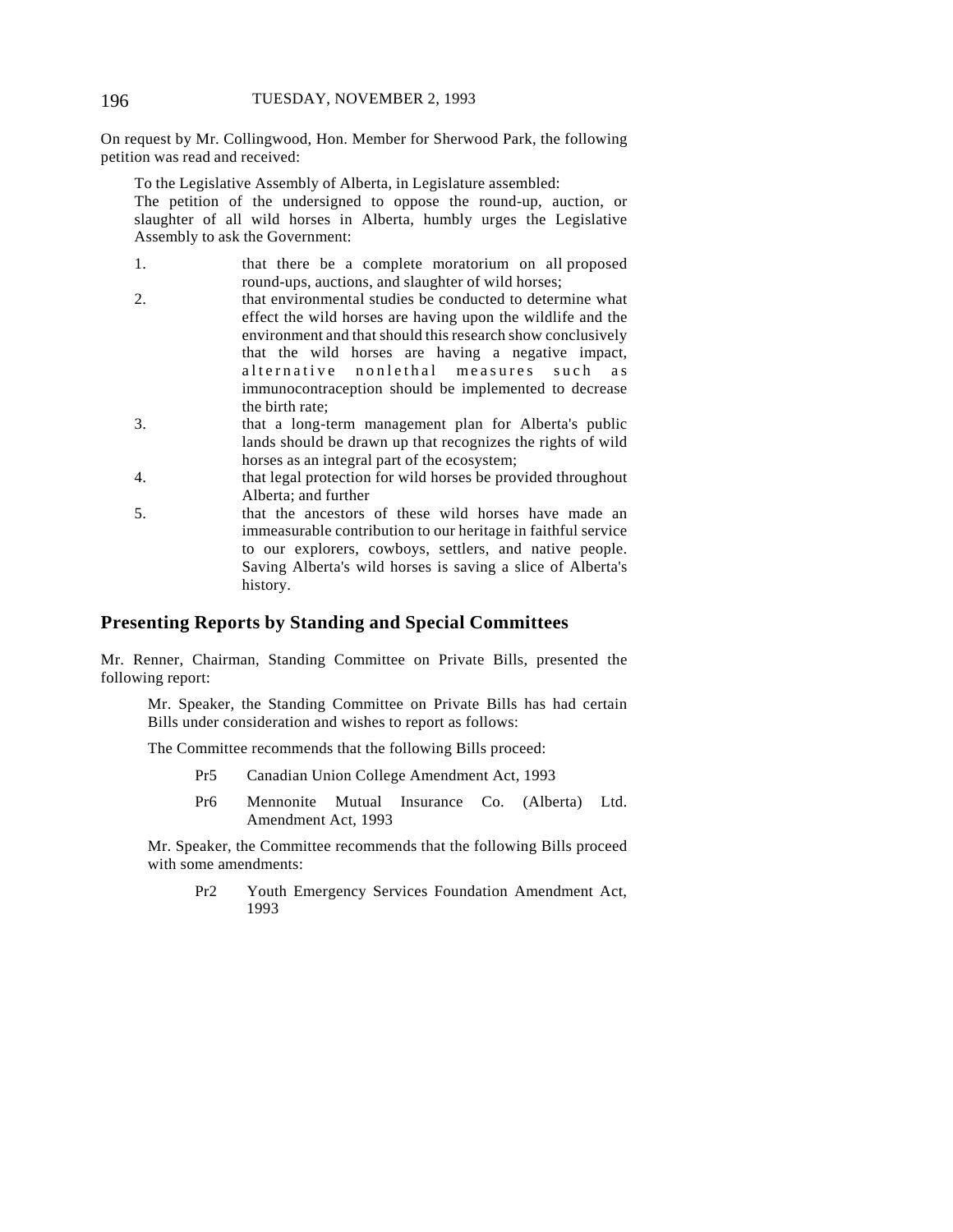Pr17 Canadian Health Assurance Corporation Act

Mr. Speaker, the Committee recommends that the following Bills not proceed:

Pr3 Mosaic College of Canada Act

Pr15 Alberta Seniors' Legislature Act

Mr. Speaker, I request the concurrence of the Assembly in these recommendations.

The question being put, concurrence in the report was granted.

## **Notices of Motions**

Pursuant to Standing Order 34(2)(a), Hon. Mr. Day, Deputy Government House Leader, gave oral notice of the following Written Questions and Motions for Returns to be dealt with Wednesday, November 3, 1993:

| Written Questions:          | Stand and retain their places. |
|-----------------------------|--------------------------------|
| <b>Motions for Returns:</b> | M222.                          |

Mr. Renner, Chairman, Standing Committee on Private Bills, gave oral notice of his intention to seek the unanimous consent of the Assembly for the following motion immediately upon the calling of Orders of the Day:

Be it resolved that the Assembly waive Standing Order 8(2)(a) in order to now give consideration to second reading of Private Bills Pr2, Pr5, Pr6 and Pr17.

## **Tabling Returns and Reports**

Hon. Mr. Rostad, Minister of Justice and Attorney General:

Financial Implications of Child Support Guidelines, Research Report, Report of the Federal/Provincial/Territorial Family Law Committee, May 1992 Sessional Paper 856/93

Child Support, Public Discussion Paper, Report of the Federal/Provincial/ Territorial Family Law Committee, June 1991

Sessional Paper 857/93

"How Much Does It Cost To Support A Child In Canada?", Technical Report, Federal/Provincial/Territorial Family Law Committee, Spring 1991, Phases I and II

Sessional Paper 858/93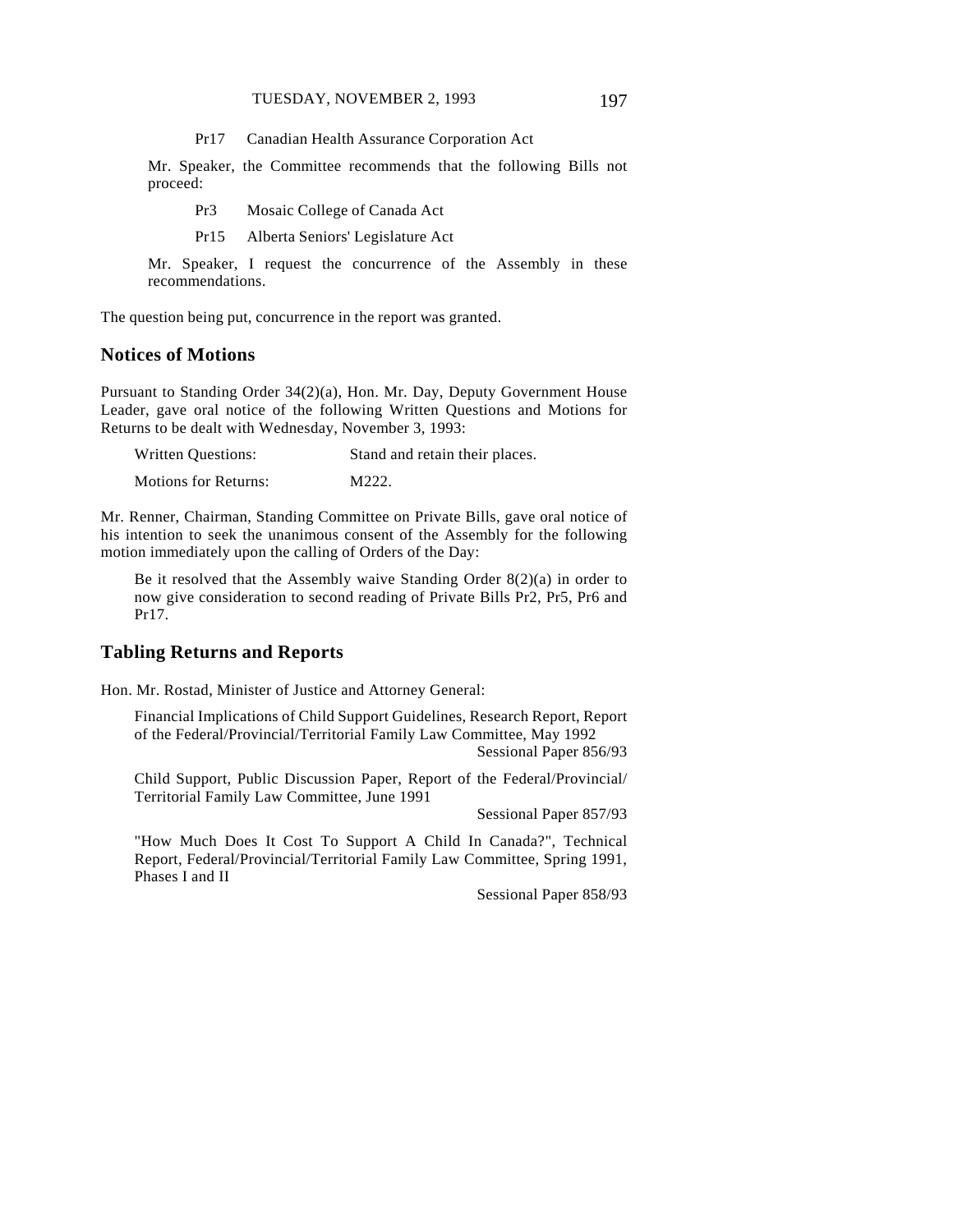Hon. Mr. Rostad, Minister of Justice and Attorney General, pursuant to the Racing Commission Act, cR-1, s10(2):

Alberta Racing Commission, Annual Report 1992-93

Sessional Paper 132/93

Hon. Mr. Day, Minister of Labour:

Return to Order of the Assembly No. M213 asked for by Mr. Beniuk on October 13, 1993:

Copies of the latest actuarial valuation report prepared by or for the Workers' Compensation Board (WCB) containing the assumptions which resulted in a reduction in the accumulated deficit of the WCB.

Sessional Paper 213/93

Mr. Smith, Chair of the Council on Professions and Occupations, pursuant to the Chartered Accountants Act, cC-5.1, s9(2):

Institute of Chartered Accountants of Alberta, Annual Report 1993 Sessional Paper 90/93

Mr. Smith, Chair of the Council on Professions and Occupations, pursuant to the Certified General Accountants Act, cC-3.6, s9(2):

Certified General Accountants Association of Alberta, Annual Report 1993 Sessional Paper 88/93

Mr. Smith, Chair of the Council on Professions and Occupations, pursuant to the Certified Management Accountants Act, cC-3.8, s9(2):

Society of Certified Management Accountants, Annual Report 1992-93 Sessional Paper 89/93

Mr. Smith, Chair of the Council on Professions and Occupations:

Alberta Dental Assistants Association, Annual Report 1993

Sessional Paper 859/93

Mr. Smith, Chair of the Council on Professions and Occupations, pursuant to the Forestry Profession Act, cF-15.5, s6(4):

Alberta Registered Professional Foresters Association, Annual Report 1992-93

Sessional Paper 93/93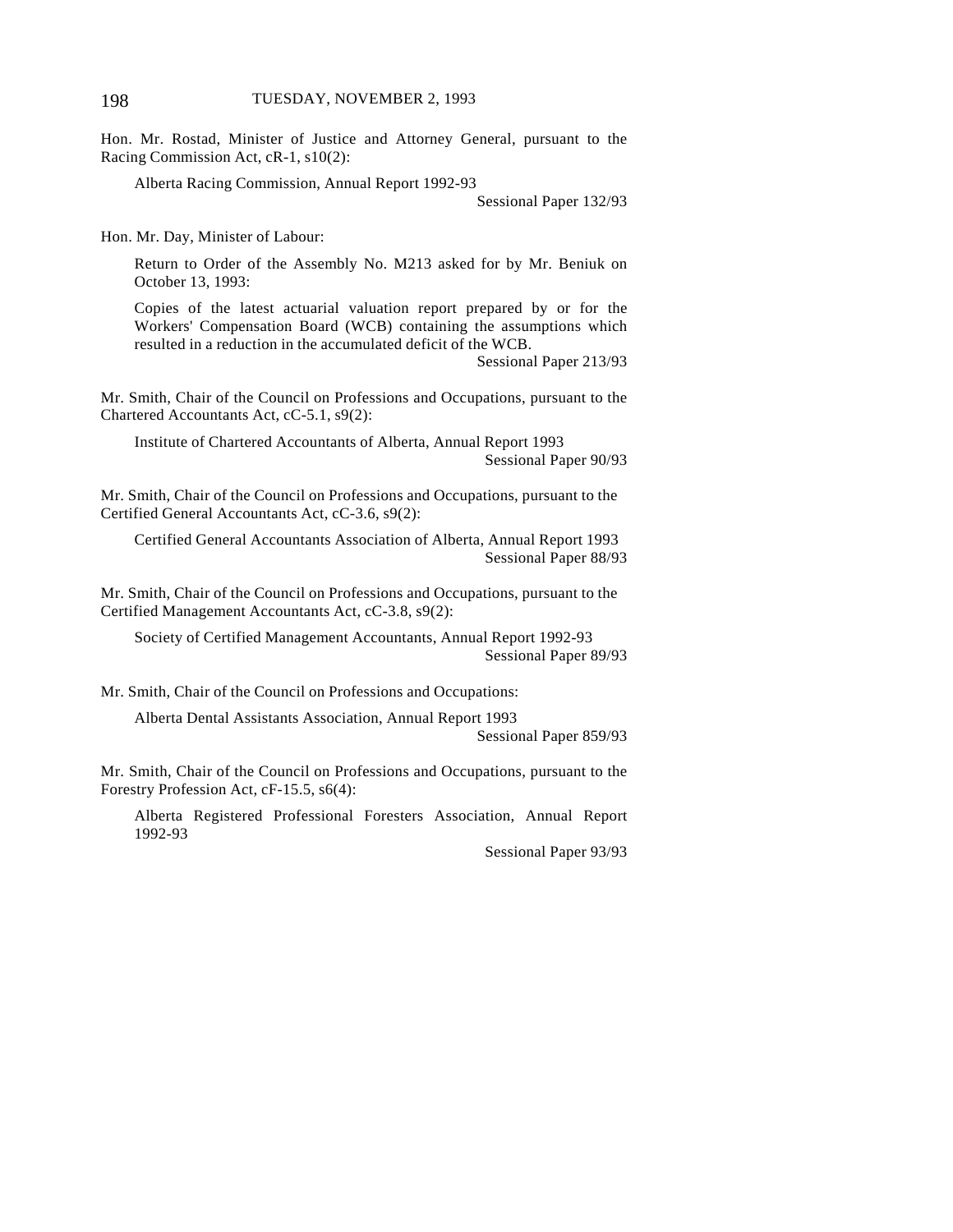Mr. Smith, Chair of the Council on Professions and Occupations, pursuant to the Occupational Therapy Profession Act, cO-2.5, s5(4):

Alberta Association of Registered Occupational Therapists, Annual Report 1991-93

Sessional Paper 96/93

Mr. Mitchell, Hon. Member for Edmonton-McClung:

One hundred letters, dated October 27, 1993, from parents of Our Lady of the Prairies School, to Hon. Mr. Jonson, Minister of Education, regarding cutbacks in education

Sessional Paper 860/93

Mr. Chadi, Hon. Member for Edmonton-Roper:

Submission from Sine Chadi, MLA, based on discussions with constituents from Edmonton-Roper, September and October, 1993, regarding education and the education roundtable process

Sessional Paper 861/93

#### **Members' Statements**

Ms Hanson, Hon. Member for Edmonton-Beverly-Highlands, made a statement regarding liquor sales.

Mr. Brassard, Hon. Member for Olds-Didsbury, made a statement regarding Diabetes Month.

Mr. Zwozdesky, Hon. Member for Edmonton-Avonmore, made a statement regarding library services.

# **ORDERS OF THE DAY**

Mr. Renner, Chairman, Standing Committee on Private Bills, requested and received the unanimous consent of the Assembly for consideration of the following motion:

Be it resolved that the Assembly waive Standing Order 8(2)(a) in order to now give consideration to second reading of Private Bills Pr2, Pr5, Pr6 and Pr17.

The question being put, the motion was agreed to unanimously.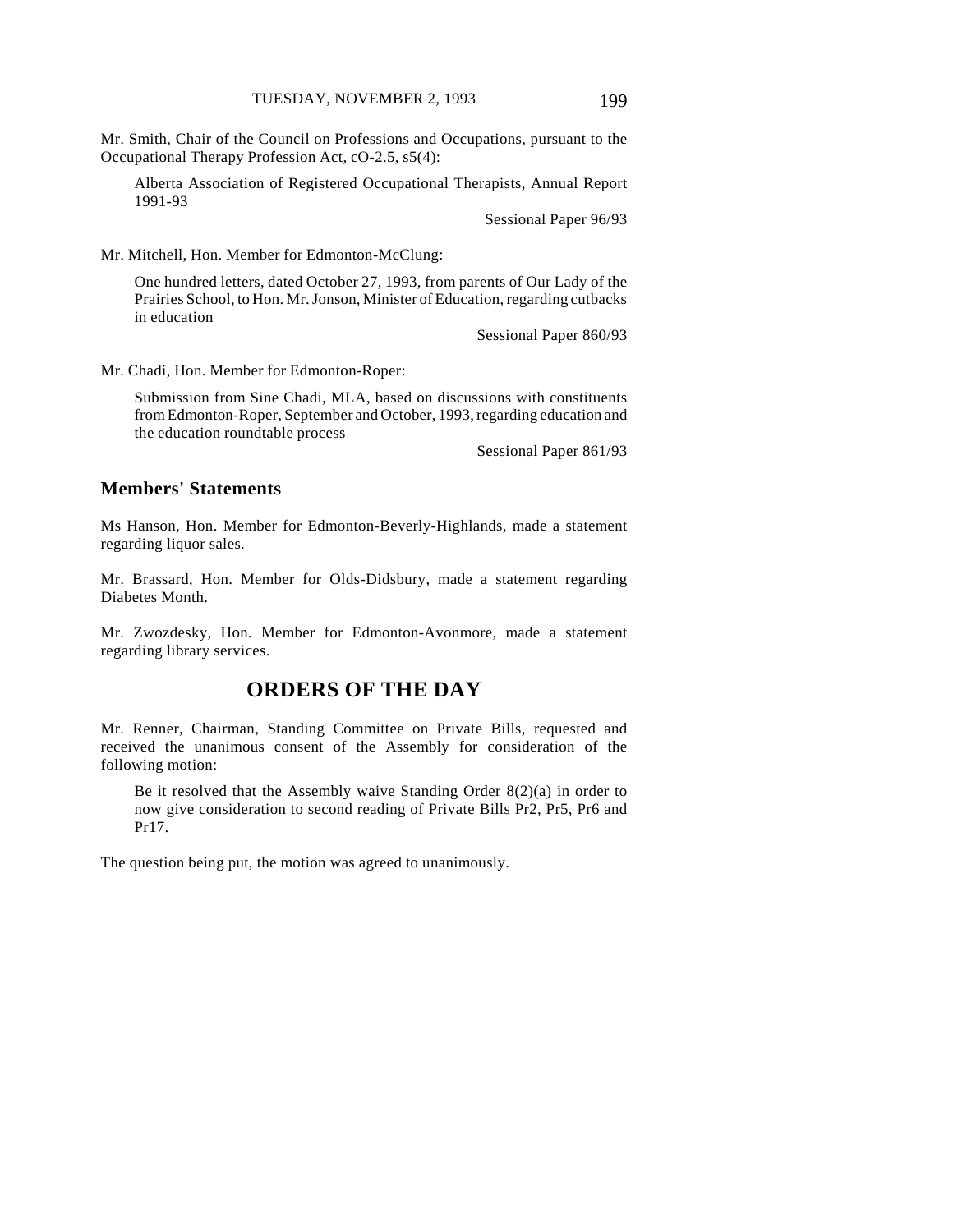# **Private Bills**

## **Second Reading**

The following Bills were read a Second time and referred to Committee of the Whole:

| Bill  | Pr2 | Youth Emergency Services Foundation Amendment Act, 1993 –<br>Mr. Mitchell           |
|-------|-----|-------------------------------------------------------------------------------------|
|       |     | Bill Pr5 Canadian Union College Amendment Act, 1993 – Mrs. Gordon                   |
| Bill- | Pr6 | Mennonite Mutual Insurance Co. (Alberta) Ltd. Amendment Act.<br>1993 – Mr. Bruseker |

Bill Pr17 Canadian Health Assurance Corporation Act – Mr. Jacques

# **Public Bills and Orders Other Than Government Bills and Orders**

### **Second Reading**

On the motion that the following Bill be now read a Second time and referred to Committee of the Whole:

Bill 210 Individual Property Rights Protection Act – Mr. Pham

Pursuant to Standing Order 8(2)(b), debate adjourned with Mr. Stelmach speaking.

## **Motions Other Than Government Motions**

**206.** Moved by Mr. Bruseker:

Be it resolved that the Legislative Assembly urge the Government to implement an economic strategy which is aimed at improving the situation of all small businesses in Alberta, including the elimination of all loans and loan guarantees to private businesses.

A debate followed.

Pursuant to Standing Order 8(4), the question being put, the motion was defeated. The names being called for were taken as follows: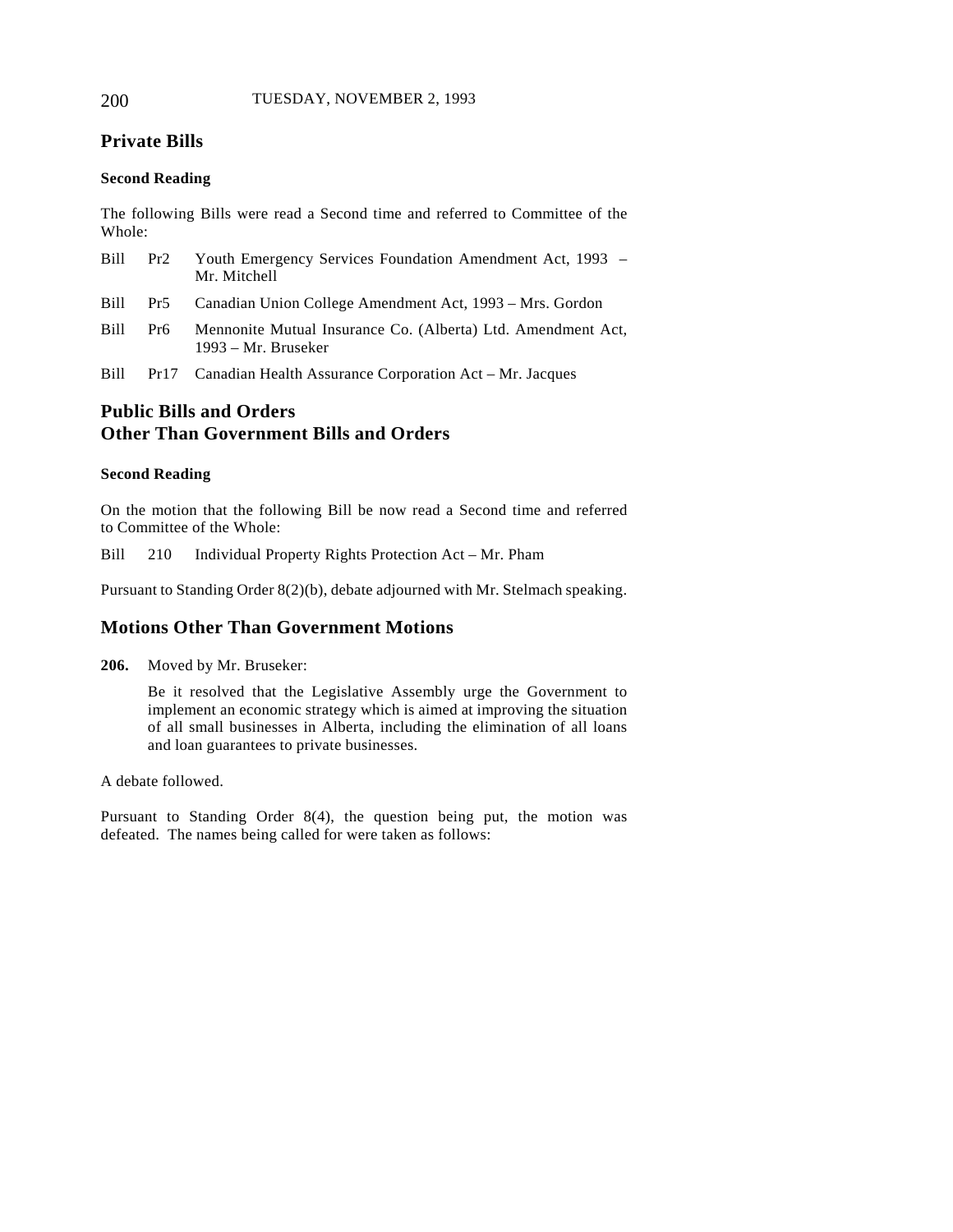#### For the motion: 28

| Abdurahman             | Hanson       | Sapers            |
|------------------------|--------------|-------------------|
| Beniuk                 | Henry        | Sekulic           |
| <b>Bracko</b>          | <b>Hewes</b> | Soetaert          |
| <b>Bruseker</b>        | Kirkland     | Taylor (Redwater) |
| Carlson                | Langevin     | Van Binsbergen    |
| Chadi                  | Leibovici    | Vasseur           |
| Collingwood            | Massey       | White             |
| Dalla-Longa            | Mitchell     | Zariwny           |
| Decore                 | Percy        | Zwozdesky         |
| Germain                |              |                   |
| Against the motion: 46 |              |                   |
| Ady                    | Gordon       | Oberg             |
| Amery                  | Haley        | Paszkowski        |
| <b>Brassard</b>        | Havelock     | Pham              |
| Burgener               | Herard       | Renner            |
| Calahasen              | Hlady        | Rostad            |
| Cardinal               | Jacques      | Severtson         |
| Clegg                  | Jonson       | Smith             |
| Day                    | Kowalski     | Sohal             |
| Dinning                | Laing        | Stelmach          |
| Doerksen               | Lund         | Tannas            |

Magnus Mar McClellan McFarland Mirosh

**208.** Moved by Mr. Severtson:

Be it resolved that the Legislative Assembly urge the Government to consider removal of the tuition fee ceiling on foreign students studying in Alberta post-secondary educational institutions, and allow the universities to determine and set such levels.

A debate followed.

Dunford Evans Fischer Forsyth Friedel Fritz

Pursuant to Standing Order 8(2)(c), debate adjourned.

Taylor (Cypress-Medicine Hat)

Thurber Trynchy West Woloshyn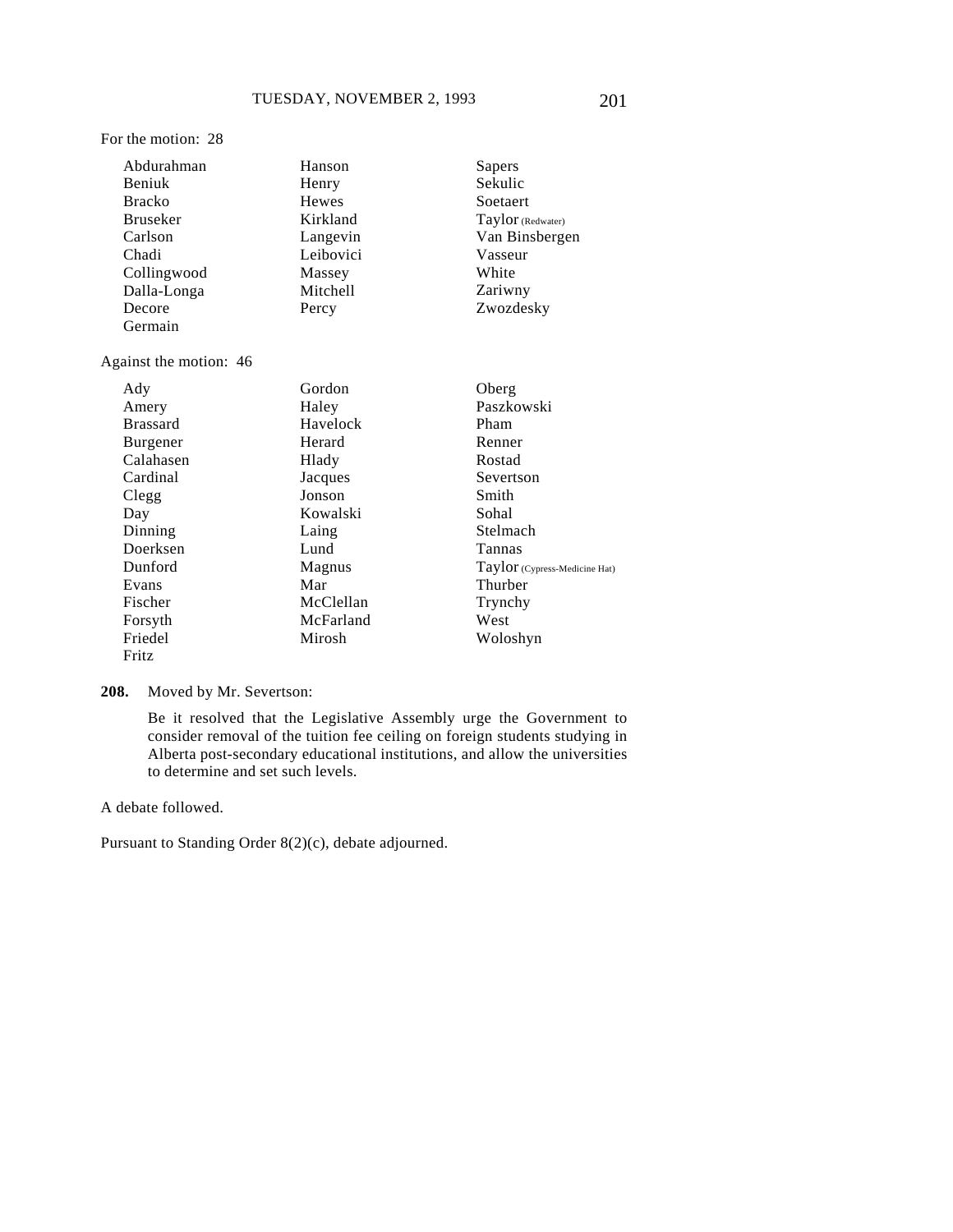## 202 TUESDAY, NOVEMBER 2, 1993

## **Government Bills and Orders**

#### **Second Reading**

On the motion that the following Bill be now read a Second time and referred to Committee of the Whole:

Bill 10 Alberta Registries Act – Hon. Dr. West

A debate followed.

Hon. Mr. Evans moved adjournment of the debate, which was agreed to.

#### **Committee of the Whole**

According to Order, the Assembly resolved itself into Committee of the Whole.

(Assembly in Committee)

The following Bills were reported:

|  |  | Bill 11 Alberta Corporate Tax Amendment Act, 1993 - Hon. Mr. Dinning |  |
|--|--|----------------------------------------------------------------------|--|
|--|--|----------------------------------------------------------------------|--|

- Bill 17 Family Life and Substance Abuse Foundation Act Repeal Act Hon. Mrs. Mirosh
- Bill 18 Industrial Wages Security Act Repeal Act Hon. Mr. Day

## **Adjournment**

On motion by Hon. Mr. Day, Deputy Government House Leader, that it be called 5:30, at 5:15 p.m., it was agreed that when the Assembly reconvened at 8:00 p.m. they would be in Committee of Supply, and the Speaker left the Chair.

TUESDAY, NOVEMBER 2, 1993 – 8:00 P.M.

## **Committee of Supply**

(Day 1 of Alberta Capital Fund Estimates Consideration)

(Assembly in Committee)

And after some time spent therein, the Acting Speaker resumed the Chair and Mr. Tannas reported as follows: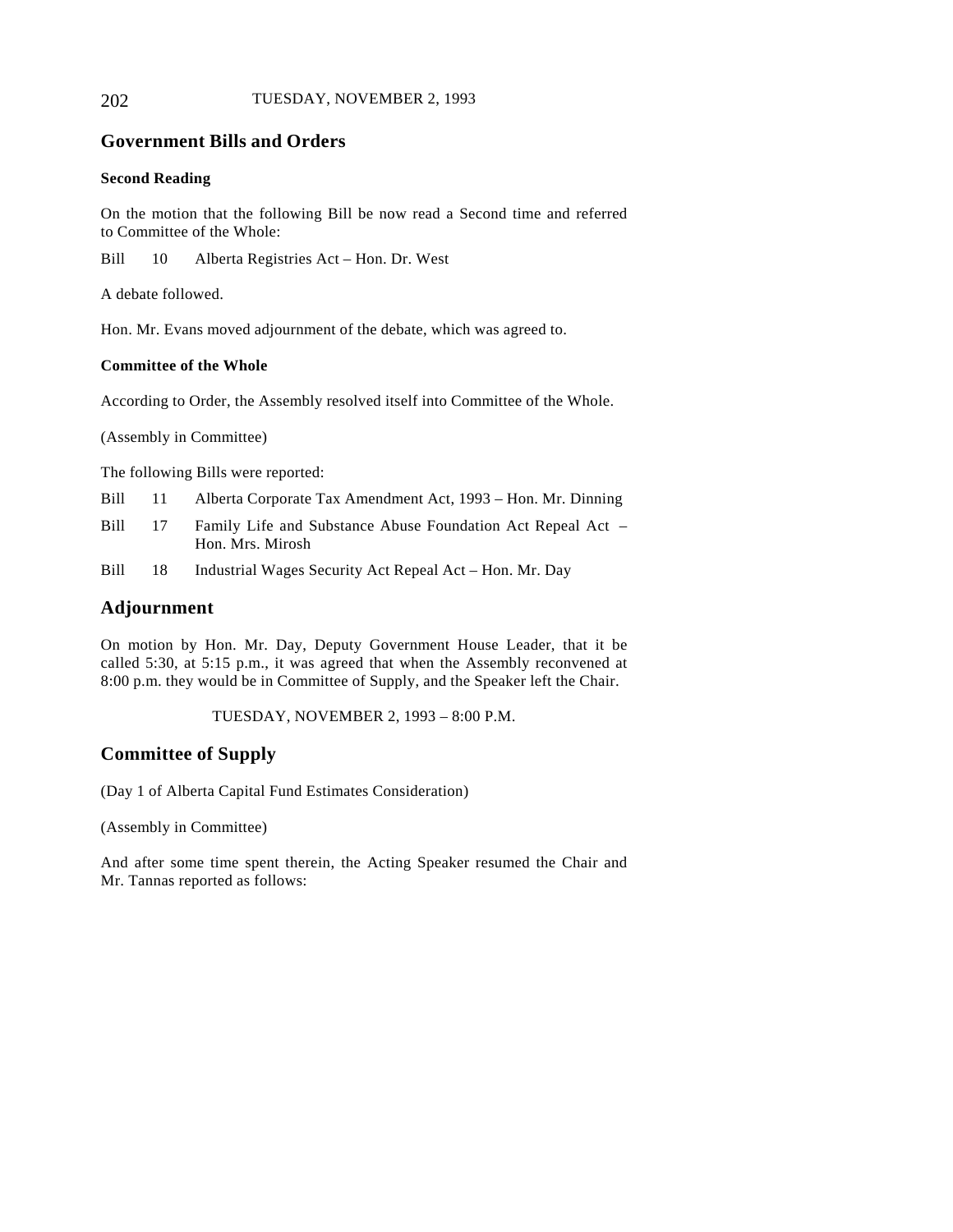Mr. Speaker:

The Committee of Supply has had under consideration certain resolutions of the 1993-94 Capital Fund Estimates, reports progress thereon, and requests leave to sit again.

The question being put, the report and the request for leave to sit again were agreed to.

## **Adjournment**

 $\overline{a}$ 

On motion by Hon. Mr. Day, Deputy Government House Leader, the Assembly adjourned at 9:56 p.m. until Wednesday, November 3, 1993, at 1:30 p.m.

# Wednesday, November 3, 1993

The Speaker took the Chair at 1:30 p.m.

# **ROUTINE**

## **Reading and Receiving Petitions**

On request by Ms Abdurahman, Hon. Member for Clover Bar-Fort Saskatchewan, the following petition was read and received:

We, the undersigned, petition the Legislative Assembly of Alberta to urge the Government to halt plans for the proposed upgrading of Secondary Highway 824 and to make better use of the money in these times of economic restraint.

On request by Mr. Bruseker, Hon. Member for Calgary-North West, the following petition was read and received:

We, the undersigned residents of Alberta, petition the Legislative Assembly to urge the Government of Alberta to maintain the current Early Childhood Services Program and continue providing the necessary assistance to children with special needs.

Further, the undersigned also request the Legislative Assembly to urge the Government of Alberta to recognize the vital importance of these programs by amending the School Act to guarantee Early Childhood Services for all children and early intervention and inclusion (integration) with the appropriate support services for all children with special needs.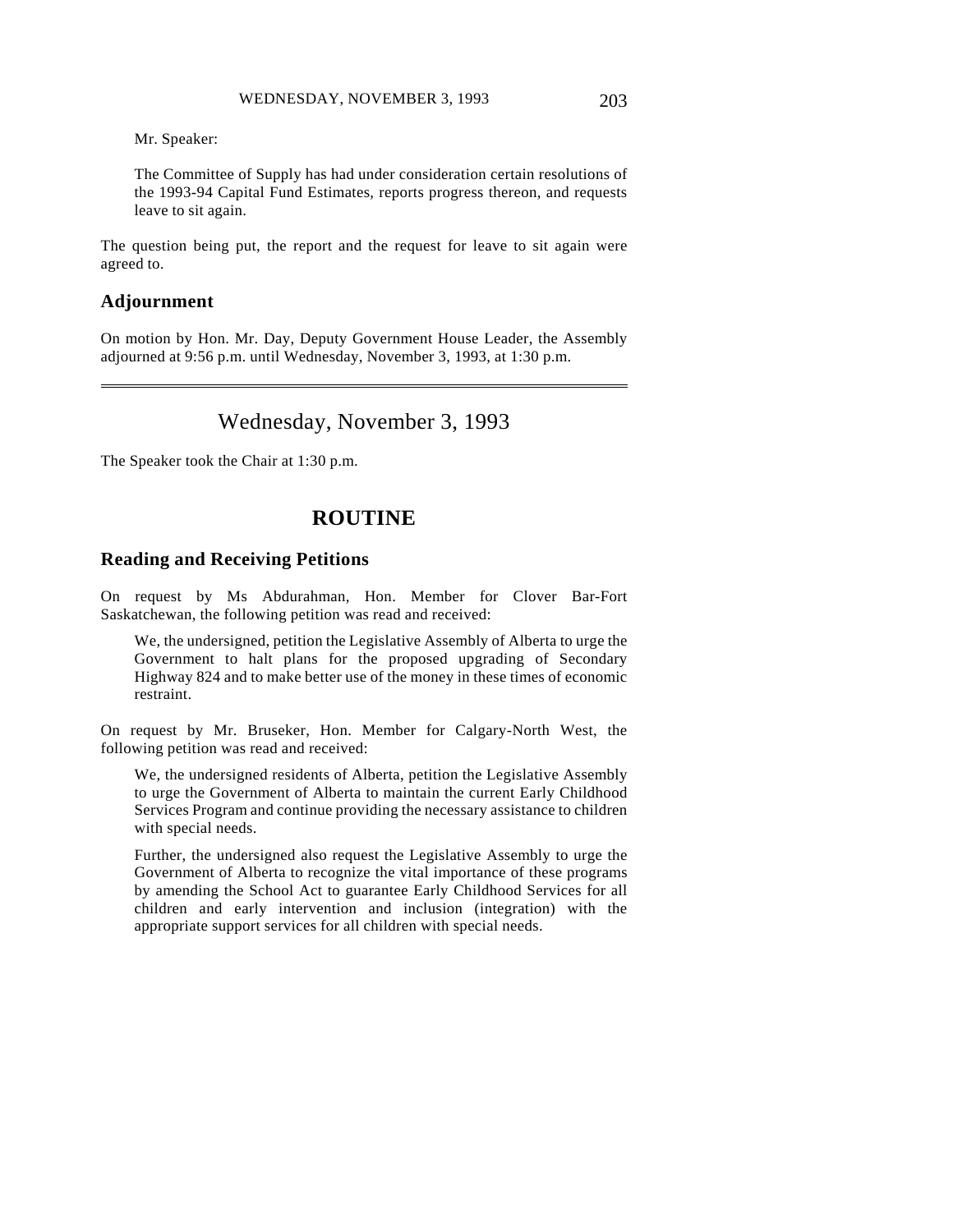#### 204 WEDNESDAY, NOVEMBER 3, 1993

On request by Mr. Bruseker, Hon. Member for Calgary-North West, the following petition was read and received:

We, the undersigned, urge the Legislative Assembly of Alberta to urge the Government not to pass or adopt any of the proposed education funding cutbacks.

## **Notices of Motions**

Mr. Severtson, Hon. Member for Innisfail-Sylvan Lake, gave oral notice of his intention to request the unanimous consent of the Assembly to withdraw Bill 212, Teaching Profession Amendment Act, 1993, from the Order Paper.

Ms Leibovici, Hon. Member for Edmonton-Meadowlark, gave oral notice of her intention to request the unanimous consent of the Assembly to withdraw Bill 213, Employee Relations Statutes Amendment Act, 1993, from the Order Paper.

## **Introduction of Bills (First Reading)**

Notice having been given:

Bill 20 Public Safety Services Amendment Act, 1993 – Mr. Friedel

On motion by Hon. Mr. Kowalski, Government House Leader, the following Bill was placed on the Order Paper under Government Bills and Orders:

Bill 20 Public Safety Services Amendment Act, 1993 – Mr. Friedel

Upon recommendation of His Honour the Honourable the Lieutenant Governor, and notice having been given:

Bill 21 Agriculture Financial Services Act – Hon. Mr. Paszkowski

## **Tabling Returns and Reports**

Ms Carlson, Hon. Member for Edmonton-Ellerslie:

Poster, "Your Hurting Our Lifes, Not Yours," Misty Brooks Sessional Paper 862/93

Poster, "Tomarrow's future . . . Is in our hands!", Stacey Shultz Sessional Paper 863/93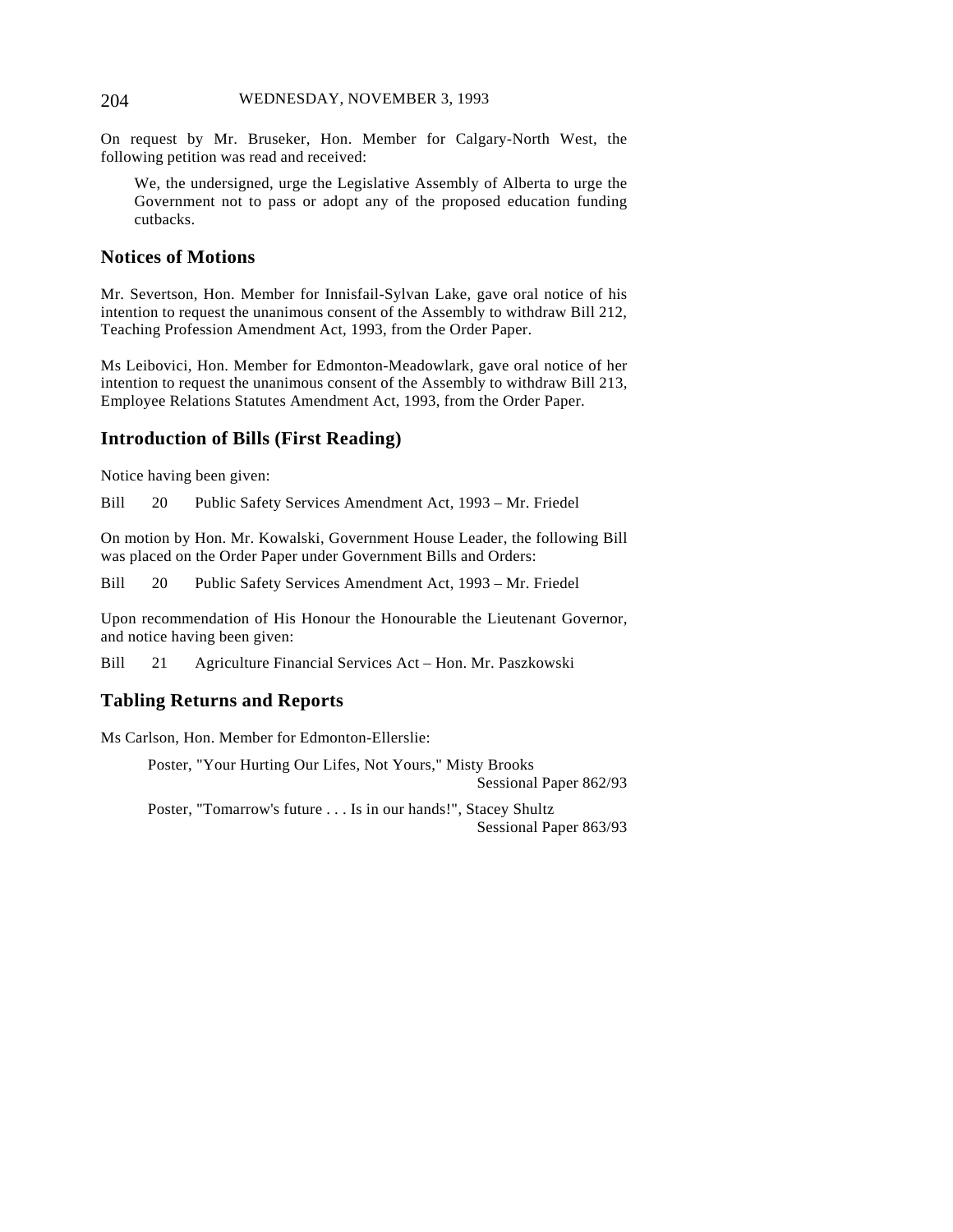# **ORDERS OF THE DAY**

## **Written Questions**

The following Written Questions were ordered to stand:

Q215, Q216, Q217, Q218, Q219, Q220, Q221.

## **Motions for Returns**

The following Motion for Return was defeated:

**M222.** Moved by Mr. Zwozdesky:

That an Order of the Assembly do issue for a Return showing: Copies of any and all reports on Access Network prepared by Dennis Anderson, in his capacity as a consultant, between January 1, 1992 and October 25, 1993.

# **Public Bills and Orders Other Than Government Bills and Orders**

Mr. Severtson, Hon. Member for Innisfail-Sylvan Lake, requested and received the unanimous consent of the Assembly to withdraw Bill 212, Teaching Profession Amendment Act, 1993, from the Order Paper.

Ms Leibovici, Hon. Member for Edmonton-Meadowlark, requested and received the unanimous consent of the Assembly to withdraw Bill 213, Employee Relations Statutes Amendment Act, 1993, from the Order Paper.

#### **Third Reading**

On the motion that the following Bill be now read a Third time and passed:

Bill 204 Stray Animals Amendment Act, 1993 – Mr. Brassard

A debate followed.

The question being put, the motion was agreed to. The names being called for were taken as follows:

For the motion: 61

Abdurahman Ady Amery

Beniuk Bracko Brassard Bruseker Burgener Calahasen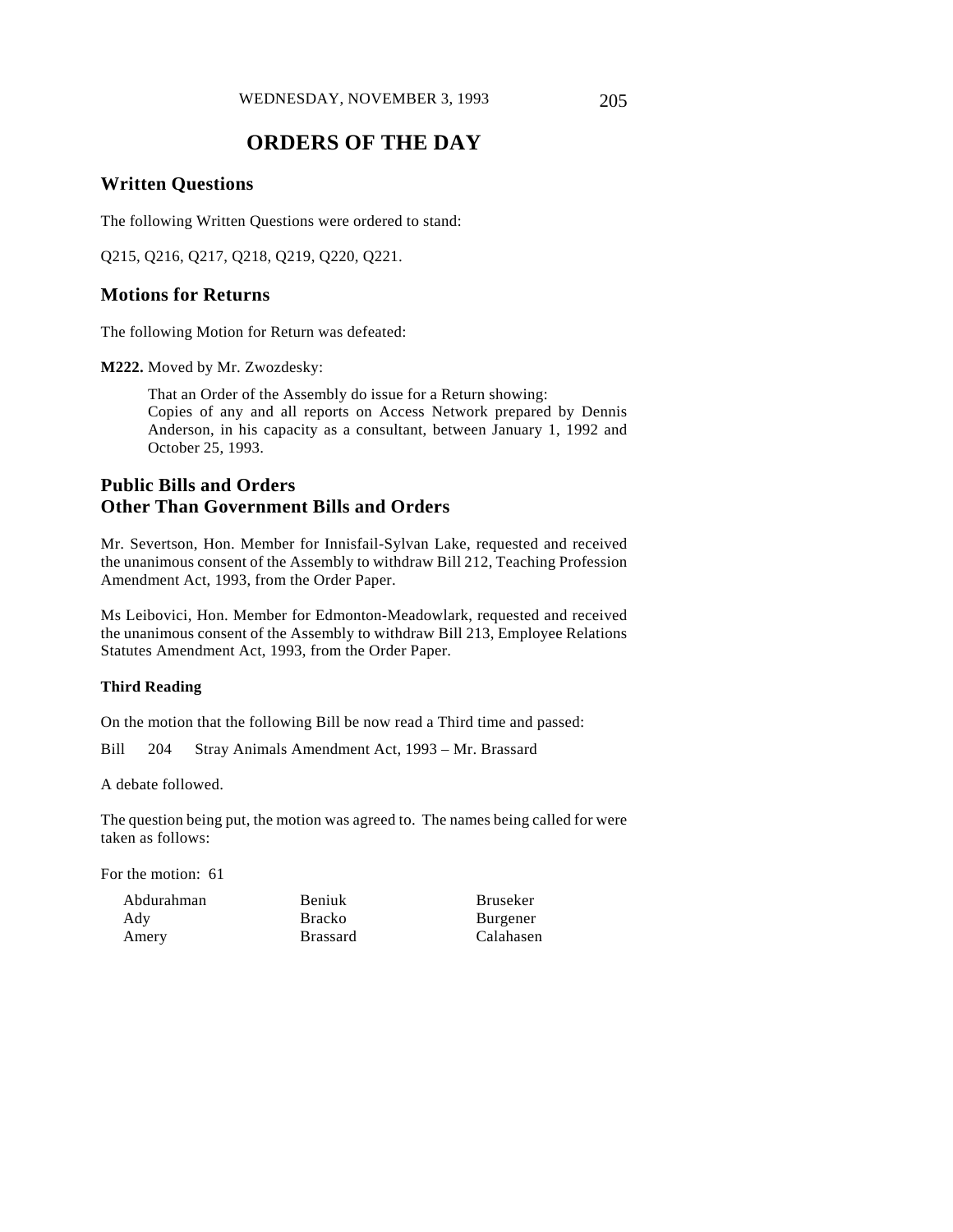## 206 WEDNESDAY, NOVEMBER 3, 1993

| Cardinal     | <b>Hewes</b> | Pham                          |
|--------------|--------------|-------------------------------|
| Carlson      | Hlady        | Renner                        |
| Collingwood  | Jacques      | Sapers                        |
| Coutts       | Kirkland     | Sekulic                       |
| Day          | Laing        | Severtson                     |
| Decore       | Langevin     | Soetaert                      |
| Dickson      | Leibovici    | Sohal                         |
| Dinning      | Lund         | Stelmach                      |
| Doerksen     | Magnus       | Tannas                        |
| Dunford      | Mar          | Taylor (Redwater)             |
| Forsyth      | Massey       | Taylor (Cypress-Medicine Hat) |
| Friedel      | McClellan    | Thurber                       |
| <b>Fritz</b> | McFarland    | Trynchy                       |
| Gordon       | Mitchell     | Van Binsbergen                |
| Haley        | Nicol        | Yankowsky                     |
| Hanson       | Oberg        | Zariwny                       |
| Havelock     | Percy        | Zwozdesky                     |
| Herard       |              |                               |

Against the motion: 2

Clegg Hierath

The following Bill was read a Third time and passed:

Bill 204 Stray Animals Amendment Act, 1993 – Mr. Brassard

#### **Second Reading**

On the motion that the following Bill be now read a Second time and referred to Committee of the Whole:

Bill 210 Individual Property Rights Protection Act – Mr. Pham

A debate followed.

The question being put, the motion was defeated.

On the motion that the following Bill be now read a Second time and referred to Committee of the Whole:

Bill 211 Conservation Easement Act – Mr. Collingwood

Hon. Mr. Evans moved adjournment of the debate, which was agreed to.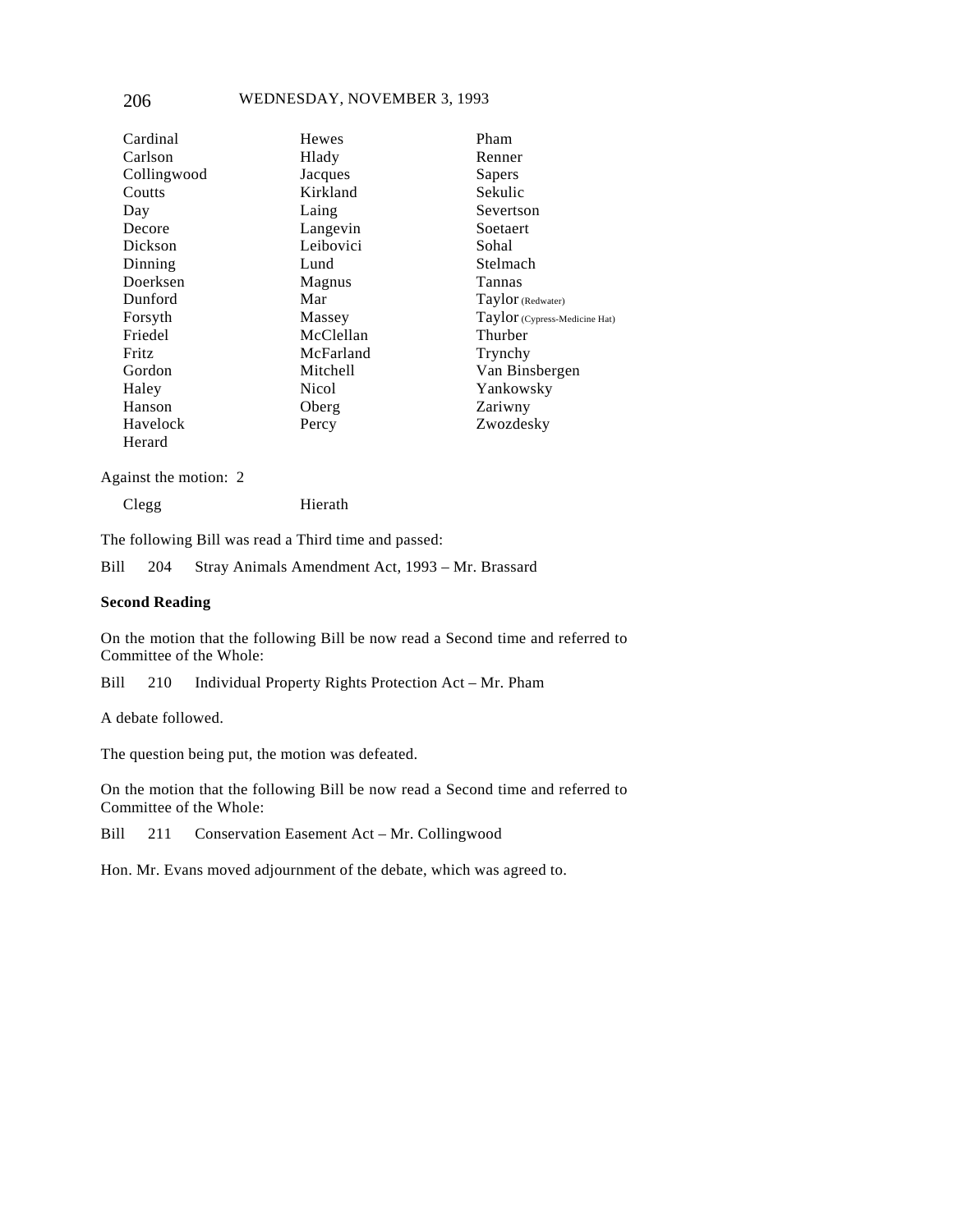On motion by Hon. Mr. Evans, Deputy Government House Leader, at 5:30 p.m., it was agreed that when the Assembly reconvened at 8:00 p.m. they would be in Committee of Supply, and the Speaker left the Chair.

WEDNESDAY, NOVEMBER 3, 1993 – 8:00 P.M.

## **Committee of Supply**

(Day 2 of Alberta Capital Fund Estimates Consideration)

(Assembly in Committee)

And after some time spent therein, the Acting Speaker resumed the Chair and Mr. Tannas reported as follows:

Mr. Speaker:

The Committee of Supply has had under consideration certain resolutions of the Alberta Capital Fund, reports as follows and requests leave to sit again:

Resolved that there be granted to Her Majesty for the fiscal year ending March 31, 1994, a sum from the Alberta Capital Fund, not exceeding the following, for the Departments and purposes indicated:

#### **Advanced Education and Career Development**

\$ 67,860,970 Capital Investment

#### **Environmental Protection**

\$ 26,560,000 Capital Investment

#### **Municipal Affairs**

\$ 20,818,000 Operating Expenditure

#### **Public Works, Supply and Services**

\$ 181,415,000 Capital Investment

#### **Transportation and Utilities**

\$ 14,600,000 Capital Investment

Mr. Speaker, I wish to table a list of those resolutions voted upon by the Committee of Supply pursuant to Standing Order 57(9).

Sessional Paper 643/93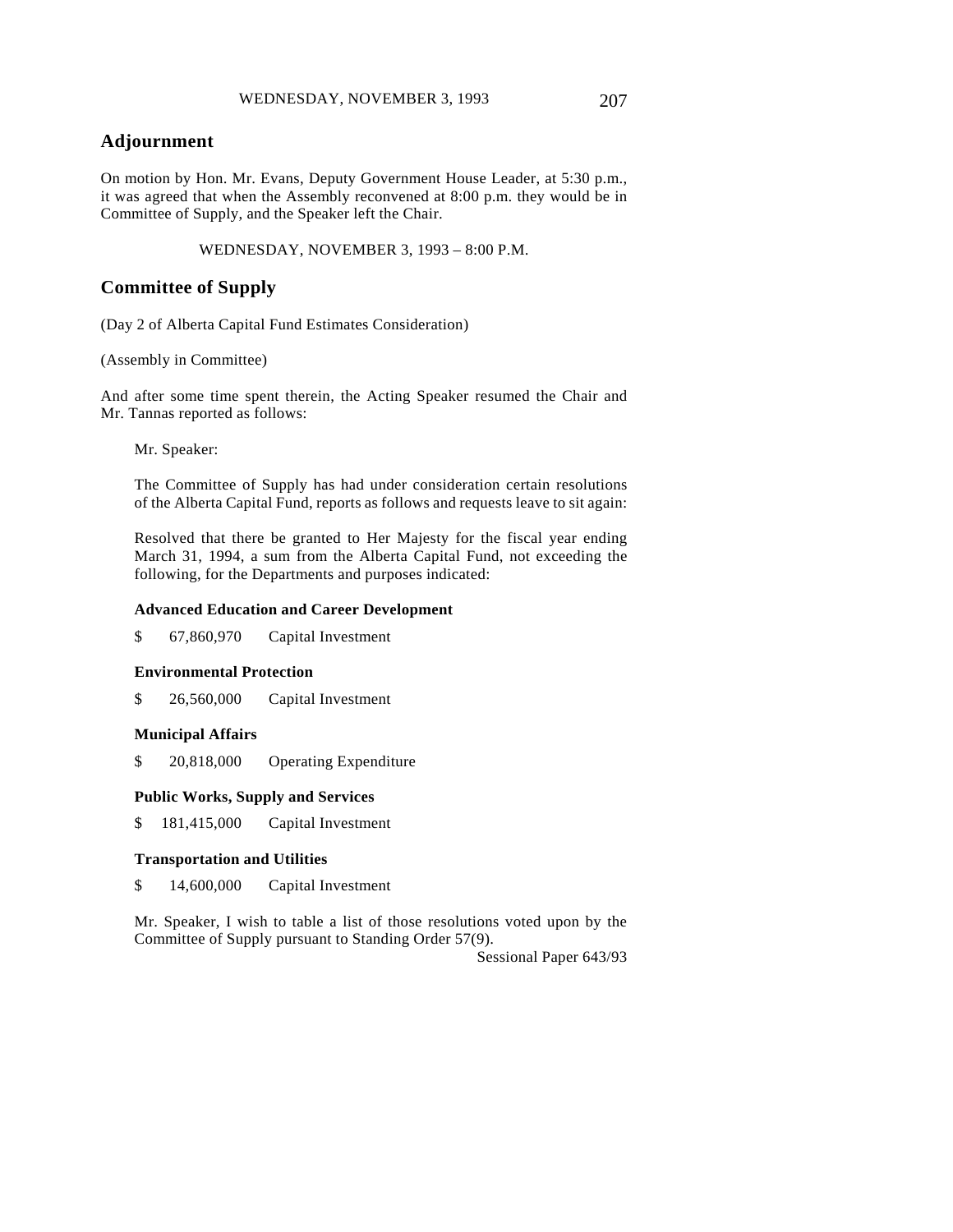#### 208 THURSDAY, NOVEMBER 4, 1993

Mr. Speaker, I also wish to table copies of all amendments considered by the Committee of Supply on this date for the official records of the Assembly.

Amendment to Capital Fund Estimates (Hon. Member for Redwater) – Defeated

Sessional Paper 642/93

The question being put, the report and the request for leave to sit again were agreed to.

## **Adjournment**

On motion by Hon. Mr. Kowalski, Government House Leader, the Assembly adjourned at 8:39 p.m. until Thursday, November 4, 1993, at 1:30 p.m.

# Thursday, November 4, 1993

The Speaker took the Chair at 1:30 p.m.

# **ROUTINE**

## **Presenting Petitions**

Mrs. Soetaert, Hon. Member for Spruce Grove-Sturgeon-St. Albert, presented a petition from 104 Albertans regarding the rights to a Catholic education in Alberta.

Mr. Bracko, Hon. Member for St. Albert, presented a petition from 400 students and parents of Bertha Kennedy Elementary School regarding cuts to funding for education grants in Alberta.

Dr. Sohal, Hon. Member for Calgary-McCall, presented a petition from 317 Ward 5 residents of Calgary regarding a review of the Local Authorities Elections Act.

 $\overline{a}$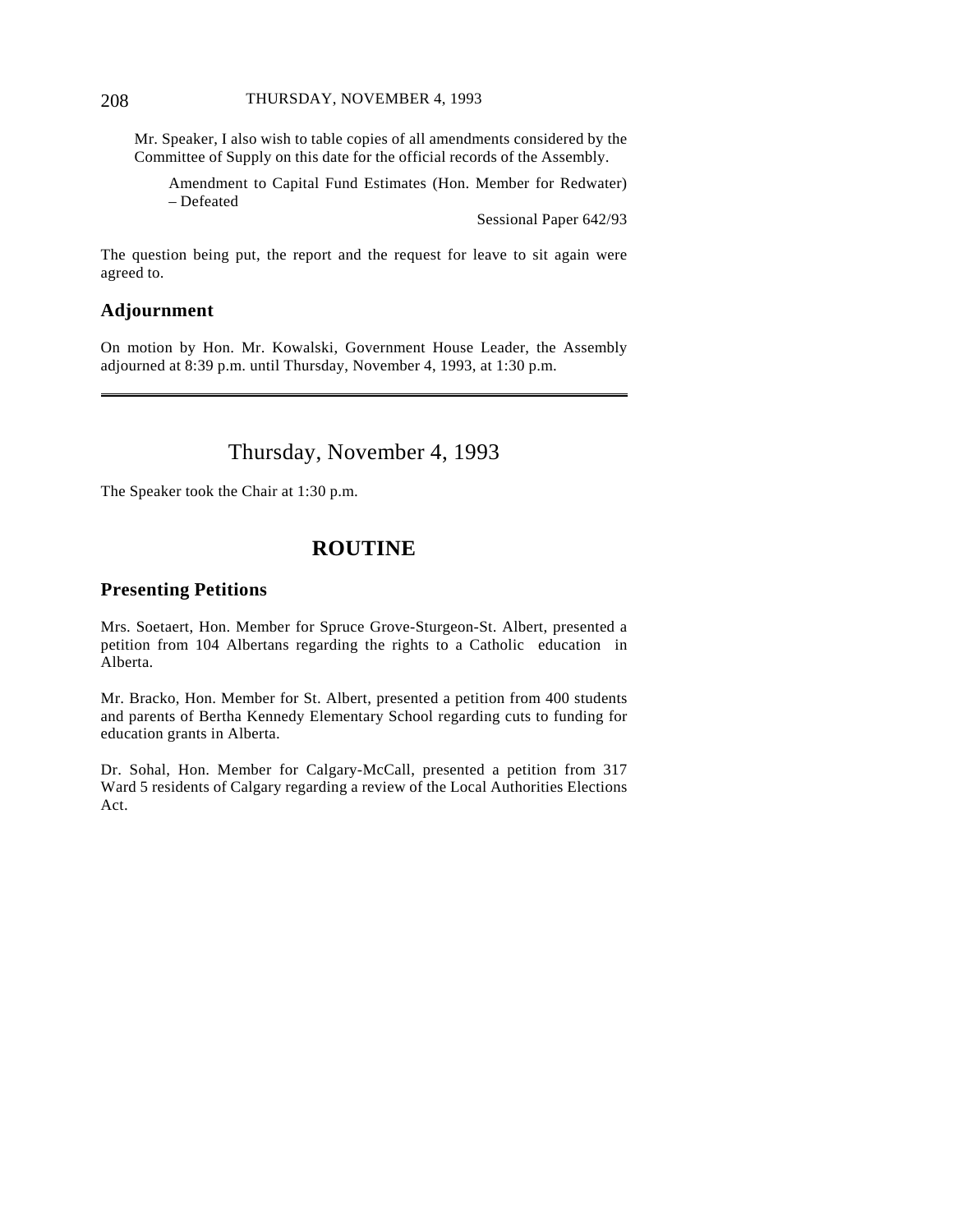## **Notices of Motions**

Mrs. Hewes, Deputy Leader of the Official Opposition, gave oral notice of a purported point of privilege regarding comments made by Hon. Dr. West, Minister of Municipal Affairs, during Capital Fund Estimates consideration November 3, 1993.

Mr. Taylor, Hon. Member for Redwater, gave oral notice of his intention to move the following motion under Standing Order 40:

Be it resolved that the Legislative Assembly recognize the appointment of both Anne McLellan and Joyce Fairbairn to the Cabinet of the Federal Government and that the Assembly send its congratulations to the two new Cabinet ministers as well as its expectation that the interests of Alberta will be well served around the Cabinet table in Ottawa.

## **Tabling Returns and Reports**

Ms Leibovici, Hon. Member for Edmonton-Meadowlark:

Letter, dated November 4, 1993, from the Laperle Parents Advisory Association, to Hon. Mr. Jonson, Minister of Education, regarding a review of the workbook entitled "Meeting the Challenge"

Sessional Paper 864/93

## **Oral Question Period**

During Oral Question Period, Mr. Decore, Hon. Leader of the Official Opposition, filed the following:

Letter, dated July 21, 1993, from William Page, Page & Associates - Management Counsel, regarding a Government-wide program for deregulation in day care

Sessional Paper 865/93

## **Members' Statements**

Dr. Oberg, Hon. Member for Bow Valley, made a statement regarding the health care system.

Dr. Nicol, Hon. Member for Lethbridge-East, made a statement regarding health care funding.

Mr. Jacques, Hon. Member for Grande Prairie-Wapiti, made a statement regarding the use of potable water for oilfield injection purposes.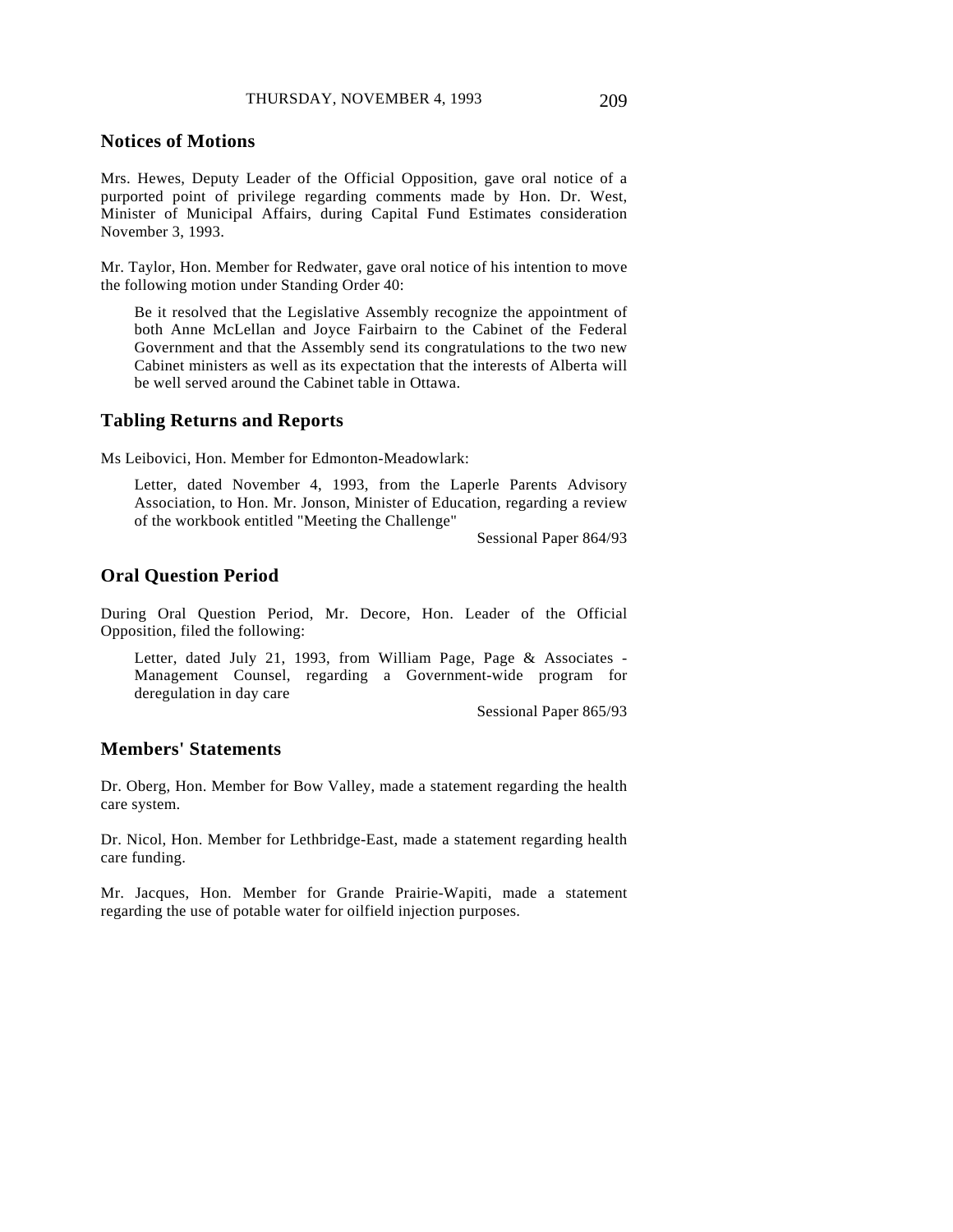#### 210 THURSDAY, NOVEMBER 4, 1993

## **Projected Government Business**

Pursuant to Standing Order 7(5), Mr. Mitchell, Hon. Official Opposition House Leader, asked a question pertaining to the order of Government Business to be brought before the Assembly for the following week.

Hon. Mr. Kowalski, Government House Leader, gave notice of projected Government Business for the week of November 8 to 10, 1993:

#### Monday, November 8, 1993 Aft. - **Government Motions**

Nos. 19 and 21.

- **Government Bills and Orders**

#### **Second Reading**

Bill 21, Agriculture Financial Services Act

#### **Committee of the Whole**

Bill 20, Public Safety Services Amendment Act, 1993

Bill 21, Agriculture Financial Services Act

Bill 8, School Amendment Act, 1993

#### Eve. - **Government Bills and Orders**

#### **Second Reading**

Bill 16, Appropriation (Lottery Fund) Act, 1993

Bill 15, Appropriation (Alberta Heritage Savings Trust Fund, Capital Projects Division) Act, 1993

Bill 14, Appropriation (Alberta Capital Fund) Act, 1993

Bill 13, Appropriation Act, 1993

#### **Committee of the Whole**

Bill 16, Appropriation (Lottery Fund) Act, 1993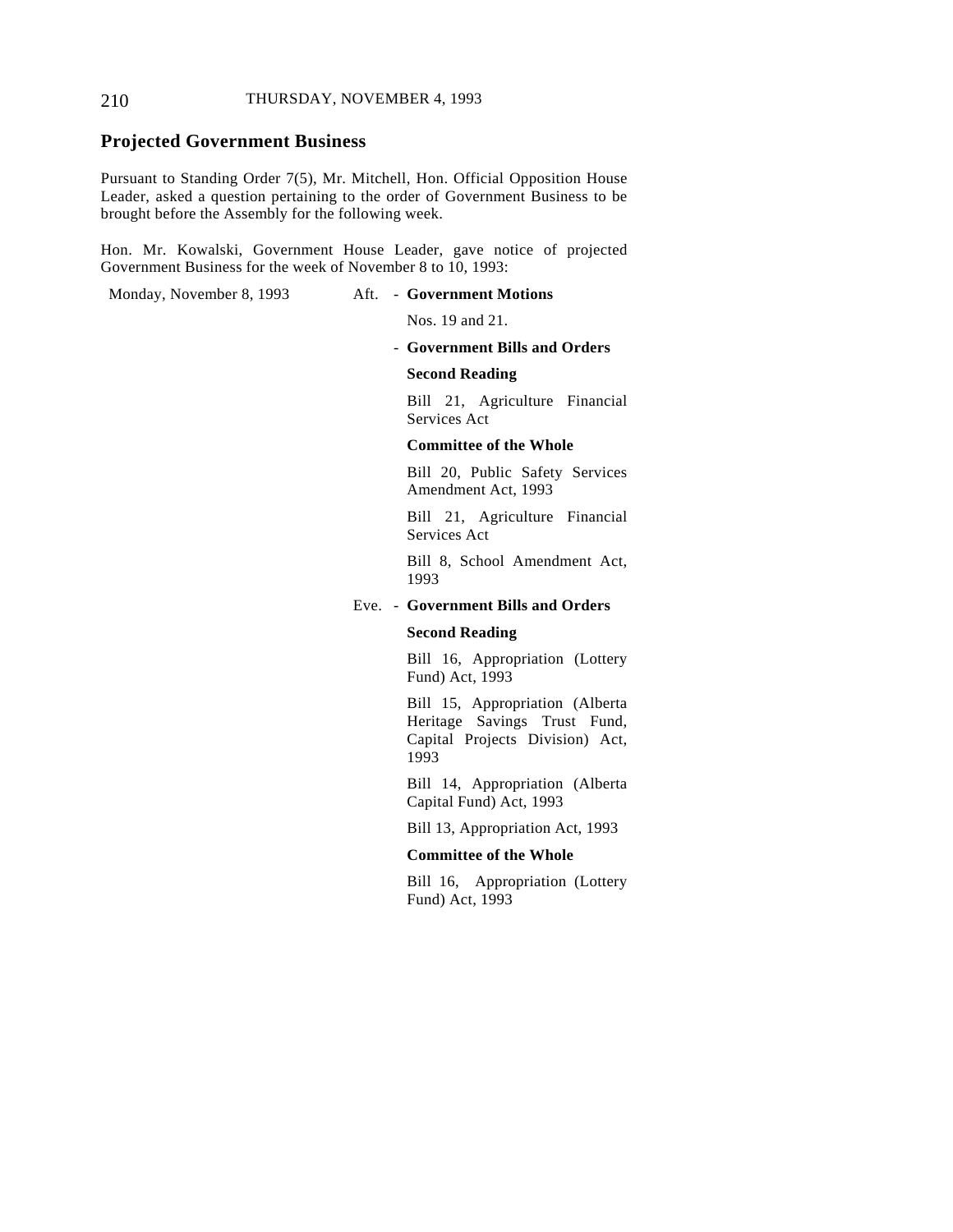|                                                    |             | <b>Second Reading</b>                                                                 |
|----------------------------------------------------|-------------|---------------------------------------------------------------------------------------|
|                                                    |             | (As per Order Paper)                                                                  |
| Tuesday, November 9, 1993                          | (4:30 p.m.) | <b>Government Bills and Orders</b>                                                    |
|                                                    |             | (As per Order Paper)                                                                  |
|                                                    |             | Eve. - Government Bills and Orders                                                    |
|                                                    |             | (As per Order Paper)                                                                  |
| Wednesday, November 10, 1993 $(5:30 \text{ p.m.})$ |             | - Adjournment to Monday,<br>November 15, 1993 or pursuant to<br>Government Motion 21. |

## **Privilege**

Mrs. Hewes, Deputy Leader of the Official Opposition, raised a purported point of privilege regarding comments made by Hon. Dr. West, Minister of Municipal Affairs, during Capital Fund Estimates consideration November 3, 1993.

Hon. Dr. West, Minister of Municipal Affairs, responded to the purported point of privilege.

Mr. Taylor, Hon. Member for Redwater, Mr. Wickman, Hon. Member for Edmonton-Rutherford, Hon. Mr. Kowalski, Government House Leader, and Dr. Sohal, Hon. Member for Calgary-McCall, responded to the point of privilege.

The Speaker advised the Assembly he would take the matter under advisement.

## **Motions Under Standing Order 40**

Hon. Member for Redwater, requested and received the unanimous consent of the Assembly for consideration of the following motion:

Be it resolved that the Legislative Assembly recognize the appointment of both Anne McLellan and Joyce Fairbairn to the Cabinet of the Federal Government and that the Assembly send its congratulations to the two new Cabinet ministers as well as its expectation that the interests of Alberta will be well served around the Cabinet table in Ottawa.

A debate followed.

The question being put, the motion was agreed to unanimously.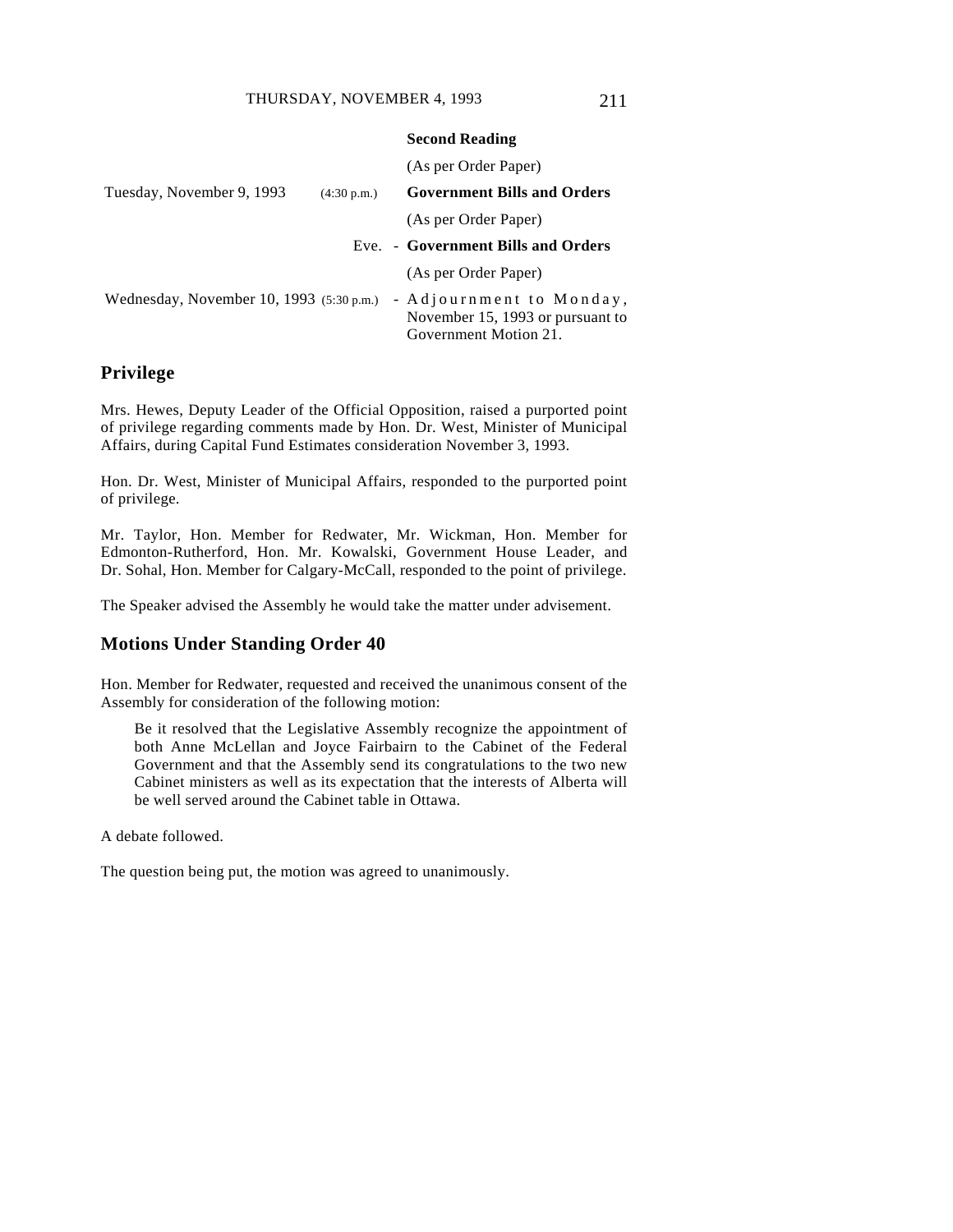# **ORDERS OF THE DAY**

## **Private Bills**

## **Committee of the Whole**

According to Order, the Assembly resolved itself into Committee of the Whole.

(Assembly in Committee)

And after some time spent therein, the Speaker resumed the Chair.

The following Bills were reported:

- Bill Pr5 Canadian Union College Amendment Act, 1993 Mrs. Gordon
- Bill Pr6 Mennonite Mutual Insurance Co. (Alberta) Ltd. Amendment Act, 1993 – Mr. Bruseker

The following Bills were reported with some amendments:

- Bill Pr2 Youth Emergency Services Foundation Amendment Act, 1993 Mr. Mitchell
- Bill Pr17 Canadian Health Assurance Corporation Act Mr. Jacques

Mr. Tannas, Chairman of Committees, tabled copies of all amendments considered by the Committee of the Whole on this date for the official records of the Assembly.

Amendment to Bill Pr2 (Hon. Member for Edmonton-McClung) – Agreed to

Sessional Paper 644/93

Amendment to Bill Pr17 (Hon. Member for Grande Prairie-Wapiti) – Agreed to

Sessional Paper 645/93

# **Government Motions**

**20.** Moved by Hon. Mr. Dinning:

Be it resolved that this Assembly, pursuant to section 6(4.1) of the Alberta Heritage Savings Trust Fund Act, authorizes for the fiscal year ending March 31, 1994, the making of investments under section  $6(1)(c)$  of the Act in:

(1) the Alberta Opportunity Company in an amount not to exceed \$10,000,000 in aggregate;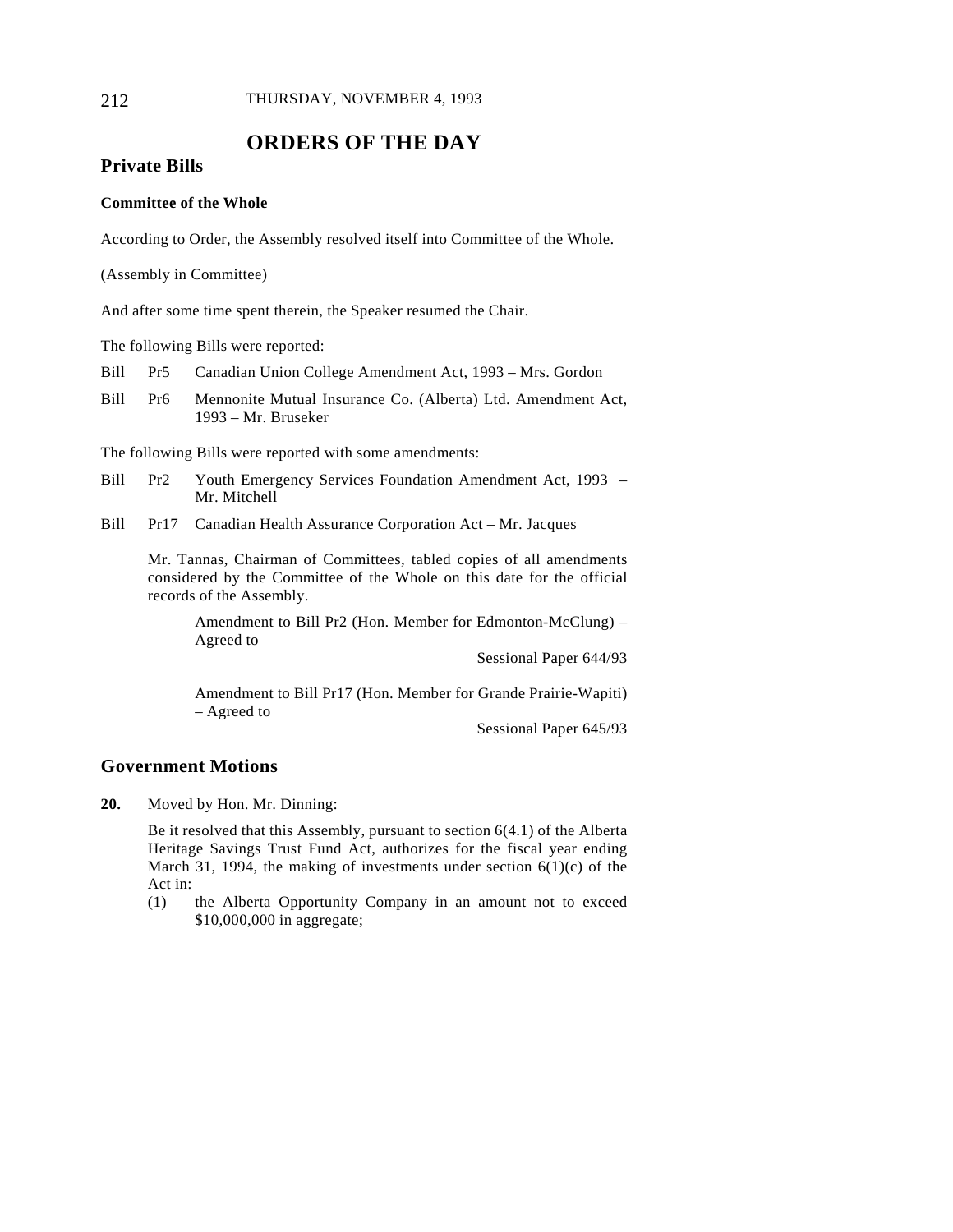#### THURSDAY, NOVEMBER 4, 1993 213

(2) the Alberta Mortgage and Housing Corporation in an amount not to exceed \$15,000,000 in aggregate.

A debate followed.

The question being put, the motion was agreed to.

## **Government Bills and Orders**

#### **Second Reading**

The following Bill was read a Second time and referred to Committee of the Whole:

Bill 20 Public Safety Services Amendment Act, 1993 – Mr. Friedel

## **Committee of Supply**

(Day 1 of Alberta Lottery Fund Estimates Consideration)

(Assembly in Committee)

According to Order, the Assembly resolved itself into Committee of Supply.

And after some time spent therein, the Acting Speaker resumed the Chair and Mr. Tannas reported as follows:

Mr. Speaker:

The Committee of Supply has had under consideration certain resolutions of the Alberta Lottery Fund, reports as follows and requests leave to sit again:

Resolved that there be granted to Her Majesty for the fiscal year ending March 31, 1994, a sum from the Alberta Lottery Fund, not exceeding the following for the purposes indicated:

\$ 142,670,000 Lottery Fund Payments

Mr. Speaker, I wish to table a list of those resolutions voted upon by the Committee of Supply pursuant to Standing Order 57(9).

Sessional Paper 646/93

The question being put, the report and the request for leave to sit again were agreed to.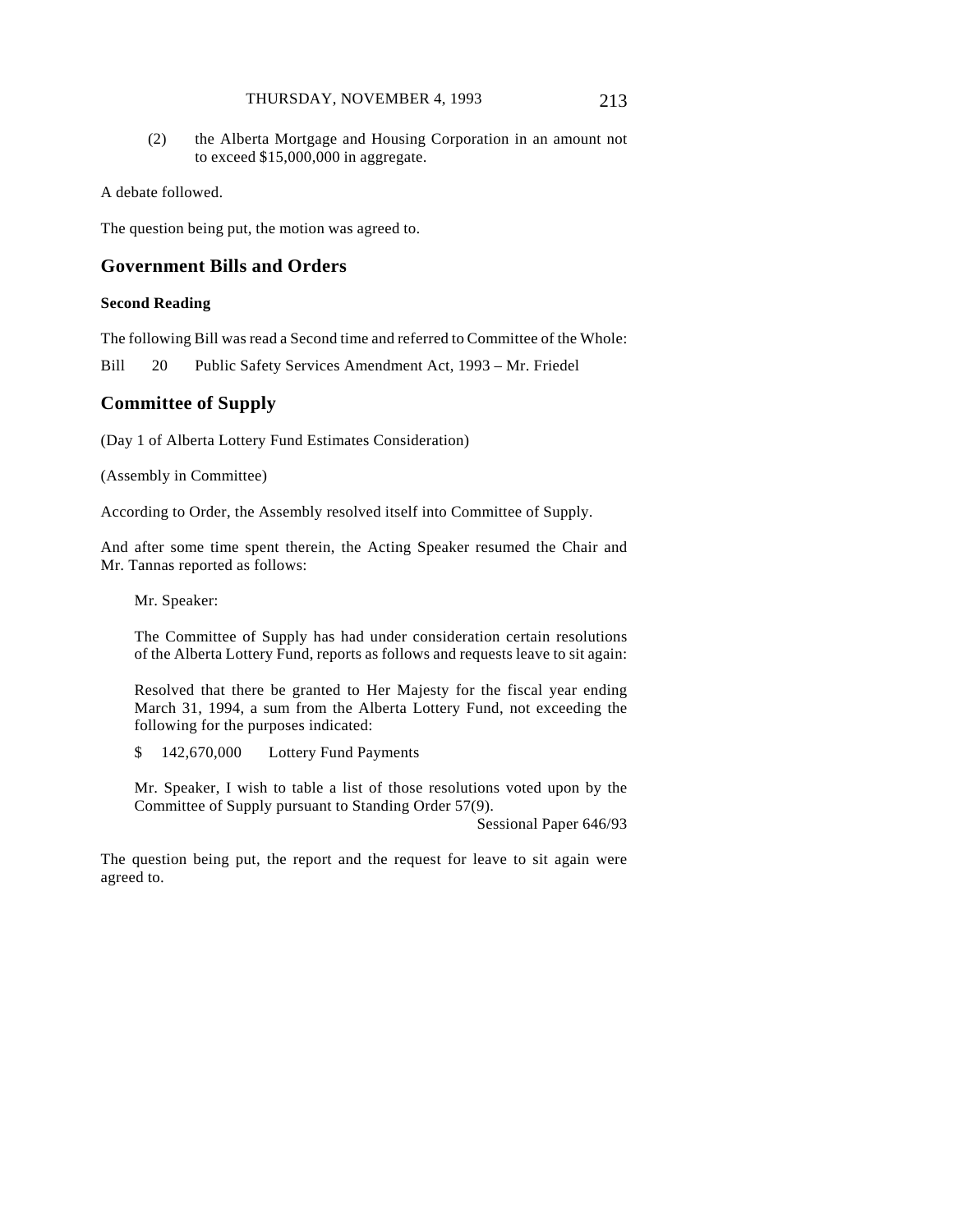#### 214 MONDAY, NOVEMBER 8, 1993

Unanimous consent was granted to revert to Introduction of Bills.

# **Introduction of Bills (First Reading)**

Upon recommendation of His Honour the Honourable the Lieutenant Governor, and notice having been given:

| Bill | 13 | Appropriation Act, 1993 – Hon. Mr. Dinning                                                                     |
|------|----|----------------------------------------------------------------------------------------------------------------|
| Bill | 14 | Appropriation (Alberta Capital Fund) Act, 1993 – Hon. Mr. Dinning                                              |
| Bill | 15 | Appropriation (Alberta Heritage Savings Trust Fund, Capital<br>Projects Division) Act, 1993 – Hon. Mr. Dinning |
| Bill | 16 | Appropriation (Lottery Fund) Act, 1993 – Hon. Mr. Dinning                                                      |

# **Adjournment**

 $\overline{a}$ 

On motion by Hon. Mr. Kowalski, Government House Leader, that it be called 5:30 p.m., the Assembly adjourned at 5:25 p.m. until Monday, November 8, 1993, at 1:30 p.m.

Monday, November 8, 1993

The Speaker took the Chair at 1:30 p.m.

# **ROUTINE**

# **Presenting Petitions**

Mr. Kirkland, Hon. Member for Leduc, presented a petition from 103 Leduc Composite High School students regarding reductions in education funding.

Mr. Zariwny, Hon. Member for Edmonton-Strathcona, presented a petition from 192 Albertans regarding funding to the Ukrainian bilingual and other second language programs.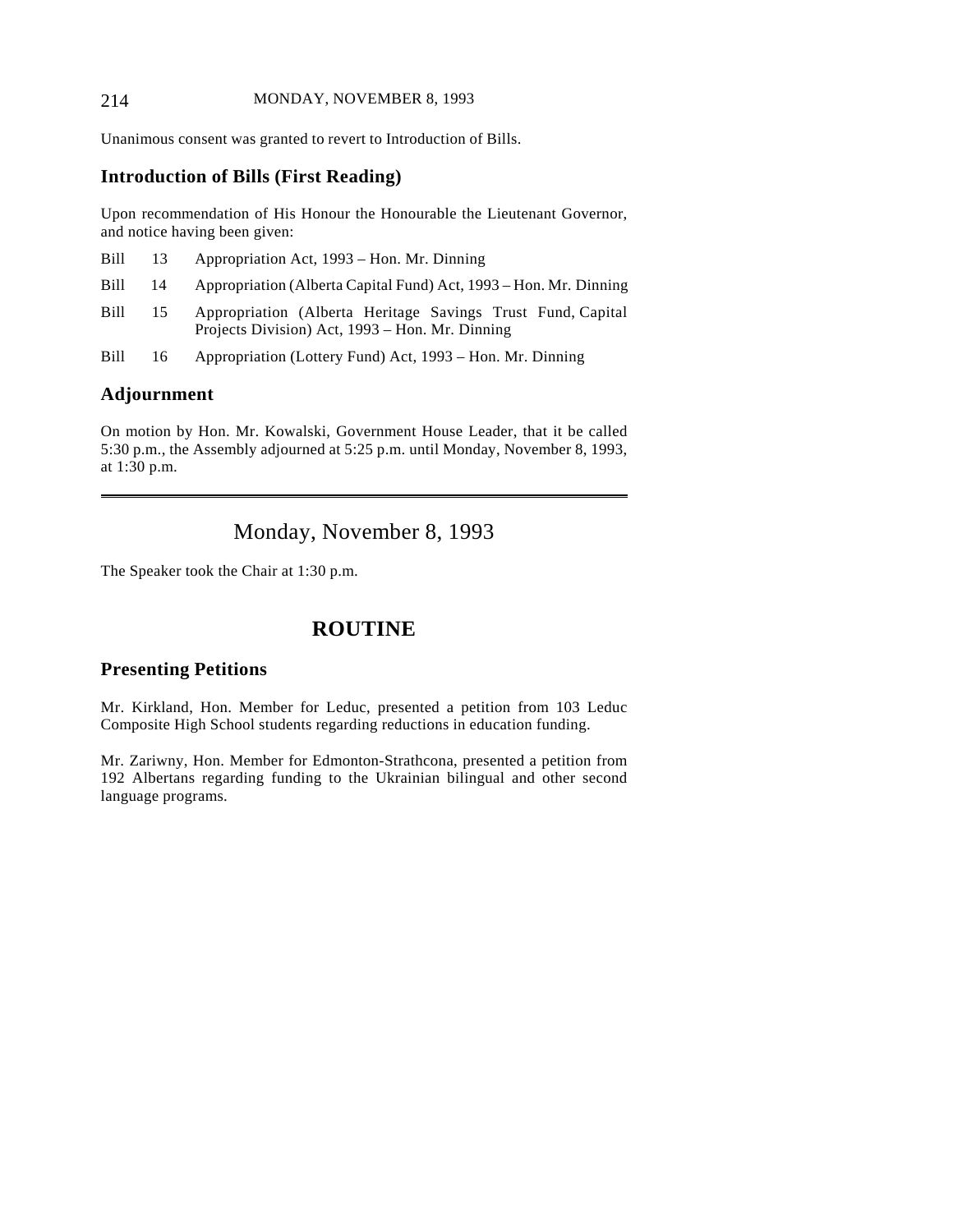# **Notices of Motions**

Hon. Mr. Kowalski, Government House Leader, gave oral notice of the following Government Motion:

Be it resolved that

(1) A Select Special Auditor General Search Committee of the Legislative Assembly of Alberta be appointed, consisting of the following Members, namely:

Mr. Ron Hierath, Chairman Mr. Frank Bruseker Mr. Victor Doerksen Mrs. Yvonne Fritz Mr. Gary Friedel Dr. Don Massey

for the purposes of inviting applications for the position of Auditor General and to recommend to the Assembly the applicant it considers most suitable for appointment to that position.

- (2) The Chairman and Members of the Committee shall be paid in accordance with the schedule of Category "A" Committees provided in Members' Services Committee Order 10/89.
- (3) Reasonable disbursements by the Committee for advertising, staff assistance, equipment and supplies, rent, travel, and other expenditures necessary for the effective conduct of its responsibilities shall be paid, subject to the approval of the Chairman.
- (4) In carrying out its responsibilities, the Committee may, with concurrence of the head of the department, utilize the services of members of the public service employed in that department or of the staff employed by the Assembly.
- (5) The Committee may, without leave of the Assembly, sit during a period when the Assembly is adjourned.
- (6) When its work has been completed, the Committee shall report to the Assembly if it is then sitting. During a period when the Assembly is adjourned, the Committee may release its report by depositing a copy with the Clerk and forwarding a copy to each Member of the Assembly.

Hon. Mr. Kowalski, Government House Leader, gave oral notice of the following Government Motion:

Be it resolved that when the Assembly adjourns at 5:30 p.m. Wednesday, November 10, 1993, it shall stand adjourned until Monday, November 15, 1993, at 1:30 p.m.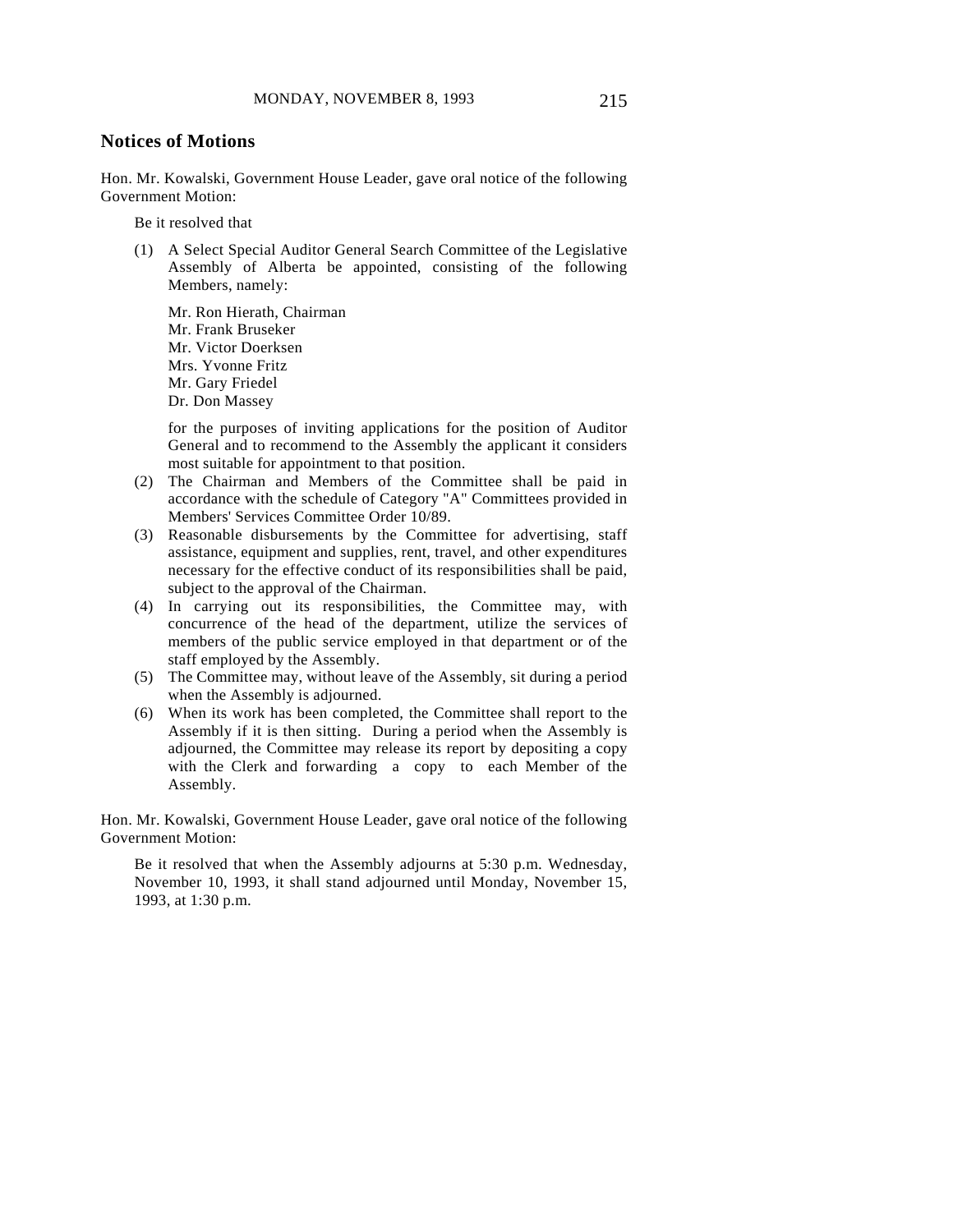#### 216 MONDAY, NOVEMBER 8, 1993

Ms Leibovici, Hon. Member for Edmonton-Meadowlark, gave oral notice of her intention to move the following motion under Standing Order 40:

Be it resolved that the Legislative Assembly send its congratulations to Carol Anne Dean for her recent election as President of the Alberta Union of Provincial Employees.

# **Tabling Returns and Reports**

Hon. Mr. Cardinal, Minister of Family and Social Services:

Reshaping Child Welfare, Alberta Family and Social Services, November 1993 Sessional Paper 866/93

Mr. Wickman, Hon. Member for Edmonton-Rutherford:

Petition, Education Cuts Options, Vernon Barford School Sessional Paper 867/93

# **Motions Under Standing Order 40**

Ms Leibovici, Hon. Member for Edmonton-Meadowlark, requested and received the unanimous consent of the Assembly for consideration of the following motion:

Be it resolved that the Legislative Assembly send its congratulations to Carol Anne Dean for her recent election as President of the Alberta Union of Provincial Employees.

A debate followed.

The question being put, the motion was agreed to unanimously.

# **ORDERS OF THE DAY**

### **Government Motions**

**19.** Moved by Hon. Mr. Day:

Be it resolved that the report of the Select Special Committee on Parliamentary Reform appointed September 9, 1993 to review the application of the sub judice rule and the feasibility of minority reports on committees and subcommittees of the Legislative Assembly of Alberta by November 1 and November 15, 1993, respectively, be now received and concurred in.

A debate followed.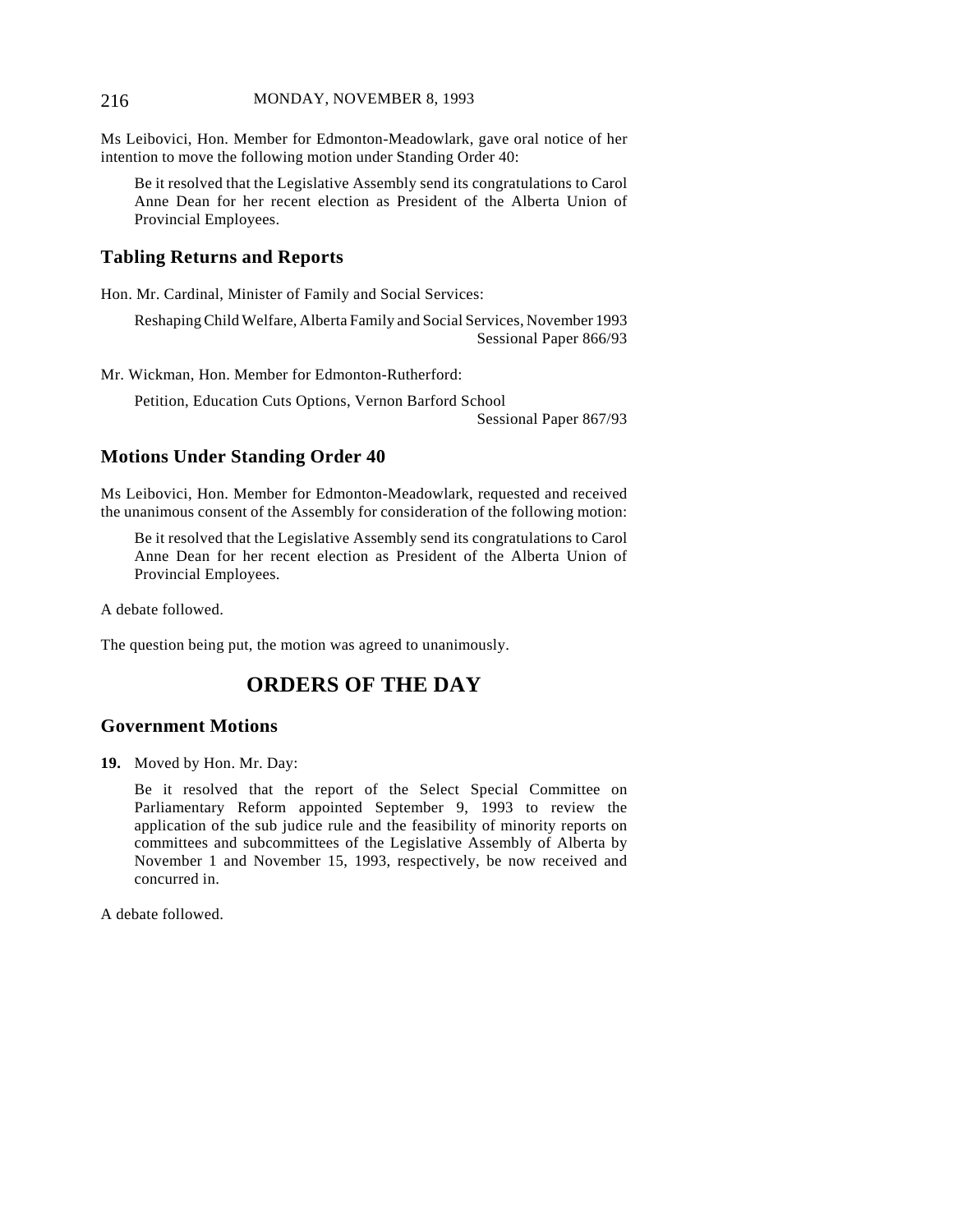**21.** Moved by Hon. Mr. Kowalski:

Be it resolved that, when the Assembly adjourns to recess the First Session of the 23rd Legislature, it shall stand adjourned until a time and date prior to the announcement of the Second Session of the Legislature, as determined by the Speaker after consultation with the Lieutenant Governor in Council.

The question being put, the motion was agreed to.

## **Government Bills and Orders**

#### **Second Reading**

The following Bill was read a Second time and referred to Committee of the Whole:

Bill 21 Agriculture Financial Services Act – Hon. Mr. Paszkowski

#### **Committee of the Whole**

(Assembly in Committee)

According to Order, the Assembly resolved itself into Committee of the Whole.

# **Adjournment**

The Committee of the Whole adjourned at 5:30 p.m. until 8:00 p.m.

MONDAY, NOVEMBER 8, 1993 – 8:00 P.M.

#### **Committee of the Whole**

(Assembly in Committee)

And after some time spent therein, the Speaker resumed the Chair.

The following Bill was reported:

Bill 20 Public Safety Services Amendment Act, 1993 – Mr. Friedel

Progress was reported on the following Bill:

Bill 21 Agriculture Financial Services Act – Hon. Mr. Paszkowski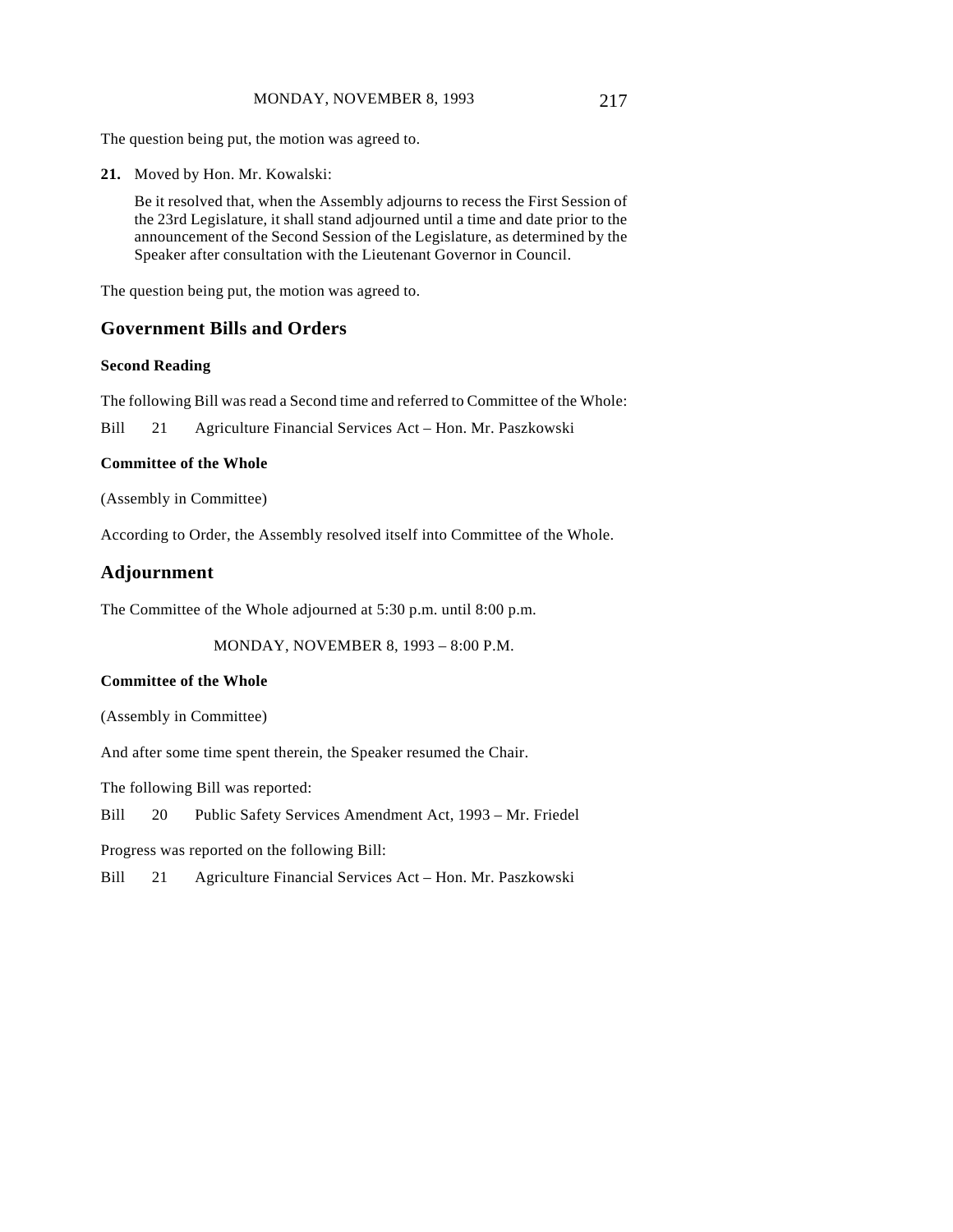Mr. Tannas, Chairman of Committees, tabled copies of all amendments considered by the Committee of the Whole on this date for the official records of the Assembly.

Amendment to Bill 21 (Hon. Minister of Agriculture, Food and Rural Development) – Agreed to

Sessional Paper 647/93

Amendments to Bill 21 (Hon. Member for Lethbridge-East) Sessional Paper 648/93

# **Government Bills and Orders**

#### **Second Reading**

The following Bills were read a Second time and referred to Committee of the Whole:

| Bill        | 13 | Appropriation Act, 1993 – Hon. Mr. Dinning                                                                     |
|-------------|----|----------------------------------------------------------------------------------------------------------------|
| Bill        | 14 | Appropriation (Alberta Capital Fund) Act, 1993<br>$-$ Hon.<br>Mr. Dinning                                      |
| Bill        | 15 | Appropriation (Alberta Heritage Savings Trust Fund, Capital<br>Projects Division) Act, 1993 – Hon. Mr. Dinning |
| <b>Bill</b> | 16 | Appropriation (Lottery Fund) Act, 1993 – Hon. Mr. Dinning                                                      |

# **Government Bills and Orders**

#### **Committee of the Whole**

According to Order, the Assembly resolved itself into Committee of the Whole.

(Assembly in Committee)

The following Bill was taken under consideration:

Bill 16 Appropriation (Lottery Fund) Act, 1993 – Hon. Mr. Dinning

A debate followed.

Dr. Nicol moved adjournment of the debate, which was agreed to.

The following Bill was taken under consideration:

Bill 21 Agriculture Financial Services Act – Hon. Mr. Paszkowski

A debate followed.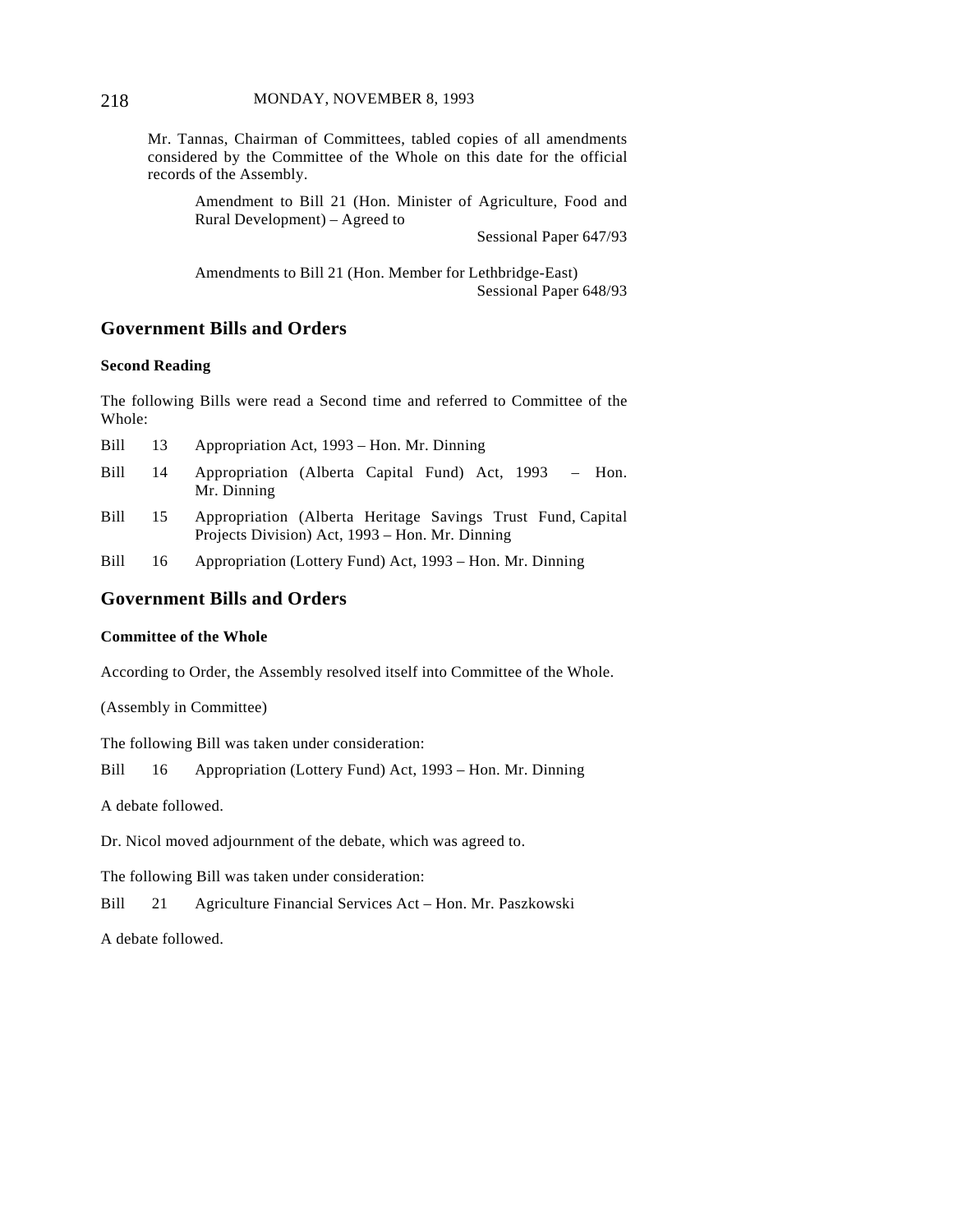Dr. Nicol, Hon. Member for Lethbridge-East, moved that the Bill be amended as follows:

Delete part 2, division 3, Local Opportunity Bonds, including sections 54, 55, 56, 57, 58 and 59.

The question being put, the amendment was defeated. The names being called for were taken as follows:

For the amendment: 14

| <b>Bracko</b> | Kirkland | Sekulic        |
|---------------|----------|----------------|
| Carlson       | Massey   | Van Binsbergen |
| Collingwood   | Nicol    | Yankowsky      |
| Dickson       | Percy    | Zwozdesky      |
| Germain       | Sapers   |                |

Against the amendment: 42

| Ady             | Forsyth   | Mirosh                        |
|-----------------|-----------|-------------------------------|
| Amery           | Friedel   | Oberg                         |
| <b>Black</b>    | Fritz     | Paszkowski                    |
| <b>Brassard</b> | Gordon    | Pham                          |
| <b>Burgener</b> | Haley     | Renner                        |
| Calahasen       | Havelock  | Rostad                        |
| Cardinal        | Herard    | Severtson                     |
| Coutts          | Hlady     | Smith                         |
| Day             | Jacques   | Sohal                         |
| Dinning         | Laing     | Stelmach                      |
| Doerksen        | Lund      | Tannas                        |
| Dunford         | Mar       | Taylor (Cypress-Medicine Hat) |
| Evans           | McClellan | West                          |
| Fischer         | McFarland | Woloshyn                      |

And after some further time spent therein, the Acting Speaker resumed the Chair.

The following Bills were reported:

| Bill        |    | Appropriation Act, 1993 – Hon. Mr. Dinning                                                                     |  |  |  |  |
|-------------|----|----------------------------------------------------------------------------------------------------------------|--|--|--|--|
| Bill        | 14 | Appropriation (Alberta Capital Fund) Act, 1993 – Hon.<br>Mr. Dinning                                           |  |  |  |  |
| <b>Bill</b> | 15 | Appropriation (Alberta Heritage Savings Trust Fund, Capital<br>Projects Division) Act, 1993 – Hon. Mr. Dinning |  |  |  |  |
| <b>Bill</b> | 16 | Appropriation (Lottery Fund) Act, 1993 – Hon. Mr. Dinning                                                      |  |  |  |  |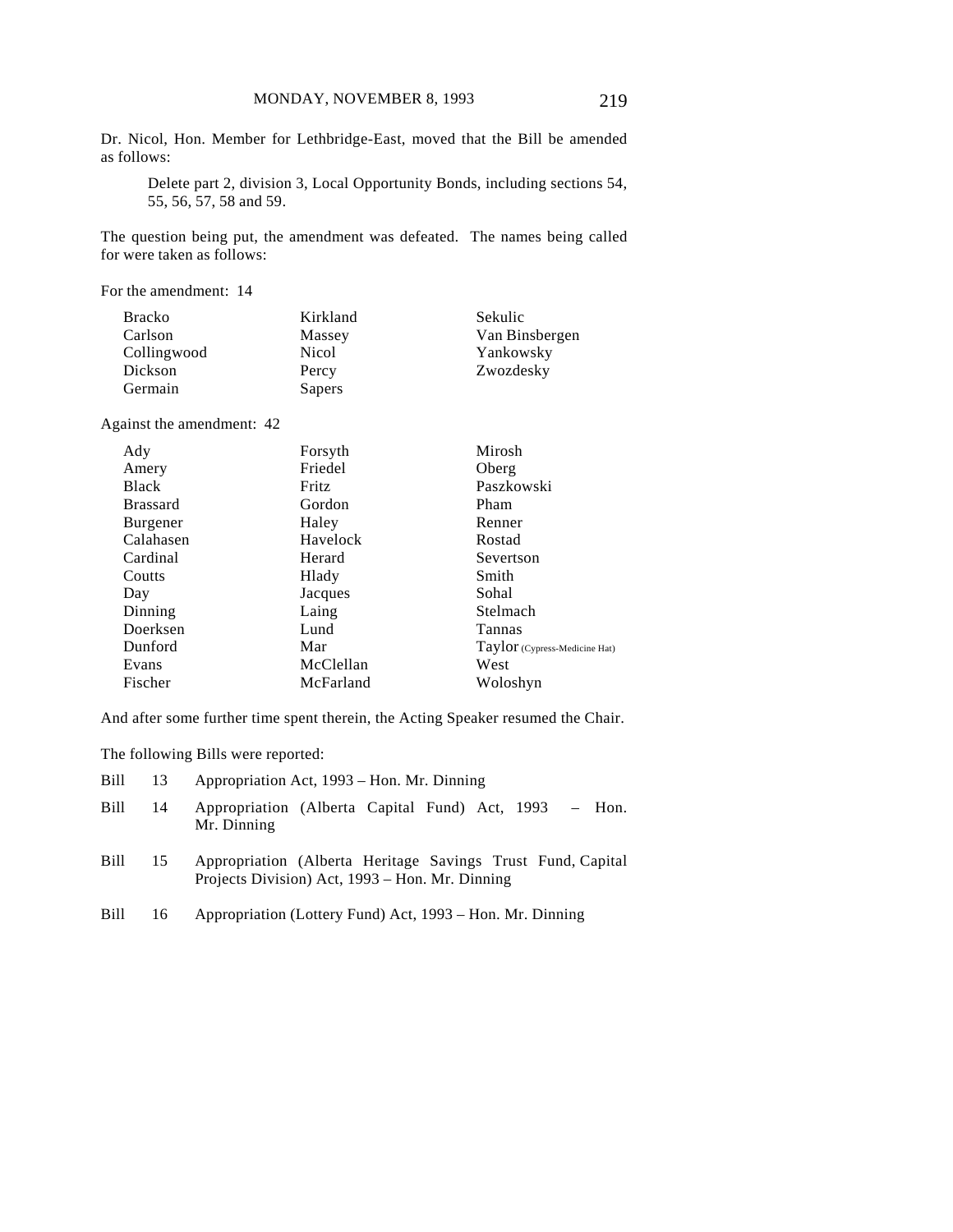The following Bill was reported with some amendments:

Bill 21 Agriculture Financial Services Act – Hon. Mr. Paszkowski

Mr. Tannas, Chairman of Committees, tabled copies of all amendments considered by the Committee of the Whole on this date for the official records of the Assembly.

Amendments to Bill 21 (Lethbridge-East) – Defeated Sessional Paper 649/93

Amendment to Bill 21 (Lethbridge-East) – Defeated (on division) Sessional Paper 650/93

# **Adjournment**

 $\overline{a}$ 

On motion by Hon. Mr. Day, Deputy Government House Leader, the Assembly adjourned at 11:26 p.m. until Tuesday, November 9, 1993, at 1:30 p.m.

# Tuesday, November 9, 1993

The Speaker took the Chair at 1:30 p.m.

# **ROUTINE**

# **Presenting Petitions**

Mr. Henry, Hon. Member for Edmonton-Centre, presented a petition from some 15,000 Albertans regarding the Early Childhood Services Program.

Mr. Stelmach, Hon. Member for Vegreville-Viking, presented a petition from 85 Albertans regarding the funding to Ukrainian bilingual and other second language programs.

# **Reading and Receiving Petitions**

On request by Dr. Sohal, Hon. Member for Calgary-McCall, the following petition was read and received:

We, the undersigned, hereby request the Legislative Assembly to review the Local Authorities Elections Act in its entirety and particularly as it relates to candidate eligibility at the municipal government level.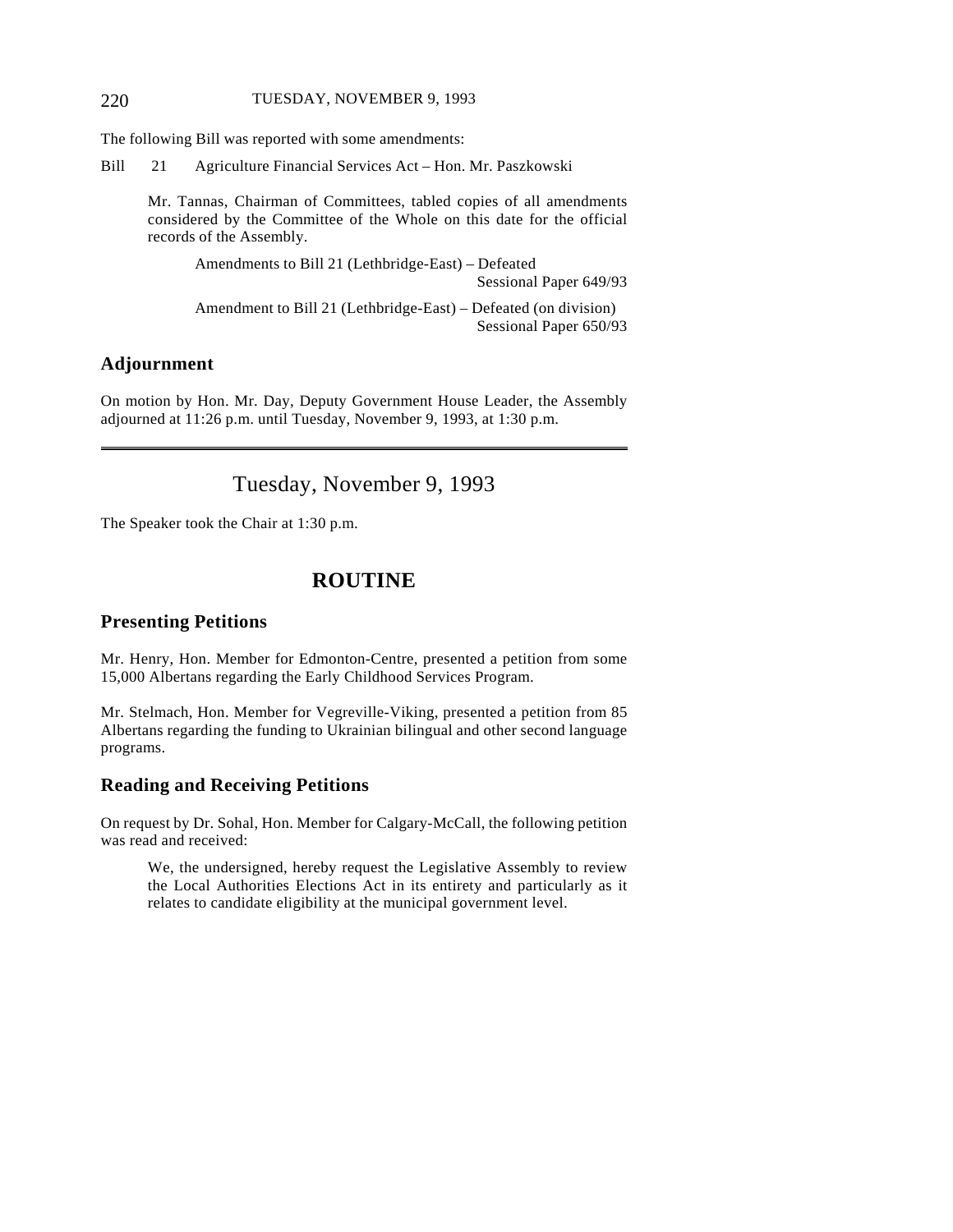On request by Mr. Kirkland, Hon. Member for Leduc, the following petition was read and received:

We, the undersigned, petition the Alberta Legislature to respectfully request the Government that Education funding not be reduced.

On request by Mr. Zariwny, Hon. Member for Edmonton-Strathcona, the following petition was read and received:

We, the undersigned residents of Alberta, petition the Legislative Assembly of Alberta to urge the Government of Alberta not to eliminate funding to the Ukrainian bilingual and other second language programs.

# **Notices of Motions**

Pursuant to Standing Order 34(2)(a), Hon. Mr. Day, Deputy Government House Leader, gave oral notice of the following Written Questions and Motion for Returns to be dealt with Wednesday, November 10, 1993:

| <b>Written Questions:</b>  | Stand and retain their places. |
|----------------------------|--------------------------------|
| <b>Motion for Returns:</b> | M223.                          |

#### Tabling Returns and Reports

Mr. Dickson, Hon. Member for Calgary-Buffalo:

Crime Prevention in Liquor Outlets, City of Portland, Oregon, January 1992 Sessional Paper 868/93

Legal Control of Alcohol Availability, Edmonton Police Service, August 2, 1992

Sessional Paper 869/93

States Shift from Public to Private Retail Sale of Alcoholic Beverages, Marin Institute for the Prevention of Alcohol and Other Drug Problems, May 1, 1991 Sessional Paper 870/93

Effects of Changing from Public to Private Retail Sales of Distilled Spirits, Summary of the Available Scientific Research and Data, National Union, October 1993

Sessional Paper 871/93

Privatization of Alcoholic Beverages, Alcohol-Drug Education Association of Alberta, September 1993

Sessional Paper 872/93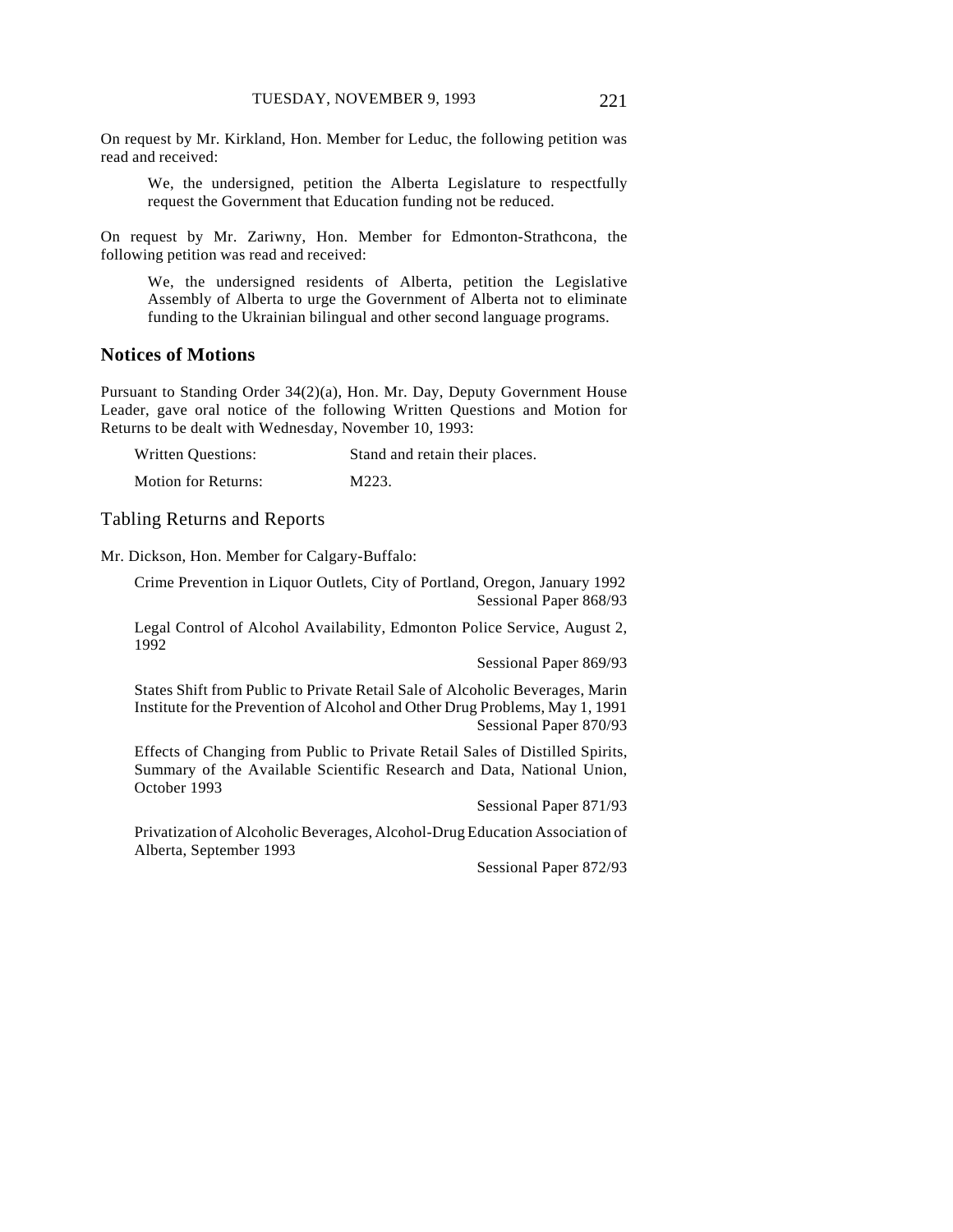Hon. Mr. Dinning, Provincial Treasurer, pursuant to the Alberta Heritage Savings Trust Fund Act, cA-27, s12(2) and s13(2):

Alberta Heritage Savings Trust Fund, Annual Report, 1992-93

Sessional Paper 651/93

Alberta Heritage Savings Trust Fund, Quarterly Investment Report, 1992-93, March 31, 1993

Sessional Paper 873/93

Alberta Heritage Savings Trust Fund, Quarterly Investment Report, 1993-94, June 30, 1993

Sessional Paper 874/93

Hon. Mr. Dinning, Provincial Treasurer:

Return to Order of the Assembly No. M161 asked by Dr. Percy September 29, 1993:

Breakdown of provision for doubtful accounts and loans, recorded as a budgetary expenditure under the General Revenue Fund, analyzed between accounts receivable, loans and advances, and implemented guarantees, with a further breakdown of loans by borrower, for the fiscal years 1989-90 through 1991-92 inclusive as contained in Schedule 2.16 of the Public Accounts of Alberta.

Sessional Paper 161/93

Return to Order of the Assembly No. M175 asked by Mr. Bruseker October 6, 1993:

Copies of the management agreement concluded between the Government and North West Trust in May 1992, pertaining to the management of the NovAtel systems loan portfolio.

Sessional Paper 175/93

Return to Order of the Assembly No. M188 asked by Mr. Chadi on October 6, 1993:

Copies of the most recent actuarial valuations carried out on the following pension plans: the Public Service Plan, the Public Service Management Plan, the Local Authorities Plan, the Universities Academic Plan, the Special Forces Plan, the Members of the Legislative Assembly Plan, the Teachers' Retirement Fund and the Provincial Judges and Masters In Chambers Plan.

Sessional Paper 188/93

Return to Order of the Assembly No. M190 asked by Dr. Percy on October 6, 1993:

Copies of the 1992-93 audited financial statements of the following Crown entities or combinations or consolidations: 473654 Ltd, 475342 Alberta Ltd.,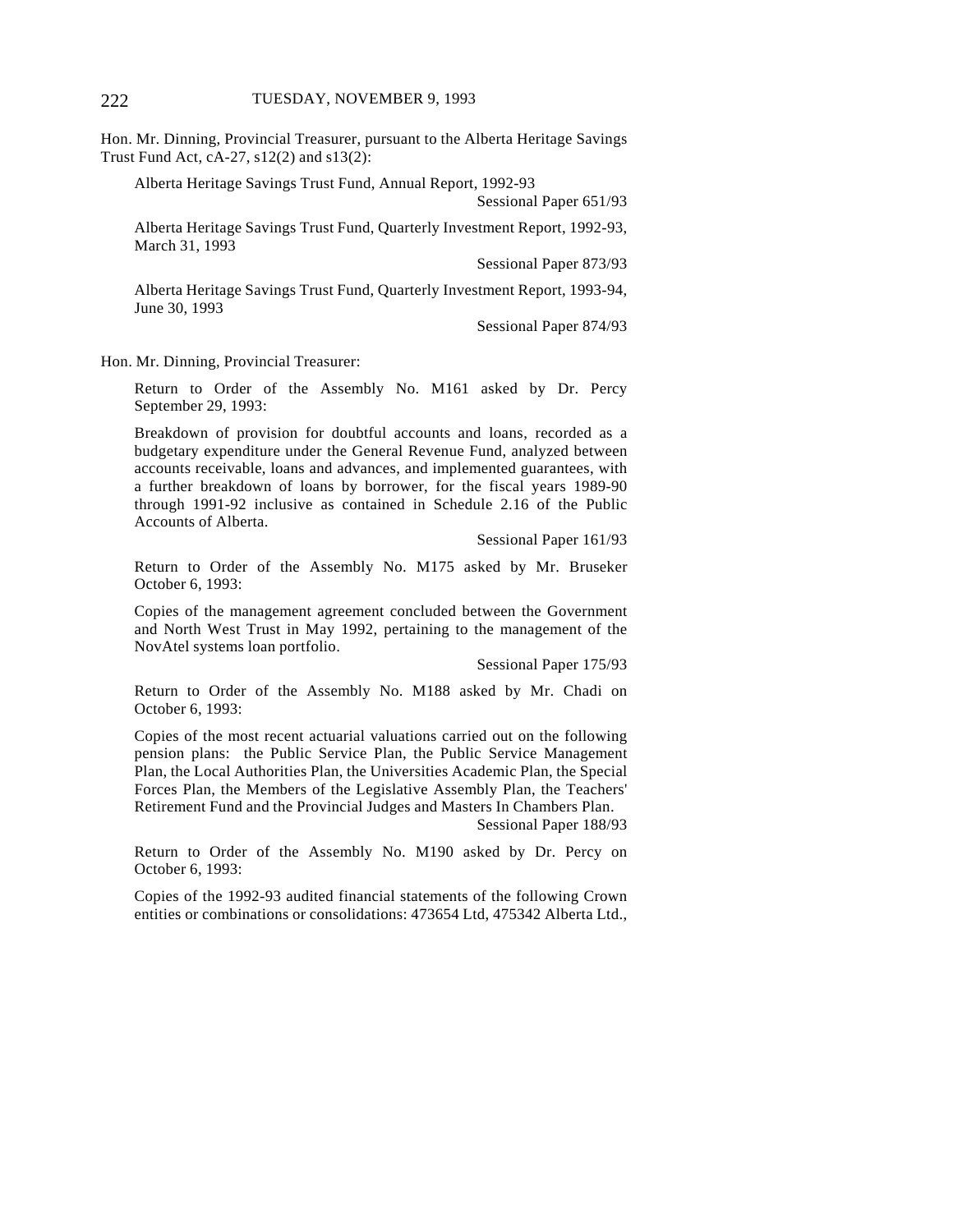496072 Alberta Ltd., NFI Finance, Inc. (Cellular Systems Management Inc.), Cellular Finance Inc., Systems Finance Inc., and NovAtel Finance Inc.

Sessional Paper 190/93

Return to Order of the Assembly No. M191 asked by Dr. Percy on October 6, 1993:

Details of the \$25 million in valuation adjustments provided for in the Treasury Department's General Revenue Fund estimates for the 1993-94 fiscal year by entity and the provisional adjustment for each entity.

Sessional Paper 191/93

Return to Order of the Assembly No. M193 asked by Dr. Percy on October 6, 1993:

Copies of the 1992-93 audited financial statements for 354713 Alberta Ltd. (Softco).

Sessional Paper 193/93

Ms Abdurahman, Hon. Member for Clover Bar-Fort Saskatchewan:

Health for Tomorrow, A Proposal for Restructuring the Health Care System, Constituencies of Clover Bar-Fort Saskatchewan and Sherwood Park, October 22, 1993

Sessional Paper 652/93

Mr. Dalla-Longa, Hon. Member for Calgary-West:

936 letters, dated October 14, 1993, to Hon. Mr. Jonson, Minister of Education, regarding the future of education in Alberta

Sessional Paper 875/93

Dr. Nicol, Hon. Member for Lethbridge-East:

Analysis of "Meeting the Challenge," 1993 Education Roundtable Workbook, Nicholas Sheron Community School Parents

Sessional Paper 876/93

Mrs. Fritz, Hon. Member for Calgary-Cross, on behalf of Hon. Dr. West, Hon. Member for Vermilion-Lloydminster:

Letter, dated November 8, 1993, from Hon. Dr. West, Minister of Municipal Affairs, to Hon. Mr. Rock, Minister of Justice, regarding a ban on the sale of the Serial Killer Board Game, with two attached petitions signed by 466 Albertans regarding the ban and the request for stiffer penalties for child murderers and molesters

Sessional Paper 877/93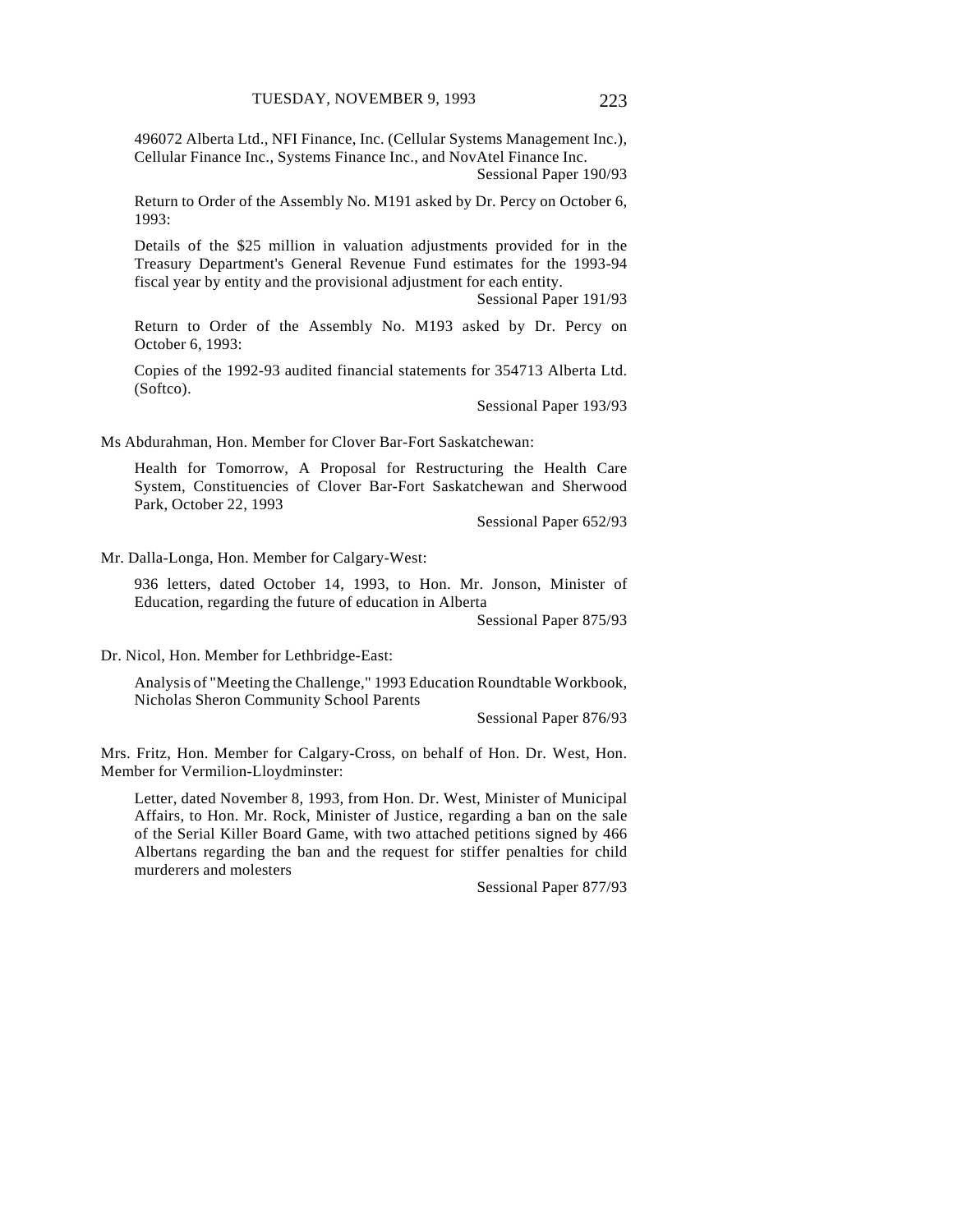## **Members' Statements**

Mr. Dickson, Hon. Member for Calgary-Buffalo, made a statement regarding community schools in Calgary.

Mr. Tannas, Hon. Member for Highwood, made a statement regarding the Alberta Lung Association's Christmas Seal Campaign.

Ms Leibovici, Hon. Member for Edmonton-Meadowlark, made a statement regarding deficit elimination and funding to community schools.

# **ORDERS OF THE DAY**

# **Public Bills and Orders Other Than Government Bills and Orders**

#### **Second Reading**

On the motion that the following Bill be now read a Second time and referred to Committee of the Whole:

Bill 211 Conservation Easement Act – Mr. Collingwood

Pursuant to Standing Order 8(2)(b), debate was adjourned.

# **Motions Other Than Government Motions**

**208.** Moved by Mr. Severtson:

Be it resolved that the Legislative Assembly urge the Government to consider removal of the tuition fee ceiling on foreign students studying in Alberta post-secondary educational institutions, and allow the universities to determine and set such levels.

Pursuant to Standing Order 8(4), the question being put, the motion was defeated.

**210.** Moved by Mr. Zariwny:

Be it resolved that the Legislative Assembly urge the Government to implement a system for making Government appointments to postsecondary institutions' Boards of Governors that is based on an open nomination process and in which the final decision is made by an all-party committee of the Legislature. The new appointment process should adopt as a goal cross-representation, so that representatives from different levels of education are included on such Boards.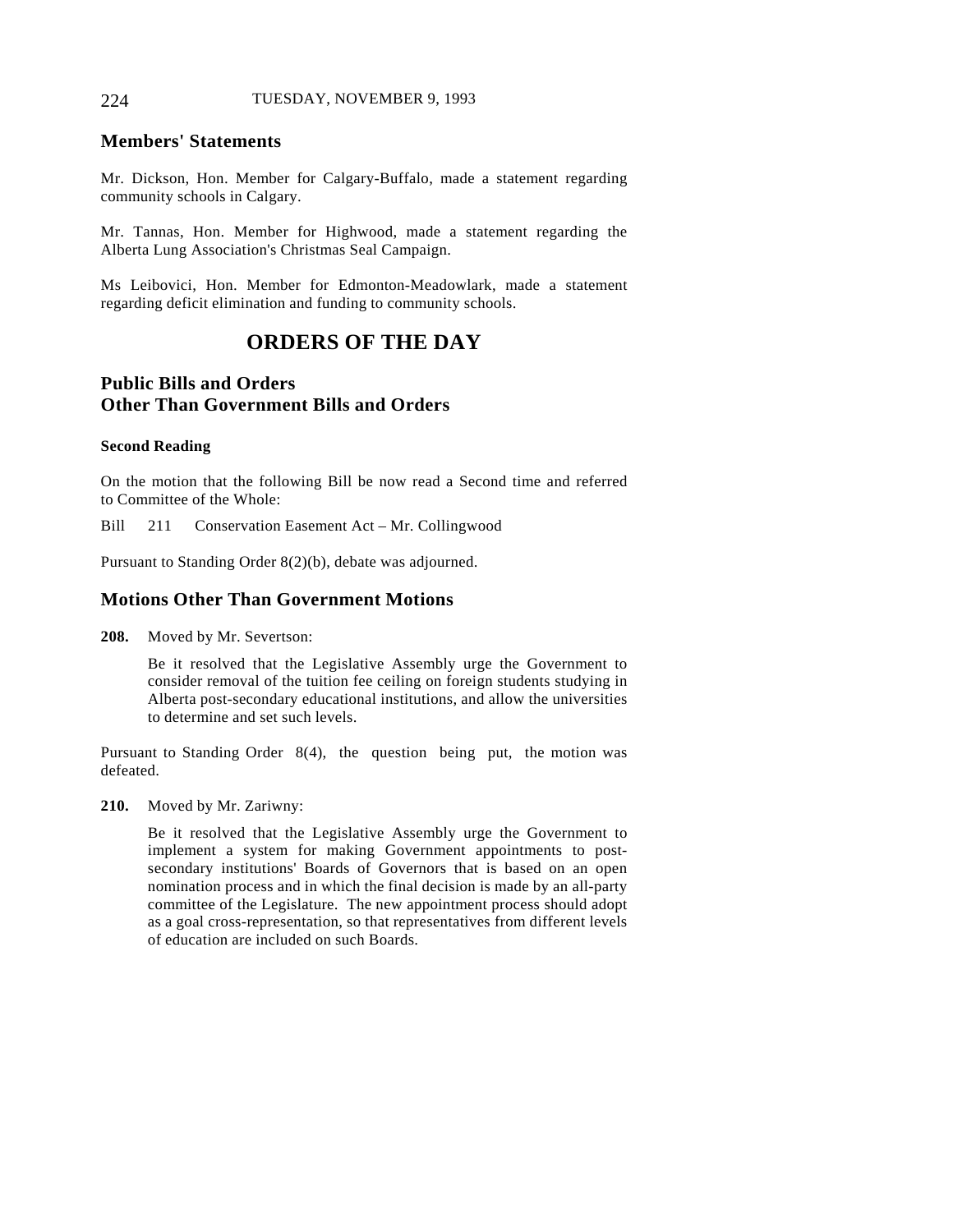A debate followed.

Pursuant to Standing Order 8(2)(c), debate adjourned with Mr. Beniuk speaking.

# **Government Bills and Orders**

# **Third Reading**

On the motion that the following Bill be now read a Third time:

Bill 13 Appropriation Act, 1993 – Hon. Mr. Dinning

A debate followed.

The question being put, the motion was agreed to. The names being called for were taken as follows:

For the motion: 46

Dickson

| Amery                  | Gordon    | Mirosh                        |
|------------------------|-----------|-------------------------------|
| <b>Black</b>           | Haley     | Oberg                         |
| <b>Brassard</b>        | Havelock  | Paszkowski                    |
| Burgener               | Herard    | Pham                          |
| Calahasen              | Hierath   | Renner                        |
| Cardinal               | Hlady     | Rostad                        |
| Clegg                  | Jacques   | Severtson                     |
| Coutts                 | Jonson    | Sohal                         |
| Day                    | Kowalski  | Stelmach                      |
| Dinning                | Laing     | Tannas                        |
| Doerksen               | Lund      | Taylor (Cypress-Medicine Hat) |
| Dunford                | Magnus    | Thurber                       |
| Evans                  | Mar       | Trynchy                       |
| Fischer                | McClellan | West                          |
| Forsyth                | McFarland | Woloshyn                      |
| Friedel                |           |                               |
| Against the motion: 25 |           |                               |
| Abdurahman             | Germain   | Soetaert                      |
| <b>Beniuk</b>          | Hanson    | Taylor (Redwater)             |
| <b>Bracko</b>          | Kirkland  | Van Binsbergen                |
| <b>Bruseker</b>        | Langevin  | White                         |
| Carlson                | Leibovici | Wickman                       |
| Collingwood            | Massey    | Yankowsky                     |
| Dalla-Longa            | Nicol     | Zariwny                       |
| Decore                 | Percy     | Zwozdesky                     |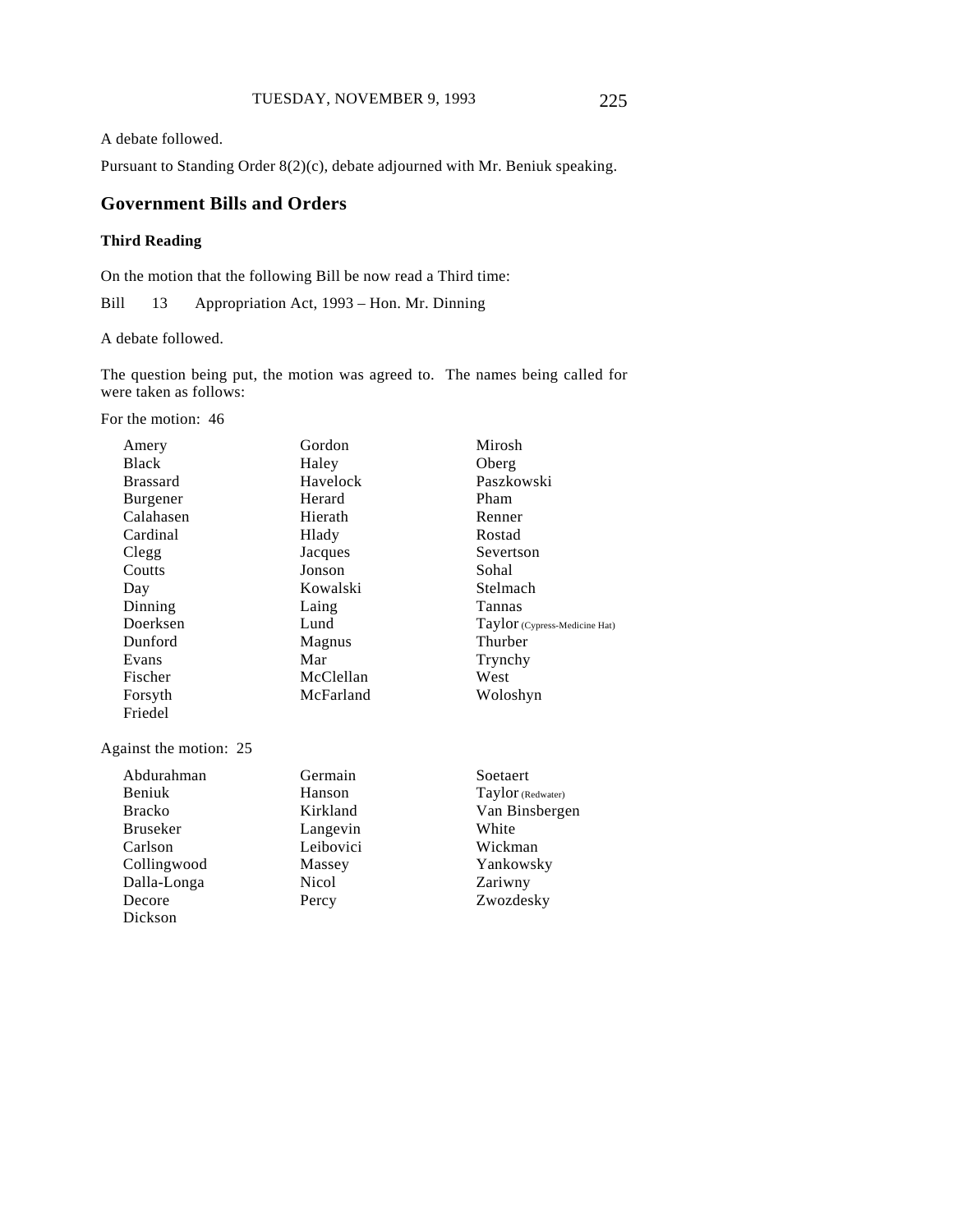On the motion that the following Bill be now read a Third time:

Bill 21 Agriculture Financial Services Act – Hon. Mr. Paszkowski

A debate followed.

Pursuant to Standing Order 4(1), debate adjourned (on amendment).

The following Bills were read a Third time and passed:

| Bill |  | Municipal Government Amendment Act, 1993 – Mr. Friedel |  |  |  |  |  |  |
|------|--|--------------------------------------------------------|--|--|--|--|--|--|
| ___  |  |                                                        |  |  |  |  |  |  |

- Bill 11 Alberta Corporate Tax Amendment Act, 1993 Hon. Mr. Dinning
- Bill 13 Appropriation Act, 1993 Hon. Mr. Dinning
- Bill 17 Family Life and Substance Abuse Foundation Act Repeal Act -Hon. Mrs. Mirosh
- Bill 18 Industrial Wages Security Act Repeal Act Hon. Mr. Day
- Bill 20 Public Safety Services Amendment Act, 1993 Mr. Friedel

### **Adjournment**

Pursuant to Standing Order 4(1), the Assembly adjourned at 5:30 p.m. until 8:00 p.m.

TUESDAY, NOVEMBER 9, 1993 – 8:00 P.M.

## **Government Motions**

**22.** Moved by Hon. Mr. Kowalski:

Be it resolved that

(1) A Select Special Auditor General Search Committee of the Legislative Assembly of Alberta be appointed, consisting of the following Members, namely:

Mr. Ron Hierath, Chairman Mr. Frank Bruseker Mr. Victor Doerksen Mrs. Yvonne Fritz Mr. Gary Friedel Dr. Don Massey

for the purposes of inviting applications for the position of Auditor General and to recommend to the Assembly the applicant it considers most suitable for appointment to that position.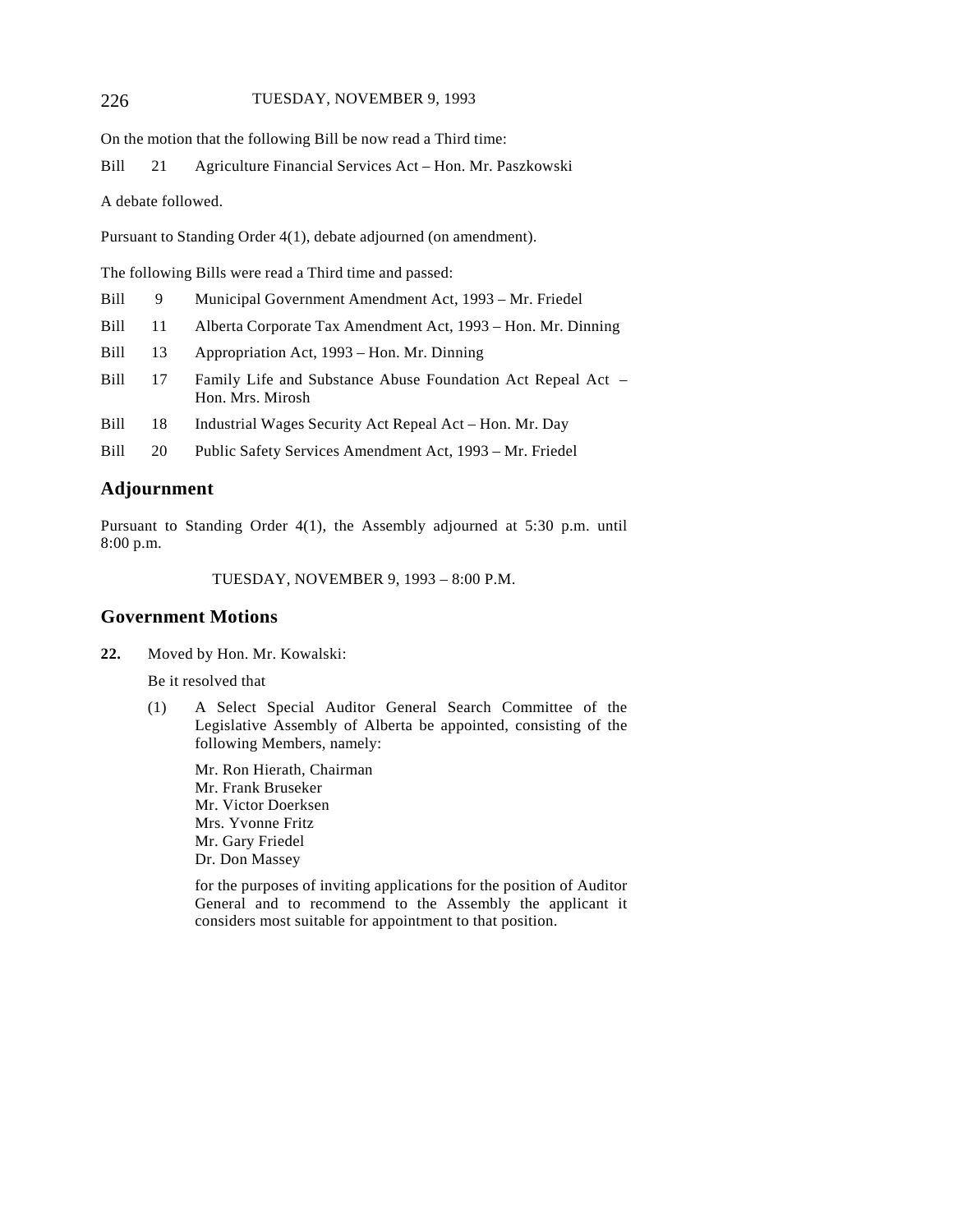- (2) The Chairman and Members of the Committee shall be paid in accordance with the schedule of Category "A" Committees provided in Members' Services Committee Order 10/89.
- (3) Reasonable disbursements by the Committee for advertising, staff assistance, equipment and supplies, rent, travel, and other expenditures necessary for the effective conduct of its responsibilities shall be paid, subject to the approval of the Chairman.
- (4) In carrying out its responsibilities, the Committee may, with concurrence of the head of the department, utilize the services of members of the public service employed in that department or of the staff employed by the Assembly.
- (5) The Committee may, without leave of the Assembly, sit during a period when the Assembly is adjourned.
- (6) When its work has been completed, the Committee shall report to the Assembly if it is then sitting. During a period when the Assembly is adjourned, the Committee may release its report by depositing a copy with the Clerk and forwarding a copy to each Member of the Assembly.

A debate followed.

The question being put, the motion was agreed to.

## **Government Bills and Orders**

#### **Third Reading**

On the motion that the following Bill be now read a Third:

Bill 21 Agriculture Financial Services Act – Hon. Mr. Paszkowski

A debate followed (on amendment).

Pursuant to Standing Order 61(5), at 11:45 p.m., the Speaker put the question on all Appropriation Bills on the Order Paper under Third Reading, which was agreed to.

The following Bills were read a Third time and passed:

- Bill 14 Appropriation (Alberta Capital Fund) Act, 1993 Hon. Mr. Dinning
- Bill 15 Appropriation (Alberta Heritage Savings Trust Fund, Capital Projects Division) Act, 1993 – Hon. Mr. Dinning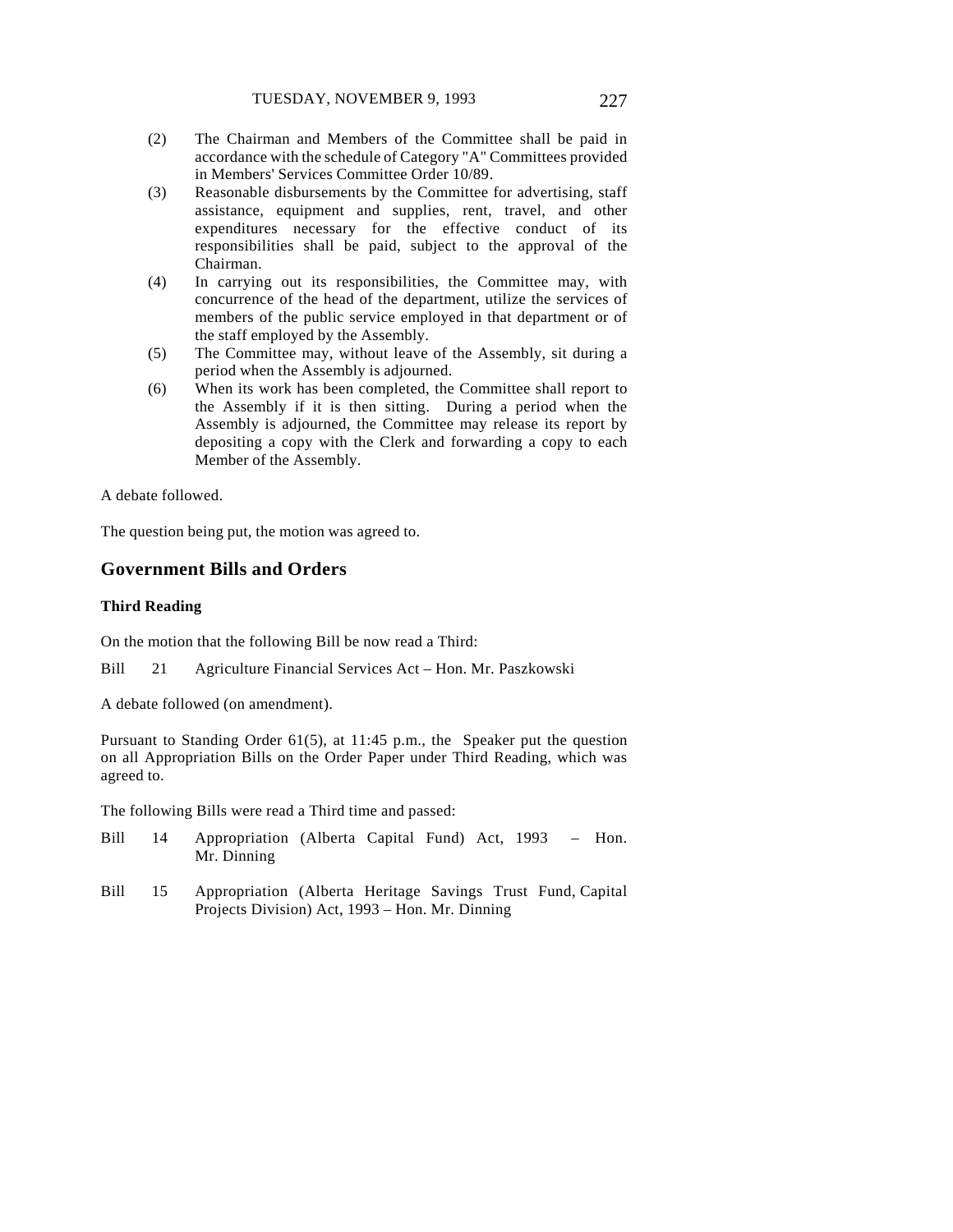Bill 16 Appropriation (Lottery Fund) Act, 1993 – Hon. Mr. Dinning

On the motion that the following Bill be now read a Third time:

Bill 21 Agriculture Financial Services Act – Hon. Mr. Paszkowski

Debate continued (on amendment).

Mr. Smith moved adjournment of the debate, which was agreed to.

# **Private Bills**

#### **Third Reading**

The following Bills were read a Third time and passed:

- Bill Pr1 Karen Mavis Poor Eagle Adoption Act Mrs. Hewes
- Bill Pr2 Youth Emergency Services Foundation Amendment Act, 1993 Mr. Mitchell
- Bill Pr5 Canadian Union College Amendment Act, 1993 Mrs. Gordon
- Bill Pr6 Mennonite Mutual Insurance Co. (Alberta) Ltd. Amendment Act, 1993 – Mr. Bruseker
- Bill Pr7 Gerald Edwin Crabbe Adoption Act Mrs. Hewes
- Bill Pr8 Michael Celeborn Rothery Adoption Act Mr. Van Binsbergen
- Bill Pr9 Adrienne Heather Cupido Adoption Act Mr. Tannas
- Bill Pr10 King's College Amendment Act, 1993 Mrs. Hewes
- Bill Pr11 Newman Theological College Continuance Act Mr. Woloshyn
- Bill Pr12 First Canadian Insurance Corporation Amendment Act, 1993 Mr. Hlady
- Bill Pr13 Gardner Bible College Amendment Act, 1993 Mr. Brassard
- Bill Pr14 Benaning Osi Adoption Act Ms Leibovici
- Bill Pr17 Canadian Health Assurance Corporation Act Mr. Jacques

Mr. Beniuk requested the unanimous consent of the Assembly to rescind the vote on Third Reading of Bill Pr17, Canadian Health Assurance Corporation Act.

Unanimous consent to proceed was not granted.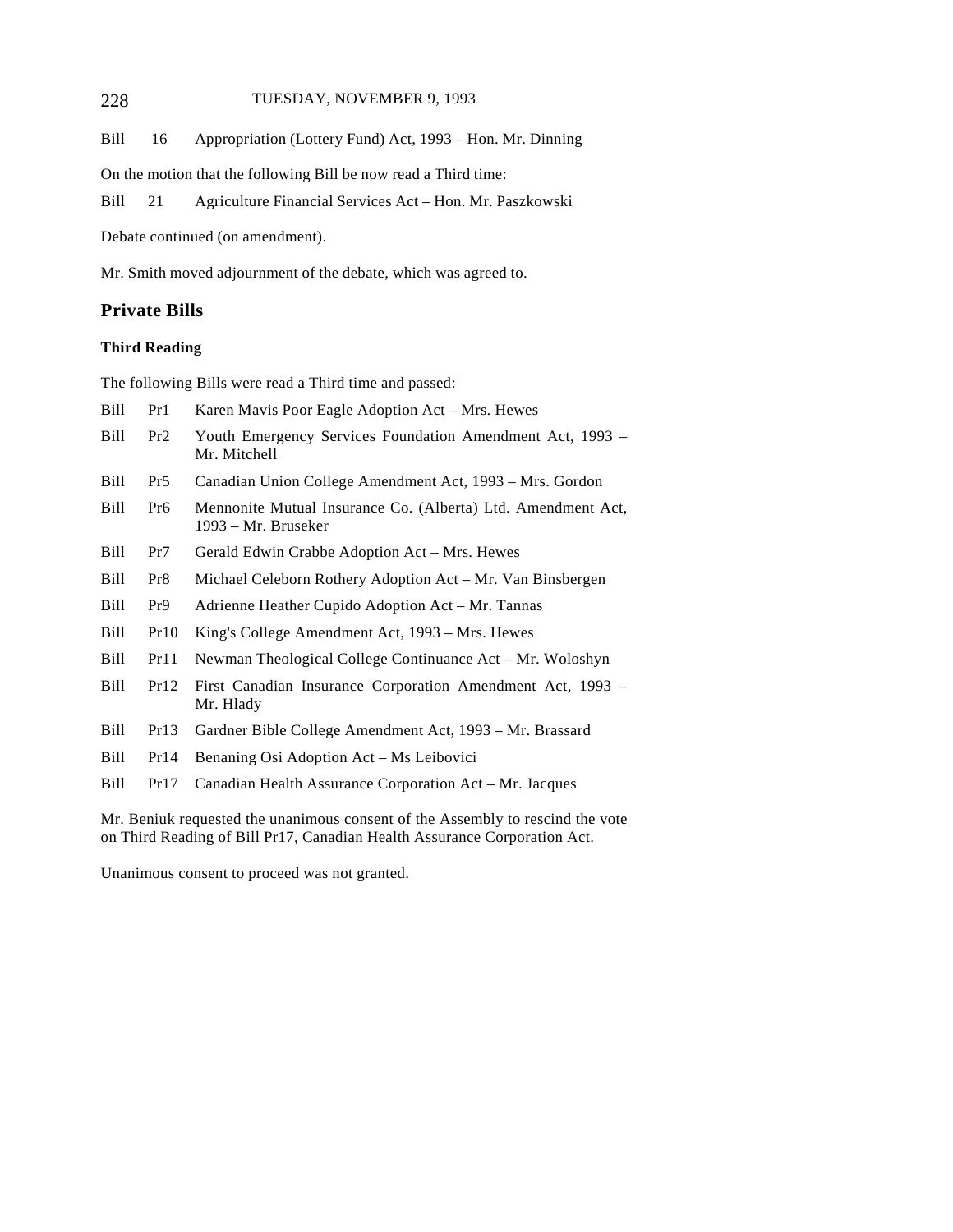# **Government Bills and Orders**

#### **Committee of the Whole**

According to Order, the Assembly resolved itself into Committee of the Whole.

(Assembly in Committee)

The following Bill was taken under consideration:

Bill 8 School Amendment Act, 1993 – Hon. Mr. Jonson

A debate followed.

Mr. Henry, Hon. Member for Edmonton-Centre, moved that the Bill be amended as follows:

by deleting section 11.

The question being put, the amendment was defeated. The names being called for were taken as follows:

For the amendment: 23

| Abdurahman      | Hanson    | Soetaert          |
|-----------------|-----------|-------------------|
| Beniuk          | Henry     | Taylor (Redwater) |
| <b>Bracko</b>   | Langevin  | Van Binsberge     |
| <b>Bruseker</b> | Leibovici | Vasseur           |
| Carlson         | Massey    | White             |
| Chadi           | Mitchell  | Wickman           |
| Dickson         | Percy     | Zwozdesky         |
| Germain         | Sekulic   |                   |
|                 |           |                   |

Against the amendment: 41

| Ady             | Doerksen |
|-----------------|----------|
| Amery           | Dunford  |
| Black           | Fischer  |
| <b>Brassard</b> | Forsyth  |
| Burgener        | Friedel  |
| Calahasen       | Gordon   |
| Cardinal        | Haley    |
| Coutts          | Havelock |
| Day             | Herard   |
| Dinning         | Hierath  |
|                 |          |

Van Binsbergen

Hlady Jacques Kowalski Laing Lund Magnus McFarland Mirosh Oberg Paszkowski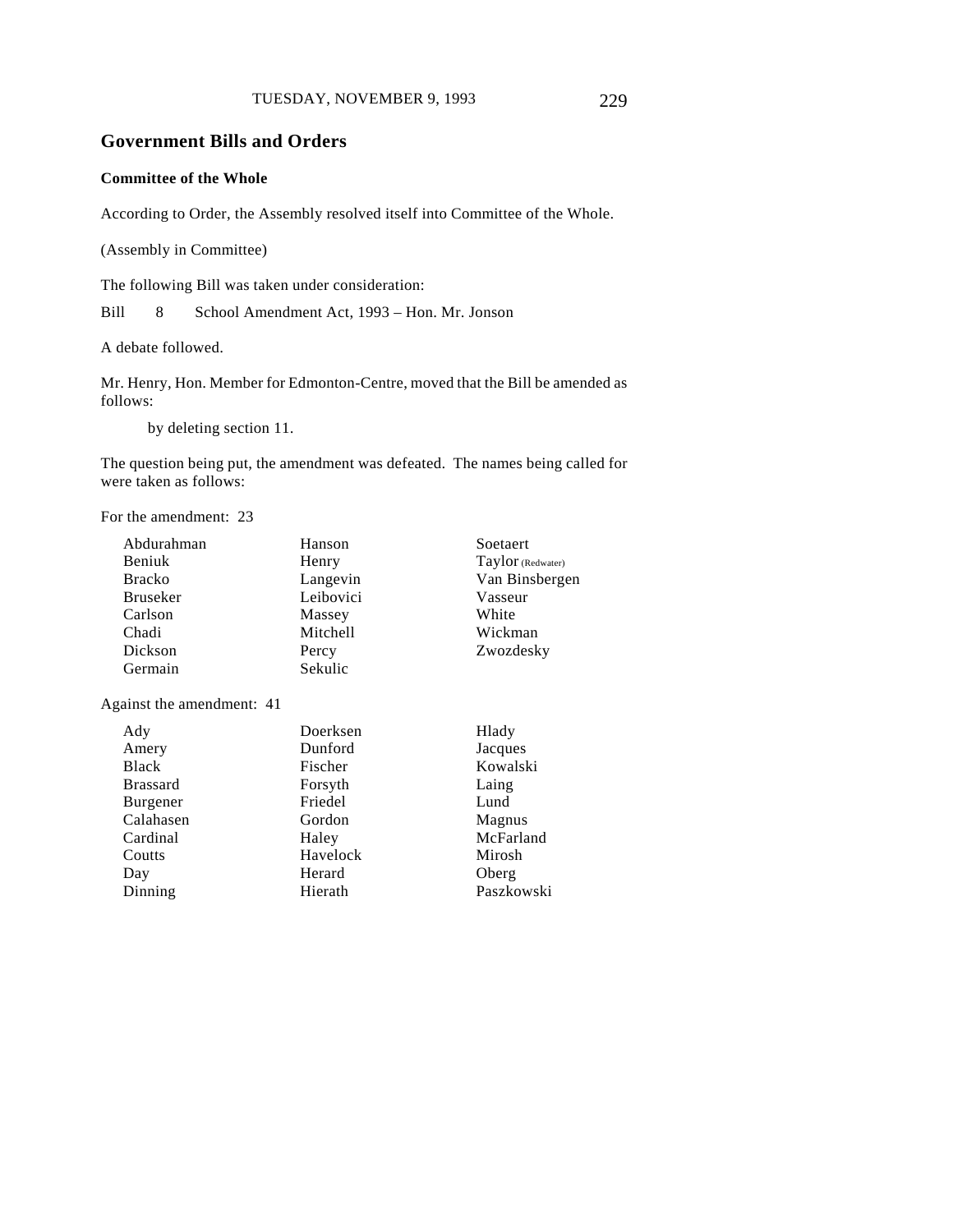| Pham      | Sohal                         | Thurber  |
|-----------|-------------------------------|----------|
| Renner    | Stelmach                      | Trynchy  |
| Severtson | <b>Tannas</b>                 | Woloshyn |
| Smith     | Taylor (Cypress-Medicine Hat) |          |

Debate continued on the main motion.

The question being put on the Bill itself, the motion was agreed to. The names being called for were taken as follows:

#### For the motion: 54

| Abdurahman      | Fischer   | Mitchell          |
|-----------------|-----------|-------------------|
| Ady             | Forsyth   | Oberg             |
| Amery           | Friedel   | Percy             |
| Beniuk          | Germain   | Renner            |
| <b>Bracko</b>   | Gordon    | Sekulic           |
| <b>Brassard</b> | Haley     | Severtson         |
| <b>Bruseker</b> | Henry     | Smith             |
| <b>Burgener</b> | Herard    | <b>Soetaert</b>   |
| Cardinal        | Hierath   | Sohal             |
| Carlson         | Jacques   | Stelmach          |
| Chadi           | Kowalski  | Taylor (Redwater) |
| Clegg           | Laing     | Thurber           |
| Coutts          | Langevin  | Trynchy           |
| Day             | Leibovici | Vasseur           |
| Dickson         | Lund      | White             |
| Dinning         | Magnus    | Wickman           |
| Doerksen        | Massey    | Woloshyn          |
| Dunford         | Mirosh    | Zwozdesky         |
|                 |           |                   |

Against the Bill: 5

| Havelock | McFarland | Taylor (Cypress-Medicine Hat) |
|----------|-----------|-------------------------------|
| Hlady    | Pham      |                               |

The following Bill was taken under consideration:

Bill 12 Liquor Control Amendment Act, 1993 – Mr. Jacques

A debate followed.

Dr. Massey moved adjournment of the debate, which was agreed to.

And after some further time spent therein, the Deputy Speaker resumed the Chair.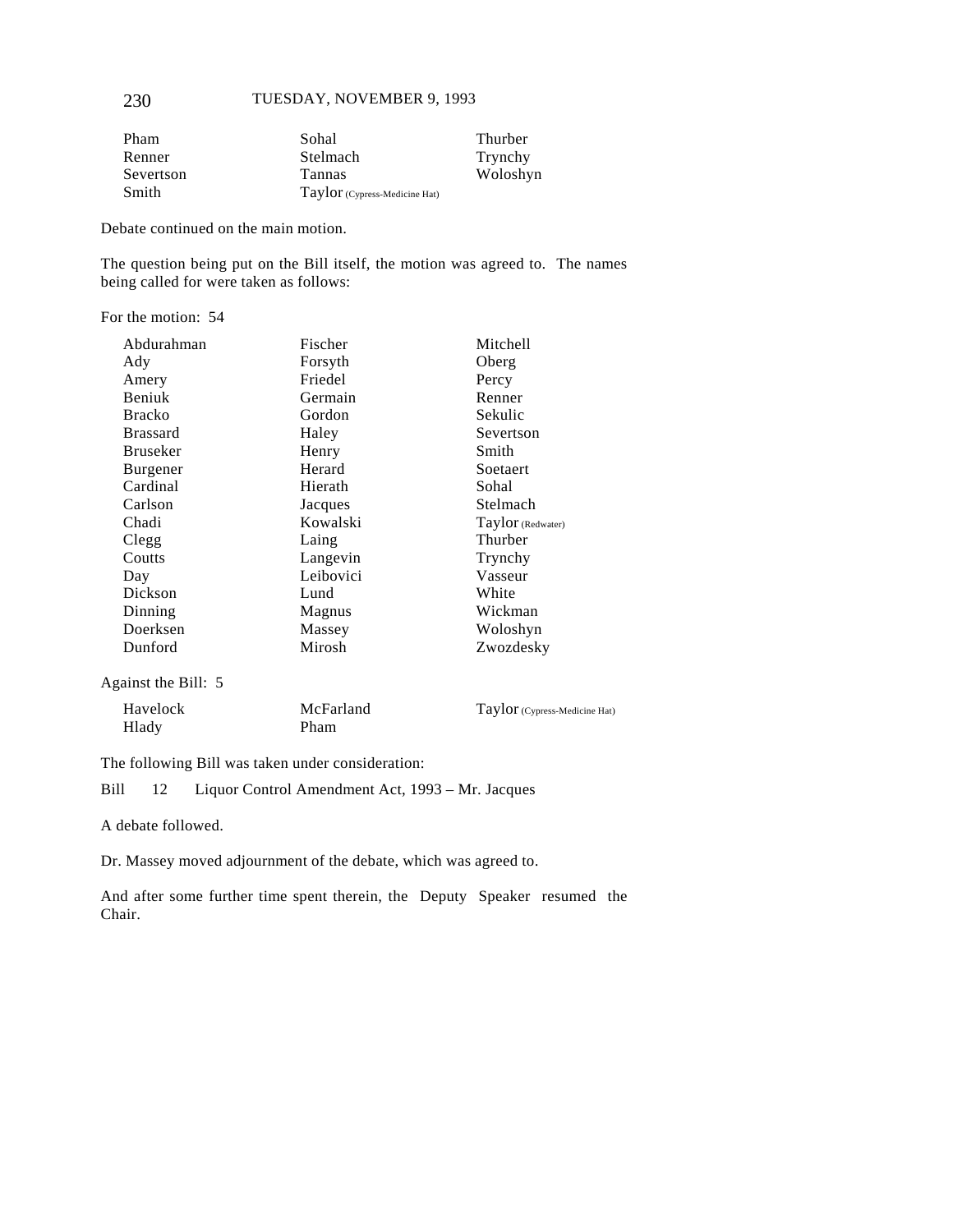The following Bill was reported:

Bill 8 School Amendment Act, 1993 – Hon. Mr. Jonson

Progress was reported on the following Bill:

Bill 12 Liquor Control Amendment Act, 1993 – Mr. Jacques

Mr. Herard, Acting Chairman of Committees, tabled copies of all amendments considered by the Committee of the Whole on this date for the official records of the Assembly.

Amendments to Bill 8 (Hon. Member for Clover Bar-Fort Saskatchewan) – Defeated

Sessional Paper 653/93

Amendment to Bill 8 (Hon. Member for Edmonton-Centre) – Defeated (on division)

Sessional Paper 654/93

#### **Third Reading**

The following Bill was read a Third time and passed:

Bill 8 School Amendment Act, 1993 – Hon. Mr. Jonson

#### **Committee of the Whole**

According to Order, the Assembly resolved itself into Committee of the Whole.

(Assembly in Committee)

The following Bill was taken under consideration:

Bill 12 Liquor Control Amendment Act, 1993 – Mr. Jacques

A debate followed.

Mr. Bracko, Hon. Member for St. Albert, moved that the Bill be amended as follows:

Section 5 is amended by adding the following after subsection (b):

(c) by adding the following after clause (m.1):

(m.2) shall consult with any affected municipality prior to the establishment of liquor stores, warehouses and duty free stores in Alberta in those places;

A debate followed.

The Committee recessed at 11:29 a.m. until 12:02 p.m.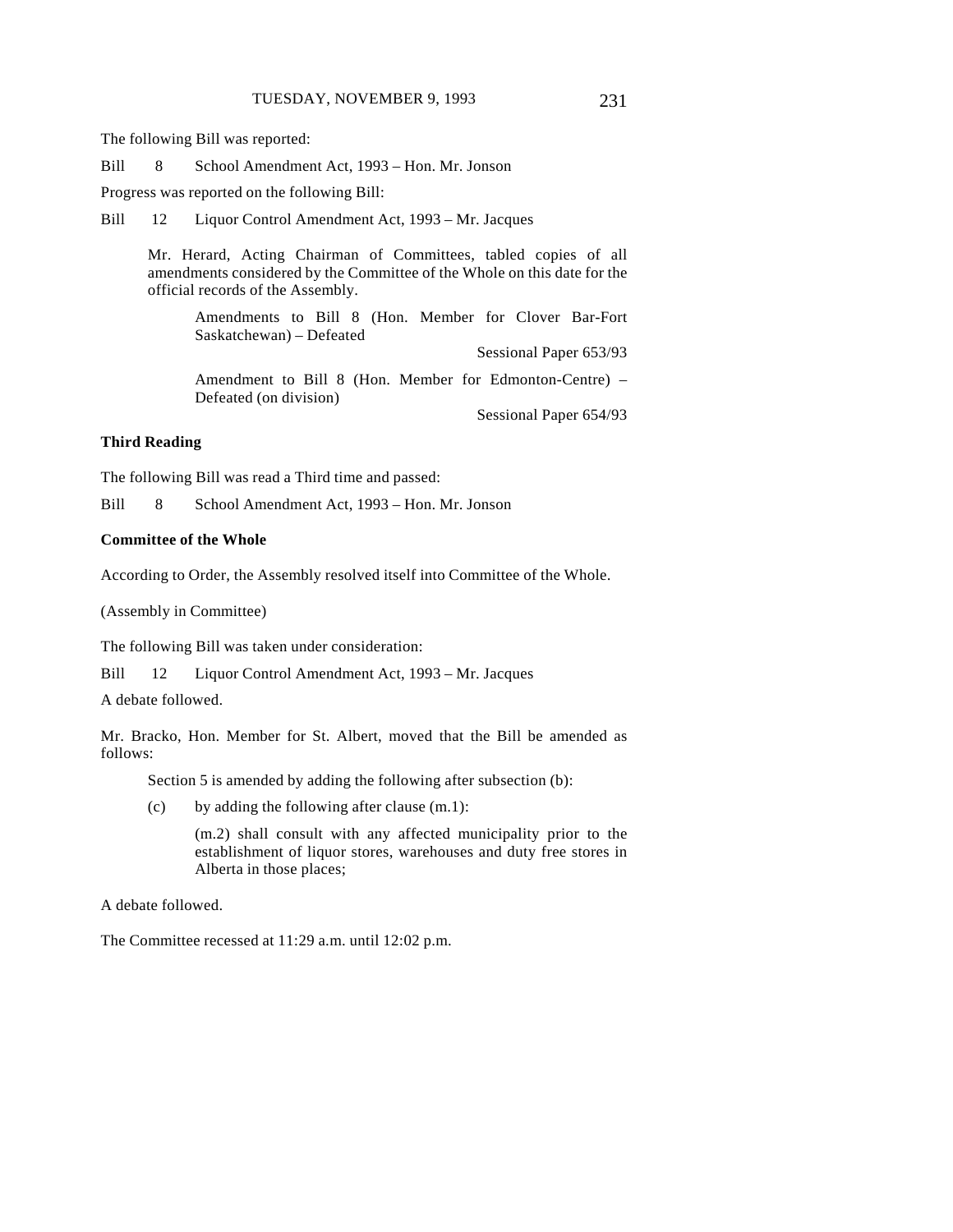Debate continued (on amendment).

The question being put, the amendment was defeated. The names being called for were taken as follows:

For the amendment: 22

| Abdurahman      | Henry     | Soetaert          |
|-----------------|-----------|-------------------|
| Beniuk          | Kirkland  | Taylor (Redwater) |
| <b>Bracko</b>   | Leibovici | Vasseur           |
| <b>Bruseker</b> | Massey    | White             |
| Collingwood     | Mitchell  | Wickman           |
| Dickson         | Percy     | Yankowsky         |
| Germain         | Sekulic   | Zwozdesky         |
| Hanson          |           |                   |

Against the amendment: 43

| Ady             | Fritz     | McFarland  |
|-----------------|-----------|------------|
| Amery           | Gordon    | Mirosh     |
| <b>Black</b>    | Haley     | Oberg      |
| <b>Brassard</b> | Havelock  | Paszkowski |
| <b>Burgener</b> | Herard    | Pham       |
| Calahasen       | Hierath   | Renner     |
| Cardinal        | Hlady     | Severtson  |
| Clegg           | Jacques   | Smith      |
| Coutts          | Jonson    | Sohal      |
| Dinning         | Kowalski  | Stelmach   |
| Doerksen        | Laing     | Thurber    |
| Dunford         | Lund      | Trynchy    |
| Evans           | Mar       | West       |
| Fischer         | McClellan | Woloshyn   |
| Forsyth         |           |            |

Debate continued on the Bill.

Mr. Bracko, Hon. Member for St. Albert, moved that the Bill be amended as follows:

Section 6 is amended by adding the following after subsection (3):

(3.1) Notwithstanding subsection (3), the Corporation shall not be obliged to cease operations in any existing leased liquor store where the cessation of such operations would lead to losses to the Corporation that could reasonably be offset or minimized by the continued operation of the facility until such time as the lease expires and during such operation the Corporation shall continue to attempt to dispose of the asset at fair market value.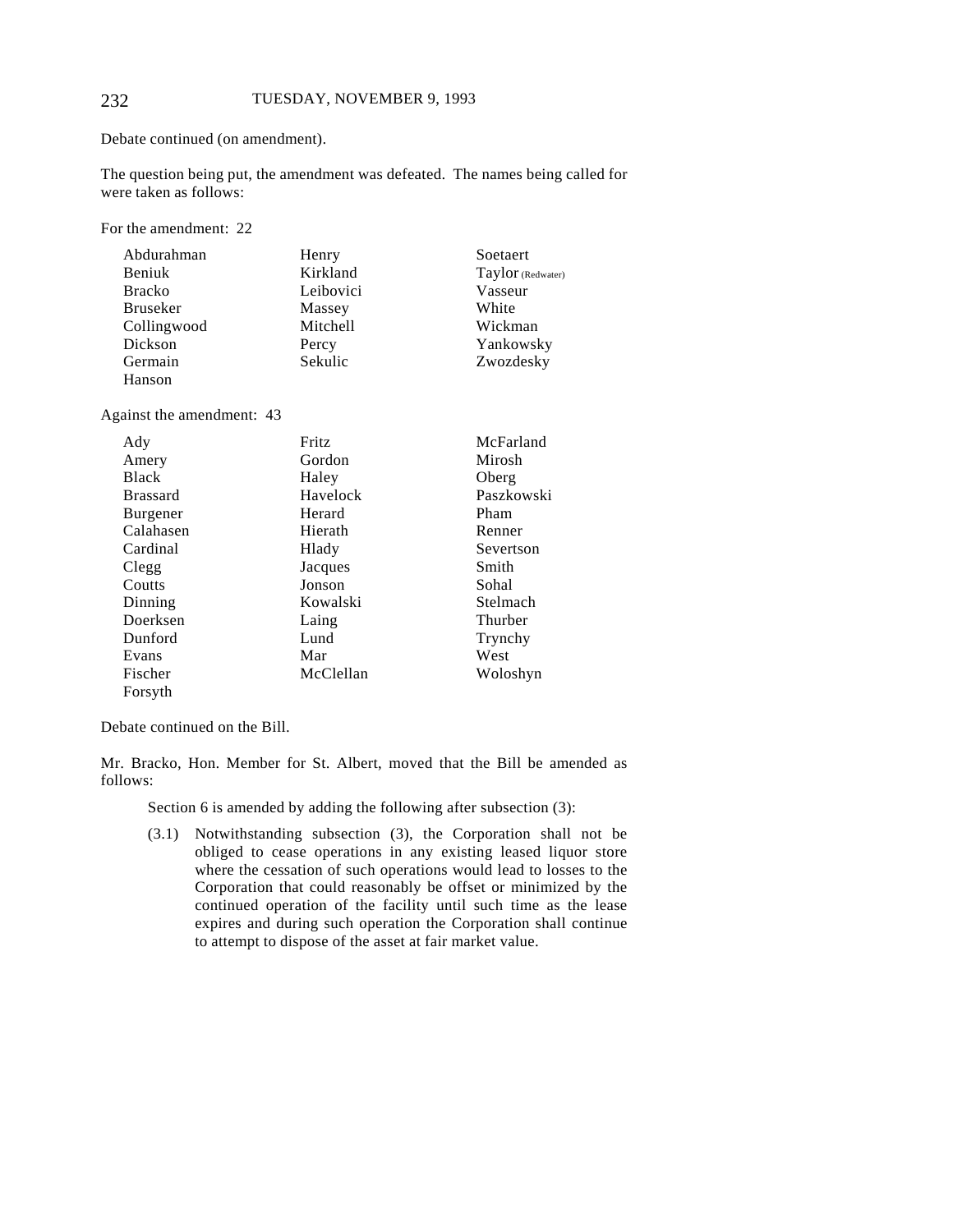The question being put, the amendment was defeated. The names being called for were taken as follows:

For the amendment: 23

| Abdurahman      | Hanson    | Soetaert          |
|-----------------|-----------|-------------------|
| <b>Beniuk</b>   | Henry     | Taylor (Redwater) |
| <b>Bracko</b>   | Kirkland  | Vasseur           |
| <b>Bruseker</b> | Leibovici | White             |
| Chadi           | Massey    | Wickman           |
| Collingwood     | Mitchell  | Yankowsky         |
| Dickson         | Percy     | Zwozdesky         |
| Germain         | Sekulic   |                   |

Against the amendment: 45

| Ady             | Fritz     | Mirosh                        |
|-----------------|-----------|-------------------------------|
| Amery           | Gordon    | Oberg                         |
| <b>Black</b>    | Haley     | Paszkowski                    |
| <b>Brassard</b> | Havelock  | Pham                          |
| <b>Burgener</b> | Herard    | Renner                        |
| Calahasen       | Hierath   | Rostad                        |
| Cardinal        | Hlady     | Severtson                     |
| Clegg           | Jacques   | Smith                         |
| Coutts          | Jonson    | Sohal                         |
| Doerksen        | Kowalski  | Stelmach                      |
| Dunford         | Laing     | Taylor (Cypress-Medicine Hat) |
| Evans           | Magnus    | Thurber                       |
| Fischer         | Mar       | Trynchy                       |
| Forsyth         | McClellan | West                          |
| Friedel         | McFarland | Woloshyn                      |

And after some further time spent therein, the Speaker resumed the Chair.

The following Bill was reported:

Bill 12 Liquor Control Amendment Act, 1993 – Mr. Jacques

Mr. Tannas, Chairman of Committees, tabled copies of all amendments considered by the Committee of the Whole on this date for the official records of the Assembly.

Amendment to Bill 12 (Hon. Member for St. Albert) – Defeated (on division)

Sessional Paper 655/93

Amendment to Bill 12 (Hon. Member for St. Albert) – Defeated (on division)

Sessional Paper 656/93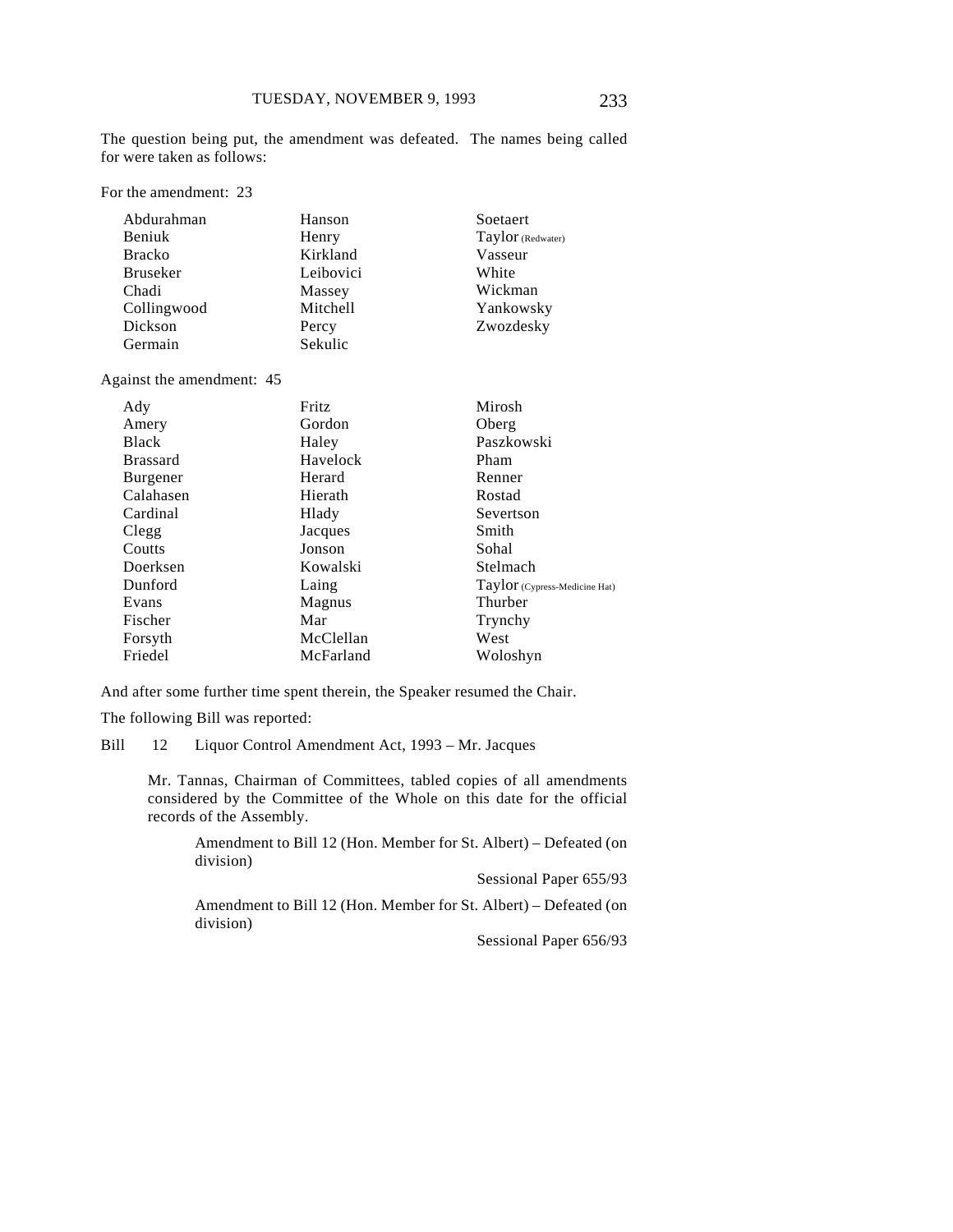Mr. Bruseker, Hon. Member for Calgary-North West, requested the unanimous consent of the Assembly to move to Oral Question Period.

Unanimous consent to proceed was not granted.

# **Projected Government Business**

Mr. Mitchell, Hon. Official Opposition House Leader, requested and received the unanimous consent of the Assembly to ask the Government House Leader a question regarding projected business for next week.

Hon. Mr. Kowalski, Government House Leader indicated that Government Business for the next week would be Third Reading of Bill 21, Second Reading of Bill 10 and Committee of the Whole consideration of Bill 12.

### **Government Bills and Orders**

#### **Third Reading**

On the motion that the following Bill be now read a Third time:

Bill 21 Agriculture Financial Services Act – Hon. Mr. Paszkowski

A debate followed.

Mr. N. Taylor, Hon. Member for Redwater, moved that the Bill be amended as follows:

by deleting all the words after the word "That" and substituting the following:

"Bill 21, Agriculture Financial Services Act be not now read a Third time but that it be read a Third time this day six months hence."

A debate followed.

The question being put, the amendment was defeated. The names being called for were taken as follows:

For the amendment: 21

| Abdurahman      | Germain         | Percy             |
|-----------------|-----------------|-------------------|
| Beniuk          | Hanson          | Soetaert          |
| <b>Bracko</b>   | Henry           | Taylor (Redwater) |
| <b>Bruseker</b> | Kirkland        | Vasseur           |
| Chadi           | Leibovici       | White             |
| Collingwood     | Massey          | Yankowsky         |
| Dickson         | <b>Mitchell</b> | Zwozdesky         |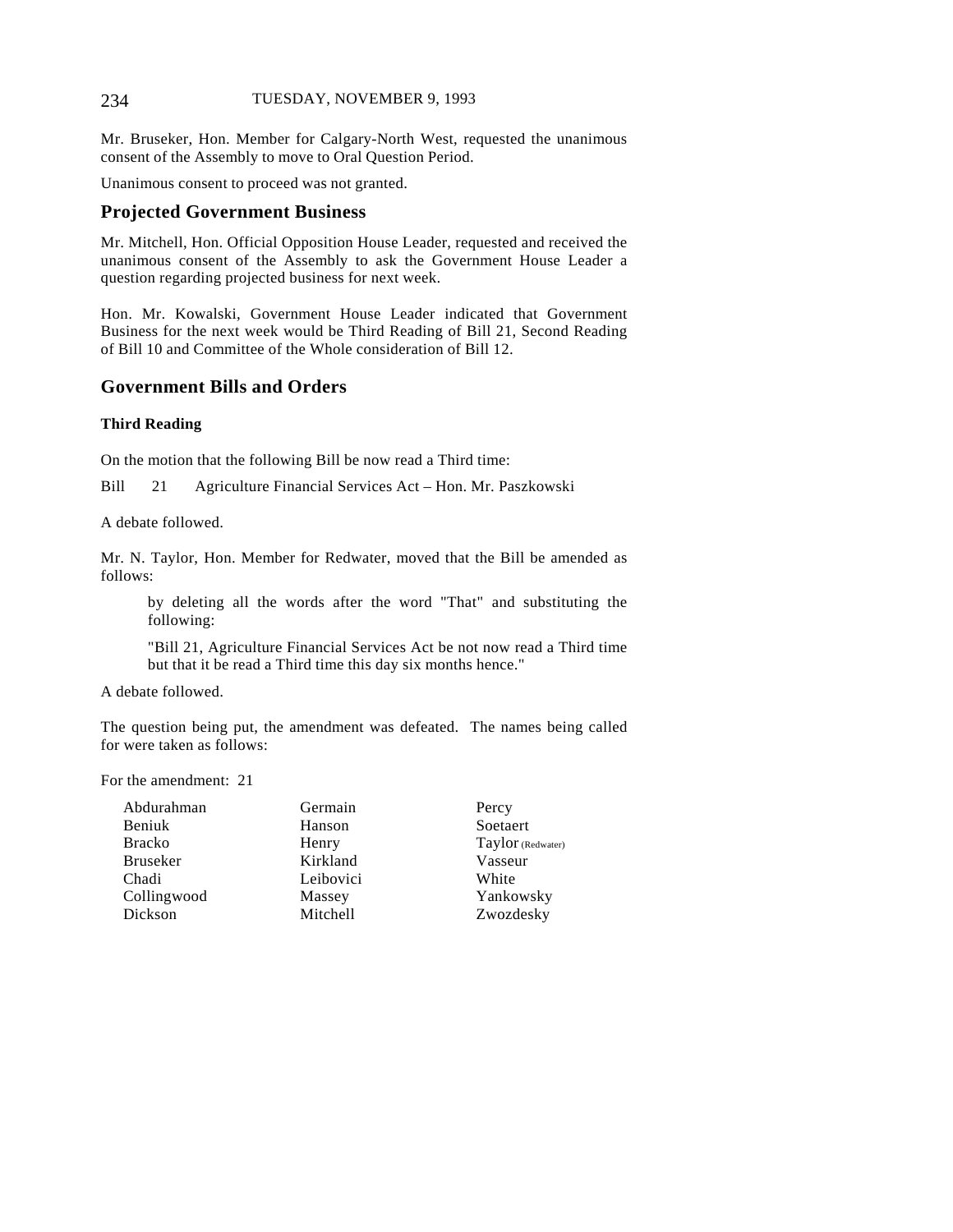Against the amendment: 39

| Ady             | Fritz     | Mirosh                        |
|-----------------|-----------|-------------------------------|
| <b>Brassard</b> | Gordon    | Oberg                         |
| Burgener        | Haley     | Paszkowski                    |
| Calahasen       | Havelock  | Pham                          |
| Cardinal        | Hierath   | Renner                        |
| Clegg           | Hlady     | Rostad                        |
| Coutts          | Jacques   | Severtson                     |
| Day             | Jonson    | Smith                         |
| Dinning         | Kowalski  | Stelmach                      |
| Doerksen        | Laing     | Taylor (Cypress-Medicine Hat) |
| Dunford         | Magnus    | Thurber                       |
| Evans           | Mar       | West                          |
| Fischer         | McClellan | Woloshyn                      |

The question for Third Reading of Bill 21 being immediately put, the motion was agreed to. The names being called for were taken as follows:

For the motion: 36

| Ady                    | Fritz     | McFarland         |
|------------------------|-----------|-------------------|
| <b>Brassard</b>        | Gordon    | Mirosh            |
| Burgener               | Haley     | Oberg             |
| Calahasen              | Hierath   | Paszkowski        |
| Cardinal               | Hlady     | Renner            |
| Clegg                  | Jacques   | Rostad            |
| Coutts                 | Jonson    | Severtson         |
| Day                    | Kowalski  | Smith             |
| Dinning                | Laing     | Stelmach          |
| Doerksen               | Magnus    | Thurber           |
| Dunford                | Mar       | West              |
| Evans                  | McClellan | Woloshyn          |
| Against the motion: 22 |           |                   |
| Abdurahman             | Hanson    | Sekulic           |
| Beniuk                 | Henry     | Soetaert          |
| <b>Bracko</b>          | Kirkland  | Taylor (Redwater) |
| <b>Bruseker</b>        | Leibovici | Vasseur           |
| Chadi                  | Massey    | White             |
| Collingwood            | Mitchell  | Yankowsky         |
| Dickson                | Percy     | Zwozdesky         |
| Germain                |           |                   |
|                        |           |                   |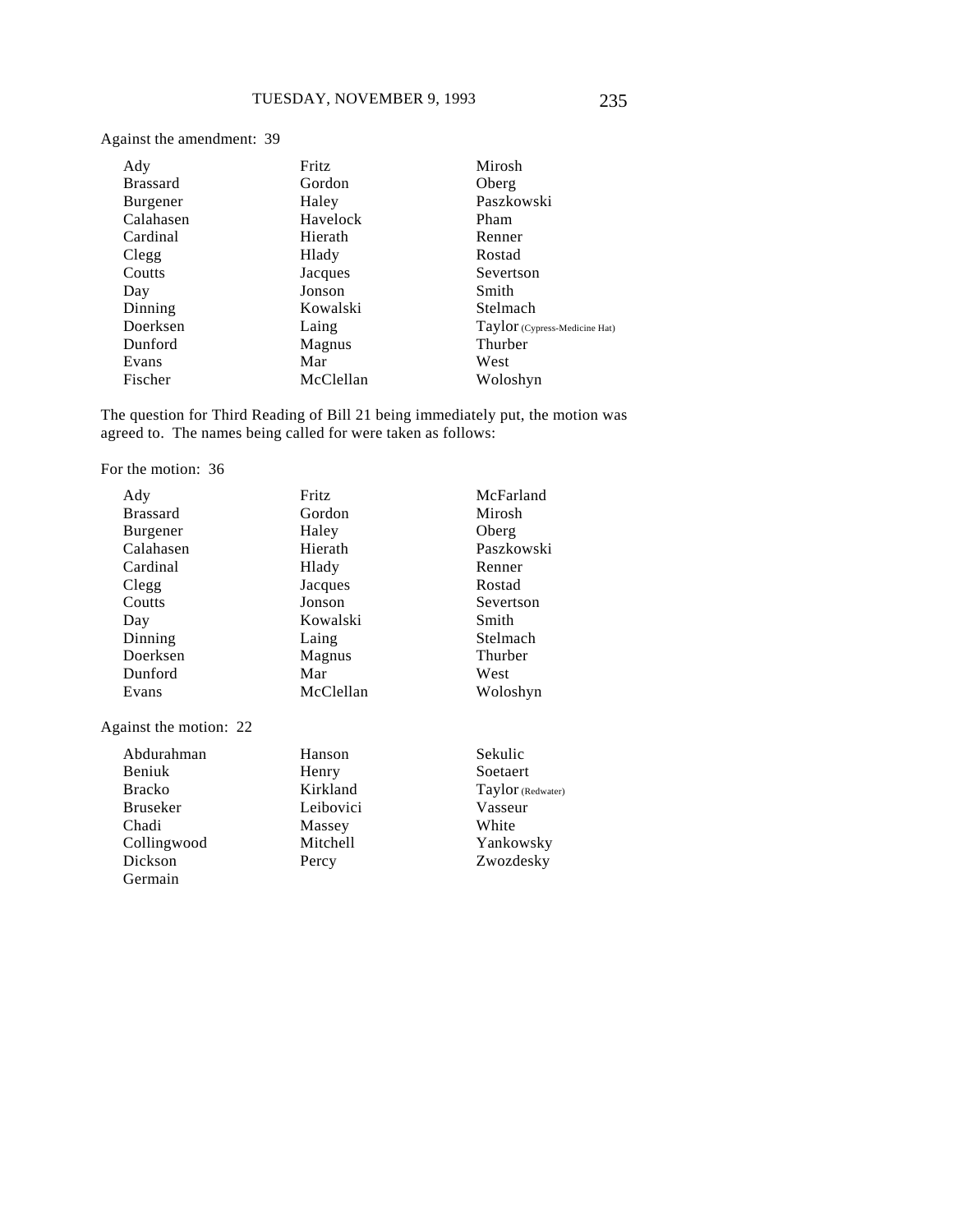The following Bills were read a Third time and passed:

Bill 12 Liquor Control Amendment Act, 1993 – Mr. Jacques

Bill 21 Agriculture Financial Services Act – Hon. Mr. Paszkowski

# Adjournment

 $\overline{a}$ 

Pursuant to Government Motion No. 21, Hon. Mr. Kowalski, Government House Leader, moved that it be called 5:30 p.m., and the Assembly adjourned at 4:11 p.m. Wednesday, November 10, 1993.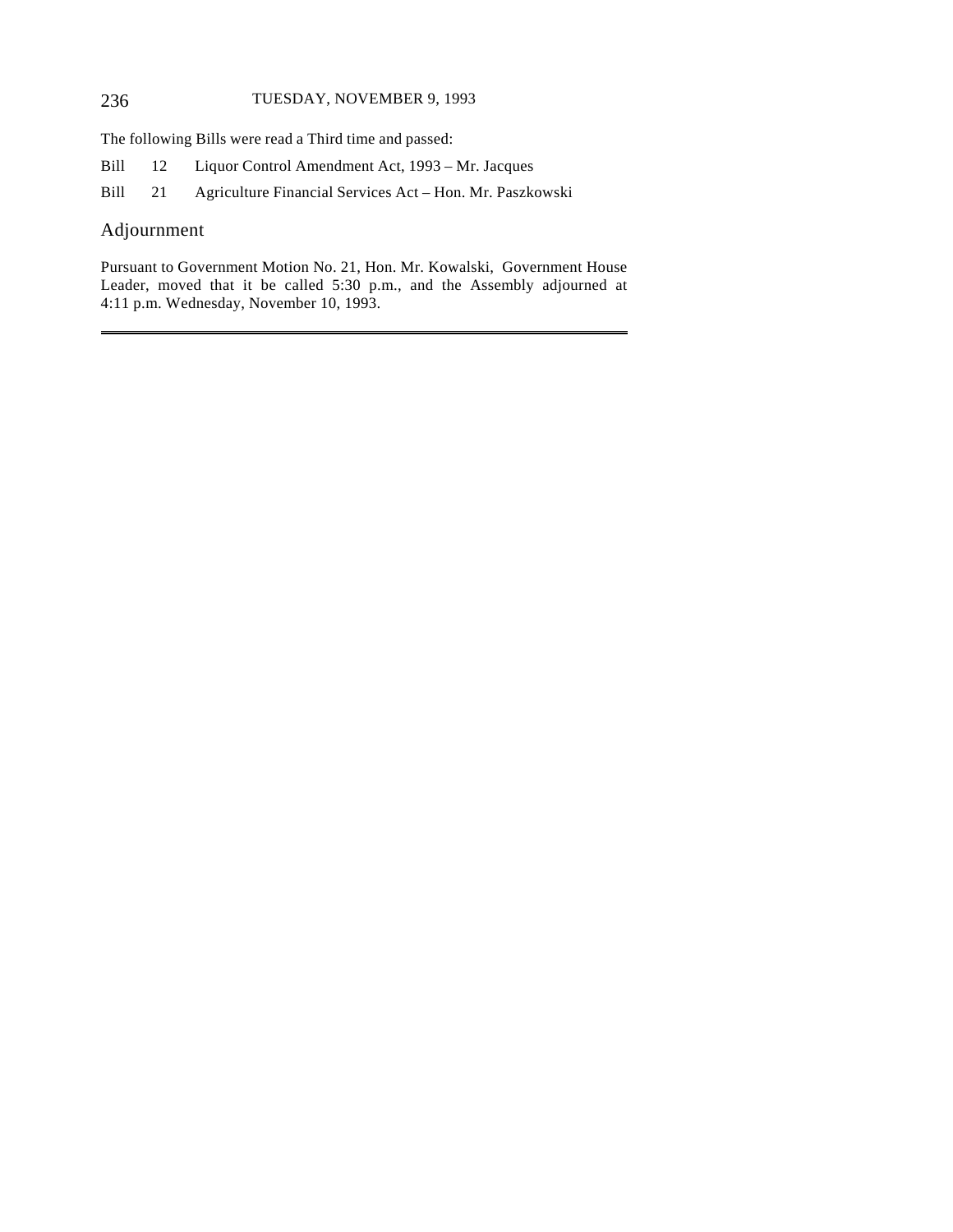# **PROROGATION**

 $\overline{a}$ 

 $\overline{a}$ 

FEBRUARY 9, 1994